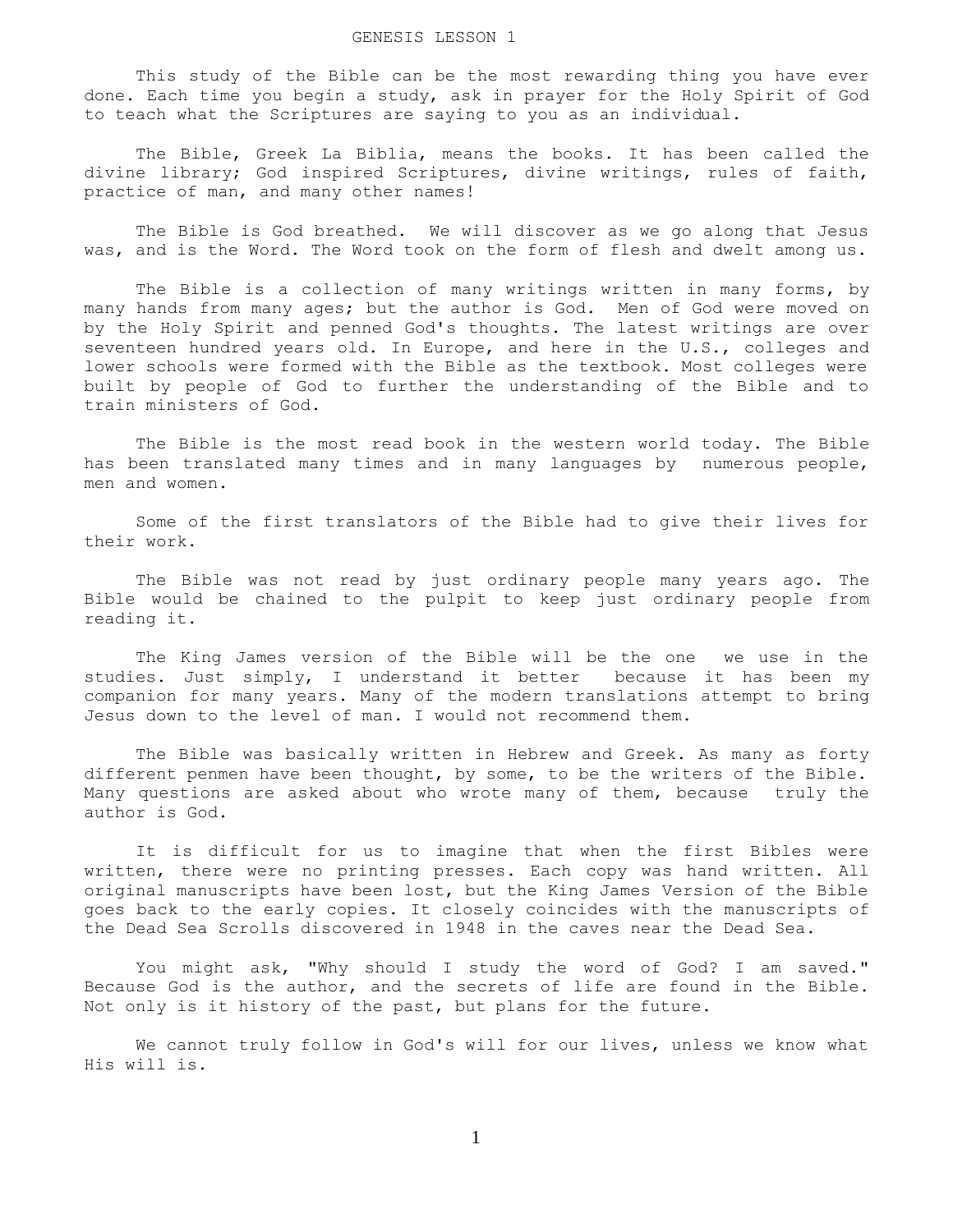The Bible, then, could be thought of as a road map in this life that directs us to an eternity with God.

The Bible is made up of 66 books - 39 Old Testament books and 27 New Testament books. The Bible (Old and New Testament) is a book of History, Law, Poetry, and Prophecy.

 The Bible covers a period of about 4000 years. From the birth of Adam to the birth of Abraham was 1948 years (approx. 2000 years); from Abraham to Jesus was approx. 2000 years, from Jesus to our present day is just under 2000 years. You see, our six 1000 year days are about complete. Our work on earth will be done, and we will enter into our seventh 1000 year day. The year of the Sabbath.

 The Bible covers the Oriental, Babylonian, Assyrian, Chaldean, Persian, Egyptian, and the Roman Empire.

There is a period of about 400 years between Malachi and Matthew.

There are many ways to study the Bible: chronologically, literally, expositional, types and shadows, spiritually, historically, and many more.

 In this particular study, we will try to touch some on all of these, but our fundamental endeavor will be to try to understand the spiritual message. God is a Spirit, and those that worship Him must worship Him in Spirit and in Truth.

 II Timothy 3:16 "All scripture [is] given by inspiration of God, and [is] profitable for doctrine, for reproof, for correction, for instruction in righteousness:"

 It is so easy to look at the literal word of God, and overlook the spiritual message. We must look beyond the literal to the spiritual.

 Mankind has a need to worship something, or someone besides himself, something that he can depend on in trouble. God, only, can fill that need. The Bible reveals God in his relationship to mankind.

 In our study, we will encounter several names of God, such as Jehovah and Elohim.

 God chose the Hebrew nation and its people to introduce himself to the world. God's Book stands aside from all others in that it is not for just one age. It is as current today as it was the day it was written.

 We read in revelation Chapter 22 verses 18 and 19 that we must not add to, or take away from this word. Revelation 22:18 "For I testify unto every man that heareth the words of the prophecy of this book, If any man shall add unto these things, God shall add unto him the plagues that are written in this book:" Revelation 22:19 "And if any man shall take away from the words of the book of this prophecy, God shall take away his part out of the book of life, and out of the holy city, and [from] the things which are written in this book."

 In our study, we will discover that God has order and wisdom throughout the Bible. God set up the laws of nature. God is the absolute authority in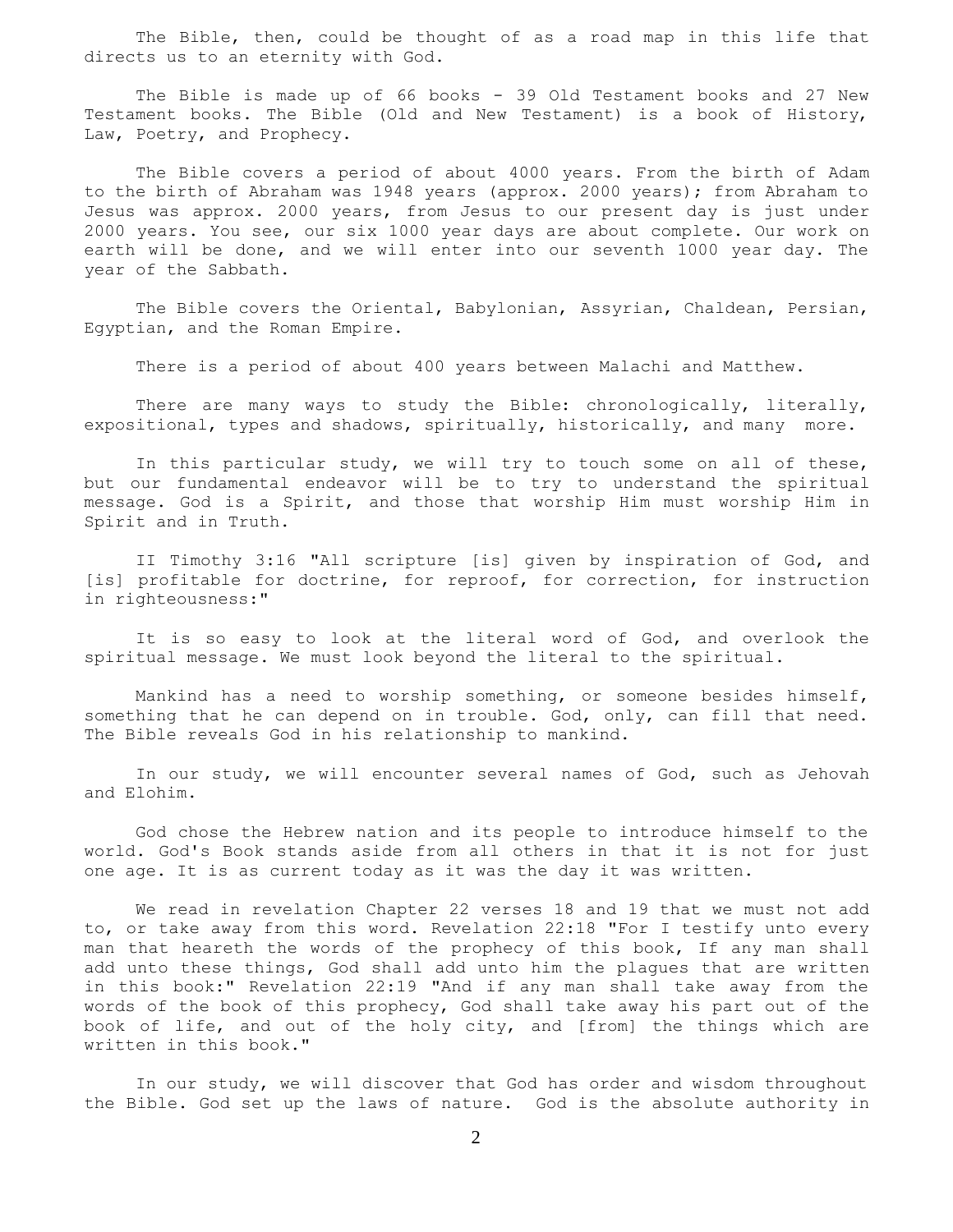everything. So many religions would have us worship nature, and the things of the world, but we should worship the Creator, and not His creations.

 Secular humanism would make us God, but we are created, not the Creator. If you can just remember who God is, then all false religions will not stand up to His standards.

 As we begin the study of the Bible, we will realize people like Moses (who wrote the first five books of the Bible) sometimes wrote about things that happened long before they were born. We say, "How could this be accurate?" Then, remember God is the author, Moses the penman. My own personal belief is that God filled Moses' mind with the knowledge of the things He would place in Moses' writings during the forty days and nights that Moses was on the mountain receiving the Ten Commandments, When Moses came down from the mountain, The Bible says, that his (Moses') head was so bright that people could not look at him for fear of blindness. A cloth had to be put over his head to dim the light. The light of the Knowledge of God was so great that his head was shining. He had been with God. We mentioned before that the Scriptures were given to holy men of God as the Holy Spirit moved upon them.

 Many of the books in the Bible are not in chronological order. The time is not so important because Scripture is given for all ages to learn from. The Bible is like reading the morning paper. The only difference is, the Bible has answers to life's problems.

 Promises of blessing are throughout the Bible if we do the will of God, but curses abundant, if we do not the will of God.

 I encourage you to memorize the books of the Bible and familiarize yourself with their location. Old and New Testament are intertwined, and we will be jumping from one book to the other in this study.

 God's purpose in making us was so that He could fellowship with us. We can truly fellowship with God today if we study His Word and let it minister to us in truth. Then invite Him inside of us to make all the decisions that are too difficult for us.

 The New Testament is the last will and testament of Jesus Christ. We must know what He has stored up for us before we can collect.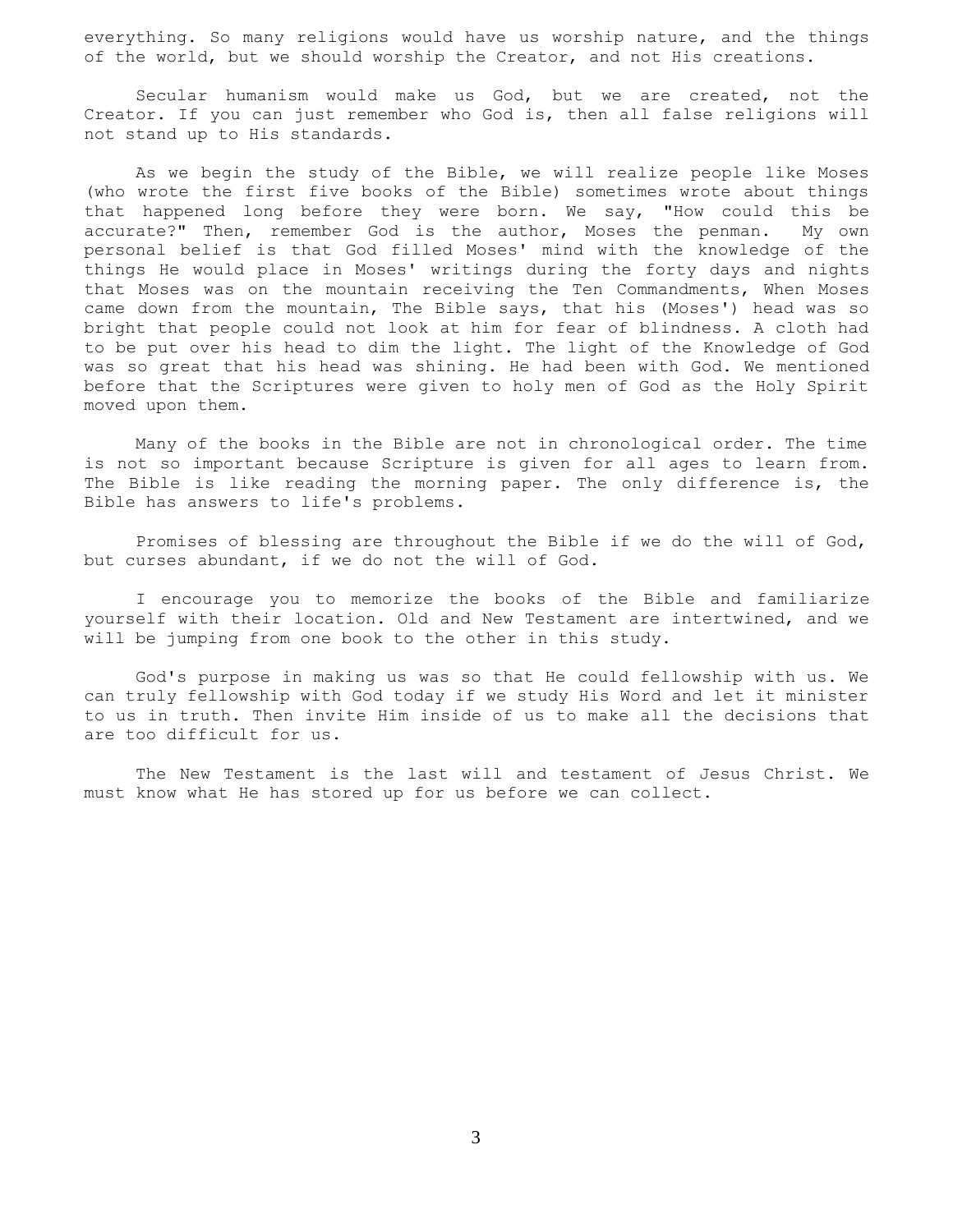1. What is the first thing we must do before each study? 2. What does the word Bible mean? 3. Who is the Word? 4. Who is the author of the Bible? 5. Who were the penmen? 6. Approx. how old are the oldest writings? 7. How old are the latest writings? 8. In Europe during the dark ages and for a period of about 1000 years, what was just about the only book? 9. What was the text book of the early schools in America? 10. Why were the schools of higher learning opened in America? 11. What do many modern day translations do? 12. What is the Bible in its entirety about? 13. How can we follow God's will? 14. What could we compare the Bible to? 15. How many books are in the entire Bible? How many New Testament and how many Old Testament? 16. The Old and New Testament is a book of what four things? 17. Approx. how many years does the Bible cover in its entirety? 18. From the birth of Adam to the birth of Abraham was how many years? 19. From Abraham to Jesus were how many years? 20. From Jesus to the present day approx, how many years? 21. What year is the Sabbath? 22. What major empires does the Bible cover? 23. How many years approx. between Malachi and Matthew? 24. What nation does God choose to introduce Himself to the people? 25. Is it okay to add to, or take away from the Bible? 26. Who, or what is the absolute authority in everything? 27. Secular humanism teaches what? 28. Did Moses write the first five books from first hand knowledge? 29. Are the books in the Bible in chronological order? 30. Why? 31. What was God's purpose in creating us? 32. The New Testament is what?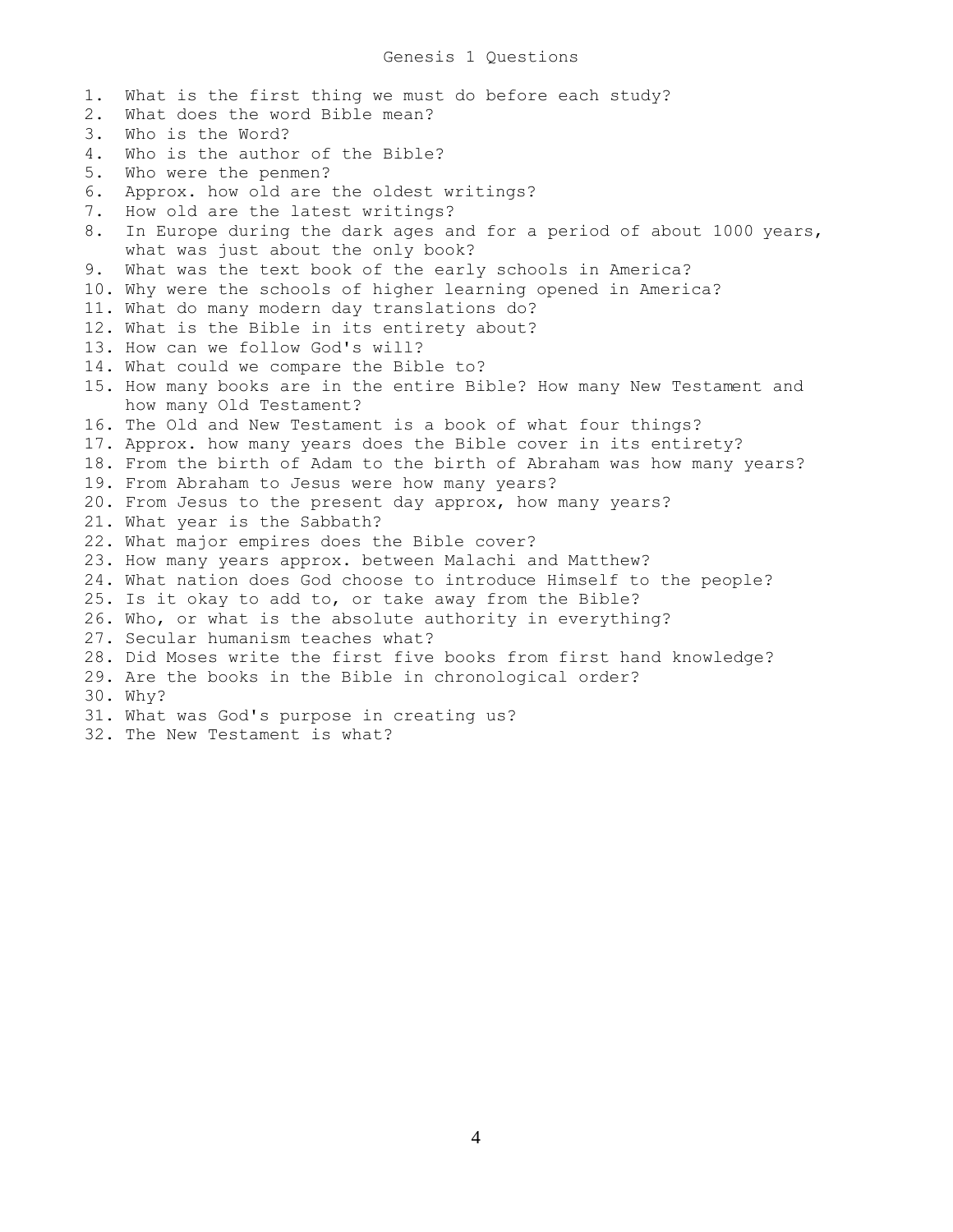We began a fundamental study of the Bible in the last lesson, and we will be laying foundation in this lesson.

 The twenty-four books of the Hebrew Canon are actually the same as the thirty-nine that we recognize. They just group many of the prophets into one book.

 The early Christians did not accept the Apocrypha (the books written between Malachi and Matthew) as part of the inspired Scripture and most Bibles today do not include them.

 The authorized King James Version of the Bible which we will use for our text book was translated over 350 years ago. We will not go into the technicalities of the translating of the literal point of view as much as the spiritual.

 Many religious people of the world today do not recognize any of the Bible except the first five books, (The Pentateuch or Torah).

 For our study here. I will explain from the very beginning that I believe that the entire 66 books of the Bible, Old and New Testament, are the inspired (God breathed) Word of God.

 The Old Testament is pointing forward to the birth of Jesus Christ. The Old Testament "prophetic books" and the New Testament is speaking of the second coming of Christ and the culmination of the ages.

 Galatians 3:24 "Wherefore the law was our schoolmaster [to bring us] unto Christ, that we might be justified by faith." Galatians 3:25 "But after that faith is come, we are no longer under a schoolmaster."

 You see the Old Testament was given so we would realize our need for a Saviour.

 We will get into more of the historical things as we progress with the lessons.

 "Genesis" means beginnings. This book was believed to have been written by Moses. Genesis is the first book of the Pentateuch or law. The word Pentateuch means five books.

 These five books of Moses are really a collection of books of the Old Testament. The history of a nation (Hebrew) is traced throughout the Old Testament, until the prophetic writers and the history of the followers of Jesus Christ, are briefly presented in the Acts of the Apostles. The Old Testament ends with the prophetic books, and the New Testament also ends with a book of prophecy. You see, God believes in order, and His Book is a very good example of that order.

 The first statement in Genesis "In the beginning God created the heaven and the earth" tells so much. We realize from this statement that there was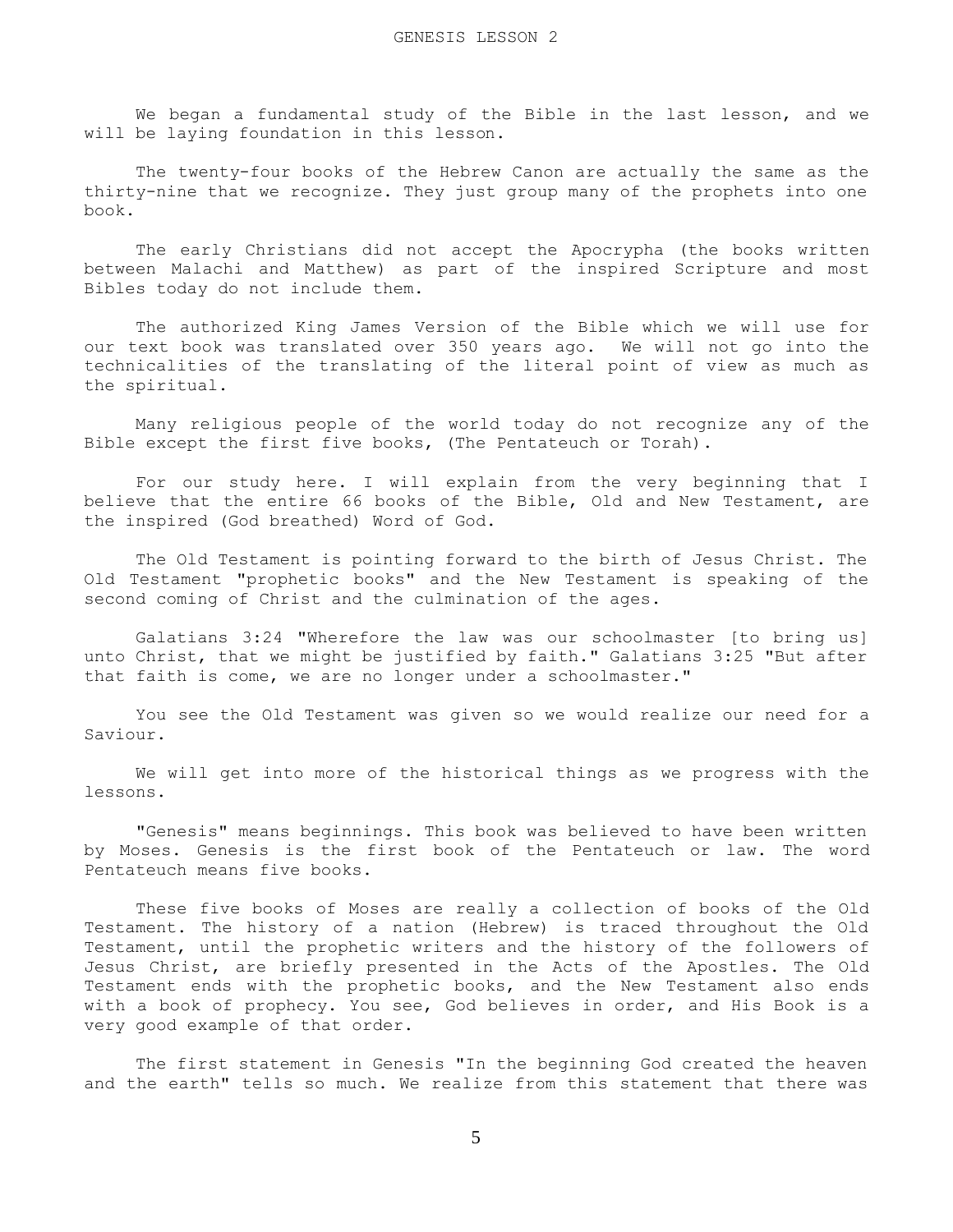nothing before God. He is the Eternal One. It tells us that God is all powerful.

 The statement "In the beginning" lets us know for sure that nothing existed before God. He is the great "I Am".

 This statement denies the belief of many gods. It denies the theory of ultimately becoming God. It denies the evolution where things just evolve.

 "In the beginning God created the heaven and the earth" lets us know that we must not worship nature because it was created. We must worship the Creator not His creation.

 In John 1:1 "In the beginning was the Word, and the Word was with God, and the Word was God." John 1:2 "The same was in the beginning with God." John 1:3 "All things were made by him; and without him was not any thing made that was made."

 You see by this that God the Father's plans were carried out by God the Word (Jesus).

 Now, if you will look with me, we will see that there is, was, and always will be three. I John 5:7 "For there are three that bear record in heaven, the Father, the Word, and the Holy Ghost: and these three are one."

 You see in St. John 4:24 We read in Jesus' own words, because it is written in red in the Bible. "God [is] a Spirit: and they that worship him must worship [him] in spirit and in truth."

 You see the Spirit is one, but there are three manifestations (embodiments) of that Spirit.

 The very purpose of this particular study is to try to understand the spiritual message that is in the Bible. We have a tendency to confuse the physical with the spiritual, but we must train ourselves to look beyond the literal and into the spiritual. If God is Spirit, as His word says, then He wrote His Bible from a spiritual standpoint.

 Time is of no essence in the spiritual world. That is why this Bible lives on and is current to every one of us today. In II Peter 3:8 We read "But, beloved, be not ignorant of this one thing, that one day [is] with the Lord as a thousand years, and a thousand years as one day."

 You see God is not as concerned with the literal as He is in getting His point understood.

We, too, are a spirit and our spirit and the Spirit of God are what make us like God.

 Let's go back now and look again at Genesis 1:1 "In the beginning God created the heaven and the earth."

 You see by this one statement that God is the Creator. Satan is a destroyer, God is the Creator.

 So many people today are concerned about the earth, and how it is being destroyed. This is the work of Satan.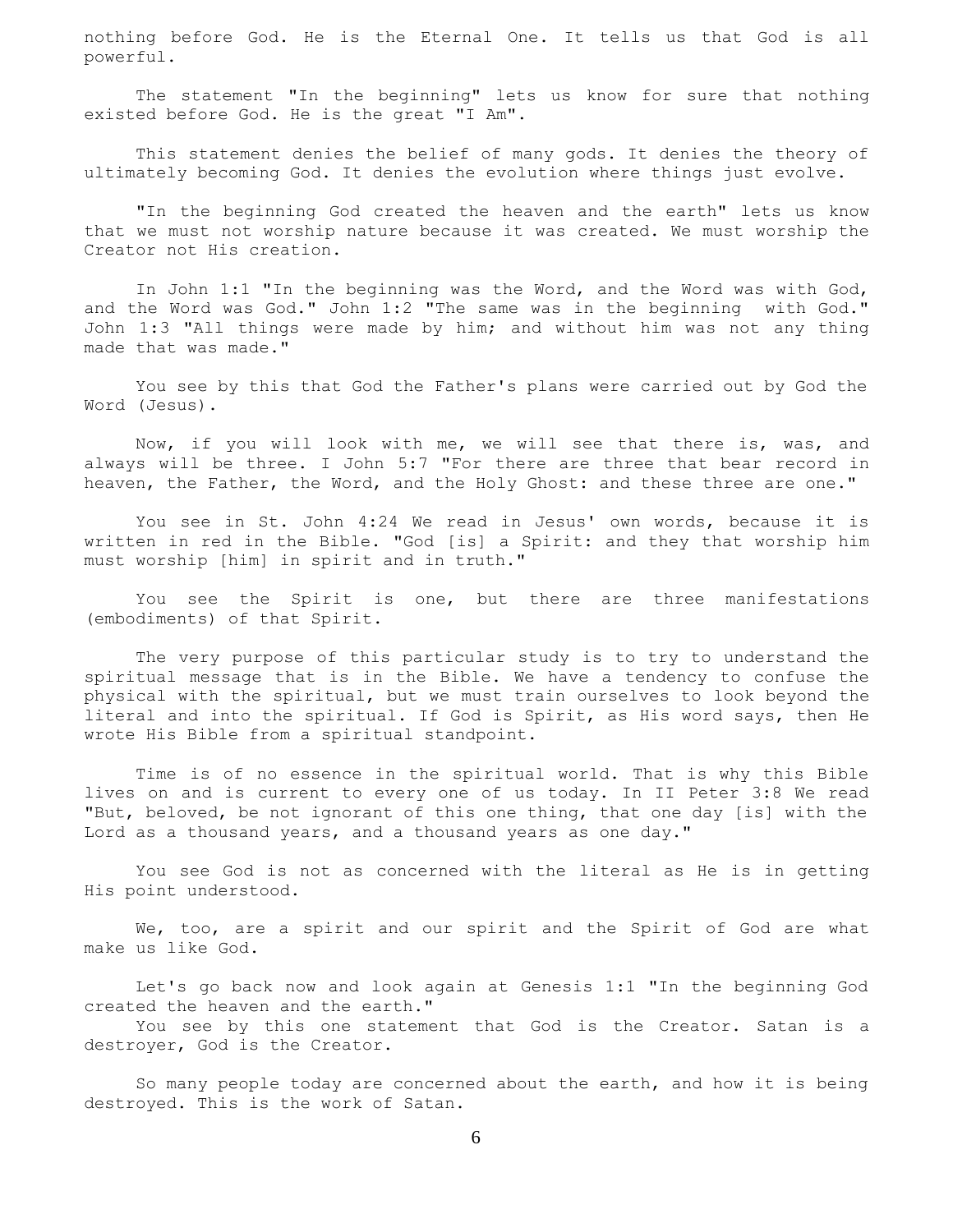The earth and the heaven did not just evolve. They were a creation of God. God created both from nothing. The carnal mind cannot accept this statement. But if you have trouble believing this, you should not continue this Bible study, because this one statement is the foundational rock for the entire study.

 This sentence "In the beginning God created the heaven and the earth" is the greatest miracle ever performed. If we believe this one statement, we should have no difficulty in believing the rest. Our carnal minds believe only the things we can see, but our spirits cry out for the supernatural.

 In Hebrews 11:1-3 We read about the difference between the literal and the spiritual. Hebrews 11:1 "Now faith is the substance of things hoped for, the evidence of things not seen." Hebrews 11:2 "For by it the elders obtained a good report." Hebrews 11:3 "Through faith we understand that the worlds were framed by the word of God, so that things which are seen were not made of things which do appear."

 You see, the Bible itself explains to us that this did not just appear, but God spoke them into existence.

 Scientist can go back so far, but no further with their findings. They, too, like us, are the created and must look to the Creator as the source of everything.

 In Acts 17:28 "For in him we live, and move, and have our being; as certain also of your own poets have said, For we are also his offspring."

 In the Words "In the beginning" there is quite a play of words. You see it does not say at the beginning, which is more specific. The word "In" means surrounded by, so you see this, too, is a Spiritual word. Surrounded by the beginning God created.

 It is difficult for the carnal mind to understand something or someone who has no beginning and no end. This very God that we are speaking of has no end. He created us on a timetable here on this earth. But when we leave this earth, time will not be important any longer for us either, for we shall slip into eternity with God.

 In Revelation 10:6 "And sware by him that liveth for ever and ever, who created heaven, and the things that therein are, and the earth, and the things that therein are, and the sea, and the things which are therein, that there should be time no longer:"

 As we go into this study, please take note of the following numbers and their meaning. I am not a numerologist and do not intend to bring that teaching, but a spiritual message lies in some of the numbers. The following are some I would like to take some special note of:

| 1 - the unity of God             | $2$ - agreement    |
|----------------------------------|--------------------|
| 3 - the plurality of God or God  | 4 - universal      |
| $5 -$ qrace                      | $6 - man$          |
| 7 - spiritually complete         | 8 - new beginnings |
| 10 - world government            |                    |
| 12 - representative of the whole |                    |
| $40$ - time of testing           |                    |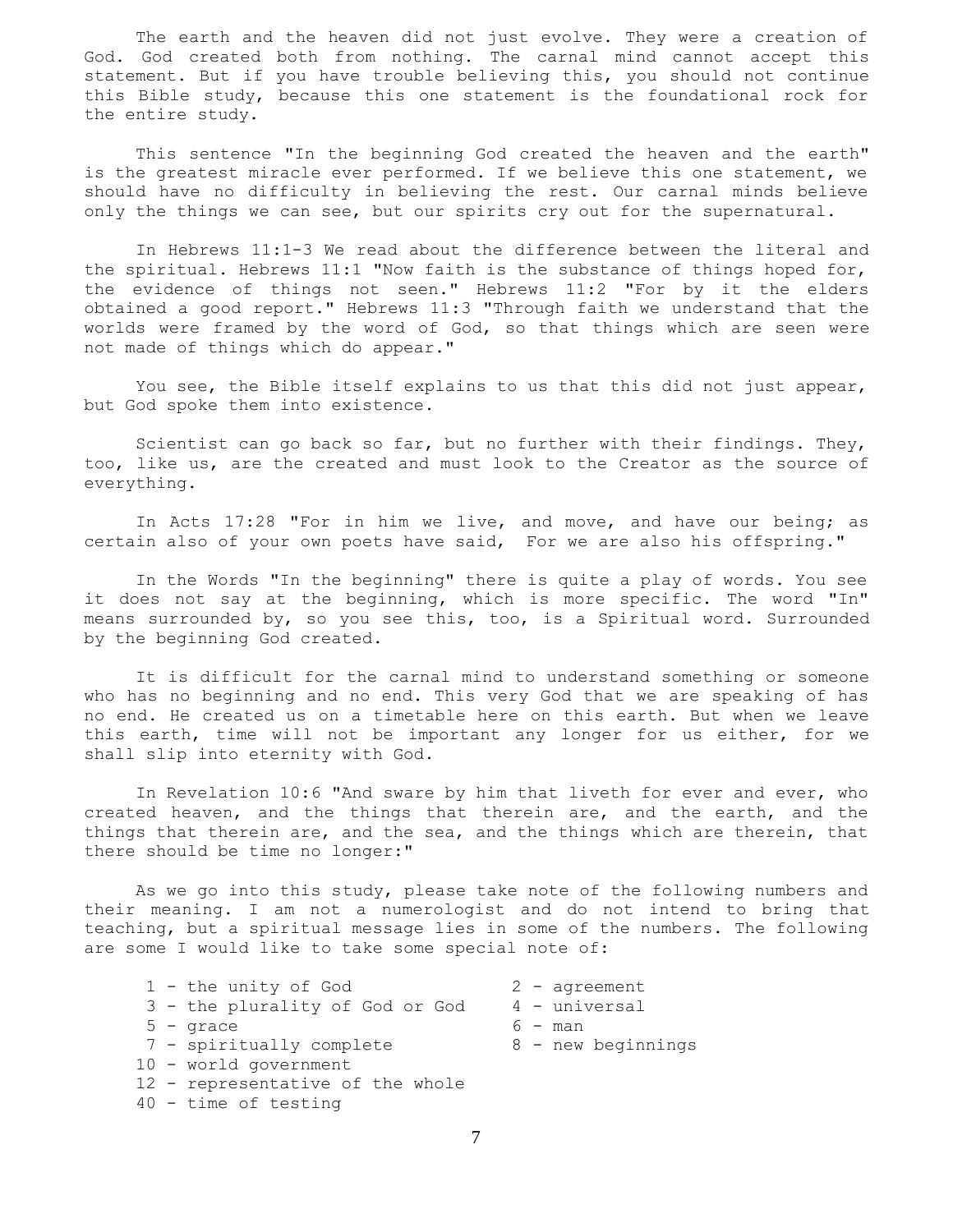There are many other numbers and all have a spiritual significance. But these will be used several times in this study, and I think it wise for us to be familiar with their spiritual meaning.

Also there are several metals which will be predominate in them.

 Silver - redemption gold - purity of God brass or bronze - judgment The three colors that are known as Godly colors are: red - blood or life blue - heavenly purple - royalty

## Also:

 white speaks of purity or cleanliness or righteousness wood speaks of worldly seas are sometimes symbolic of peoples

 As we go on, I will try to bring out through the guidance of the Holy Spirit of God many more of the spiritual meanings.

 My experience, in studying the word, has been that the more I study and read the Scriptures, the more God reveals to me. Don't feel badly if you need to read a particular Scripture eight or ten times before you really grasp the meaning. God, the Holy Spirit, is our teacher and will bring us to the knowledge of God if we do not faint.

 St. John 14:26 tells us that our teacher is the Holy Ghost, "But the Comforter, [which is] the Holy Ghost, whom the Father will send in my name, he shall teach you all things, and bring all things to your remembrance, whatsoever I have said unto you."

 So you can easily see the three in the above Scripture. Father, Holy Ghost, and the He, (in the Scripture above) is Jesus Christ (the Word), because the Scripture again is written in red.

 In the next lesson we will get into the actual study of the first chapter of Genesis. Read the first chapter at least six times before the next lesson. Meditate on what it is saying.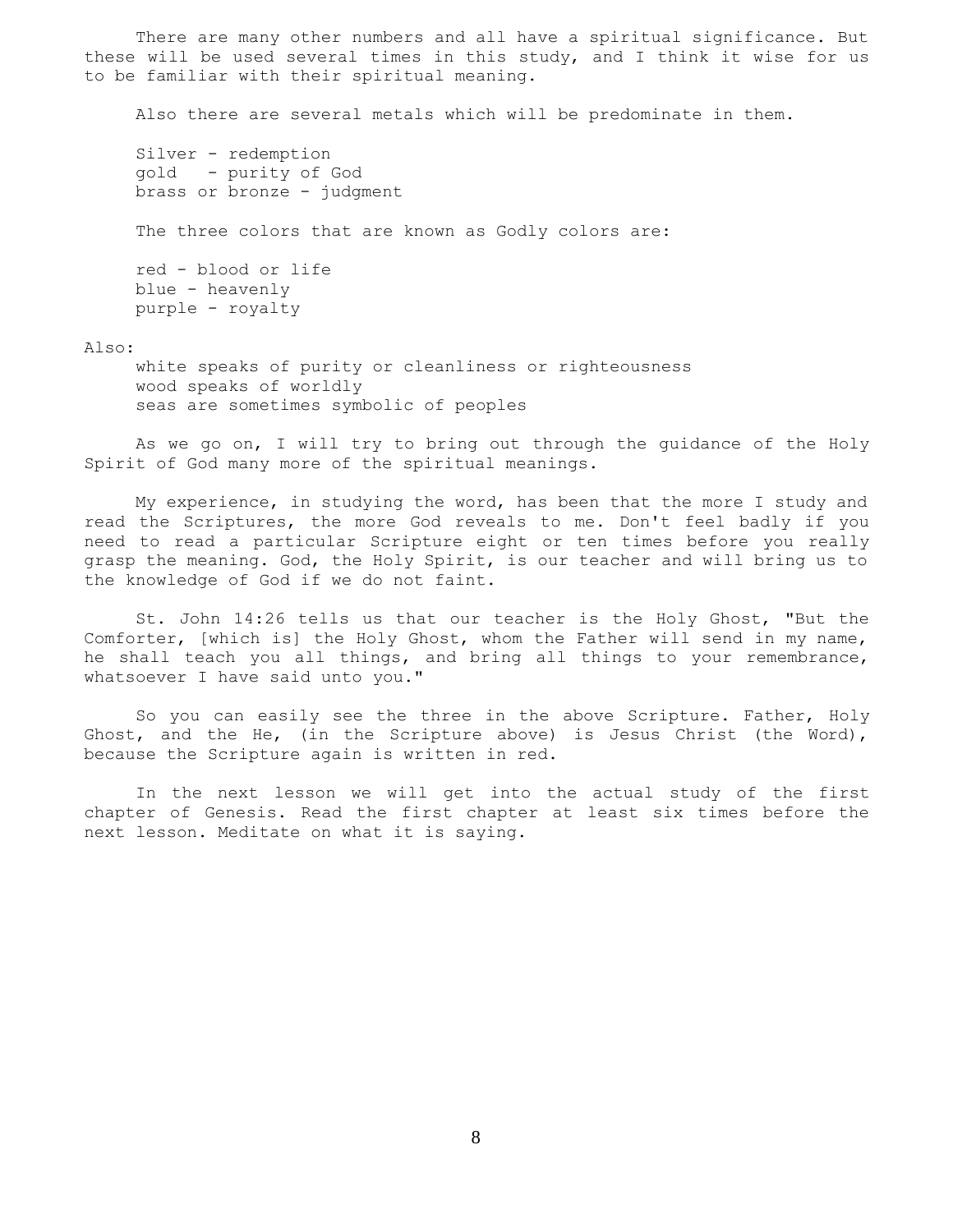```
1. How many books in the Canon are actually the same as the 39 of our
     Old Testament?
2. Is the Apocrypha part of most Bible translations today?
3. What point of view will this study be based on.
4. What are two other names for the first five books of the Bible
    besides the books of Moses?
5. In Galatians 3:24,25, what do the Scriptures
    tell us the law was?
6. What does the Old Testament tell us we are in need of?
7. What does the word Genesis mean?
8. Were the books of the Bible just a hodgepodge of writings, or did
    some higher power put order in this arrangement?
9. What existed before God?
10. Why should we not worship nature and the things of nature?
11. God the Father's plans are carried out by whom? Give Scripture.
12. In St. John 5:7, how many bear witness in heaven? Name them.
13. When something is written in red in the Bible, what does it mean?
14. In St. John 4:24, what is God?
15. What standpoint must we believe the Bible is written in by God?
16. In the first statement, "In the beginning God created", what must
     we assume about God versus Satan?
17. What did God use to create the heaven and earth?
18. What statement is the foundational rock of this study?
19. What does our carnal mind believe in?
20. What does the spirit cry out for?
21. In Hebrews chapter 11, what is faith?
22. The scientist ultimately must do what?
23. What book of the Bible do we read "for in Him we live and move and
    have our being"?
24. "In" means what?
25. What will happen to us and our timetable when we die?
26. What does the number "3" mean?
27. What does the number "4" mean?
28. What does the number "5" mean?
29. What does the number "6" mean?
30. What does the number "7" mean?
31. What does the number "8" mean?
32. What does the number "10" mean?
33. What does the number "40" mean?
34. What does silver mean?
35. What does gold mean?
36. What does brass or bronze mean?
37. What are the three Godly colors?
38. What does white mean?
39. What are seas sometimes symbolic of?
40. St. John 14:26 tells us what, about the Holy Ghost?
```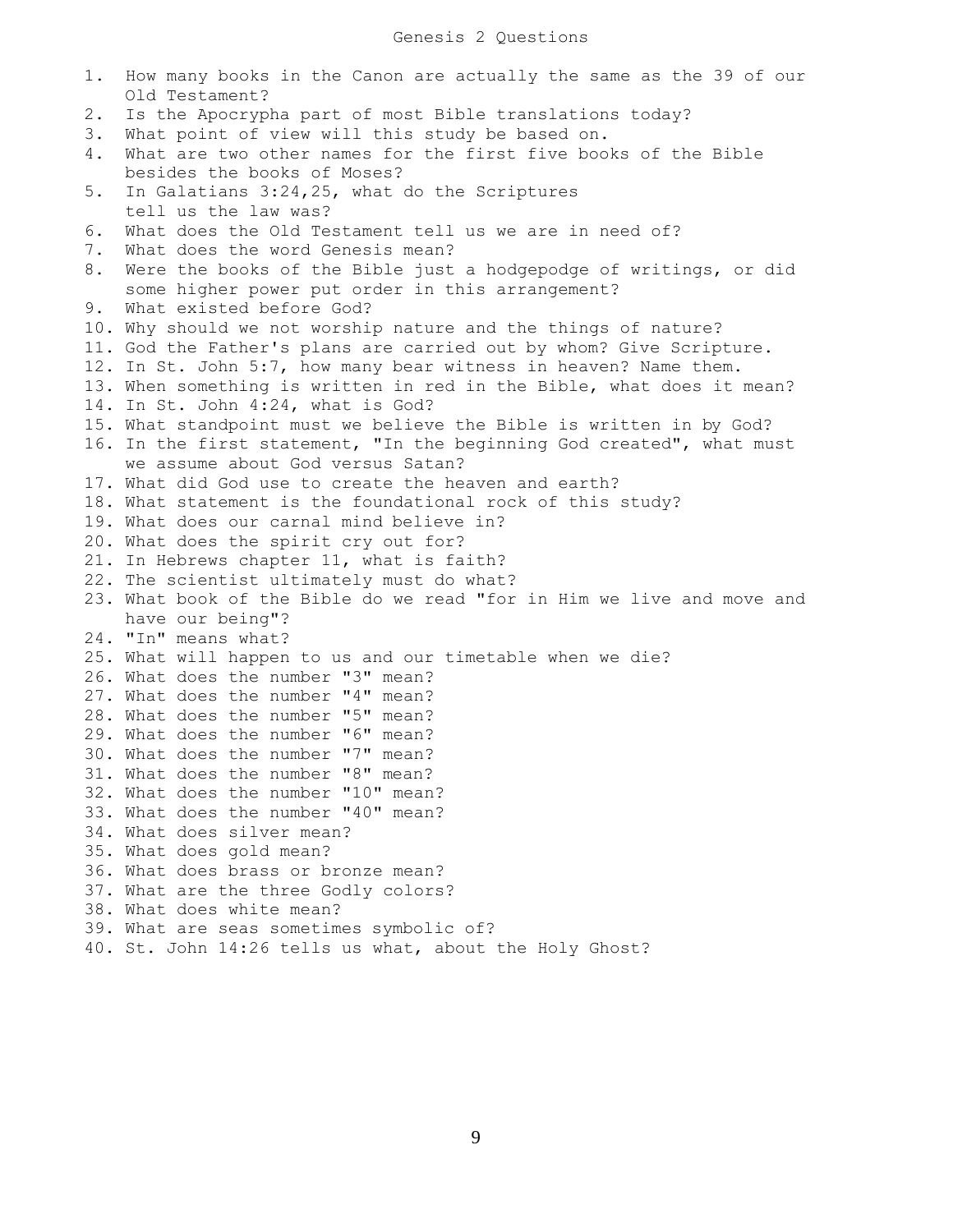Again we will mention that Genesis means beginning, and it is the first of the five books of Moses. It is a book of origin or beginnings. Genesis describes the creation, the absolute origination of the earth through the spoken Word of God.

Genesis 1:1 "In the beginning God created the heaven and the earth."

 As we said last lesson, this leaves no doubt that God is an eternal being. It also leaves no doubt that God himself created the earth. God, mentioned in Genesis 1:1, is actually Elohim (a plural word). Another Meaning of Elohim is, the highest being to be feared, Elohim indicates more than one involved in the act of creation. Elohim (high and mighty), I believe this high and mighty Eternal one is actually God the Father, God the Word, and God the Holy Spirit. All, in fact, God. A singular verb is used often with the plural word Elohim indicating that there not only is a trinity of beings, but they are one in Spirit.

 The three words used in the creation are different, but all translated created (Bara, Yatzar, and Asah). Bara means to create from nothing and is used in Genesis 1:1. Some believe in the gap theory between verse 1 and 2. Verse 1 is the original creation of the heaven and earth.

 Genesis 1:2 "And the earth was without form, and void; and darkness [was] upon the face of the deep. And the Spirit of God moved upon the face of the waters." Many translators believe that instead of "was" it should have been translated "became" without form or void. Since the same word that was translated here was, is translated in all other Scriptures became. (John Vabohu). The same words in Isaiah 34:11 depict desolation and desecration of something already populated, but depopulated by the destruction.

 I have just touched on this to let you know that there could have been a populated earth which was made desolate between verse 1 and 2 of Genesis. Verse 2 could read, "And the earth became without form and void; and darkness was on the face of the deep. And the Spirit of God moved upon the face of the waters."

 For our study here, it really does not matter whether there was a habitation of the earth before Genesis 1:2. We are not looking into the literal, but into the spiritual.

 We do know that in Genesis 1:2 the earth had no form and was void of life and that darkness prevailed. If there were a fallen race, then the darkness could indicate a presence of evil.

 We know that God does not create desolation. We also know that God's intention from the beginning was for the earth to be inhabited. The whole plan was to fellowship with mankind.

 We also know that scientist say that there are markings of two great catastrophic floods which took place. This also indicates that there could very well have been two floods.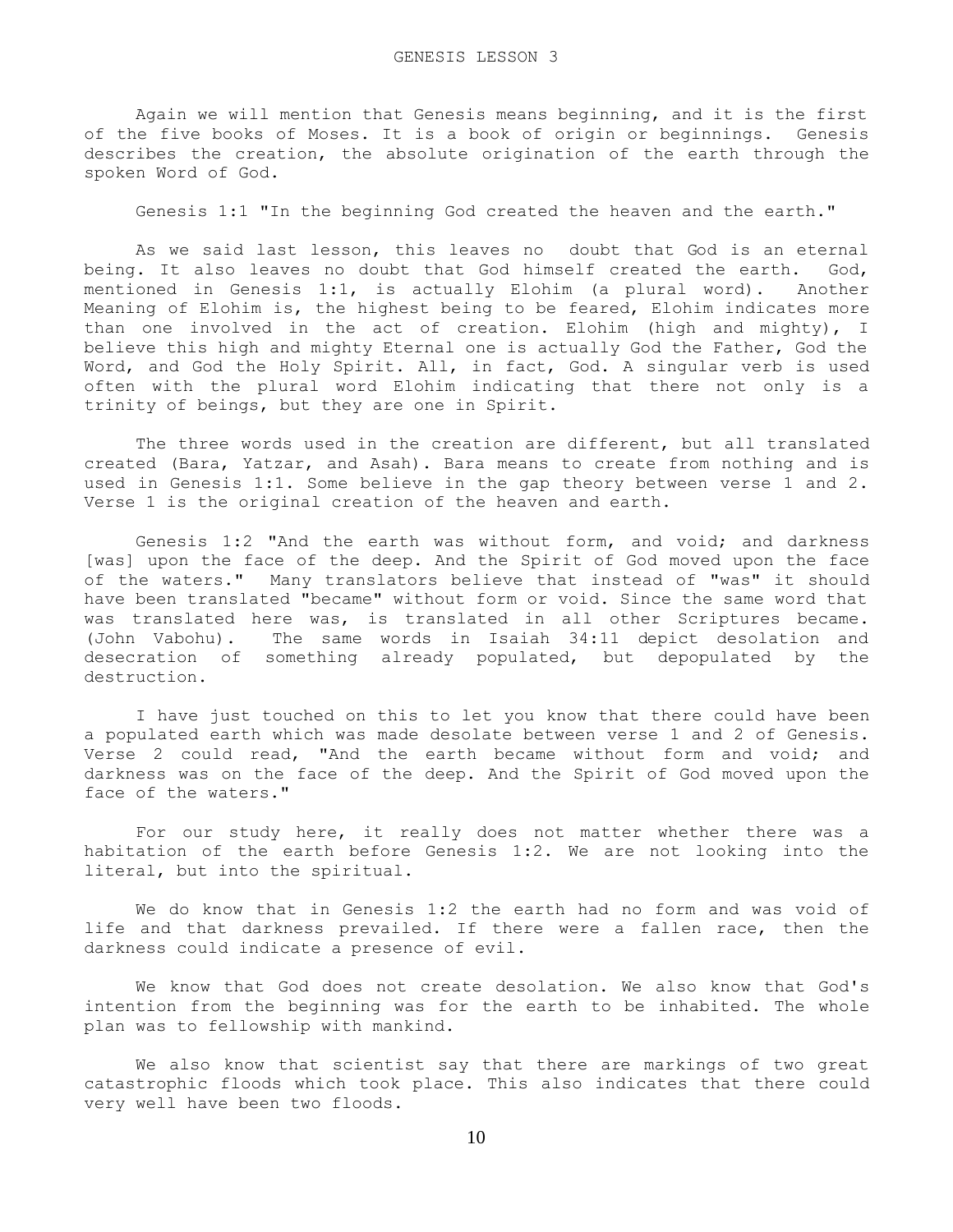As we get on in Genesis, we will read where God's promise is that there will never again be a destruction of the earth by water, as if Noah's flood was not the only one.

 The Egyptian point of view about creation is approximately what is taught in our schools today.

 There is another view which just believes that the earth was a gaseous substance before verse two.

 As I said for our study here, it is unimportant which theory is true. We just know that in verse two the earth had no form and was void of all life. Satan is death, not life. Nothing. Plant or animal, can exist without light. All power, energy, and life come from the Light, which is Jesus Christ our Lord. He is the source of all energy. He is not a light but the Light. Jesus called Himself "The Light of the world".

 You see the heaven and the earth are not eternal. God created them. We read in Revelation that this heaven and earth shall pass away. and there will be a new earth.

 Enough has been said about verse two. In another study of Genesis, at a later date. we might expound more, but at present in the Spirit study we must go on.

Genesis 1:3 "And God said, Let there be light: and there was light."

 I believe this Light, that is mentioned here, is the Eternal Light. The source of all light is Jesus Christ. This Light had to be applied to the earth to give all plant and animal life the power to be.

When God said "Let there be light in this particular Scripture, it was unlike the other "let there be" Scriptures. This Scripture was an application of a pre-existing light being applied to this earth. You see, Jesus, like God the Father is eternal. He or His Light was not created. It existed from all of eternity. God just applied that eternal power of Light (Jesus Christ) to the earth. For anything to live, this power of Light had to be applied. The Scripture itself says "there was light". Jesus called Himself the Light of the world. In John 1:5 we read "And the light shineth in darkness; and the darkness comprehended it not." In verse seven we read that John the Baptist came for a witness of the Light. John 1:7 "The same came for a witness, to bear witness of the Light, that all [men] through him might believe." John 1:8 "He was not that Light, but [was sent] to bear witness of that Light." John 1:9 "[That] was the true Light, which lighteth every man that cometh into the world." You see, Jesus (The Light) does away with darkness.

John 1:4 "In him was life; and the life was the light of men."

 You see, from these Scriptures, that not only is Jesus the source of all Light, but is actually the source of Life as well. You see, really without Jesus there is on life.

 I could go on and on in this area, but I believe we have established the fact that Jesus (The Light) is the source of all Life.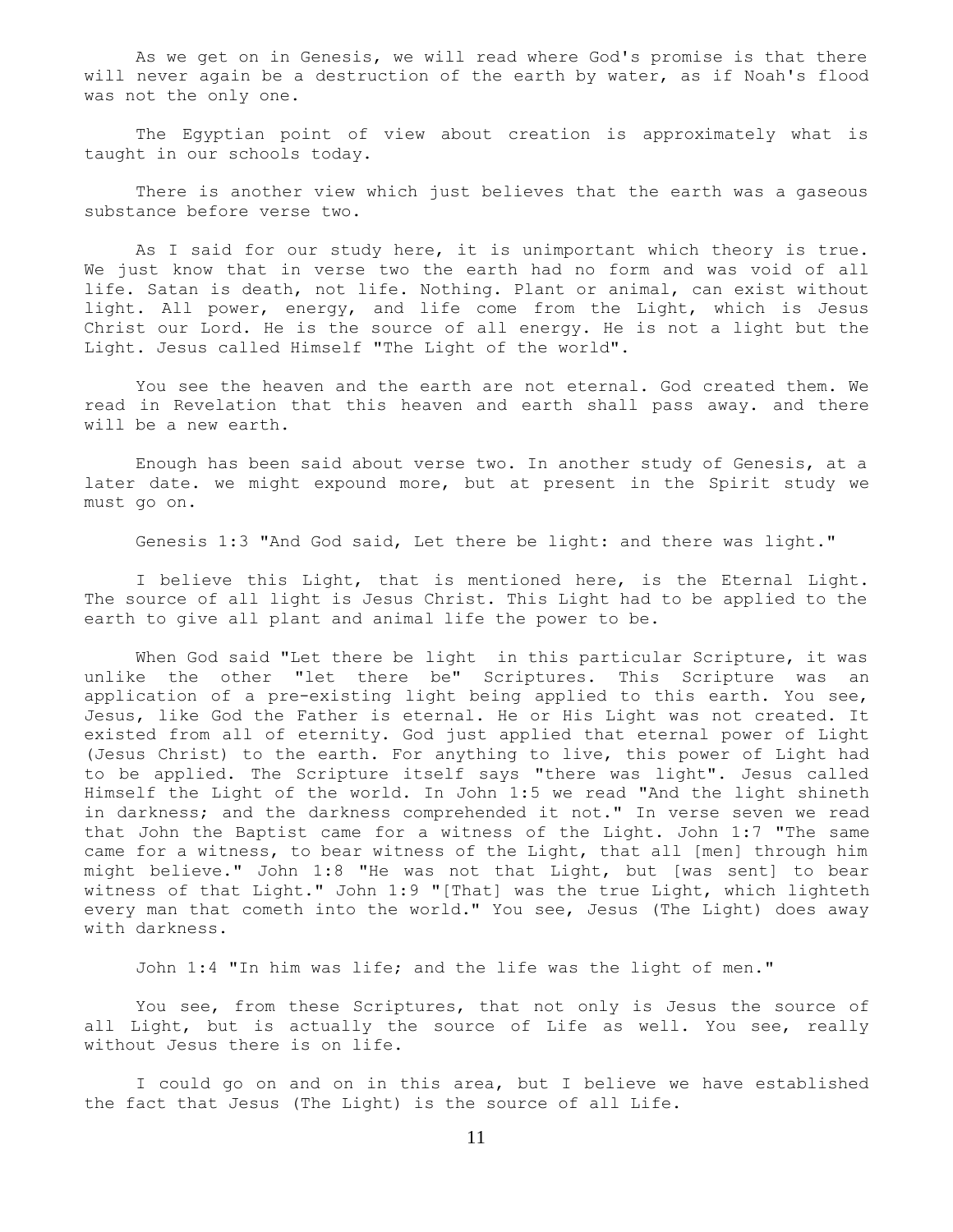Genesis 1:4 "And God saw the light, that [it was] good: and God divided the light from the darkness."

 If we are spiritually looking at verse four, we would call the separation of good from evil, as well as the separation of day and night. You see, darkness is the absence of light. Light can do away with darkness. Darkness cannot overcome light. I have used the example of a lamp as a good illustration of the source of light. You see, the lamp can not illuminate until it is plugged into a source of energy. The source of energy, or power of light, surges through the fixture (lamp) and we see the light in the fixture holding the light. We will get into this further as we get to the fourth day of creation. For our study here, we must remember that the source of energy or light is Jesus Christ our Lord. The reflection of light can be seen in many things. but Jesus is the source. We will see that this is the only way that the Bible can work out not creating the same things on two separate days. We will see in the next lesson that on day four God actually creates the containers that light is held in; not creative Light.

 Genesis 1:5 "And God called the light Day, and the darkness he called Night. And the evening and the morning were the first day."

 Before God applied the Light to the earth there was darkness. As I said, Light does away with darkness. God's Light shined in the day. in II Peter 1:19 "We have also a more sure word of prophecy; whereunto ye do well that ye take heed, as unto a light that shineth in a dark place, until the day dawn, and the day star arise in your hearts:"

 You see, Jesus is the Light of Day dawning in our hearts that drives all darkness away. God's system for this earth is evening and morning making up a day. Actually the reverse of how we compute a day. The Jewish people start their Sabbath, Friday at 6 p.m. and continues until 6 p.m. Saturday. This first day has been a controversy ever since it has been written. Some believe 1000 years day, and some believe even longer. It really doesn't matter for our study here. All we need to know is that it really happened and God did it.

 In every day when God had completed the work for that day, His statement would be that it was good. Man, through the direction of Satan has come very close to destroying the world. God is a Builder, Satan is a destroyer.

 In our study here, I would like for us to see that the creation of the heaven and the earth in verse one, and the application of Light in verse three seem to be a separate occasion. In verse one, the only indication we have when heaven and earth were created is that it happened in the beginning.

 We must dwell on Genesis because a true and firm revelation of faith and God's grace begins right here at the beginning. God's grace in that he wanted fellowship with mankind so much that He would go to the trouble to create the world and everything in it for man's use.

 Then the faith comes in on our part. We must believe that God's Words are true and that the world was created by Elohim God.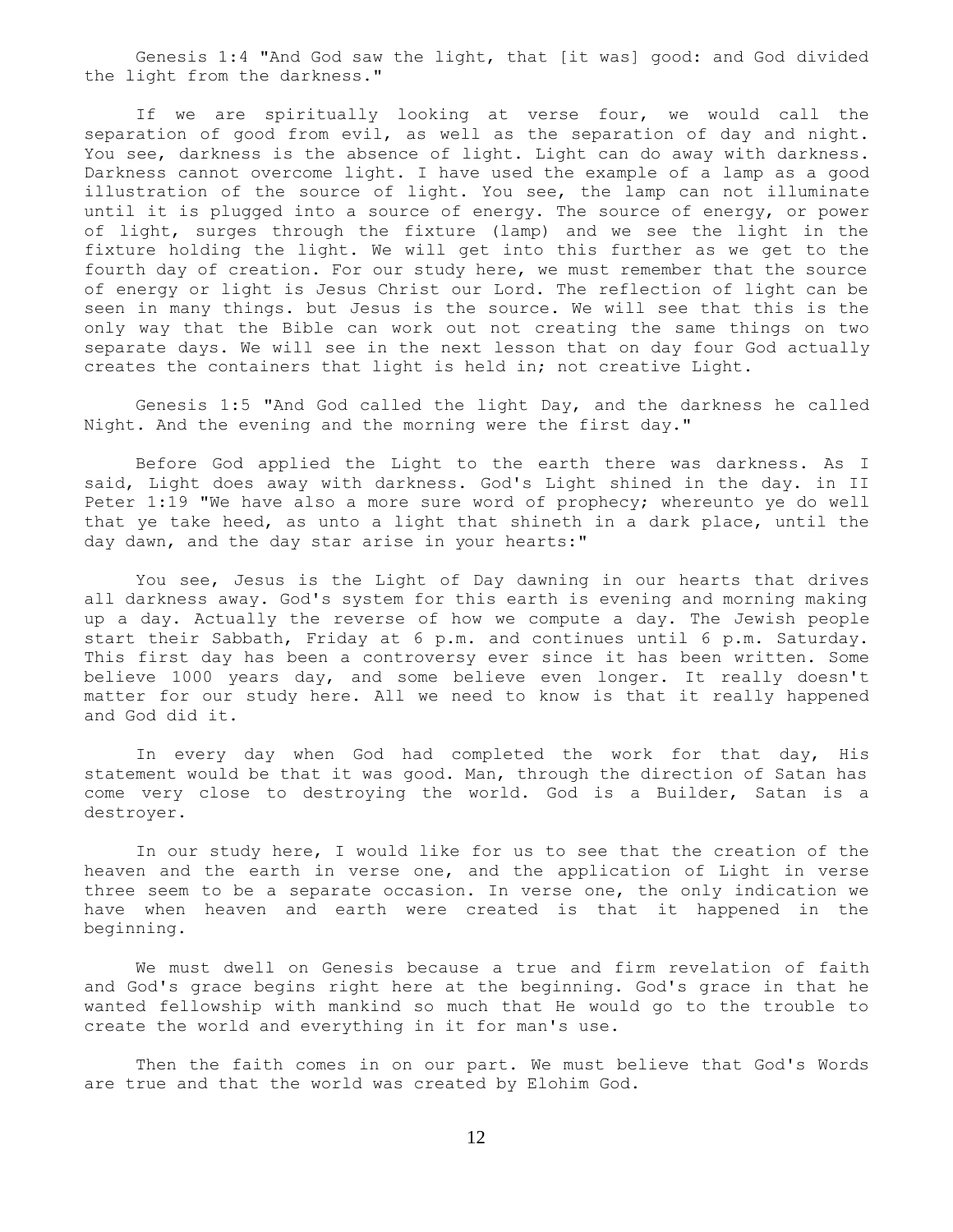Read again the rest of chapter one of Genesis for next weeks Lesson.

Notes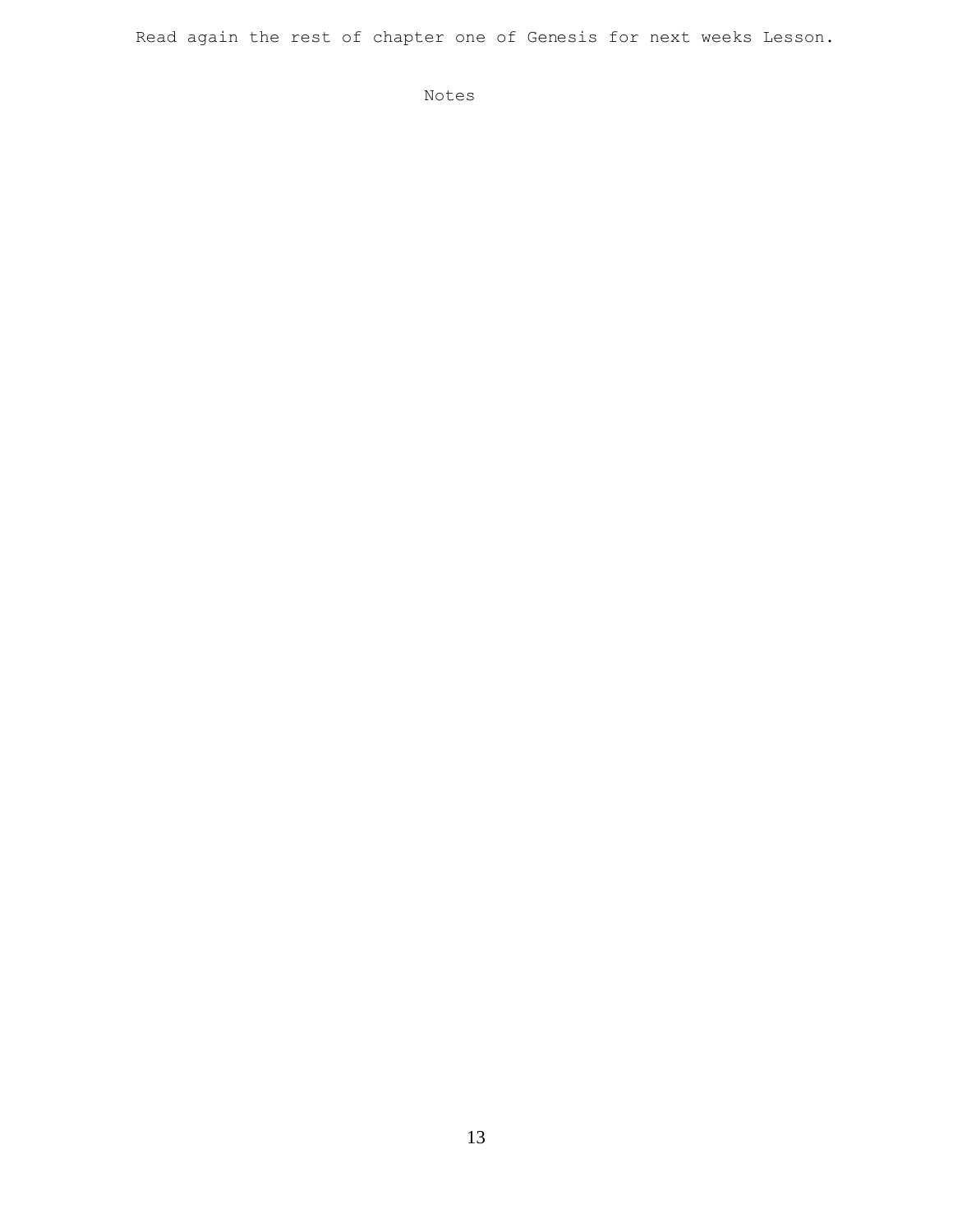| 1. | What is the word translated "God" in Genesis 1:1?                       |  |
|----|-------------------------------------------------------------------------|--|
| 2. | Who are the three indicated in this word?                               |  |
| 3. | What does the word Bara mean?                                           |  |
| 4. | In verse 2 of Genesis 1, what do many translators believe the word      |  |
|    | "was" should be?                                                        |  |
| 5. | If there was a fallen race before Adam and Eve, what could the          |  |
|    | darkness indicate?                                                      |  |
| 6. | What do we know that God does not create?                               |  |
| 7. | What was God's intention for the earth from the beginning?              |  |
| 8. | Scientists believe that there were how many floods?                     |  |
| 9. | What country's point of view do our schools bring today with evolution? |  |
|    | 10. How does the "Let there be light" differ from the other             |  |
|    | quotations (let there be)?                                              |  |
|    | 11. What did Jesus call Himself?                                        |  |
|    | 12. In what book of the New Testament is Jesus referred to as "The      |  |
|    | Light"?                                                                 |  |
|    | 13. Jesus is the source of all what?                                    |  |
|    | 14. In verse four. if you are looking at the light and darkness         |  |
|    | spiritually. What could it indicate?                                    |  |
|    | 15. What is darkness?                                                   |  |
|    | 16. On day four what did the creation of light there really mean?       |  |
|    | 17. What was the light called in verse five?                            |  |
|    | 18. What was the dark called?                                           |  |
|    | 19. In 2nd Peter 1:19, what or who is the day star?                     |  |
|    | 20. What order makes up a day with God?                                 |  |
|    | 21. When does Jewish Sabbath start and end?                             |  |
|    | 22. Why am I dwelling on Genesis?                                       |  |
|    | 23. What is our part in all of this?                                    |  |
|    | 24. Write a few short words about what you think about verse five.      |  |

Notes.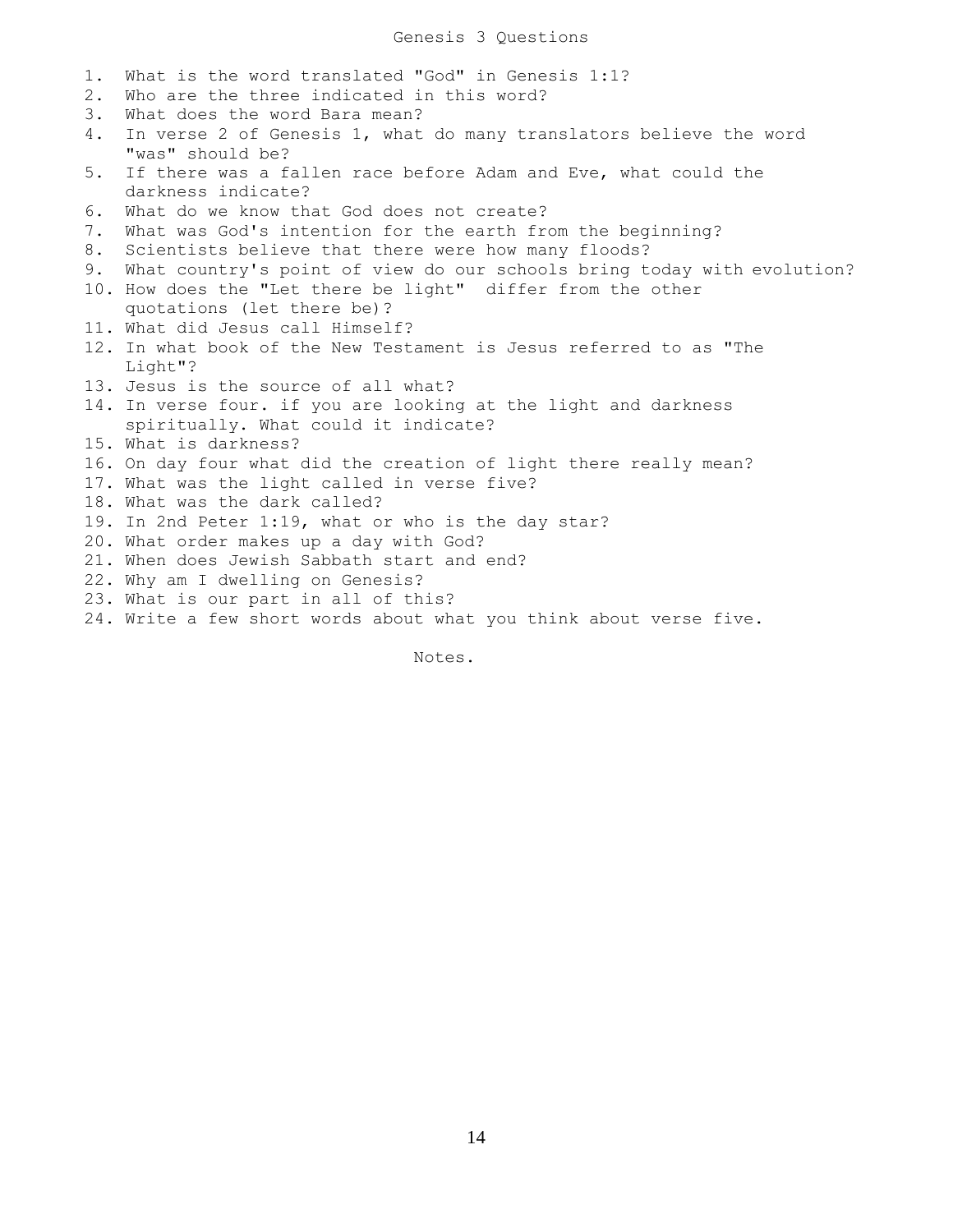In the last lesson we learned about the application of light on this earth giving all things the power to be.

In this lesson, we will begin with:

 Genesis 1:6 "And God said, Let there be a firmament in the midst of the waters, and let it divide the waters from the waters."

 It seems at this point, when this was written, that water or atmosphere prevailed. It seems that there was no distinction between earth and heaven.

 This was a dimension difficult for us to understand. We do know that atmospheric pressure controls the waters and keeps them from floating away. We do know that light affects atmosphere, water, and all substances.

 I do not believe that God expects us to scientifically figure out how this all came about. He just expects us to have faith that He did it.

 Genesis 1:7 "And God made the firmament, and divided the waters which [were] under the firmament from the waters which [were] above the firmament: and it was so."

There are planets like Jupiter, which have the same density of water. It does not mean that this is water. All of this is God's business. As I said before, our part is to believe that God spoke and this was a creative announcement. From His command, it became.

 This separation mentioned here separated the heavens, and then in Genesis 1:8 "And God called the firmament Heaven. And the evening and the morning were the second day."

 The scientists tell us, that after you go about 45 miles up into the atmosphere, there is no barrier for all the expanse of Heaven. It seems to have no end.

 Somehow God fixed this 45 miles of atmosphere that surrounds the earth in every direction to make it support life as we know it. So far, scientists have not found any other planets with the same peculiarities of earth.

 At the end of the second day there is no phrase "and God saw that it was good". Anything we might say about this would be just supposition.

 God has so perfectly made up the earth and all that surrounds it. The atmosphere around the earth is oxygen and nitrogen, which are mixed in exact proportion as 20 to 80 in 100 parts. If this combination was altered, the earth would either burn up if there was too much nitrogen, or everything would die if there was too little nitrogen. The perfect balance of the atmosphere is a necessity to life on this earth. God in all of this shows His perfections.

 Genesis 1:9 "And God said, Let the waters under the heaven be gathered together unto one place, and let the dry [land] appear: and it was so."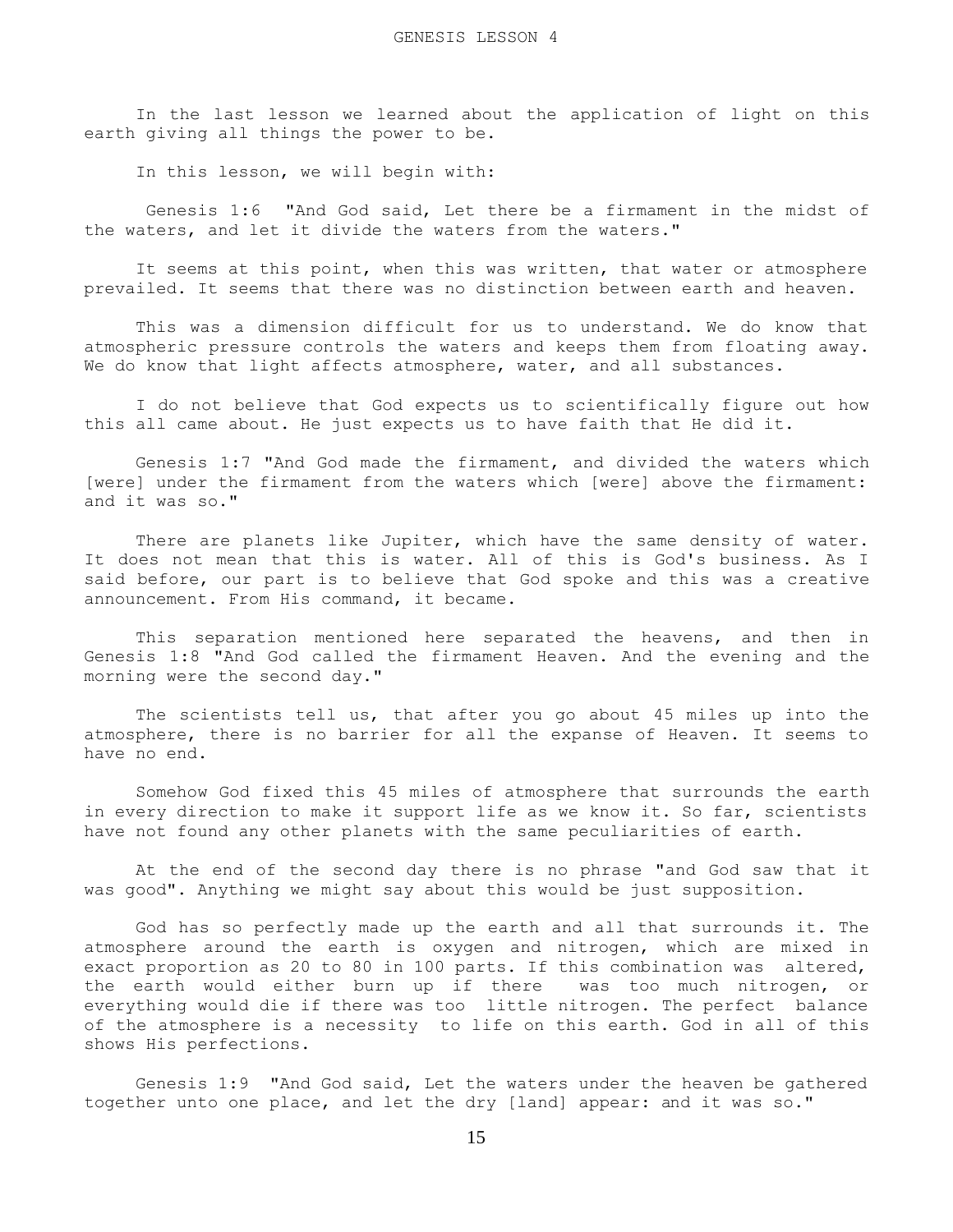In verse 9, you could assume that there had been a flood and the waters subsided, or you could believe that this was speaking of the atmosphere being gathered. As we said before, it is unimportant which happened. All we need be concerned with is the earth we live on now. Whether another habitation of this earth was so, or not, doesn't matter for our study here.

In this statement, we see that dry land does appear. It is very interesting to me, that in the new heaven and new earth there will be no sea. Revelation 21:1 "And I saw a new heaven and a new earth: for the first heaven and the first earth were passed away; and there was no more sea."

 Genesis 1:10 "And God called the dry [land] Earth; and the gathering together of the waters called he Seas: and God saw that [it was] good."

 This separation of the land and water created the world as we know it today.

 In verse four, when God applied the light to this earth and divided the light from the darkness, He did not call the darkness good, only the light. When He separated the water from the dry land He said both were good.

 You see darkness, or negative things, are not good. God is goodness to the ultimate. Satan is negative and everything bad.

 Genesis 1:11 "And God said, Let the earth bring forth grass, the herb yielding seed, [and] the fruit tree yielding fruit after his kind, whose seed [is] in itself, upon the earth: and it was so."

 You see God not only created the first plant life, grass, fruit, trees etc., but He also provided the way for it to perpetuate itself.

 We mentioned before how plant life could not exist without the light acting on the chlorophyll in the plant leaves and causing it to grow.

 Notice, too, the first three words "And God said", and the last four words say it all "and it was so".

 Genesis 1:12 "And the earth brought forth grass, [and] herb yielding seed after his kind, and the tree yielding fruit, whose seed [was] in itself, after his kind: and God saw that [it was] good.

 These two verses tell us that God's thoughts and wishes are carried out to the utmost, and that they are also good. In verse 13, we see again that God starts His day with evening and ends with the morning.

Genesis 1:13 "And the evening and the morning were the third day."

 Genesis 1:14 "And God said, Let there be lights in the firmament of the heaven to divide the day from the night; and let them be for signs, and for seasons, and for days, and years:" Genesis 1:15 "And let them be for lights in the firmament of the heaven to give light upon the earth: and it was so." Genesis 1:16 "And God made two great lights; the greater light to rule the day, and the lesser light to rule the night: [he made] the stars also." Genesis 1:17 "And God set them in the firmament of the heaven to give light upon the earth," Genesis 1:18 "And to rule over the day and over the night, and to divide the light from the darkness: and God saw that [it was] good."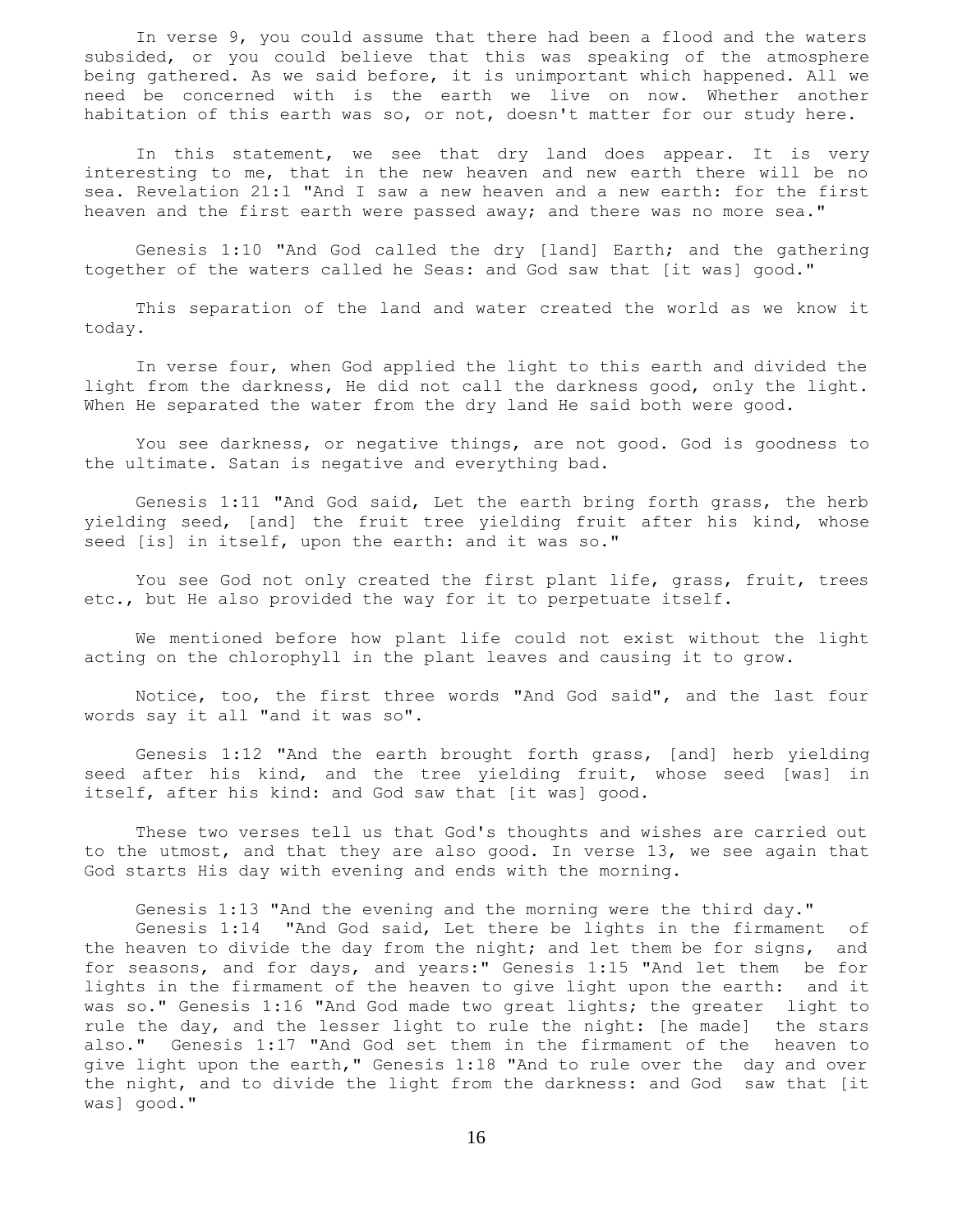The sun and the moon are not creative Light. They are fixtures that we see creative Light in. The sun is one explosion after another, but if the energy to cause the explosion was removed, the sun would go out. The moon is a reflection of the sun. They were made for the purpose of shining the Light upon the earth, for separating or lighting the day and the night.

 The Scripture says they were also to be for telling the seasons, and the days, and the years. In the Jewish calendar a month occurs at every new moon.

 Notice especially, verse 15, because it is very explicit that it does not create light. It only gives light to the earth. Both are just huge light fixtures. God can turn them off at will, and there will come a time that there will be no need for them. We will be in the presence of the Light and there will not be a separation of Light; only one eternal day in the presence of Jesus. Jesus is the Power. There are just the holders, and separators of His Light.

 Revelation 22:5 tells it all. "And there shall be no night there; and they need no candle, neither light of the sun; for the Lord God giveth them light: and they shall reign for ever and ever."

 Revelation 21:23 tells us who this Light is, "And the city had no need of the sun, neither of the moon, to shine in it: for the glory of God did lighten it, and the Lamb [is] the light thereof." (you see Jesus is the Light). Where His presence is there is just eternal day, as we read in Revelation 21:25 "And the gates of it shall not be shut at all by day: for there shall be no night there."

 The source of all Light is Jesus. All other things we associated with light are receiving their strength from Him. In St. John 8:12 Jesus calls Himself the Light, "Then spake Jesus again unto them, saying, I am the light of the world: he that followeth me shall not walk in darkness, but shall have the light of life."

 You see, "God is" above His creations for He is all intelligence and goodness as well as power, glory, and King.

In the most exalted sense, He is our Father in Heaven.

 The perfect knowledge of God is His alone. It relates to Himself and everything beyond Himself. It includes all things that are actual and all things that are possible.

"He is Creator God". On this I will close this lesson.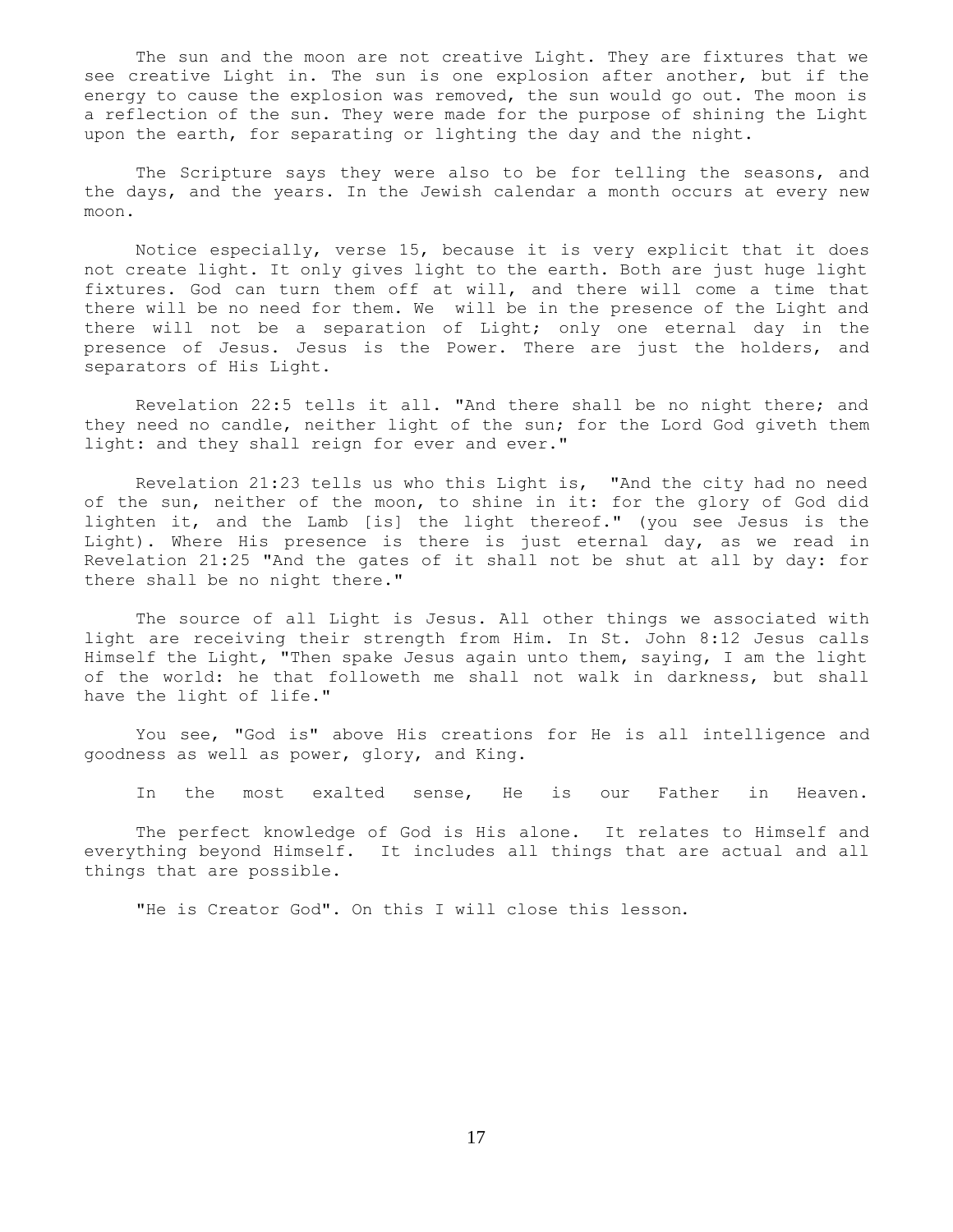## Genesis 4 Questions

1. What does the application of light do to this earth? 2. What does atmospheric pressure do to waters on the earth? 3. God does not expect us to scientifically figure out how the creation occurred, but what does He expect? 4. What planet has the same density as water? 5. Does that have any bearing on our study? 6. When God names something, what does that tell us? 7. How many miles do you go up before there are no atmospheric barriers? 8. What phrase is omitted at the end of day two? 9. What does the atmosphere consist of? 10. What will happen if the slightest percentage of change occurs? 11. In the new heaven and the new earth, what will be omitted? 12. In Genesis 1:11, how has God provided for the perpetuation of grass and all plant life? 13. What causes a plant to grow? 14. Besides giving light, what is the purpose of the sun and moon? 15. In heaven will there be night? Explain 16. In the heavenly city there is no need for the sun and moon for the is the light. 17. Genesis 1:17 shows that God is what? 18. Who is omnipotent? 19. Who is God King of? 20. In the most exalted sense, who is God?

Notes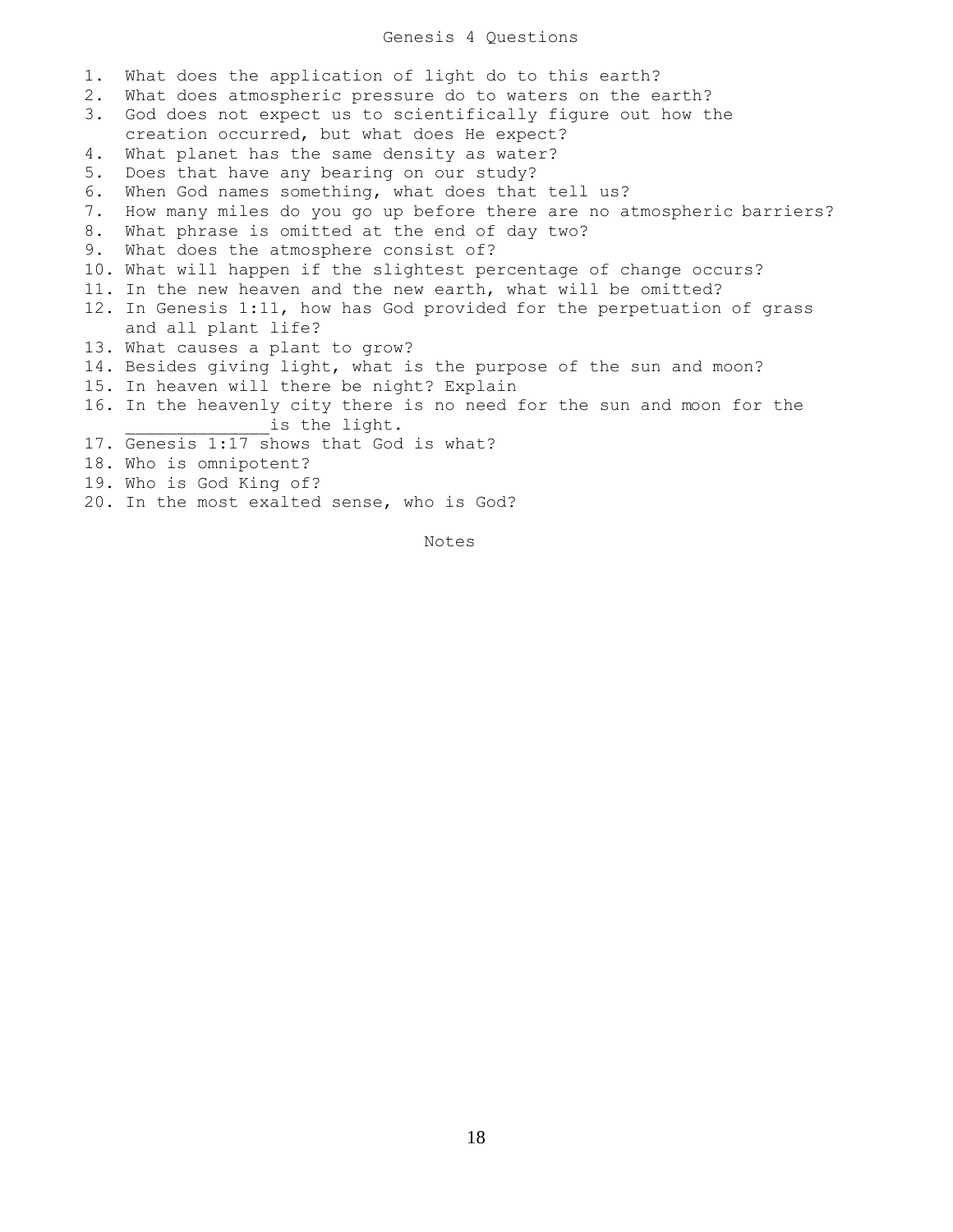Genesis 1:19 "And the evening and the morning were the fourth day."

This somehow was left off of lesson four last week. This was the conclusion of the creation of the sun and moon as fixtures that we might see the light in.

 Genesis 1:20 "And God said, Let the waters bring forth abundantly the moving creature that hath life, and fowl [that] may fly above the earth in the open firmament of heaven."

 God had now provided the habitation for the fish and the atmosphere and dry land for the fowl, so the logical step would be to populate the oceans, seas, lakes, rivers, and all bodies of waters with fish and all sea life. The dry land had appeared and God had populated the air above and the ground below with fowl.

 You see, God was doing all of this in preparation for his greatest creation (man). He needed to prepare food for the man before the creation of man. This whole creative act was God building a home for mankind.

We are told in St. John chapter 14, that Jesus is in heaven now preparing our eternal home. St. John 14:1 "Let not your heart be troubled: ye believe in God, believe also in me." John 14:2 "In my Father's house are many mansions: if [it were] not [so], I would have told you. I go to prepare a place for you." John 14:3 "And if I go and prepare a place for you, I will come again, and receive you unto myself; that where I am, [there] ye may be also."

 You see God's plan from the beginning was to build man a home. In Genesis 1:21, we see what God put in the water and air for man's use. "And God created great whales, and every living creature that moveth, which the waters brought forth abundantly, after their kind, and every winged fowl after his kind: and God saw that [it was] good."

 Just the vastness of the thousands of varieties of fish and birds of all kinds is mind boggling.... To think that God in a moment of time (no matter how long) could figure out, all the varieties, and have each one have a useful job to do in God's scheme of things is just beyond comprehension. God is not only love, but the greatest planner. You see, He figured out the needs of each one and fulfilled it here on day five.

 Genesis 1:22 "And God blessed them, saying, Be fruitful, and multiply, and fill the waters in the seas, and let fowl multiply in the earth." Genesis 1:23 "And the evening and the morning were the fifth day." Genesis 1:24 "And God said, Let the earth bring forth the living creature after his kind, cattle, and creeping thing, and beast of the earth after his kind: and it was so." Genesis 1:25 "And God made the beast of the earth after his kind, and cattle after their kind, and every thing that creepeth upon the earth after his kind: and God saw that [it was] good."

 You see, as I said before, God was preparing this planet for His greatest creation, mankind. All through these Scriptures, please take note that God said, "everything after its own kind". We should not cross breed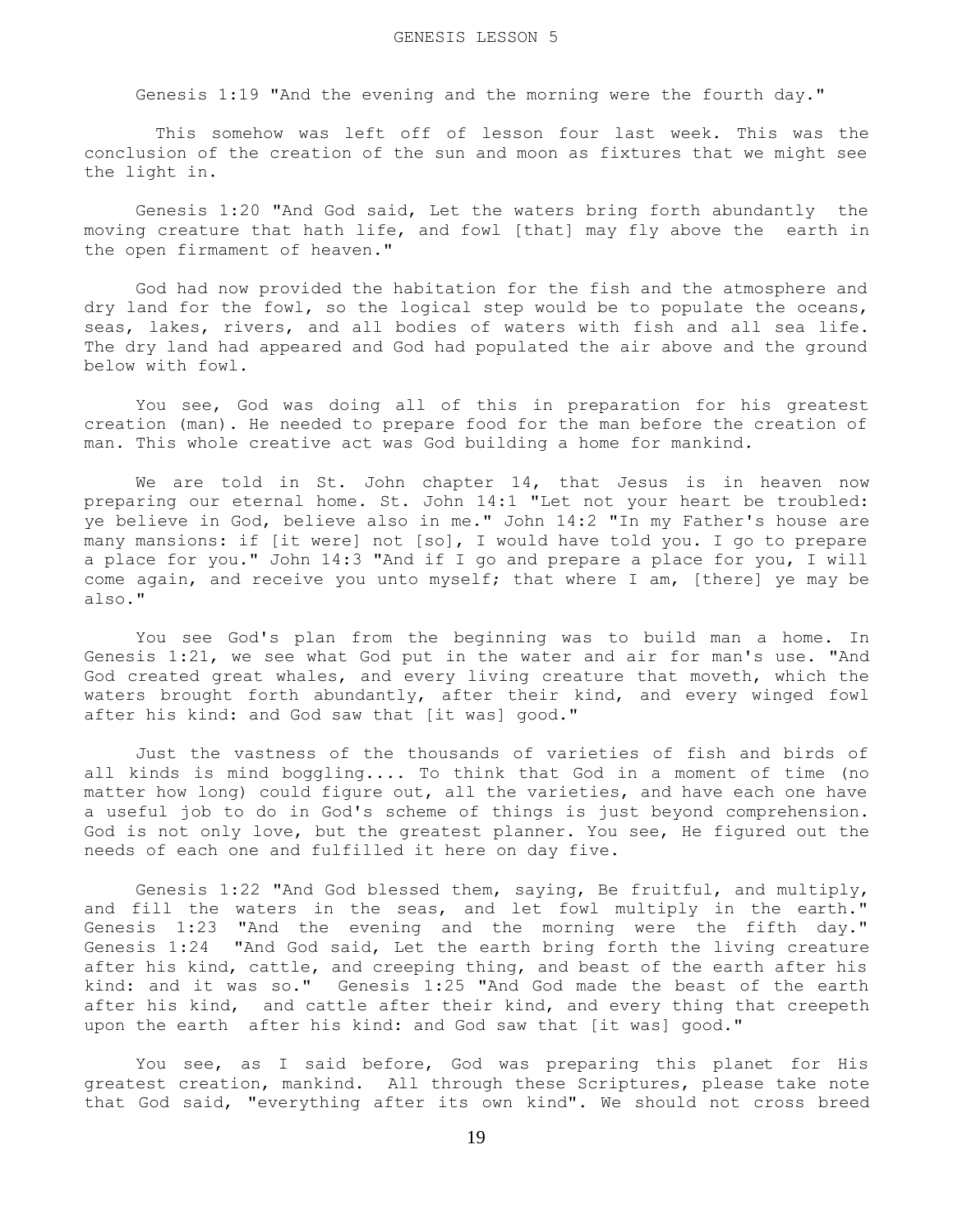animals, fish, fowl, etc. I believe God made everything exactly the way He wanted it; each to fulfill a specific purpose. When we cross breed, it is as if we think we can do a better job than God. Also take note that everything God created was good.

 Verse 26 is the reason all the things were created. NOTICE the plurality of the Creator as well.

 Genesis 1:26 "And God said, Let us make man in our image, after our likeness: and let them have dominion over the fish of the sea, and over the fowl of the air, and over the cattle, and over all the earth, and over every creeping thing that creepeth upon the earth." Genesis 1:27 "So God created man in his [own] image, in the image of God created he him; male and female created he them."

 The image and likeness of God is SPIRIT. God is SPIRIT. We are a spirit. We are housed in a body and possess a soul. If God is Spirit as the Word says He is, then the image and likeness of us are spirit as well. As we read in verse 27, both man and woman are spirit.

 We will find as we continue this study, that woman is just as responsible for the care and nurture of her spirit as man is. This is directly opposite of what some religions teach today. We are individual spirits, but our flesh is one with our spouse.

 Between verse 25 and verse 26 there is a separation. If you will notice after verse 25, God closed that creation with His statement, "And God said that it was good". Man has a preeminence that no other creation has. Mankind, male and female, are made in the image of God. God created all the rest for mankind to rule over.

 Man, unlike all of the other creations was created with a mind and will. Even to the point that God allows man's will to choose God or Satan. Man alone was created with power to make decisions. Man alone was made to commune or fellowship with God.

 God is Supreme Ruler of heaven and earth. He made man ruler of the earth.

 Because of man's fallen state from his magnificent beginning (image of God), God the word, Jesus, took on a body and redeemed mankind and restored them to their original state of standing with God. The Bible says that when we get to heaven, we will recognize Jesus because we will be like Him. We will be restored to the image and likeness of God. We will not be God. We will be a shadow or image of the real thing. Our spirit will be in accord with His Spirit. We will be His servants or subordinates.

 You see God gave mankind dominion over this earth. Mankind, through an act of his will, turned this dominion over to Satan, as we will see in a later lesson.

 You know our whole country is under a president, and then smaller areas or states are under dominion of a governor, and then even smaller areas under a mayor. However, the mayor is under the governor on important matters; and all are under the president on the most important matters.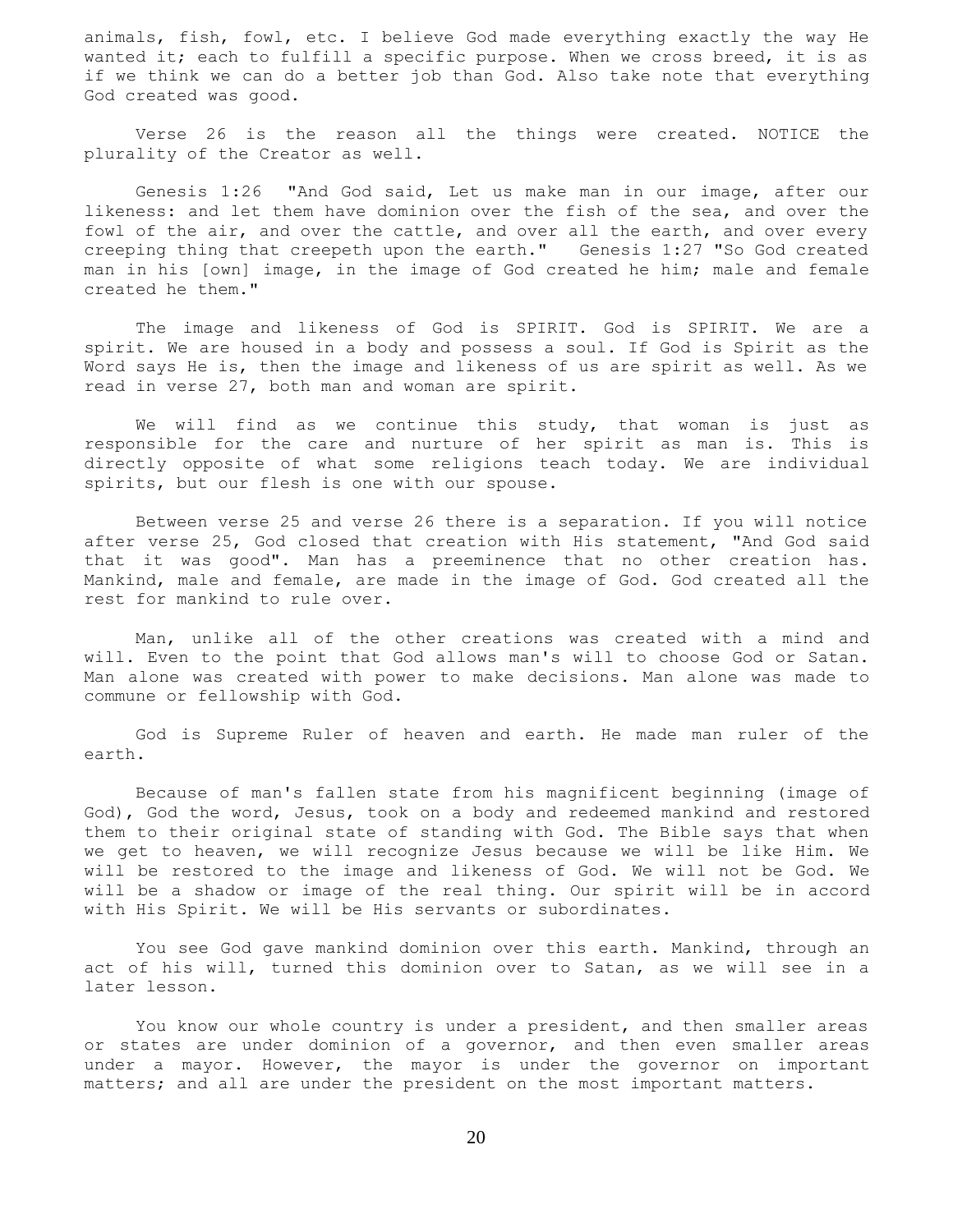You see, God is over all. We are His subordinates. Even though we shall rule and reign with Him, we will not be His equal.

 Genesis 1:28 "And God blessed them, and God said unto them, Be fruitful, and multiply, and replenish the earth, and subdue it: and have dominion over the fish of the sea, and over the fowl of the air, and over every living thing that moveth upon the earth."

 In this verse we see that mankind did not have to take dominion. The dominion was given to him by God.

 So many people associate sex of any kind (even the marriage bed)as the sin that caused the fall of man. This verse above proves this is not so. Mankind was commanded of God to be fruitful and multiply long before the sin in the Garden of Eden. The sin in the garden was disobedience to God.

 So many of the people who believe that the earth was populated before Genesis chapter 1 verse 2, use the word replenish in the scripture above to validate that belief. They say replenish means to populate it again. I would not argue the point either way, but you can take note of the word.

 Genesis 1:29 "And God said, Behold, I have given you every herb bearing seed, which [is] upon the face of all the earth, and every tree, in the which [is] the fruit of a tree yielding seed; to you it shall be for meat."

 God provided the means for mankind's needs from the very beginning. Everything that God created here on the earth was directly or indirectly for the use of man. Even the food for the animals would ultimately be of use to man as we read in verse 30.

 Genesis 1:30 "And to every beast of the earth, and to every fowl of the air, and to every thing that creepeth upon the earth, wherein [there is] life, [I have given] every green herb for meat: and it was so." Genesis 1:31 "And God saw every thing that he had made, and, behold, [It was] very good. And the evening and the morning were the sixth day."

 There are several things the spirit must understand in the Scripture above. The number six means man. the verse reiterates again that God made all of it, and that every thing was good. It also establishes the six days of work that we will see all through the Bible. The six hours Jesus hung on the cross. Six years of work for the land, and the next year it is to rest. The six 1000 year-day of work for mankind and then the (millennium) 1000 year-day reign of Jesus on the earth. The six hours Jesus was on the cross show that His work was completed. He even said, It is finished .

In the next lesson we will begin in chapter 2 of Genesis.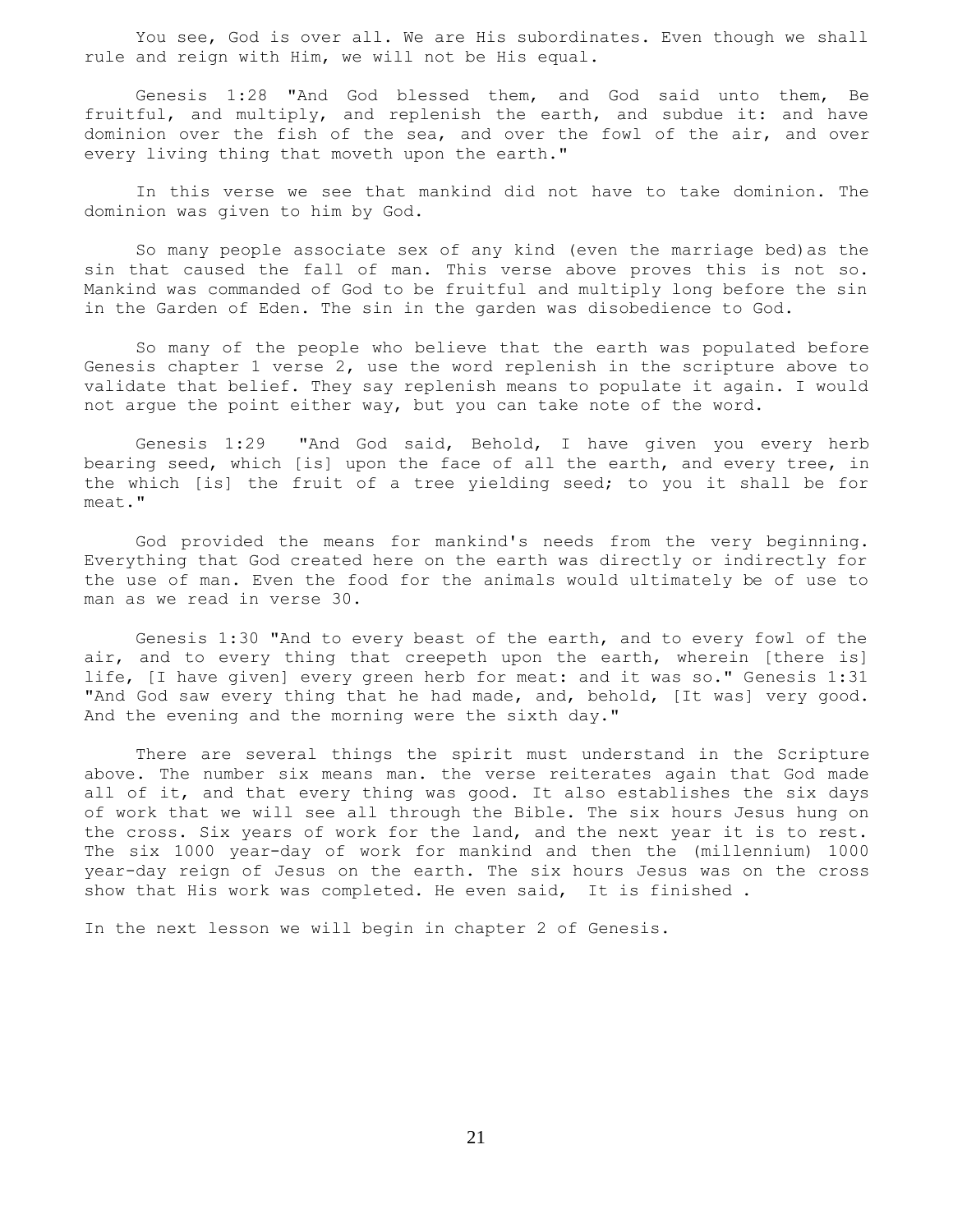1. Why did God create the heavens, the earth, the seas, and populate them? 2. What does the fourteenth chapter of John tell us that Jesus is doing now, in heaven? 3. What was God's plan from the beginning? 4. What did God tell the fowl and fish to do after He blessed them? 5. What was created on day five? 6. Which was made first man or beast? 7. Why? 8. What particular thing should we note in the creation of animals? 9. When we cross breed what are we saying? 10. What one word in verse 26 indicates plural? 11. What things was man to have dominion over? Name five. 12. The image and likeness of God is what? 13. Why? 14. Are women a spirit, or just men? 15. What is directly opposite of what some religions teach about women today? 16. What separates mankind from all other creations? 17. Who was made with power to choose? 18. What was the magnificent beginning of man? 19. Who took on a body and redeemed mankind? 20. Is the teaching that man will become a god correct? 21. What will mankind actually be to God? 22. Who is over all? 23. Did mankind have to take dominion? 24. Was a sex act the sin in the garden? 25. What was? 26. What word do many use to prove there was another habitation on the earth? 27. Everything made was directly or indirectly for what? 28. What did God say about everything that He had created? 29. How many hours did Jesus hang on the cross? 30. What did this indicate?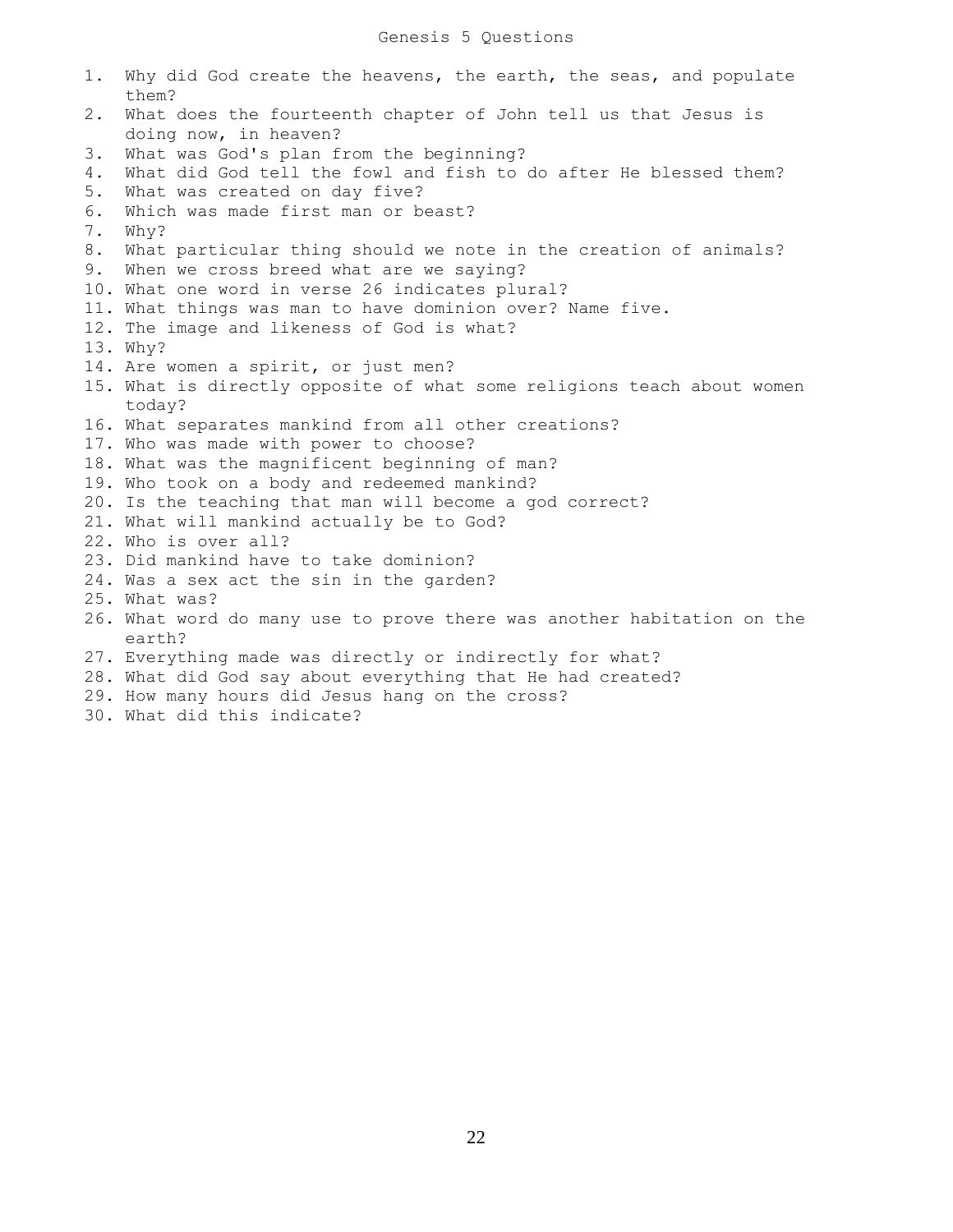Genesis 2:1 "Thus the heavens and the earth were finished, and all the host of them."

 Verse 1 of chapter 2 tells us a lot. Heavens is plural meaning more than one. When you are speaking of all the host, you are speaking of many stars and the sun and the moon. It also states that there was no more work to be done. Finished means nothing else remains to be done. Just as Jesus said on the cross "It is finished" the work was and is completed.

 Genesis 2:2 "And on the seventh day God ended his work which he had made; and he rested on the seventh day from all his work which he had made."

 In verse 1 and 2 God is Elohim. Remember Elohim is a plural word. Some writers insert the sixth day in verse 2, so that there will be no mistaking that the work was finished on the sixth day, and that no work at all was done on the seventh day. Some of the translators change "ended" to "had finished" to indicate no activity on the seventh day. As we mentioned in the last lesson, 6 days of work, 6 years the land works, 6 hours on the cross for Jesus, and 6000 years of work on earth for mankind. Six has to do with mankind. (work for mankind, if you will).

 Shavath is one of the words translated "ended". Shavath is the primary idea of the (rested from all His work) and it means total cessation from work.

 This is also the rest that God speaks of for the Christian. Total cessation from the struggles of life.

 Genesis 2:3 "And God blessed the seventh day, and sanctified it: because that in it he had rested from all his work which God created and made."

 God blessed that seventh day for mankind, to give mankind rest as well as God. Jesus said "The Sabbath was made for man and not man for the Sabbath" in Mark 2-27. You see, even in the day of rest that God set up; He still had the needs of mankind at heart. He knew our bodies would wear out, if we did not have 1 day in 7 for rest.

 "Seven", as we have mentioned over and over again means spiritually complete.

 Sanctified just means that God Himself made it holy. He set the seventh day aside and declared it holy. When we are sanctified, it means we have been set aside by God and made holy by Him. We are not made holy by what we have done, but by what He has done.

 When We see the example that God did not rest until His work was finished, we see what He expects from us. When He returns. He expects to find us working. Trying to get one more saved before the trumpet blows.

 In verse 4 of chapter 2 of Genesis we just see the message emphasized again that the Elohim God created all and everything.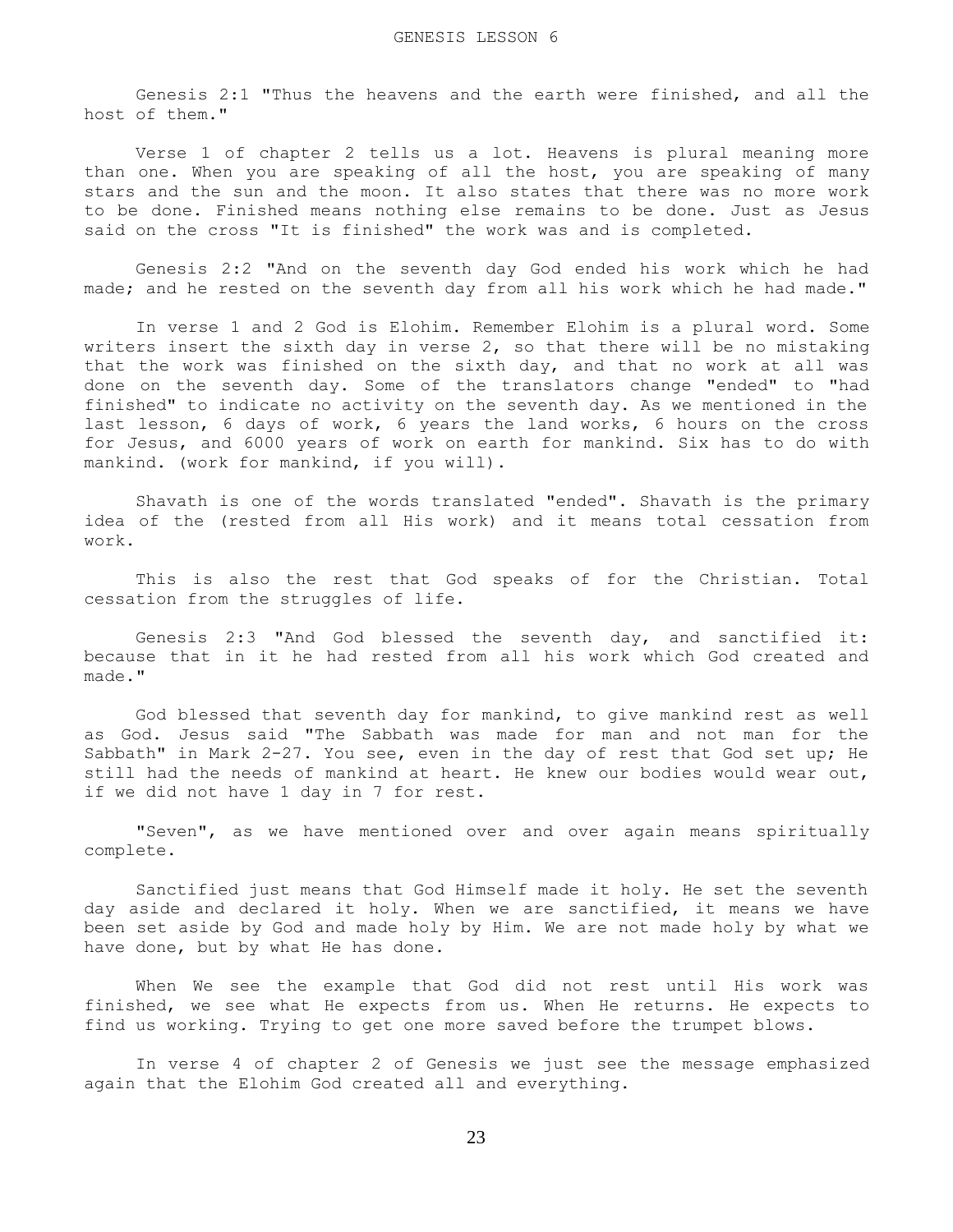Many writers believe that Moses' information for the first book of the Bible came from various ancient writings, and they also believe that there is a contradiction on the creation of man and woman in chapters 1 and 2. They believe one writer spoke of a miracle creation of both man and woman in chapter 1, and that another writer said in chapter 2 that man was made first.

 As I said in a previous lesson, I do not believe there were any earlier writings. My own personal belief is, when Moses was on the mountain top, God put the knowledge to write the history into Moses' head (the glowing head). The creation of man and woman in Chapter 1 was a brief statement that God made them. Chapter 2 could be a description of how it came about. Just as when you read the genealogy of Jesus in Matthew, it doesn't mean that it happened then, it is just explaining how it came about.

 Genesis 2:4 "These [are] the generations of the heavens and of the earth when they were created, in the day that the LORD God made the earth and the heavens,"

Jehovah Elohim was first used here.

 Genesis 2:5 "And every plant of the field before it was in the earth, and every herb of the field before it grew: for the LORD God had not caused it to rain upon the earth, and [there was] not a man to till the ground."

 Can't you see this is an unfolding of the short statement said about the creation in verse 1?

 Genesis 2:6 "But there went up a mist from the earth, and watered the whole face of the ground."

 Maybe, I can give an example that will make it a little more clear. I might just state that I made a glass of grape jelly. However, if you asked how, I might go into detail about how I picked the grapes, washed them, put them on the stove to boil, added sugar, and strained it into a jar. Even if I had not gone into detail on how I made it, the fact remains; it is still a jar of grape jelly.

 Genesis 2:7 "And the LORD God formed man [of] the dust of the ground, and breathed into his nostrils the breath of life; and man became a living soul."

So many religious people of our day are confused about this one verse.

 Somehow they seem to overlook the break between the words "breath of life" and "man became a living soul". You see if that statement had ended at life, man would be alive. Man is in fact that breath of life that God breathed into Him. This breath of life that God breathed into the body is what man is. It is the spirit. The body is the house for the spirit to live in.

 Right now you are probably thinking, "well, where does the sentence (man became a living soul) come in?"

 If the spirit of man lived in this house called a body and had no soul, there would be no conflict; but you see, there is a conflict.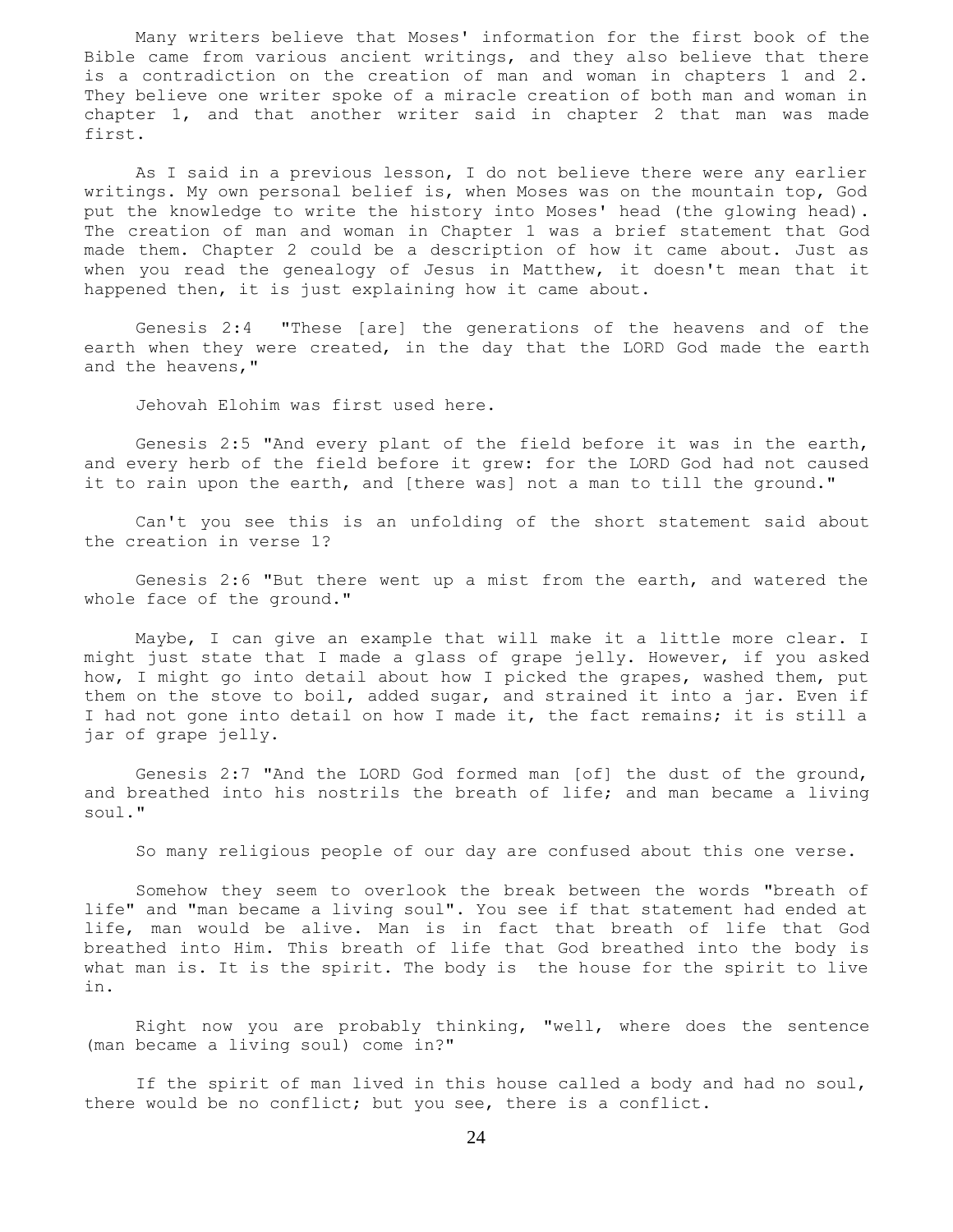The spirit wants to be in control, and the body wants to be in control. Control of what? The soul which is the will of man.

 The Bible says there is a war going on constantly between the flesh and the spirit. Why would that be, unless they were trying to take control of something? That something is the soul or will of mankind.

We are a spirit, housed in a body and either the spirit or the flesh (body) controls the soul (will).

 Mankind did not just slither into existence by evolution, but was rather created by a loving God in His own likeness.

 The difference between man and beast is the power to reason and have a will.

We went into that in a former lesson, so we will not elaborate further here. Genesis 2:8 "And the LORD God planted a garden eastward in Eden; and there he put the man whom he had formed."

 We see again; Jehovah Elohim here planted a garden. He is always concerned about the needs of man. This garden was a protected place where God could fellowship with man, and where the needs of man would be met, (a heaven on earth).

 Some believe this garden was in the Holy Land we know today. It really doesn't matter where it was. Just know it existed and was made by God for man. God has always prepared a special place for mankind so that He might fellowship with his people.

 Genesis 2:9 "And out of the ground made the LORD God to grow every tree that is pleasant to the sight, and good for food; the tree of life also in the midst of the garden, and the tree of knowledge of good and evil."

 God, not only thought of physical needs of mankind, but wanted him to be happy as well. The trees were beautiful as well as functional.

Nothing is more beautiful than a peach or apple tree in full bloom.

 The Garden of Eden became the highest form of heaven on earth. It was beautiful to the eye and took care of all man's needs.

 Just as the center of our life must be God for us to have a fulfilling life, the central figure in the garden was the Tree of Life (symbolic of Jesus). The forbidden tree in the garden was the tree of knowledge of good and evil.

 Even in this beautiful, wonderful garden, man's will was to be perfectly active. As we said before, the thing that separates mankind from the animals is the fact of his will. He can choose to do good, or choose to do evil.

 Jesus called Himself the Tree of Life. And certainly if we partake of Him, we will have eternal life. It seems that the innocence of man was the factor in making this garden truly heaven on earth.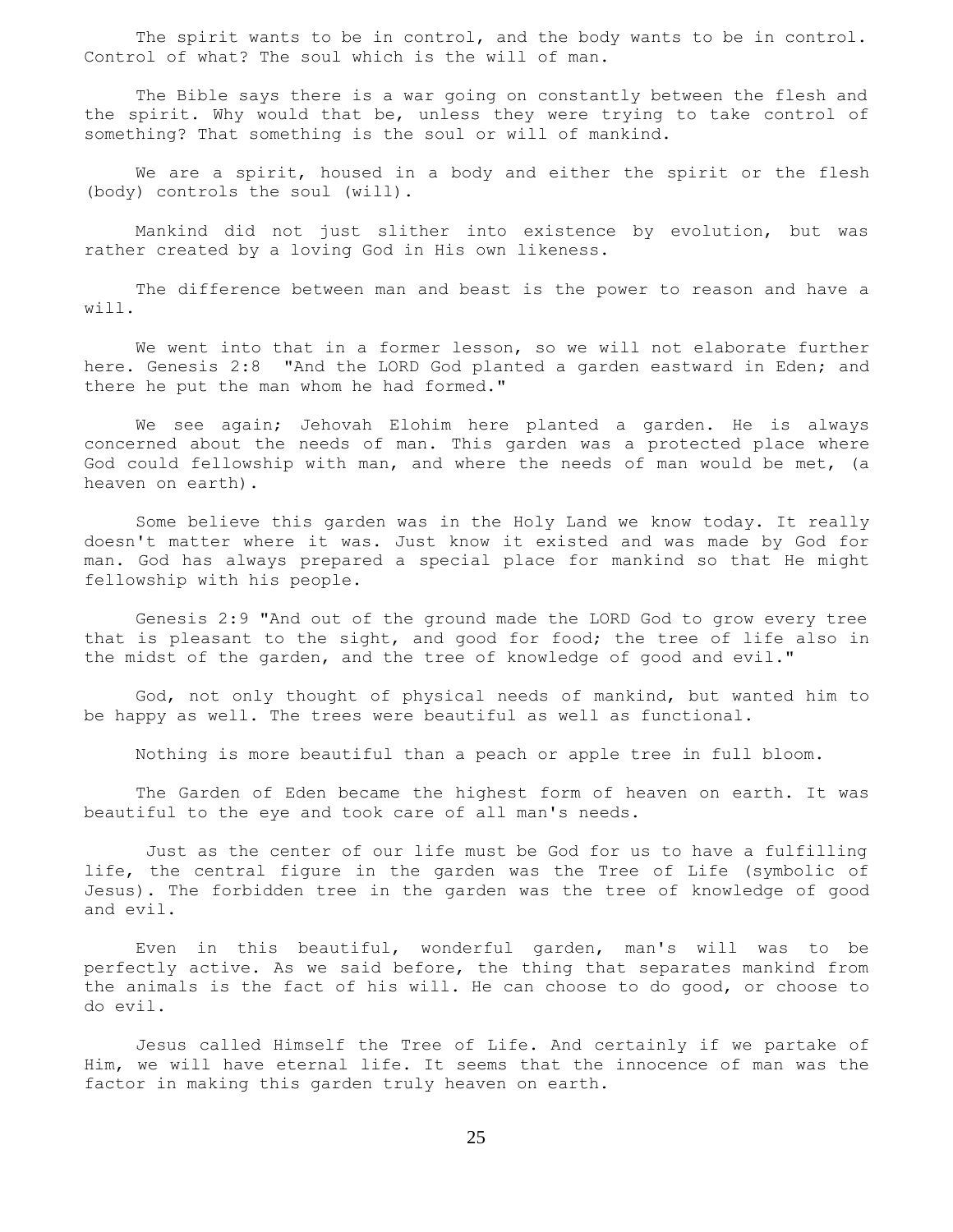We read in our Bible, that we can not break the law until there is a law to break. It seems Adam was in a blissful state of no temptation at this point.

 The tree of the knowledge of good and evil perhaps had something to do with opening our eyes to the law of God, (it made us aware of Him).

 It is interesting to me as we move on down in chapter 2, we will find out that Adam had never eaten of the Tree of Life, even though it was in the garden for him. It might be symbolic to make us see that we must partake of Jesus Christ's salvation and eternal life for ourselves. It can be available, but if we do not partake of it for ourselves, we will lose out, too, the same as Adam did.

 He was partaking of the fruit on the outer edge, but never partook of the Tree in the center (Jesus), which would give him eternal life. We Christians must be careful not to just nibble around the edges of Christianity. We must get to the center and eat of this Tree of Life to be pleasing to God. Part time religion will not get us into heaven. We must have Jesus as the very center of our lives to make it to heaven.

 We learn in our A.C.E. training that even in school, the world does not revolve around us. We are not God. The world revolves around God, Himself.

Notes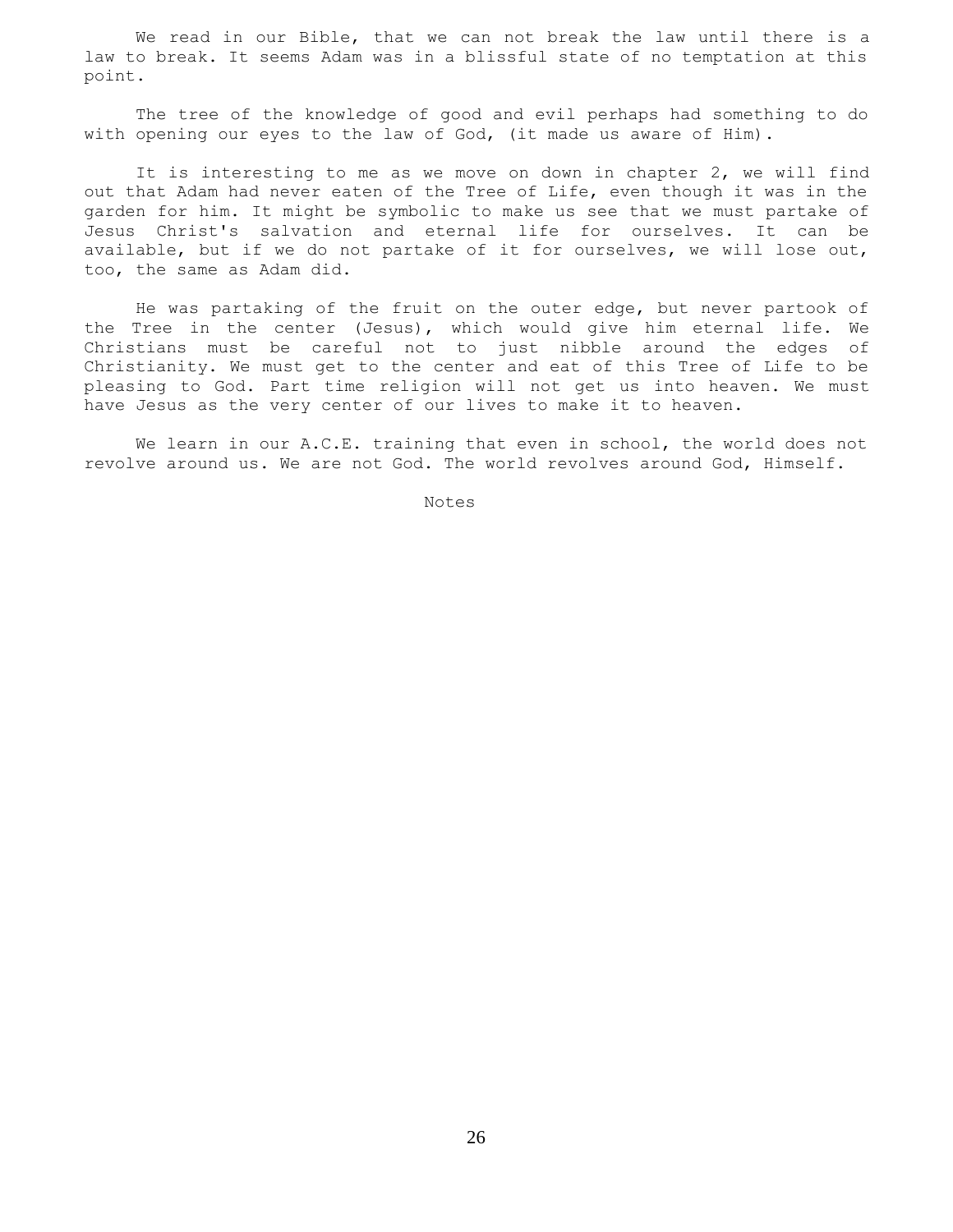1. What does "finished" mean? 2. Why do some writers insert the sixth day in verse 2 of chapter 2? 3. What does the word "Shavath" mean? 4. What did Jesus say about the Sabbath? 5. What does "sanctified" mean? 6. How can we be sanctified? 7. In what condition does God want to find us when He returns? 8. Where do many writers believe Moses' information to write Genesis came from? 9. Name the way they believe there is a contradiction in chapter 1 and chapter 2. 10. Do we believe there was a contradiction? 11. Where is Jehovah Elohim (Lord God) used first? 12. Where did the earth get the moisture it needed to grow plants? 13. What was man's body formed from? 14. Where did man get his breath of life? 15. And man became what? 16. What is the breath of life? 17. Why do we have a body? 18. What are the spirit and the body fighting for? 19. What is the difference between man and beast? 20. Where was the garden located? 21. The exact location of the garden is not important. What two things are? 22. Where was the Tree of Life located in the garden? 23. Describe the trees in two words. 24. What must happen for us to have a fulfilling life? 25. Where do we see Jesus (symbolically) in the garden? 26. What tree had Adam not eaten from, besides the tree of knowledge of good and evil?

27. What do we learn in A.C.E. training pertaining to this lesson?

Notes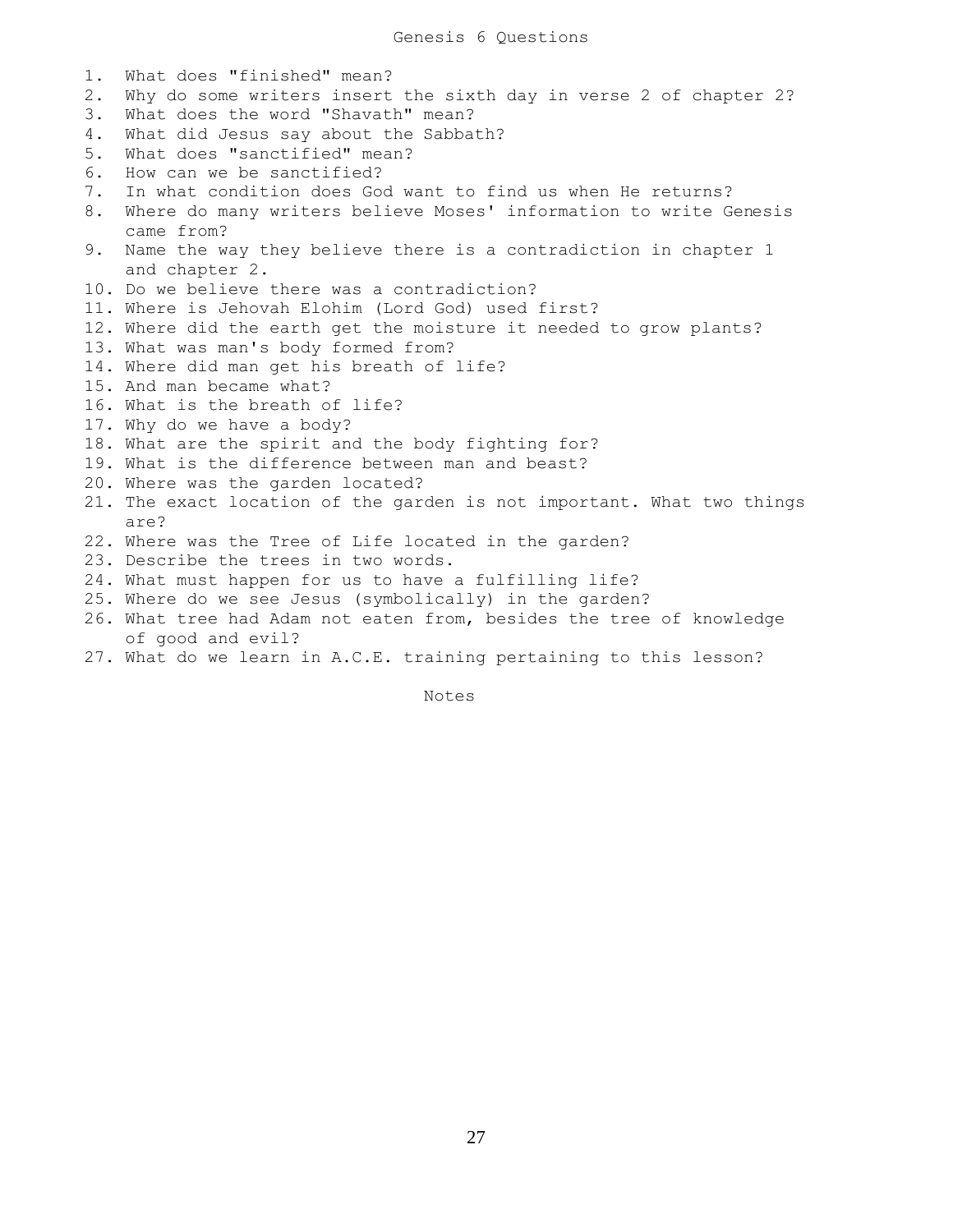In our last lesson we talked about the Tree of Life (symbolic of Jesus).

 Genesis 2:10 "And a river went out of Eden to water the garden; and from thence it was parted, and became into four heads."

 You know, in all of these lessons we have been trying to see the spiritual, as well as the literal word. The Word of God in many instances is spoken of as a river of water. It could be symbolic of the Word of God represented in the four gospels (four heads). Four also means universal, so this message was for the whole world. Are we part of that stream of truth that flows from person to person carrying the salvation message?

 This river spoken of here is in Revelation as well. In Revelation 22:1 "And he shewed me a pure river of water of life, clear as crystal, proceeding out of the throne of God and of the Lamb."

You see, there is a physical river, and there is a spiritual river.

 Genesis 2:11 "The name of the first [is] Pison: that [is] it which compasseth the whole land of Havilah, where [there is] gold;" Genesis 2:12 "And the gold of that land [is] good: there [is] bdellium and the onyx stone." Genesis 2:13 "And the name of the second river [is] Gihon: the same [is] it that compasseth the whole land of Ethiopia."

 There is very little known about Havilah except that it was near Eden and that there was good gold there. It is interesting to note that the first mention of gold in the Bible said that it is good.

 Genesis 2:14 "And the name of the third river [is] Hiddekel: that [is] it which goeth toward the east of Assyria. And the fourth river [is] Euphrates."

 The Euphrates is a river still known today, and many people try to locate the Garden of Eden by these few locations mentioned above. No one has ever decided for sure where Eden was located. Of course, this happened before the continents broke apart in the days of Peleg, so the locations have probably moved somewhat. It really doesn't matter where the garden was, or even is today. The garden that should concern us is in heaven.

 Genesis 2:15 "And the LORD God took the man, and put him into the garden of Eden to dress it and to keep it."

 The literal translation of "took the man" in the Scripture above is made him to rest in the garden. We are led into a life of happiness through the liberty we receive through Jesus. Not liberty to do evil, but liberty to do good. In the Garden of Eden, (we have been reading about), there was a Tree of Life and a tree of death. In Heaven the tree of death has been left out; completely conquered by Jesus.

 Genesis 2:16 "And the LORD God commanded the man, saying, Of every tree of the garden thou mayest freely eat:" Genesis 2:17 "But of the tree of the knowledge of good and evil, thou shalt not eat of it: for in the day that thou eatest thereof thou shalt surely die."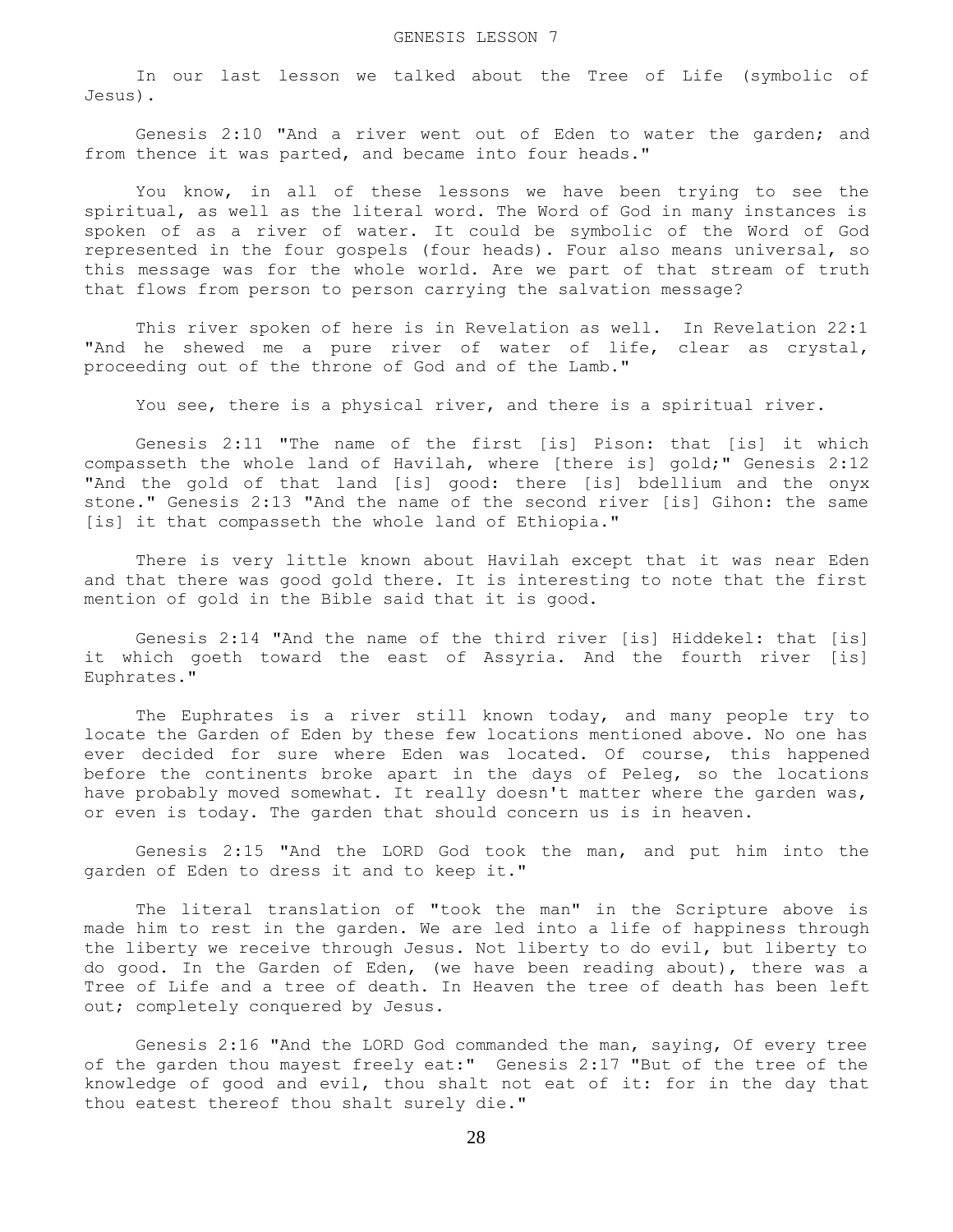So many false religions base their belief on the few words above. Adam truly brought physical death upon all of mankind when he ate of this Tree of Knowledge of Good and Evil. Adam's peace died, Adam's hopes died, and Adam's innocence died. His mind was troubled because he now knew that his body would return to the dust. The error is in believing that the spirit of Adam died. The spirit never died. The spirit never dies. It is eternal. It will live either in heaven or hell. It is eternal. It did not mean that our bodies in their present condition will live forever. It meant Jesus had purchased our eternity for us.

 This day, then, that you shall surely die just means that Adam brought physical death to all mankind, and Jesus brought life eternal. The wages of sin is death. Jesus paid the wages and bought everlasting life for each of us if we believe. Read 1 Corinthians chapter 15 from verse 44 on.

 Some people do not believe that God ever threatens punishment, but that is exactly what He did in the Scripture above.

 With God, a day is not necessarily 24 hours. It could mean 1000 years or anytime between the two as a lifetime.

 Genesis 2:18 "And the LORD God said, [It is] not good that the man should be alone; I will make him an help meet for him."

 Notice why God made the woman, as an help mate for the man. The wedding vows say, they two shall become one flesh.

 You see, they (husband and wife) are one. They are to be in one accord. Notice they are not one spirit; they are one flesh. This order of man and woman is pertaining to the flesh. Woman's flesh was flesh made for man; her spirit is for God, if she wills it.

 Genesis 2:19 " And out of the ground the LORD God formed every beast of the field, and every fowl of the air; and brought [them] unto Adam to see what he would call them: and whatsoever Adam called every living creature, that [was] the name thereof."

 You see, Adam was to rule over all the animals, and he named them for what their usefulness to him would be.

 Genesis 2:20 "And Adam gave names to all cattle, and to the fowl of the air, and to every beast of the field; but for Adam there was not found an help meet for him."

 Man cannot communicate with animals. Animals are not on the same level as man. They do not have souls or reasoning power as man does. The man was lonesome.

 Genesis 2:21 "And the LORD God caused a deep sleep to fall upon Adam, and he slept: and he took one of his ribs, and closed up the flesh instead thereof;"

 God operated on Adam under God's anesthetic and removed one of his ribs.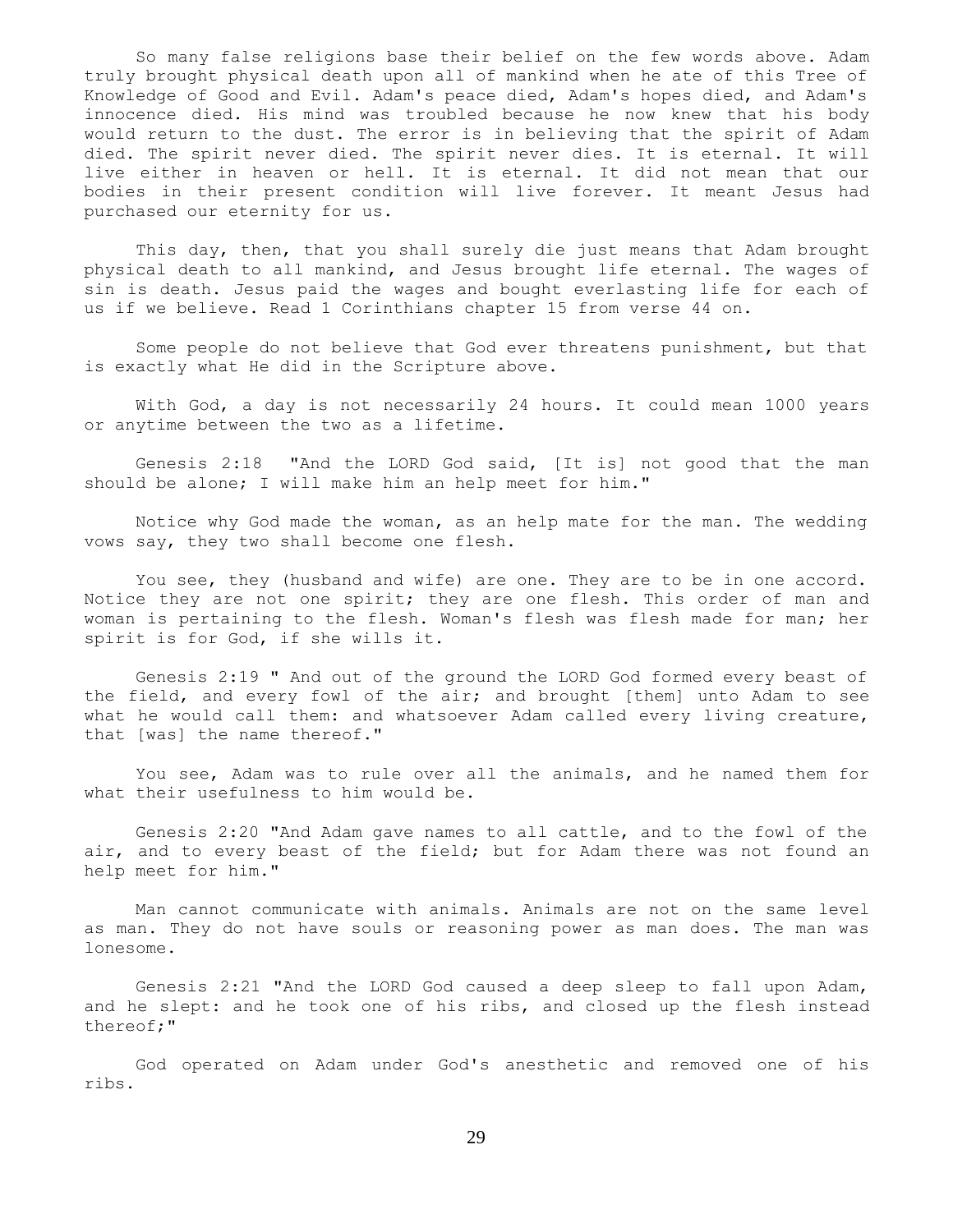Genesis 2:22 "And the rib, which the LORD God had taken from man, made he a woman, and brought her unto the man." Genesis 2:23 "And Adam said, This [is] now bone of my bones, and flesh of my flesh: she shall be called Woman, because she was taken out of Man."

 You see, again the flesh and bones of woman are of man, not the spirit. God took the woman from man's side next to his heart, not from his heel bone for him to walk on, not from his head to rule over man, but from his side to walk with him. A man and woman should walk together side by side, not divided. They two against the whole world, if necessary. Her name was woman (taken from man).

 Genesis 2:24 "Therefore shall a man leave his father and his mother, and shall cleave unto his wife: and they shall be one flesh." Genesis 2:25 "And they were both naked, the man and his wife, and were not ashamed."

 So many problems in young marriages today are caused by interference from parents who are not willing to cut the apron strings and let their children form families of their own. I believe this happened a lot because the parents are disappointed in the lives they have made for themselves, and are trying to live again in their children. The order we should put our lives in is: God first, husband or wife next, and then other members of the family.

 This "nakedness" spoken of here was probably literal and figurative. Adam and Eve were bathed in innocence. They were not aware that they were naked, because they had not eaten of the fruit of the tree of knowledge of good and evil. Husbands and wives even today should be so close that there will be no secrets. We should truly try to walk without deceit.

Next week read chapter 3 of Genesis 6 times.

Notes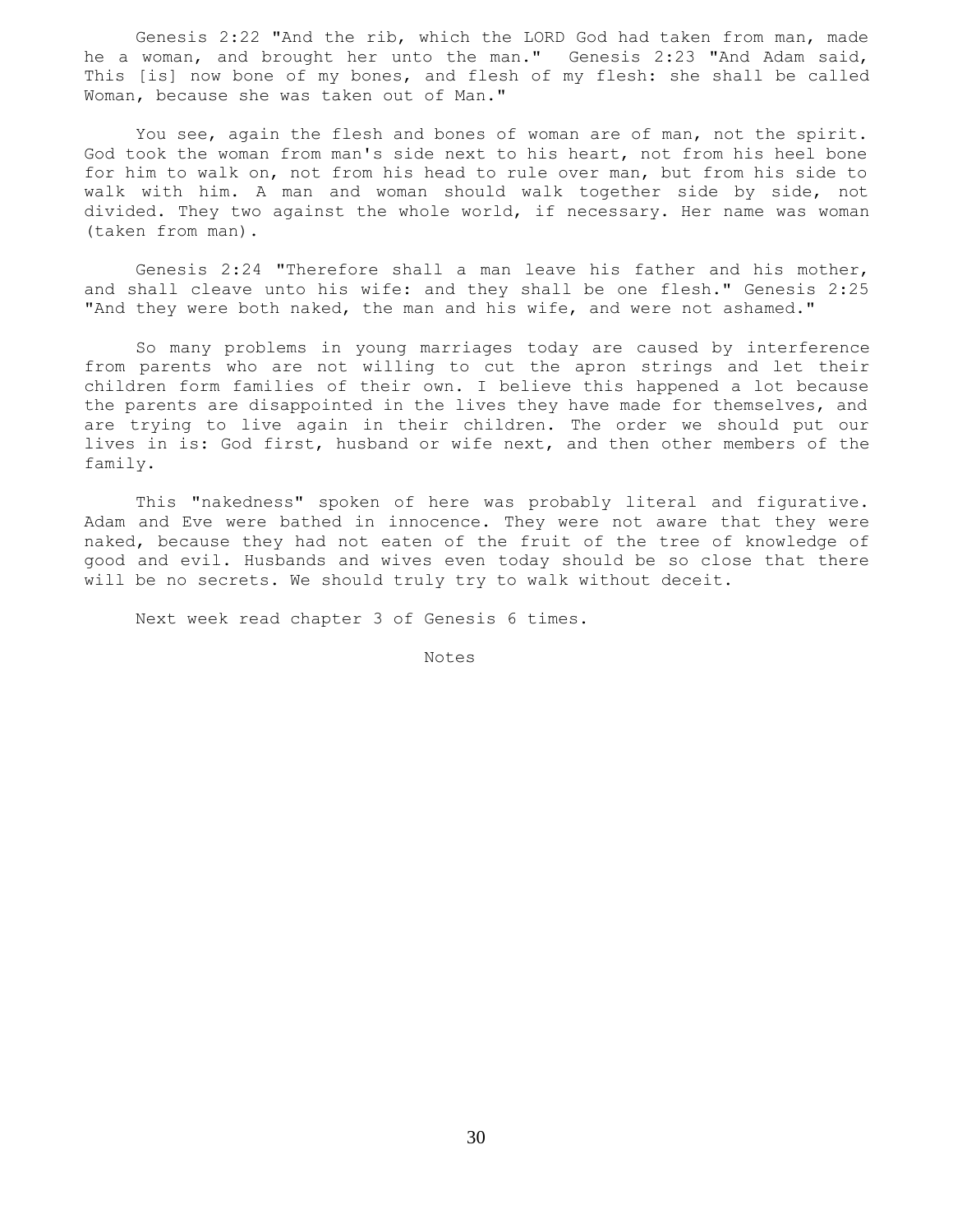## Genesis 7 Questions

1. In verse 10, the river that went out of Eden was to do what? 2. It parted into how many heads? 3. The Word of God is sometimes spoken of as what? 4. Four heads could be symbolic of what? 5. What does the number four mean? 6. Name the four rivers? 7. Where is the first mention of gold? 8. What was said of the gold? 9. When did the continents break apart? 10. Where is the garden we should be interested in locating? 11. Our liberty, that we have in Jesus, is? 12. In heaven, which tree has been left out? 13. What would happen to man if he ate of the tree of knowledge of good and evil? 14. What kind of death did Adam bring? 15. Does the spirit ever die? 16. Is a day with God always 24 hours? 17. For what purpose did God make woman? 18. Woman's flesh was made for man. Is her spirit the man's also? 19. Who named the animals? 20. Why were the animals not enough company for man? 21. What was the state of man when God removed his rib? 22. What was the woman made of? 23. Why was she called woman? 24. How were the woman and man dressed at the beginning? 25. What order should be in our lives?

Notes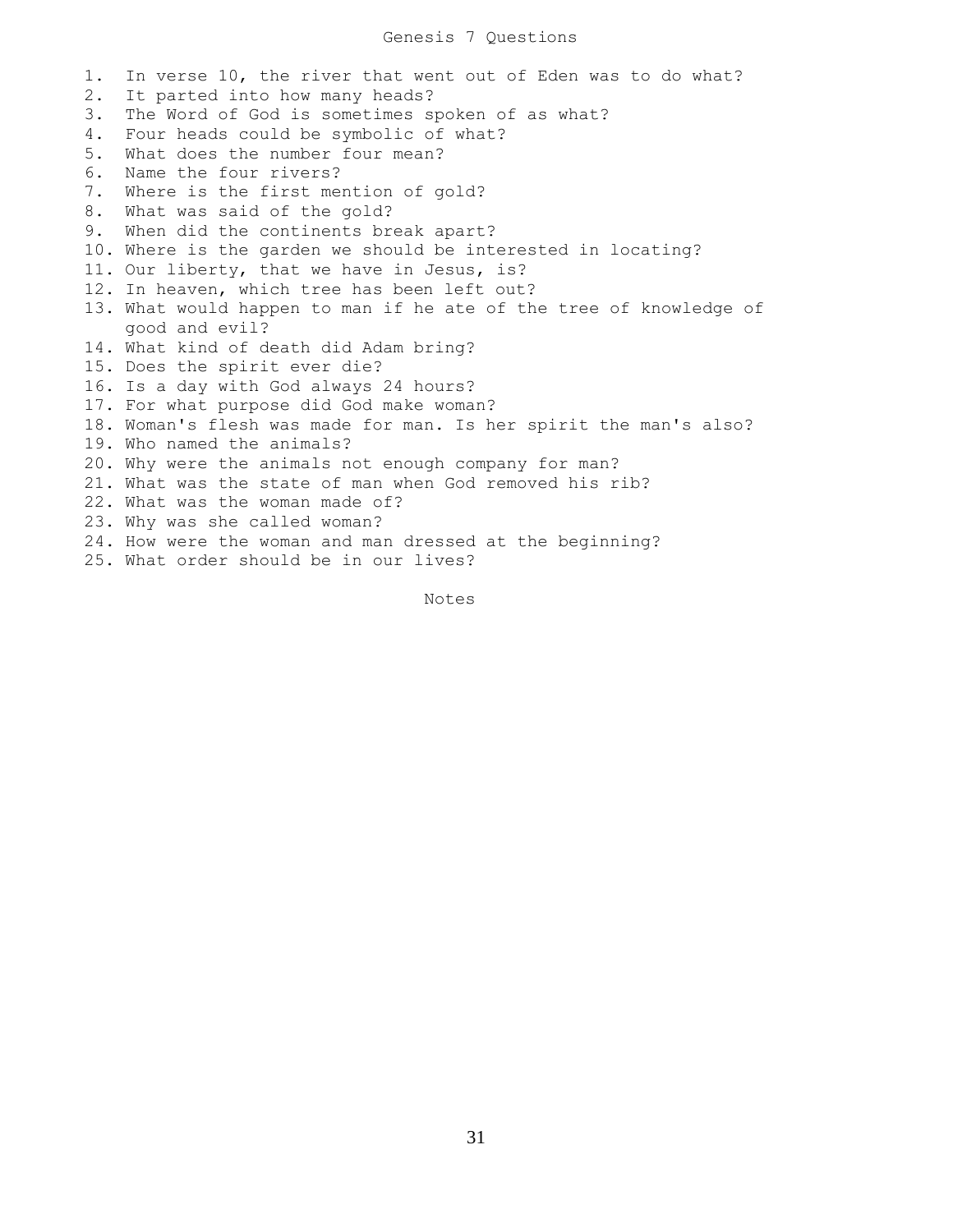Genesis 3:1 "Now the serpent was more subtle than any beast of the field which the LORD God had made. And he said unto the woman, Yea, hath God said, Ye shall not eat of every tree of the garden?"

This temptation, that Eve had, was like many temptations today. You will notice that the serpent did not just come right out and say that God didn't say, or that He did. He just put a question in her mind. You see, God really did not tell Eve not to eat of the tree of knowledge of good and evil. He told Adam not to eat of the tree. Eve's information was second hand from Adam, nevertheless, she was aware that they were not to eat of this tree. Most temptation comes in a very tricky way, as Eve's did.

There are some writers that do not believe this was an actual serpent, but the punishment God puts on the serpent would be of no effect if he were not truly a snake.

 People who try to do sneaky underhanded things are commonly known as a "snake in the grass", reaching right back to this Scripture where the serpent first got Eve to questioning this statement of God. (Beware of those who are encouraging you to question your relationship with God, or with your church). That is just a clever way to plant doubt.

 Verse 2 tells us for sure that the woman knew the restrictions in the garden, even though she did not have 1st hand Knowledge.

 Genesis 3:2 "And the woman said unto the serpent, We may eat of the fruit of the trees of the garden:" Genesis 3:3 "But of the fruit of the tree which [is] in the midst of the garden, God hath said, Ye shall not eat of it, neither shall ye touch it, lest ye die."

 From the above words we know that Eve knew the location of the tree. She changed (added to) the caution of God (neither shall ye touch it). Her first mistake was listening, and then entering into conversation with him (the serpent).

 So many of our problems in our church could be stopped, if we did not enter into conversation with those who are opposed to the church. The devil has always been sneaky, and his tactics have not changed. The best thing we can do is recognize the enemy and stay away. DO-NOT enter into conversation. We have everything to lose and nothing to gain.

 Genesis 3:4 "And the serpent said unto the woman, Ye shall not surely die:"

 Once the serpent had her listening, then he called God a liar (indirectly of course). The devil is the liar, and always has been. God is truth.

 Genesis 3:5 "For God doth know that in the day ye eat thereof, then your eyes shall be opened, and ye shall be as gods, knowing good and evil."

 Again, he came to Eve with a half truth. Surely her eyes would be opened, but how horrible an opening. He was thrown out of heaven himself for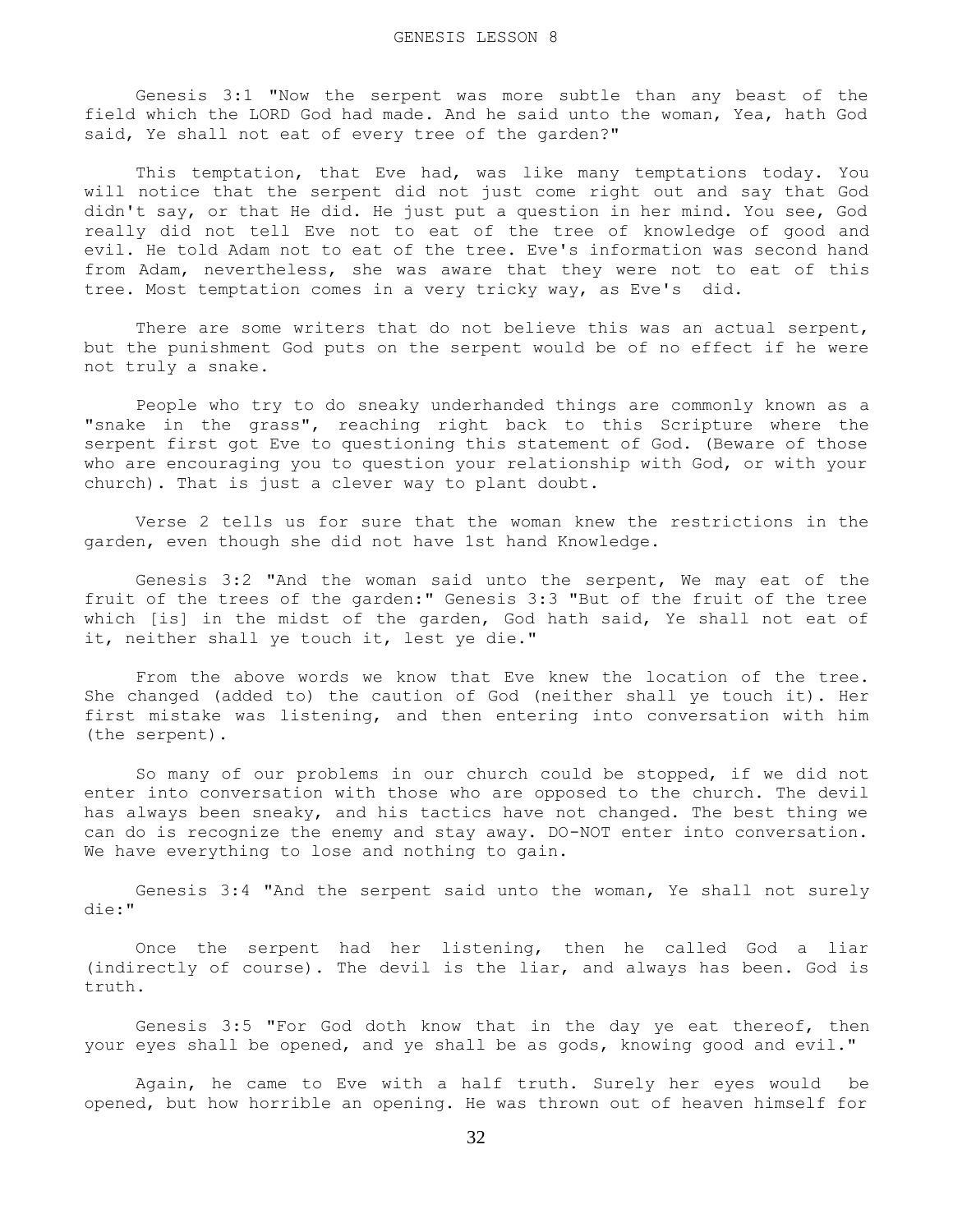wanting to be God. The flesh desires power and authority; the flesh must be controlled by the spirit, so as not to sin. Many false teachers today again are saying that man will become God. This has never been true. God alone is God.

 Secular humanism in our schools is teaching our children that they are their own god. Satan is bringing a half truth through our schools and many of our churches today, and we, like Eve, are falling for it. She looked, she saw, she desired. She had lust of the eyes, lust of the flesh, and worst of all, a desire to be as God.

 Genesis 3:6 "And when the woman saw that the tree [was] good for food, and that it [was] pleasant to the eyes, and a tree to be desired to make [one] wise, she took of the fruit thereof, and did eat, and gave also unto her husband with her; and he did eat."

 You see the lust of her eyes when she looked, the lust of appetite, (she ate), the lust for worldly wisdom (make one wise). She was not satisfied to just ruin her standing with God; she included her husband as well.

 Isn't that just the way of the sinner today, not satisfied to fall themselves, trying to drag someone else down with them?

 Adam had the choice (he did not have to eat the fruit just because his wife did). He knew the prohibition God had made; he ate the fruit anyway.

 Genesis 3:7 "And the eyes of them both were opened, and they knew that they [were] naked; and they sewed fig leaves together, and made themselves aprons."

 As I said before, (part of what the serpent said was true) their eyes were opened to realize the terrible sin they had committed. They suddenly were not innocent (they had sinned). The first awful thing they discovered was that they were naked. They sewed fig leaves to cover their nakedness.

 Genesis 3:8 "And they heard the voice of the LORD God walking in the garden in the cool of the day: and Adam and his wife hid themselves from the presence of the LORD God amongst the trees of the garden."

 This is the first specific time it is mentioned that Eve heard God's voice. God had come for fellowship. Guilt and shame entered, and man and woman hid from God. Just as it is today, there is no place to hide from God. Be sure, your sin will find you out.

 Genesis 3:9 "And the LORD God called unto Adam, and said unto him, Where [art] thou?" Genesis 3:10 "And he said, I heard thy voice in the garden, and I was afraid, because I [was] naked; and I hid myself."

 So many times quilt of sins causes us not to come to God. We feel we have done something so bad, that God will not listen and forgive. You see, in verse 10, Adam's guilt and sin had caused a separation from God.

 Genesis 3:11 "And he said, Who told thee that thou [wast] naked? Hast thou eaten of the tree, whereof I commanded thee that thou shouldest not eat?"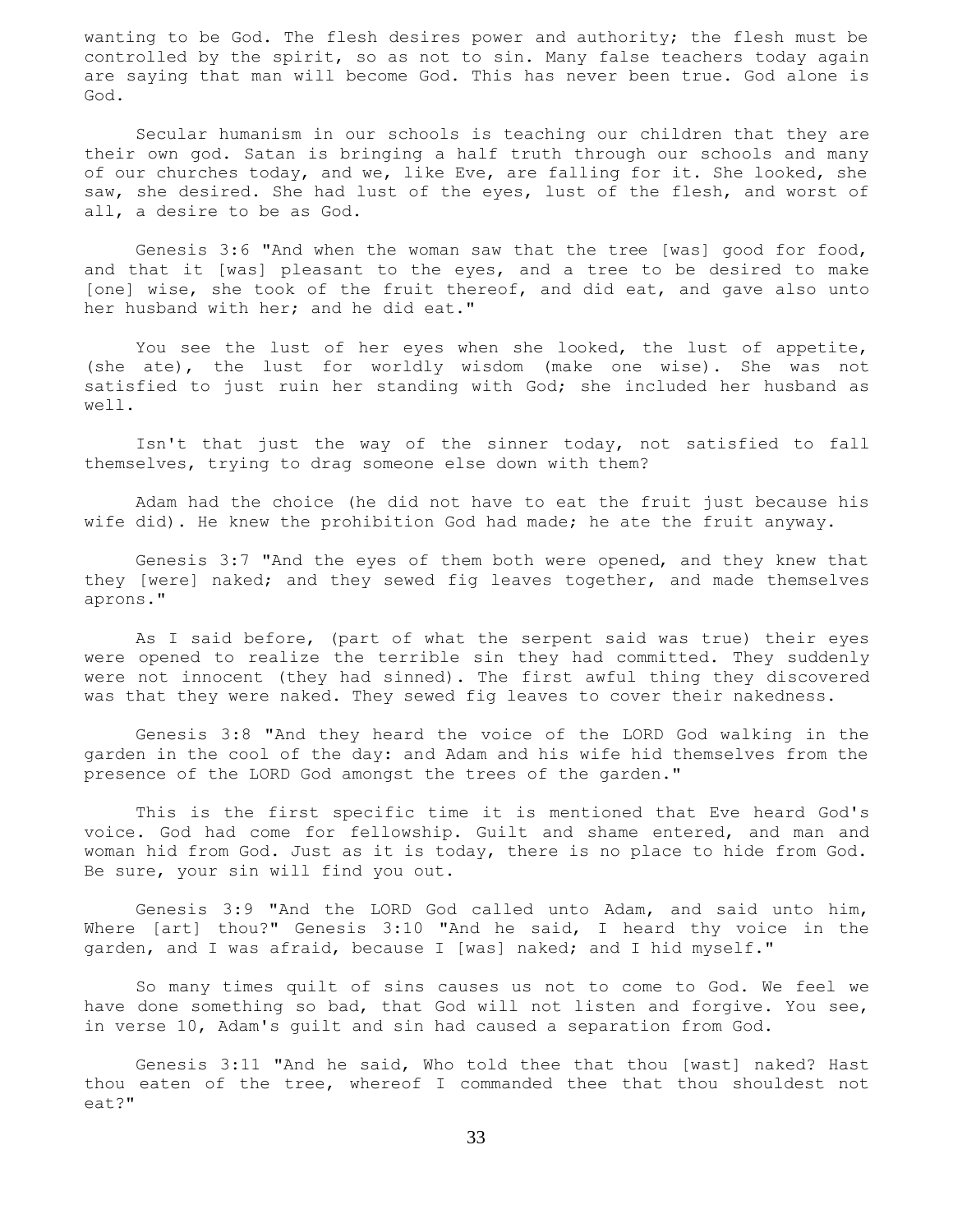Without knowledge of sin there is no guilt association. Here God reminded Adam that his commandment was not just a request, but if disobeyed would be sin.

 Genesis 3:12 "And the man said, The woman whom thou gavest [to be] with me, she gave me of the tree, and I did eat."

 Adam is half accusing God. He is saying if you hadn't given me this woman, I wouldn't have sinned. He was trying to shift the blame to someone else. He was trying to say he really wasn't to blame himself.

 Genesis 3:13 "And the LORD God said unto the woman, What [is] this [that] thou hast done? And the woman said, The serpent beguiled me, and I did eat."

 Now that it is too late, the woman realized the serpent had tricked her. She, too, did not want to take the blame and tried to push her guilt to, the serpent. The difference between her and the man was that she was tricked; the man sinned with full knowledge.

There is a certain comedian today, as part of his act, says the devil made me do it. Excuses never change. We still try to look for a scapegoat, someone else to take the blame for our sins. It just won't work. Each person is responsible for his or her own acts.

 We will see in the following verses that, just as sin is individual and each responsible for his own, so is the punishment for sin.

 Genesis 3:14 "And the LORD God said unto the serpent, Because thou hast done this, thou [art] cursed above all cattle, and above every beast of the field; upon thy belly shalt thou go, and dust shalt thou eat all the days of thy life:"

 You see, God did not give the serpent a chance to explain. The serpent, the spirit of Lucifer, had already fallen and been cursed. There was an additional curse pronounced here. (Many believe the serpent went upright before this curse was pronounced). He would now crawl on his belly and eat dirt all the days of his life, (lower than all the other animal kingdom). Satan as well as the serpent, was to be bound earthly.

 Genesis 3:15 "And I will put enmity between thee and the woman, and between thy seed and her seed; it shall bruise thy head, and thou shalt bruise his heel."

 This is one of the most important verses in the Bible. This is the promise of Jesus Christ as destroyer of the devil. The very first verse said that the serpent, or Satan, would be the natural enemy of mankind.

 This statement truly means Satan is our enemy, but also that the snake is the natural enemy as well. The statement, "between thy seed and her seed" indicated that the enemy of Satan (Jesus) will be of the woman and not of the man. The devil, Satan, or his demons truly do nip at the heels of the Christian, but through the power of the Lord Jesus Christ, we can stomp on his head.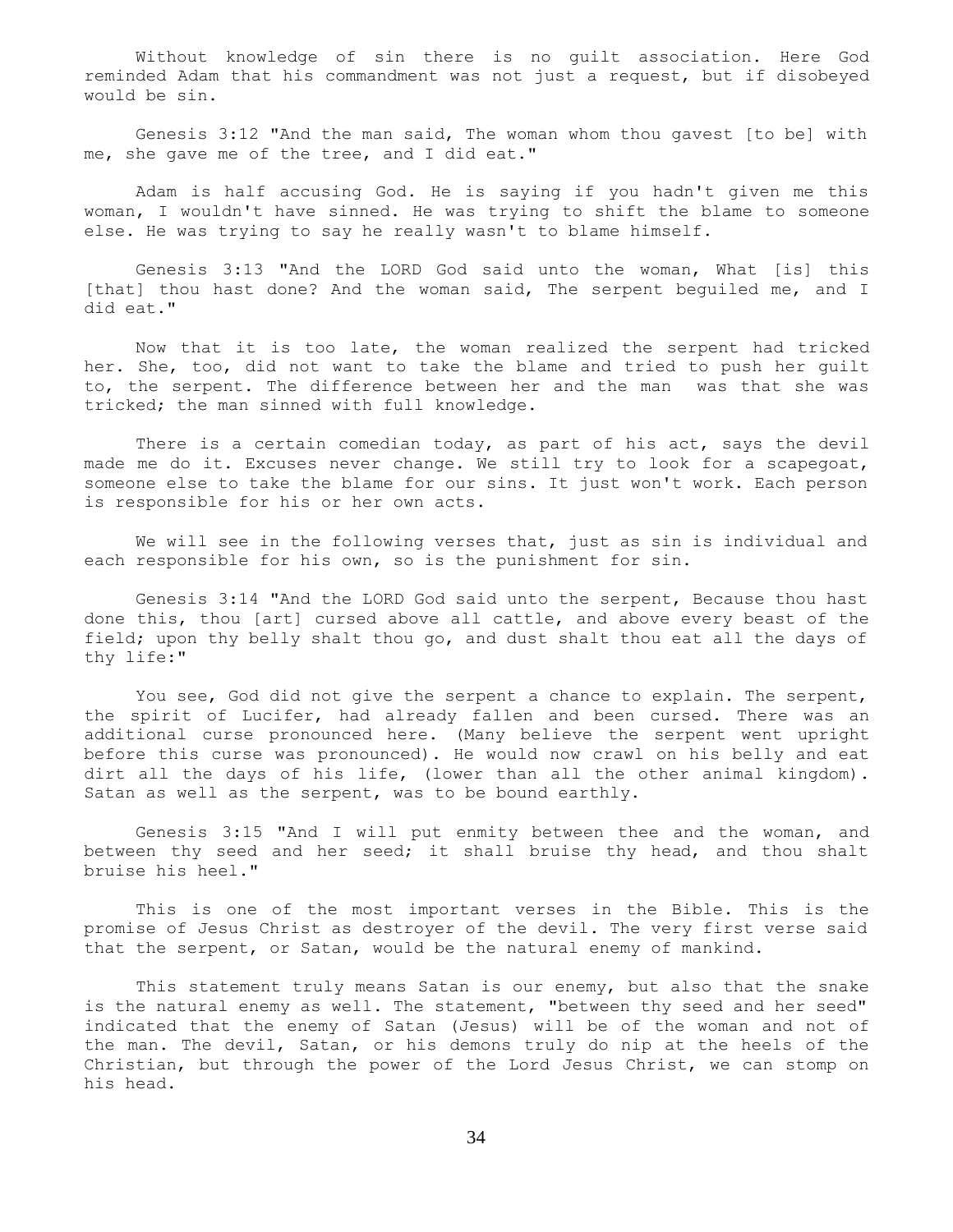The Scripture teaches that the devil and his demons are subject to us when we cast them out in the name of Jesus the Christ.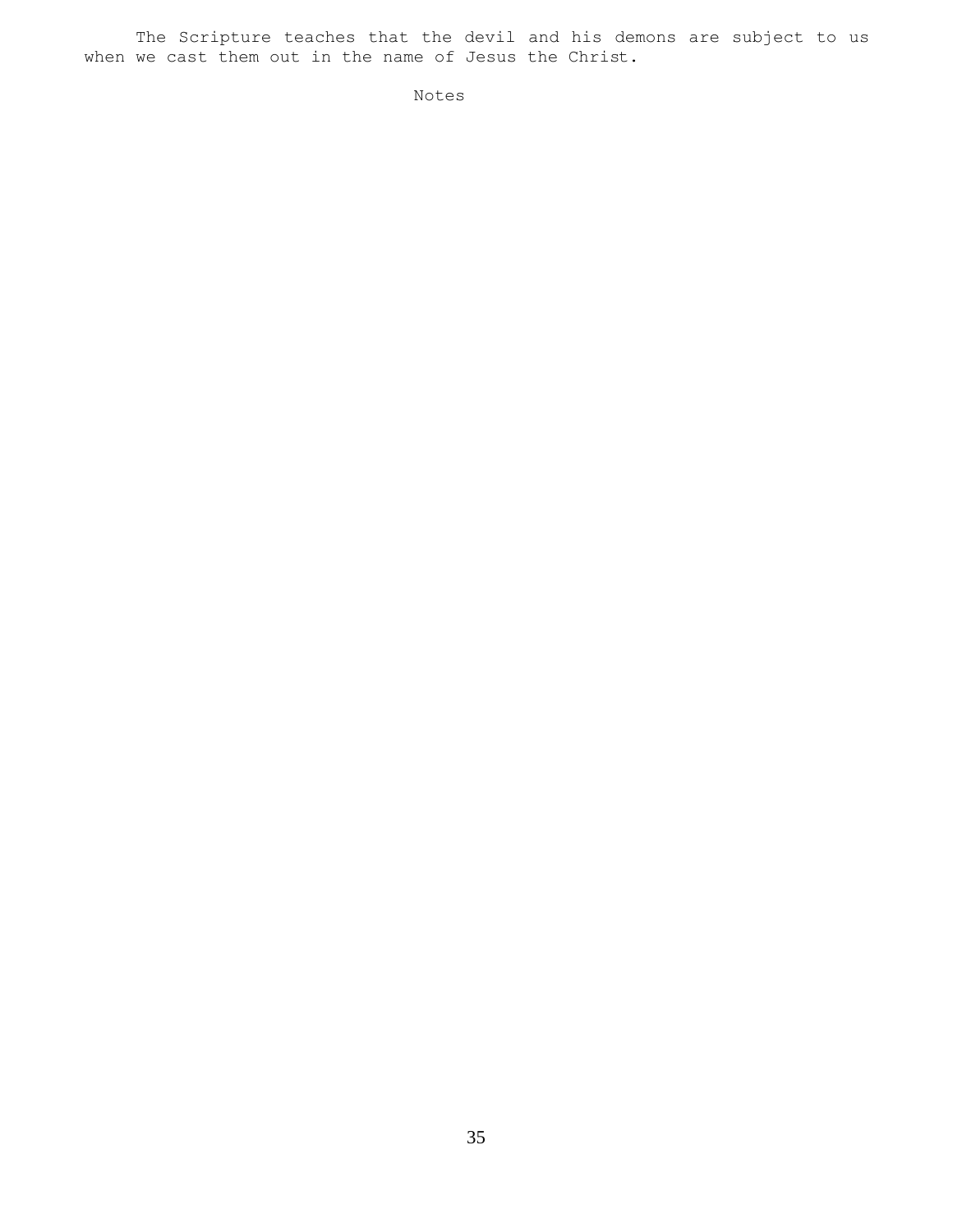1. How did the serpent approach Eve? 2. Is there a Scripture where God told Eve not to eat of the tree of Knowledge? 3. Did Eve know not to eat of the tree? 4. What is a common statement called of people who deal trickery or underhanded? 5. What is a clever way people get us to doubt our belief in God or our church today? 6. What statement did Eve add to thou shalt not eat? 7. What was Eve's first mistake? 8. What word describes the tactics of Satan? 9. In verse 4 what lie did the serpent tell Eve? 10. The devil is a liar and God is what? 11. What did the serpent say she would be like when she ate of the tree? 12. Why was Lucifer thrown out of heaven? 13. What two things does the flesh desire? 14. What are many false teachers telling the people today? 15. What is secular humanism teaching our children? 16. What 3 things caused Eve to sin? 17. Who did Eve include in her sin? 18. Did Adam have a choice? 19. Why did they sew fig leaves? 20. What part of what the serpent said was true? 21. Where did they hide? 22. When was the first time specifically mentioned that Eve heard God's voice? 23. Where can you hide from God? 24. What 2 things separated Adam from God? 25. Who was Adam trying to blame? 26. Who did Eve blame? 27. Why did God not let the serpent explain? 28. What was the serpent's position in regard to other animals now? 29. Why is chapter 3 verse 15 so important? 30. Who will be the enemy of the serpent? 31. What indicates the virgin birth of Jesus? 32. How can we cast out the devil and his demons?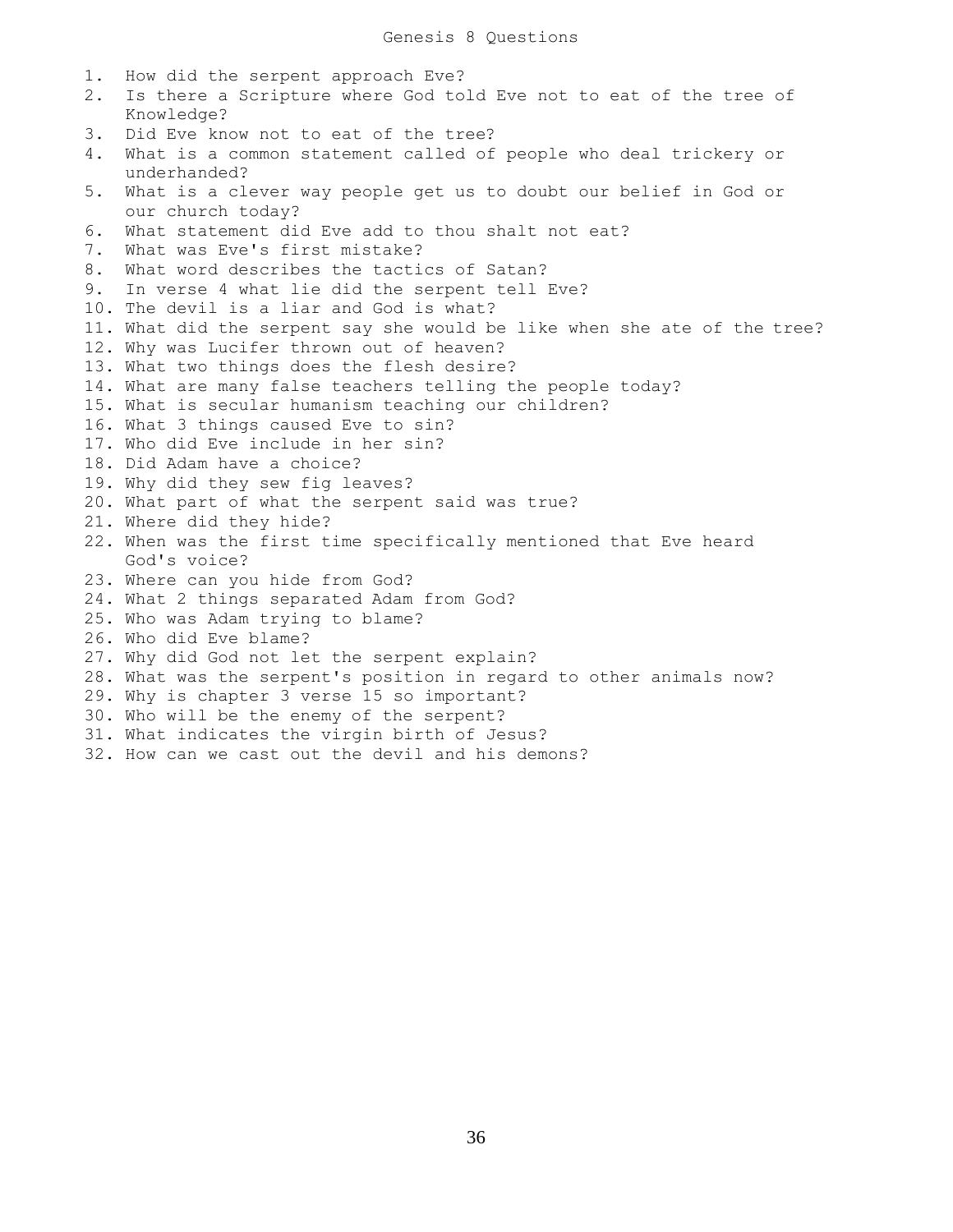We saw in the last lesson, in Genesis chapter 3 verse 15, the promise of the Saviour.

 Genesis 3:16 "Unto the woman he said, I will greatly multiply thy sorrow and thy conception; in sorrow thou shalt bring forth children; and thy desire [shall be] to thy husband, and he shall rule over thee."

 As we said before, the sin of each one was an individual act, and the punishment also is individual. We, too, will be judged individually. We shall stand before Jesus, one at a time. We will stand or fall on our own belief in Him. Not what our parents believe, or not what our husband or wife believe, but on what we believe. God has no grandchildren, just children.

 In verse 16, God established the order in the family here on earth. A husband should rule over his wife in the flesh. As I said before, we are all responsible to God for our spirits. this Scripture, (that woman shall suffer in childbirth as her punishment for leading her husband into sin) has to do with the flesh, not the spirit.

 God did not curse the woman or the man in the judgment that He spoke on them. He would provide restoration for them through the Saviour, Jesus Christ. They would each be allowed to accept that salvation.

 Christianity places woman on the same level with man as regarding the gospels. Galatians 3:28 "There is neither Jew nor Greek, there is neither bond nor free, there is neither male nor female: for ye are all one in Christ Jesus."

 Also, we read the wife is in subjection to the husband in the flesh. Ephesians 5:22 "Wives, submit yourselves unto your own husbands, as unto the Lord." Ephesians 5:23 "For the husband is the head of the wife, even as Christ is the head of the church: and he is the saviour of the body."

 These Scriptures are trying to help us understand how Jesus is the husband of the church. He is the groom; we are the bride of Christ, if we are believers in him, both male and female.

 Genesis 3:17 "And unto Adam he said, Because thou hast hearkened unto the voice of thy wife, and hast eaten of the tree, of which I commanded thee, saying, Thou shalt not eat of it: cursed [is] the ground for thy sake; in sorrow shalt thou eat [of] it all the days of thy life;"

 God was displeased with Adam because he listened to Eve, instead of Him.

 God will not allow us to put anything, or anyone, ahead of His commands to us. The favorite excuse of many women for not coming to church is, "My husband wouldn't bring me". Come without him,if you must. He will soon come, too.

 In His punishment for Adam, He cursed the ground (not Adam). The ground even today produces only what man works and gets from it. Before, it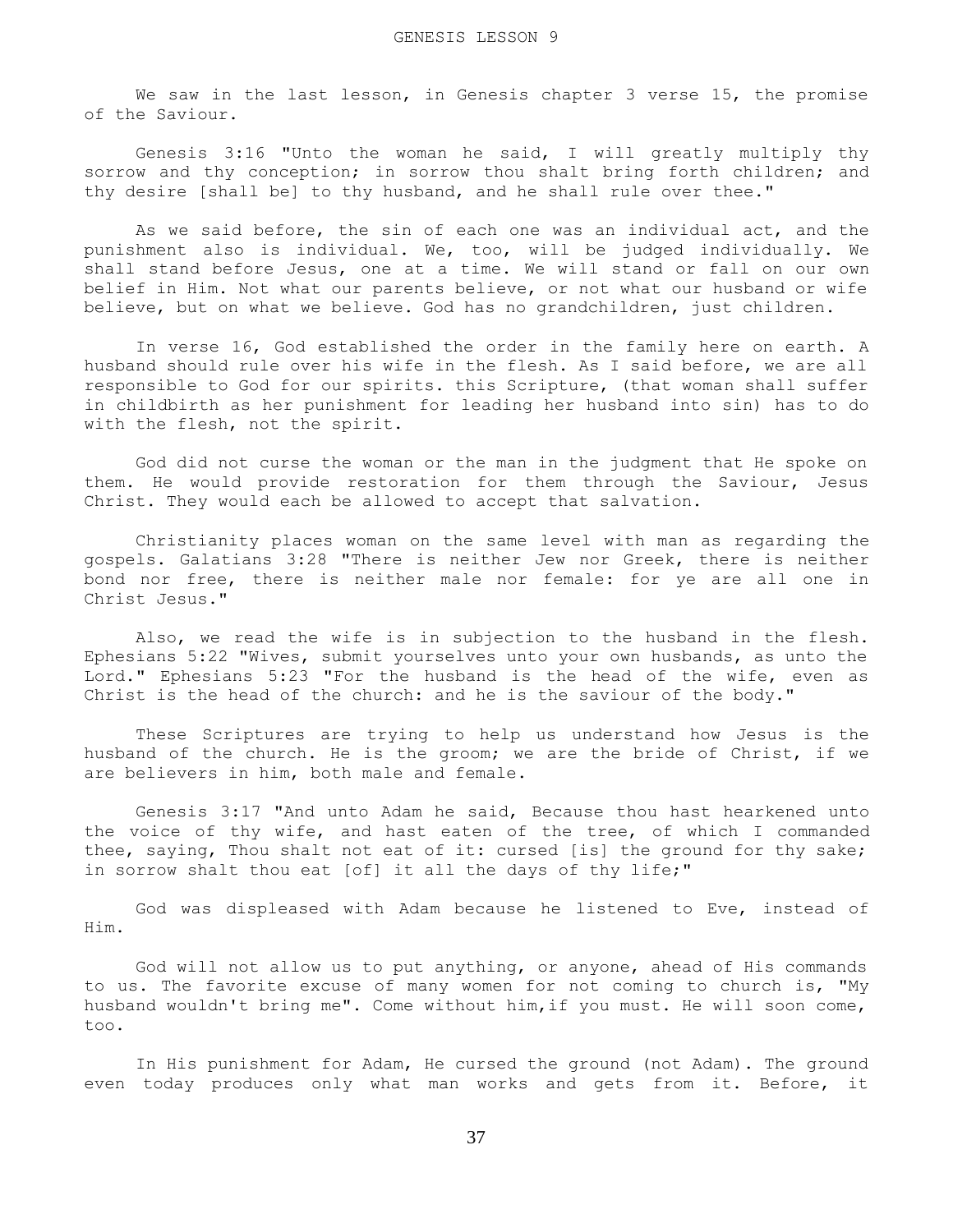voluntarily grew. It produces the amount man puts out in effort to make it produce now.

 Genesis 3:18 "Thorns also and thistles shall it bring forth to thee; and thou shalt eat the herb of the field;" Genesis 3:19 "In the sweat of thy face shalt thou eat bread, till thou return unto the ground; for out of it wast thou taken: for dust thou [art], and unto dust shalt thou return."

 In these verses above, God told man, that through much opposition from the earthly things, shall he earn a living. I believe it also means that the devil will oppose him on every side, trying to alienate him from God.

 The story of the thorns and thistles growing together with the wheat until the end showed that a man will be surrounded in this world by people controlled by Satan. We will have to grow with the Lord in spite of their trying to choke off Christianity.

 Man's body truly will return to the earth, because it is of the earth. The spirit of man will not return to the earth, but will be with Jesus in heaven (if we choose to believe in Jesus). God has reminded man of his humble beginning. Just through belief in the Lord Jesus Christ can mankind rise above this humble beginning.

 Genesis 3:20 "And Adam called his wife's name Eve; because she was the mother of all living."

 This verse above indicated that there were no other people living (except Adam's family), because Adam said his wife was the mother of all living.

 Genesis 3:21 "Unto Adam also and to his wife did the LORD God make coats of skins, and clothed them."

 God loved Adam and Eve. The above Scripture indicates the first animal was sacrificed for man. God, Himself, provided the sacrifice, as He did with Abraham when he was about to sacrifice his son, Isaac. God provided the sacrifice. God's concern was still the needs of mankind.

 Genesis 3:22 "And the LORD God said, Behold, the man is become as one of us, to know good and evil: and now, lest he put forth his hand, and take also of the tree of life, and eat, and live for ever:" Genesis 3:23 "Therefore the LORD God sent him forth from the garden of Eden, to till the ground from whence he was taken." Genesis 3:24 "So he drove out the man; and he placed at the east of the garden of Eden Cherubims, and a flaming sword which turned every way, to keep the way of the tree of life."

 In verse 22 above, the word "us" indicated more than one. Verse 22, verse 23, verse 24, were not really intended as a punishment for man, but really so that he would not eat of the tree of life, and live forever in his body that suffered and aged. Jesus is the Tree of Life, and when we eat of that Tree, being pardoned, our spirits will live forever with Him. Our earthly body will be changed into a heavenly body to house our spirits. This heavenly body will be free of pain, and free from the ageing process.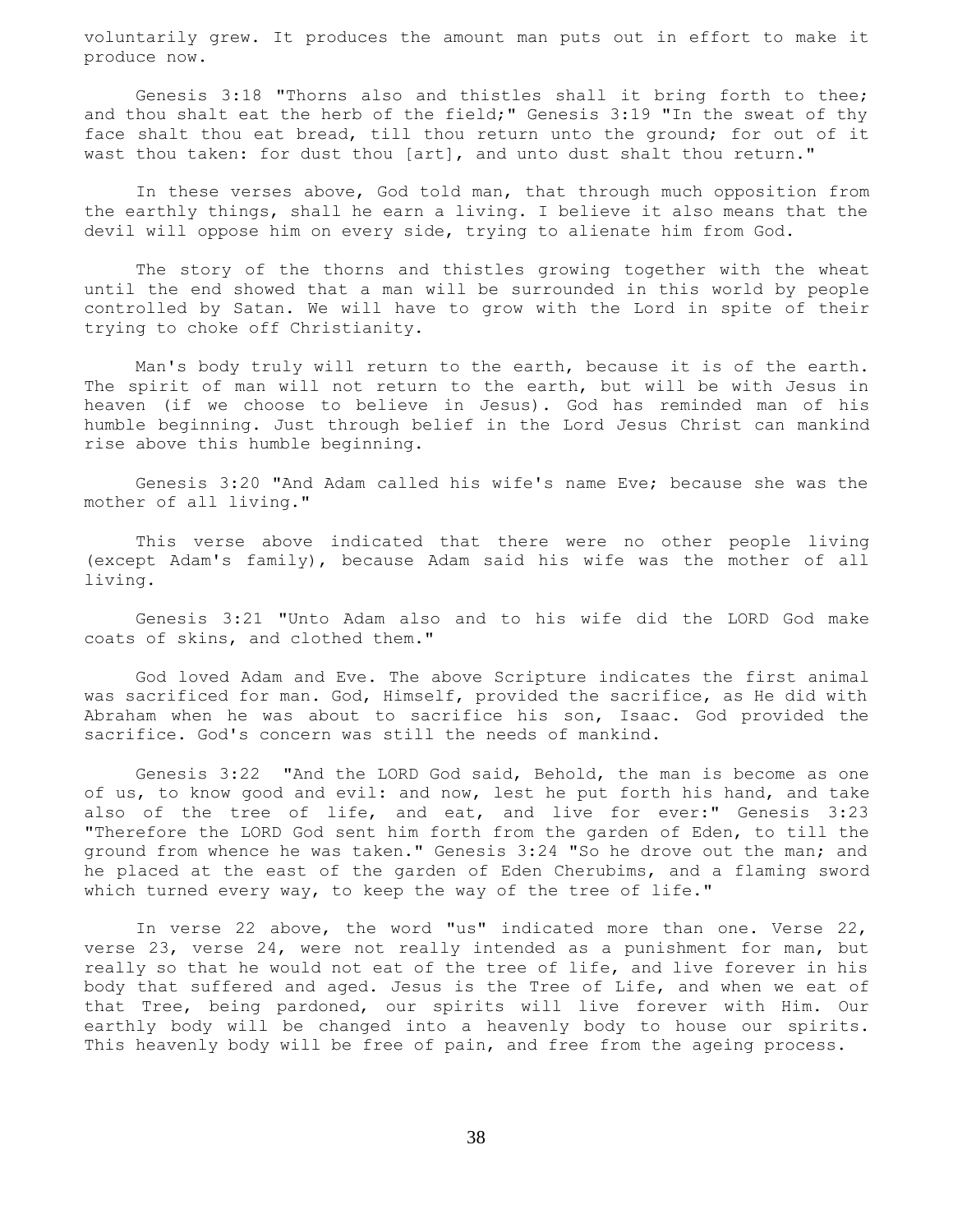Adam and Eve were doomed to a life of toil and pain; yet, they were looking for a better life beyond the grave where they would be restored to a better place than Eden.

 The divine presence in the Cherubims and the flaming swords showed the majesty and authority of God. He could exclude whomever He would. Through Jesus Christ, mankind will be able to re-establish his right to the Tree of Life in heaven. It is interesting to note the symbolism of the swords. The Bible is spoken of as a two-edged sword. God is also spoken of as a consuming fire. The flaming swords, The Bible, is the only entrance into the Tree of Life. Through the Bible, we learn that Jesus is the Tree of Life, and only belief in Him can purchase our eternal life with Him.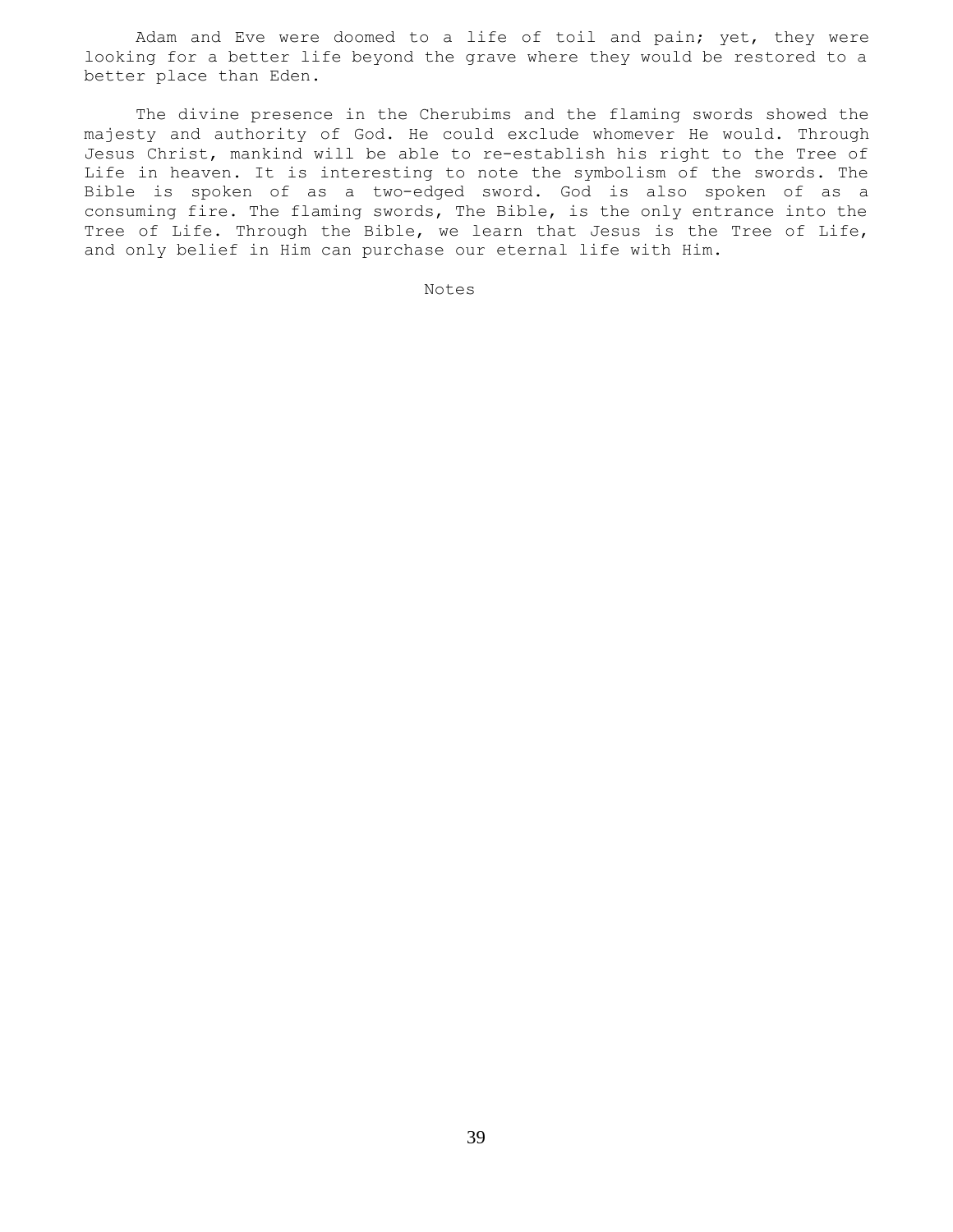- 1. Will husbands and wives be judged together? 2. In verse 16 God established the order of what? 3. Who is head of the home? 4. What was woman's punishment for leading her husband into sin? 5. God did not speak a curse, just a punishment on man and woman. Why? 6. We read in Gal. 3:28 as pertaining to the gospel there is neither nor **in Christ Jesus pertaining to man and woman.** 7. Ephesians tells us that in the flesh wives are subject to whom? 8. What are the Scriptures in Galations, and Ephesians trying to show us? 9. In verse 17 God did not curse Adam, what did He curse? 10. What is the favorite excuse of woman for not coming to church? 11. Is that a legitimate excuse? 12. In the Scripture "dust thou are and unto dust thou shalt return". what will turn to dust? 13. Man will be surrounded by whom in this world? 14. How is the only way man can rise above his humble beginnings? 15. Why did Adam name his wife Eve? 16. When God made coats of skins for Adam and Eve, what religious significance was this? 17. What word in verse 22 indicated more than one? 18. What two things did God place at the east of the garden of Eden? 19. Was this for punishment? 20. Why did God not want mankind to be able to eat of the tree of life at that time? 21. Our earthly bodies will be changed into what to house our spirits in heaven? 22. The divine presence of the Cherubims and the flaming swords showed what two things of God? 23. How can mankind re-establish his right to the Tree of Life in heaven? 24. What is spoken of as a two edged sword? 25. God is spoken of as\_\_\_\_\_\_ \_\_\_\_\_\_\_\_.
- 26. What teaches us that Jesus is the Tree of Life?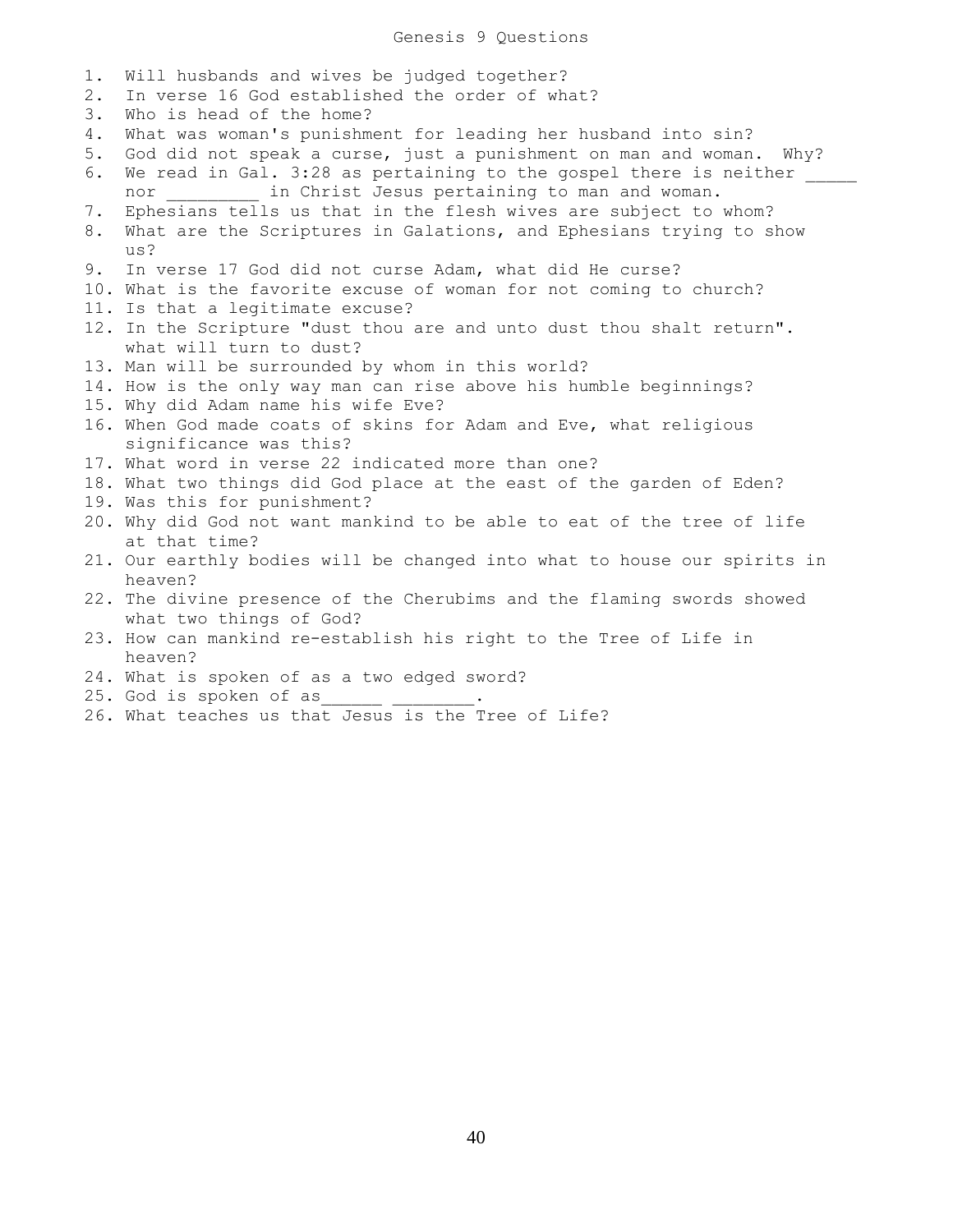Genesis 4:1 "And Adam knew Eve his wife; and she conceived, and bare Cain, and said, I have gotten a man from the LORD." Genesis 4:2 "And she again bare his brother Abel. And Abel was a keeper of sheep, but Cain was a tiller of the ground."

 Tilling the ground and keeping the sheep were both honorable trades. It seems both sons worked.

 Genesis 4:3 "And in process of time it came to pass, that Cain brought of the fruit of the ground an offering unto the LORD." Genesis 4:4 "And Abel, he also brought of the firstlings of his flock and of the fat thereof. And the LORD had respect unto Abel and to his offering:"

 So many do not understand the reason why God appreciated Abel's offering, and did not accept Cain's. I believe it had something to do with the Lamb sacrifice. God would require a firstling of the flock (lamb) sacrifice connected with forgiveness of sins. God required the blood of a lamb for sacrifice. Without the shedding of blood there is no forgiveness of sin. Hebrews 9:22 "And almost all things are by the law purged with blood; and without shedding of blood is no remission."

We do not fully understand why this is necessary, but we do understand that from the beginning this was so. God Himself killed an animal and made aprons for Adam and Eve (sacrificing for them). When the law was given, much detail was given about the necessity of a Lamb sacrifice.

Cain's offering was earthly. It had no blood sacrifice.

 Genesis 4:5 "But unto Cain and to his offering he had not respect. And Cain was very wroth, and his countenance fell."

 It is a very dangerous thing to get angry with God. God does not have to explain the reason for the things He does. We just have to comply with His wishes. He (Cain) was not just angry with God. He was jealous of his brother. His jealousy drove him to commit another more serious sin. It is dangerous to harbor jealousy. It generally leads to additional sin, even now.

 Genesis 4:6 "And the LORD said unto Cain, Why art thou wroth? And why is thy countenance fallen?" Genesis 4:7 "If thou doest well, shalt thou not be accepted? and if thou doest not well, sin lieth at the door. And unto thee [shall be] his desire, and thou shalt rule over him."

 God judges the heart. He saw that Cain's heart was full of sin, jealousy, and even murder. God would not require something that was impossible to do. Cain was trying to take a short cut.

 He offered what was easy to acquire and would cost him very little. Cain brought an offering of his choice, rather than an offering that would please God. So many times we choose to do what we want to do, and not what God has called us to do. When we fall on our faces in failure, we want to blame anyone, or anything, except ourselves for our failure. God has a perfect plan. We are not happy until we fit into that plan.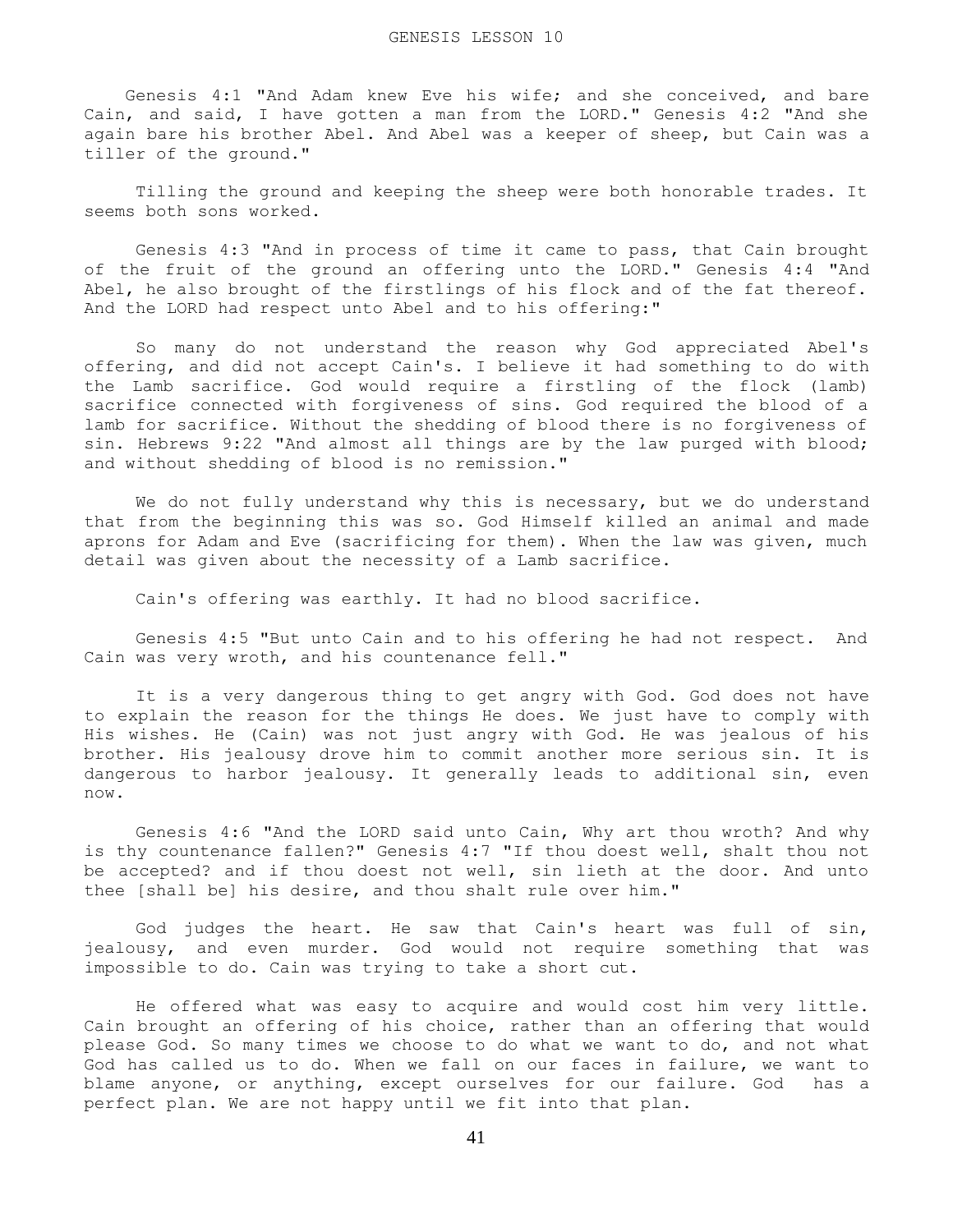God even mentions, to Cain, that Cain was the firstborn and would actually rule over his brother, if Cain would straighten up and do what was right. God reminded him that, even then, he was plotting in his heart a terrible sin.

 Genesis 4:8 "And Cain talked with Abel his brother: and it came to pass, when they were in the field, that Cain rose up against Abel his brother, and slew him."

 Cain's jealousy had now come to produce a terrible sin. When they were alone (no arbitrator) Cain killed Abel. This terrible sin is prominent in families even today. Statistics tell us that 25% of the murders, or 1 out of 4 murders, are committed by members of the family. In fact, the immediate family. Brothers are very seldom alike and jealousy springs up many times when parents show a special love for one over the other. From the meaning of their names, Abel-breath, Cain-acquired or smith, spear)it appears that Eve favored Cain. There is never a reason to murder. Killing in war, or to defend yourself, is not murder. Jesus said that when you hate your brother that you have committed murder already in your heart.

 Genesis 4:9 "And the LORD said unto Cain, Where [is] Abel thy brother? And he said, I know not: [Am] I my brother's keeper?

 Cain's answer to God was an angry response. Cain probably thought, if he could get rid of this brother, it would put him in better standing with God. (No competition)

 How many times today do we hear this cry, "Am I my brother's keeper?" In God's sight, yes, we are our brother's keeper. If we see a brother in need and turn our backs, God will count it against us. The same in reverse is true. If we help others, we will be blessed of God for it. "In as much as ye have done it to the least of these my brethren ye have done it unto me." (Part of Matthew:25-40)

 In Matthew 10 verse 42, we read in Jesus' own words. "And whosoever shall give to drink unto one of these little ones a cup of cold water only in the name of a disciple, verily I say unto you, he shall in no wise lose his reward."

 Yes, we are our brother's and sister's keepers. Some people have the wrong impression about wealthy people. Most of them that I know are very generous people, willing to help when they see a need. It is not their wealth that sends them to hell. It is the worship of their money. I love the Scripture in 1st Timothy 6:17-19, that explains how a person with wealth should handle what God has entrusted to them.

 I Timothy 6:17 "Charge them that are rich in this world, that they be not high-minded, nor trust in uncertain riches, but in the living God, who giveth us richly all things to enjoy;" I Timothy 6:18 "That they do good, that they be rich in good works, ready to distribute, willing to communicate;" I Timothy 6:19 "Laying up in store for themselves a good foundation against the time to come, that they may lay hold on eternal life."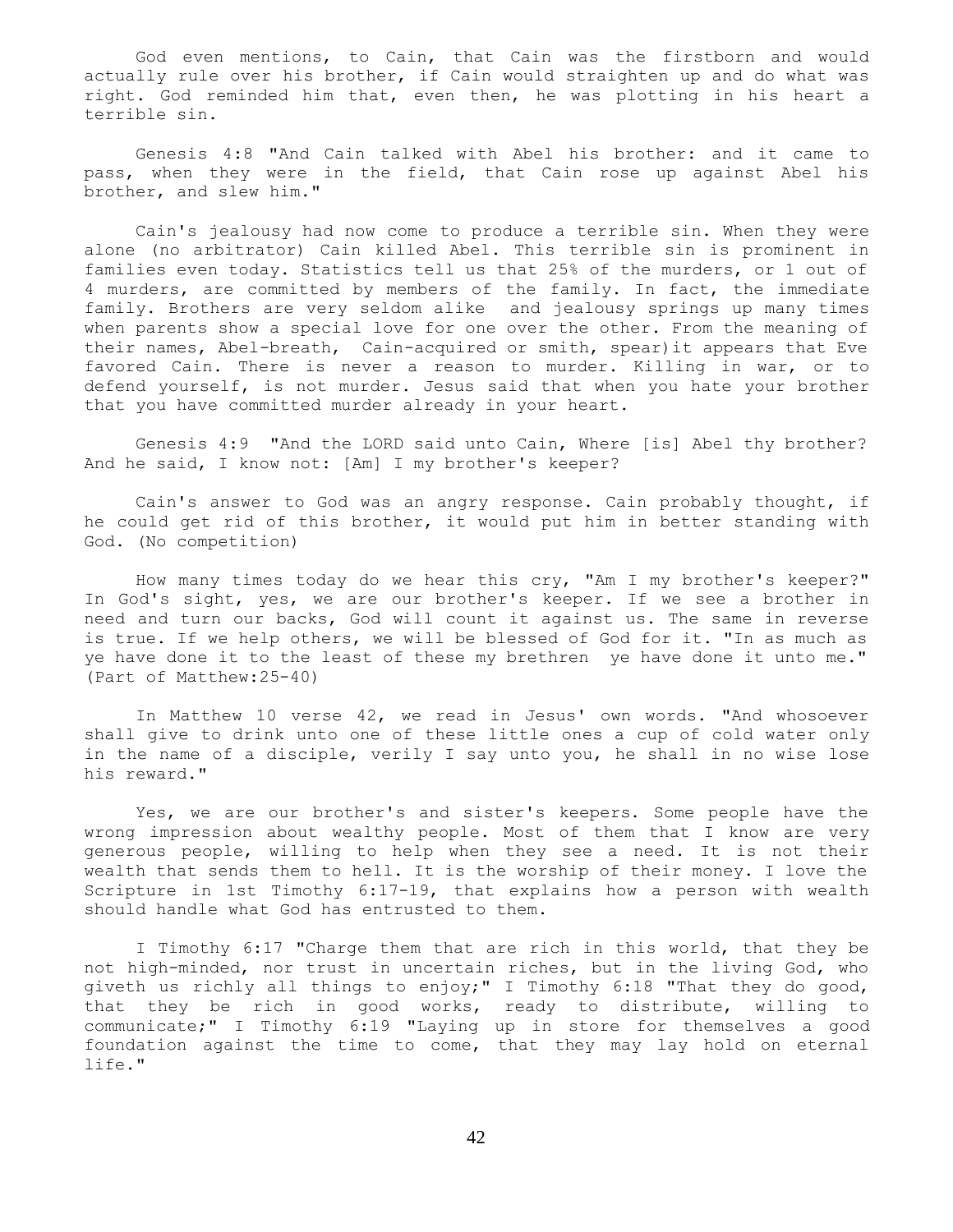You see, there is not anything wrong with having money. The sin occurs when we put that money ahead of the things of God through greed.

 The U.S., as a whole, has one really good thing going for it. It is a charitable nation. We help the suffering of the world. In  $1^{st}$  Peter 4:8, it tells it all, I Peter 4:8 "And above all things have fervent charity among yourselves: for charity shall cover the multitude of sins."

 Genesis 4:10 "And he said, What hast thou done? The voice of thy brother's blood crieth unto me from the ground."

 This is the first murder in the Bible. Not only had Adam and Eve lost Abel in physical death, but they had lost Cain (he was a murderer).

 This is a strange statement that God made here. (Abel's blood cried out to God from the ground).

 Our lives are dependant wholly on the shed blood of Jesus Christ. Then life, in this sense, is in the throne of God to purchase our salvation for us. Without the shedding of blood there is no life, as we already mentioned from Hebrews 9:22.

 Genesis 4:11 "And now [art] thou cursed from the earth, which hath opened her mouth to receive thy brother's blood from thy hand;" Genesis 4:12 "When thou tillest the ground, it shall not henceforth yield unto thee her strength; a fugitive and a vagabond shalt thou be in the earth."

 There is a little bit of difference in the curse here for Cain, and the one for Adam. Adam, himself, was not cursed, just the earth, but in this instance of Cain, God had spoken the curse on Cain, as well as the ground. This made it doubly hard for the earth to produce for Cain. Cain would move from place to place looking for a more productive field to plant on, but he would not find one. His crops would fail wherever he was. The blessings of God had been revoked and now there was a curse instead. Man's sin is the greatest curse of life. It makes him a wanderer (running from sin) and there is no place to hide.

In verse 13 we hear Cain cry out for mercy.

 Genesis 4:13 And Cain said unto the LORD, My punishment [is] greater than I can bear. Genesis 4:14 "Behold, thou hast driven me out this day from the face of the earth; and from thy face shall I be hid; and I shall be a fugitive and a vagabond in the earth; and it shall come to pass, [that] every one that findeth me shall slay me."

 No one wants to face his punishment. Everyone looks for a scapegoat, or a way out. Self pity had entered Cain. No where do we see remorse for what he had done. Instead of improving his position with God, he had caused a terrible rift. His fears of having someone do the same thing to him were overwhelming. He knew he would be looking out over his shoulder constantly. Never would he be able to find a place of peace and rest. It is as if he blamed God for what had happened to him, instead of realizing his sin and repenting.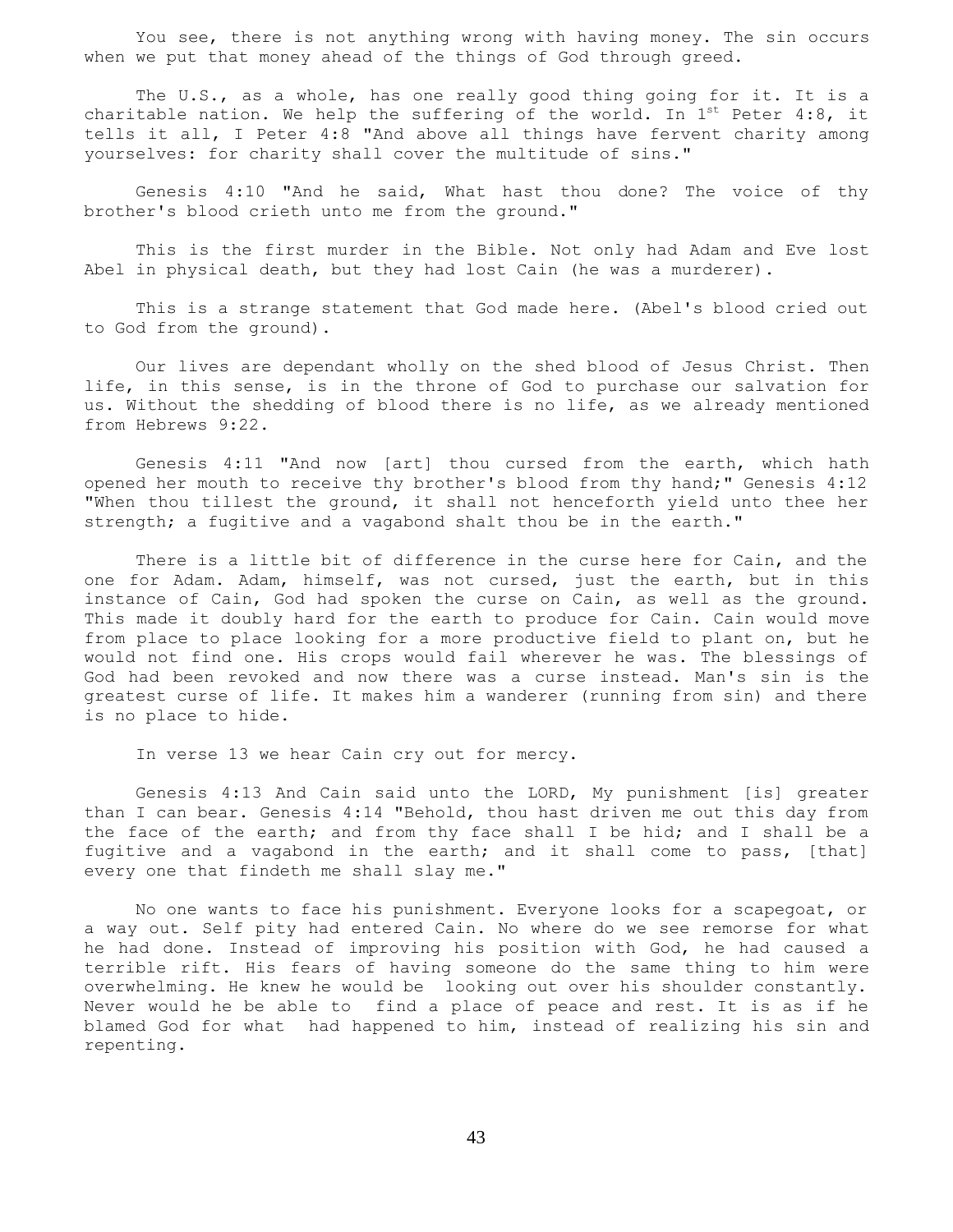Genesis 4:15 "And the LORD said unto him, Therefore whosoever slayeth Cain, vengeance shall be taken on him sevenfold. And the LORD set a mark upon Cain, lest any finding him should kill him."

 This is a strange verse. When I looked up the word "mark", hoping to find the exact meaning, I just realized that whatever it was, it was to draw attention to Cain. It was so they would take note of him for what he had done. Many believe that Cain was turned black (there is no solid evidence, that I could find, for this). Had God wanted us to know what the mark was, He would have told us. We see the awful cost of vengeance as well (7 fold). "Vengeance is mine saith the Lord."

On this we will close.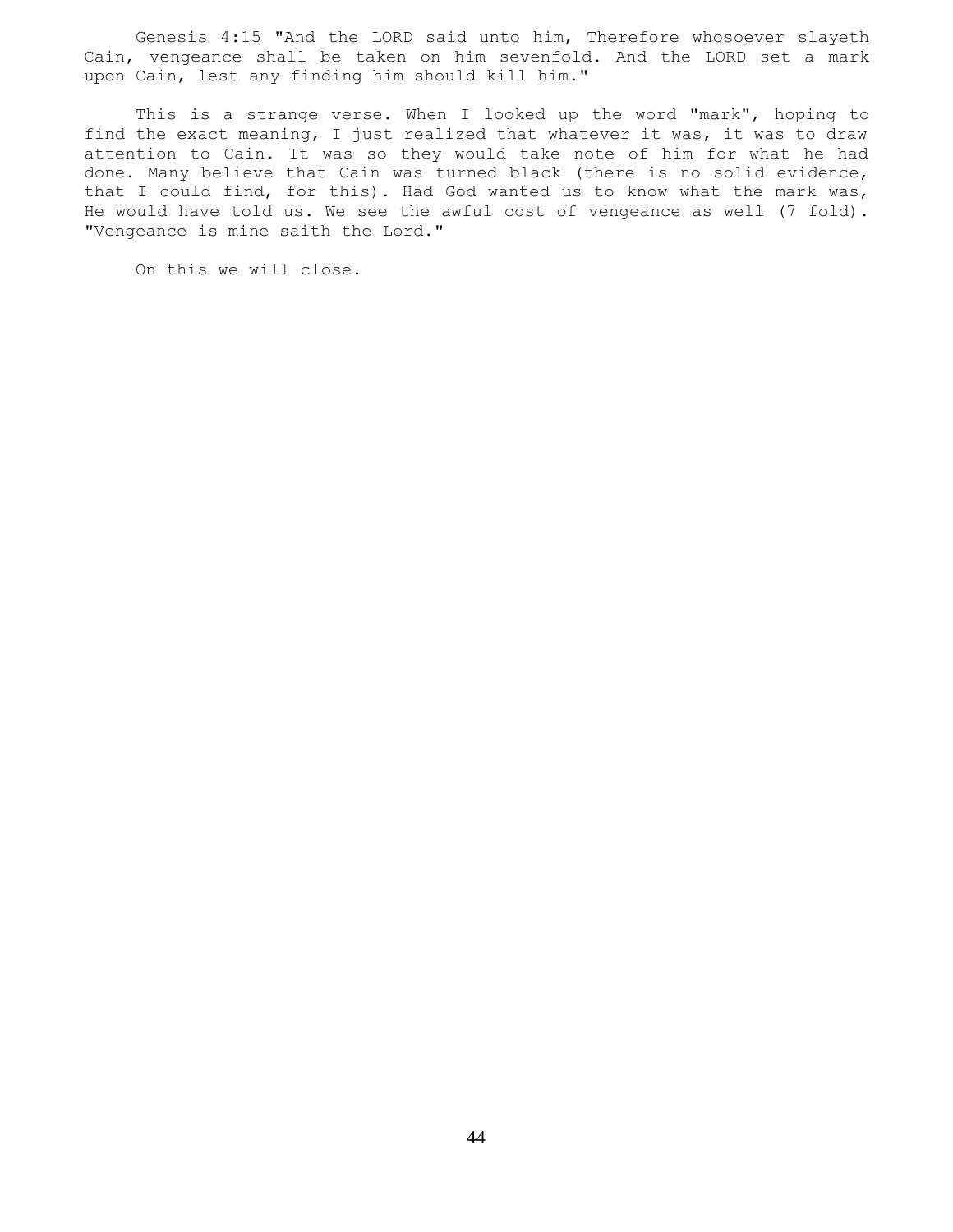1. What was the name of Eve's first son? 2. What was her second son's name? 3. What were their occupations? 4. What did Cain bring as an offering to God? 5. What did Abel bring as an offering to God? 6. What caused God to accept Abel's sacrifice and reject Cain's? 7. Without the shedding of blood there is no what? 8. When Cain realized that God did not accept his offering, what did Cain do? 9. What drove Cain to commit a more serious crime? 10. In verse 7 God said, "if thou doest not well, \_\_\_\_\_\_\_\_\_lieth at the door?" 11. Where did Cain attack Abel? 12. What did Cain do to Abel? 13. What percent of murders are committed by close family members today? 14. When God asked Cain where Abel was, what two replies did Cain make? 15. In Matthew 10:42, what small item does God say He would reward if it is given in the name of a prophet? 16. What wrong impression do we have about rich people? 17. In 1 Timothy 6:17-19, what should we be quick to do if God has blessed us with money? 18. What one really good thing does the U.S. have going for it? 19. What does 1st Peter 4:8, tell us that charity will do? 20. What cried to God from the ground? 21. What purchased our salvation? 22. What three judgments did God speak to Cain? 23. What was the difference in the curse for Adam and Cain's curse? 24. What is the greatest curse in life? 25. What was the mark that was placed on Cain?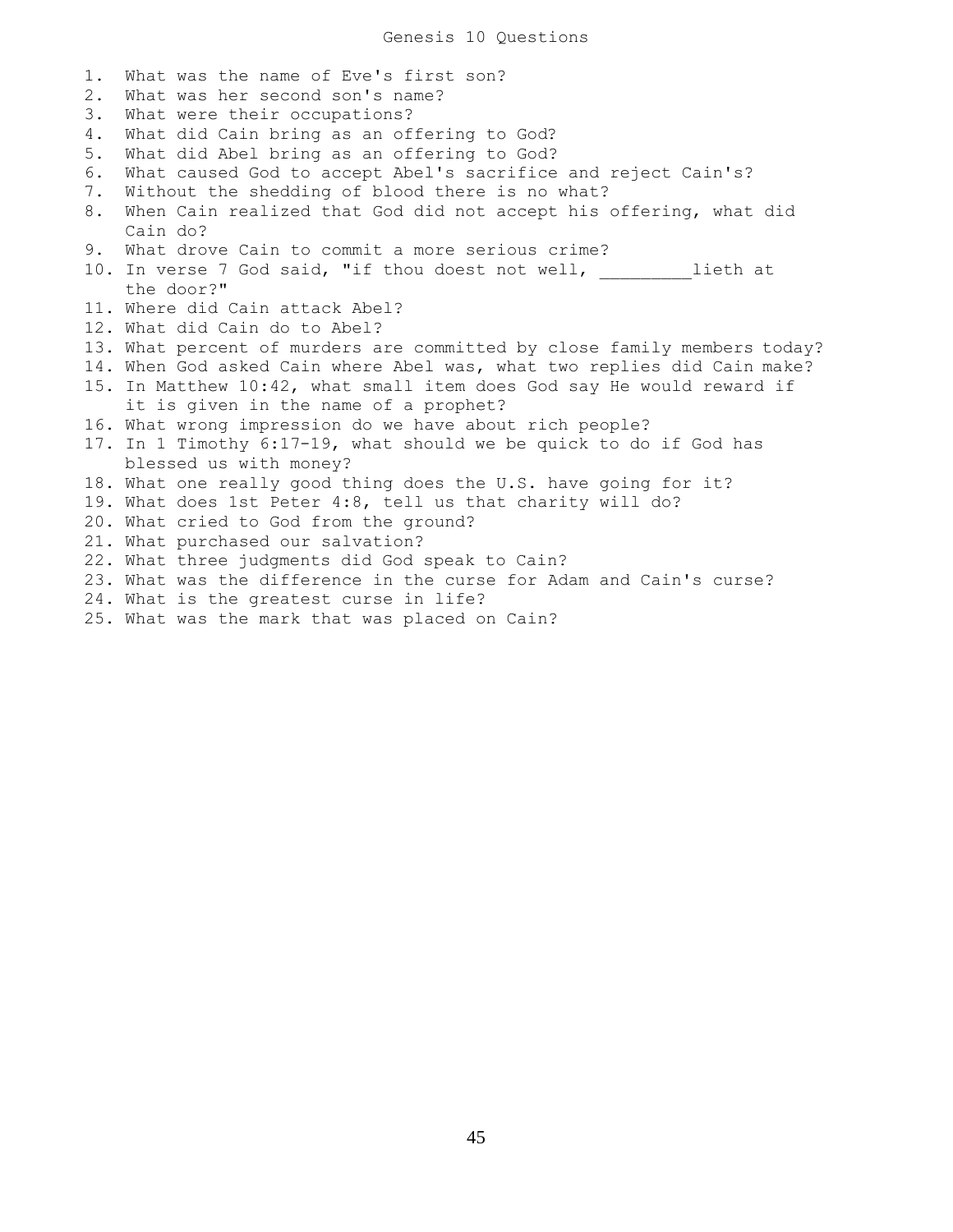Today we will resume our lesson in Genesis 4:16 "And Cain went out from the presence of the LORD, and dwelt in the land of Nod, on the east of Eden."

 This was the only mention of Nod in the Bible. Nod means vagrancy or missing. The Bible is not very informative about Nod. I do know that to be in the presence of God, and be sent forth away from Him would have to be very close to hell. The only physical description we have of this place is that it was on the east of Eden.

 Genesis 4:17 "And Cain knew his wife; and she conceived, and bare Enoch: and he builded a city, and called the name of the city, after the name of his son, Enoch."

 You could relate Cain's being sent away from the presence of God with someone who has been removed from the church; sent out into the world. God had banished Cain to a life of wandering. Cain decides not to wander, but to settle down and build a city. Cain's wife was there to comfort him. She bare him a son in exile. It seems Cain was interested in making a name for himself here on the earth, since in all probability, he assumed he would have no future in heaven.

 There are some very strange similarities in the names of the sons of Cain and the sons of Seth. If you will look with me at the line of names in chapter 4, the genealogy reads thus: Adam, Cain, Enoch, Irad, Mehujael, Mathusael, and Lamech. In chapter 5, the genealogy of Seth is: Adam, Seth, Enos, Cainan, Mahalaleel, Jared, Enoch, Methuselah, and Lamech, These names are so similar, if we are not careful we will confuse the two. The only explanation, that I can find, is that they named their children similar names.

 As we look at Cain's children in the verses that follow, it seems none of his ancestors walked closely with God.

 Genesis 4:18 "And unto Enoch was born Irad: and Irad begat Mehujael: and Mehujael begat Methusael: and Methusael begat Lamech." Genesis 4:19 "And Lamech took unto him two wives: the name of the one [was] Adah, and the name of the other Zillah."

 This was undoubtedly not the Enoch who was the 7th from Adam through Seth. This Enoch here seemed to be the ancestor of some earthly controlled people, as we will see in the following verses.

 Genesis 4:20 "And Adah bare Jabal: he was the father of such as dwell in tents, and [of such as have] cattle."

You can see here the wanderer that God told Cain he would be.

 Genesis 4:21 "And his brother's name [was] Jubal: he was the father of all such as handle the harp and organ."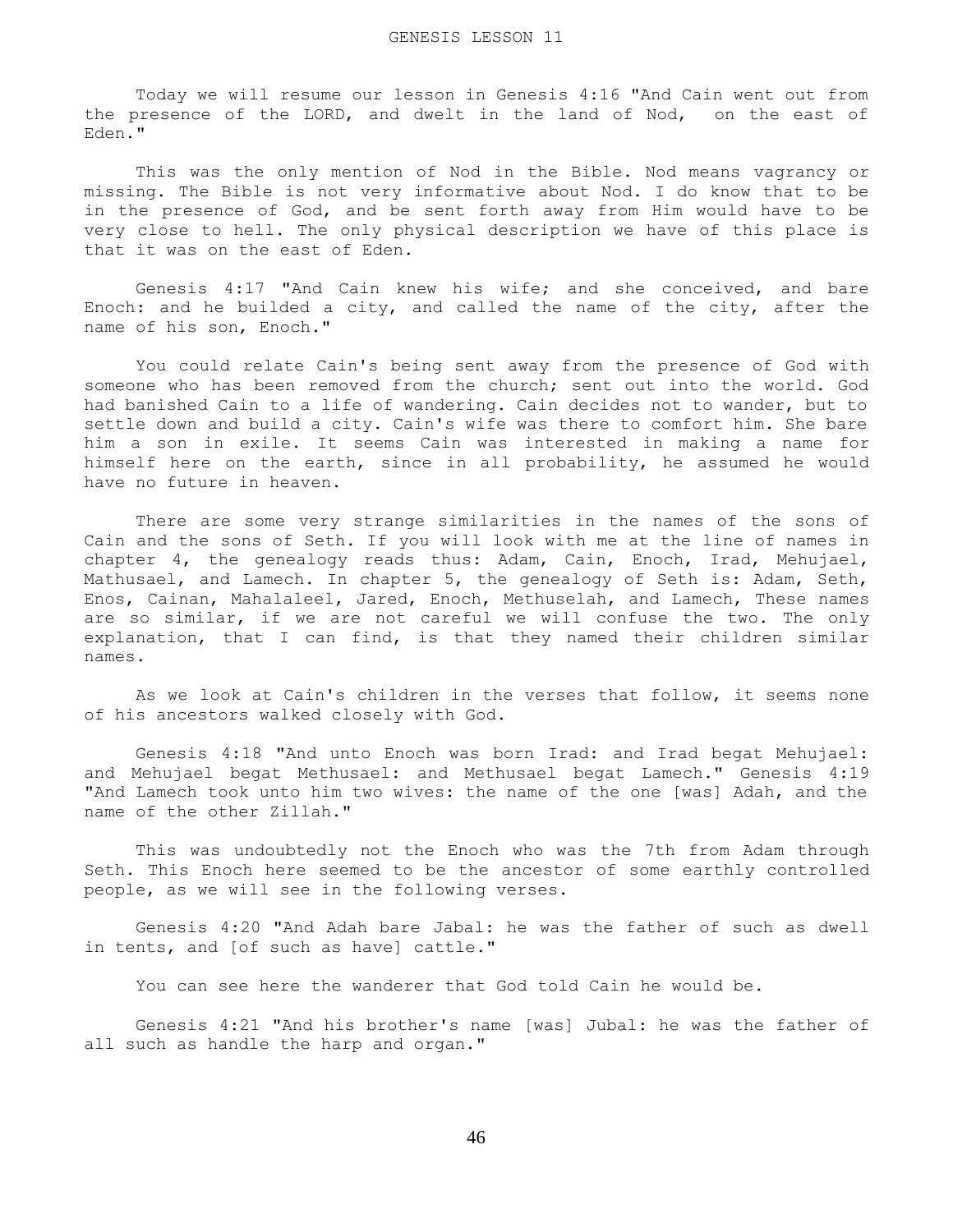Many Christians say music should not be played in the church because Jubal was not a good man. We must look to David (who was the beloved of God) to know that music is not only permissible but desirable in church.

 Genesis 4:22 "And Zillah, she also bare Tubal-cain, an instructor of every artificer in brass and iron: and the sister of Tubal-cain [was] Naamah."

 As I said before, this family of Cain was turned toward things of the world, and Tubalcain was no exception, This family, feeling estranged from God, was really caught up in fulfilling life in this world, without looking for an everlasting life in heaven. The spirit of Cain was a spirit of rebellion against God (worldliness). He was leaving out the spiritual and the divine to please the carnal.

 Genesis 4:23 "And Lamech said unto his wives, Adah and Zillah, Hear my voice; ye wives of Lamech, hearken unto my speech: for I have slain a man to my wounding, and a young man to my hurt."

 You see. Lamech was following in the footsteps of his ancestor Cain. Selfishness, greed, and worldliness cause a person to commit all types of sin. Dual marriages, and even murder, as we see here from Lamech, occur when a person is interested in fulfilling lust of the flesh. Not regarding God or the future life, living only for the here and now, could be the basic cause of murder.

 Genesis 4:24 "If Cain shall be avenged sevenfold, truly Lamech seventy and sevenfold."

Lamech was calling his own protection here, not the protection of God.

 In all of Cain's descendents, Moses did not go into detail about their lives. It is as if their lives were so selfish and hideous that he wanted to forget them as quickly as possible. In the next chapter, we will read about men with the very same names, who are godly descendents of Adam through Seth. We will also see in their genealogy that Moses told of their length of days, as well as their pleasing God. A good tree produces good fruit, but an evil tree produces evil fruit, Cain was evil; Seth pleased God.

 Genesis 4:25 "And Adam knew his wife again; and she bare a son, and called his name Seth: For God, [said she], hath appointed me another seed instead of Abel, whom Cain slew."

 The name "Seth" means set, placed, or appointed. God had appointed a gift of love to Adam and Eve to soften the hurt of the loss of Abel. Eve recognized God's work in replacing Abel with Seth. Through this son the promise of the deliver would come. She would believe this was the appointed one given to her from God to comfort her.

 Genesis 4:26 "And to Seth, to him also there was born a son; and he called his name Enos: then began men to call upon the name of the LORD."

 The nature of mankind is to worship. The nature of mankind tells us there is a supreme being to worship.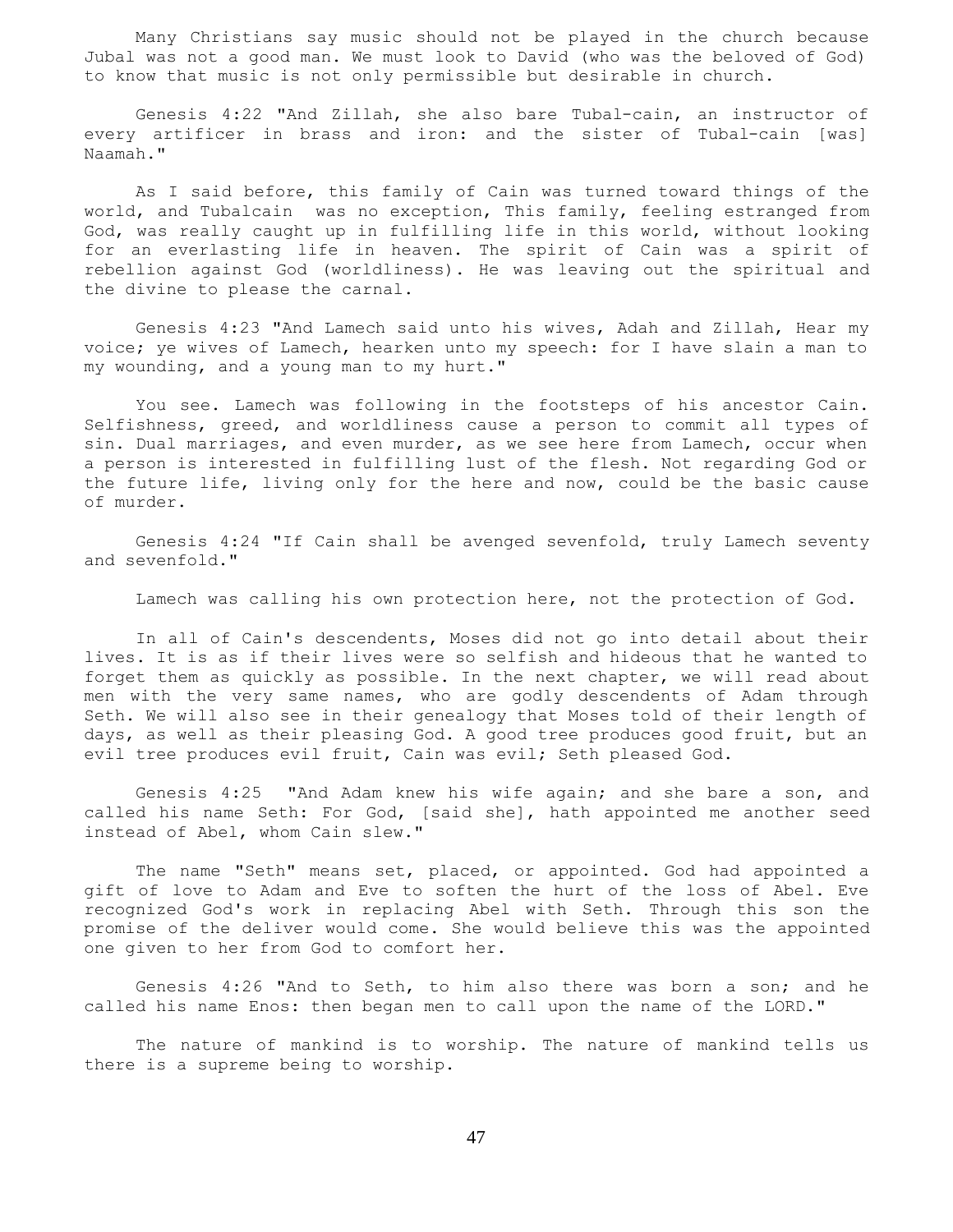Prayer is talking to God. It is natural to look up and try to communicate with the Supreme Being. Everyone has void in their lives until they can fill that void with God. Men try to attain great wealth and power, thinking this will fill the need, but they are just as empty after they have attained wealth or power as they were before. Mankind has an inner need to worship. You may go to the jungle where the cannibals live, and you will find, that in their own primitive way, they are trying to find God to worship. Even presidents and kings, that seem to have everything anyone could want, are still empty within, until they come to have a personal relationship with the Lord Jesus Christ.

 In our society today our young people are searching for something real. Most of them that fall into the trap of false religion are truly searching for God. They are just looking in the wrong places. Most of these false religions require great sacrifice (which the young are willing to do in search for the Supreme Being). If we can just introduce them to Jesus quick enough, they can fill the void in their lives with Jesus Christ. Nothing else will satisfy.

 This third generation from Adam was an early beginning for man's search for God and eternal life. God searched for Man in Adam's time. This is the first instance of man seeking God.

For the next lesson read chapter 5 several times.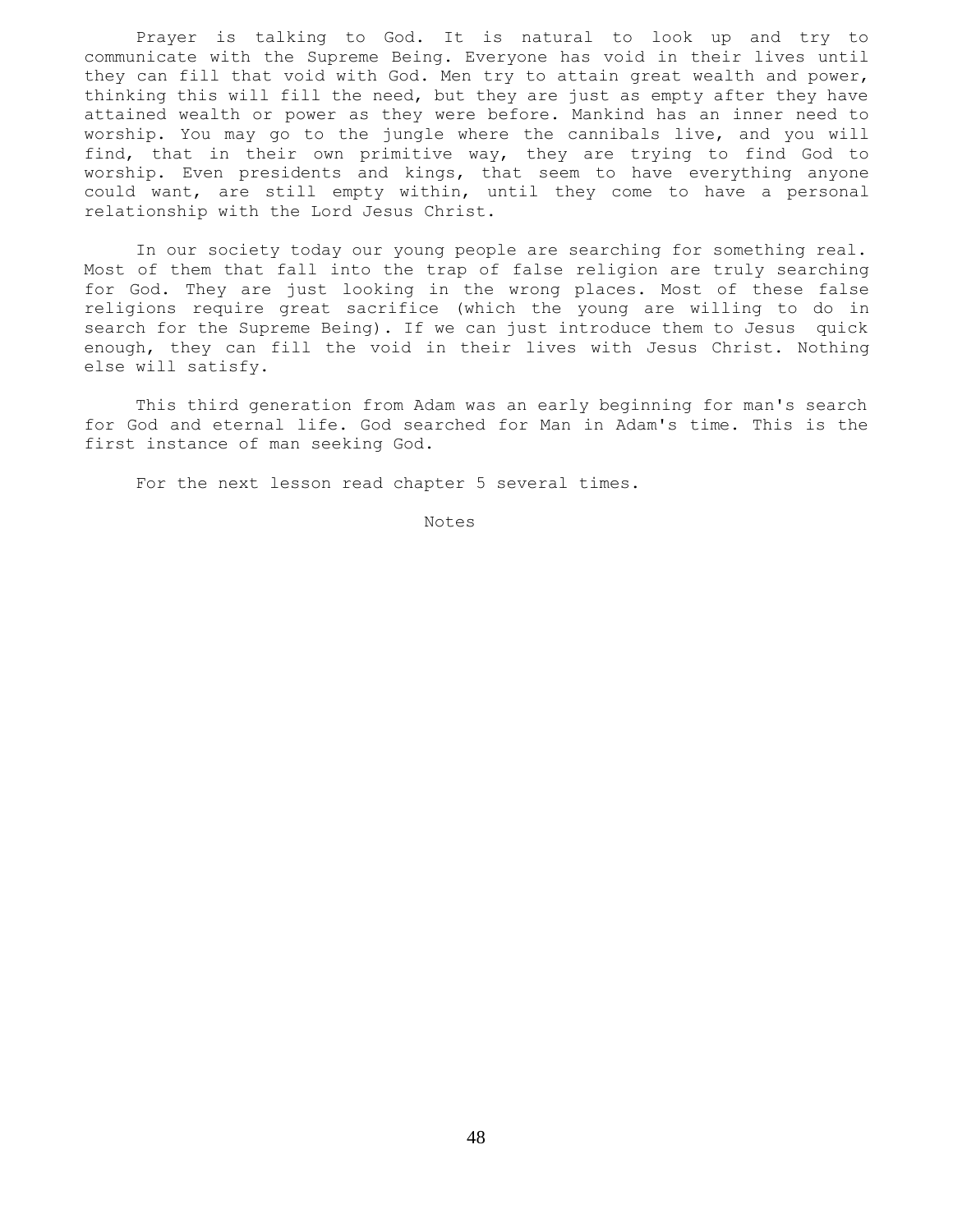1. When Cain left the presence of the Lord, where did he dwell? 2. In relation to Eden, where was it? 3. What does Nod mean? 4. To be out of the presence of God is to be close to where? 5. What was Cain's son's name? 6. What was the name of the city Cain built? 7. What four names are in Cain's line and in Seth's? 8. In verse 18,who was Enoch's son? 9. Adah bare whom? 10. Jubal did what for a living? 11. Who was the father of all as handle the harp and organ? 12. Who was the mother of Tubalcain? 13. The spirit of Cain was a spirit of what? 14. What were the names of Lamech's wives? 15. What sin did Lamech commit that his ancestor Cain committed? 16. What three things cause a person to commit all types of sin? 17. In V-24, if Cain shall be avenged sevenfold, truly Lamech how many? 18. The wicked descendents started with whom? 19. What was the name of the son, God gave Eve to replace Abel? 20. What was the name of his son? 21. The nature of mankind is to what? 22. Prayer is what? 23. When did man begin to call on the name of the Lord?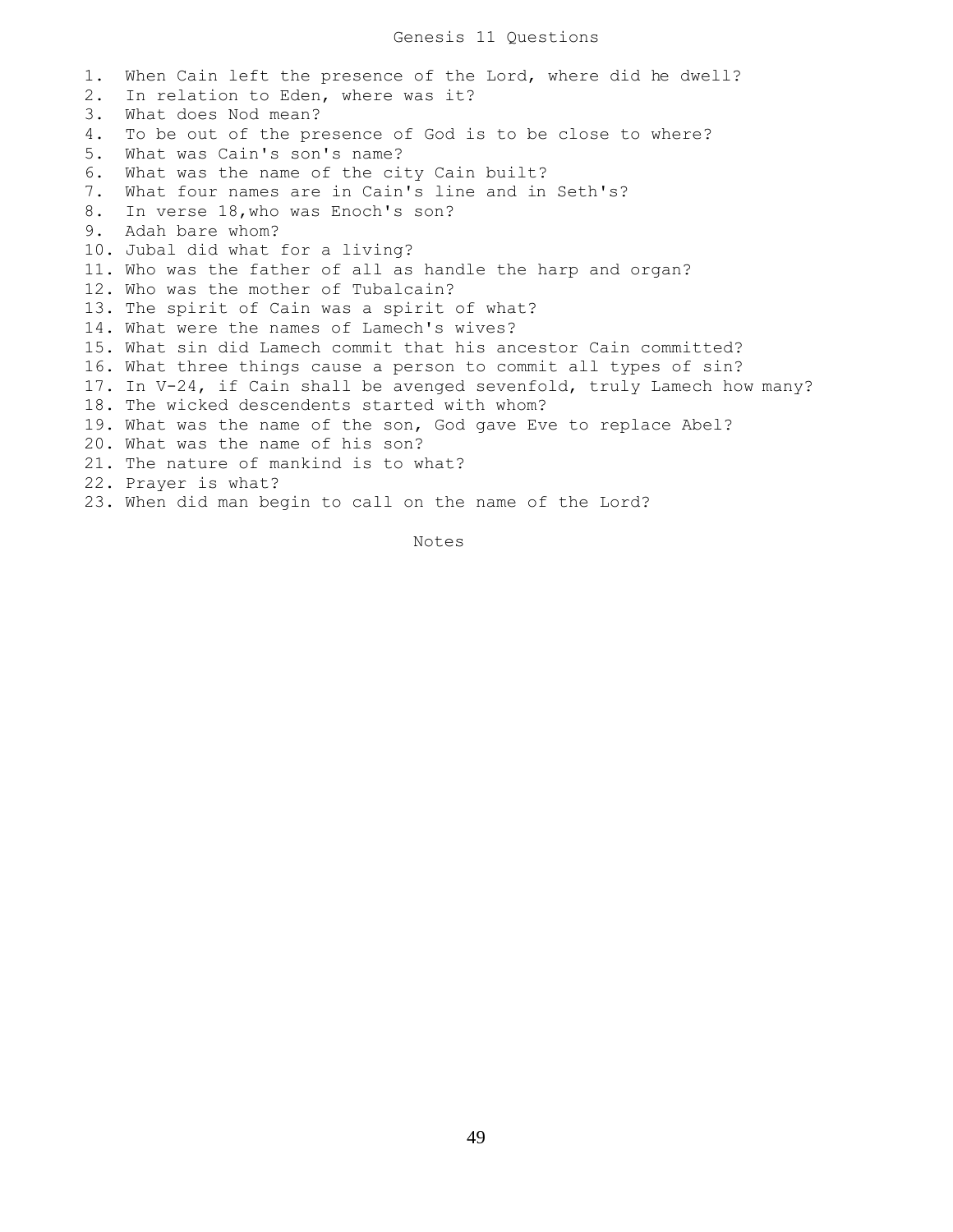Today we will begin in chapter 5 of Genesis. In chapter 5, we begin with the genealogy of the patriarches. In the last lesson, we were looking at the evil ancestors of Adam's family. Now with Seth, we are looking at the Godly line through whom the Saviour would come. In the third chapter of St. Luke, you can follow right back to Adam through his son Seth. St. Luke 3:38 "Which was [the son] of Enos, which was [the son] of Seth, which was [the son] of Adam, which was [the son] of God."

 Genesis 5:1 "This [is] the book of the generations of Adam. In the day that God created man, in the likeness of God made he him;" Genesis 5:2 "Male and female created he them; and blessed them, and called their name Adam, in the day when they were created."

 We are taken back to creation day in the verses above. This line would be carried on until the blessed Saviour would become the end to this beginning. We are reminded here that mankind was made in the image of God. In V-2, it explicitly said that this was not just man, but man and woman. Adam is a plural name and is here denoted as meaning both Adam and Eve. We touched on this Scripture in a previous lesson.

 Genesis 5:3 "And Adam lived an hundred and thirty years, and begat [a son] in his own likeness, after his image; and called his name Seth:"

 We must take note that this was not Adam's first son. Adam had Cain and Abel before Seth, but the lineage that would be followed throughout the Bible would be Seth.

 Genesis 5:4 "And the days of Adam after he had begotten Seth were eight hundred years: and he begat sons and daughters:"

 You see, in none of these Scriptures did Moses go into detail about how many sons and daughters. My own opinion of the longevity of life for this early humanity was so they could populate the earth.

 Genesis 5:5 "And all the days that Adam lived were nine hundred and thirty years: and he died." Genesis 5:6 "And Seth lived an hundred and five years, and begat Enos:" Genesis 5:7 "And Seth lived after he begat Enos eight hundred and seven years, and begat sons and daughters:" Genesis 5:8 "And all the days of Seth were nine hundred and twelve years: and he died." Genesis 5:9 "And Enos lived ninety years, and begat Cainan:" Genesis 5:10 "And Enos lived after he begat Cainan eight hundred and fifteen years, and begat sons and daughters:" Genesis 5:11 "And all the days of Enos were nine hundred and five years: and he died." Genesis 5:12 "And Cainan lived seventy years, and begat Mahalaleel:" Genesis 5:13 "And Cainan lived after he begat Mahalaleel eight hundred and forty years, and begat sons and daughters:" Genesis 5:14 "And all the days of Cainan were nine hundred and ten years: and he died." Genesis 5:15 "And Mahalaleel lived sixty and five years, and begat Jared:" Genesis 5:16 "And Mahalaleel lived after he begat Jared eight hundred and thirty years, and begat sons and daughters:" Genesis 5:17 "And all the days of Mahalaleel were eight hundred ninety and five years: and he died."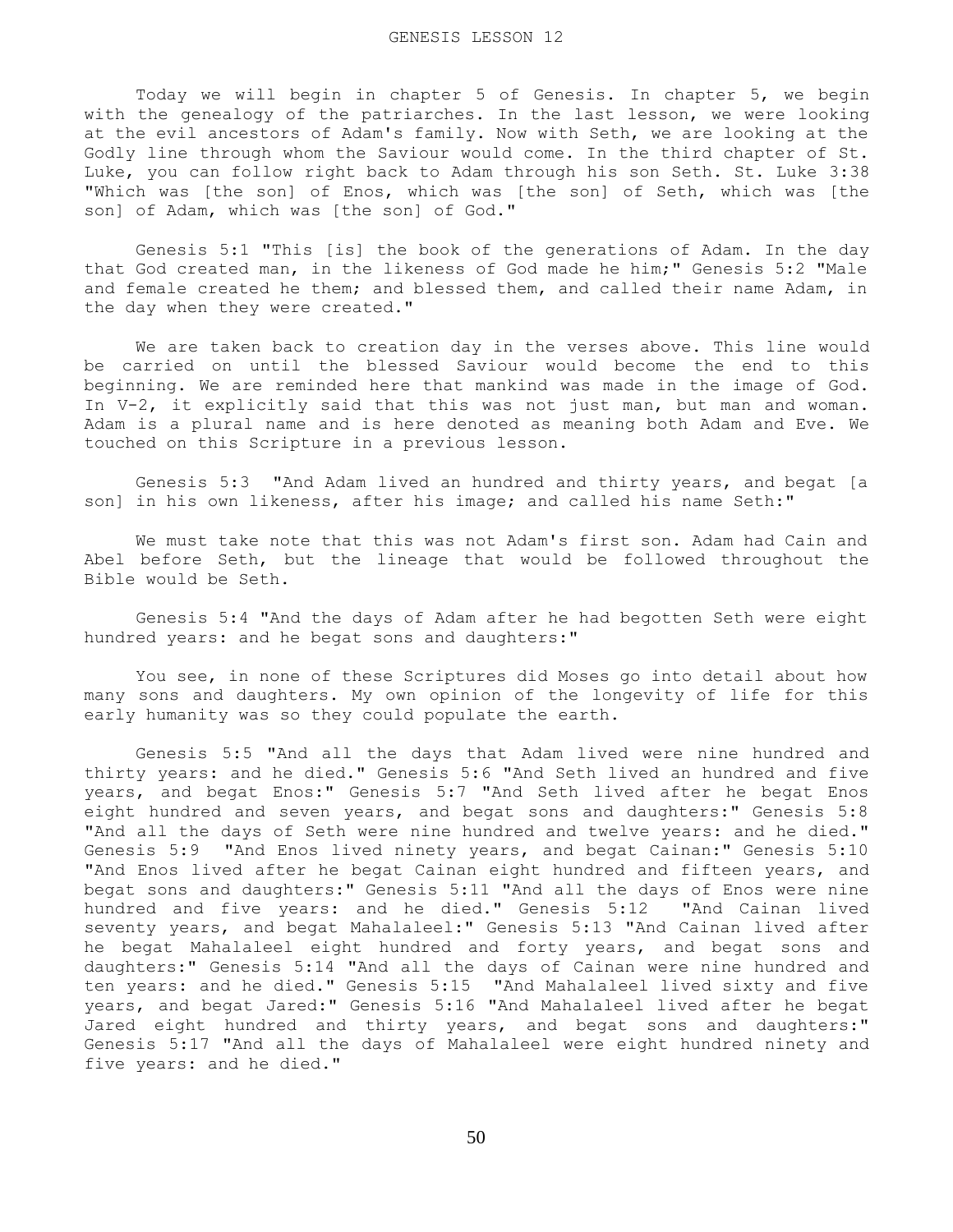It seems that these genealogies go on and on. We see that these men were men of God and lived long lives. In V-18 below, we will see the righteous Enoch, not the son of Cain, but rather the seventh from Adam through the line of Seth. Keep in mind "seven" means spiritually complete.

 Genesis 5:18 "And Jared lived an hundred sixty and two years, and he begat Enoch:" Genesis 5:19 "And Jared lived after he begat Enoch eight hundred years, and begat sons and daughters:" Genesis 5:20 "And all the days of Jared were nine hundred sixty and two years: and he died." Genesis 5:21 "And Enoch lived sixty and five years, and begat Methuselah:" Genesis 5:22 "And Enoch walked with God after he begat Methuselah three hundred years, and begat sons and daughters:" Genesis 5:23 "And all the days of Enoch were three hundred sixty and five years:" Genesis 5:24 "And Enoch walked with God: and he [was] not; for God took him."

 In Jude verse 14, the Scripture says that Enoch, the seventh from Adam, prophesied. You see, we find in these Scriptures that God not only walked and communed with Enoch, but he showed him into the future. Verses 14-15-16 of Jude look right into the future to the end times. Jude 1:14 "And Enoch also, the seventh from Adam, prophesied of these, saying, Behold, the Lord cometh with ten thousands of his saints," Jude 1:15 "To execute judgment upon all, and to convince all that are ungodly among them of all their ungodly deeds which they have ungodly committed, and of all their hard [speeches] which ungodly sinners have spoken against him." Jude 1:16 "These are murmurers, complainers, walking after their own lusts; and their mouth speaketh great swelling [words], having men's persons in admiration because of advantage."

 Hebrews 11:5 tells us how we can be translated to be with God. Enoch was the recipient of this gift. Hebrews 11:5 "By faith Enoch was translated that he should not see death; and was not found, because God had translated him: for before his translation he had this testimony, that he pleased God."

 I like the story that says, one day when Enoch was walking with God, that God invited Enoch to go home with him, and he did. (This exact statement is not in the Bible, but in all essence was what really happened.)

 Do not confuse this Enoch with Enoch who was the son of Cain. They were total opposites.

I won't write it down here, but you may read in St. Luke the 3<sup>rd</sup> chapter, beginning with verse 37, the genealogy of Seth to Enoch.

 We could go on and on about this being a first fruit of the rapture of the church.

 Verse 23 of Genesis says all the days of Enoch were 365. That is an interesting statement. For Enoch is still alive. It means his time on earth was 365 years. Even the number of his years are a peculiarity for there are 365 days in a year.

 What a beautiful picture of the rapture of the church. When the trumpet blows in the sky, there will be a large number of people who will walk with God.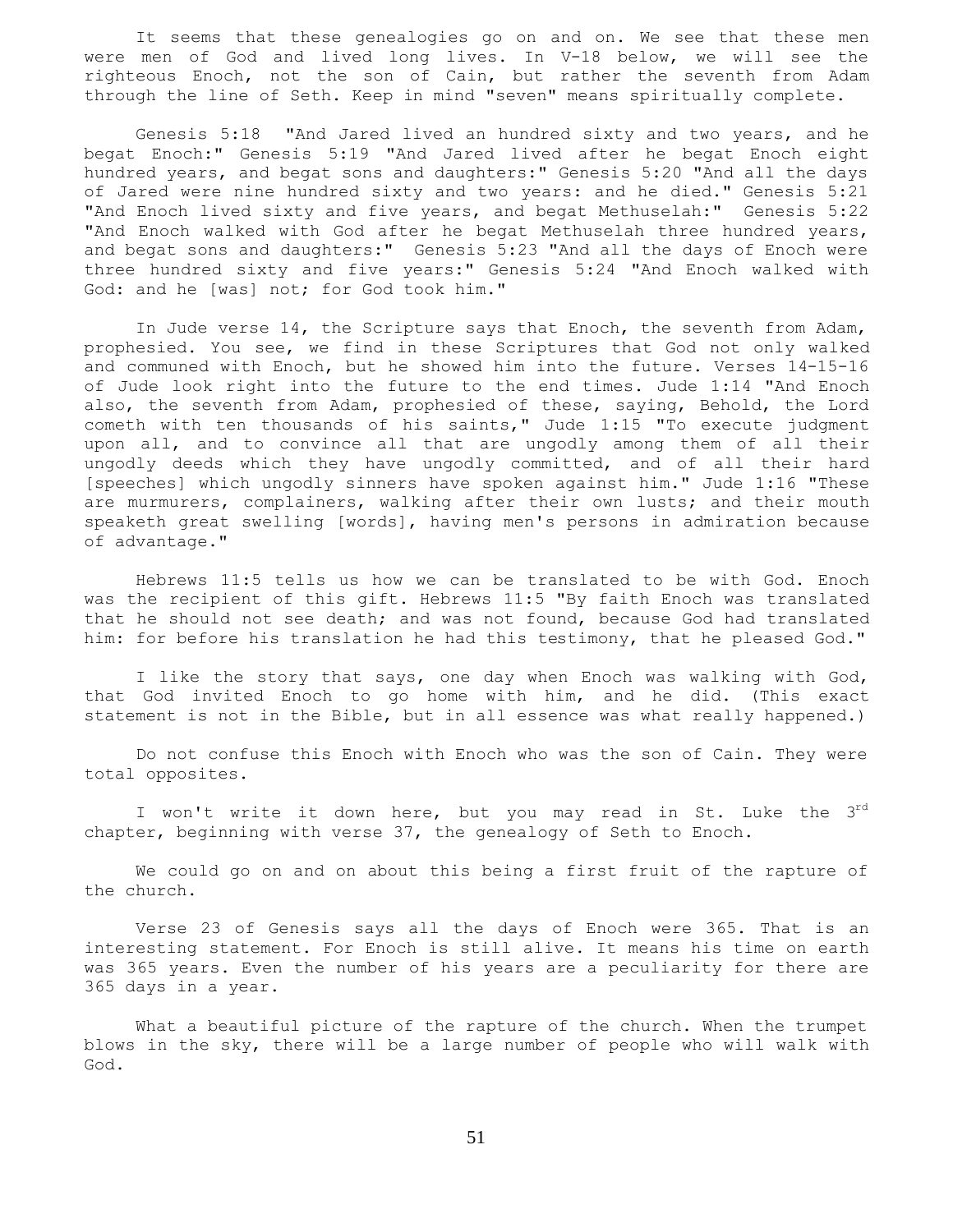Genesis 5:25 "And Methuselah lived an hundred eighty and seven years, and begat Lamech: Genesis 5:26 "And Methuselah lived after he begat Lamech seven hundred eighty and two years, and begat sons and daughters:" Genesis 5:27 "And all the days of Methuselah were nine hundred sixty and nine years: and he died." Genesis 5:28 "And Lamech lived an hundred eighty and two years, and begat a son:"

This is a very interesting Scripture, as well. This Methuselah (descendent of Seth) lived longer than anyone else upon the earth. Some writers believe that Methuselah died the day before the flood. This is pure conjecture taken from some writings other than the Bible. It could easily have happened, but as far as I know, the Bible does not substantiate this statement. We do know that it is a popular saying about someone who is very old, that they are as old as Methuselah.

 Genesis 5:29 "And he called his name Noah, saying, This [same] shall comfort us concerning our work and toil of our hands, because of the ground which the LORD hath cursed."

 "Lamech" means the powerful. It seems as if Lamech looked around him and saw a world with people not following God, but rather living for the here and now. The people around him had so discouraged him that he felt all was lost. Then God gave him this son Noah. Lamech realized that Noah was going to break the chain of endless toil and sin here on the earth. At last, there was hope.

 Genesis 5:30 "And Lamech lived after he begat Noah five hundred ninety and five years, and begat sons and daughters:" Genesis 5:31 "And all the days of Lamech were seven hundred seventy and seven years: and he died."

 You know looking at these two verses really saddens me. Noah had sisters and brothers who did not believe and did not board the ark. Probably Noah's father, Lamech, had died, but what about Noah's sisters and brothers? If I truly understand the Scripture above, then they must have gone the way of the wicked world and been lost with all the others in the flood.

 Genesis 5:32 "And Noah was five hundred years old: and Noah begat Shem, Ham, and Japheth."

 This Scripture above does not tell us whether these boys were triplets, or whether it meant around the time Noah was 500 years old, or whether it means shortly after he was 500. It really doesn't matter for our study here.

 "Noah" means rest. Certainly there is a sabbath of rest for those who enter the ark of safety through belief in the Lord Jesus Christ.

 "Shem" means shame. "Ham" means hot (from a tropical habitat). "Japheth" means expansion. From these three young men will spring the three types of people in the world, the Caucasian, the Oriental and the Negroid. We will get into many interesting things about this family in our next lesson, chapter 6 of Genesis.

Read chapter 6 several times to prepare for next week's lesson.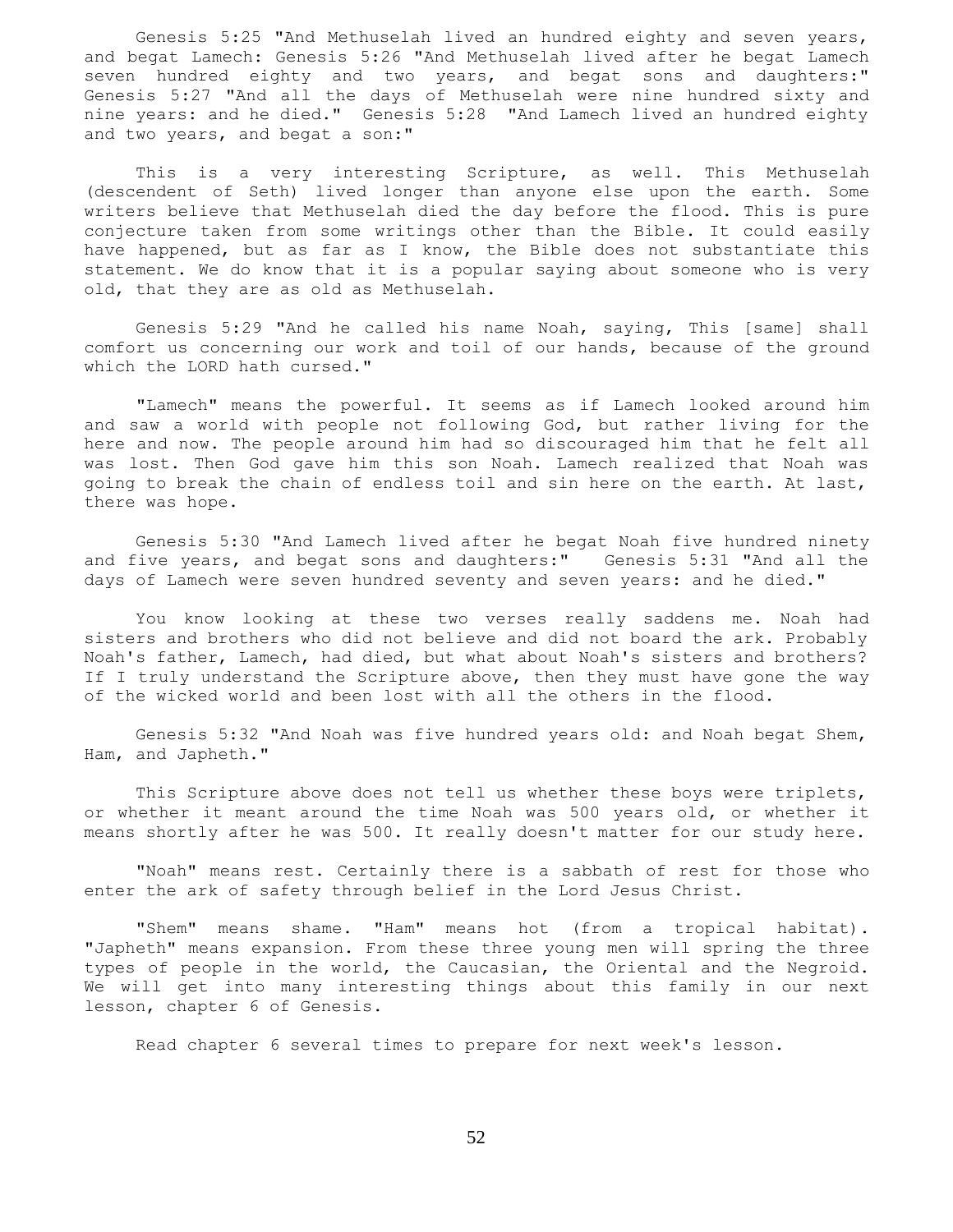1. Chapter 5 is a genealogy of whom? 2. Did Jesus come from Seth's line or Cain's line? 3. In the day Adam and Eve were created, what did God call them? 4. When Adam was 130, what son was born to him? 5. How long did Adam live? 6. Enoch was 7th from whom? 7. Which of Enoch's sons was born when he was 65? 8. How old was Enoch when he went home with God? 9. Who lived the longest on the earth? 10. How long did he live? 11. What testimony did Enoch have? 12. What is a popular statement about someone who is old? 13. What does "Lamech" mean? 14. What probably happened to Noah's sisters and brothers? 15. What age was Noah when it is mentioned that he begat three sons? 16. Name the three sons. 17. What does "Noah" mean? 18. What does "Shem" mean? 19. What does "Ham" mean? 20. What does "Japheth" Mean? 21. Name three types of people that came from these three sons.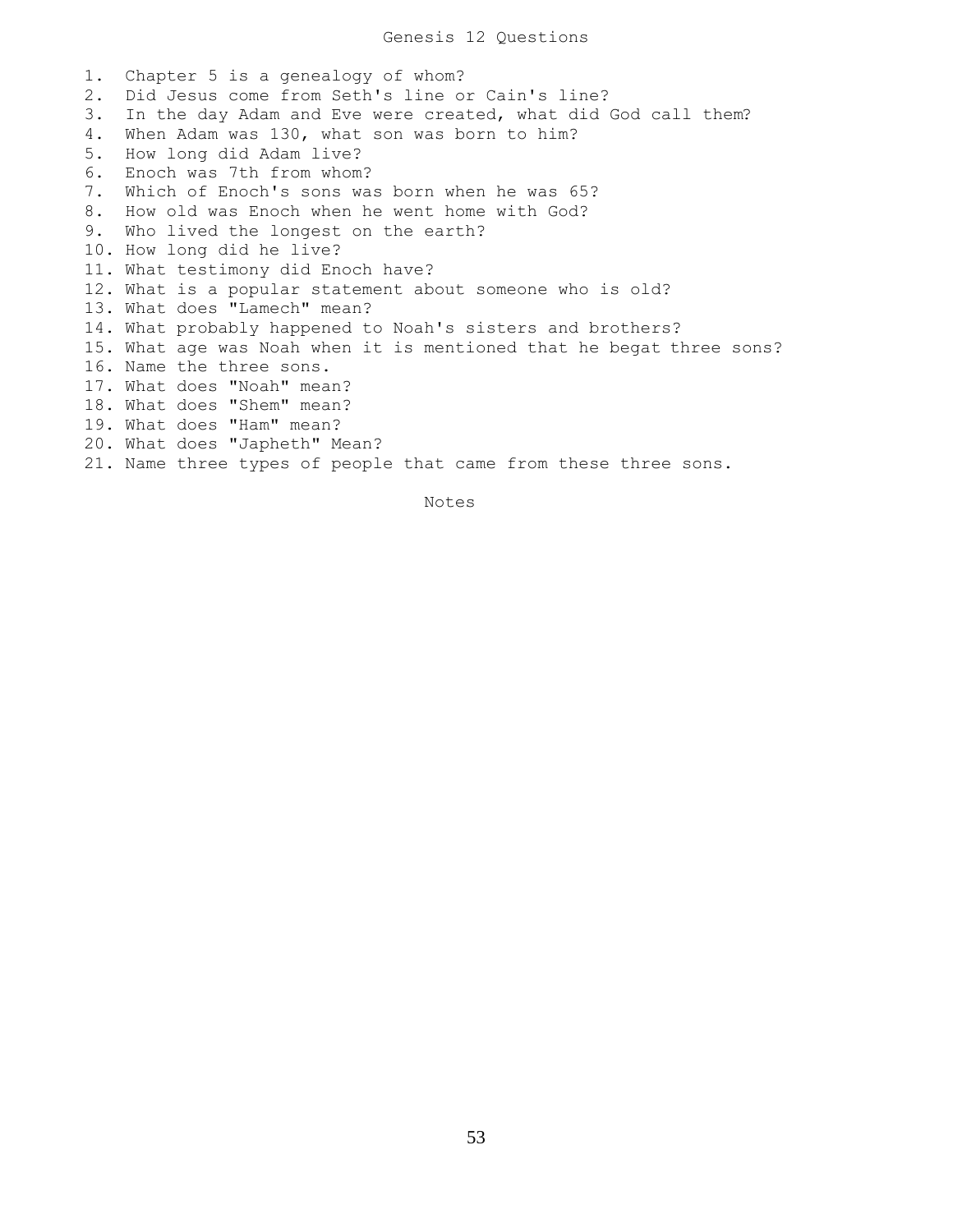Today we will begin in chapter 6 of Genesis.

 Genesis 6:1 "And it came to pass, when men began to multiply on the face of the earth, and daughters were born unto them," Genesis 6:2 "That the sons of God saw the daughters of men that they [were] fair; and they took them wives of all which they chose."

 These few words probably have the greatest variety of opinions than any other portion of the Bible. Some believe that these daughters of men were the children of the fallen angels when Lucifer fell from heaven. Some believe that the sons of God were angel beings who helped populate the earth. There are so many opinions. I will not go into all that here. It is unimportant where they came from. I will give my opinion, then go on. The most logical explanation to me is that Seth's descendents (sons of God) married Cain's descendents (daughters of men) and bare children. We had already mentioned that Seth's line was Godly and Cain's worldly. These people probably had 20 or 30 children each. It wouldn't take long at that rate to multiply into a vast number. We will see 70 go into Egypt and become approximately three million. All we need to know here was that they didn't marry their sisters.

 Anytime you see worldly people marry into a family of believers, it is difficult for the believing spouses to stay faithful to God. Evil destroys good.

 Genesis 6:3 "And the LORD said, My spirit shall not always strive with man, for that he also [is] flesh: yet his days shall be an hundred and twenty years."

 God saw these people were multiplying so fast and were getting involved with those of unbelief, so he declared, I won't leave you very much time to get into all these temptations. I will reduce your time upon the earth. Instead of living seven or eight hundred years, as they had before, their lifetime was reduced to 120 years. God was fast losing patience with mankind. I believe these years were literal years.

 Mixed marriages are not pleasing to God. God does not approve of believers marrying worldly people, and this was just what was going on. We read over and over "be not unequally yoked with infidels". Again we read, "what fellowship has the light with darkness?" Marriage in the Lord will not be like this. Man was allowing fleshly desires to rule over him.

 Genesis 6:4 "There were giants in the earth in those days; and also after that, when the sons of God came in unto the daughters of men, and they bare [children] to them, the same [became] mighty men which [were] of old, men of renown."

 I am not certain whether this "giants" meant physical stature, or whether it meant men like Enoch and Noah who were giants of faith. Perhaps these people were larger of stature than we are. This very long life and hard work would tend to need a larger body.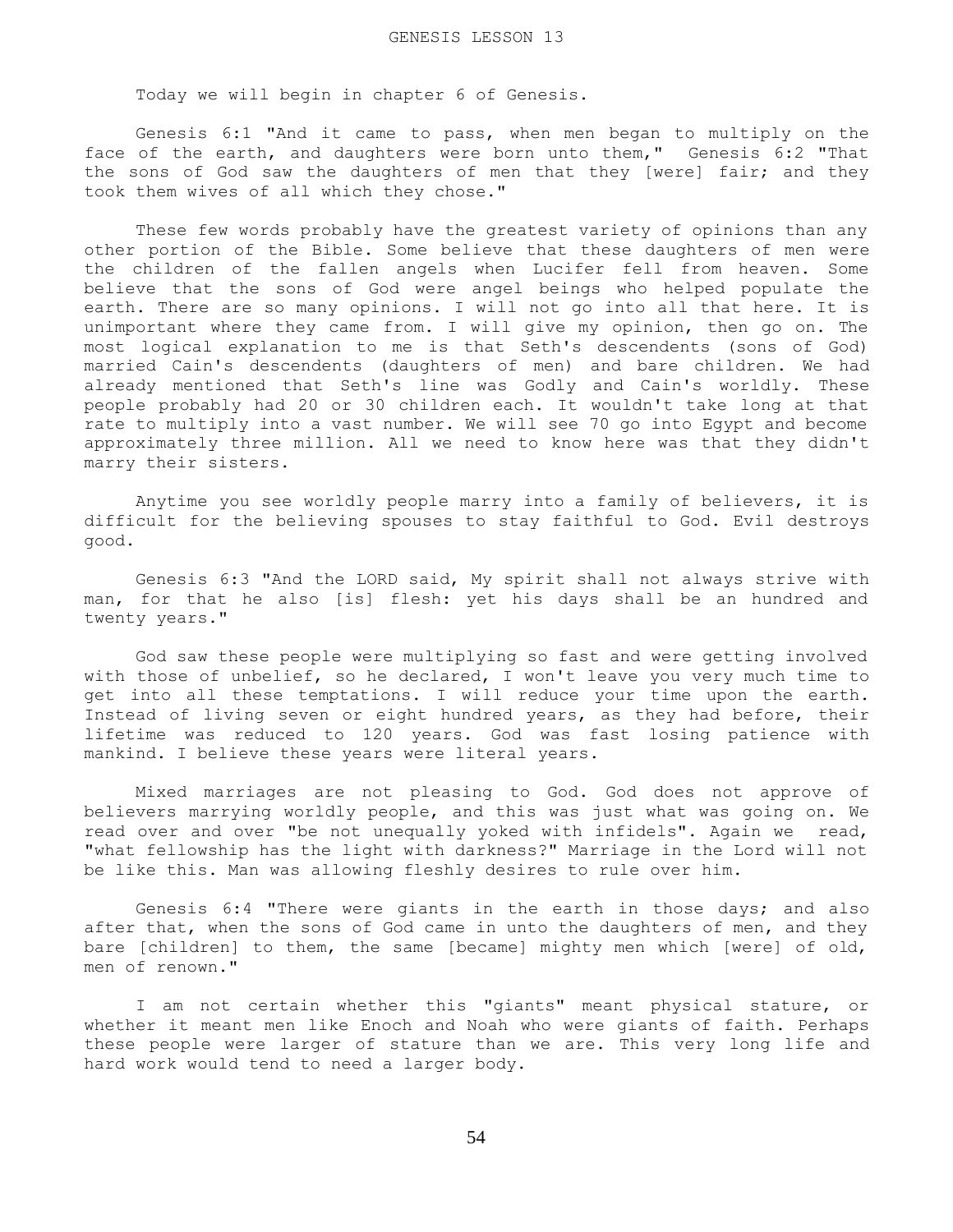We do know that years later Saul, who became the first king of Israel, was tall. An even taller man was Goliath. Even today, in certain parts of the world, there are very large framed people, and in contrast there are very small people called pygmies. In our own family one of my cousins was 7 feet 2 inches tall. By modern standards, that is very tall.

 Looking at the standpoint of giants in character, we do see in the descendents of Seth a group of people whose morals were above others of their day. I really tend to believe, because of the statement "mighty men, which were of old, men of renown", that it was speaking more of character than size.

 Genesis 6:5 "And God saw that the wickedness of man [was] great in the earth, and [that] every imagination of the thoughts of his heart [was] only evil continually."

 Beautiful women can easily turn the head of a good man and corrupt him, as Solomon was corrupted by his many wives. One sin leads to another. Soon, sin will grow so that it will become a habit, and cause a depraved mind. God judges the heart, and in the Scripture above, more than the deeds, God saw that their heart was stayed upon sin.

 Genesis 6:6 "And it repented the LORD that he had made man on the earth, and it grieved him at his heart."

 So many parents today are so saddened by the lives of their children that they wish they had never had children. They can bring so much joy when things are right, but so much sorrow when they go bad. God made man so He might fellowship with them. What a heartbreaking thing for them to turn away from their Creator and desire things of this world over God. I hurt with God in this.

 Genesis 6:7 "And the LORD said, I will destroy man whom I have created from the face of the earth; both man, and beast, and the creeping thing, and the fowls of the air; for it repenteth me that I have made them."

 Here God's hurt and disappointment in mankind overflowed. He said He would destroy them. You see the animals, fowls, etc., were made for the use of man. There would be no need for them if Man was destroyed.

 Not only had mankind gotten into every type of sin, but also which was worse, man stopped fellowshiping with God. Seth's descendents were now fellowshiping with Cain's descendents. God was about to reverse this whole situation and do away with His creation.

Genesis 6:8 "But Noah found grace in the eyes of the LORD."

 God loved Noah and God would take care of Noah. "Where sin doth abound, the grace of God doth much more abound". In the next few verses, we will see that Noah loved and respected God. Noah tried to live as nearly right as he could and still be in the flesh. So many people do not understand grace, they believe "saved by grace" gives them the license to do anything they want to, and still be saved. Grace has even more requirements than the law. God not only wants us to have the form of religion, as they did with the law, keeping the ordinances, but God wants us to have pure thoughts coming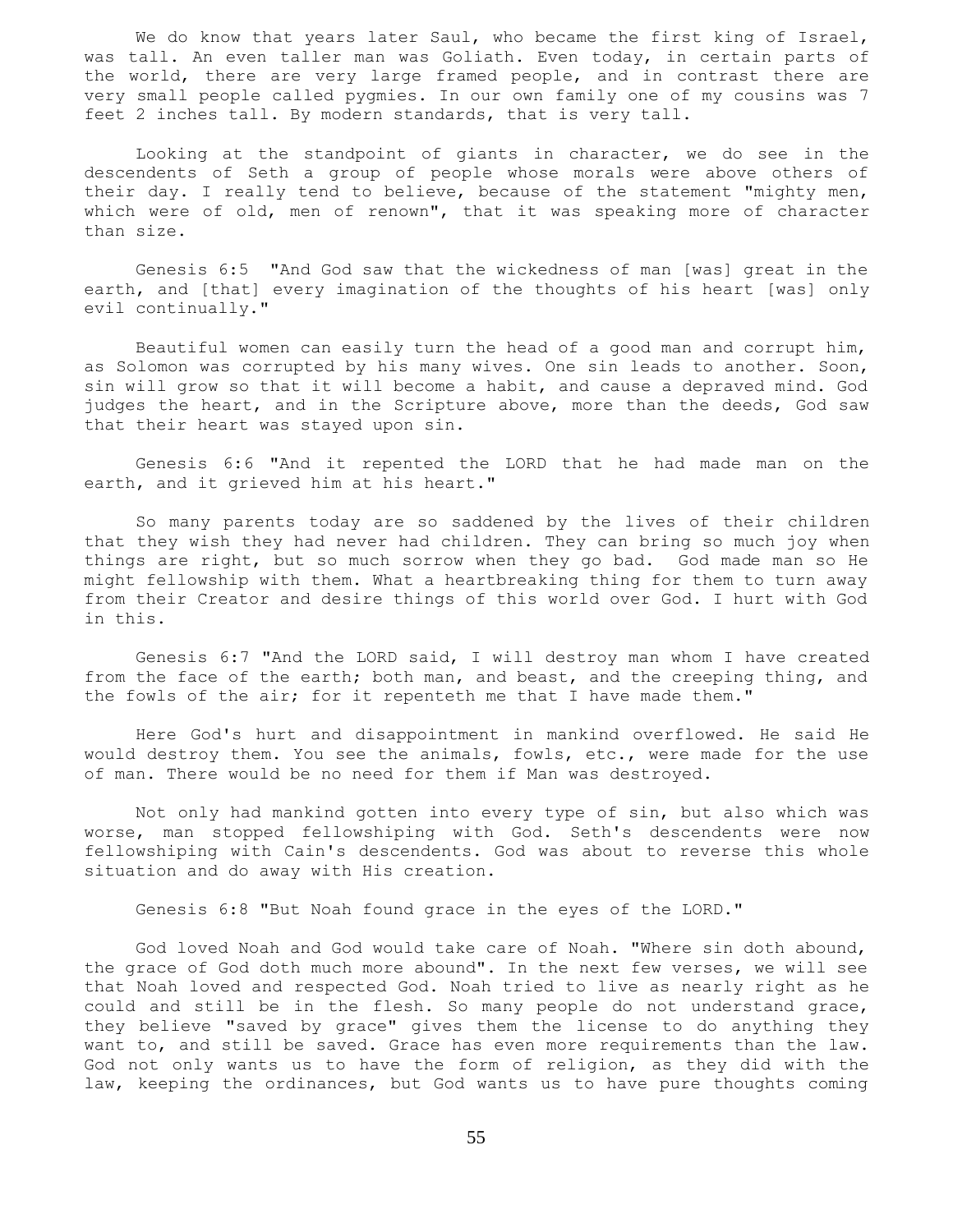from a pure heart. He wants us to desire fellowship with Him so much that it is the most important thing in our lives.

 Genesis 6:9 "These [are] the generations of Noah: Noah was a just man [and] perfect in his generations, [and] Noah walked with God." Genesis 6:10 "And Noah begat three sons, Shem, Ham, and Japheth."

 Noah was a just man seeking to please God. God blessed him with three sons.

 Genesis 6:11 "The earth also was corrupt before God, and the earth was filled with violence."

 It seems that masses of people were involved in every type of sin. Brother was killing brother. It seemed this Cain group had polluted the Seth descendents and violence and crime was rampant. Except for Noah, it seemed everyone was involved. Verse 12 tells how universal it was.

 Genesis 6:12 "And God looked upon the earth, and, behold, it was corrupt; for all flesh had corrupted his way upon the earth."

We might say that about the earth now. There is crime on every hand. So many abominable things to God prevail today. Rape, incest. homosexuality, murder, stealing, lying, cheating, adultery, disobeying parents, drugs, alcohol, filthy movies and television are common. About the only way you can raise children to be Christians in this society today would be to totally isolate them from this evil and corrupt generation. The rock music alone can pervert a child's mind so badly, that he or she may never be able to function as a Christian. Most who listen to the subliminal messages of this music cannot face reality of any kind, much less make firm decisions as a Christian. Our society has gone mad and God will not tolerate it. We must realize that God is angry, and unless we repent as a nation, we will see something much worse than the flood, because our sins are more perverted than theirs. It seems there are no modern-day Noahs, who have walked uprightly before God.

 Genesis 6:13 "And God said unto Noah, The end of all flesh is come before me; for the earth is filled with violence through them; and, behold, I will destroy them with the earth."

The forces of nature are subject to God. If you will notice here, God was going to destroy them with the very thing that meant more to them than He did. You see, they had their eyes and their hearts caught up in the things of this earth; so God would destroy them with the earth. He was telling Noah, I am going to wipe them off the face of the earth. We will see in verse 14, God provided a way out for all who earnestly seek to please Him.

 Genesis 6:14 "Make thee an ark of gopher wood; rooms shalt thou make in the ark, and shalt pitch it within and without with pitch."

 We have heard so many preachers talk about this ark of safety. I think we should look at the physical and the spiritual implications this ark holds for all of us today.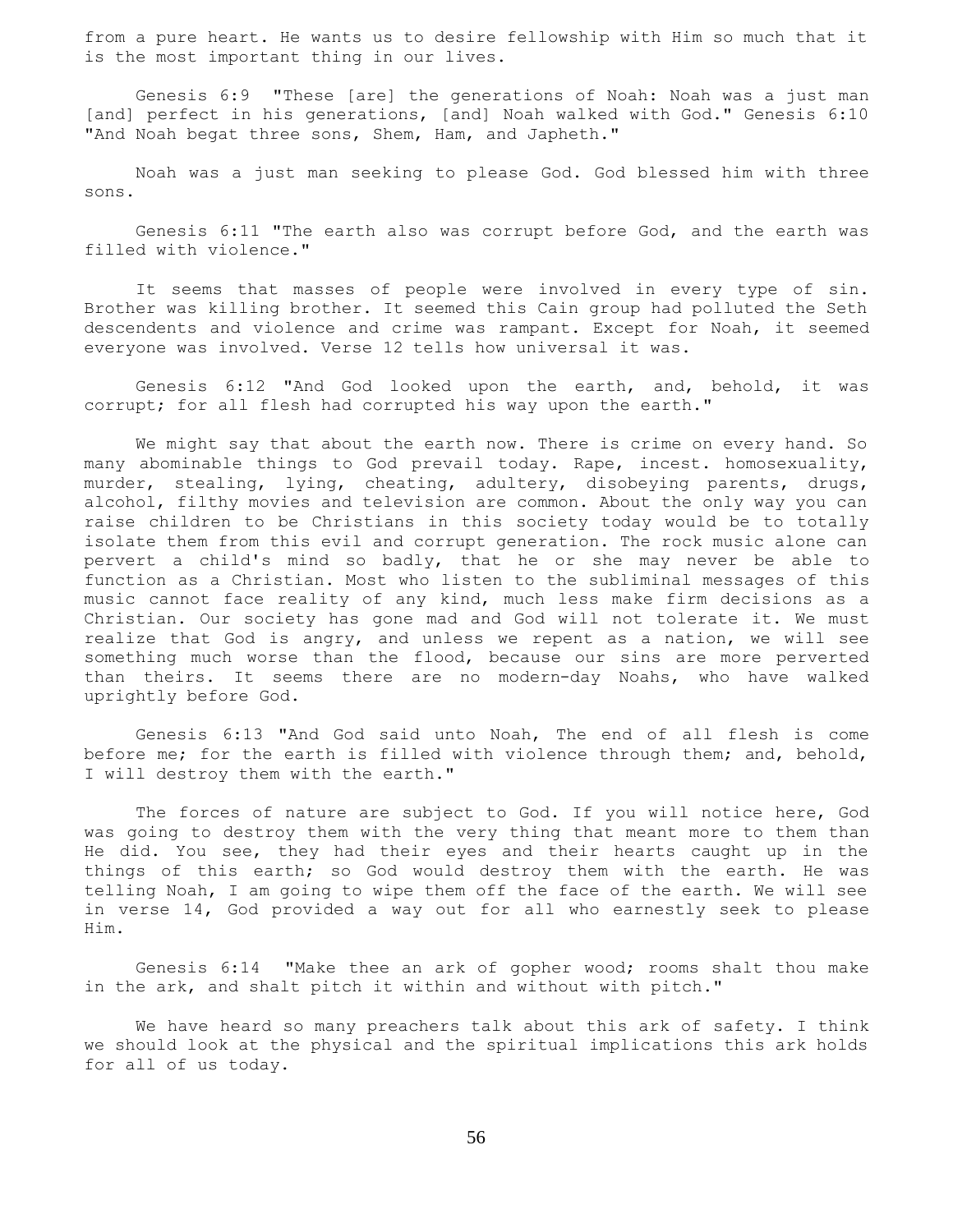If we are right with God, there is a way out of every problem that we face. Our ark of safety is belief in the Lord Jesus Christ. As this ark saved Noah and his family, Jesus Christ will save us and our families. One thing that really concerns me today is that we are not building our ark as God commanded Noah to do. Some are being saved, but very few are shoring up the sides and thoroughly preparing for the disaster. Noah was not saved from the flood, he was saved in it. We have a Brill Cream religion - a little dab will do you!

 Noah worked continuously preparing. He never questioned whether God had told him the truth or not. He went diligently to work. God had a perfect plan for the ark. He has a perfect plan for us, too. Noah had an attribute that many could take a lesson from today. He took instruction well. When God spoke, he listened. So many of us will not slow down enough for God to speak, and even if He does, we seldom listen. We are a generation that does not like to be instructed. Our hearing apparatus in the heart is coated over with cares of this world. How many people even bother to read God's word: to fellowship with God, we must get into His Word. I hear people say " I don't understand the Bible". Get some help. get in a good Bible study and start digging. The best treasures are not on the surface. All is not lost, if we will just heed the Scripture in II Chronicles 7:14 "If my people, which are called by my name, shall humble themselves, and pray, and seek my face, and turn from their wicked ways; then will I hear from heaven, and will forgive their sin, and will heal their land."

 We, Christians, are God's people who are called by Christ's name. Such an arrogant generation. How can we humble ourselves? Not many people will even admit to praying at home. and even fewer pray in public. We won't find God's face out playing golf, at football and baseball games, hunting, and all the other places that we put ahead of God. If our people would read the Bible and pray even half the time that they watch television, it would really get God's attention. It is very plain what God would have us do. Become new creatures in the Lord Jesus Christ, put God ahead of everything else and then, He will hear us, forgive us, and save us and our land.

In the next lesson we will continue into the flood.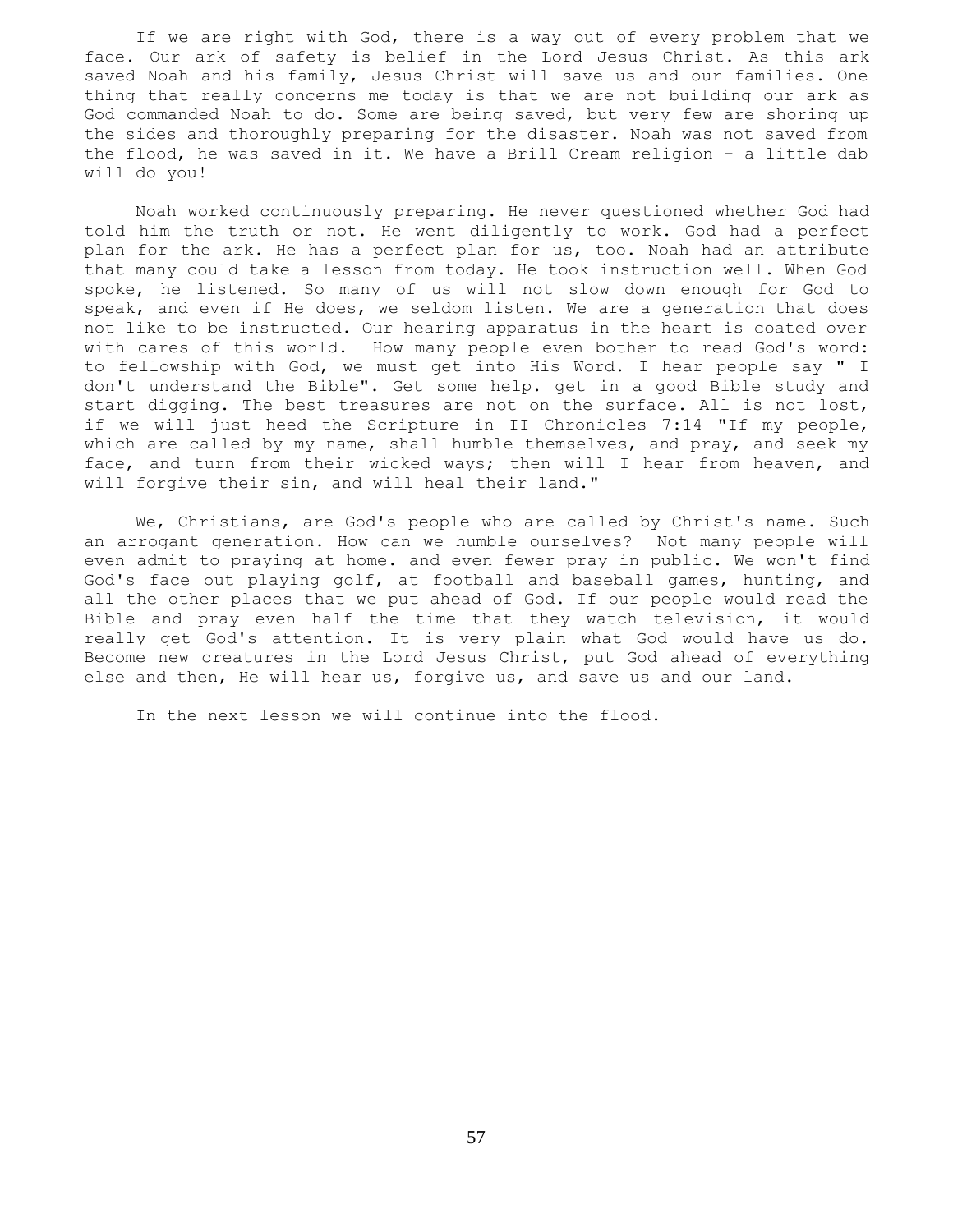1. In verse 2, when men began to multiply upon the earth. What happened? 2. The most logical explanation of the sons of God and daughters of men, in my opinion, is what? 3. If Seth's line was Godly, what was Cain's? 4. Seventy people went into Egypt and approximately how many came out? 5. God first reduced the life span to what? 6. How does God feel about believers marrying non-believers? 7. What was man allowing to rule over him? 8. What are two opinions of the giants mentioned? 9. Who was the first king of Israel? 10. What causes a depraved mind? 11. In verse 7, name four things God said He would destroy. 12. What was even worse than man sinning? 13. In verse 8, what did Noah find in the eyes of the Lord? 14. Which has more requirements in God's sight, the law or grace? 15. What two descriptions of Noah were in V-9? 16. What did Noah and Enoch have in common? 17. Name Noah's three sons. 18. What two things were rampant when God decided to destroy the earth? 19. Name ten or more things that are an abomination to God. 20. How could you raise children free of all this? 21. What are the forces of nature subject to? 22. What would God use to destroy them? 23. What kind of wood was used to make the ark? 24. What is our ark of safety? 25. What is a Brill Cream religion? 26. To fellowship with God, we must do what? 27. II Chronicles 7:14 tells us what?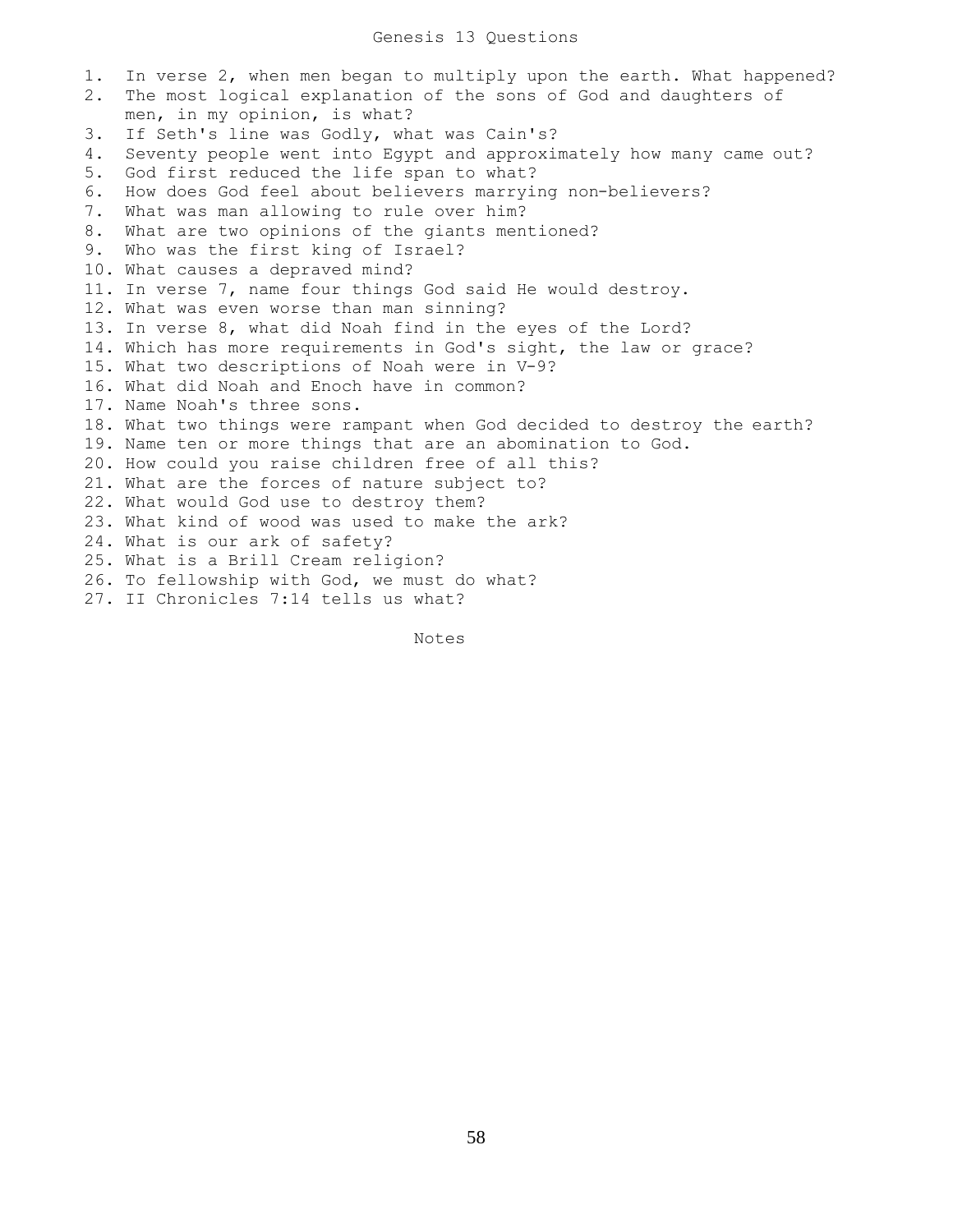May I go back and mention that the gopher wood mentioned was probably cypress, but there is no absolute proof of this.

 Genesis 6:15 "And this [is the fashion] which thou shalt make it [of]: The length of the ark [shall be] three hundred cubits, the breadth of it fifty cubits, and the height of it thirty cubits."

 This ark was to be made by specific directions of God so that it could hold up to the terrible strain of the high water. This boat was to house approximately 45,000 animals, which would cover several of all the species known on the earth today. God also had specific places for Noah to place the animals, the foodstuff, and for the family of Noah. Noah had to follow every detail of instruction for this ark to be functional for the use God had intended it. The exact number of animals is just an estimate. No one knows for sure how many were aboard.

There is a controversy of how long a cubit is. Some believe 18 inches, and some believe 21 inches. I guess it is according to how long your arm is, because actually a cubit was the distance between the elbow and the end of the longest finger on that hand. I will give you the dimensions both ways, and you can choose whichever figure fits your belief. 450 feet long, 75 feet wide, 45 feet tall, or 525 feet long 87 feet wide, and 52 feet tall. At any rate, it was a very large ship. It really does not matter which is correct. We need only know that this was a ship large enough to take care of Noah's needs and the animals' needs.

 Genesis 6:16 "A window shalt thou make to the ark, and in a cubit shalt thou finish it above; and the door of the ark shalt thou set in the side thereof; [with] lower, second, and third [stories] shalt thou make it."

 This was a very precise and complicated ship to build. I assume that this window went the full length of the ship, and was 18 to 21 inches tall. This would give light and air to all inside. This door had to be a tall one to let in animals like giraffes. The three stories were to separate the different types of animals, and for Noah's family to have separate quarters, as well. If I understood earlier in this chapter, it said to make rooms. Some animals could not stay with other predators.

 Genesis 6:17 "And, behold, I, even I, do bring a flood of waters upon the earth, to destroy all flesh, wherein [is] the breath of life, from under heaven; [and] every thing that [is] in the earth shall die."

 God was very specific that this judgment was from Him. This was not something Satan did. It is terrible to fall under Satan's attacks, but we can withstand him with the blood of Jesus. The worst is to fall under the judgment of God. There is no hiding or protection from this. This judgment was on all except Noah's family, and the few animals chosen to reproduce on the earth. God was angry and would, without repentance, bring judgment.

 Genesis 6:18 "But with thee will I establish my covenant; and thou shalt come into the ark, thou, and thy sons, and thy wife, and thy sons' wives with thee."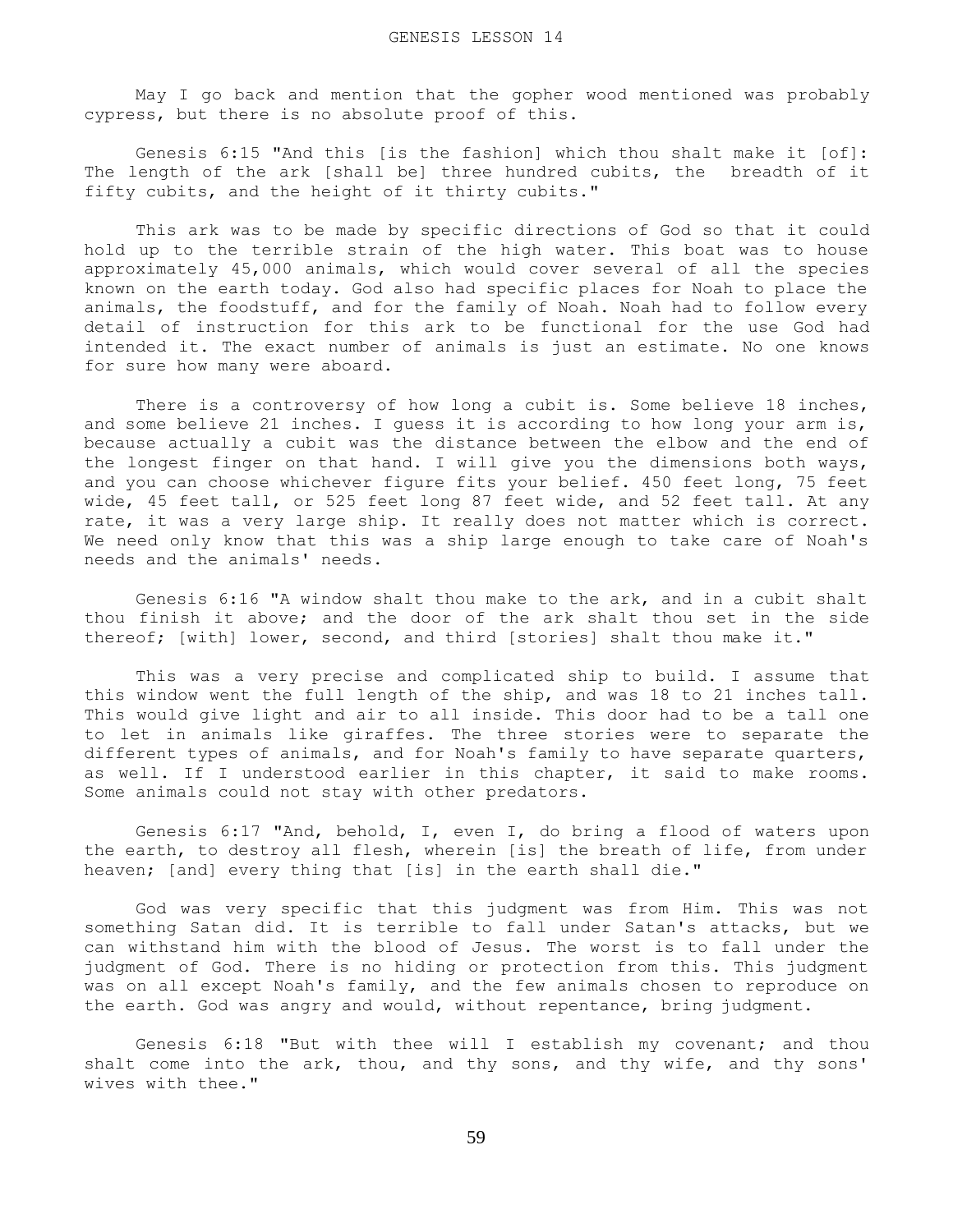God not only saves Noah because of his fellowship with God, but saves his family as well, God establishes His agreement (covenant) with Noah and his family. They alone would be saved. " Eight" means new beginnings, God would begin with Noah s family. God invites us today to come into His ark of safety. Jesus Christ is the door we enter in by. Again, God was angry with a perverse generation. The Day of Judgment was here. God would not tolerate open and perverted sin.

 Genesis 6:19 "And of every living thing of all flesh, two of every [sort] shalt thou bring into the ark, to keep [them] alive with thee; they shall be male and female." Genesis 6:20 "Of fowls after their kind, and of cattle after their kind, of every creeping thing of the earth after his kind, two of every [sort] shall come unto thee, to keep [them] alive."

 God planned to repopulate the whole earth with these couples. The birds would not even have a place to rest, so even they had to be repopulated. There was no specific mention of fish. They would not die in the flood.

 If you will notice in the Scriptures above, Noah did not go out to find these pairs of animals. The animals came to Noah ("shall come unto thee"). This was the only way to stay alive. God did not want these animals crossbred. These were all their kind.

 Genesis 6:21 "And take thou unto thee of all food that is eaten, and thou shalt gather [it] to thee; and it shall be for food for thee, and for them."

 The one thing that stands out so clearly in all of this, is that God did not put the food in the ark for Noah. God told Noah to put it in the ark. Noah had to do the work himself. Truly he was directed by God, but Noah had to prepare. It reminds me very much of the famine in Egypt in Joseph's time. God revealed the disaster to Joseph, and Joseph had to do the legwork to prepare for the famine. God never changes. He will reveal a problem to us before it happens so we can prepare for it. God will help us, but He will not do it for us.

 Genesis 6:22 "Thus did Noah; according to all that God commanded him, so did he."

 Noah recognized the instructions of God. Noah not only said yes sir, but he did something about it.

 Noah had to be a man of extra-ordinary faith. All this time, it had never rained upon the earth. People had to be laughing at Noah. He never once stopped working on the ark. He never once stopped warning of the impending doom.

The Bible is not very explanatory whether the sons worked to help Noah, or not.

 I can just hear the people saying, "What makes you think you are so special that God will save you?" Noah was busy building the ark for 100 years. I do not find the exact 120 years that most attribute to this period in the Bible. I think the 120-year period comes from a history book of that period, and not from the Bible. The Bible said Noah was 500 years old when his sons were born, and then in the next lesson Genesis 7:6 "And Noah [was]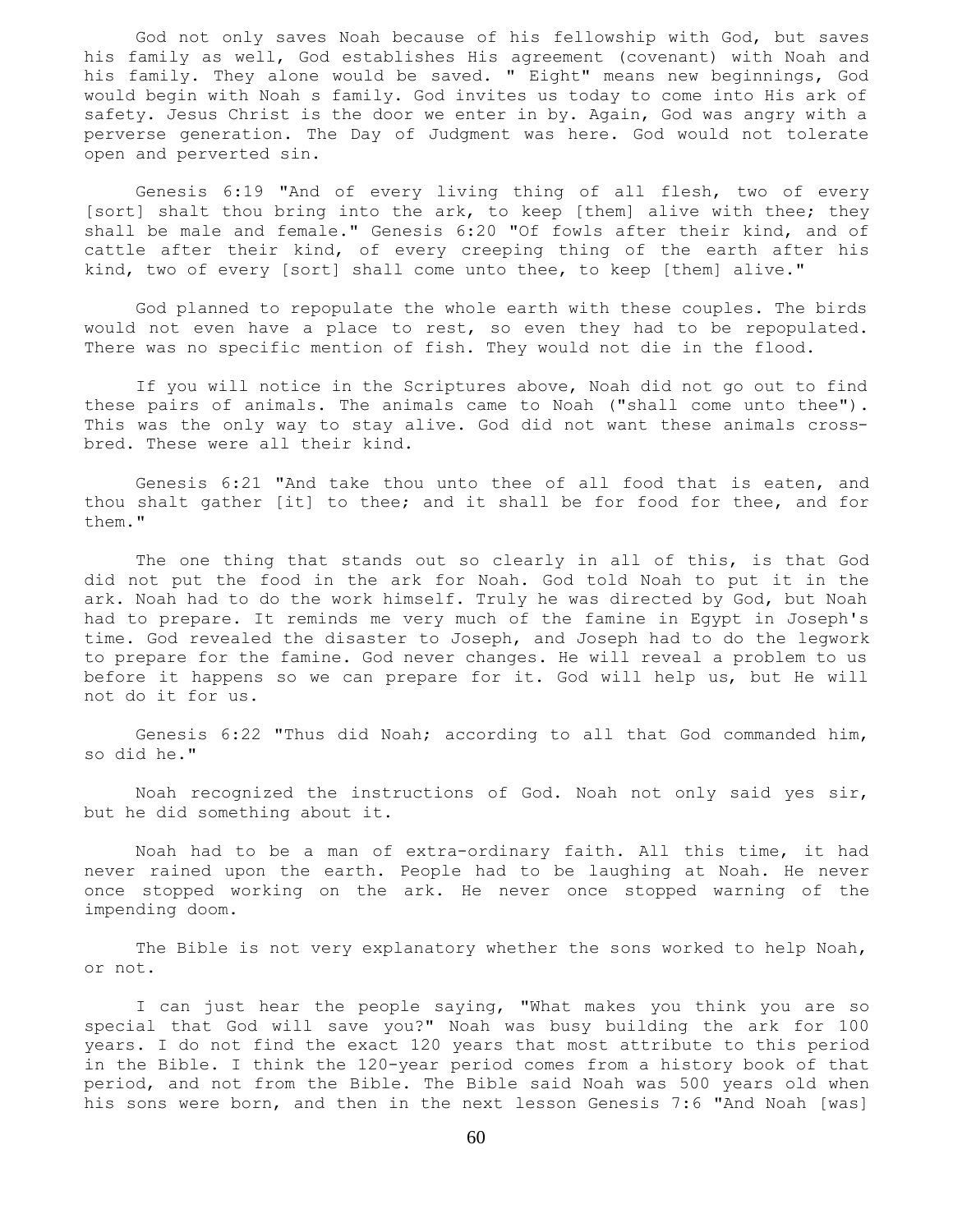six hundred years old when the flood of waters was upon the earth." That is 100 years, not 120. This, like so many other things that people believe about the Bible are not facts. We must not add to, or take away from the Bible. If God wanted us to know the exact time, He would have put it in the Bible.

 Let us remember throughout this study, we are studying the Bible and not the history of the Bible times.

 As a quick over-all look again at chapter 6, let us remember that sin covered the earth. God judged everyone lost except Noah's family. Noah's moral life and great faith in God won God's favor, and God showed Noah a way out. Jesus Christ is our ark of safety (our way out). In Chapter 7, we will go into more detail about the flood and Noah's preparation for it.

For the next lesson read chapter 7 three times.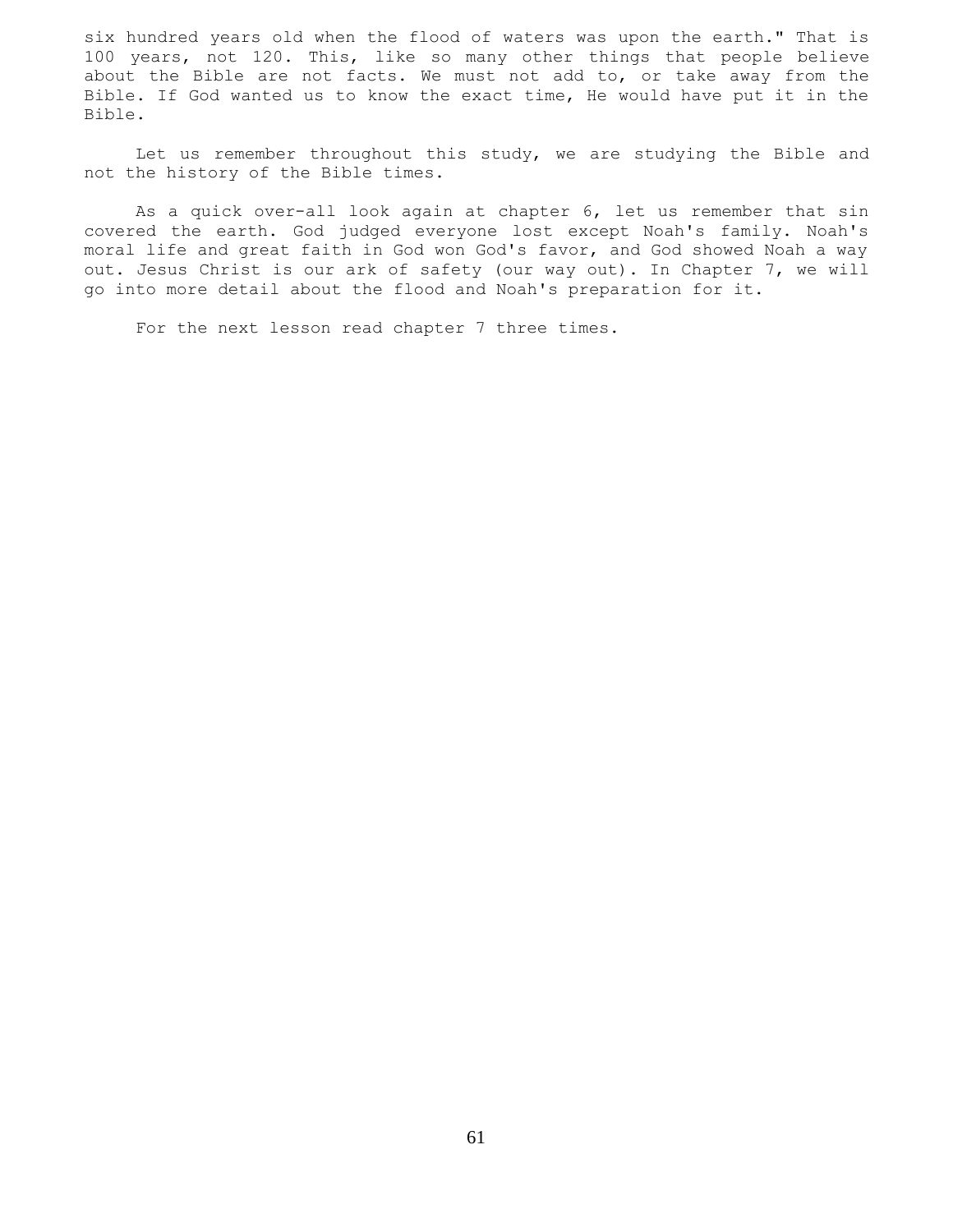1. What was the gopher wood probably? 2. How many cubits long was the ark? 3. How many cubits wide was the ark? 4. How many cubits high was the ark? 5. Name two opinions of what a cubit is? 6. What is a cubit actually? 7. How many stories high was the ark? 8. What is it safe to assume about the windows? 9. What two things would the window furnish? 10. Why were there three stories? 11. Who brought the flood? 12. What was the purpose of the flood? 13. What is worse than an attack from Satan? 14. Who would God establish His covenant with? 15. How many people were saved? 16. What does that number mean? 17. What, or who, is our entrance to our ark of safety? 18. Why were male and female of each put in the ark? 19. Name three types brought into the ark? 20. Why was there no specific mention of fish? 21. Did Noah have to go out and catch the animals? 22. Did God provide food? 23. Who did the work? 24. What, in Joseph's time, reminds us of this? 25. Why does God reveal problems ahead to Christians? 26. Give two words describing Noah's faith. 27. How many years was Noah building the Ark? 28. Where does the 120-year theory come from? 29. How old was Noah when the floodwaters were on the earth? 30. What two things must we remember in this Bible study? 31. In our quick look back at chapter 6, what covered the earth? 32. What two things saved Noah? 33. Who is our way out?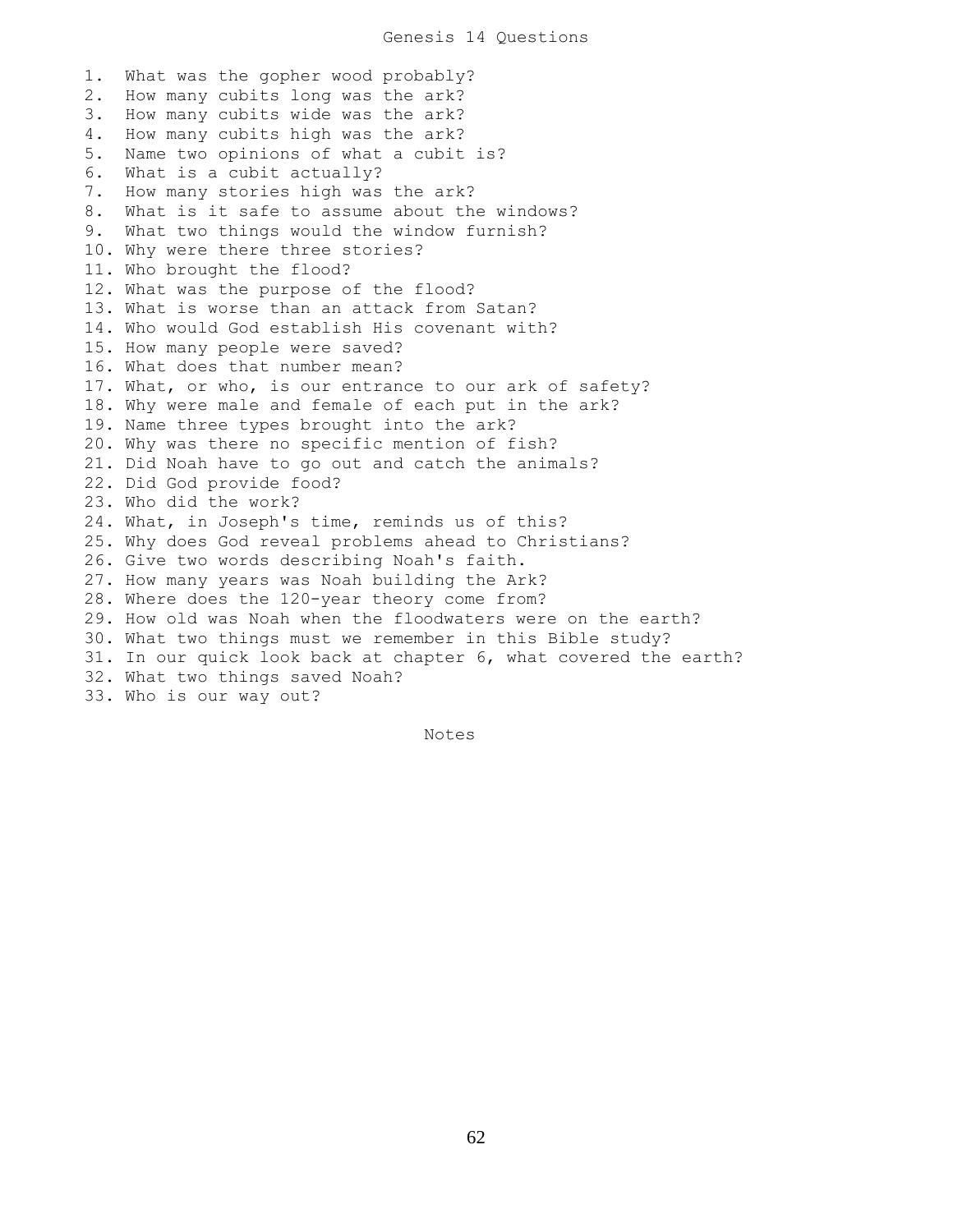We will begin this study with chapter 7 of Genesis 7:1 "And the LORD said unto Noah, Come thou and all thy house into the ark; for thee have I seen righteous before me in this generation."

 In this we see Noah's very difficult task finished. A righteous man or woman should be about winning their entire family and generally will be able to. The best way to win them is by living a separated life every day. God mentioned again that He was pleased with Noah.

 Genesis 7:2 "Of every clean beast thou shalt take to thee by sevens, the male and his female: and of beasts that [are] not clean by two, the male and his female." Genesis 7:3 "Of fowls also of the air by sevens, the male and the female; to keep seed alive upon the face of all the earth."

 In V-2 the first separation of clean and unclean animals was made. Clean animals would have to be more abundant to be used as food for Noah's family, and for sacrifice to God. This just goes into more detail. In V-1, the call came. It is still our call to safety today. Matthew 11:28 "Come unto me all ye that labor and are heavy Laden and I will give you rest." Noah obeyed God's voice and came into the ark. Just as Noah went into his ark of safety by the door, we must enter into safety through Jesus Christ our Lord. Noah had lived in a very evil time, but stayed in right standing with God. We must live pure lives in this evil generation as well. Verse 3 tells exactly why God brought the animals into the ark. It was to preserve the seed of every variety. The fowls were in sevens for the same reason. The animals were for food and for sacrifice.

 Genesis 7:4 "For yet seven days, and I will cause it to rain upon the earth forty days and forty nights; and every living substance that I have made will I destroy from off the face of the earth."

These threatening were from God; Divine in nature to purify the earth. Forty had always been a time of testing and trial, thus it rained forty days and forty nights. This seven days was an exacting time, again, seven means spiritually complete. The work was over. Divine judgment was here. God would destroy his creation.

In verse 5 we see the unquestioning obedience of Noah when God spoke.

 Genesis 7:5 "And Noah did according unto all that the LORD commanded him." Genesis 7:6 "And Noah [was] six hundred years old when the flood of waters was upon the earth."

 As we said last week, the Scriptures say that when Noah was 500, he had Shem, Ham, and Japheth, and when the floods came he was 600. It seems approx. 100 years of obedience to God was necessary for Noah to be prepared.

 Today the world ridicules the believers, just as they did in the days of Noah. We, too, must keep the faith against all odds.

 Genesis 7:7 "And Noah went in, and his sons, and his wife, and his sons' wives with him, into the ark, because of the waters of the flood."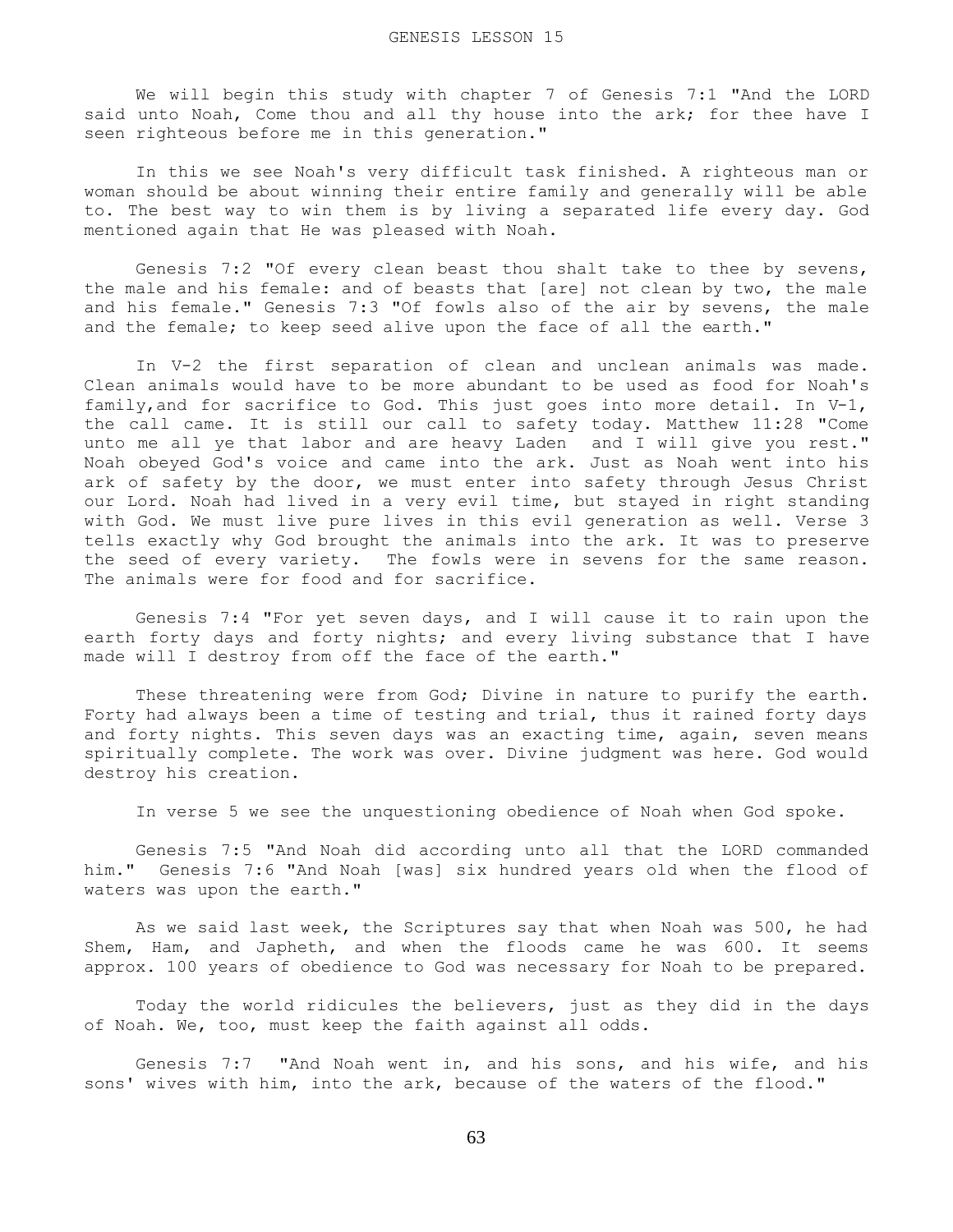A very popular reason to come to God is to avoid destruction.

 Genesis 7:8 "Of clean beasts, and of beasts that [are] not clean, and of fowls, and of every thing that creepeth upon the earth," Genesis 7:9 "There went in two and two unto Noah into the ark, the male and the female, as God had commanded Noah."

 It seemed as if there were invisible chains pulling the lion and lioness, the tigers, serpents, crocodiles, birds, and every creature. Don't you know it caused quite a stir for these animals and birds to congregate at the ark?

 Genesis 7:10 "And it came to pass after seven days, that the waters of the flood were upon the earth."

If I understand the above, it seems that Noah was in the ark seven days before the flood began. This would be one really good argument for the Christians being in heaven seven years before the horrors begin. I personally believe the problems will begin while we are still here, as the rain began while Noah was on the earth. But the above seven days of safety in the ark before the flood came, could possibly be symbolic of the seven years we will be in heaven before the holocaust begins. It really does not say exactly when it started raining, or exactly at what point Noah entered the ark.

 Genesis 7:11 "In the six hundredth year of Noah's life, in the second month, the seventeenth day of the month, the same day were all the fountains of the great deep broken up, and the windows of heaven were opened."

 This rain did not just fall from the sky, but it came from springs and openings in the earth as well. Water came from everywhere. It started on may 17 as we think of time.

 Genesis 7:12 "And the rain was upon the earth forty days and forty nights." Genesis 7:13 "In the selfsame day entered Noah, and Shem, and Ham, and Japheth, the sons of Noah, and Noah's wife, and the three wives of his sons with them, into the ark;"

 For sure we know that Noah was in the ark before the forty days and nights of rain. The other exact time that they entered the ark is speculation. I really believe verse 13 just means that the family all went in the same day. This warning God had given Noah in verse 4, that in seven days He would start the flood, was probably to give Noah a little more time to get his family into the ark.

 Genesis 7:14 "They, and every beast after his kind, and all the cattle after their kind, and every creeping thing that creepeth upon the earth after his kind, and every fowl after his kind, every bird of every sort." Genesis 7:15 "And they went in unto Noah into the ark, two and two of all flesh, wherein [is] the breath of life." Genesis 7:16 "And they that went in, went in male and female of all flesh, as God had commanded him: and the LORD shut him in."

 This verse tells us that safety comes from the Lord. The seal was set by the Lord. He puts his seal of safety on us as well when we decide to follow Him.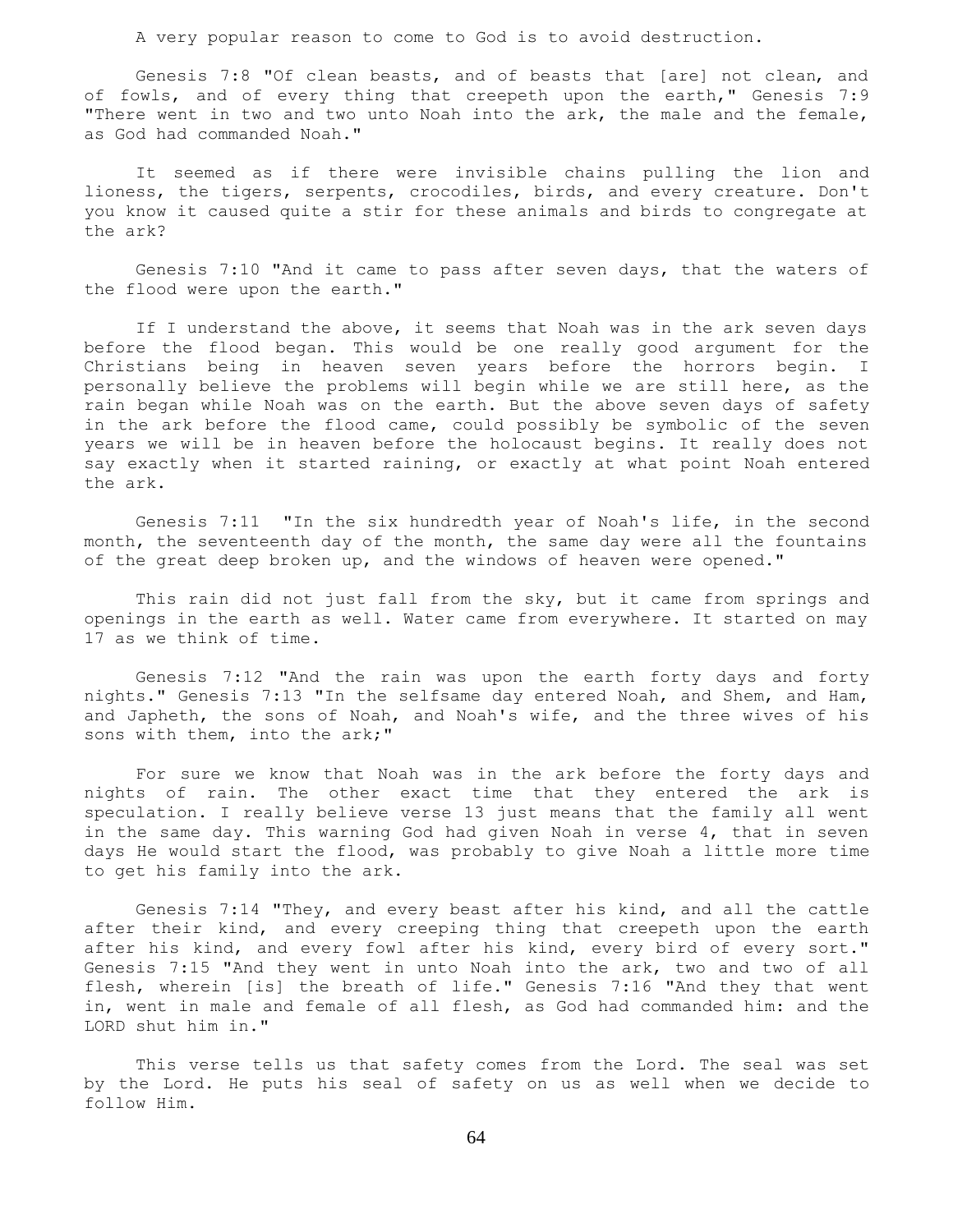Genesis 7:17 "And the flood was forty days upon the earth; and the waters increased, and bare up the ark, and it was lift up above the earth."

As the rain came, the water rose and floated the ark upward. It seems it rained forty days and nights. In the next few verses, we will see that the water did not immediately go down.

 Genesis 7:18 "And the waters prevailed, and were increased greatly upon the earth; and the ark went upon the face of the waters." Genesis 7:19 "And the waters prevailed exceedingly upon the earth; and all the high hills, that [were] under the whole heaven, were covered."

 We understand by this that the mountain tops were covered and the ark floated above it all.

 Genesis 7:20 "Fifteen cubits upward did the waters prevail; and the mountains were covered."

 In our studies, we know this would have not meant from the ground. These 15 cubits had to be above the highest mountain. Just as the plagues in Revelation get worse as each vial is poured out, this water and punishment was greater and greater.

 Genesis 7:21 "And all flesh died that moved upon the earth, both of fowl, and of cattle, and of beast, and of every creeping thing that creepeth upon the earth, and every man:" Genesis 7:22 "All in whose nostrils [was] the breath of life, of all that [was] in the dry [land], died." Genesis 7:23 "And every living substance was destroyed which was upon the face of the ground, both man, and cattle, and the creeping things, and the fowl of the heaven; and they were destroyed from the earth: and Noah only remained [alive], and they that [were] with him in the ark."

 Here again, over and over, we see God making a difference between the lost sinners and those saved by Him.

 Genesis 7:24 "And the waters prevailed upon the earth an hundred and fifty days."

This time was a time of security for Noah and his family.

When we look back at Noah and the flood, we can see symbolisms of our day. First, sin prevailed as it does now in our land. Second, Noah found favor in God's sight as true Christians have found favor with God. Third, God provided a way out for Noah, as we are saved in tribulation. Fifth, God called Noah into the ark. Jesus will blow a trumpet to call us to meet Him in the sky. Sixth, Noah knows rest and security in the ark. We will know peace and rest with Jesus. Seventh, we see Noah return to the earth. Christians will return with Jesus to earth. We will continue these parallels as we go on in this study. One more thing here, and then our questions. Noah did not seem to worry about his extended stay in the ark. Christians will not be concerned with their length of stay in heaven.

Read chapter 8 three times for the next lesson.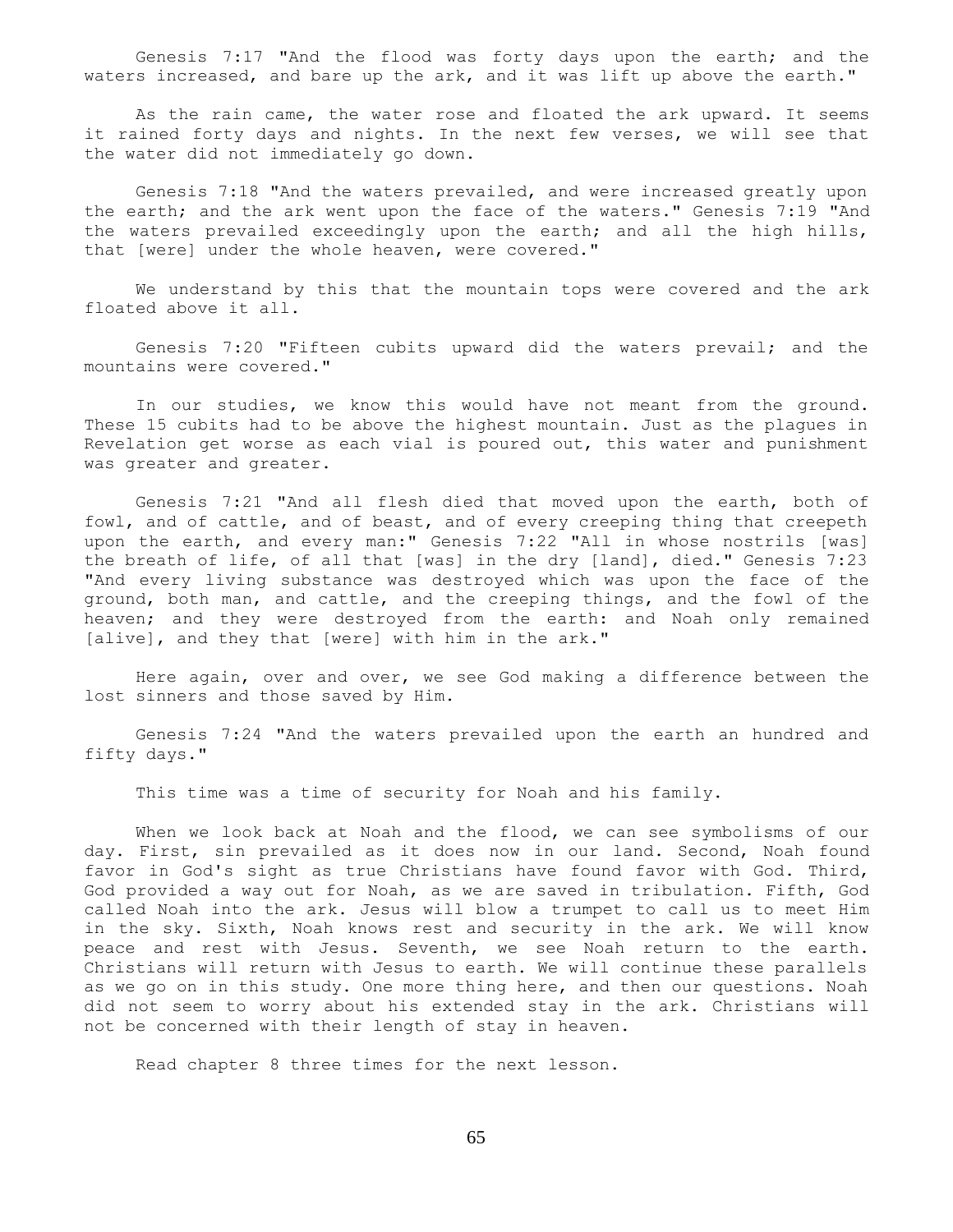## Genesis 15 Questions

1. When God called Noah into the ark, He said because He had found Noah what? 2. What should a Christian man or woman be doing? 3. How many clean beasts should Noah bring into the ark? 4. Name two reasons for more clean than unclean animals. 5. God told Noah how many days ahead the rain would start? 6. How many days and nights was it to rain? 7. This number means what? 8. How old was Noah when the flood was on the earth? 9. What is a very popular reason to come to God? 10. What is one really good argument for seven years being spent in heaven by Christians? 11. What month of the year did the rain begin? 12. What day? 13. In V-15 he describes what separates these from fish, what is it? 14. Who shut the door? 15. What was covered with the water? 16. How high did the waters prevail? 17. What comparison could be made with the flood and plagues? 18. How many days did the water prevail? 19. What was the first comparison to our day? 20. 2nd? 21. 3rd? 22. 4th? 23. 5th? 24. 6th? 25. 7th? 26. Was Noah concerned about the length of his stay in the ark?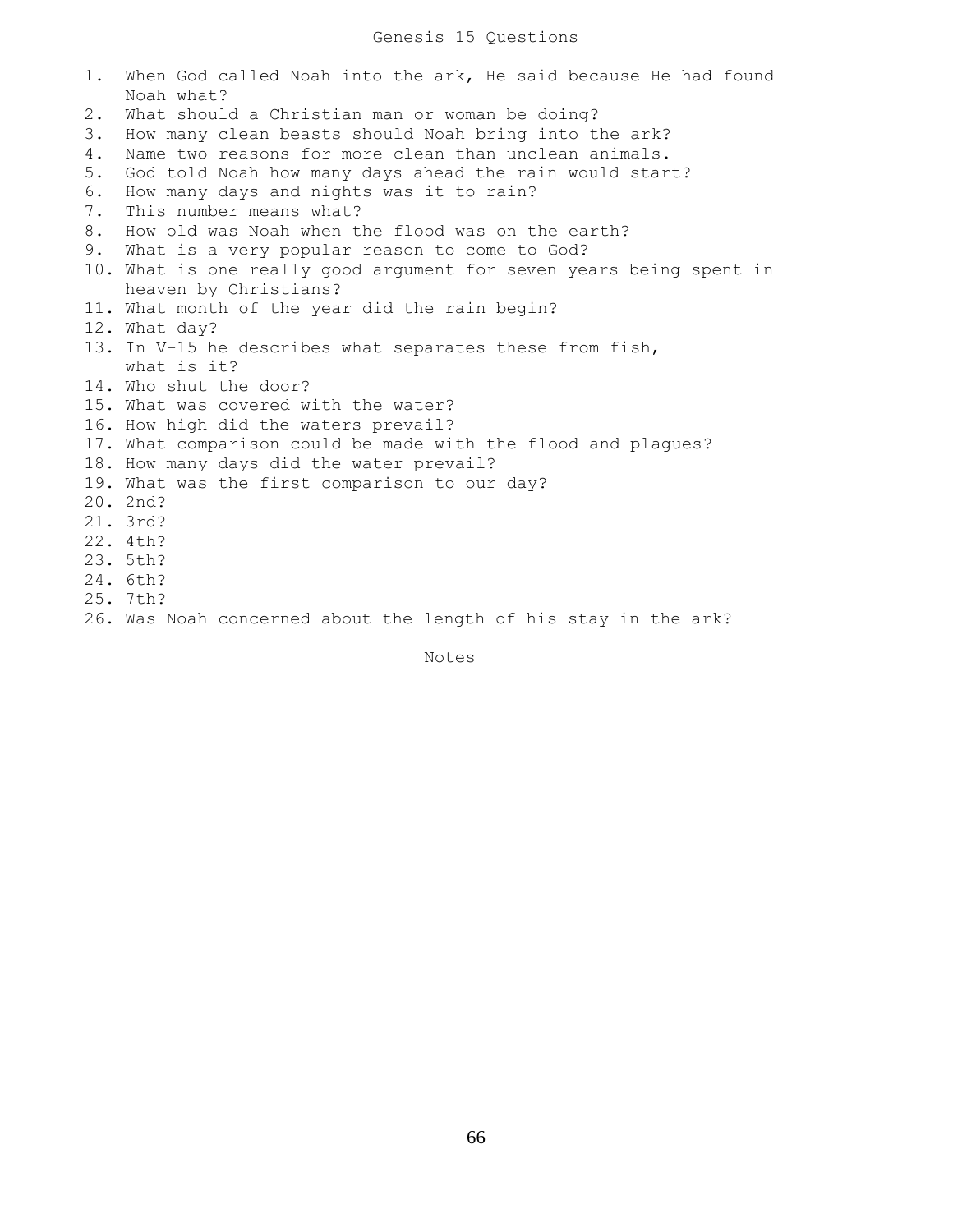We will begin this lesson in Genesis 8:1 "And God remembered Noah, and every living thing, and all the cattle that [was] with him in the ark: and God made a wind to pass over the earth, and the waters assuaged;"

 As we have said many times before, the elements are subject to God's command. When God told the wind to blow, it blew. This word assuaged means the water was made to cease, or was trapped. I believe this water was congregated in lakes and rivers, etc.

 Genesis 8:2 "The fountains also of the deep and the windows of heaven were stopped, and the rain from heaven was restrained;" Genesis 8:3 "And the waters returned from off the earth continually: and after the end of the hundred and fifty days the waters were abated." Genesis 8:4 "And the ark rested in the seventh month, on the seventeenth day of the month, upon the mountains of Ararat."

 Oct. 17th was the end of the water prevailing; and, at that point, the water began to subside. There are many people who do not believe this flood was universal because it was just for the world of the Bible. It really doesn't matter. We know that it was a judgment of God on a wicked and perverse generation. For our study here that is all that is necessary. Mount Ararat is in Turkey, near the border of Russia. Many expeditions have been made to find the ark. A number of people have proclaimed seeing the ark. There are bad storms on this mountain and many have lost their lives searching for the ark. God does not want us to believe in the ark because we can see it, but because we know in our hearts the account of the ark was true.

 Genesis 8:5 "And the waters decreased continually until the tenth month: in the tenth [month], on the first [day] of the month, were the tops of the mountains seen."

 Their 10th month would be January on our calendar, in fact, January 1st.

 Genesis 8:6 "And it came to pass at the end of forty days, that Noah opened the window of the ark which he had made:" Genesis 8:7 "And he sent forth a raven, which went forth to and fro, until the waters were dried up from off the earth."

 Take note of the difference in the raven and the dove. The raven was a dark bird, not trustworthy to do the job. So, Noah sent the dove, symbolic of the Holy Spirit of God.

 Genesis 8:8 "Also he sent forth a dove from him, to see if the waters were abated from off the face of the ground;" Genesis 8:9 "But the dove found no rest for the sole of her foot, and she returned unto him into the ark, for the waters [were] on the face of the whole earth: then he put forth his hand, and took her, and pulled her in unto him into the ark."

 The dove has always been a help to mankind. The symbolic meaning of the dove is throughout the Bible. One of the most prominent was the lighting of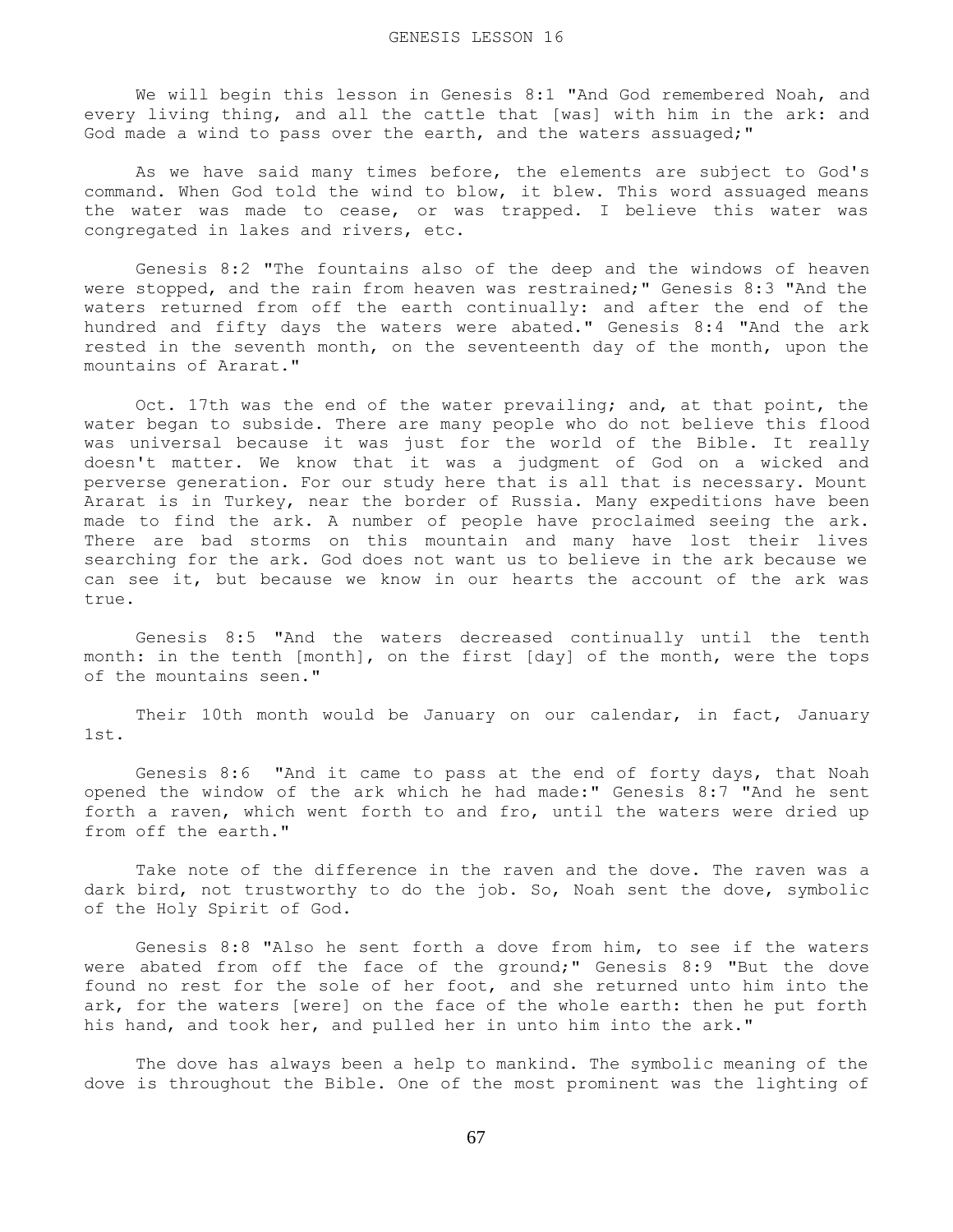the dove on Jesus at His baptism. the dove throughout the Bible means the Holy Spirit of God. (Our teacher and guide).

 Genesis 8:10 "And he stayed yet other seven days; and again he sent forth the dove out of the ark;" Genesis 8:11 "And the dove came in to him in the evening; and, lo, in her mouth [was] an olive leaf plucked off: so Noah knew that the waters were abated from off the earth."

 The olive oil is,also, symbolic of the Holy Spirit. Isn't it strange that this leaf was an olive leaf? The Holy Spirit is a promise of help to mankind.

 Genesis 8:12 "And he stayed yet other seven days; and sent forth the dove; which returned not again unto him any more."

 There are all kinds of symbolisms here, as well. (The helper had done his work). Noah could take it from there. I could stay on this verse a week, but we are not studying symbols. We are studying from a spiritual standpoint.

 Genesis 8:13 "And it came to pass in the six hundredth and first year, in the first [month], the first [day] of the month, the waters were dried up from off the earth: and Noah removed the covering of the ark, and looked, and, behold, the face of the ground was dry."

 This occurred on April 1st, almost one year after the flood began. Whether he knocked a hole in the roof, or whether there had already been an observation opening, or not, we are not sure. It really appears, to me, that he removed roofing and went on top from the Scripture above. Again, this is supposition, no one knows for sure.

 At first glance, Noah could not see water on the ground, but land that had been soaked with water that long, needed to dry thoroughly before Noah could walk on it without bogging down. God had called Noah into the ark. God would call him out. I can not overlook this symbolic message. When God calls us to a place to work, we had better stay there, until God tells us it is okay to leave.

 Genesis 8:14 "And in the second month, on the seven and twentieth day of the month, was the earth dried."

 It was over a year since the flood began; a year and ten days to be exact. It began on May 17th and ended on may 27th, one year later. It did not rain a year, but the water was on the earth a year.

 Genesis 8:15 "And God spake unto Noah, saying," Genesis 8:16 "Go forth of the ark, thou, and thy wife, and thy sons, and thy sons' wives with thee." Genesis 8:17 "Bring forth with thee every living thing that [is]with thee, of all flesh, [both] of fowl, and of cattle, and of every creeping thing that creepeth upon the earth; that they may breed abundantly in the earth, and be fruitful, and multiply upon the earth."

 In other words, turn them loose and let them go to make a home for themselves. These few would repopulate the world.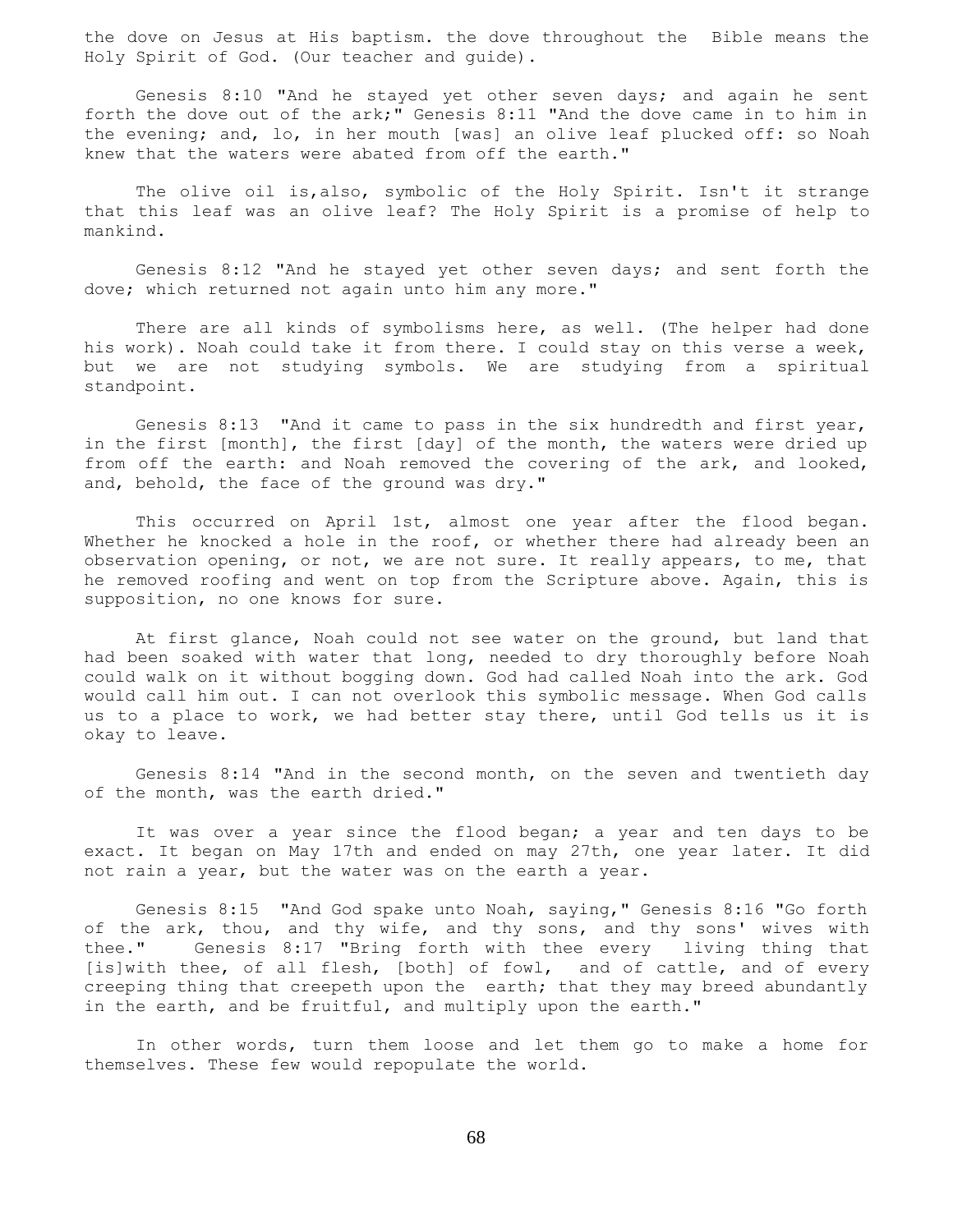Genesis 8:18 "And Noah went forth, and his sons, and his wife, and his sons' wives with him:" Genesis 8:19 "Every beast, every creeping thing, and every fowl, [and] whatsoever creepeth upon the earth, after their kinds, went forth out of the ark."

 Noah just opened the big door, and out they came. The same way they went in. Noah did not drive them out. It was as if some power, far beyond Noah's, was calling them out. This particular area is rugged and has much bad weather, so they most probably left the area, except for those for Noah's own personal use.

 Genesis 8:20 "And Noah builded an altar unto the LORD; and took of every clean beast, and of every clean fowl, and offered burnt offerings on the altar."

 Noah's first thought was not of self, but God. Can you imagine the thanksgiving Noah was bringing to God for saving his family. This is first fruits worship. It really did not matter what day of the week it was. It was Noah's first thought to please God. God had not yet told His people what was clean and unclean, but Noah was so tuned to God, that he knew what was pleasing to Him. These altars were stones piled upon each other. Noah took no thought of the cost of the loss of animals; he was more interested in pleasing God.

 Genesis 8:21 "And the LORD smelled a sweet savour; and the LORD said in his heart, I will not again curse the ground any more for man's sake; for the imagination of man's heart [is] evil from his youth; neither will I again smite any more every thing living, as I have done."

 This greatly pleased God. Noah had not only won blessings for himself, but for all mankind. The Lord's heart was touched by this unselfish act. God knows that man has an evil heart, until he completely turns to God. This sacrifice that Noah made, reconciled God to man. The ground would no longer be cursed, but would grow. God said He would never again smite all mankind. A great promise for all mankind was made by God in V-22.

 Genesis 8:22 "While the earth remaineth, seedtime and harvest, and cold and heat, and summer and winter, and day and night shall not cease."

 I cannot let this pass without taking note that this is while the earth remains. There will be a time (after the 1000 year reign of Christ upon the earth) when there will be a new heaven and new earth for this one will have passed away.

 In verse 22 not only a literal seedtime and harvest was meant. The Bible said one will plant, another water, but God will get the increase. I believe the planting days are about over. Harvest time is here. The fields are white unto the harvest. God is about to gather us into His barn, and there will be no night there, for we will be in the presence of the Light. Night shall cease then. There will be one eternal day. Not until we are carried home to be with God, will this be so.

Read chapter 9 of Genesis three times for the next lesson.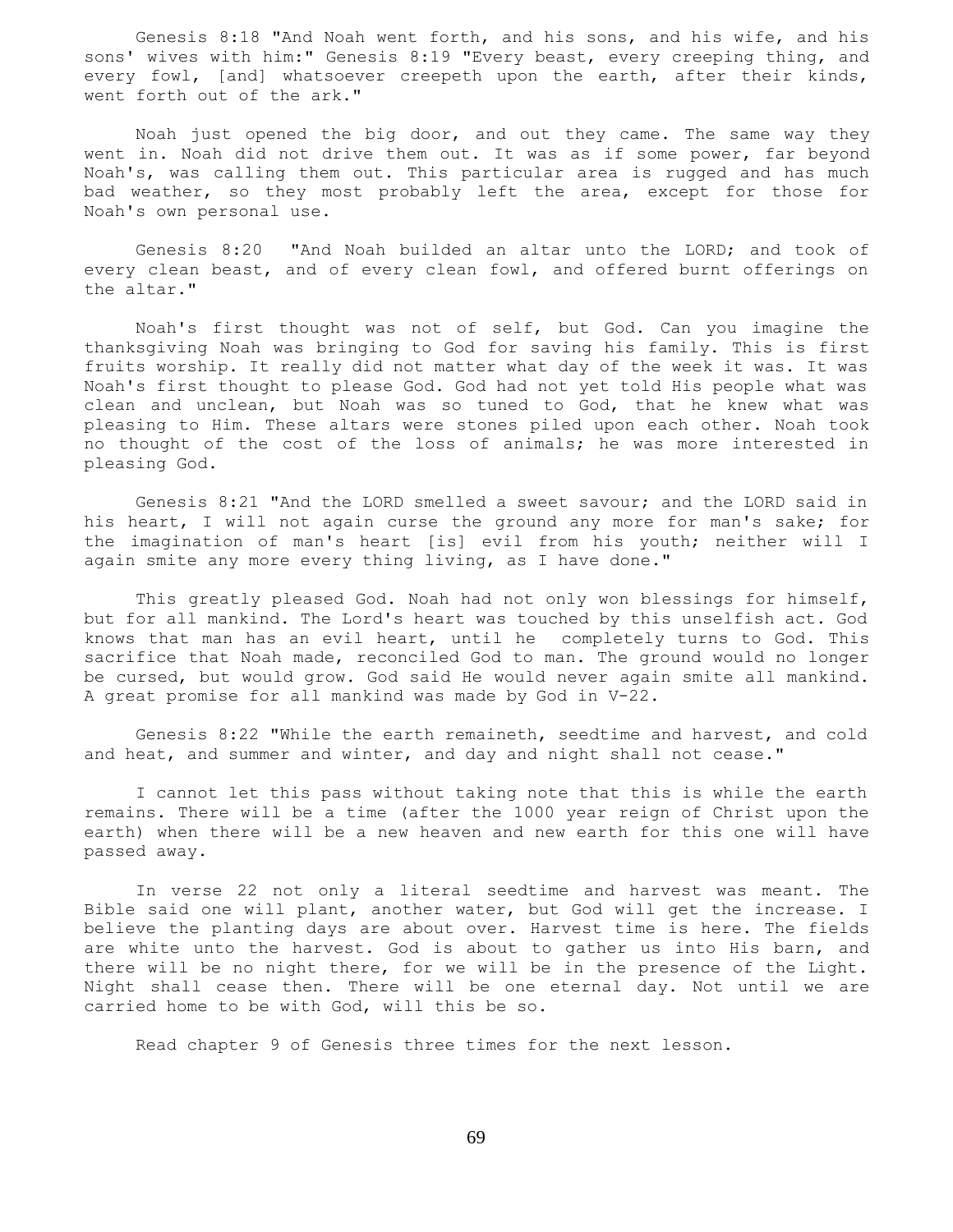1. What did God cause to come over the earth to begin the drying process? 2. Are the elements under God, or Satan? 3. What does assuaged mean? 4. In verse 2, two things were stopped, what were they? 5. After how many days were the waters abated? 6. What mountain did the ark settle on? 7. When? 8. By our time, what month and day is this? 9. Why do many people believe this flood was not universal? 10. What was this flood? 11. What Country is the Mount Ararat located in? 12. What country is it near? 13. Why has it been so difficult to physically prove the ark's existence? 14. The tenth month was actually what month to us? 15. What was the first bird sent out by Noah? 16. Why was it called by that name? 17. What second bird did Noah send out? 18. What is it symbolic of? 19. How many times did Noah send the second bird out? 20. On the second trip out, what did it bring back? 21. Why is the Holy Spirit a promise to mankind? 22. What month of our calendar did Noah remove the covering from the ark and look out? 23. What message for our day do we get from Noah waiting until God called him out of the ark? 24. How long had Noah been in the ark when he came out on dry land? 25. What was the first thing Noah did when he got on dry land? 26. How did Noah know what was clean and unclean? 27. In V-21, how did this offering effect God? 28. What promises did God make at this time? 29. What are two ways to look at seedtime and harvest? 30. Is there a message for our day in all of this? 31. What is it?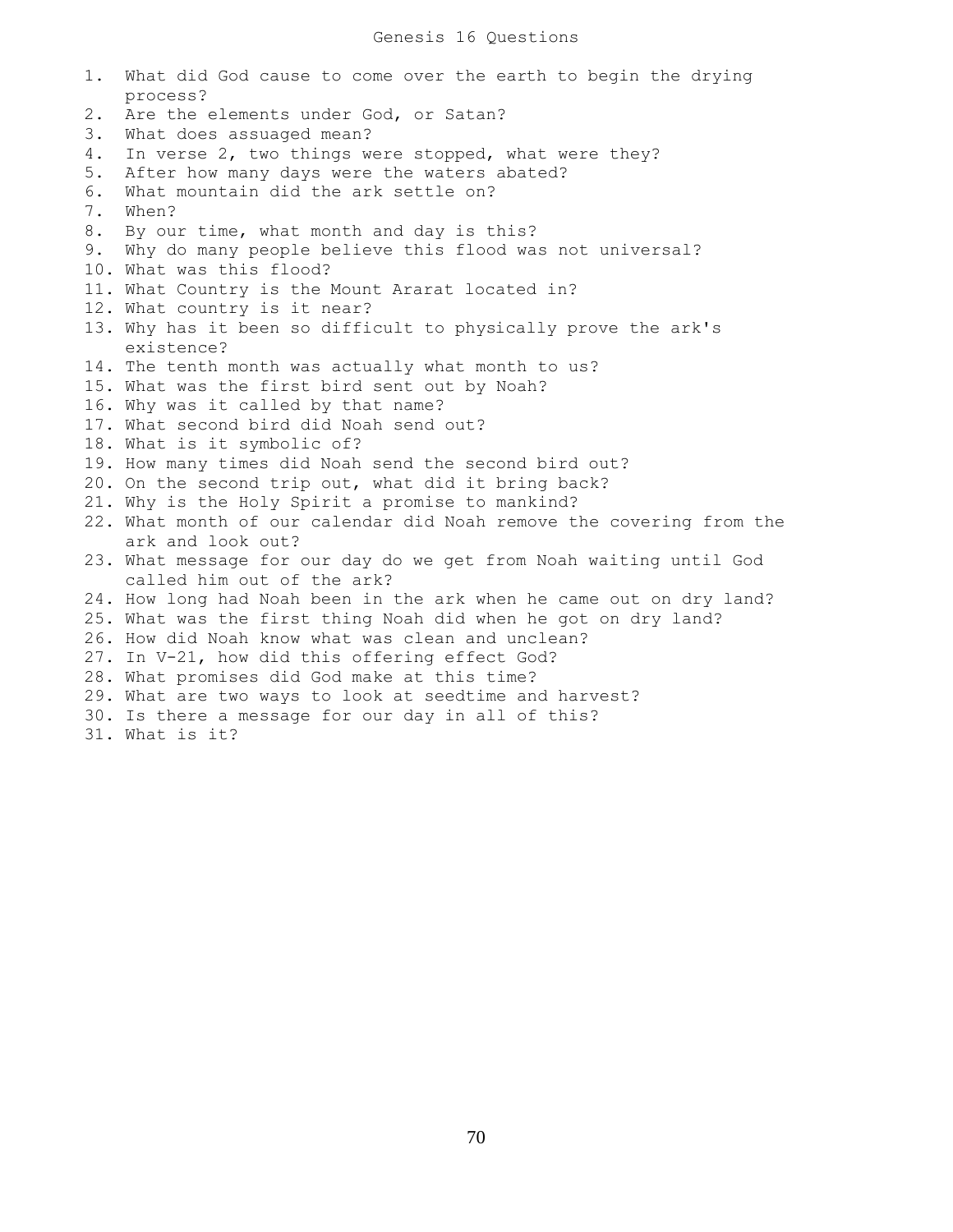We will begin our study today in Genesis 9:1 "And God blessed Noah and his sons, and said unto them, Be fruitful, and multiply, and replenish the earth."

 Not only did God bless Noah by saving him and his family during the flood, but this was another blessing that God spoke on Noah and his family. God's request was that they produce children and repopulate the earth.

 Genesis 9:2 "And the fear of you and the dread of you shall be upon every beast of the earth, and upon every fowl of the air, upon all that moveth [upon] the earth, and upon all the fishes of the sea; into your hand are they delivered."

We see by this that man is higher than animal form. You can, also, see how ridiculous it would be to believe that man evolved from a monkey (animal). All animals have a natural (God given) fear of mankind. God made them all for the use of mankind.

 Genesis 9:3 "Every moving thing that liveth shall be meat for you; even as the green herb have I given you all things."

 This statement discounts being a vegetarian. The counterpart of this verse in the New Testament is I Timothy 4:1 "Now the Spirit speaketh expressly, that in the latter times some shall depart from the faith, giving heed to seducing spirits, and doctrines of devils;" I Timothy 4:2 "Speaking lies in hypocrisy; having their conscience seared with a hot iron;" I Timothy 4:3 "Forbidding to marry, [and commanding] to abstain from meats, which God hath created to be received with thanksgiving of them which believe and know the truth."

You see, God wants us to enjoy the things He has provided for us.

 In Luke chapter 8:55, we read the account of Jesus telling the parents of the little girl He raised from the dead, to feed her some meat. Luke 8:55 "And her spirit came again, and she arose straightway: and he commanded to give her meat."

 Genesis 9:4 "But flesh with the life thereof, [which is] the blood thereof, shall ye not eat."

 At first glance, you would think that this Scripture contradicts the above Scriptures, but it does not. The word that was translated flesh, above, means the flesh of mankind. What it was saying, is do not eat human flesh. Basar is the word translated "flesh", and it means person, mankind, or man body. You see, God does not make mistakes. Our interpretation sometimes confuses us.

 Genesis 9:5 "And surely your blood of your lives will I require; at the hand of every beast will I require it, and at the hand of man; at the hand of every man's brother will I require the life of man." Genesis 9:6 "Whoso sheddeth man's blood, by man shall his blood be shed: for in the image of God made he man."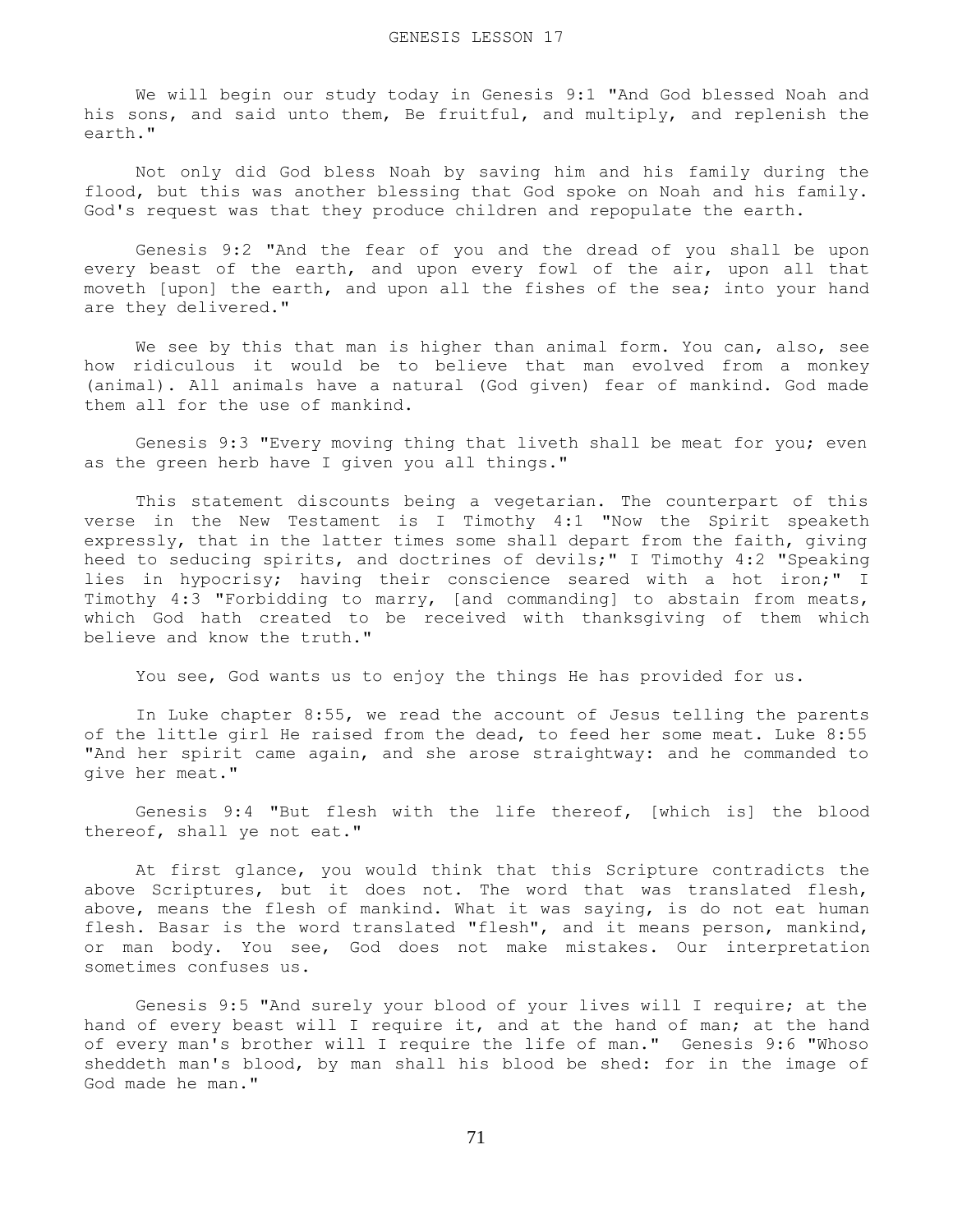Man is a special creation of God, and made in God's image and He will not allow the murder of mankind.

 Genesis 9:7 "And you, be ye fruitful, and multiply; bring forth abundantly in the earth, and multiply therein." Genesis 9:8 "And God spake unto Noah, and to his sons with him, saying," Genesis 9:9 "And I, behold, I establish my covenant with you, and with your seed after you;" Genesis 9:10 "And with every living creature that [is] with you, of the fowl, of the cattle, and of every beast of the earth with you; from all that go out of the ark, to every beast of the earth." Genesis 9:11 "And I will establish my covenant with you; neither shall all flesh be cut off any more by the waters of a flood; neither shall there any more be a flood to destroy the earth."

 We see, here, that God had reconciled Himself to man. God Himself, established the covenant. Covenant was translated from the word "be right". It means (in the sense of cutting) compact (made by passing between pieces of flesh), or it could mean confederacy or league. Many serious covenants were made by killing an animal and passing between the two halves of the animal. At any rate, we know that this promise of God to mankind was a very serious promise. It, probably, was sealed by blood.

 Genesis 9:12 "And God said, This [is] the token of the covenant which I make between me and you and every living creature that [is] with you, for perpetual generations;"

 Notice here, that just like salvation, this covenant of God was made by Him alone. Mankind has nothing to offer God as surety. Salvation is a free gift, we have nothing good enough to trade for it. Please also note, that this covenant was not just for Noah and his sons, but for all of us, as well. this word that is translated perpetual could mean a number of things. "Olam" means: Vanishing point, time out of mind, always, eternity, or without end. You see, this promise is still good today.

 Genesis 9:13 "I do set my bow in the cloud, and it shall be for a token of a covenant between me and the earth." Genesis 9:14 "And it shall come to pass, when I bring a cloud over the earth, that the bow shall be seen in the cloud:" Genesis 9:15 "And I will remember my covenant, which [is] between me and you and every living creature of all flesh; and the waters shall no more become a flood to destroy all flesh." Genesis 9:16 "And the bow shall be in the cloud; and I will look upon it, that I may remember the everlasting covenant between God and every living creature of all flesh that [is] upon the earth." Genesis 9:17 "And God said unto Noah, This [is] the token of the covenant, which I have established between me and all flesh that [is] upon the earth."

 We need to realize in all of his that the rainbow has twofold message in it. When we look at the rainbow, we are assured that God will not destroy the earth and all in it again by a flood. The other promise and the covenant He made with mankind through Noah. Sometimes, I am sure, God despairs of mankind and their evil ways. God cannot, and will not lie. His covenant with man is good even now.

 Genesis 9:18 "And the sons of Noah, that went forth of the ark, were Shem, and Ham, and Japheth: and Ham [is] the father of Canaan."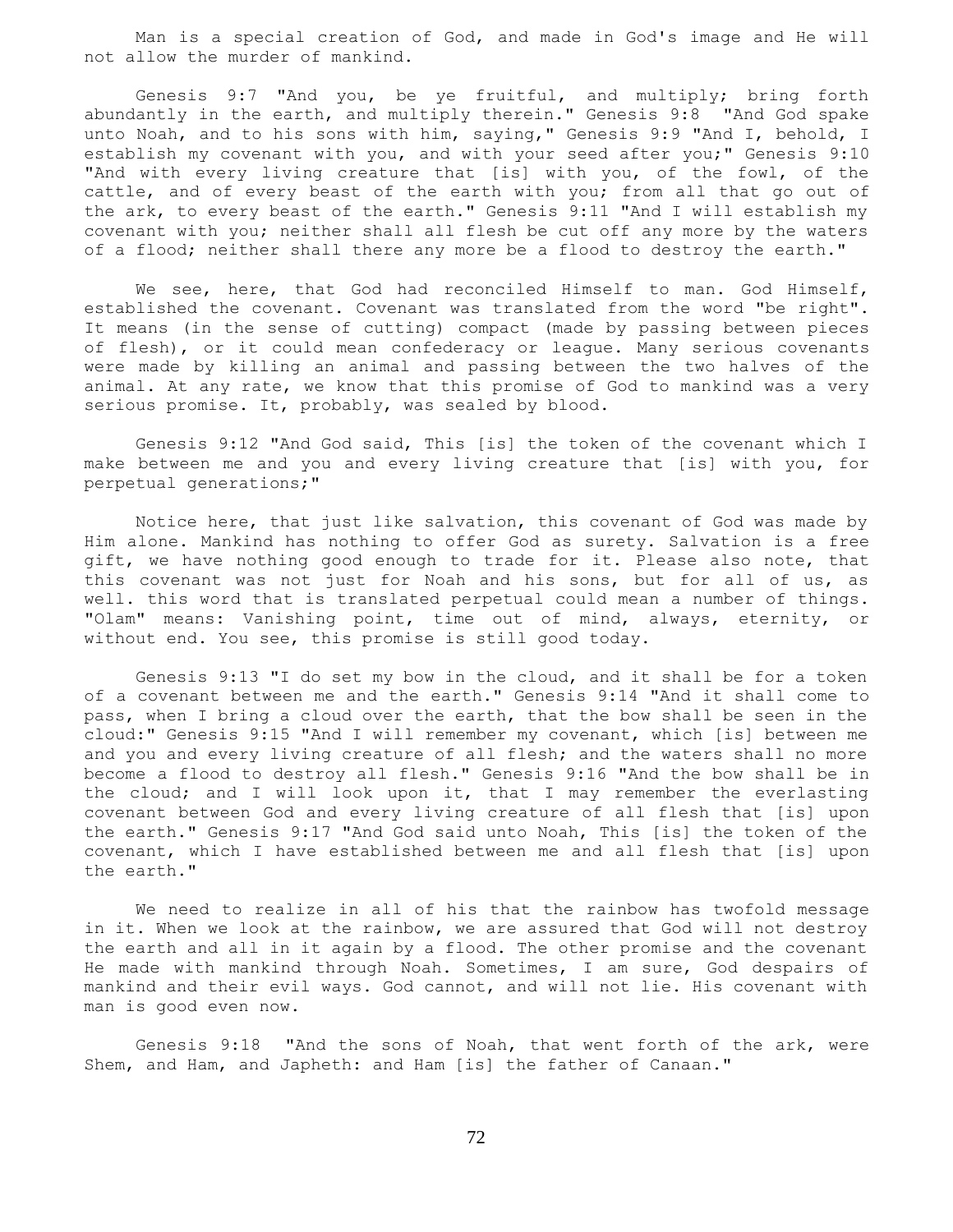The word "Canaan" means humiliated. This Canaan, here mentioned, was not a country, it is a man's name.

 Genesis 9:19 "These [are] the three sons of Noah: and of them was the whole earth overspread."

The word translated earth here, is a very versatile word. It could mean a country, a nation, or, in fact, the entire world. If you believe the translation means the entire world, then you must,also, believe that there were no other living beings except Noah and his family, and that all the nationalities of the world sprang from these few of Noah's family. Because of the words "whole earth", I believe the above means the entire earth (the whole globe).

 Genesis 9:20 "And Noah began [to be] an husbandman, and he planted a vineyard:"

 The indication of the word "husbandman" is that Noah took on the responsibility of his family, and began to cultivate the earth. His mistake was in growing grapes to make wine. These next few verses we are about to study, just prove that even though a person has walked with God and pleased God in the past, he still can fall back into sin, if he gets careless in his fellowship with God.

 Genesis 9:21 "And he drank of the wine, and was drunken; and he was uncovered within his tent."

When a person drinks enough to get drunk, he is not aware of things like being covered up. Drunkenness brings on a lapse of your will. Nothing good can come from this type behavior.

 Genesis 9:22 "And Ham, the father of Canaan, saw the nakedness of his father, and told his two brethren without." Genesis 9:23 "And Shem and Japheth took a garment, and laid [it] upon both their shoulders, and went backward, and covered the nakedness of their father; and their faces [were] backward, and they saw not their father's nakedness."

 There are several things we need to notice here. Canaan was born before Ham sinned. By revealing his father's nakedness, Ham did the very opposite of honoring his father. He really was making fun of his father in his drunken condition. Yet Shem and Japheth acted with respect. I believe moral character gets involved here. Ham had poor morals.

 We have discussed the names of these sons in a previous lesson. We learn through this incident, the three types of people will spring from these three sons, (the Negroid, Caucasian, and Oriental).

 Genesis 9:24 "And Noah awoke from his wine, and knew what his younger son had done unto him."

 There is an awakening always. What sorrow was brought on this family through this one act!

 Genesis 9:25 "And he said, Cursed [be] Canaan; a servant of servants shall he be unto his brethren." Genesis 9:26 "And he said, Blessed [be] the LORD God of Shem; and Canaan shall be his servant." Genesis 9:27 "God shall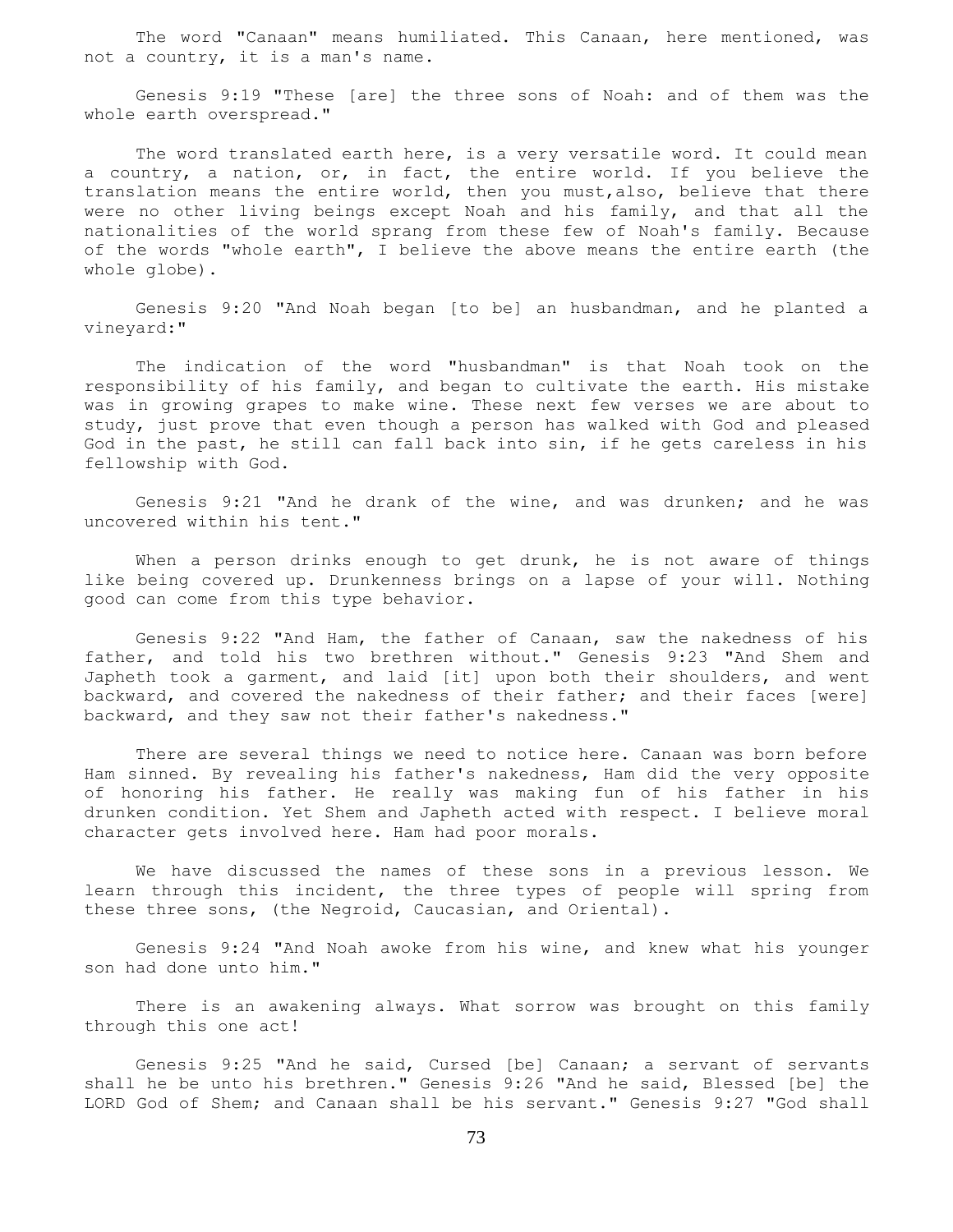enlarge Japheth, and he shall dwell in the tents of Shem; and Canaan shall be his servant."

 Here, we see the contrast of blessing for respect of the father, through Shem and Japheth, and cursing for disrespect of the father through descendents of Ham. Notice the blessing in V-26, "Blessed be the LORD God of Shem". You see, it is the God of Shem who was blessed.

 Genesis 9:28 "And Noah lived after the flood three hundred and fifty years." Genesis 9:29 "And all the days of Noah were nine hundred and fifty years: and he died."

 After the flood, men lived fewer years. For the next lesson, read chapter 10.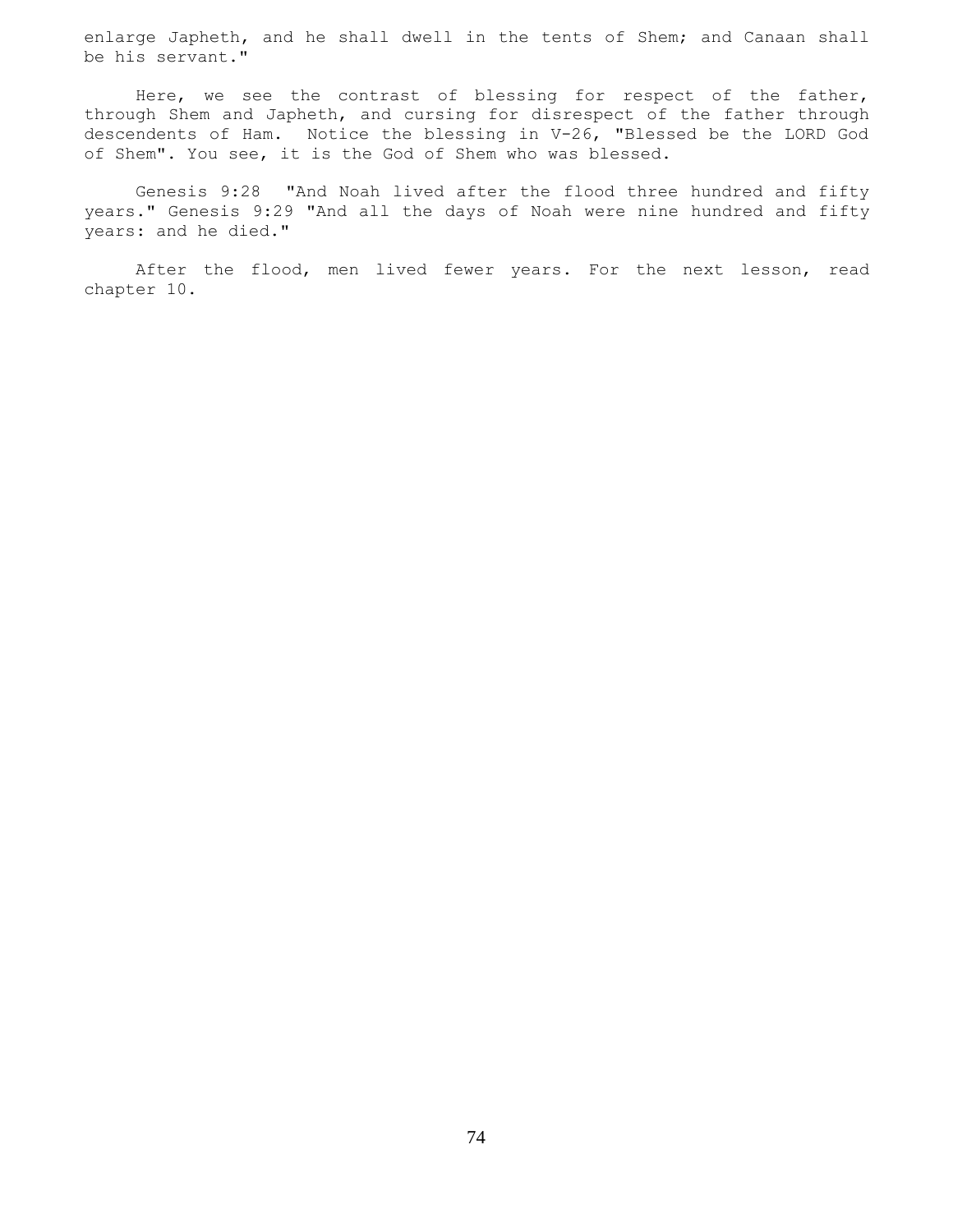### Genesis 17 Questions

1. In verse 1, God told Noah and his sons to do what two things? 2. Into whose hands were the animals delivered? 3. What did V-2 tell us about man evolving as a monkey? 4. What shall be meat for mankind? 5. In Genesis 9 and in 1 Timothy 4, it speaks against being what? 6. In Luke, what did Jesus tell the parents to give the little girl? 7. In V-4, what did the word that was translated flesh mean? 8. Was this a contradiction? 9. What will God require for the life of a man? 10. Why? 11. Who did God covenant with? 12. For how long? 13. What does the rainbow tell us? 14. For whom is the rainbow shown? Name two. 15. Who was the father of Canaan? 16. What does Canaan mean? 17. By whom was the whole earth overspread? 18. What did husbandman indicate here? 19. Is it possible to fall back into sin after salvation? 20. What happened to Noah, when he got drunk? 21. Which of the three sons did not show respect to Noah? 22. What happened to him? 23. What are the three basic types of people in the world? 24. How many years after the flood did Noah live? 25. How old was he, when he died?

Notes Notes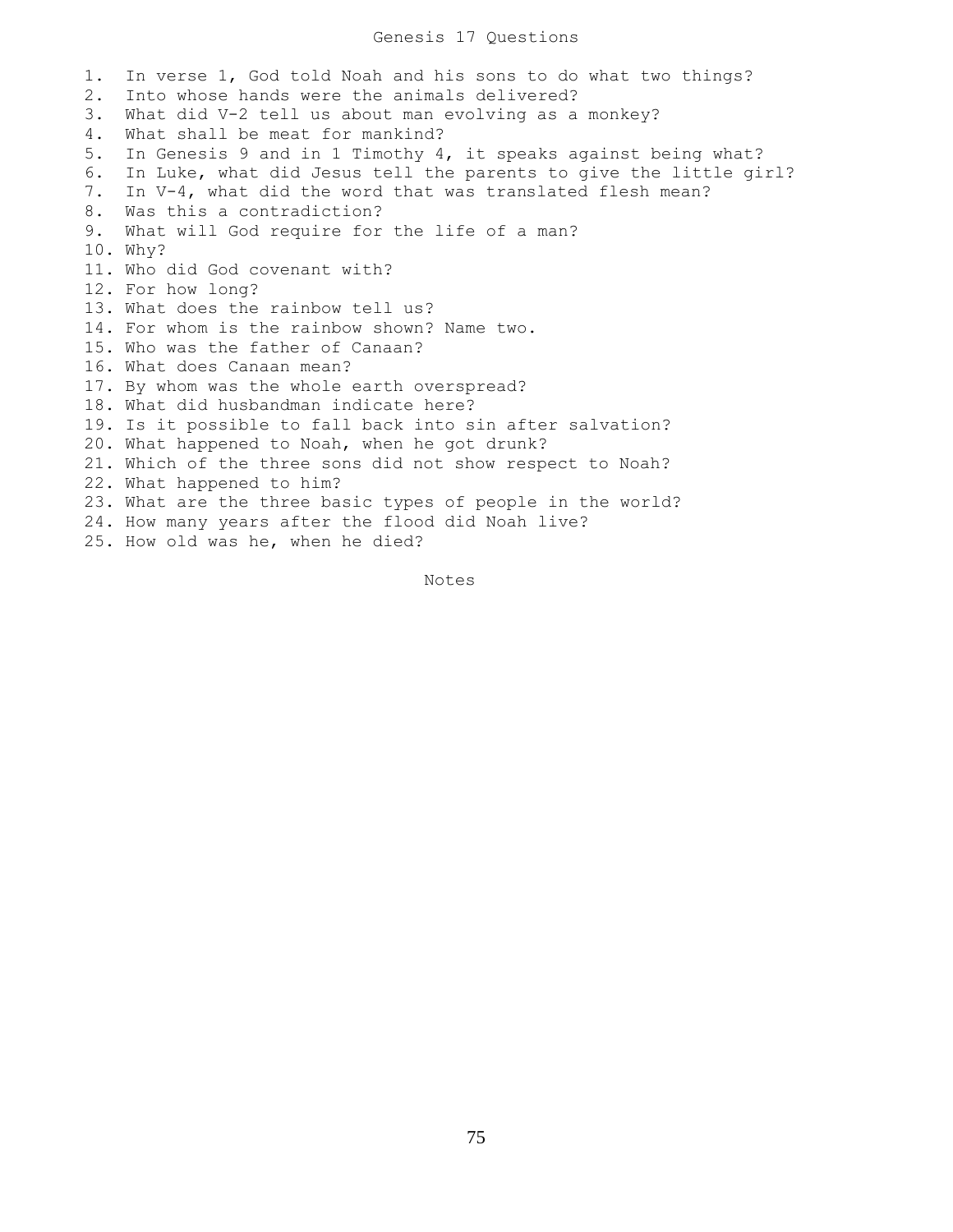Genesis 10:1 "Now these [are] the generations of the sons of Noah, Shem, Ham, and Japheth: and unto them were sons born after the flood."

 This Scripture, above, was telling us about the descendents of Noah and his sons, who were born after the flood. There is no record of a birth while they were on the ark.

 Genesis 10:2 "The sons of Japheth; Gomer, and Magog, and Madai, and Javan, and Tubal, and Meshech, and Tiras."

 The word "Japheth" means expansion, that is a very good example of just what happened. These sons, like Gomer, became the name of a tribe of people. Each son started a tribe with the family name as the name of the tribe. Magog is a name we see throughout the Bible as a tribe of people. Some believe this to be Lybia, others believe that Gog in the land of Magog is referring to Russia. Besides this reference in Genesis, Magog was mentioned strongly in Ezekiel as an enemy of Israel (Ezekiel 38:2 and 39:6).

 The Medes sprang from Madai, the third son of Japheth. These sons spread and populated different countries, as God had instructed them to do.

 Javan, many believe, was the descendent of Greeks. In Isaiah 66:19 where this name was mentioned, it is associated with Tarshish, Pul. And Lud, and "the isles afar off", probably, the Gentiles of many nations.

 For our study here, I believe all of these sons populated a different area and started tribes of people by that name. Tubal, many believe, founded Tibernia near the Black Sea. Meshech was often mentioned together with Tubal, and probably, populated the area of Northern Assyria. They were slave traders. I could not find any additional information on Tiras.

 Genesis 10:3 "And the sons of Gomer; Ashkenaz, and Riphath, and Togarmah."

 Ashkenaz, probably, was Assyrian. They were, also, known as the Scythians. The name was associated with barbarians. Riphath was an obscure tribe that seemed to not be mentioned again. The descendents of Togarmah were mentioned in 1Chronicles 1:6. They are mentioned as being traders who trafficked with Tyre in horses, horsemen, and mules in Ezekiel 27:14. In Ezekiel 38, they were named along with Persia, Ethiopia, and Libyia as followers of Gog.

 Genesis 10:4 "And the sons of Javan; Elishah, and Tarshish, Kittim, and Dodanim."

 The Bible leaves no questions about these sons of Javan, because V-5 told us exactly what happened to them.

 Genesis 10:5 "By these were the isles of the Gentiles divided in their lands; every one after his tongue, after their families, in their nations."

 We know very little about Elishah, except that his descendents were island people who sold purple and scarlet fabric to Tyre. Many people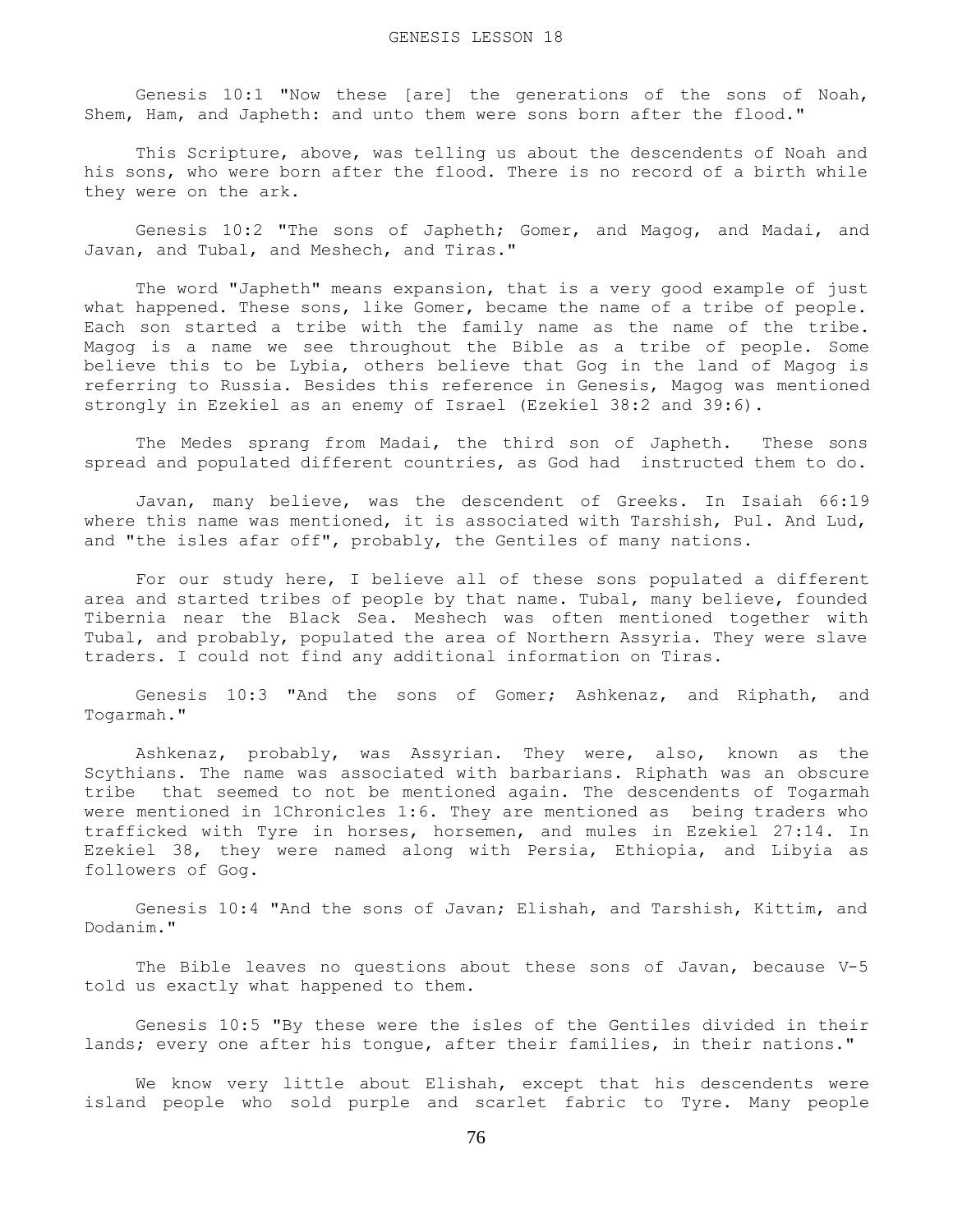believe these were Cyprus, or Kittim. The Agean Coast was rich in purple shells. Whether this has a connection, I cannot say.

 "Tarshish" is a Phoenician word meaning smelting plant, or refinery. Nearly every time the word Tarshish was mentioned in the Old Testament, it was associated with ships, merchants, and trade. Whatever the area, we do get an indication, here, that these people shipped metals to various places. Kittim had no certain area that can be proved by the Bible. It could have been used loosely for the islands of the coast, maybe Cyprus. Dodanim, the Bible does not explain. Some scholars believe this was Troy. Really, unless the Bible carries the name through the Scriptures, it probably means it is irrelevant to the spiritual teachings.

 In verse 5 I do want us to take note that the descendents of Japheth did as God instructed, and scattered, and populated the area God has given them. Take note, also, that these people spoke different languages. This will be very important to remember as we go on. We, also, need to take note, at this point, that all of these people that we have studied in the first part of this lesson today were descendents of Noah through his son Japheth, probably Caucasians.

 In verse 6 there was a break from the first five verses. We will now take up the descendents of Noah through Ham.

 Genesis 10:6 "And the sons of Ham; Cush, and Mizraim, and Phut, and Canaan."

 We learned in a previous lesson that the name "Ham" means hot. Most people believe that Ham was the father of the Negroid nations. It is impossible to prove this either way, except to note that some of Ham's descendents settled Africa, and Ethiopia, and other black nations.

 Cush, probably, settled Ethiopia, too, (this is commonly accepted). Mizraim was commonly accepted as Egypt. "Mizraim" was translated Egypt eighty-seven times in the Bible. Phut was an African country or peoples, probably joining Egypt. Canaan was, probably, ancient evil Palestine before Joshua, through the help of God, overthrew them and took the land for the children of Israel. We will see in V-15 of this chapter, that many races of people were started from Canaan. Jebusite, Amorite, Girgasite, Hivite, Arkite, Sinite, Arvadite, Zemarite, and the Hamathite. Ham's descendents worshipped false Gods.

 Genesis 10:7 "And the sons of Cush; Seba, and Havilah, and Sabtah, and Raamah, and Sabtechah: and the sons of Raamah; Sheba, and Dedan."

 Seba, probably, means the Sabeans. Seba was mentioned in Isaiah and Psalms, as well as in Genesis. (The Sabeans, South west Arabia,and Yemen).

The Queen of Sheba was, probably, from this area. Seba, Saba, and Sheba probably are the same word. Havilah became the Ishmaelites, located somewhere in Arabia. These people were nomads (traveling people). Their name meant sand. They, probably, roamed the desert, Sabtah has no other mention that I can find. Raamah's descendents were traders and lived in South West Arabia, probably. Sabtechah seems to disappear with this son. Sheba (this particular Sheba) seems to have settled the shores of the Persian Gulf.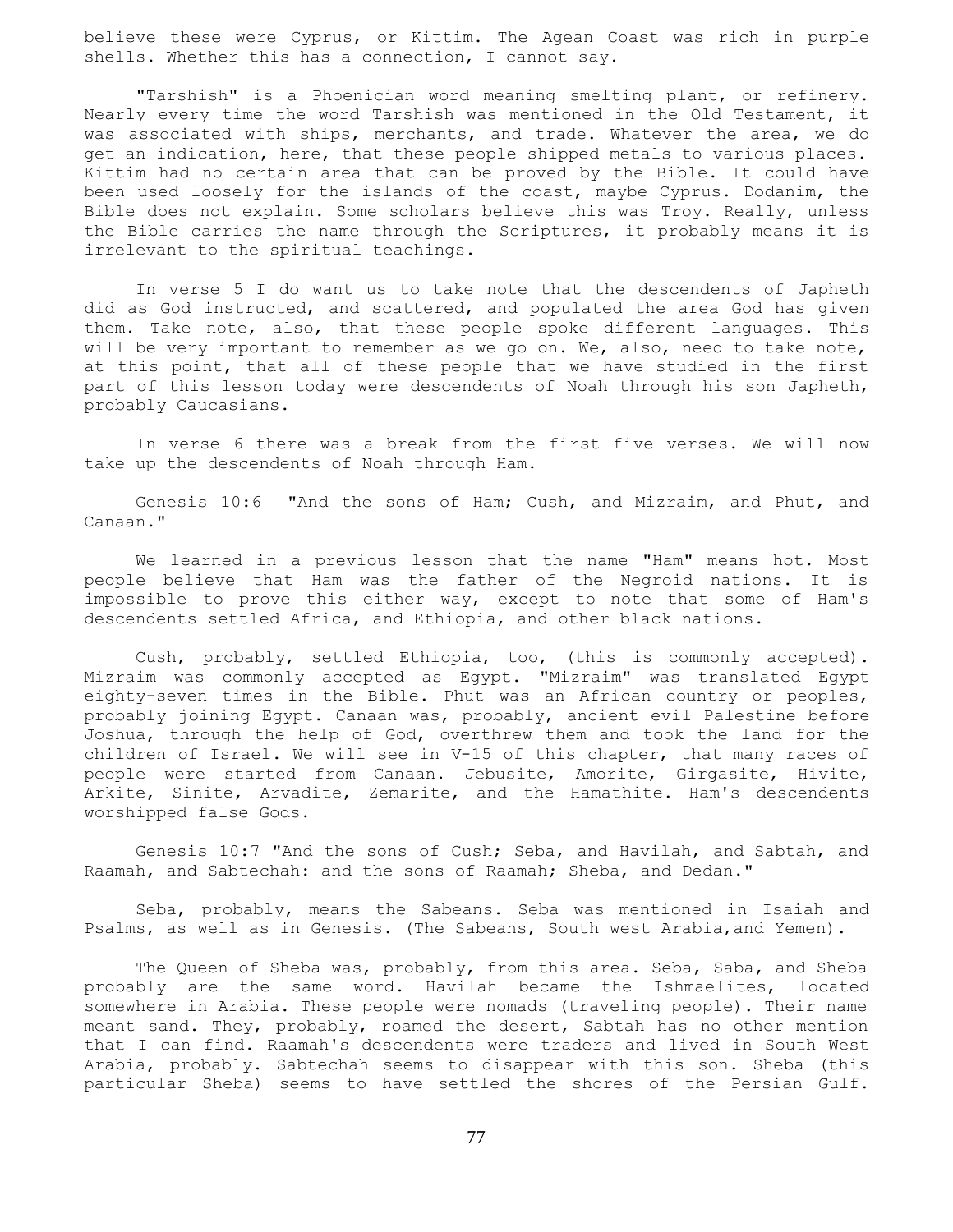Dedan seems to be just mentioned once more in Chronicles, and I could not trace him.

 Genesis 10:8 "And Cush begat Nimrod: he began to be a mighty one in the earth." Genesis 10:9 "He was a mighty hunter before the LORD: wherefore it is said, Even as Nimrod the mighty hunter before the LORD."

 "Nimrod" means rebel. Nimrod was a powerful worldly man. If you will notice, it was of the earth, not heaven. Hitler was a powerful earthly man, as well. You can easily see that having power on the earth is not necessarily good. He was a direct contrast to Jesus (Shepherd). A hunter is trying to satisfy his own flesh, and a shepherd is concerned about saving others. At any rate, we will see that Nimrod was of a very earthly nature, not a spiritual nature. There is no doubt about where he settled. V-10 tells us that.

 Genesis 10:10 "And the beginning of his kingdom was Babel, and Erech, and Accad, and Calneh, in the land of Shinar."

 Nimrod had a rebellious spirit. He did not want to heed God's instruction to scatter and populate the earth. He thought that by his own power and might, that he would be able to make his own entrance to heaven without the help of God. He and his ancestors rebelled against God. Even now, we associate the name Babel with evil or evil city. Babylon the great in Revelation was a very good example of this. Nimrod would take his glory right here on the earth; he would not have any glory in heaven. Erech was near the Euphrates River in southern Babylonia. Accad was thought to be he same area as modern Baghdad. There was very little known of Calneh, except the evil influence of Nimrod. Shinar was, probably, southern Babylonia; Assyria as we know It today. In Isaiah 1:11, we saw Shinar mentioned as one of the places the Jews will be gathered from and brought to the Holy Land in the end days. In Zechariah 5:11, the land Shinar was mentioned as a land of godless commercialism. Nebuchadnezzar carried away temple treasures from Jerusalem to Shinar in Daniel 1:2.

 Genesis 10:11 "Out of that land went forth Asshur, and builded Nineveh, and the city Rehoboth, and Calah," Genesis 10:12 "And Resen between Nineveh and Calah: the same [is] a great city."

 This above Scripture was speaking of Assyria. Nineveh was a wicked city, even down to the time of Jonah. This was the city that Jonah thought was too evil for God to save. Jonah went the other way when God told him to warn Nineveh. Nineveh repented in sackcloth, and ashes, and called a fast. God let them live, but you can see that Nineveh was truly an evil city. Rehoboth was, probably, a suburb of Nineveh to Calah, including Resen, all made up Nineveh proper. As we can easily see, all the cities and areas that Ham's descendents inhabited were rebellious toward God. They worshipped the god of fertility, and worshipped in high places, which, as we will come to find, is an abomination of God.

 In the next lesson, we will continue with Ham's descendents, and read about Shem's descendents.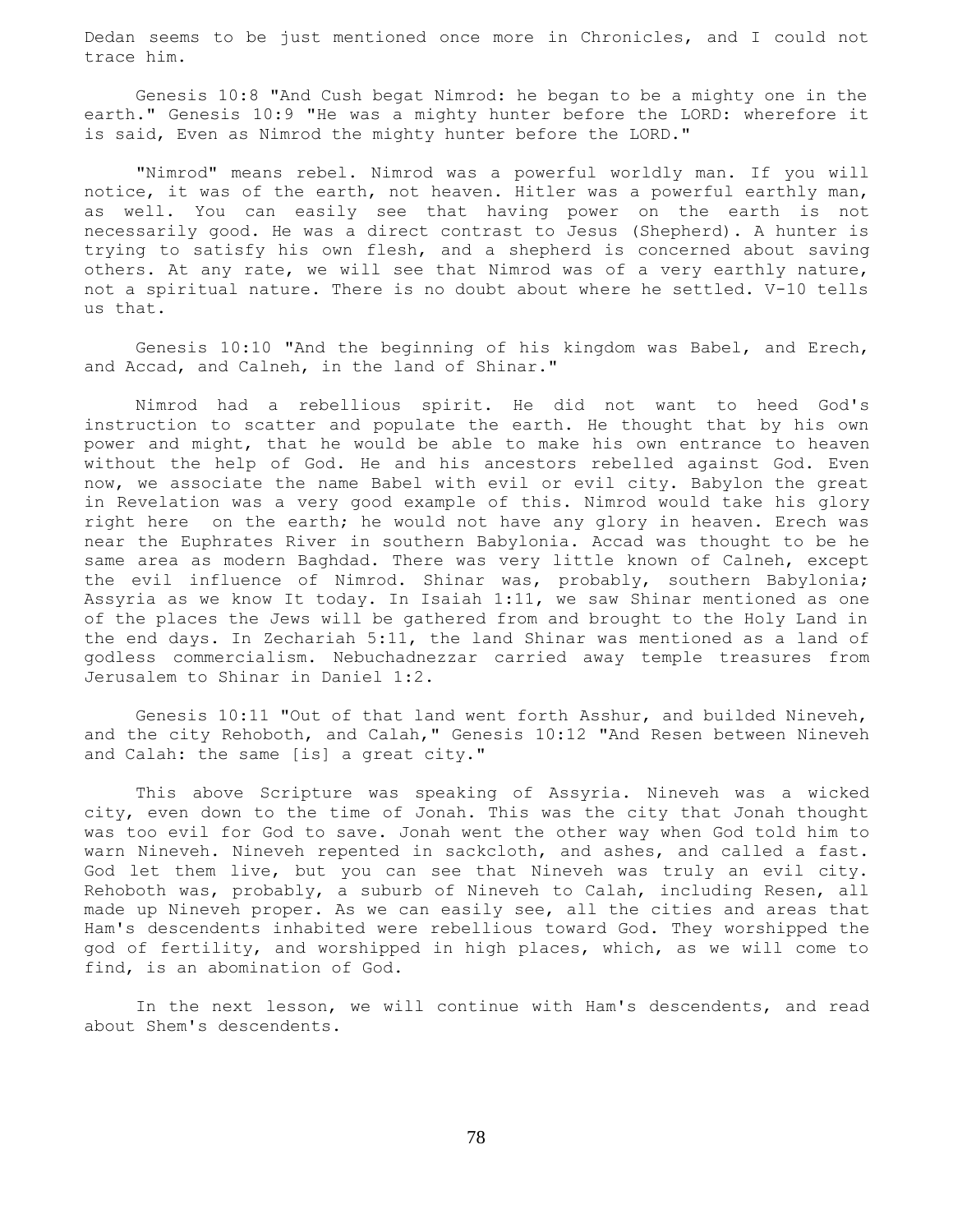### Genesis 18 Questions

1. Did Shem, Ham, and Japheth have sons on the ark? 2. What does "Japheth" mean? 3. What two opinions are presently expressed about Magog? 4. Who did the Medes spring from? 5. Many believe Javan was the father of what country? 6. Why did God want them to scatter? 7. These various grandsons became leaders of what? 8. Why did God want them to scatter? 9. Name seven sons of Japheth. 10. The man often mentioned with Tubal was whom? 11. Togomarah trafficked with Tyre in what? 12. In Ezekiel 38, they were mentioned with what three countries following Gog? 13. Where did the sons of Javan populate? 14. What does "Tarshish" mean? 15. What area do scholars believe was Troy? 16. What did I ask that we take note of about Japheth and his descendents? 17. Were Japheth's descendents Caucasions, Negroids, or Orientals? 18. List four sons of Ham. 19. What does "Ham" mean? 20. Most people believe Ham was which of he three types of people? 21. Cush settled where? 22. Mizraim was, probably, where? 23. Phut was where? 24. Canaan was where? 25. Name nine races of people started through Canaan. 26. Seba was, probably, whom? 27. Where was it located? 28. Havilah became whom? 29. What was another word for travelling people? 30. What did the word mean? 31. Where can we assume they wandered? 32. Who was the father of Nimrod? 33. What was Nimrod before the Lord? 34. How did this differ from Jesus? 35. Nimrod had what kind of nature? 36. Where was the beginning of Nimrod's kingdom? 37. What did Babel and Erech have in common? 38. What kind of spirit did Nimrod have? 39. Nimrod and his ancestors did what to God? 40. What is the modern city that Accad was thought to be? 41. In Isaiah 11:11 what was one place the Jews will be gathered from? 42. Nebuchadnezzar carried temple treasures where? 43. Who built Nineveh? 44. What did Nineveh, Rehoboth, and Calah have in common? 45. What three things did the people of Nineveh do to keep God from destroying them? 46. What two things did Ham's descendents do that displeased God?

47. What two men's ancestors are in the next lesson?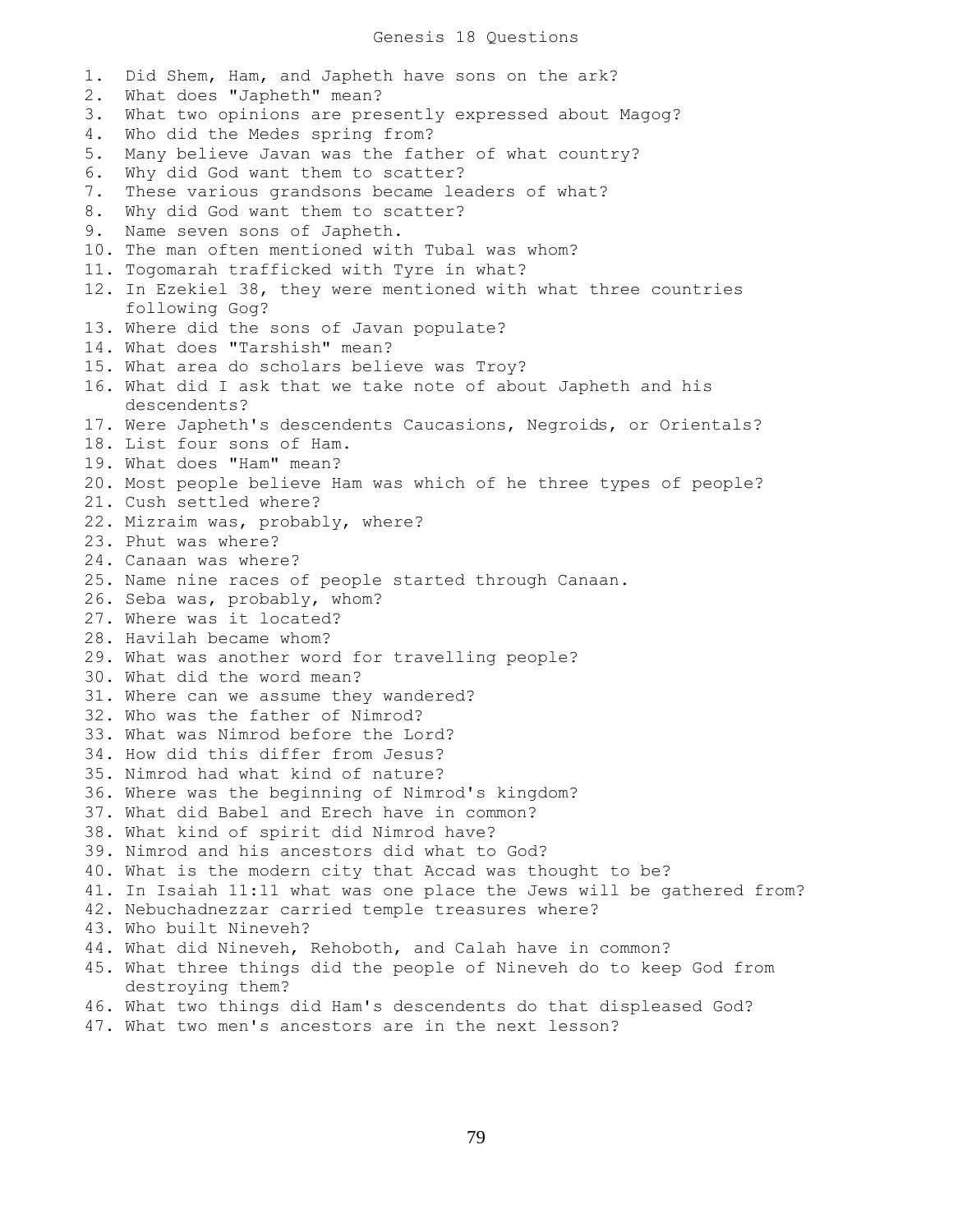We will pick up in this lesson today with Genesis 10:13 "And Mizraim begat Ludim, and Anamim, and Lehabim, and Naphtuhim,"

 Genesis 10:14 "And Pathrusim, and Casluhim, (out of whom came Philistim,) and Caphtorim."

 We must remember, here, that these were the descendents of Ham. We remember Mizraim was Egypt. whether all, or a portion, I do not know.

 Ludim was mentioned in Isaiah, Jeremiah, and several other prophetic books, and seemed to be always at odds with God. Egypt, or one of the African nations, seemed to be home for Ludim. All that is known for sure about Anamin was right here. There were no other Scriptures that directly connect him. He was, probably, Egyptian.

 The tribe of Lehabim was believed to be the fairhaired, blue-eyed Lybians of Midianite stock.

 The family of Naphtuhim, just as Lehabim, seemed to just drop out of Bible history. As we have said before, this happened very often in the Bible, when it was not important to the lesson to be learned, or when they were not in the lineage of Jesus.

 The only thing known abut the Pathrusim name was that the city Pathros, Egypt, probably originated from these people.

 Nothing is known about Calsuhim and Philistim, unless, Philistim became Philistia. It is too difficult to trace to any degree of accuracy. The names were just similar, and from the same area.

 Caphtorim were the inhabitants of Caphtor, or Crete. In Jeremiah, Caphtor was said to be the area the Philistines came from. this, too, makes you believe that Philistia and the Philistines were, probably, the same.

 Genesis 10:15 "And Canaan begat Sidon his firstborn, and Heth," Genesis 10:16 "And the Jebusite, and the Amorite, and the Girgasite," Genesis 10:17 "And the Hivite, and the Arkite, and the Sinite," Genesis 10:18 "And the Arvadite, and the Zemarite, and the Hamathite: and afterward were the families of the Canaanites spread abroad."

 The verses above were not only telling us the names of the sons of Canaan, but also, the tribes that were started through them. Sidon was also Zidon; the town associated with this was sometimes called Saida located in present day Lebanon. these people were Phoenecians, seafaring people. these people became known as the Sidonians. In I Kings 11:5 "For Solomon went after Ashtoreth the goddess of the Zidonians, and after Milcom the abomination of the Ammonites." who are the same people. These Sidonians followed after false gods and goddesses.It seemed to have been a family trait.

 Heth was the father of the Hittites. It seems, Heth settled near evil Canaan. In later years, Abraham bought a burial place near Hebron from the Hittites. The Hittites worshipped a large group of Egyptian and Babylonian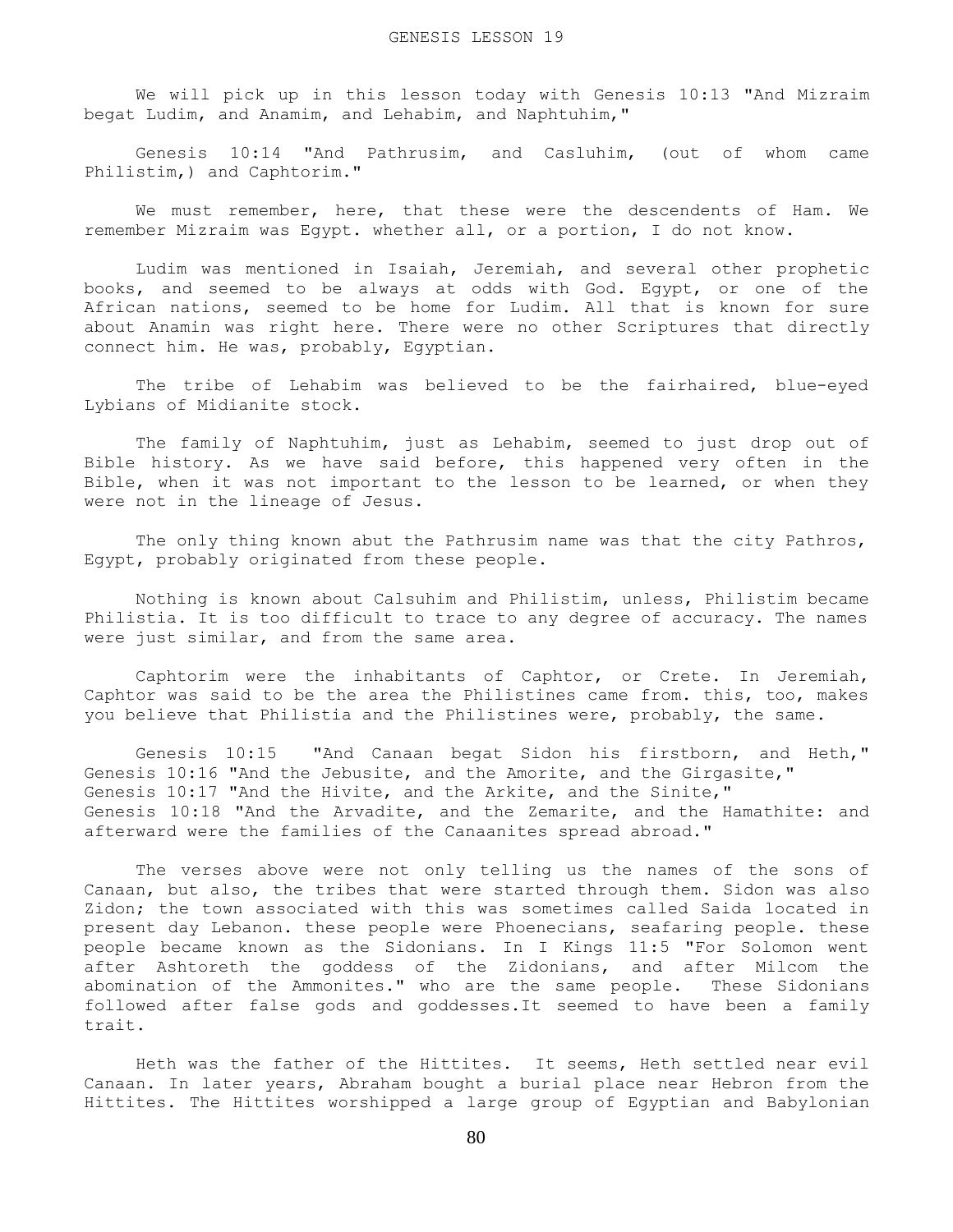deities and were in opposition to the Israelites, One interesting thing to know about the word Heth, it is the 8th letter of the Hebrew alphabet.

 The Jebusites, as their relatives above, were one of the tribes that Joshua ran out of Canaan, but not out of Jerusalem. They lived together there. They, too, had a bad background of false Gods.

 "Amorite" means (the high one). The Amorites were one of the seven tribes whose land was given to Israel. they were very prominent in the Bible in opposition to Israel, Sometimes, Amorite and Canaanite are interchangeable. They settled where present day Israel is.

The Girgasite and the Girgashite were the same people. they, also, were one of the 7 tribes in Canaan that Joshua took over for Israel. They, probably, settled west of the Jordan River.

 The Hivite, also, was one of the 7 tribes destroyed by Israel. They seemed to be settlers around Lebanon.

 The Arkite group settled Lebanon, as well. They were, probably, the same as the Arvad group mentioned in Ezekiel 27:8-11. It seemed as though they were a maritime group. Very little else is known.

This Sinite is the only time this group was mentioned in the Bible.

 The Zemarite tribe and the Hamathite tribe were just 2 more of these settlers of Canaan, who were overthrown by the Israelites, and seemed to just drop out of view. This last sentence in verse 18 said it all, when it said the families of the Canaanites spread abroad.

 Genesis 10:19 "And the border of the Canaanites was from Sidon, as thou comest to Gerar, unto Gaza; as thou goest, unto Sodom, and Gomorrah, and Admah, and Zeboim, even unto Lasha." Genesis 10:20 "These [are] the sons of Ham, after their families, after their tongues, in their countries, [and] in their nations."

 We have already discussed Sidon, It seemed all of these people of Canaan settled around the old evil Canaan, that was to be overthrown by the Israelites. This Gerar, mentioned here, was the same as the one mentioned in connection with Abraham and Isaac telling a story about their wives to Abimelech. Abimelech lived in Gerar. Gaza, which means stronghold, was a border city of Canaan, The Hebrew name for Gaza is Azzah (mentioned in Deuteronomy, Kings, and Jeremiah). it was the capital of the Philistines. Samson lived there. This was one of the cities Phillip ministered in. Today, this is the center of the Gaza Strip. Sodom and Gomorrah were near the Dead Sea, out in the desert. They were both well known for being evil cities that God destroyed except for lot's family. You see, the original people of Canaan were evil,and disobedient to God. It seemed that time only worsened the morals of Sodom and Gomorrah. It seemed Admah was destroyed with Sodom (probably a suburb). Nothing else is known of Admah. Zeboim, also, was destroyed for evil. Lasha has no other mention, but was believed to be near the Dead Sea.

 There is a break here between verse 20. The evil sons of Ham, and verse 21, the sons of Shem.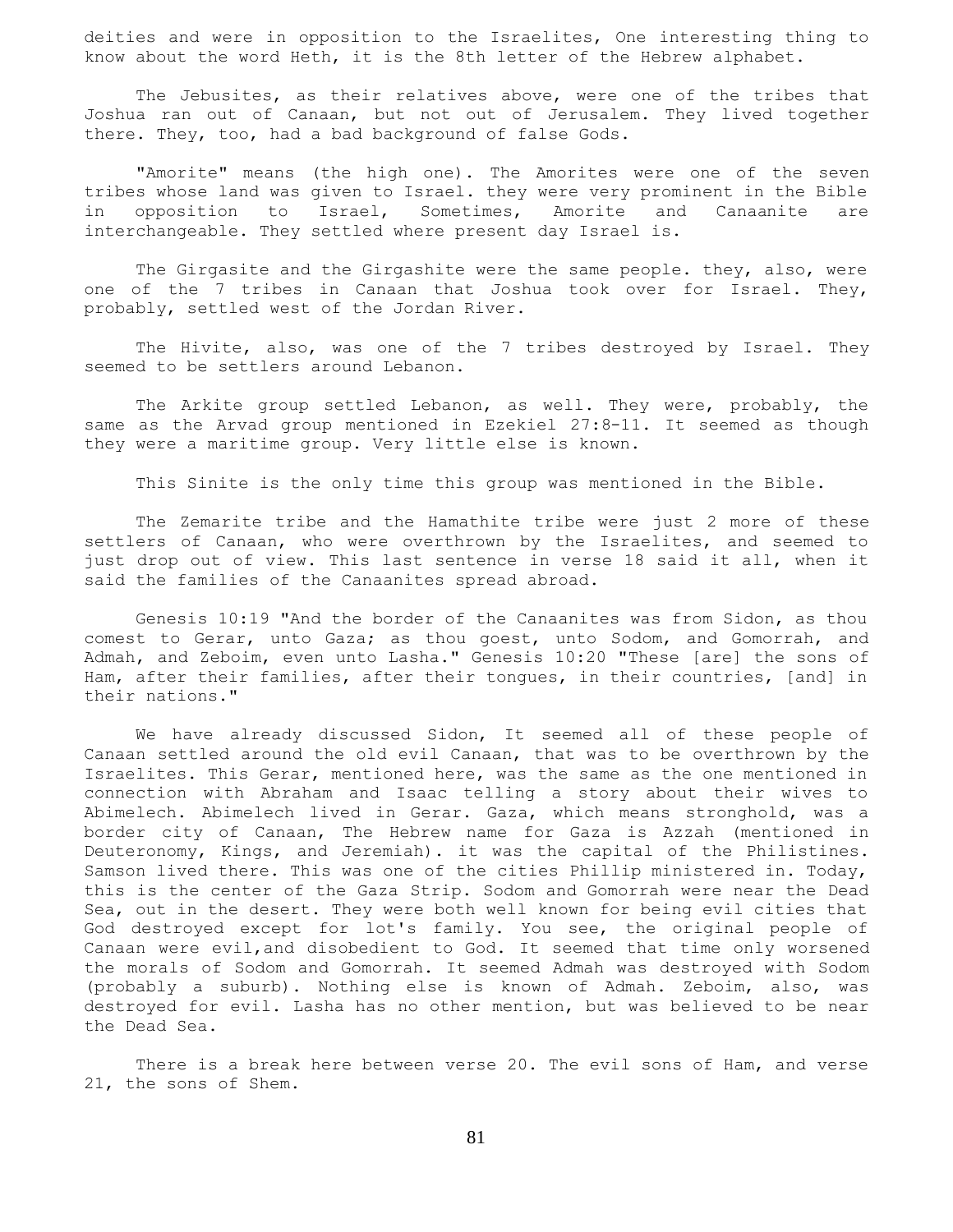Genesis 10:21 "Unto Shem also, the father of all the children of Eber, the brother of Japheth the elder, even to him were [children] born."

 We must take a very good look at these people (the descendents of Sham), because this was the line Jesus would come from.

 Eber seems to be Heber in Luke 3:35. It very well may be that Hebrew came from this Eber, as well. (I really believe what it was trying to say is that Shem was the father of the Hebrew nation.)

 The Bible does not always mean child, when it says children. It sometimes means grandchild, or great-grandchild, as is obviously the case with Eber in the above Scripture. Eber, the man, is actually the grandson of Arphaxad, as we will see in the next few verses.

 Genesis 10:22 "The children of Shem; Elam, and Asshur, and Arphaxad, and Lud, and Aram."

 Arphaxad, along with Sham, was mentioned in the genealogy of Jesus. Elam, probably, settled Persia (the part that became known as Elam). "Asshur" means that these people of Asshur went to Assyria. Arphaxad settled in the mountains near Nineveh. This Lud was not the same one mentioned in the line of Ham, but nevertheless, probably settled in Asia. Aram, probably, settled in Armenia. On the mother's side. Jacob's children were, probably, Armenian from this connection.

 Genesis 10:23 "And the children of Aram; Uz, and Hul, and Gether, and Mash."

 Uz was mentioned later on as the Land that Job lived in somewhere in the Arabian desert. Probably, Uz and Hul settled in the same area. At any rate, these people were all Hebrews. Gether and Mash did not seem to be prominent in the line of Jesus, and fade away with this mention of them. Mash is called Meshach in 1 Chronicles.

Genesis 10:24 "And Arphaxad begat Salah; and Salah begat Eber."

 Salah is mentioned in one other place, but called Shalah in 1 Chronicles. He is mentioned in the lineage of Jesus, as is Eber, which we have already touched on. This mention here of Eber is the man, and not the Hebrew nation.

 Genesis 10:25 "And unto Eber were born two sons: the name of one [was] Peleg; for in his days was the earth divided; and his brother's name [was] Joktan."

 The word Peleg means division. What an appropriate name this is. The statement, the earth divided, I believe is accurate. The continents did divide (the scientists tell us that they are still moving apart a few inches a year). Peleg also is in the genealogy of Jesus. It should not be so hard for us to believe that the land mass was altogether one time. In the new heaven and the new earth there will be no sea. Very little is known of Joktan, except that he was the brother of Peleg. You see the Bible does not go into detail on a person, unless it is important later on in the bible.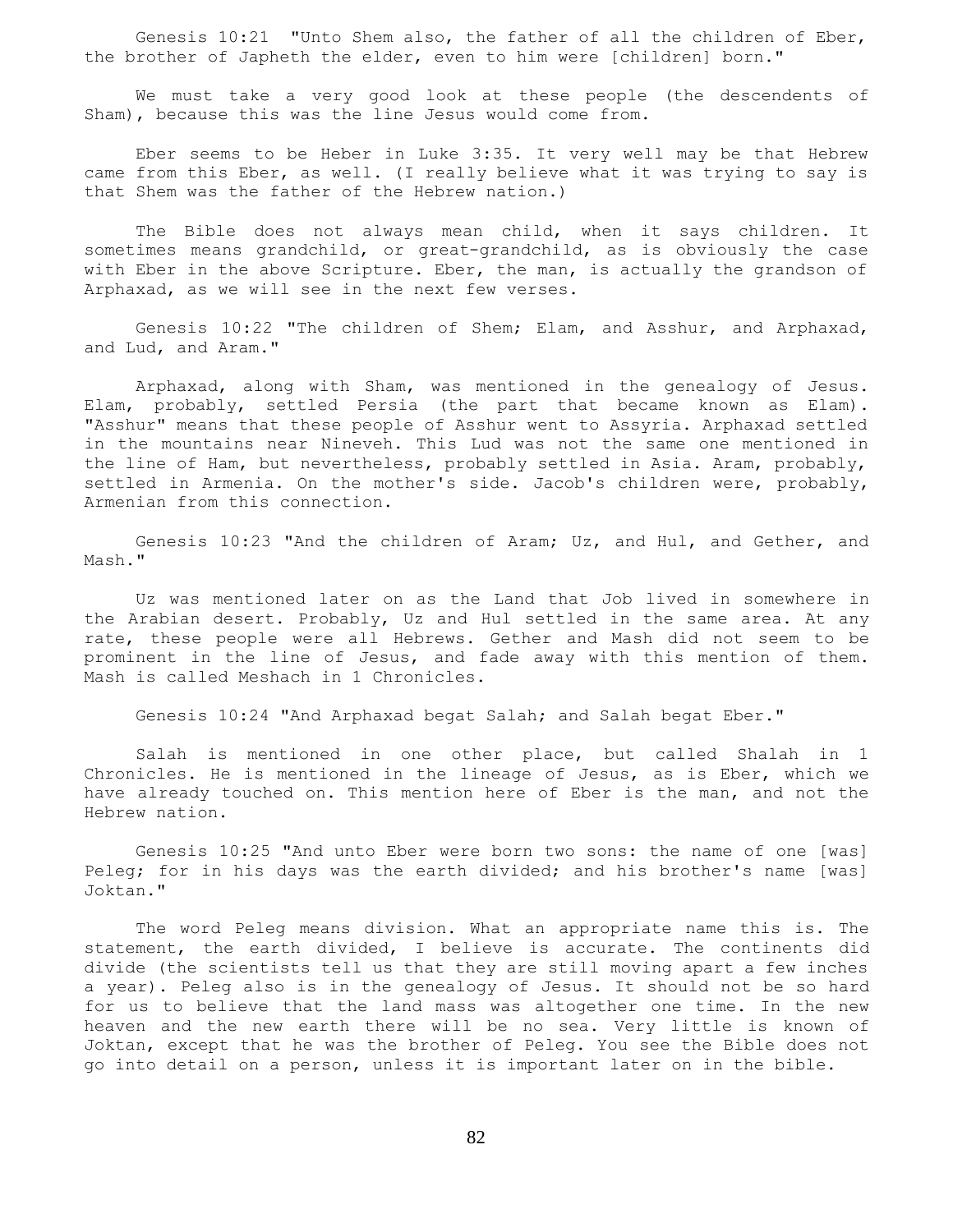Genesis 10:26 "And Joktan begat Almodad, and Sheleph, and Hazarmaveth, and Jerah," Genesis 10:27 "And Hadoram, and Uzal, and Diklah," Genesis 10:28 And Obal, and Abimael, and Sheba," Genesis 10:29 "And Ophir, and Havilah, and Jobab: all these [were] the sons of Joktan."

 All of these sons of Joktan seemed to settle parts of Arabia, and they, as their father, seem to just drop into obscurity. Two of these names with interesting meanings are Hazer-maveth which means (village of death) and Jobab which means (howler or one who calls shrilly).

There were 13 of these sons who just disappear in Bible history.

 Genesis 10:30 "And their dwelling was from Mesha, as thou goest unto Sephar a mount of the east."

This seems to be in the desert of Arabia.

 Genesis 10:31 "These [are] the sons of Shem, after their families, after their tongues, in their lands, after their nations." Genesis 10:32 "These [are] the families of the sons of Noah, after their generations, in their nations: and by these were the nations divided in the earth after the flood."

 God is just explaining again that through Noah's three sons the whole world was populated. The flood left 8 people to begin again. Eight, you remember, means new beginnings.

For the nest lesson read chapter 11 several times.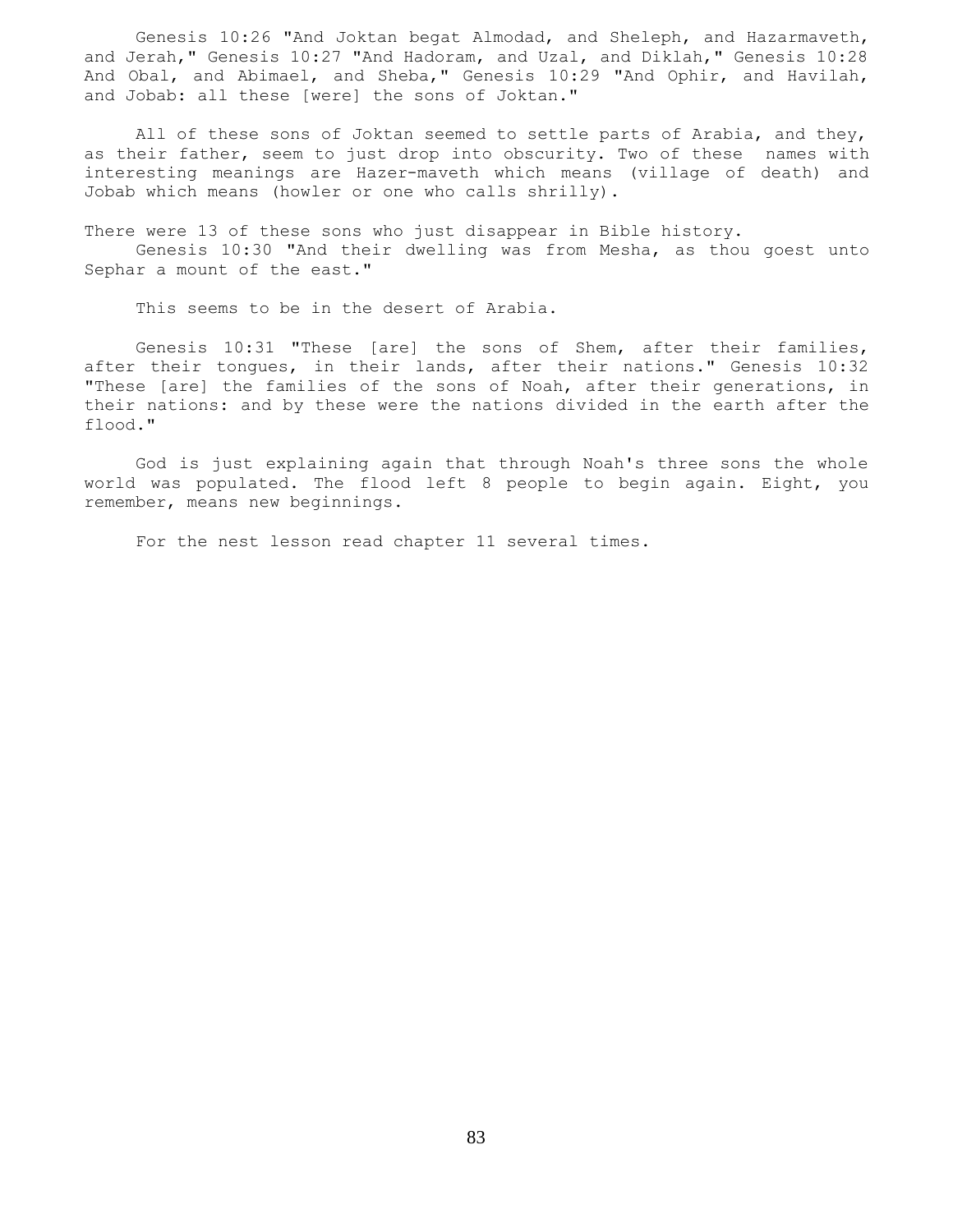## Genesis 19 Questions

1. What group seems always to be at odds with God? 2. Where is probably the home of Ludim? 3. Which tribe is believed to be the fairhaired, Blue eyed Lybians? 4. What 2 things are not present for a family to drop into obscurity? 5. Who are believed to be the Crete? 6. What is another name for Sidon? 7. Where is Saida? 8. Name one of the false gods of the Sidonians. 9. Heth was the father of whom? 10. What tribe did Abraham buy a burial site from? 11. What is the 8th letter of the Hebrew alphabet? 12, Name 7 tribes who were later overthrown by Israel. 13. Where did the Arkites settle? 14. What 2 patriarchs were later mentioned in connection with Gerar? 15. What was the capital of the Philistines? 16. What area is it the center of today? 17. What are Sodom and Gomorrah well known for? 18. What other city was destroyed? 19. The word Eber probably means the father of all what? 20. When the Bible says children, what does it mean? 21. Who is the man Eber actually? 22. In the days of what man did the earth separate? 23. What does Hazen-maveth mean? 24. What name means one who calls shrilly? 25. What does 8 Mean?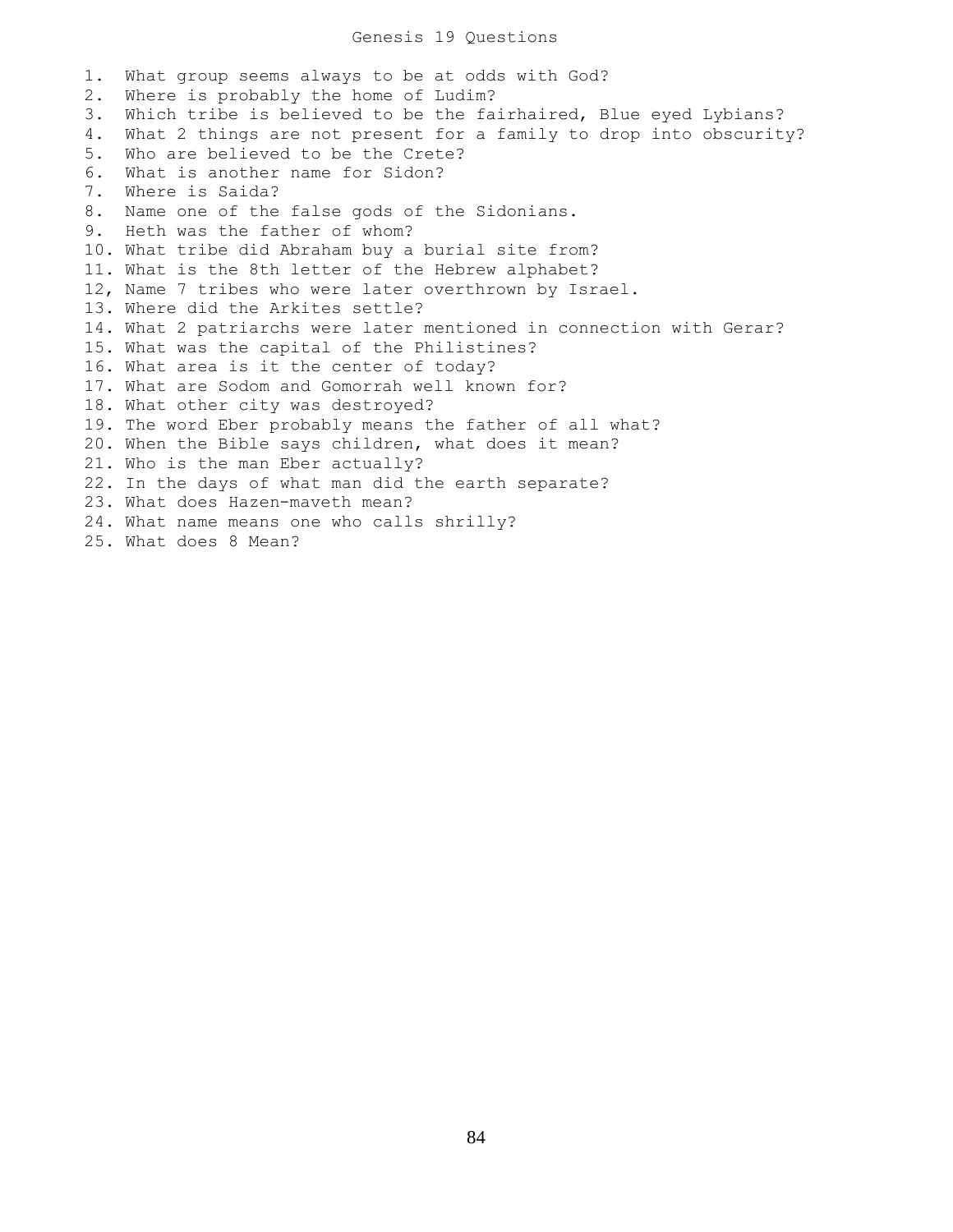We will begin this lesson today in chapter 11 of Genesis 11:1 "And the whole earth was of one language, and of one speech."

 We know that when Noah, Shem, Ham, and Japheth were on the ark, all the people of the earth, eight, truly did speak the same language. As we have said before, the Bible was not written in chronological order. At what point in history Chapter 11 verse 1 occurred, is hard to say. This was, probably, an explanation of some of the things we have read in the previous chapter. Details very often overlap in the Bible.

 Genesis 11:2 "And it came to pass, as they journeyed from the east, that they found a plain in the land of Shinar; and they dwelt there."

 This "They", that was spoken of above, means the descendents of Ham that we read about in the last lesson. We learned in our last lesson that the descendents of Nimrod settled in Babel, Erech, Accad and Calneh, which was in the area of the tower of Babel. This area was in the land of Shinar.

 Japheth's children scattered, and even went to the islands, we learned two lessons ago. It seemed the group that did not want to scatter was Ham's descendents. I believe that was the group that built the tower of Babel.

 Genesis 11:3 "And they said one to another, Go to, let us make brick, and burn them thoroughly. And they had brick for stone, and slime had they for mortar."

 Verse 3 was, probably, the first mention in the Bible about people making brick for building. It must have been very similar to the brick we use today. They even baked them, as we do.

 Genesis 11:4 "And they said, Go to, let us build us a city and a tower, whose top [may reach] unto heaven; and let us make us a name, lest we be scattered abroad upon the face of the whole earth."

 These people were not interested in following what God told them to do (scatter). They were defiant, doing exactly the opposite. They were seeking worldly fame. Probably, the heaven that they were speaking of was the immediate heaven that they could see with their natural eyes. Many teachers and historians believe they built a zigarut like similar structures which were built in adjoining towns. The Bible was not clear on this. It just spoke of a very tall tower.

 Jesus is the way to heaven, anyone who tries to get to heaven any other way, but through Jesus, is a thief and a robber.

 Genesis 11:5 "And the LORD came down to see the city and the tower, which the children of men builded."

 You notice in the Scripture above, that God called them children of men. they were followers of the flesh, and not the spirit. Whatever felt good, they did, following their fleshly lust.

85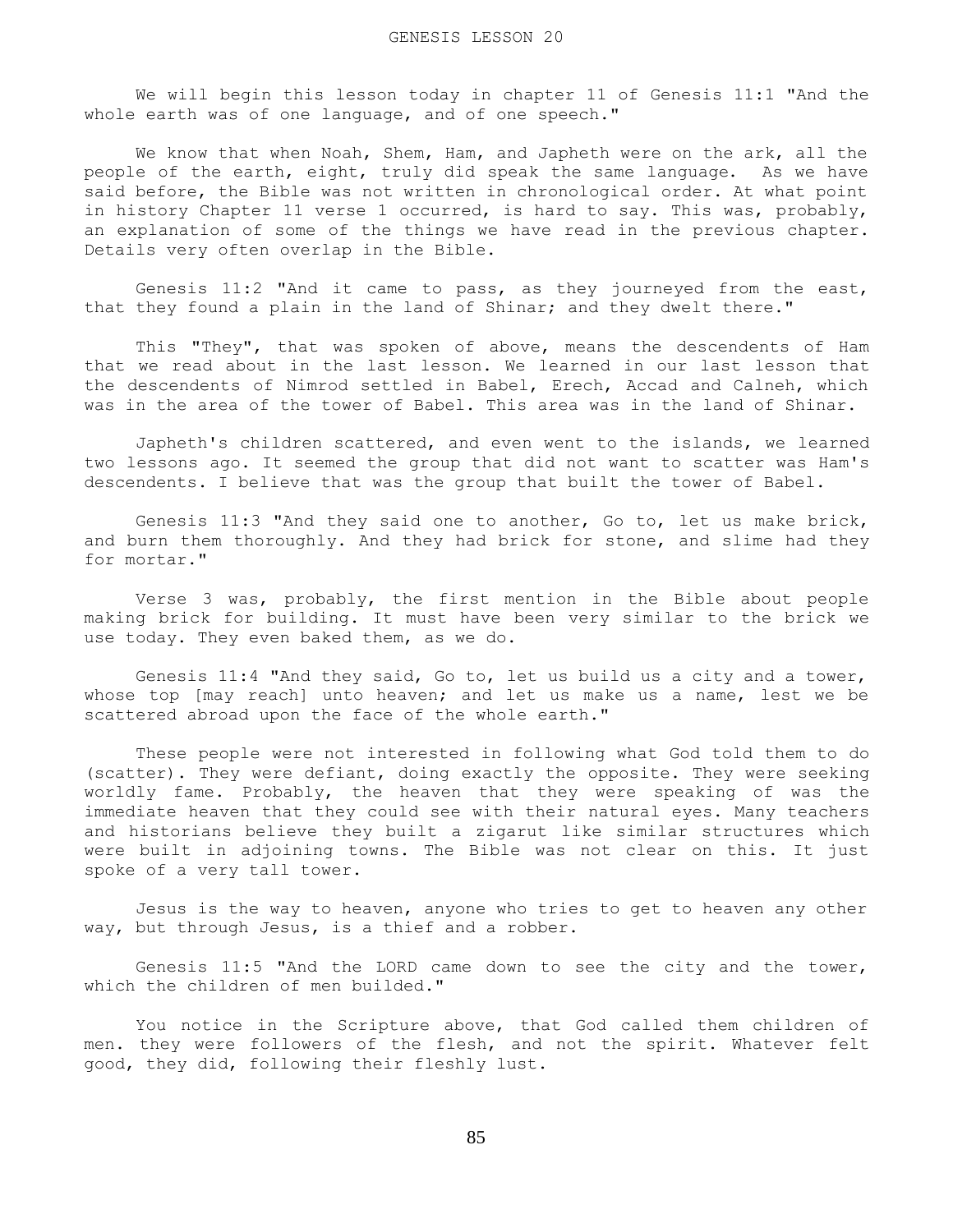Genesis 11:6 "And the LORD said, Behold, the people [is] one, and they have all one language; and this they begin to do: and now nothing will be restrained from them, which they have imagined to do."

 These people remind me of little children. One child will not get into much trouble, but when you add the second child, they get into ten times as much.

 These people had evil hearts with every evil imagination. The fact that they spoke the same language, made it much easier for them to work together. Working together, people can accomplish more than working as individuals.

 Even today, if the Russian and American common people could sit down and talk together in the same language, we would find that we have many things in common. They love their families, just as we do; they want a peaceful world, just as we do. You see, the heads of government are the ones who have many problems, seeking power.

 These people working together were not good, because Nimrod's descendents followed false gods. Whatever they did would be bad, because their hearts were evil.

 Genesis 11:7 "Go to, let us go down, and there confound their language, that they may not understand one another's speech."

 God the Father was speaking to Jesus, probably. Jesus is the doer of the God Head. They were going to make it impossible to understand each other.

 Genesis 11:8 "So the LORD scattered them abroad from thence upon the face of all the earth: and they left off to build the city."

 God scattered this wicked group to many countries and changed their language, so they would not be able to cooperate in their evil adventures. What a contrast to the day of Pentecost, when every man heard in his own language the message of God.

 Genesis 11:9 "Therefore is the name of it called Babel; because the LORD did there confound the language of all the earth: and from thence did the LORD scatter them abroad upon the face of all the earth."

 The word Babel is used today to mean something spoken unintelligibly, something difficult to understand. If they would not scatter on their own, then God would do it for them.

 There is a definite break here. We will take up the ancestry of Shem which was another group entirely.

 Genesis 11:10 "These [are] the generations of Shem: Shem [was] an hundred years old, and begat Arphaxad two years after the flood:"

 Genesis 11:11 "And Shem lived after he begat Arphaxad five hundred years, and begat sons and daughters."

86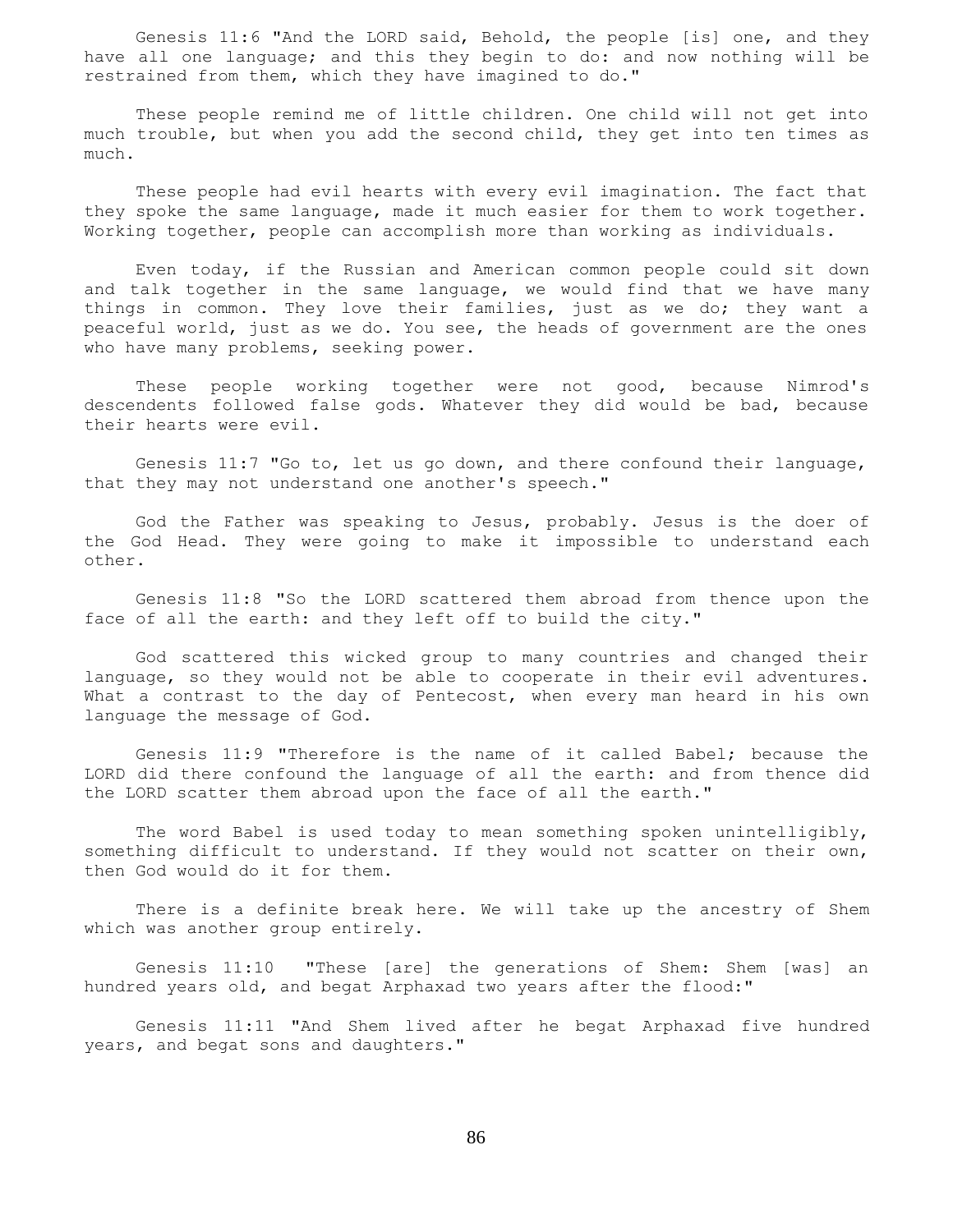Verse 10 lets us know that Shem was 98 years old, when the flood was over. This, too, makes you wonder about the belief that Noah was 120 years building the ark.

 Notice here in V-11, the apparent dropping of the names of the other children who were not in the lineage of Jesus. Here, again, you see, the Bible is not written in chronological order. These few verses were going more into detail about those who were mentioned in Jesus' lineage.

 Genesis 11:12 "And Arphaxad lived five and thirty years, and begat Salah:" Genesis 11:13 "And Arphaxad lived after he begat Salah four hundred and three years, and begat sons and daughters." Genesis 11:14 "And Salah lived thirty years, and begat Eber:" Genesis 11:15 "And Salah lived after he begat Eber four hundred and three years, and begat sons and daughters." Genesis 11:16 "And Eber lived four and thirty years, and begat Peleg:" Genesis 11:17 "And Eber lived after he begat Peleg four hundred and thirty years, and begat sons and daughters." Genesis 11:18 "And Peleg lived thirty years, and begat Reu:" Genesis 11:19 "And Peleg lived after he begat Reu two hundred and nine years, and begat sons and daughters."

 Have you noticed something here? These years were like our years, because these people were having their first children around the age of thirty, something else interesting, the life spans were decreasing just a little bit.

 Genesis 11:20 "And Reu lived two and thirty years, and begat Serug:" Genesis 11:21 "And Reu lived after he begat Serug two hundred and seven years, and begat sons and daughters." Genesis 11:22 "And Serug lived thirty years, and begat Nahor:"

 I guess it is time to stop and look at a few of these names. "Reu" means friend. In Luke, Reu was called Ragau. Being in the ancestry of Abraham, it is very important to remember these people. Reu's son, Serug, is the great grandfather of Abraham. Serug was the father of Nahor. In Luke, his name was translated in Greek and came out Saruch. There was a city in Mesopotamia near Haran, which tells us these Hebrews really did come to Haran to live. "Nahor" means snoring. Nahor was the son of Serug, and father of Terah. Nahor would be the grand-father of Abraham. Later on in this lesson, we will realize that one of Abraham's brothers was named Nahor, as well. In Luke, many of these names sound a little different, because they have been translated into Greek.

 Genesis 11:23 "And Serug lived after he begat Nahor two hundred years, and begat sons and daughters." Genesis 11:24 "And Nahor lived nine and twenty years, and begat Terah:" Genesis 11:25 "And Nahor lived after he begat Terah an hundred and nineteen years, and begat sons and daughters." Genesis 11:26 "And Terah lived seventy years, and begat Abram, Nahor, and Haran."

 Now the reason three sons were mentioned here, specifically, was because all three would enter into the movement of the history of Abraham.

 Terah, the father of Abram (Abraham), was an idolater, as we read in Joshua 24:2 "And Joshua said unto all the people, Thus saith the LORD God of Israel, Your fathers dwelt on the other side of the flood in old time, [even] Terah, the father of Abraham, and the father of Nachor: and they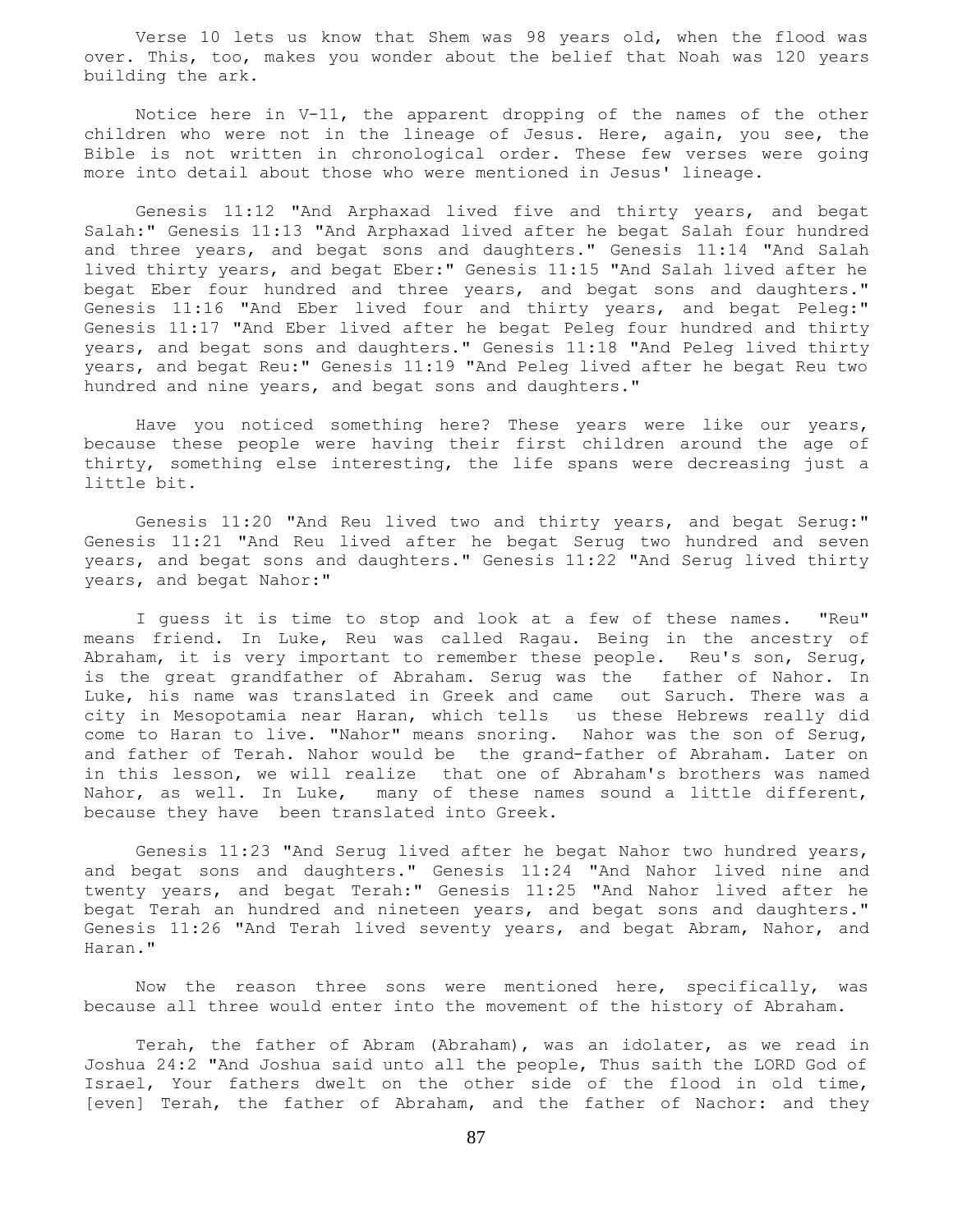served other gods." We will find later on that they settled in Ur of the Chaldees. The word Abram means high father. We will see the name Abram changed to Abraham in future lessons. The name Haran means road, caravan, route.

 Genesis 11:27 "Now these [are] the generations of Terah: Terah begat Abram, Nahor, and Haran; and Haran begat Lot." Genesis 11:28 "And Haran died before his father Terah in the land of his nativity, in Ur of the Chaldees."

 We see, here, that Abram's brother, Haran, died and left Abram with Lot (Abraham's nephew). It seemed that the whole family lived in Ur of the Chaldees at this time.

 Genesis 11:29 "And Abram and Nahor took them wives: the name of Abram's wife [was] Sarai; and the name of Nahor's wife, Milcah, the daughter of Haran, the father of Milcah, and the father of Iscah."

 Milcah was mentioned prominently, here, because she was the grandmother of Rebekah, who later on married Isaac.

Genesis 11:30 "But Sarai was barren; she [had] no child."

 "Sarai", probably, means contentious. Later on, God changed her name to "Sarah", which means princess. Later in the Scriptures, Abraham would call Sarah his sister. Genesis 20:12 "And yet indeed [she is] my sister; she [is] the daughter of my father, but not the daughter of my mother; and she became my wife." It seems, she was his half-sister. The Scriptures did not go into detail on this. At any rate Sarai had not had children at this point.

 Genesis 11:31 "And Terah took Abram his son, and Lot the son of Haran his son's son, and Sarai his daughter in law, his son Abram's wife; and they went forth with them from Ur of the Chaldees, to go into the land of Canaan; and they came unto Haran, and dwelt there."

 The city Haran was named for the man Haran. Abram, at this time, seemed to have already taken the responsibility for Lot, his nephew.

 Genesis 11:32 "And the days of Terah were two hundred and five years: and Terah died in Haran."

 Now, with the death of Abram's father, Terah, this left Abram kind of in charge of the entire family. At any rate from this point on, Abram felt responsible for Lot. Note, again here, that the life spans were getting a little shorter.

 One thing that I forgot to mention before is that if you begin with Adam and add up all of years to Abram, you will discover that Abram was born 1948 years after Adam. Abram is the promise to the believers. Israel, the promise to the Jews, was born in 1948 our time. How interesting.

Next lesson study chapter 12.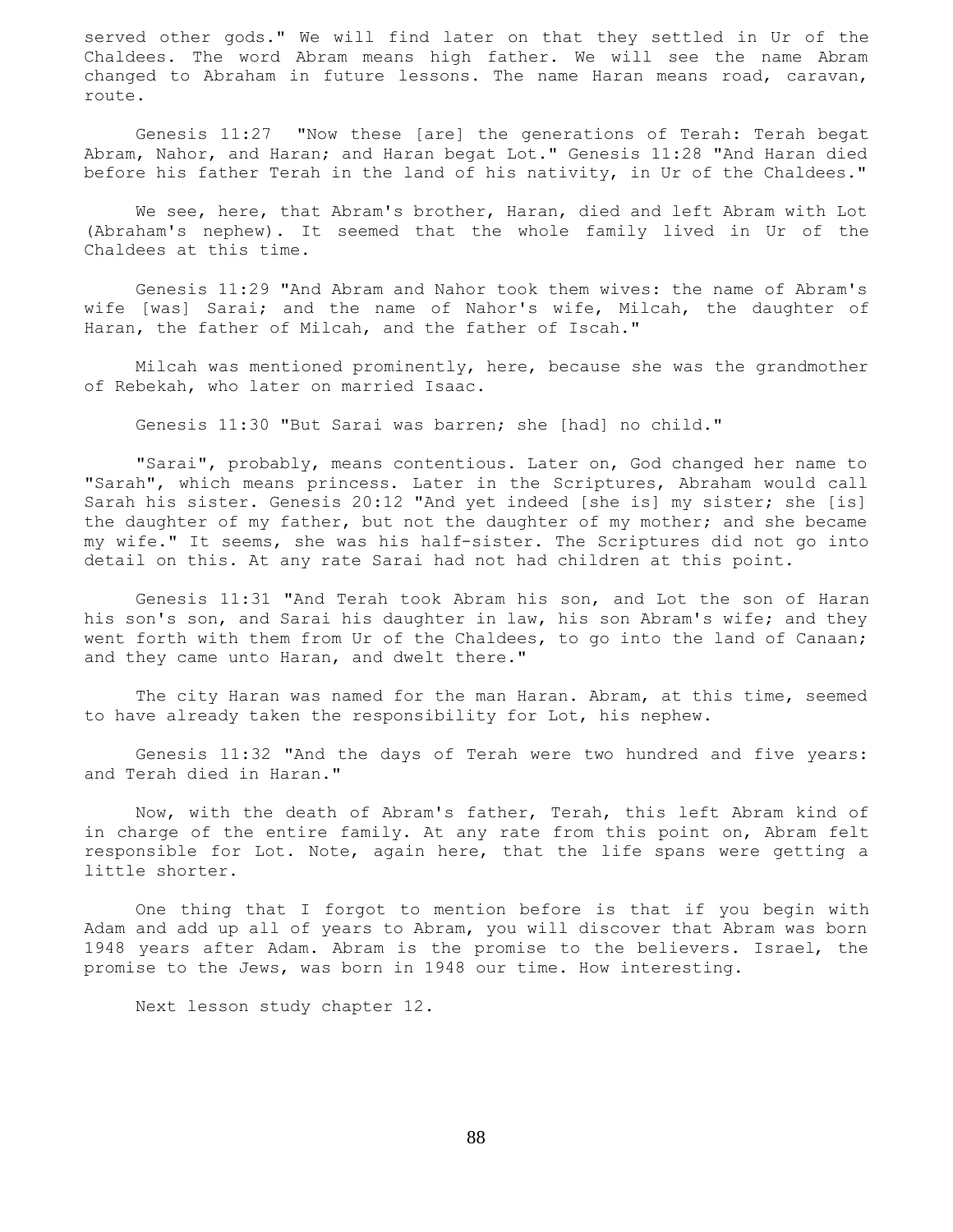# Genesis 20 Questions

1. We know for sure the language was one at what time? 2. We learned in a previous lesson that what tribe, or descendents settled there in Shinar? 3. What four cities were located in Shinar? 4. Was this the type brick that we know today? Why? 5. Where was the tower to reach? 6. What were they doing in defiance to God? 7. What were they seeking? 8. What is the only way to heaven? 9. Why did God call them children of men? 10. Why was it not good for these people to work together? 11. Did they finish their city and tower? 12. Why was it called Babel? 13. Why did I say there was a break at verse 10? 14. How old was Shem when the flood was over? 15. What makes me think that these are regular years like ours? 16. Why was Reu translated Ragau in Luke? 17. Who was the father of Abram? 18. Why were 2 of Abram's brothers named specifically? 19. Who in Abram's brothers named specifically? 20. Where did they settle? 21. What does the word Abram mean? 22. Name Abram's brothers. 23. Who was Abram's wife? 24. Who was Nahor's wife? 25. What relation was Lot to Abram? 26. Where did Terah die? 27. How many years after Adam was Abram born 28. What relation, besides wife, was Saria to Abram?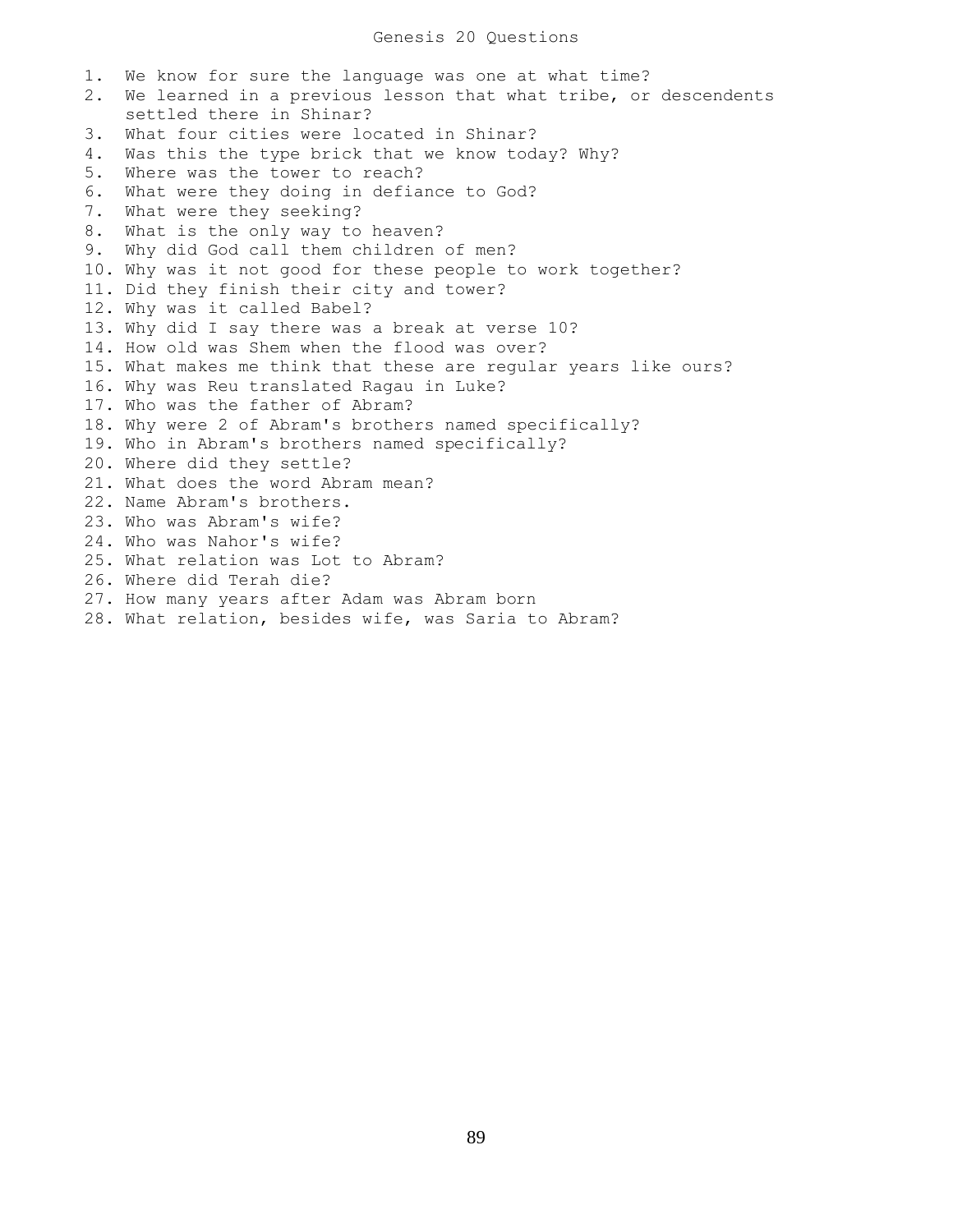We will begin this lesson in Genesis 12:1 "Now the LORD had said unto Abram, Get thee out of thy country, and from thy kindred, and from thy father's house, unto a land that I will shew thee:"

 In this first line here we see that this was something that God had said in the past to Abram. God had chosen Abram. He first sent him away from the sin ridden city of Ur of the Chaldees. He is telling Abram not to be held back by his family. He told Abram to leave this big, fine, beautiful home in Ur of the Chaldees and go into a strange land. His father and the family went as far as Haran with him. Many of the people in the ministry face this same thing. They were uprooted from family and friends, and sent away from the security of homes. God will not let any of us look back with longing at things as they were. We must ever be looking for the land to which God has sent us.

 Genesis 12:2 "And I will make of thee a great nation, and I will bless thee, and make thy name great; and thou shalt be a blessing:" Genesis 12:3 "And I will bless them that bless thee, and curse him that curseth thee: and in thee shall all families of the earth be blessed."

 The promises of blessings were for Abram, if he left family and home, and went where God sent him. The blessing was not just for Abram, but for all the families of the earth who are faithful like Abram (Christians). God, promised Abram that he would be a great nation, and his name would be made great, and through him all the nations of the earth would be blessed. There is an offering of blessing to those who bless Abram. The other side of the coin is a curse, if we curse Abram. Abram is really the father of the Israelites and the believers in the Lord Jesus Christ. He truly is a great nation.

 Genesis 12:4 "So Abram departed, as the LORD had spoken unto him; and Lot went with him: and Abram [was] seventy and five years old when he departed out of Haran." Genesis 12:5 "And Abram took Sarai his wife, and Lot his brother's son, and all their substance that they had gathered, and the souls that they had gotten in Haran; and they went forth to go into the land of Canaan; and into the land of Canaan they came."

 You see, Abram left Ur with his father, but his father Terah died and was buried in Haran. Abram continued on to the land of Canaan, as God had instructed him to do. Abram and Sarai had no children, but carried a large company of servants and relatives with them. Lot was the nearest thing to a son that Abram had, and Abram took Lot with him. Abram was 75 years old when they left Haran.

 Genesis 12:6 "And Abram passed through the land unto the place of Sichem, unto the plain of Moreh. And the Canaanite [was] then in the land."

 Sichem was Shechem in other places in the Bible, and was just another spelling of the same word. We will find this city mentioned in the time of Jesus. Jesus fled from the Jews and went to this city. This city was, probably, located on a mountain, since that is what the word means. Some other names for the same place were Sychar and Sychem. This was located in Palestine. These Canaanites, you remember, were worshipping false gods. God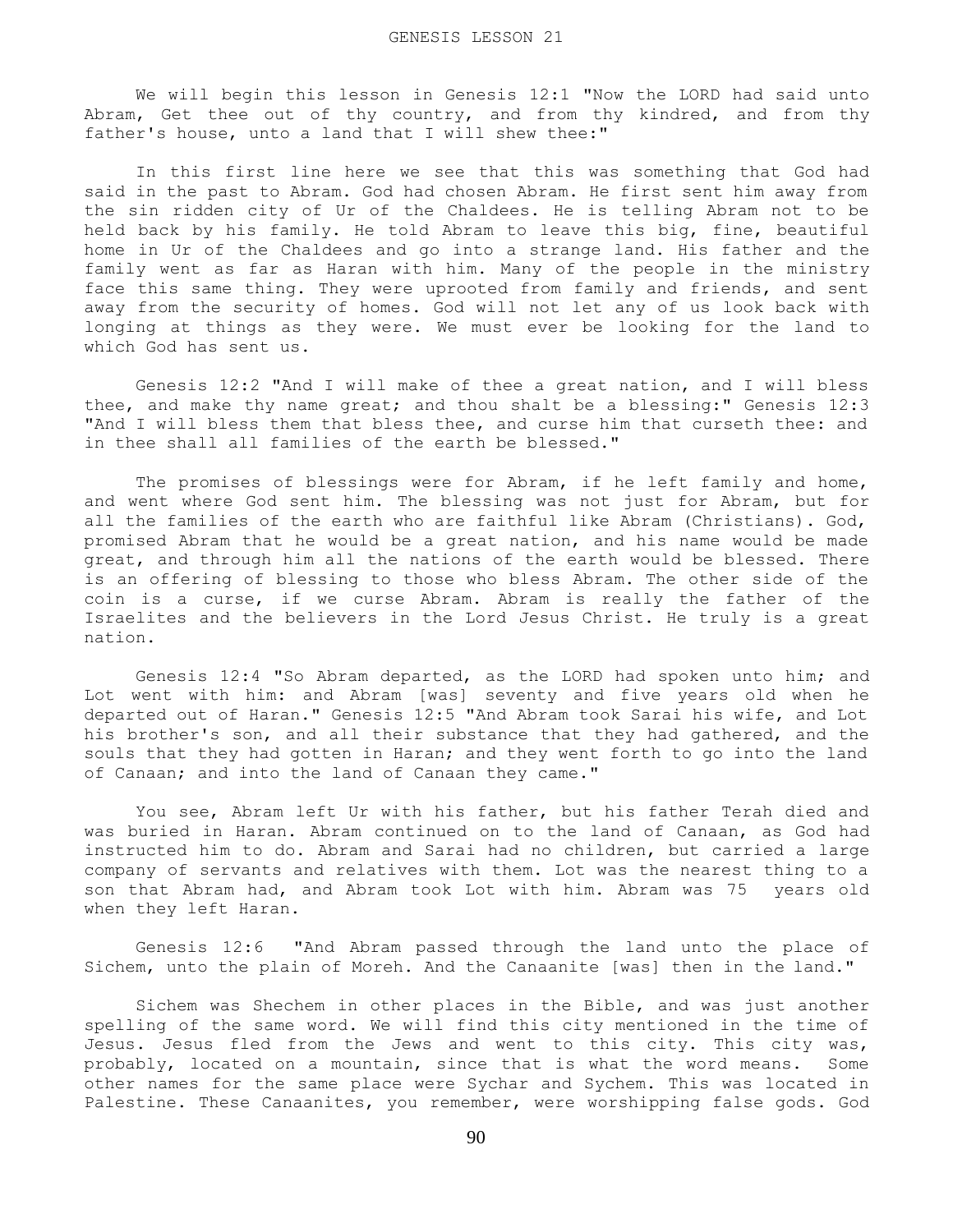would overthrow them and give this land to Abram's descendents. So many times promises that God makes are not for the immediate time, but for the future. They will be fulfilled nonetheless. God is true. He keeps His promises.

 Genesis 12:7 "And the LORD appeared unto Abram, and said, Unto thy seed will I give this land: and there builded he an altar unto the LORD, who appeared unto him."

 Not many people have had the Lord to appear to them. When He does, they will build an altar, as well. God promised the land of Canaan to Abram's descendents. Abram did not question how, or when, God would do this, Abram showed his belief, and sincerity, and humbleness by building an altar and worshipping.

 Genesis 12:8 "And he removed from thence unto a mountain on the east of Beth-el, and pitched his tent, [having] Beth-el on the west, and Hai on the east: and there he builded an altar unto the LORD, and called upon the name of the LORD."

 The word "Bethel" means house of God. It seemed this place was located about 12 miles north of Jerusalem. "Hai" was another name for Ai, which means ruins, We will read about this area a number of times in this study. Everywhere that Abram went, his first action was to build an altar to the Lord, and this was no exception. He prayed to God here (called upon the name of the Lord). Abram knew that he had to depend on God entirely.

 Genesis 12:9 "And Abram journeyed, going on still toward the south." Genesis 12:10 "And there was a famine in the land: and Abram went down into Egypt to sojourn there; for the famine [was] grievous in the land."

 Abram, as many who would follow him, found refuge in Egypt. Later on Joseph (coat of many colors) would find refuge there. Even Jesus, when Herod sought to kill him, was carried to refuge there by Joseph and Mary. Famines often drive people to a strange area to find food. God will use whatever it takes to get His people where He would have them go at a given time.

 Genesis 12:11 "And it came to pass, when he was come near to enter into Egypt, that he said unto Sarai his wife, Behold now, I know that thou [art] a fair woman to look upon:" Genesis 12:12 "Therefore it shall come to pass, when the Egyptians shall see thee, that they shall say, This [is] his wife: and they will kill me, but they will save thee alive." Genesis 12:13 "Say, I pray thee, thou [art] my sister: that it may be well with me for thy sake; and my soul shall live because of thee."

 It seemed that Sarai was very beautiful, Abram was afraid that someone would want her for his wife enough, that he would kill Abram to get her. Fear will cause us to do some very foolish things. Abram was so afraid for his life, that he was willing to pass his wife off as his sister. He even asked Sarai to help him with his deception.

 Genesis 12:14 "And it came to pass, that, when Abram was come into Egypt, the Egyptians beheld the woman that she [was] very fair." Genesis 12:15 "The princes also of Pharaoh saw her, and commended her before Pharaoh: and the woman was taken into Pharaoh's house." Genesis 12:16 "And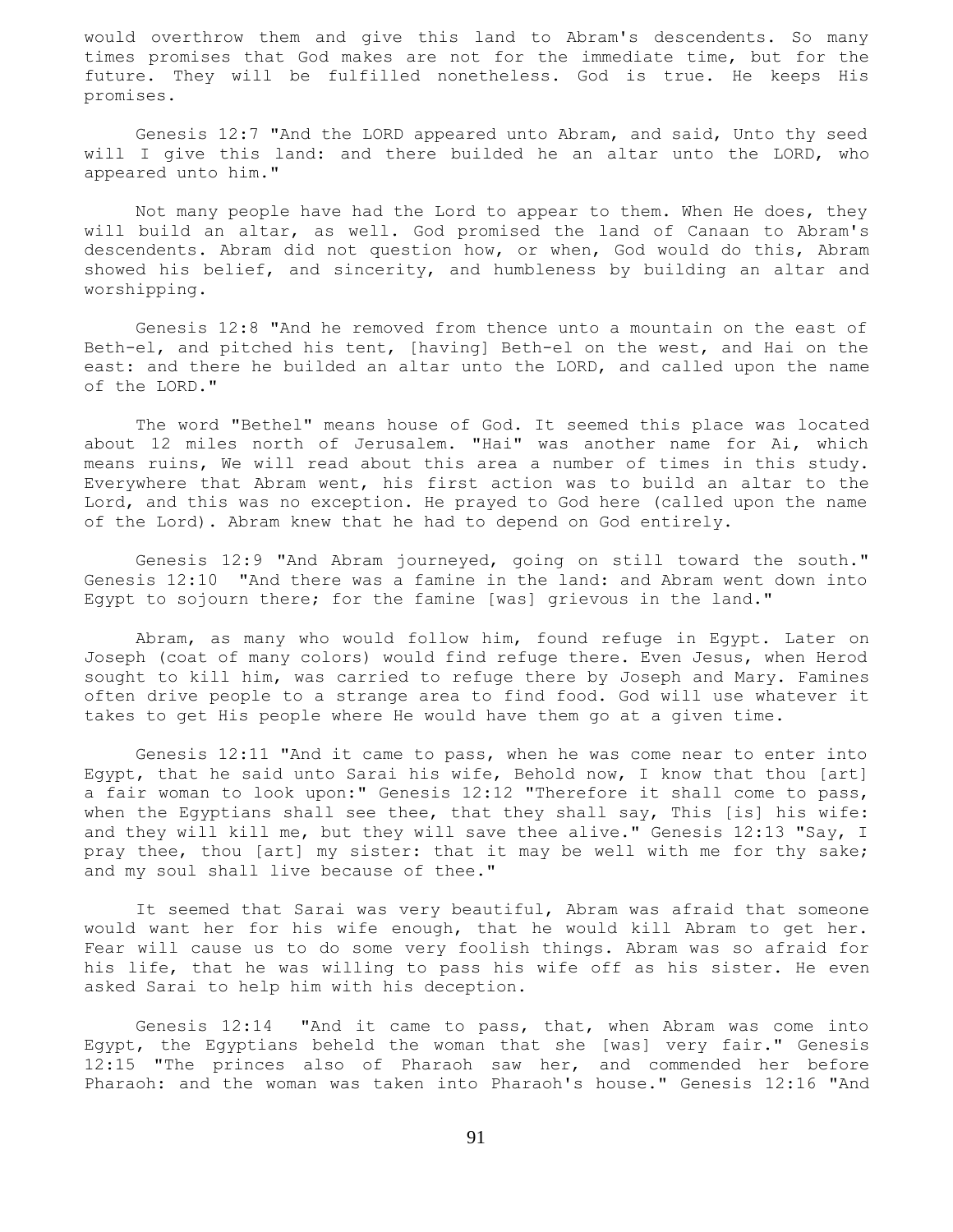he entreated Abram well for her sake: and he had sheep, and oxen, and he asses, and menservants, and maidservants, and she asses, and camels."

 Nothing was too good for Abram (if he was brother to Sarai). Pharaoh showered him with gifts for her sake. She was taken into the home of Pharaoh. God did not like this kind of carrying on. We will see in the verse, just how displeased He was.

 Genesis 12:17 "And the LORD plagued Pharaoh and his house with great plagues because of Sarai Abram's wife." Genesis 12:18 "And Pharaoh called Abram, and said, What [is] this [that] thou hast done unto me? Why didst thou not tell me that she [was] thy wife?"

 God did not tolerate this type of behavior then, and will not tolerate it even today. These plagues descended when Sarai moved in. Pharaoh quickly realized the problem. Truly he laid the problem where it belonged, at Abram's feet. He realized she was Abram's wife, and God was displeased. Some of the plagues in our society today, I believe, are because of God's displeasure at the sex sins of all kinds present in our land.

 Genesis 12:19 "Why saidst thou, She [is] my sister? So I might have taken her to me to wife: now therefore behold thy wife, take [her], and go thy way."

 Pharaoh asked Abram "why did you lie to me?. You got me into trouble. Hurry up and get out of here, so God will stop this plague."

 Genesis 12:20 "And Pharaoh commanded [his] men concerning him: and they sent him away, and his wife, and all that he had."

 Pharaoh realized this man was protected by God, so he did not punish him. He was in such a hurry for him to leave, that Pharaoh sent his men to make sure he left. Pharaoh did not take the gifts back. He sent them with Abram.

 Our lesson to be learned in all of this is two-fold. #1. We should not lie to protect ourselves. #2. God will be with us to help us out of whatever mess we get ourselves into, if we are His.

Study chapter 13 for the next lesson.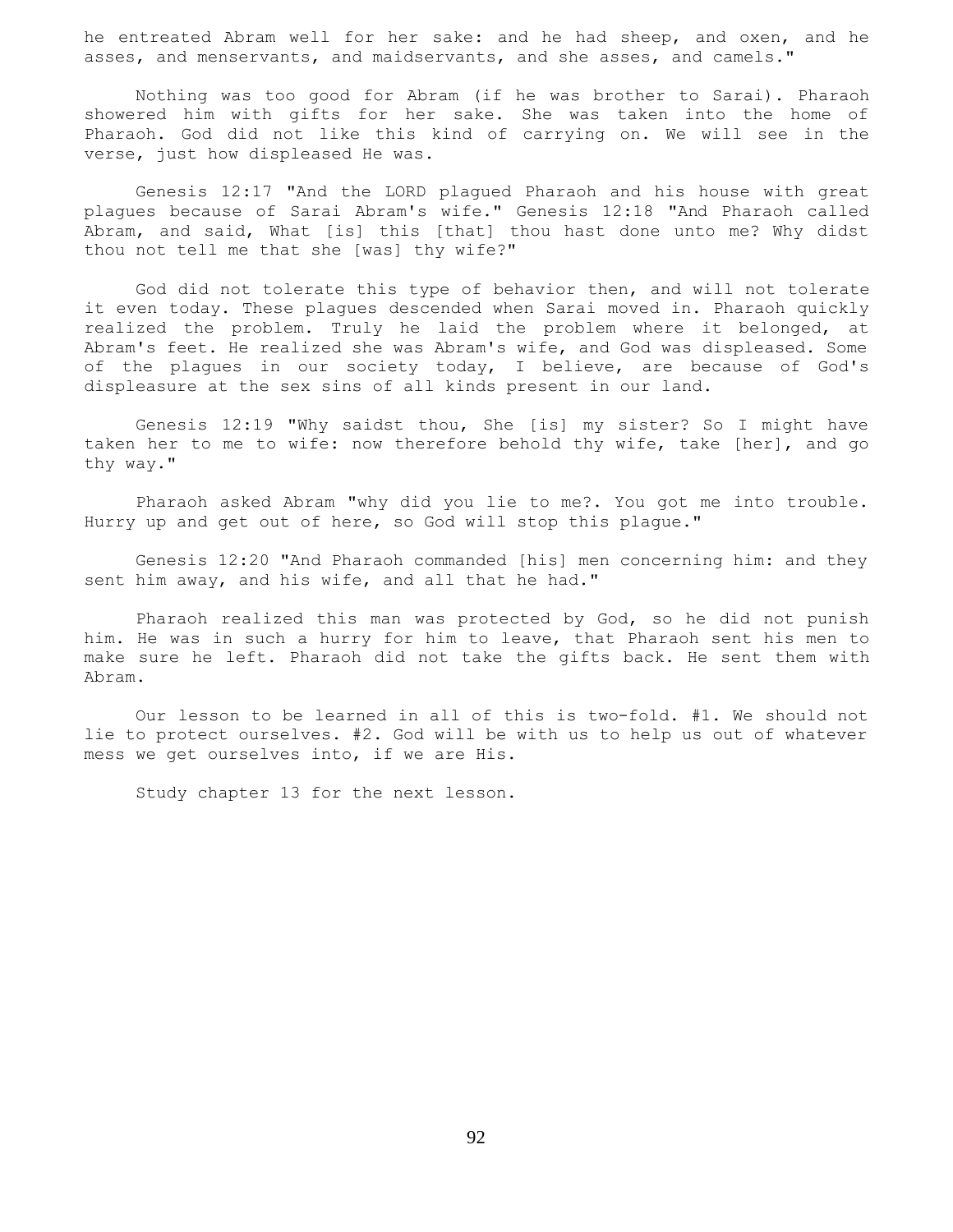### Genesis 21 Questions

1. Where was the first city God sent Abram out from? 2. What was the city's name where God told Abram to leave his kindred? 3. What three promises did God make to Abram? 4. The promises were not just for Abram, but for whom? 5. What was the name of Abram's nephew who went with him? 6. How old was Abram, when he departed from Haran? 7. Where were they going? 8. Where did Abram go near the plain of Moreh? 9. Who inhabited the land there? 10. Sichem was located in what land? 11. What was the first thing that Abram did? 12. When he left the plain of Moreh, where did he go? 13. What does the city's name mean? 14. This city was 12 miles from? 15. Hai means what? 16. Why did Abram go to Egypt? 17. What was Egypt a land of? 18. Why did Abram tell Sarai to tell them she was his sister? 19. What drives us to do things we would not ordinarily do? 20. What were some of the gifts Pharaoh gave Abram? 21. What did God do to straighten out this mess? 22. Where should the blame be placed? 23. Did Pharaoh take her to wife? 24. What did Pharaoh do to make it right? 25. What two things should we learn in all this?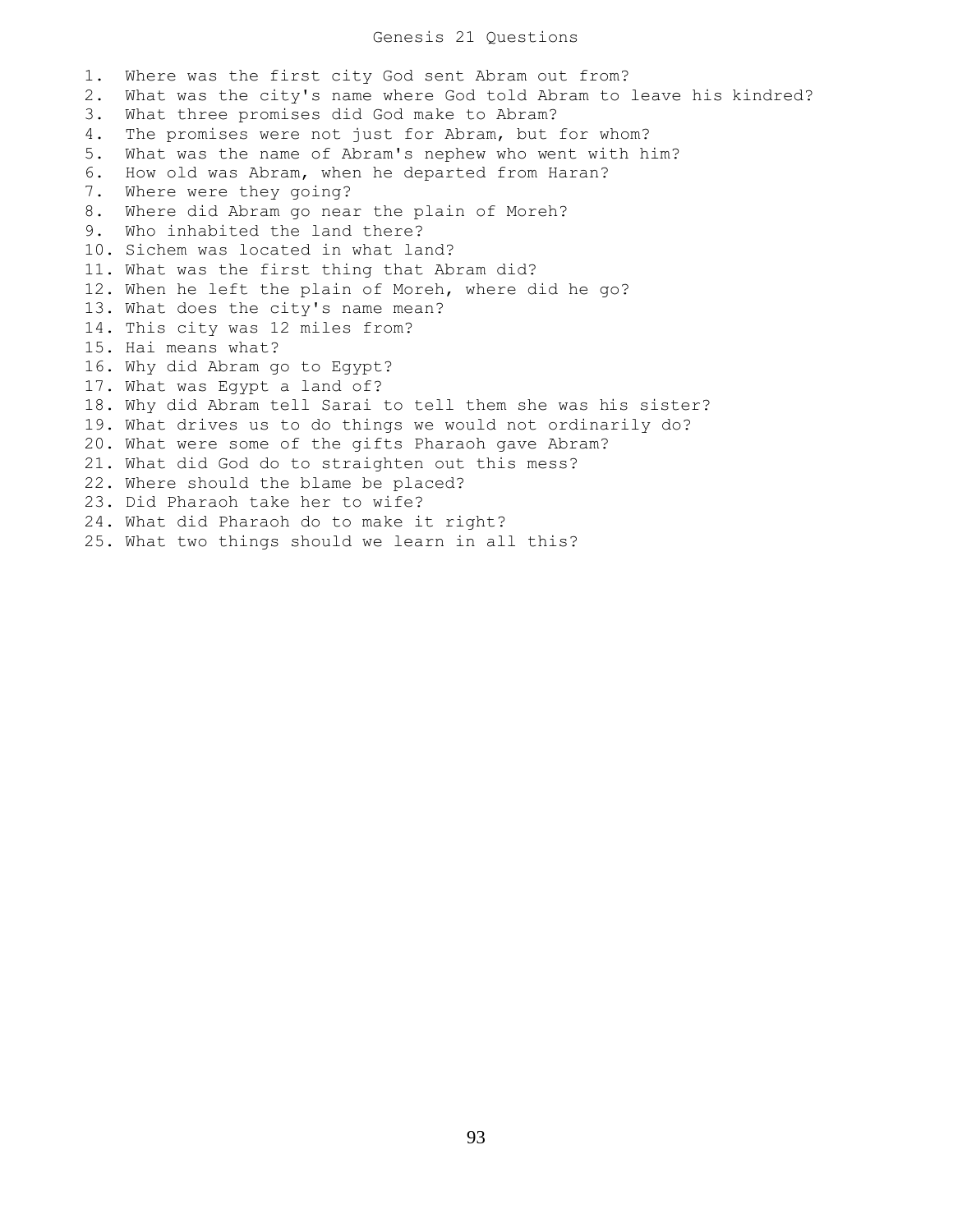We will begin this lesson in Genesis 13:1 "And Abram went up out of Egypt, he, and his wife, and all that he had, and Lot with him, into the south."

 Last lesson, we learned that Pharaoh had sent Abram out of Egypt, when he discovered that God had plagued him because of Sarai, Abram's wife. We notice, here, that Abram left nothing behind but took even the gifts that Pharaoh had given him.

 Genesis 13:2 "And Abram [was] very rich in cattle, in silver, and in gold."

 We will find, throughout the Bible, that three things that God called wealth, were cattle, silver, and gold. I really believe that cattle were symbolic for all food. It is interesting that God did not include land, or jewels as wealth. God's people, many times, are wealthy. It is not the riches that are sin. It is the love of riches.

 Genesis 13:3 "And he went on his journeys from the south even to Bethel, unto the place where his tent had been at the beginning, between Beth-el and Hai;" Genesis 13:4 "Unto the place of the altar, which he had made there at the first: and there Abram called on the name of the LORD."

 In this, I believe Abram saw that he had sinned, and went back to find God, to get forgiveness, and begin again. That is where so many people fail. When a Christian realizes he has sinned, he should repent, and go back to his first love of God, and begin again.

 Genesis 13:5 "And Lot also, which went with Abram, had flocks, and herds, and tents."

When a man has great wealth, as Abram did, his family as well usually has wealth. Abram loved Lot as a son (which he did not have) and, probably, helped Lot get these things to help him get started.

 Genesis 13:6 "And the land was not able to bear them, that they might dwell together: for their substance was great, so that they could not dwell together."

 Lot was now grown. It was time for him to go out on his own. He had acquired great wealth along with Abram. They had so many animals, there was not enough grazing for them all.

 Genesis 13:7 And there was a strife between the herdmen of Abram's cattle and the herdmen of Lot's cattle: and the Canaanite and the Perizzite dwelled then in the land.

 It was safer to dwell together, in case someone attacked them, but the land was not able to sustain both large herds, and their servants were fighting over the best grazing spots. So many times large groups of people cannot dwell together without strife. It is even difficult for two families to live in the same house without fighting, and these were large groups of people.

94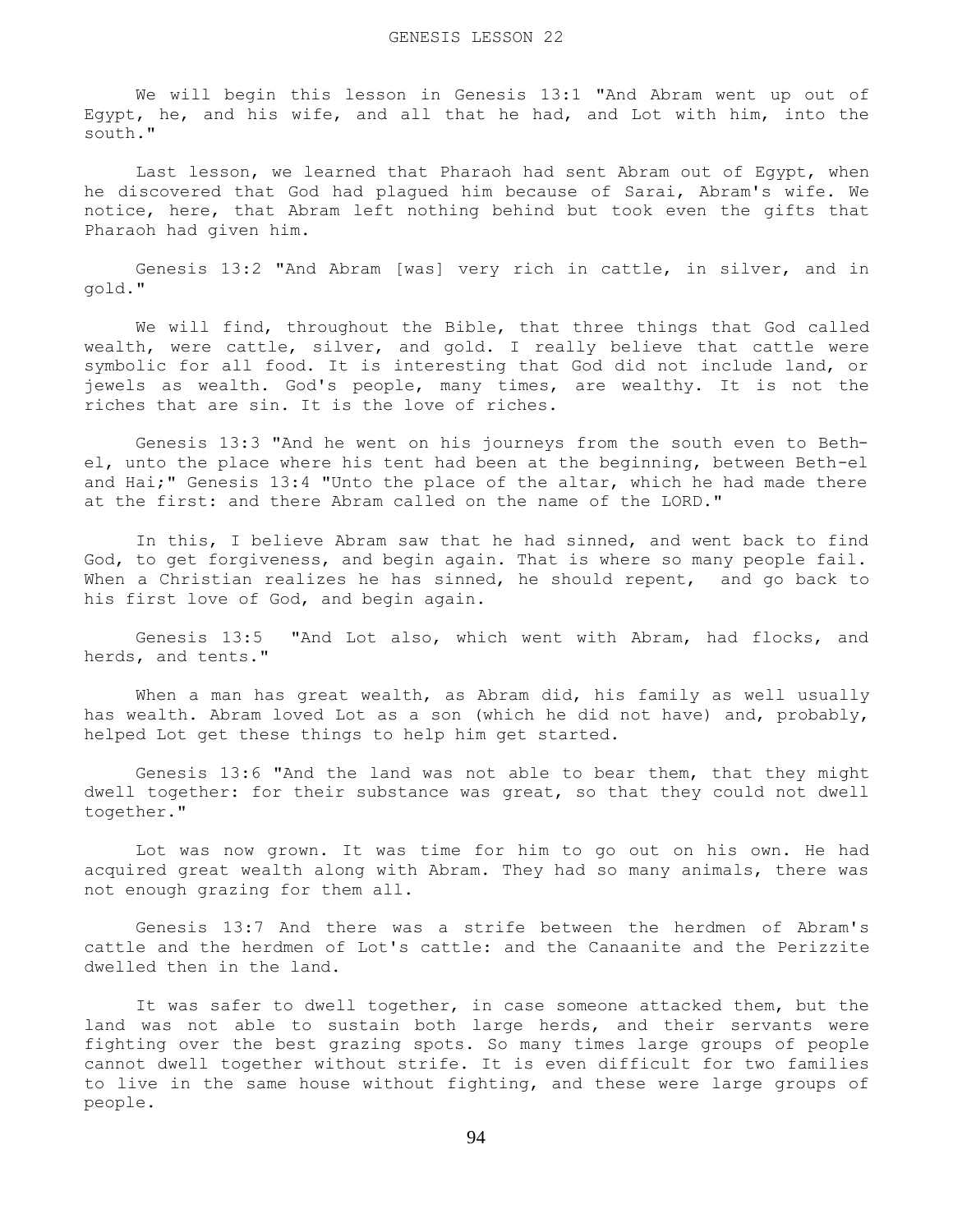Genesis 13:8 "And Abram said unto Lot, Let there be no strife, I pray thee, between me and thee, and between my herdmen and thy herdmen; for we [be] brethren."

 Abram did not want to fight with Lot. So many times when a young man becomes of age, there is strife in the home. Both the father and his son, who is of age, want to be the authority. Neither wants to be under the other, and conflict arises. The only way to solve the problem is for this adult son to move out and establish his own home. Such was the case of Abram and Lot.

 Genesis 13:9 "[Is] not the whole land before thee? Separate thyself, I pray thee, from me: if [thou wilt take] the left hand, then I will go to the right; or if [thou depart] to the right hand, then I will go to the left."

 Abram was telling Lot to choose first, and he would take the land Lot did not want.

 Genesis 13:10 "And Lot lifted up his eyes, and beheld all the plain of Jordan, that it [was] well watered every where, before the LORD destroyed Sodom and Gomorrah, [even] as the garden of the LORD, like the land of Egypt, as thou comest unto Zoar." Genesis 13:11 "Then Lot chose him all the plain of Jordan; and Lot journeyed east: and they separated themselves the one from the other."

 Lot chose what he thought was the best for himself. This land had plenty of water and was very fertile land. Lot was looking at the physical, and not the spiritual. He had not taken into consideration the evil lifestyle of the people. Abram was satisfied with the land Lot did not choose. Abram's unselfishness would be rewarded.

 Genesis 13:12 "Abram dwelled in the land of Canaan, and Lot dwelled in the cities of the plain, and pitched [his] tent toward Sodom." Genesis 13:13 "But the men of Sodom [were] wicked and sinners before the LORD exceedingly."

 Whether Lot knew that the men of Sodom were evil or not at this time were not mentioned in the Bible. Lot should have checked this out before moving in with them. Notice the Scripture above, it was not enough to just say they were wicked and sinners. God considers homosexuality a terrible sin (exceedingly).

 Genesis 13:14 "And the LORD said unto Abram, after that Lot was separated from him, Lift up now thine eyes, and look from the place where thou art northward, and southward, and eastward, and westward:" Genesis 13:15 "For all the land which thou seest, to thee will I give it, and to thy seed for ever."

 God showed Abram the Promised Land, which his descendents will receive as part of God's promise to Abram. This was not for Lot's descendents, only Abram's.

 Genesis 13:16 "And I will make thy seed as the dust of the earth: so that if a man can number the dust of the earth, [then] shall thy seed also be numbered."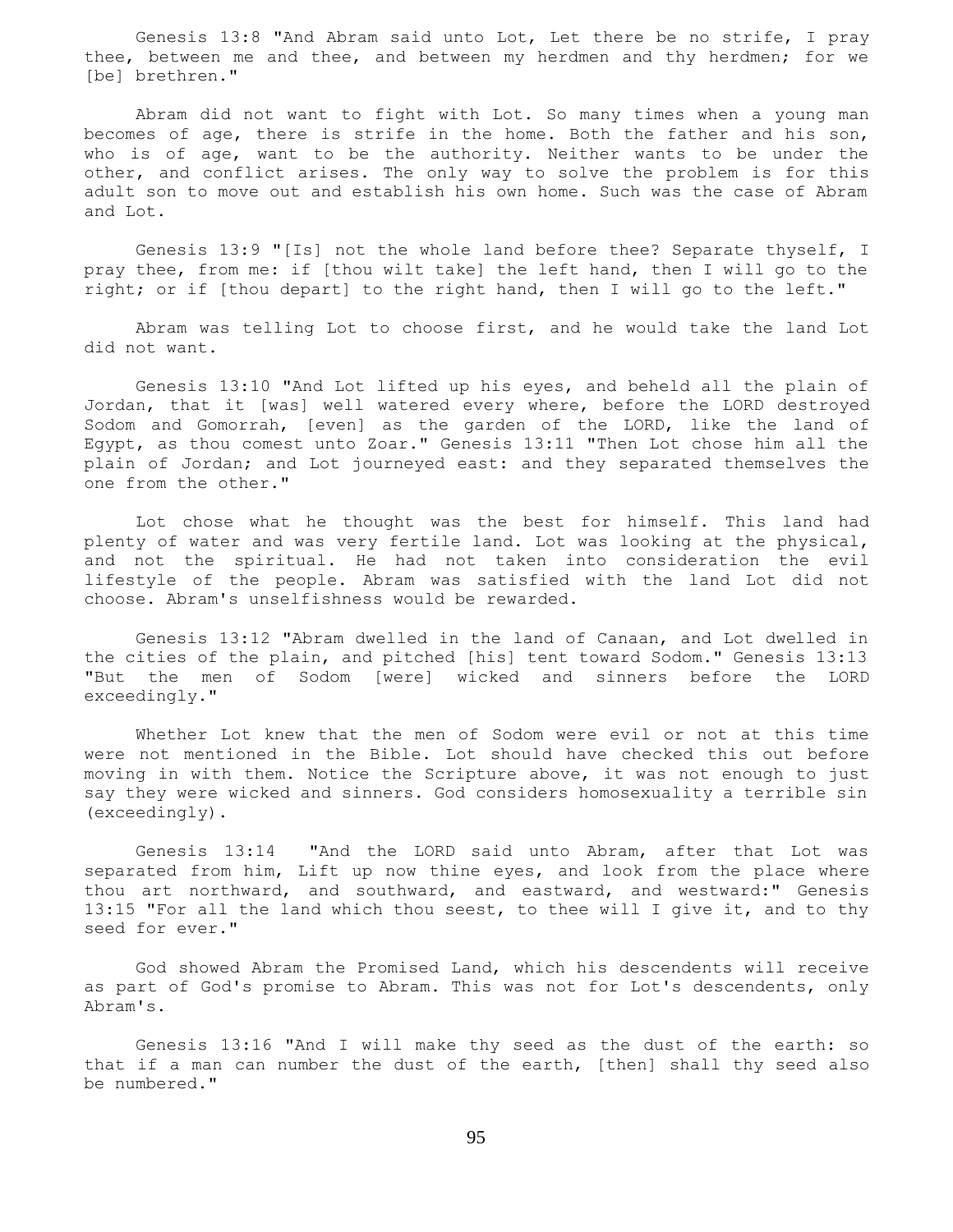Here, again, God teld Abram (even though he was very old) I will make so many descendents of you, that they will be impossible to number. God felt He needed to reassure Abram that he would have children and grandchildren. Abram, by this time thought, that the only descendents he would have would be through his nephew, Lot.

 Genesis 13:17 "Arise, walk through the land in the length of it and in the breadth of it; for I will give it unto thee."

 God set the boundaries of Israel right there that day. The Israelites still claim this territory today.

 Genesis 13:18 "Then Abram removed [his] tent, and came and dwelt in the plain of Mamre, which [is] in Hebron, and built there an altar unto the LORD."

 Wherever Abram was, he built an altar. Hebron is an area still with the same name. "Hebron" means community and alliance.

In the next lesson, we will begin in chapter 14.

Notes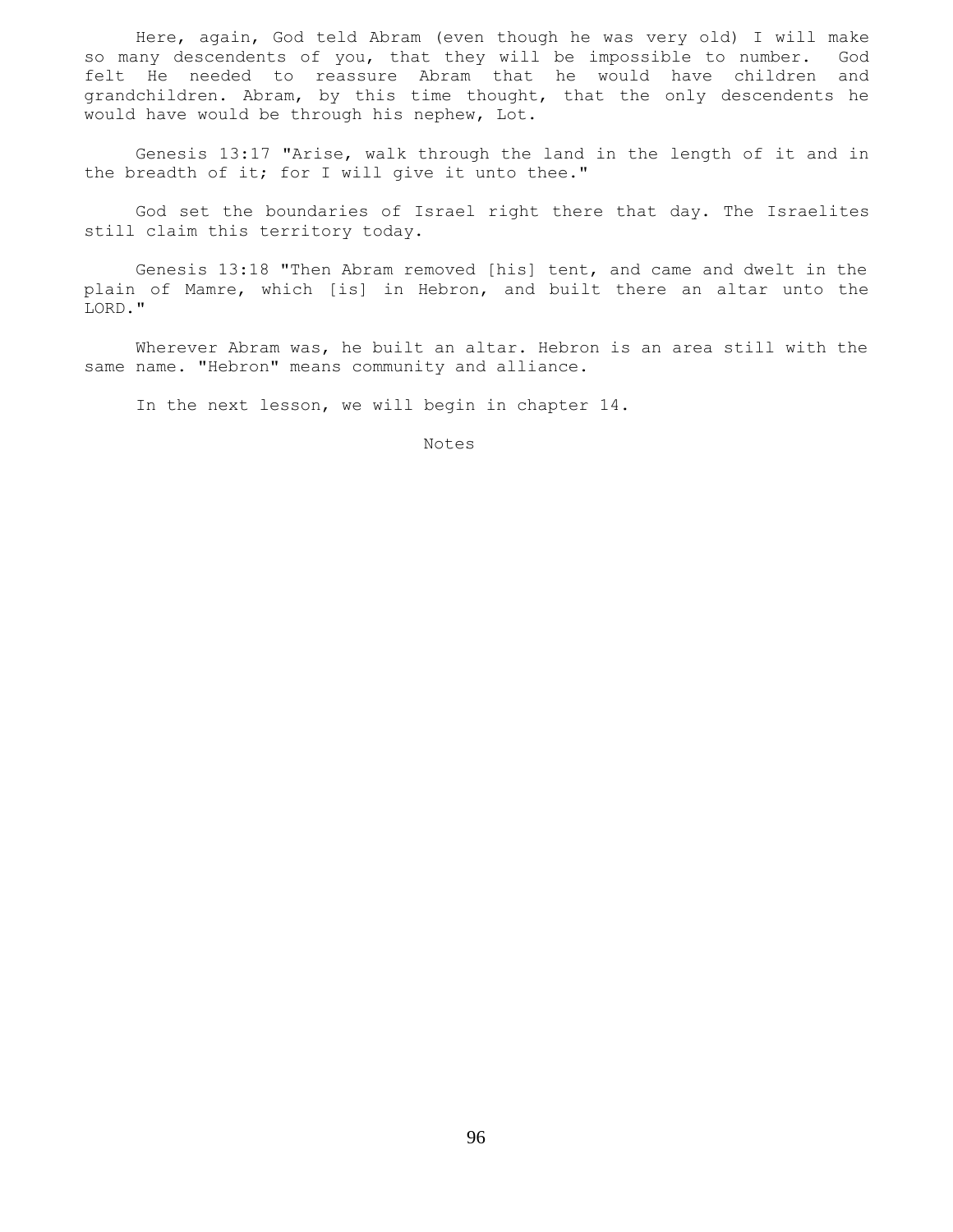1. What three things did God classify as wealth? 2. What two things, that we classify as wealth, does God not count as wealth? 3. What pertaining to wealth is sin? 4. We read that Bethel is the place of what? 5. Why do you think Abram went back to Bethel? 6. What should Christians do when they discover they have sinned? 7. What three things did Lot have with Him? 8. Where do you suppose Lot acquired them? 9. Why was the land unable to sustain them? 10. Who was the strife between? 11. What makes us realize that Abram was a peacemaker? 12. What plan did Abram offer Lot? 13. What area did Lot choose? 14. Why? 15. What town was Lot's tent near? 16. How should Lot have judged which area he should take? 17. What was the sin in this area? 18. What area did this land compare with physically? 19. How long did God promise to give the Promised Land to Abram? 20. How many descendents would Abram have? 21. Why had Abram just about given up having natural children? 22. Where did Abram come to in this land? 23. What was the first thing Abram did here? 24. What does Hebron mean?

Notes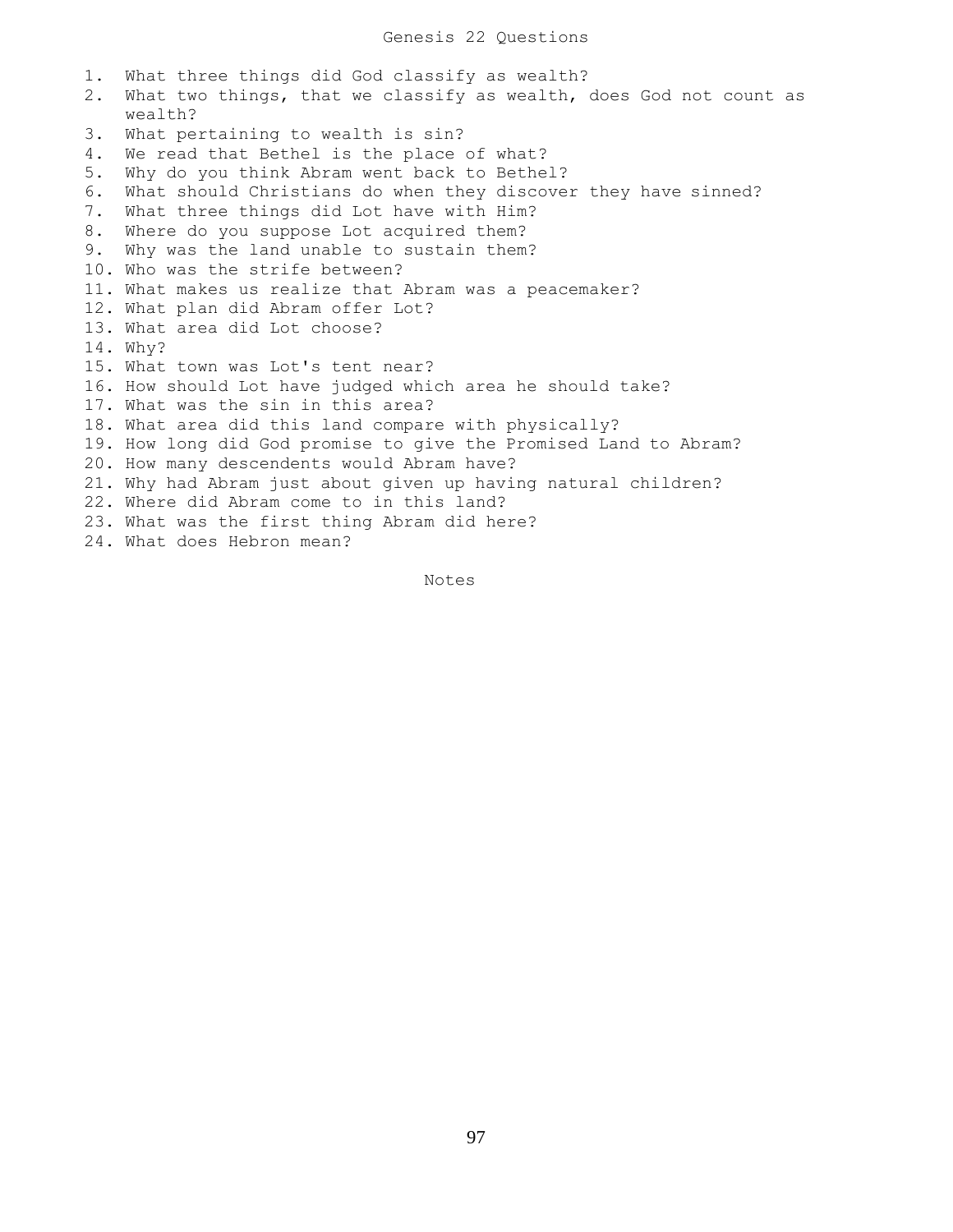We will begin this lesson in chapter 14 of Genesis verse 1.

 Genesis 14:1 "And it came to pass in the days of Amraphel king of Shinar, Arioch king of Ellasar, Chedorlaomer king of Elam, and Tidal king of nations;" Genesis 14:2 "[That these] made war with Bera king of Sodom, and with Birsha king of Gomorrah, Shinab king of Admah, and Shemeber king of Zeboiim, and the king of Bela, which is Zoar." Genesis 14:3 "All these were joined together in the vale of Siddim, which is the salt sea."

 There are just a few things in this to note. #1. Elam is modern Iran #2. Vale of Siddim and Salt Sea are the same as the Dead Sea. #3. Remember that Lot had settled at, or near, Sodom.

 Genesis 14:4 "Twelve years they served Chedorlaomer, and in the thirteenth year they rebelled." Genesis 14:5 "And in the fourteenth year came Chedorlaomer, and the kings that [were] with him, and smote the Rephaims in Ashteroth Karnaim, and the Zuzims in Ham, and the Emims in Shaveh Kiriathaim," Genesis 14:6 "And the Horites in their mount Seir, unto El-paran, which [is] by the wilderness." Genesis 14:7 "And they returned, and came to En-mishpat, which [is] Kadesh, and smote all the country of the Amalekites, and also the Amorites, that dwelt in Hazezon-tamar." Genesis 14:8 "And there went out the king of Sodom, and the king of Gomorrah, and the king of Admah, and the king of Zeboiim, and the king of Bela (the same [is] Zoar;) and they joined battle with them in the vale of Siddim;" Genesis 14:9 "With Chedorlaomer the king of Elam, and with Tidal king of nations, and Amraphel king of Shinar, and Arioch king of Ellasar; four kings with five."

 I think that what we must see in all of this is that there was unrest in the land for over 14 years. This land was broken into small areas and each one had a king. Any time a group of people start a fight with someone else, it is the desire for power and wealth that makes them do it. I am just sure that such was the case here, as well. All these kings wanted to be the top king.

 Genesis 14:10 "And the vale of Siddim [was full of] slimepits; and the kings of Sodom and Gomorrah fled, and fell there; and they that remained fled to the mountain."

 This area of the slimepits was an area where oil deposits had come to the surface. Some of the modern Bibles call the slimepits (asphalt). At any rate, this would be of great use to them.

 Genesis 14:11 "And they took all the goods of Sodom and Gomorrah, and all their victuals, and went their way." Genesis 14:12 "And they took Lot, Abram's brother's son, who dwelt in Sodom, and his goods, and departed."

 This is where they got into trouble. Abram would not have joined into this confusion, if they had left Lot alone. Why they did not just take Lot's possessions was not clear. Possibly, he and his family would have become slaves to these barbaric people. The people who are modern Iran are the same people who took Lot. They have not changed their tactics. they are still kidnapping people.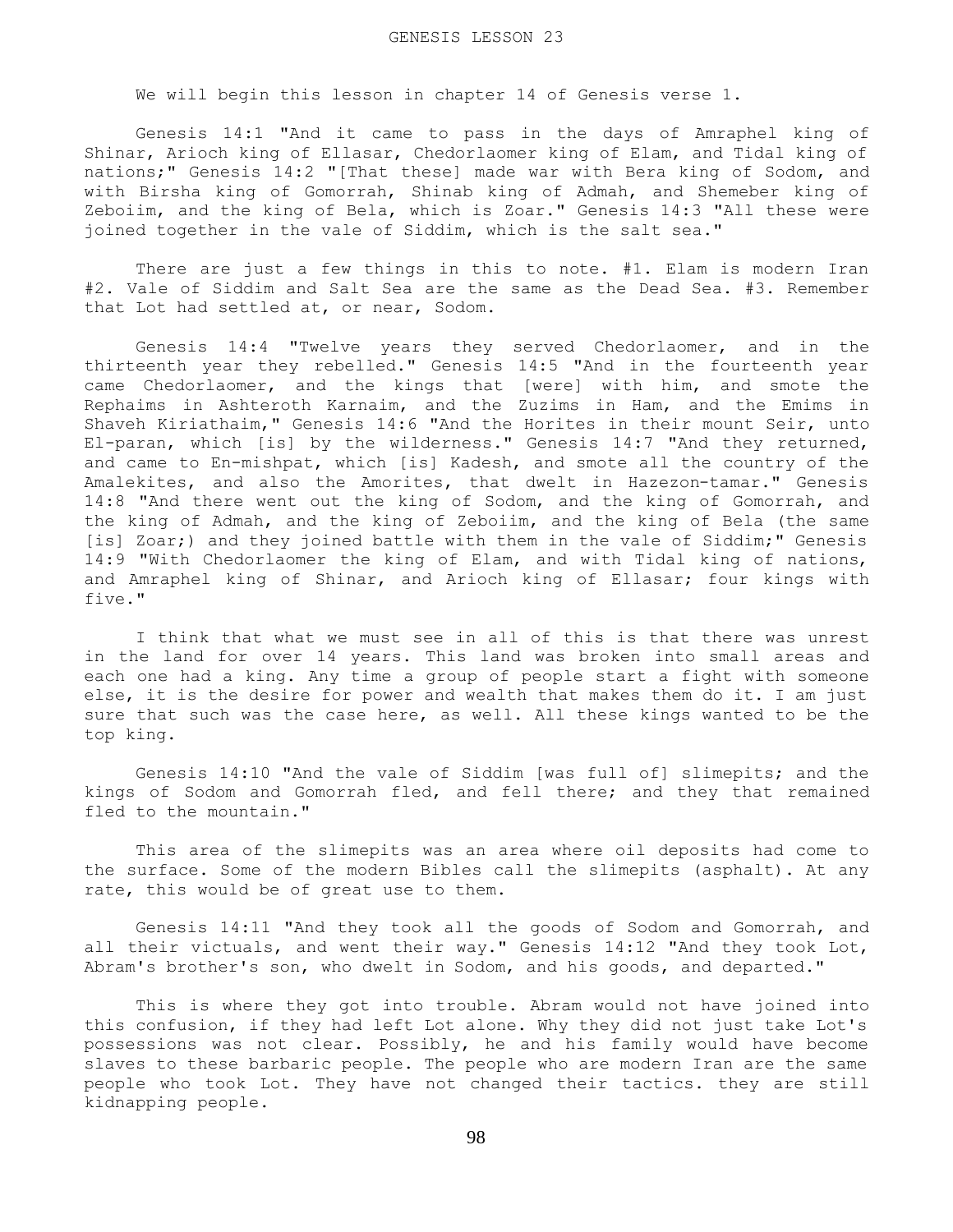Genesis 14:13 "And there came one that had escaped, and told Abram the Hebrew; for he dwelt in the plain of Mamre the Amorite, brother of Eshcol, and brother of Aner: and these [were] confederate with Abram." Genesis 14:14 "And when Abram heard that his brother was taken captive, he armed his trained [servants], born in his own house, three hundred and eighteen, and pursued [them] unto Dan."

 Our leaders could take instruction from Abram. He took immediate action. He gathered a few allies who had relatives captured. He took well trained (very loyal) servants to catch these kidnappers, who had run off with his nephew, Lot. The word "brother", above, was a loose use of the word. A better translation would have been relative, just as people might call Dr. Pepper, a Coke. When you say you want a Coke now, people ask what kind? They use the word Coke to mean all soda pops. So it is, with the use of "brother". It could mean any relative.

 Genesis 14:15 "And he divided himself against them, he and his servants, by night, and smote them, and pursued them unto Hobah, which [is] on the left hand of Damascus." Genesis 14:16 "And he brought back all the goods, and also brought again his brother Lot, and his goods, and the women also, and the people."

 You have heard the slogan (don't mess with Texas). You certainly do not mess with the anointed of God. Abram was chosen of God. Lot did get an overflow of blessings through Abram. It seemed that Abram and his servants had no trouble at all rescuing Lot, and all Lot's earthly possessions. Not only did Abram bring Lot's possessions back, but Abram took all their possessions.

 Genesis 14:17 "And the king of Sodom went out to meet him after his return from the slaughter of Chedorlaomer, and of the kings that [were] with him, at the valley of Shaveh, which [is] the king's dale."

 It seemed this king's dale, or Shaveh, was actually the Kidron valley right out of Jerusalem. I am sure the king of Sodom was happy to see that someone could whip this evil group, and return with what was taken.

 There is such a separation in the next statement. We must take a really good look at this.

 Genesis 14:18 "And Melchizedek king of Salem brought forth bread and wine: and he [was] the priest of the most high God."

 Very few ministers will even touch this Scripture above, but being brave, we will give it a try. Who is this Melchizedek? Let's look up the other Scriptures in the Bible that pertain to Him.

 Psalms 110:4 "The LORD hath sworn, and will not repent, Thou [art] a priest for ever after the order of Melchizedek." This Scripture in Psalms, was talking about Jesus being a high priest forever. It indicated that Melchizedek was, also, a priest forever. It is a prophetic Scripture saying, Jesus would, also, be a priest forever.

 Hebrews 5:6 "As he saith also in another [place], Thou [art] a priest for ever after the order of Melchisedec."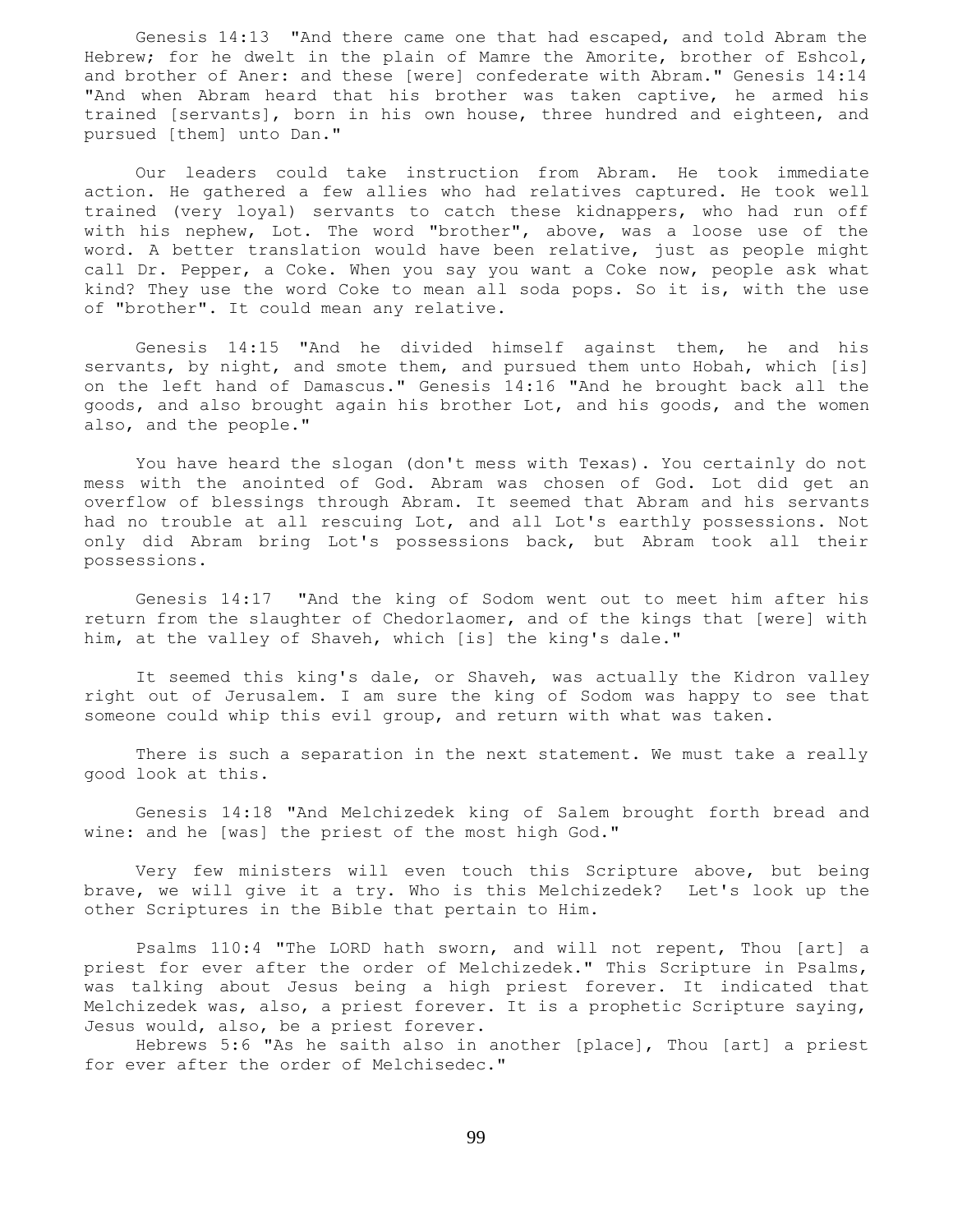This Scripture was saying that Jesus was not like Aaron and the earthly priests, who received priesthood, because of the tribe they were born into. It was saying that Jesus (like Melchisedec) was always high priest. Hebrews 5:10 "Called of God an high priest after the order of Melchisedec." Then, again, in Hebrews 6:20 "Whither the forerunner is for us entered, [even] Jesus, made an high priest for ever after the order of Melchisedec."

 You see, God showed the Israelites back in the Old Testament a high priest of His making. Then, He said here is your example of one to come. Jesus did not come through the Levitical tribe. He was ordained of God himself. He came from the tribe of Judah, but really was from God Himself. Let us read on, in chapter 7 of Hebrews, and see the resemblance of Melchisedec and Jesus, if you will, a type of the Lord Jesus Christ.

 Genesis 14:19 "And he blessed him, and said, Blessed [be] Abram of the most high God, possessor of heaven and earth:" Genesis 14:20 "And blessed be the most high God, which hath delivered thine enemies into thy hand. And he gave him tithes of all."

 Hebrews 7:1-6, "Hebrews 7:1 For this Melchisedec, king of Salem, priest of the most high God, who met Abraham returning from the slaughter of the kings, and blessed him;" Hebrews 7:2 "To whom also Abraham gave a tenth part of all; first being by interpretation King of righteousness, and after that also King of Salem, which is, King of peace;" Hebrews 7:3 "Without father, without mother, without descent, having neither beginning of days, nor end of life; but made like unto the Son of God; abideth a priest continually." Hebrews 7:4 "Now consider how great this man [was], unto whom even the patriarch Abraham gave the tenth of the spoils." Hebrews 7:5 "And verily they that are of the sons of Levi, who receive the office of the priesthood, have a commandment to take tithes of the people according to the law, that is, of their brethren, though they come out of the loins of Abraham:" Hebrews 7:6 "But he whose descent is not counted from them received tithes of Abraham, and blessed him that had the promises."

 Let's stop here from the Scriptures for just a moment, and discuss a few revelations.

 Who is the King of righteousness? Who is the King of peace? Who is the One who has no beginning and no end? Who was made Son of God? Who is a priest forever?

 We know Him as Jesus the Christ, the Son of the living God. We call Him Lord. We will call Him King, when he comes to reign. In heaven, one of His names is the Word of God.

Are you seeing what this is?

 Melchizedek in the Hebrew and Melchisedec in the Greek could easily be another time when the Word of God took on the form off flesh and visited the earth.

 Another point to ponder is that this Priest of God made His appearance here about 2000 years after Adam was born. The baby Jesus was born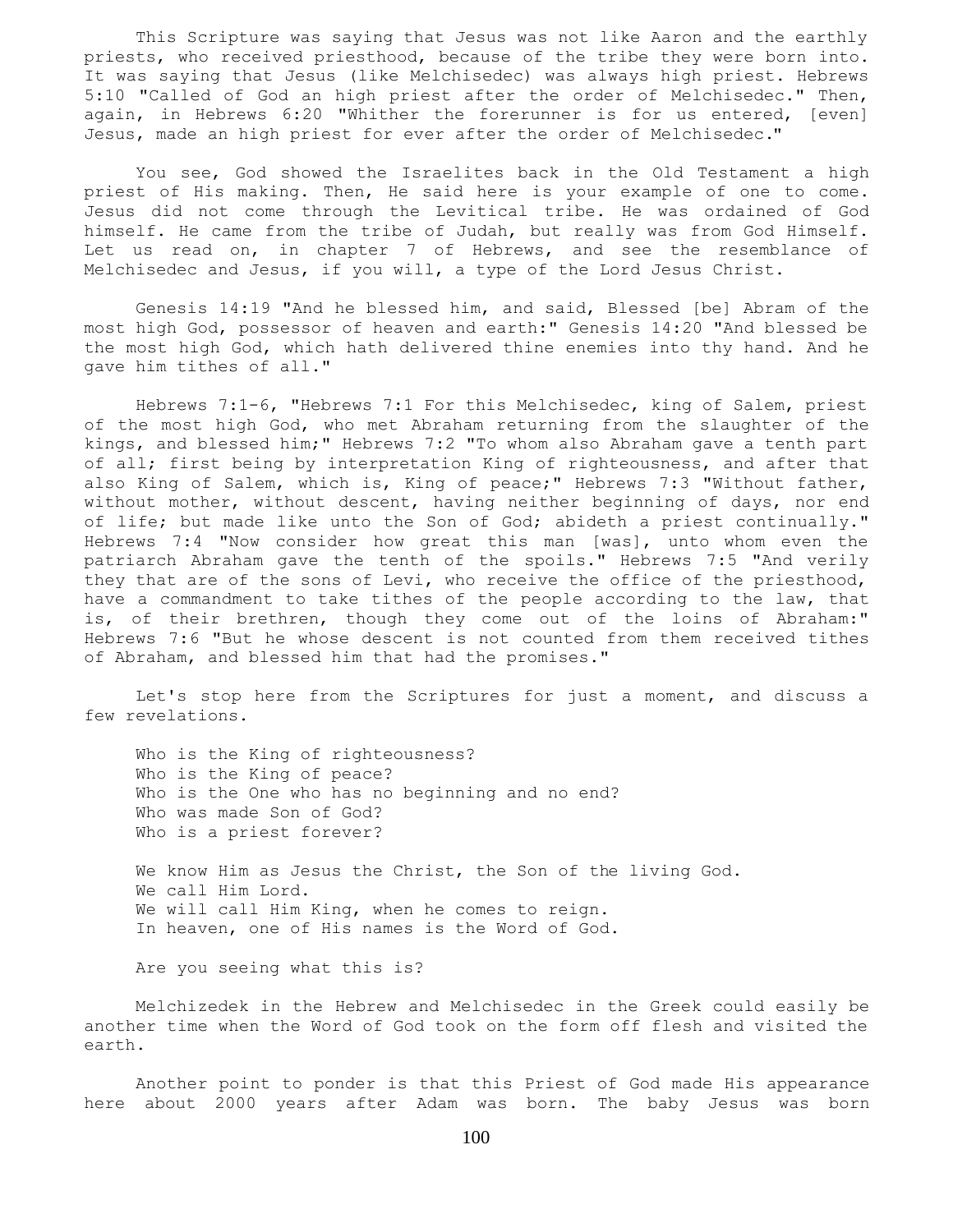approximately 2000 years after Melchizedek appeared on the earth. Jesus, the King, will return about 2000 years after his manifestation as our Saviour. I do not believe this is coincidence. Abraham, the father of all believers, was the only one who saw Him. For Abraham to be the father of all the believers through our faith, he had to believe in the One we call Jesus.

God has revealed something to us here.

 The reason the Word of God took on the name, Jesus, was to show us He was our Saviour. He took the name, Christ, so that we would know that He was the Anointed One. He had many names; Messiah, Jehovah, Mighty God, Emmanuel, Bright and morning Star, and so many others, I would have to use the rest of this Bible study to bring them. I believe this Melchizedek was the Word of God (Jesus as we know Him).

 Hebrews 7:7-24, Hebrews 7:7 "And without all contradiction the less is blessed of the better." Hebrews 7:8 "And here men that die receive tithes; but there he [receiveth them], of whom it is witnessed that he liveth." Hebrews 7:9 "And as I may so say, Levi also, who receiveth tithes, payed tithes in Abraham." Hebrews 7:10 "For he was yet in the loins of his father, when Melchisedec met him." Hebrews 7:11 "If therefore perfection were by the Levitical priesthood, (for under it the people received the law,) what further need [was there] that another priest should rise after the order of Melchisedec, and not be called after the order of Aaron?" Hebrews 7:12 "For the priesthood being changed, there is made of necessity a change also of the law." Hebrews 7:13 "For he of whom these things are spoken pertaineth to another tribe, of which no man gave attendance at the altar." Hebrews 7:14 "For [it is] evident that our Lord sprang out of Juda; of which tribe Moses spake nothing concerning priesthood." Hebrews 7:15 "And it is yet far more evident: for that after the similitude of Melchisedec there ariseth another priest," Hebrews 7:16 "Who is made, not after the law of a carnal commandment, but after the power of an endless life." Hebrews 7:17 "For he testifieth, Thou [art] a priest for ever after the order of Melchisedec." Hebrews 7:18 "For there is verily a disannulling of the commandment going before for the weakness and unprofitableness thereof." Hebrews 7:19 "For the law made nothing perfect, but the bringing in of a better hope [did]; by the which we draw nigh unto God." Hebrews 7:20 "And inasmuch as not without an oath [he was made priest]:" Hebrews 7:21 "(For those priests were made without an oath; but this with an oath by him that said unto him, The Lord sware and will not repent, Thou [art] a priest for ever after the order of Melchisedec:)" Hebrews 7:22 "By so much was Jesus made a surety of a better testament." Hebrews 7:23 "And they truly were many priests, because they were not suffered to continue by reason of death:" Hebrews 7:24 "But this [man], because he continueth ever, hath an unchangeable priesthood."

 You see, what this is all saying is that Jesus and Melchisedec are not at all like the other priests, who just serve for a short time during their lives, but are a Priest forever; on earth and in heaven. No one could truly be forgiven forever through the work of the priest here on the earth, but Jesus fulfilled the law and purchased our salvation. His power was shown in the endless life.

 Hebrews 7:25-28, Hebrews 7:25 "Wherefore he is able also to save them to the uttermost that come unto God by him, seeing he ever liveth to make intercession for them." Hebrews 7:26 "For such an high priest became us, [who is] holy, harmless, undefiled, separate from sinners, and made higher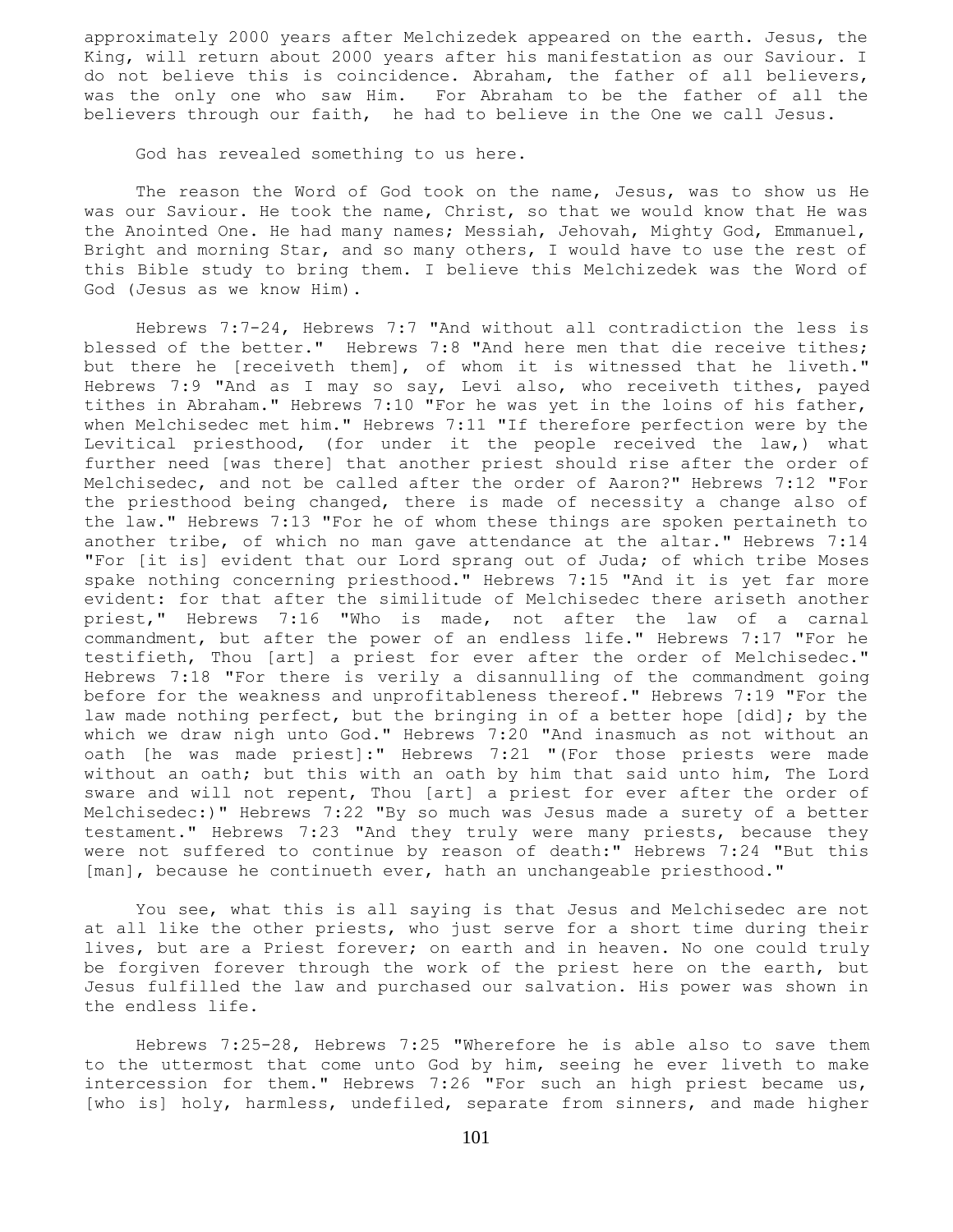than the heavens;" Hebrews 7:27 "Who needeth not daily, as those high priests, to offer up sacrifice, first for his own sins, and then for the people's: for this he did once, when he offered up himself." Hebrews 7:28 "For the law maketh men high priests which have infirmity; but the word of the oath, which was since the law, [maketh] the Son, who is consecrated for evermore."

 Just as Jesus fed the disciples bread and wine (the Passover), we see Melchizedek fed Abram bread and wine. He blessed Abram. Only God can bless, really. All these things show me Jesus.

 Genesis 14:21 "And the king of Sodom said unto Abram, Give me the persons, and take the goods to thyself." Genesis 14:22 "And Abram said to the king of Sodom, I have lift up mine hand unto the LORD, the most high God, the possessor of heaven and earth," Genesis 14:23 "That I will not [take] from a thread even to a shoelatchet, and that I will not take any thing that [is] thine, lest thou shouldest say, I have made Abram rich:" Genesis 14:24 "Save only that which the young men have eaten, and the portion of the men which went with me, Aner, Eshcol, and Mamre; let them take their portion."

 Abram did not want to be obligated to this king of Sodom. His intent was to rescue his nephew, Lot. He knew that God had won the battle for him. The only payment was wages for the men that went with him.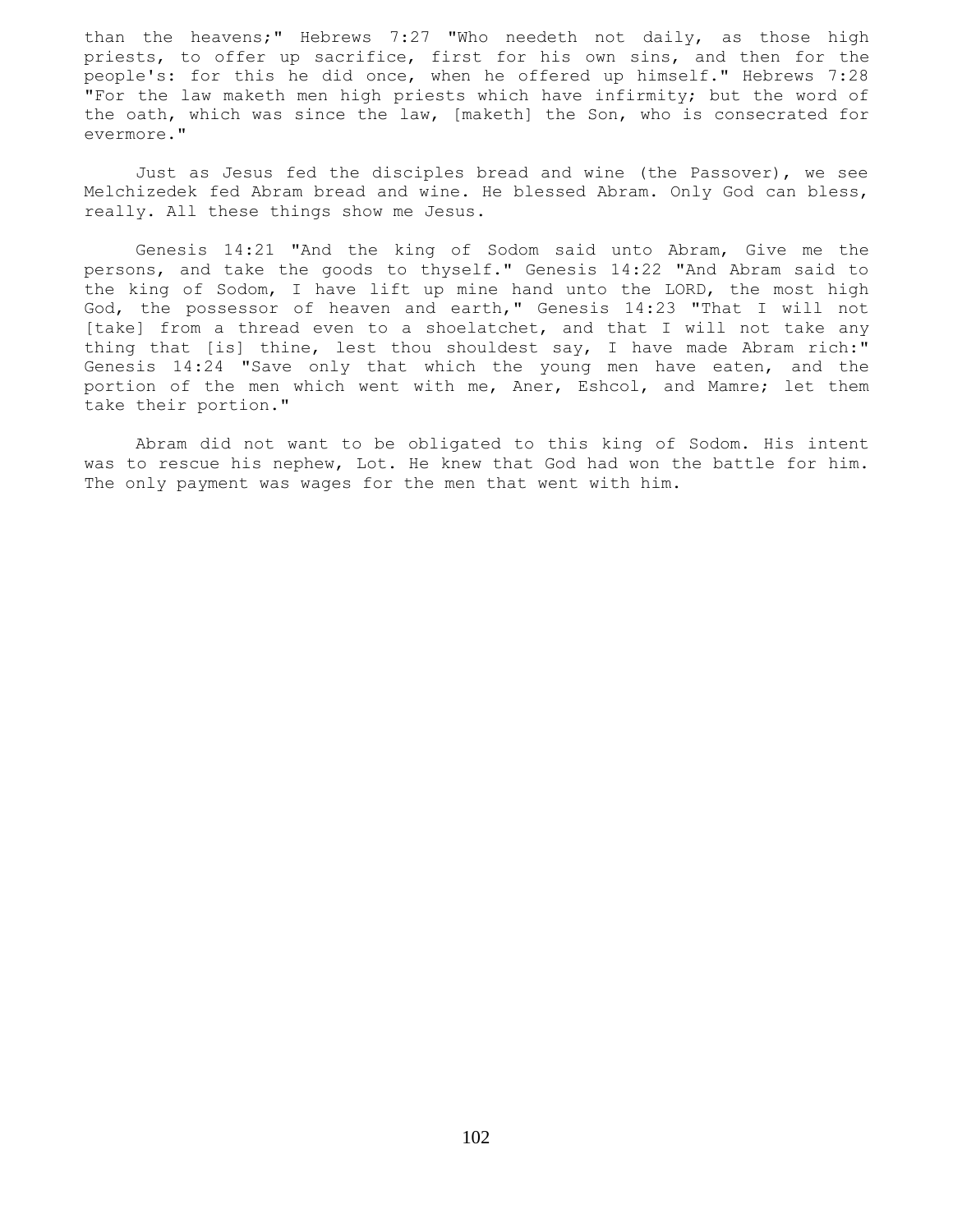1. What are two other names for the Salt Sea? 2. What country is Elam today? 3. How many years of unrest were in the land? 4. What two things caused the war? 5. What were the slimepits? 6. In Genesis 14:13, what is Abram called? 7. What did he do, when he found Lot was taken? 8. What did Abram bring back? 9. Where was the king's dale? 10. When Abram met Melchisedec, what did Melchizedek bring forth? 11. What was different about Jesus and Melchisedek from Aaron? 12. Did Jesus or Melchisidec come through the Levitical tribe? 13. How long did Melchizedek live? 14. Who were his father and mother? 15. What does Salem mean? 16. What did Abram give Melchizedek? 17. Who is the King of Righteousness? 18. Who is the King of Peace? 19. Who has no beginning and no end? 20. Who is the Son of God? 21. What is Jesus' most used name in heaven? 22. When did He acquire the name Jesus? 23. What does "Jesus" mean? 24. Give at least six more names of Jesus? 25. Who is made in the power of an endless life? 26. What did the law make perfect? 27. How many offerings of sacrifice did Jesus make? 28. What did the king of Sodom ask for? 29. What did he get? 30. What do you personally think about Melchizedek?

Notes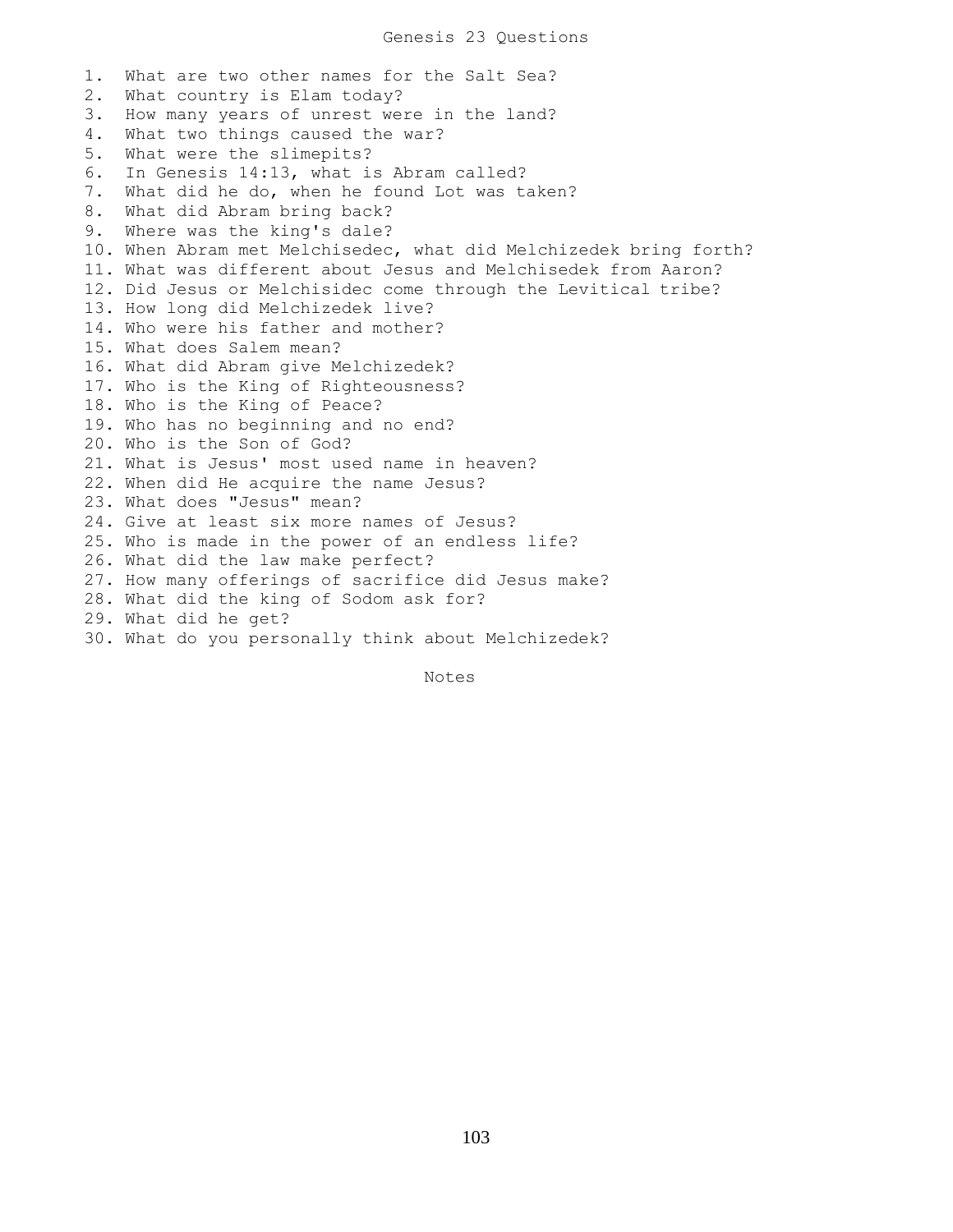We will begin this lesson in Genesis 15:1 "After these things the word of the LORD came unto Abram in a vision, saying, Fear not, Abram: I [am] thy shield, [and] thy exceeding great reward."

 God came and spoke to Abram in this vision, because Abram had about given up on having a family and the promises of God coming true. God's first statement to Abram, as it is to us today, is "fear not." Fear is not faith. It is the opposite of faith. He told Abram, here, (I didn't say that you could do this by yourself). God said, I am your protector, and this thing that I will give you is not of your own doing. It is a reward to you, because you believe me, for no other reason.

 Genesis 15:2 "And Abram said, Lord GOD, what wilt thou give me, seeing I go childless, and the steward of my house [is] this Eliezer of Damascus?" Genesis 15:3 "And Abram said, Behold, to me thou hast given no seed: and, lo, one born in my house is mine heir."

 Abram was telling God: I don't have any children for these promises to be carried out through, what good will it do to give me anything? It will die with me, and this servant will inherit my goods for lack of a son to leave it to. Abram was really feeling sorry for himself.

 Genesis 15:4 "And, behold, the word of the LORD [came] unto him, saying, This shall not be thine heir; but he that shall come forth out of thine own bowels shall be thine heir."

 God sees our broken hearts and encourages us. He corrected this gloominess in Abram. He re-issued His promises to Abram.

 Genesis 15:5 "And he brought him forth abroad, and said, Look now toward heaven, and tell the stars, if thou be able to number them: and he said unto him, So shall thy seed be."

 He had already promised Abram about the numerous seed, but now He showed him visually the promise. Abram spiritually saw all the stars of heaven, and truly they are innumerable.

 Genesis 15:6 "And he believed in the LORD; and he counted it to him for righteousness."

 Isn't this an interesting statement? The Scripture above did not say that Abram believed what God said, it says Abram believed in the LORD. LORD is capitalized meaning Lord Jesus Christ. To be the father of the believers in Christ, Abraham had to believe, also. I believe the encounter of Abram with Melchisedec was recognition of the Lord Jesus Christ. His belief in the Lord made him righteous:

 Genesis 15:7 "And he said unto him, I [am] the LORD that brought thee out of Ur of the Chaldees, to give thee this land to inherit it."

 He said to Abram here, you didn't leave Ur just to find a better place to make a living. I brought you out so that I might give you this land as an inheritance.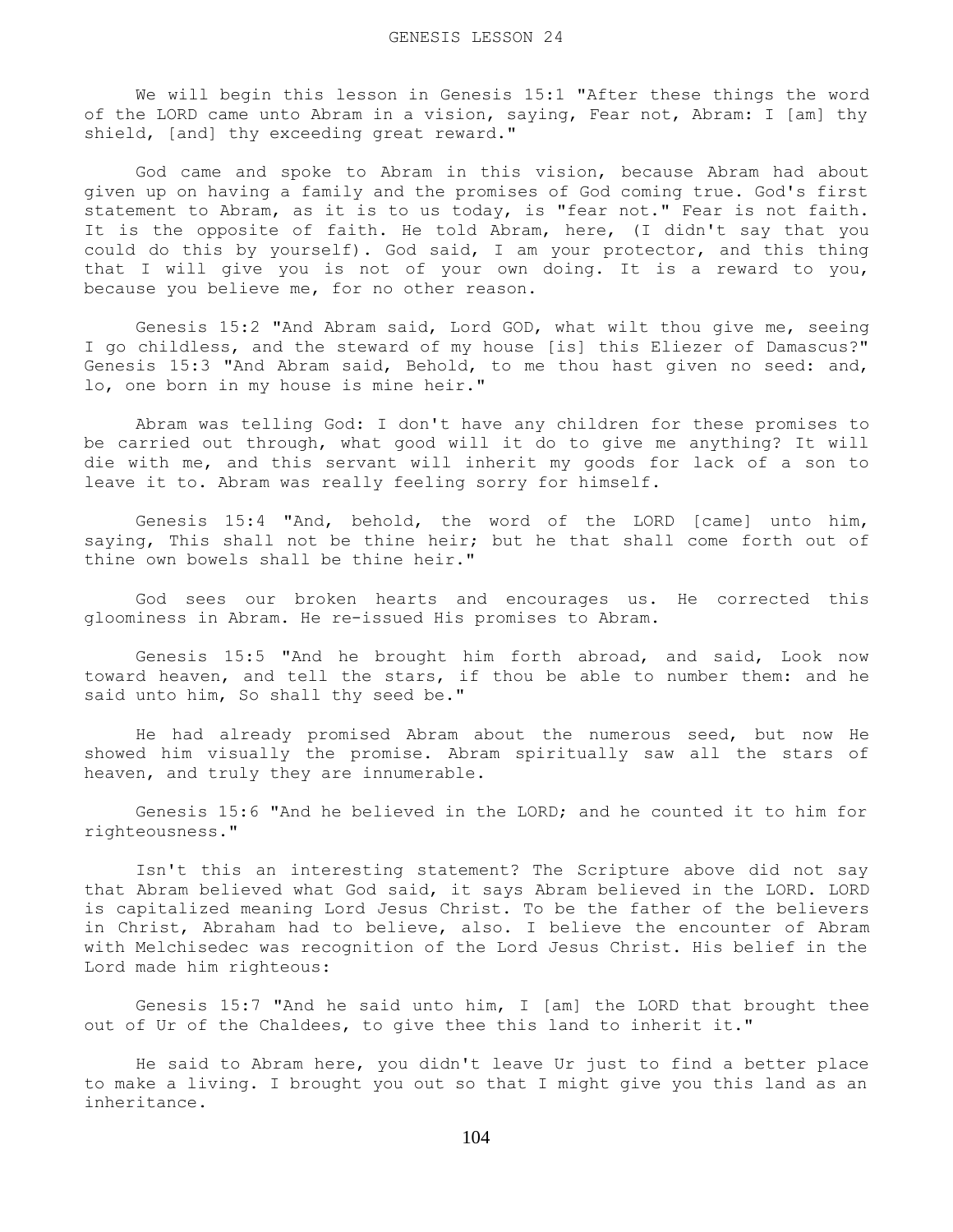Genesis 15:8 "And he said, Lord GOD, whereby shall I know that I shall inherit it?"

 Just like so many in our day, who hear God's voice and want to know for sure that this is God, so did Abram.

 Genesis 15:9 "And he said unto him, Take me an heifer of three years old, and a she goat of three years old, and a ram of three years old, and a turtledove, and a young pigeon." Genesis 15:10 "And he took unto him all these, and divided them in the midst, and laid each piece one against another: but the birds divided he not."

 In other words, I will make a covenant with you. The animals being 3 years old could be symbolic of the three years of Jesus' ministry here on the earth, or it could mean that these animals had grown to maturity and were something of value to sacrifice. The fact that the pigeon and turtledove were not separated could, possibly, mean the unity that the Holy Ghost (dove) brings to believers. Most of these animals and birds would become sacrifice for sins in later ceremonies. A covenant of lasting value includes shed blood. It seals the covenant.

 Genesis 15:11 "And when the fowls came down upon the carcases, Abram drove them away."

 Here, the symbolism really takes over; vultures were descending on these offerings to God. The devil descends on the Jews, and on believers in Christ today, but the covenant with Abram still wards off the enemy. Our faith, as Abram's faith, puts the old devil to flight even now.

 Genesis 15:12 "And when the sun was going down, a deep sleep fell upon Abram; and, lo, an horror of great darkness fell upon him."

 Darkness is an absence of the light. This darkness that fell meant that there would be a falling away of the descendents of Abram, and a curse would fall. Similar to what happened in the dark ages. Faith in God was very weak at this time.

 Genesis 15:13 "And he said unto Abram, Know of a surety that thy seed shall be a stranger in a land [that is] not theirs, and shall serve them; and they shall afflict them four hundred years;" Genesis 15:14 "And also that nation, whom they shall serve, will I judge: and afterward shall they come out with great substance."

 God was telling Abram, here, what God's foreknowledge told Him about the descendents of Abram in Egypt. They would be servants of the Pharaoh for 400 years (40, time of testing, x 10, world government). God tolds Abram, but there would come a day when He would punish Egypt for mistreating His people, and they would spoil the Egyptians, and bring out great wealth. We will learn in a later lesson that 70 go into Egypt, and nearly 3 million came out of Egypt.

 Genesis 15:15 "And thou shalt go to thy fathers in peace; thou shalt be buried in a good old age."

This Scripture, above, pretty well defines what happens when we die. There is a separation between the spirit and the body, here. He first said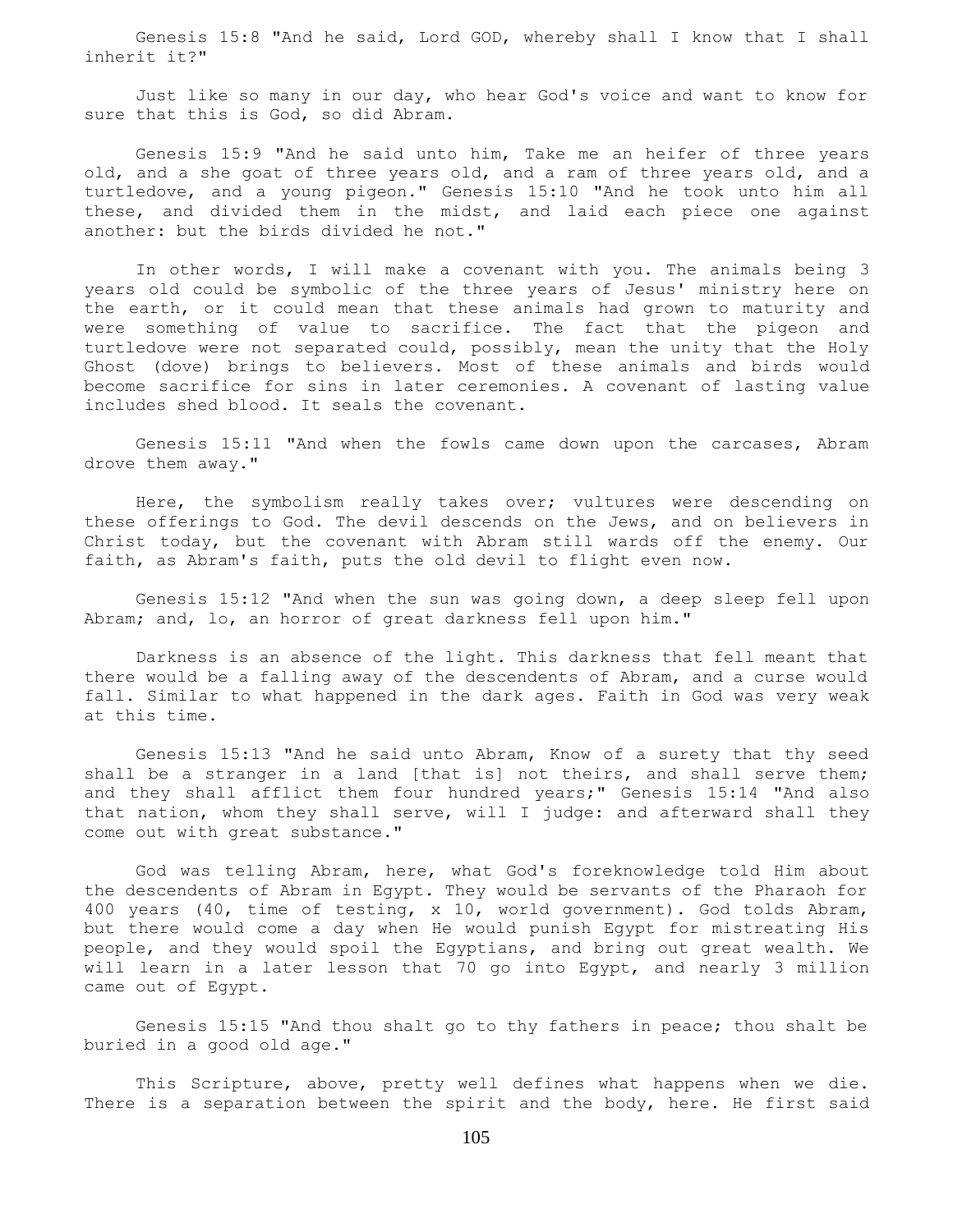you will be at peace with your ancestors. The spirit leaves the body and goes to heaven, if you are a Christian. God told him that his body would rest in the grave, until it is resurrected and reunited with the spirit.

 Genesis 15:16 "But in the fourth generation they shall come hither again: for the iniquity of the Amorites [is] not yet full."

 God gave these Amorites an opportunity to repent. (They did not). A generation, here, was 100 years.

 Genesis 15:17 "And it came to pass, that, when the sun went down, and it was dark, behold a smoking furnace, and a burning lamp that passed between those pieces." Genesis 15:18 "In the same day the LORD made a covenant with Abram, saying, Unto thy seed have I given this land, from the river of Egypt unto the great river, the river Euphrates:"

 The Bible says that God is a consuming fire. This presence of the smoke and fire, here, was some form of a Godly appearance to make covenant with Abram. There had to be shed blood to seal the covenant. Abram's part of the covenant was to believe that God would truly keep covenant with him. Even though this land did not belong to Abram's descendents until much later, God drew off the lines right then what would belong to Abram's descendents. They are still fighting about this very thing even today in Israel.

 Genesis 15:19 "The Kenites, and the Kenizzites, and the Kadmonites," Genesis 15:20 "And the Hittites, and the Perizzites, and the Rephaims," Genesis 15:21 "And the Amorites, and the Canaanites, and the Girgashites, and the Jebusites."

 There were 10 peoples mentioned here. This was God dealing against world government. these people did not follow after God. Their land would be taken from them, and given to the descendents of Abram, when Moses led them to the promised land.

Read chapter 16 for the next lesson.

Notes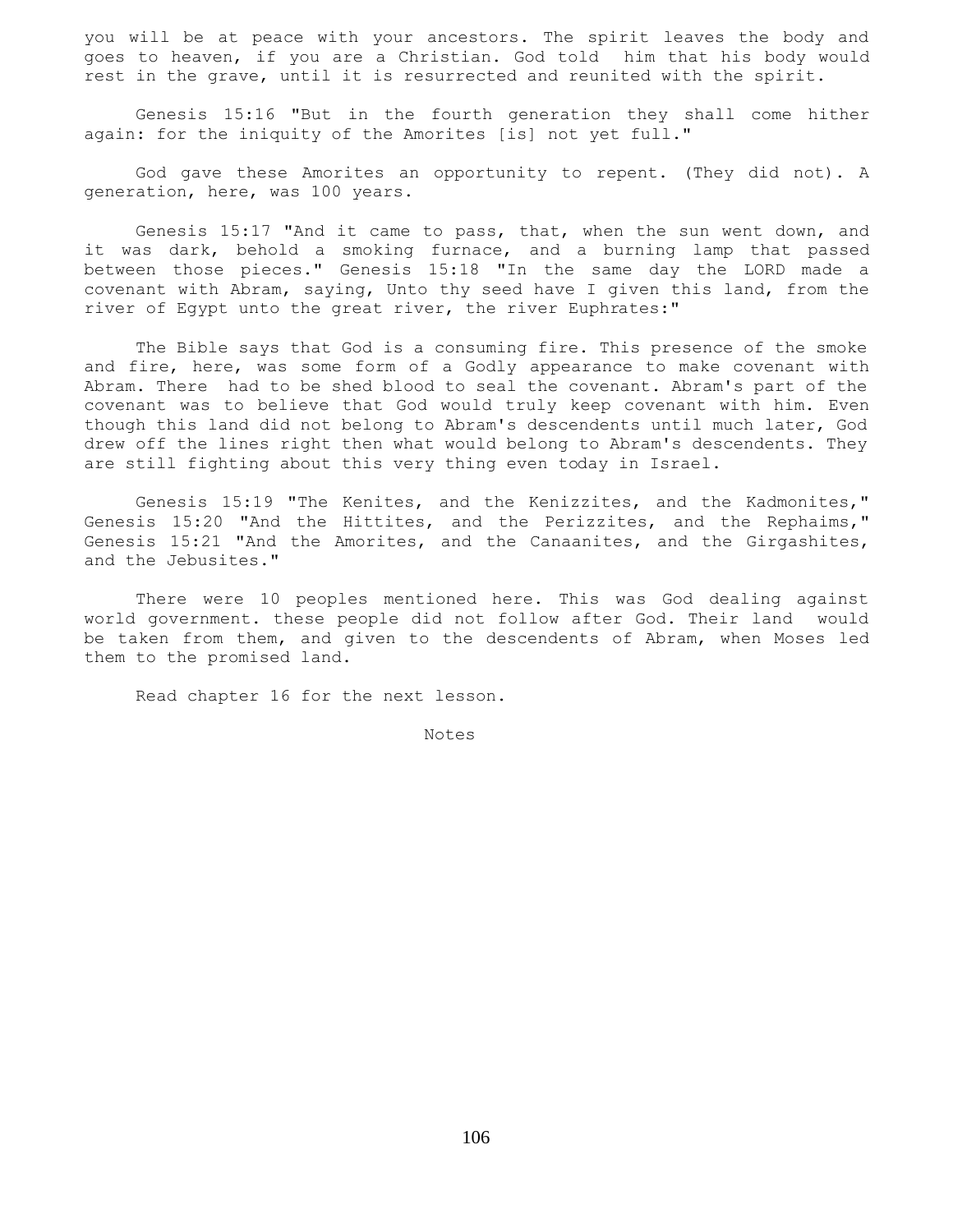1. What was God's first statement to Abram? 2. What was Abram complaining about? 3. What was the name of Abram's steward? 4. What did God show Abram to show him the number of descendents he would have? 5. In verse 6, what was counted as righteousness? 6. Why did God bring Abram out of Ur? 7. Just as we do, Abram asked God for what? 8. What 3 things did Abram bring for sacrifice that were 3 years old? 9. What 2 other things did he bring? 10. What did Abram do with them? 11. What 2 things could the 3 years old mean? 12. Why were the turtledove and pigeon not separated? 13. A lasting covenant involves what? 14. What were the vultures symbolic of? 15. What warded off the vultures? 16. What was the darkness in V-12 symbolic of? 17. How long would Abram's descendents be afflicted? 18. What does 400 mean? 19. What would happen to the nation that persecuted them? 20. Would God's people come out empty handed? 21. What 2 things does V-15 tell us about death? 22. In V-16, how long is a generation? 23. What 2 things, in V-17, symbolized God? 24. Where were the boundaries set for Israel that day? 25. What did the Bible call God that we see here, and in the burning bush? 26. What did the fact that there were 10 peoples that would be overthrown mean?

Notes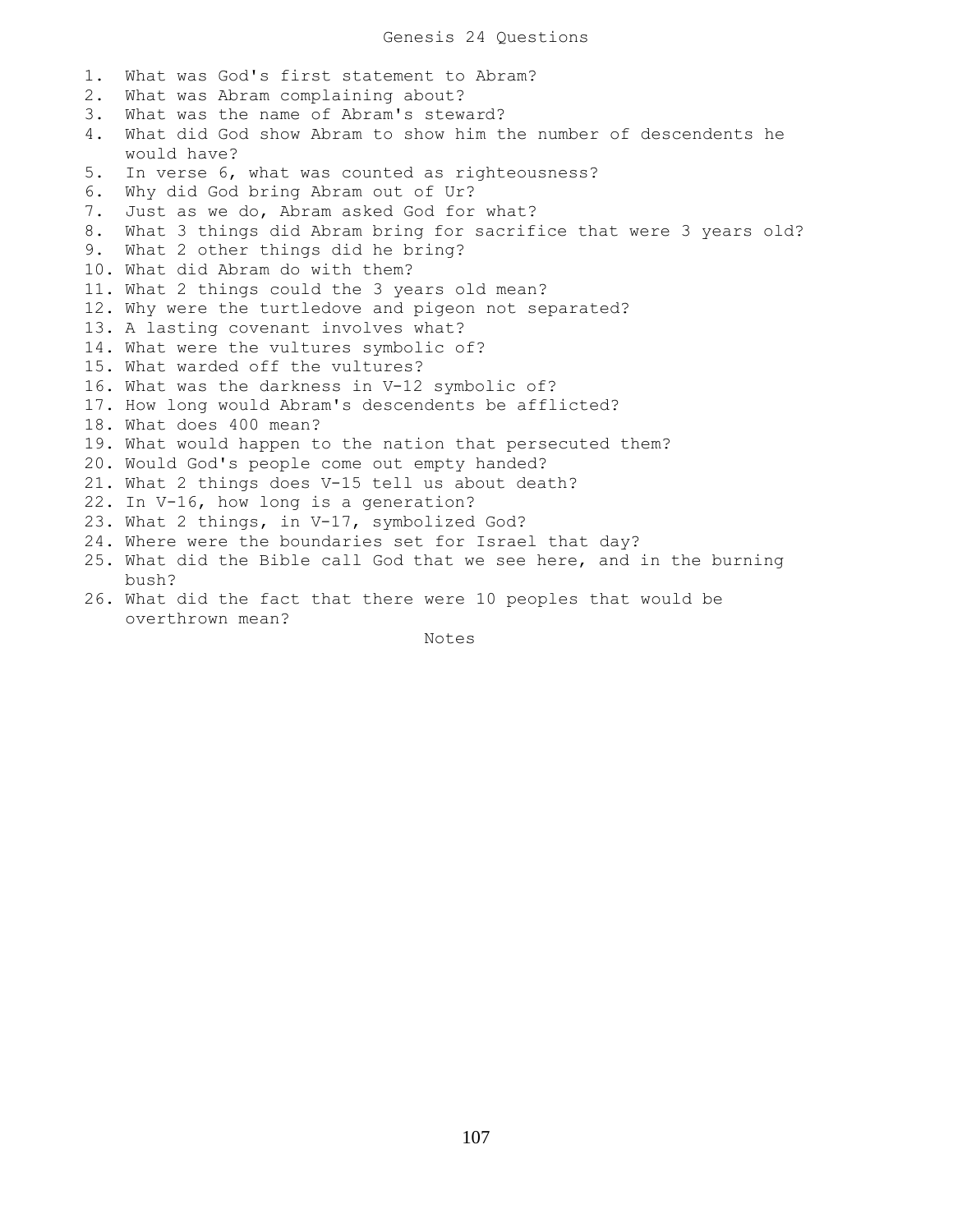Genesis 16:1 "Now Sarai Abram's wife bare him no children: and she had an handmaid, an Egyptian, whose name [was] Hagar." Genesis 16:2 "And Sarai said unto Abram, Behold now, the LORD hath restrained me from bearing: I pray thee, go in unto my maid; it may be that I may obtain children by her. And Abram hearkened to the voice of Sarai."

 This scheme that Sarai came up with caused nothing but trouble. First of all, this would not be Sarai's child. Sarai had lost faith that she would ever have a child, and decided to help God out. Anytime you get ahead of God and start figuring out the details yourself, you wind up with a mess. This was no exception. Even mixing the blood of Abram with an Egyptian, too, was not pleasing to God. Egypt is a type of the world. This union between Hagar and Abram could be nothing but worldly (opposed to God's plan). Any child from this union would have to be of the flesh. The poor maid was caught in a trap not of her making. Abram could have said no. He did not have to obey Sarai. In doing what she said, he got all of them in a mess.

 Genesis 16:3 "And Sarai Abram's wife took Hagar her maid the Egyptian, after Abram had dwelt ten years in the land of Canaan, and gave her to her husband Abram to be his wife."

 The only thing to add here is we should look at the worldly aspect of his, even the 10 in the number of years (10-world). Abram was allowing his flesh to rule him.

 Genesis 16:4 "And he went in unto Hagar, and she conceived: and when she saw that she had conceived, her mistress was despised in her eyes."

 She (Hagar) suddenly felt her importance. Her affair with Abram had resulted in pregnancy. She was angry and jealous of Sarai. Two women cannot share one man. In Genesis, when God made Adam and Eve, He said they two shall become one flesh. Marriage where more than two people are involved cannot work. It is not compatible with the plan God made from the beginning. Jealousy between these two women reigned in this household.

 Genesis 16:5 "And Sarai said unto Abram, My wrong [be] upon thee: I have given my maid into thy bosom; and when she saw that she had conceived, I was despised in her eyes: the LORD judge between me and thee."

 At least in this verse, Sarai was admitting that she was wrong. Just like so many people who do wrong, Sarai did not want to take the blame. She tried to shift her blame to Abram. With Hebrew women, it was a disgrace, not to have children, and they were looked down on. Children were considered a blessing from God. Not having children was considered a curse. Whether this was what Hagar was feeling for Sarai, or not, was not evident. Perhaps, Hagar had in her mind to take the place of Sarai with Abram. Sarai, in the last sentence, was asking God to decide whether she was at blame, or whether it was Abram's fault that all of this happened.

 Genesis 16:6 "But Abram said unto Sarai, Behold, thy maid [is] in thy hand; do to her as it pleaseth thee. And when Sarai dealt hardly with her, she fled from her face."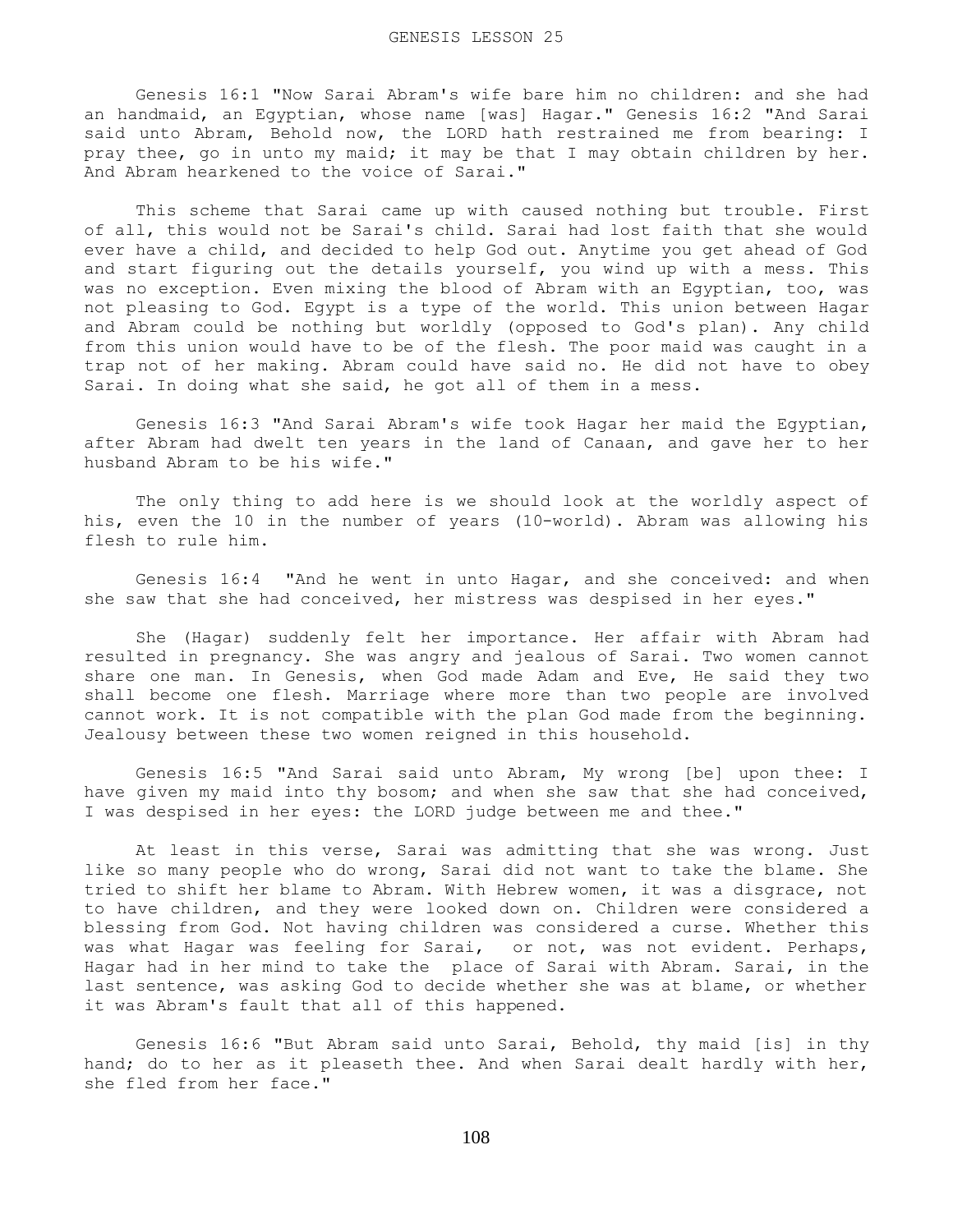Abram just backed away here. This is Sarai's maid. Sarai punished Hagar some way for her attitude. Whatever the punishment, it was severe enough that Hagar fled in fear.

 Genesis 16:7 "And the angel of the LORD found her by a fountain of water in the wilderness, by the fountain in the way to Shur." Genesis 16:8 "And he said, Hagar, Sarai's maid, whence camest thou? and whither wilt thou go? And she said, I flee from the face of my mistress Sarai."

 It seems that Hagar had fled out in a deserted place. She, probably, knew there was water there, and came to get a drink. She had run from the only home she had known. She was pregnant, and nowhere to go. The father of the child had turned his irate wife on her. The nearest thing she had as a benefactor was Sarai, and she had misbehaved toward her mistress and had been punished. What would she do? Where could she go? She was out here all alone feeling sorry for herself. And then, who appeared but the angel (ministering Spirit of God). This word that was here translated angel, in other places it is translated prophet, priest, teacher, ambassador, king or messenger. This did not say an angel. It said the angel. It seems that God had seen her predicament and sent help. As if he did not know, he asked Where did you come from, and where are you going? Here was the first time, since she conceived, that she admitted who Sarai was (her mistress).

 Genesis 16:9 "nd the angel of the LORD said unto her, Return to thy mistress, and submit thyself under her hands."

In short he said, go back and apologize for your behavior.

 Genesis 16:10 "And the angel of the LORD said unto her, I will multiply thy seed exceedingly, that it shall not be numbered for multitude." Genesis 16:11 "And the angel of the LORD said unto her, Behold, thou [art] with child, and shalt bear a son, and shalt call his name Ishmael; because the LORD hath heard thy affliction."

 God promised Hagar that she, also, would have a multitude of descendents. She, now, knew that she was to have a boy child. She was to name him Ishmael, which means (God will hear). His name was this because God heard Hagar's cries, not Ishmael's. In a way, she was innocent in this mess.

 Genesis 16:12 "And he will be a wild man; his hand [will be] against every man, and every man's hand against him; and he shall dwell in the presence of all his brethren."

 This wild man's descendents live in the midst of their Israelite brethren even today, and truly they do hate each other. They battle continuously, and it has been going on ever since Genesis in the Bible.

 Genesis 16:13 "And she called the name of the LORD that spake unto her, Thou God seest me: for she said, Have I also here looked after him that seeth me?" Genesis 16:14 "Wherefore the well was called Beer-lahai-roi; behold, [it is] between Kadesh and Bered."

 Hagar realized that God provided the well, and that this was God (El) who was instructing her to go back to Sarai. I believe this means she was aware that she did not get God's permission to leave. The name that was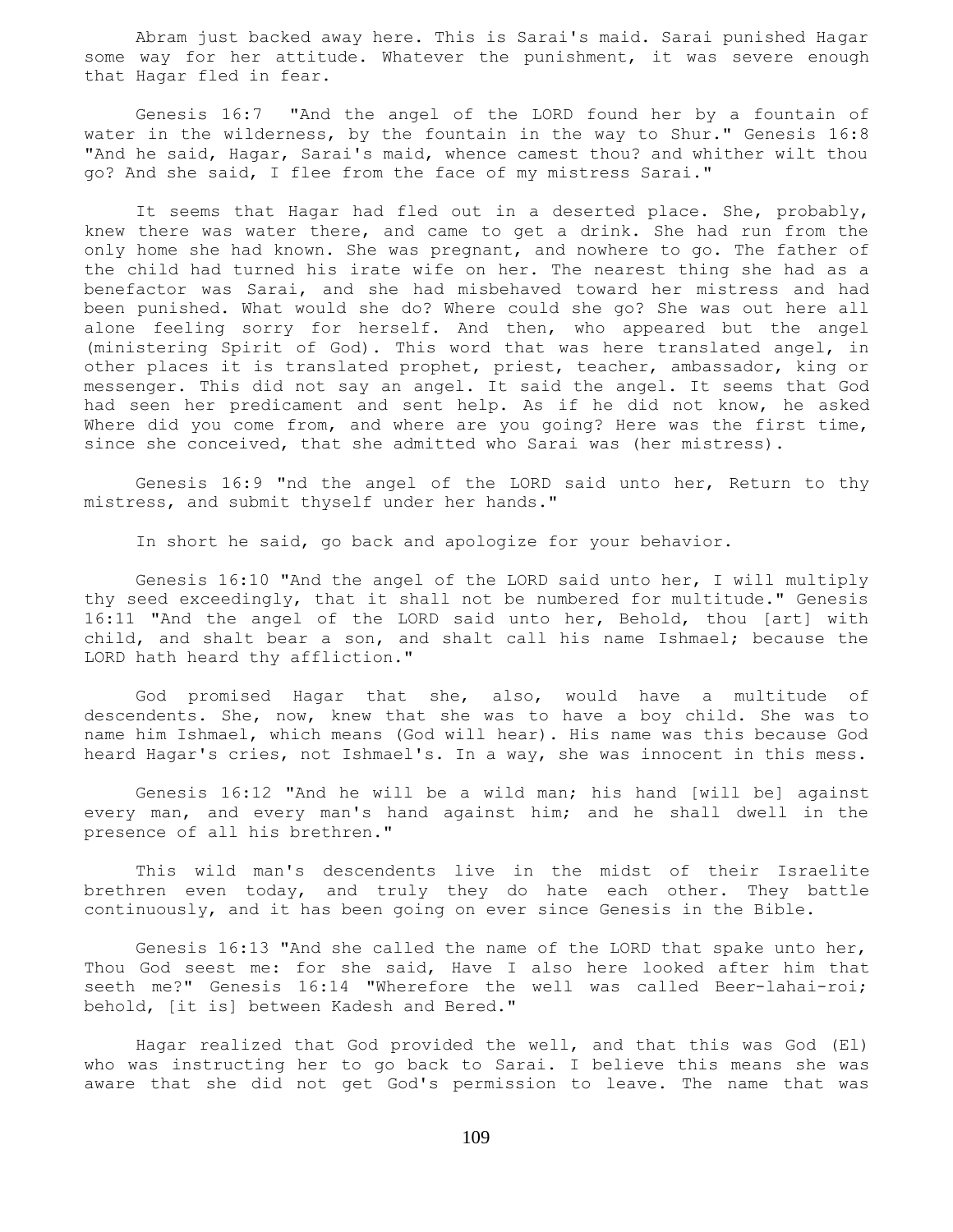given the well means (well of the living One). Wells are very valuable in this area and Jewish people of today use the Bible to find these old wells.

 Genesis 16:15 "And Hagar bare Abram a son: and Abram called his son's name, which Hagar bare, Ishmael."

 Remember, Ishmael means (God will hear). This son is of the flesh, not of the promise.

 Genesis 16:16 "And Abram [was] fourscore and six years old, when Hagar bare Ishmael to Abram."

 There is very little to note here, except that Abram was 86 years old when this son by the servant girl, Hagar, was born.

Notes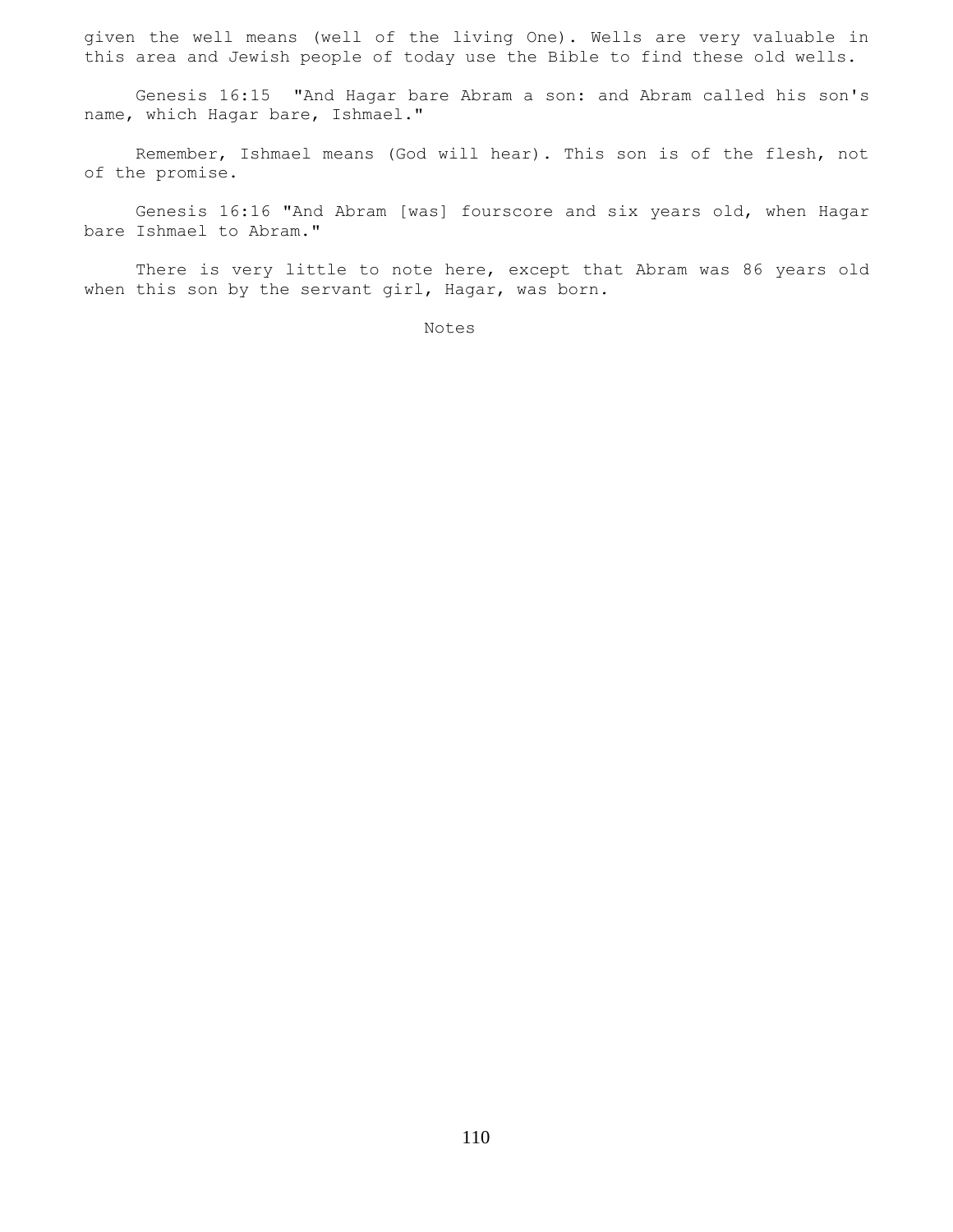1. What was the name of Sarai's servant girl? 2. What nationality was she? 3. Why did Sarai send Abram to Hagar? 4. What happens when we run ahead of God and start figuring things out for ourselves? 5. What is Egypt a type of? 6. When Abram did what Sarai suggested, what were the results? 7. How many years had Abram dwelt in Canaan when this happened? 8. The minute Hagar discovered she was expecting, how did she feel about her mistress? 9. What sentence in Genesis lets you know one man cannot peacefully live with 2 women? 10. With what women was it a disgrace not to bare children? 11. Did Abram take up for Hagar? 12. When Sarai punished Hagar, what happened? 13. Who found Hagar at the well? 14. This well was on the way to where? 15. What 2 questions did he ask Hagar? 16. Who was the nearest thing to a benefactor? 17. What did the angel of the LORD speak to Hagar. 18. What blessing did the angel of the LORD speak to Hagar. 19. What was Hagar to name her son? 20. What does his name mean? 21. What kind of a man would this son be? 22. Where will he live? 23. What did Hagar call the Angel of the LORD? 24. What was the name of the well? 25. What does it mean? 26. Where was it located? 27. Who named the child? 28. How old was Abram, when the child was born?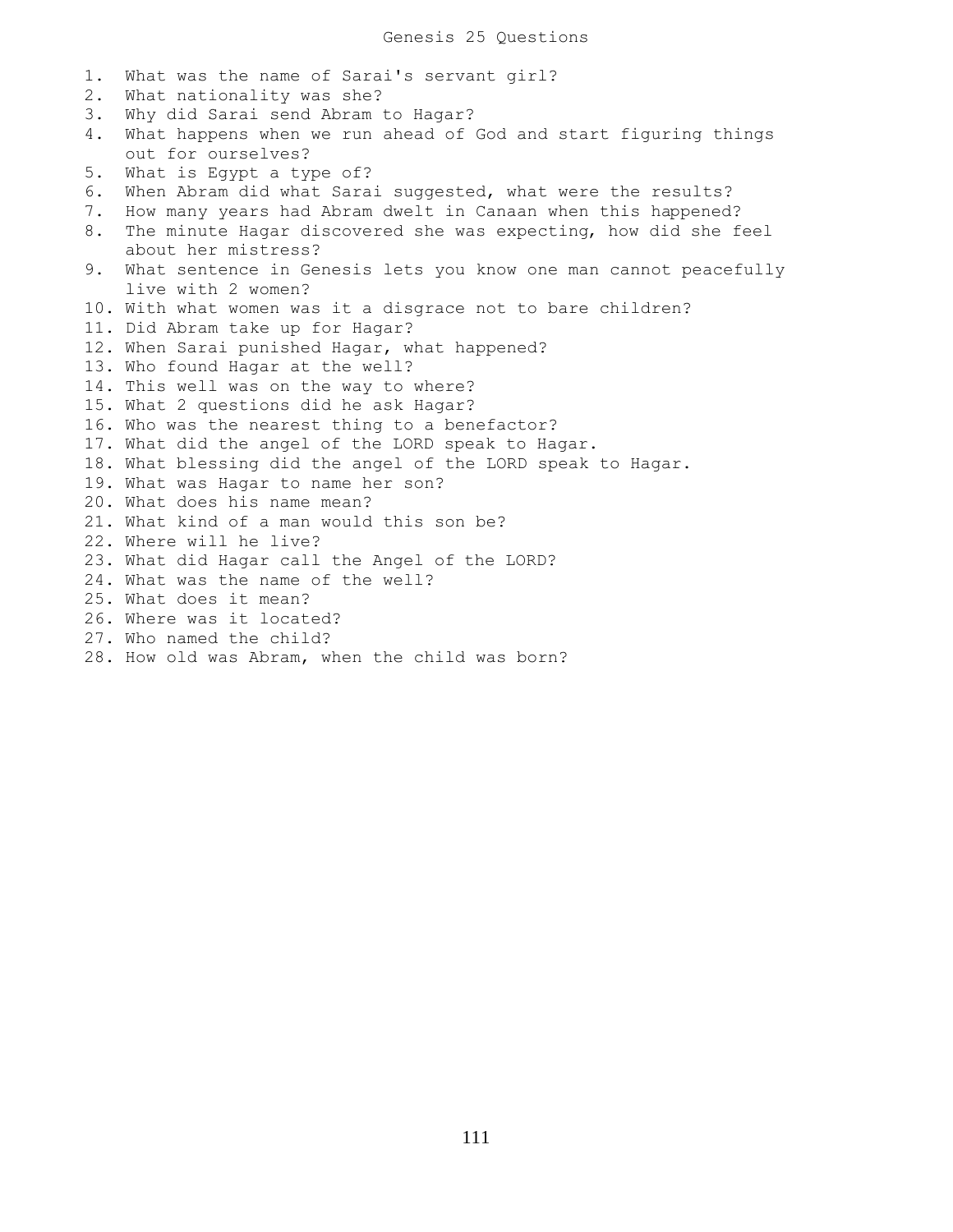We will begin this lesson in Genesis 17:1 "And when Abram was ninety years old and nine, the LORD appeared to Abram, and said unto him, I [am] the Almighty God; walk before me, and be thou perfect."

 Quite a bit of time had lapsed from the birth of Ishmael to now. Thirteen years had passed. Ishmael was a teenager now. This statement, above, did not say that an angel appeared. It said the LORD appeared to Abram. When this personality met Abram, He explained to Abram how He is, Almighty God. This is a plural word meaning most majestic supreme God. This all powerful God gave Abram a charge to live a holy life. We cannot be perfect in our flesh, but God wants us to try to be perfect.

 Genesis 17:2 "And I will make my covenant between me and thee, and will multiply thee exceedingly."

 God, again, was renewing His covenant with Abram. This time it was a blood covenant. He, again, promised to multiply Abram's seed.

 Genesis 17:3 "And Abram fell on his face: and God talked with him, saying," Genesis 17:4 "As for me, behold, my covenant [is] with thee, and thou shalt be a father of many nations."

The only place any person can be in the presence of God is on his face, in total reverence to God. This voice of God is unmistakable. There is no question who this is, when you hear this voice. You see, Abram did not decide to make a covenant with God. God chose to make a covenant with Abram. He promised one more time that Abram would be a father of many nations.

 Genesis 17:5 "Neither shall thy name any more be called Abram, but thy name shall be Abraham; for a father of many nations have I made thee."

 His name was now being changed from Abram (high father) to Abraham (father of a multitude). Notice that this statement, above, is past tense. God had decided long ago to make Abraham father of many nations.

 Genesis 17:6 "And I will make thee exceeding fruitful, and I will make nations of thee, and kings shall come out of thee."

 Here, God was just reassuring Abraham that he would have many descendents, even though he was 99 years old here.

 Genesis 17:7 "And I will establish my covenant between me and thee and thy seed after thee in their generations for an everlasting covenant, to be a God unto thee, and to thy seed after thee." Genesis 17:8 "And I will give unto thee, and to thy seed after thee, the land wherein thou art a stranger, all the land of Canaan, for an everlasting possession; and I will be their God."

 This was an everlasting blood covenant that God, Himself, established. He told Abraham that this covenant was not just with him, but this covenant would extend to all of his ancestors for all of eternity. When Abraham lived here in Canaan, this land was occupied by evil Canaanite men. The only provision was that God be worshipped by Abraham and his descendents.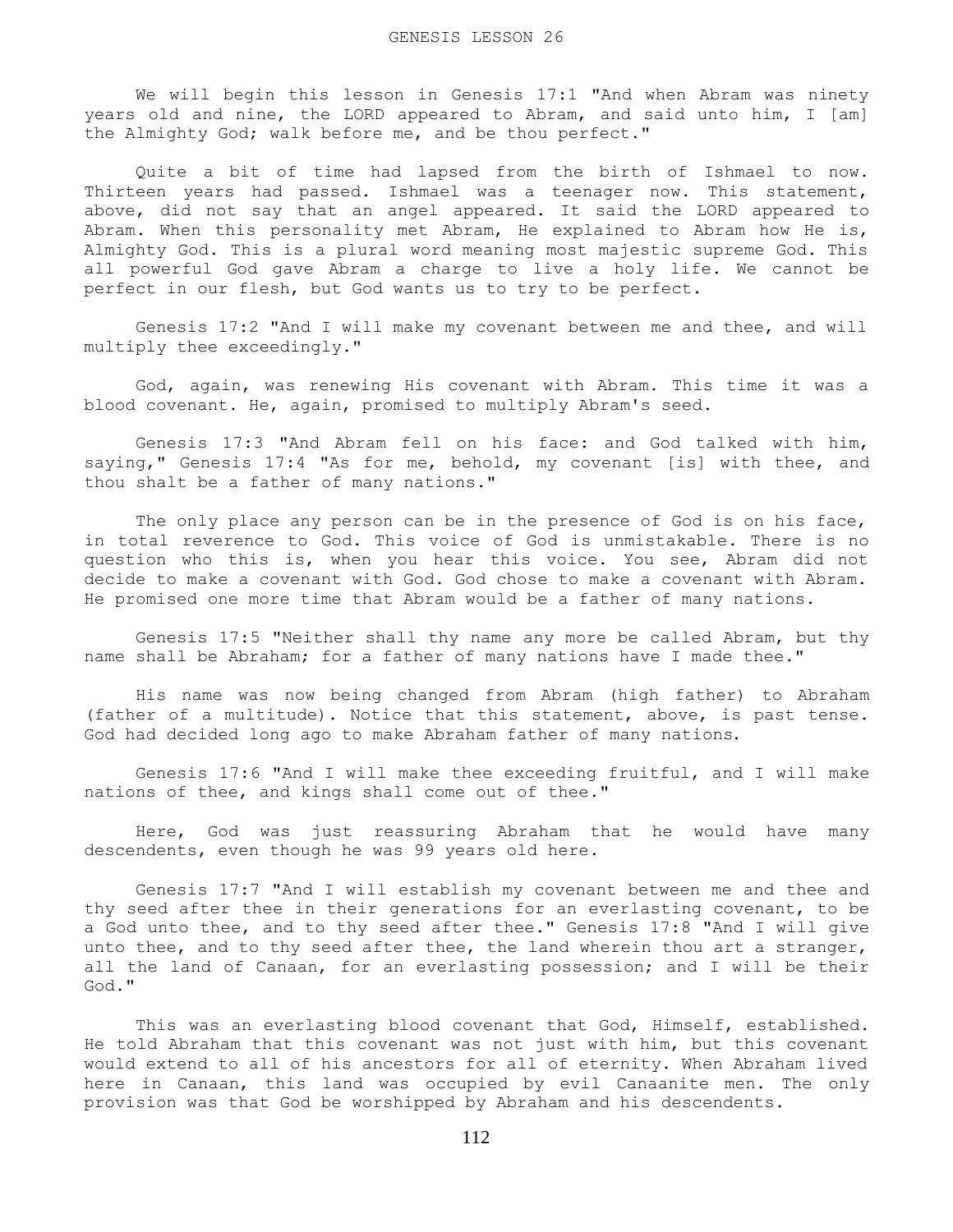Genesis 17:9 "And God said unto Abraham, Thou shalt keep my covenant therefore, thou, and thy seed after thee in their generations." Genesis 17:10 "This [is] my covenant, which ye shall keep, between me and you and thy seed after thee; every man child among you shall be circumcised." Genesis 17:11 "And ye shall circumcise the flesh of your foreskin; and it shall be a token of the covenant betwixt me and you." Genesis 17:12 "And he that is eight days old shall be circumcised among you, every man child in your generations, he that is born in the house, or bought with money of any stranger, which [is] not of thy seed." Genesis 17:13 "He that is born in thy house, and he that is bought with thy money, must needs be circumcised: and my covenant shall be in your flesh for an everlasting covenant."

 This seems like a strange request from God, but these were the physical descendents of Abraham that were mentioned here. This separated the Hebrew men from the men of the world. This sealed the blood covenant. Remember, Abraham was 99 and his son Ishmael 13 when they were circumcised, so this was no small sacrifice they made to seal the covenant.

 Genesis 17:14 "And the uncircumcised man child whose flesh of his foreskin is not circumcised, that soul shall be cut off from his people; he hath broken my covenant."

 In verse 14, we see covenant breakers would not receive blessings from God.

 Genesis 17:15 "And God said unto Abraham, As for Sarai thy wife, thou shalt not call her name Sarai, but Sarah [shall] her name [be]."

 God changed "Sarai" which means dominated to "Sarah" which means princess, or queen. God really did not regard Hagar as Abraham's wife. The wife that God recognized was Sarah. God's promises would come through her.

 Genesis 17:16 "And I will bless her, and give thee a son also of her: yea, I will bless her, and she shall be [a mother] of nations; kings of people shall be of her."

 He told Abraham, again, you will have a son by Sarah, and I will bless you through this wife. These descendents through the spirit would be a more noble heritage.

 Genesis 17:17 "Then Abraham fell upon his face, and laughed, and said in his heart, Shall [a child] be born unto him that is an hundred years old? and shall Sarah, that is ninety years old, bear?"

 Abraham could not believe that it was possible for him and Sarah to have a child, as old as they were. In the flesh, it is an impossibility, but with God all things are possible. As I said before, the Hebrews thought it a great blessing to have children, and if they didn't, they felt God was angry with them for some reason.

 Genesis 17:18 "And Abraham said unto God, O that Ishmael might live before thee!"

113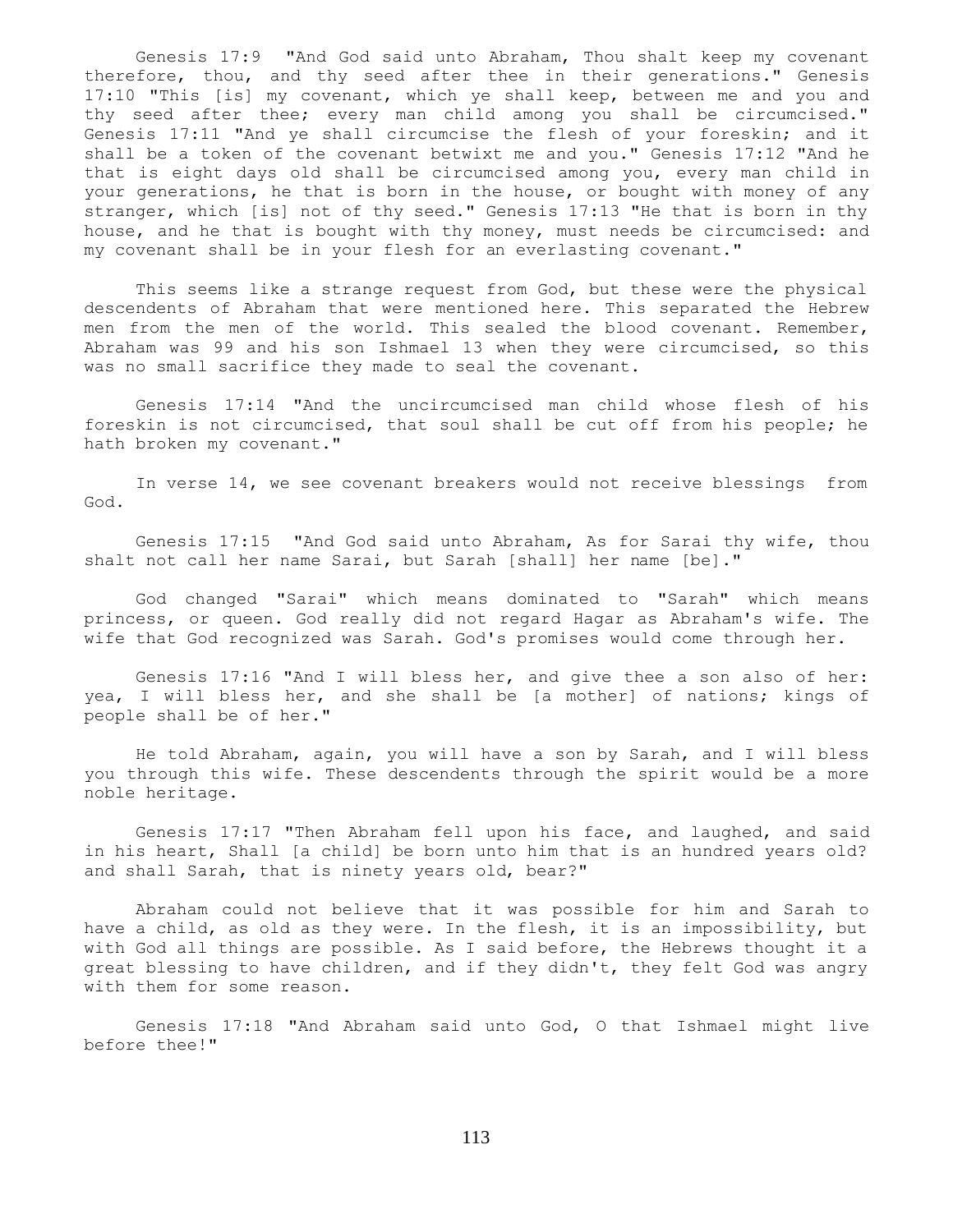Abraham still just could not believe that he and Sarah could have a son, and he was saying to God, bless me through Ishmael. However, God had other plans.

 Genesis 17:19 "And God said, Sarah thy wife shall bear thee a son indeed; and thou shalt call his name Isaac: and I will establish my covenant with him for an everlasting covenant, [and] with his seed after him." Genesis 17:20 "And as for Ishmael, I have heard thee: Behold, I have blessed him, and will make him fruitful, and will multiply him exceedingly; twelve princes shall he beget, and I will make him a great nation." Genesis 17:21 "But my covenant will I establish with Isaac, which Sarah shall bear unto thee at this set time in the next year."

 Abraham, being a loving father, wanted God to bless his son, Ishmael. God heard and blessed him, but it was a physical earthly blessing. The things God promised Ishmael were not spiritual blessings. These two sons represented the flesh and the spirit. "Isaac" means laughter.

 Genesis 17:22 "And he left off talking with him, and God went up from Abraham." Genesis 17:23 "And Abraham took Ishmael his son, and all that were born in his house, and all that were bought with his money, every male among the men of Abraham's house; and circumcised the flesh of their foreskin in the selfsame day, as God had said unto him." Genesis 17:24 "And Abraham [was] ninety years old and nine, when he was circumcised in the flesh of his foreskin." Genesis 17:25 "And Ishmael his son [was] thirteen years old, when he was circumcised in the flesh of his foreskin." Genesis 17:26 "In the selfsame day was Abraham circumcised, and Ishmael his son." Genesis 17:27 "And all the men of his house, born in the house, and bought with money of the stranger, were circumcised with him."

 One thing we must take note of here, Abraham carried out his covenant with God to the utmost. Slaves owned by Abraham tell us that slavery did not begin here in the U.S.

For the next lesson study chapter 18 of Genesis.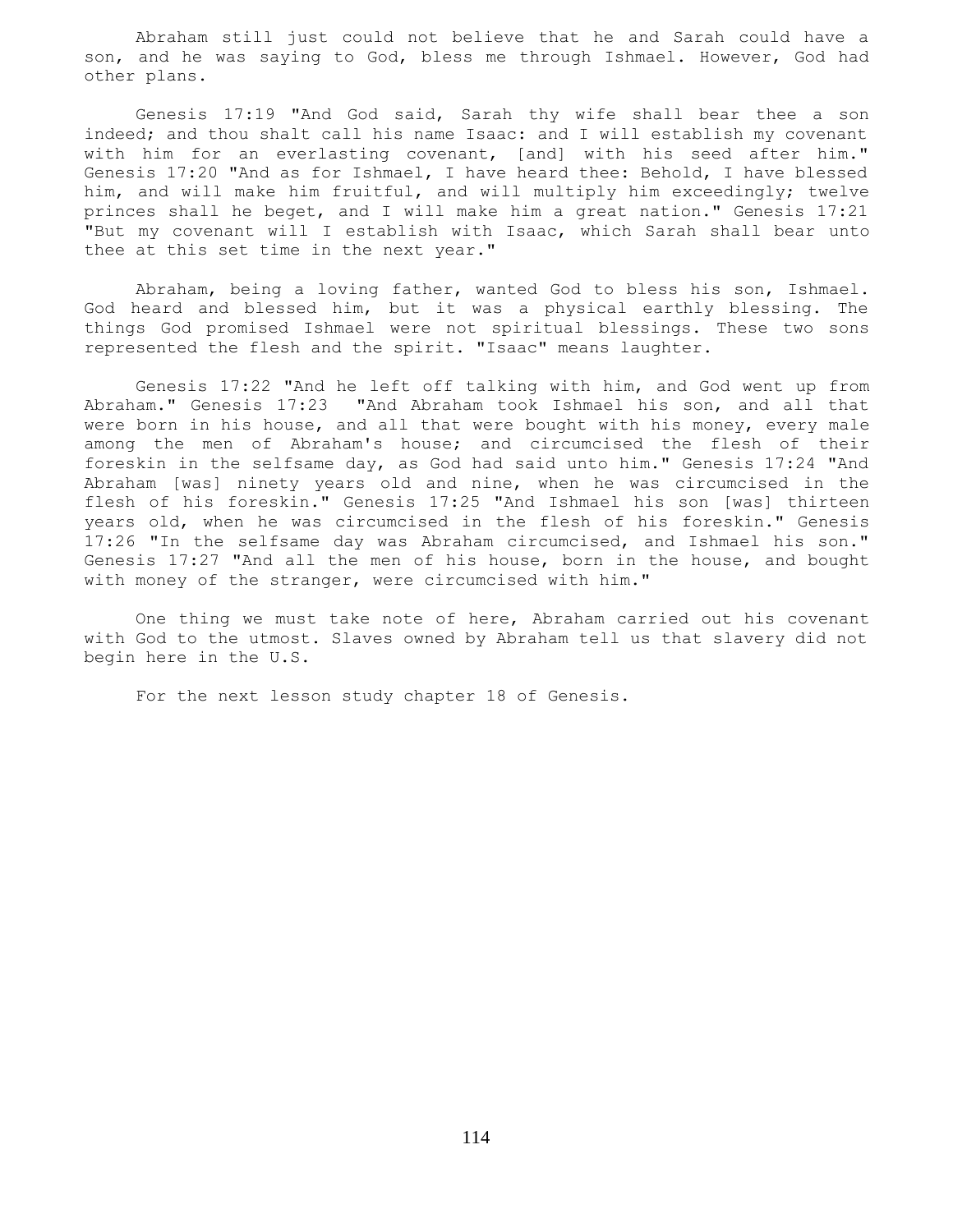1. Whom did God call Himself to Abraham? 2. How old was Ishmael, when God visited Abraham here? 3. What does Almighty God mean? 4. What effect did God's presence have on Abraham? 5. What does "Abraham" mean? 6. In verse 6, what 3 things did God promise? 7. What land did God promise to give Abraham's descendents? 8. What was the sign of the covenant? 9. How old was a baby boy to be when this happened to him? 10. Who, besides the immediate family, did this involve? 11. What separated Hebrew men from other men? 12. Any Hebrew man refusing to be circumcised hath done what? 13. What was Sarai's name changed to? 14. What does it mean? 15. What kind of blessing did God speak on Sarah? 16. When Abraham was told by God that he would have a son by Sarah, what did he do? 17. In verse 18, what was Abraham asking God for? 18. What was Abraham's and Sarah's son to be named? 19. What does it mean? 20. To what extent did Abraham keep the covenant?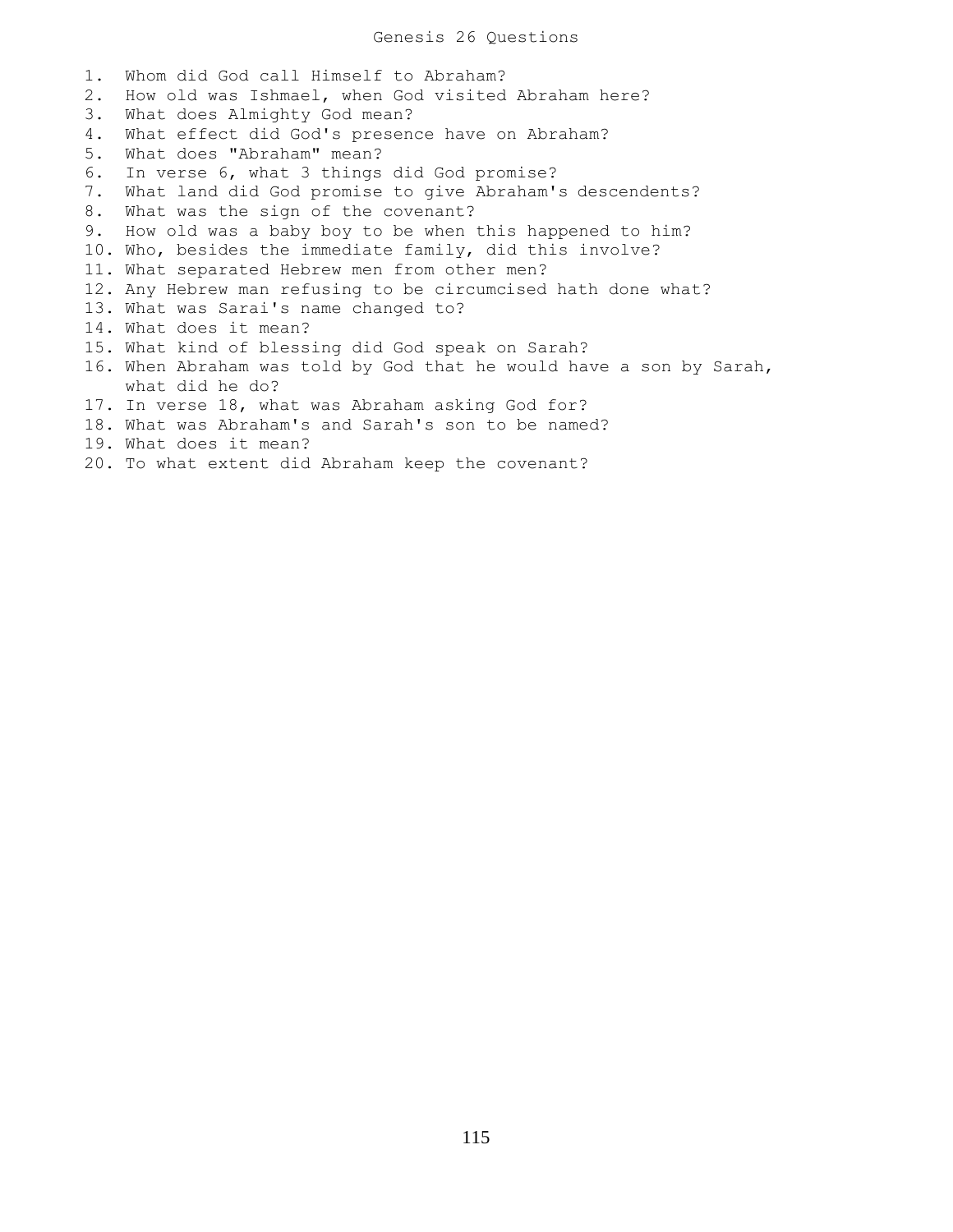Genesis 18:1 "And the LORD appeared unto him in the plains of Mamre: and he sat in the tent door in the heat of the day;" Genesis 18:2 "And he lift up his eyes and looked, and, lo, three men stood by him: and when he saw [them], he ran to meet them from the tent door, and bowed himself toward the ground,"

 This him was Abraham. These three were in the form of men. These were messengers from God. These three were associated with the Spirit of God. The statement "the Lord appeared" lets you know that at least one of these beings was the Spirit of the Lord. I believe the reason three appeared was to show that God the Father, God the Word, and God the Holy Ghost were in agreement with the message that was brought. Abraham realized who this was, even from a distance, and he ran out, and kneeled, and worshipped. Abraham humbled himself before these three.

 Genesis 18:3 "And said, My Lord, if now I have found favour in thy sight, pass not away, I pray thee, from thy servant: "

 Here, again, Abraham called him Lord. He said, if you have judged and found me okay, don't leave. Abraham realized he was God's servant.

 Genesis 18:4 "Let a little water, I pray you, be fetched, and wash your feet, and rest yourselves under the tree:" Genesis 18:5 "And I will fetch a morsel of bread, and comfort ye your hearts; after that ye shall pass on: for therefore are ye come to your servant. And they said, So do, as thou hast said."

 Abraham wanted to serve these. He humbled himself and washed their feet. He was offering food and whatever they needed. Then he asked is there something I am doing wrong?

 Genesis 18:6 "And Abraham hastened into the tent unto Sarah, and said, Make ready quickly three measures of fine meal, knead [it], and make cakes upon the hearth." Genesis 18:7 "And Abraham ran unto the herd, and fetched a calf tender and good, and gave [it] unto a young man; and he hasted to dress it." Genesis 18:8 "And he took butter, and milk, and the calf which he had dressed, and set [it] before them; and he stood by them under the tree, and they did eat."

 Abraham was like an excited school boy. He gave them the very best he had. (like a sacrifice).

 Genesis 18:9 "And they said unto him, Where [is] Sarah thy wife? And he said, Behold, in the tent." Genesis 18:10 "And he said, I will certainly return unto thee according to the time of life; and, lo, Sarah thy wife shall have a son. And Sarah heard [it] in the tent door, which [was] behind him." Genesis 18:11 "Now Abraham and Sarah [were] old [and] well stricken in age; [and] it ceased to be with Sarah after the manner of women." Genesis 18:12 "Therefore Sarah laughed within herself, saying, After I am waxed old shall I have pleasure, my lord being old also?"

 These three brought unusual blessing to Abraham. Now, that Abraham was old and Sarah had already gone through the change of life she was to have a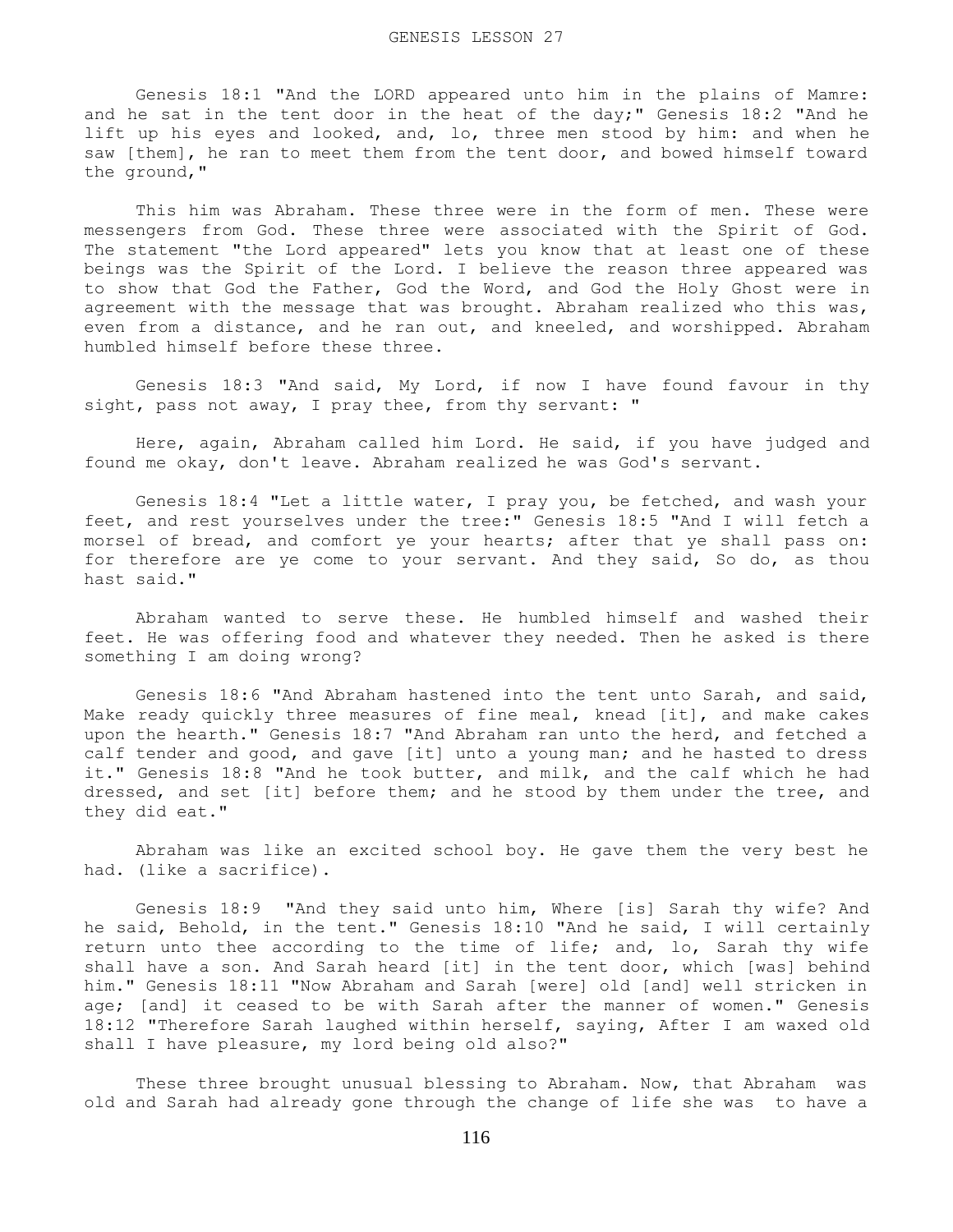son. Sarah was very well aware that changes in her body had made it impossible in the natural to have a child. She laughed, because it was so unbelievable. With man, it was impossible.

But through God, all things are possible. Take note that Sarah called Abraham, lord, but it was not capitalized. He was ruler over her body, not her spirit.

 Genesis 18:13 "And the LORD said unto Abraham, Wherefore did Sarah laugh, saying, Shall I of a surety bear a child, which am old?" Genesis 18:14 "Is any thing too hard for the LORD? At the time appointed I will return unto thee, according to the time of life, and Sarah shall have a son." Genesis 18:15 "Then Sarah denied, saying, I laughed not; for she was afraid. And he said, Nay; but thou didst laugh."

 The LORD wanted to know why Sarah laughed. He made her body, and He could restore her youth long enough for her to have a child. He was disappointed in her doubt. Then Sarah became afraid when she realized that this was the LORD of heaven. She denied laughing, but she (as we) could not hide anything from the LORD (He knows everything).

 Genesis 18:16 "And the men rose up from thence, and looked toward Sodom: and Abraham went with them to bring them on the way." Genesis 18:17 "And the LORD said, Shall I hide from Abraham that thing which I do;" Genesis 18:18 "Seeing that Abraham shall surely become a great and mighty nation, and all the nations of the earth shall be blessed in him?" Genesis 18:19 "For I know him, that he will command his children and his household after him, and they shall keep the way of the LORD, to do justice and judgment; that the LORD may bring upon Abraham that which he hath spoken of him."

 Here, the Lord decided to tell Abraham what He was about to do to Sodom. He spoke the blessing, again, that Abraham would be a mighty nation. He knew that Abraham would teach his children and grandchildren the ways of the LORD. He knew, because of the blood covenant Abraham had already kept. (The circumcision of the men).

 Genesis 18:20 "And the LORD said, Because the cry of Sodom and Gomorrah is great, and because their sin is very grievous;" Genesis 18:21 "I will go down now, and see whether they have done altogether according to the cry of it, which is come unto me; and if not, I will know."

 The LORD was going to investigate this terrible situation which was going on. We will find out a little later that this city's iniquity was homosexuality. The LORD was explaining to Abraham about the sin and it's consequences.

 Genesis 18:22 "And the men turned their faces from thence, and went toward Sodom: but Abraham stood yet before the LORD."

 I guess it is time to deal with the two that were with the LORD when He first came to Abraham. My own personal opinion (I have no Scripture to back this up) is that the two with the LORD were two very important angels (ministering spirits carrying out their orders from the throne). These could even have been Gabriel, and some other angel of great importance. The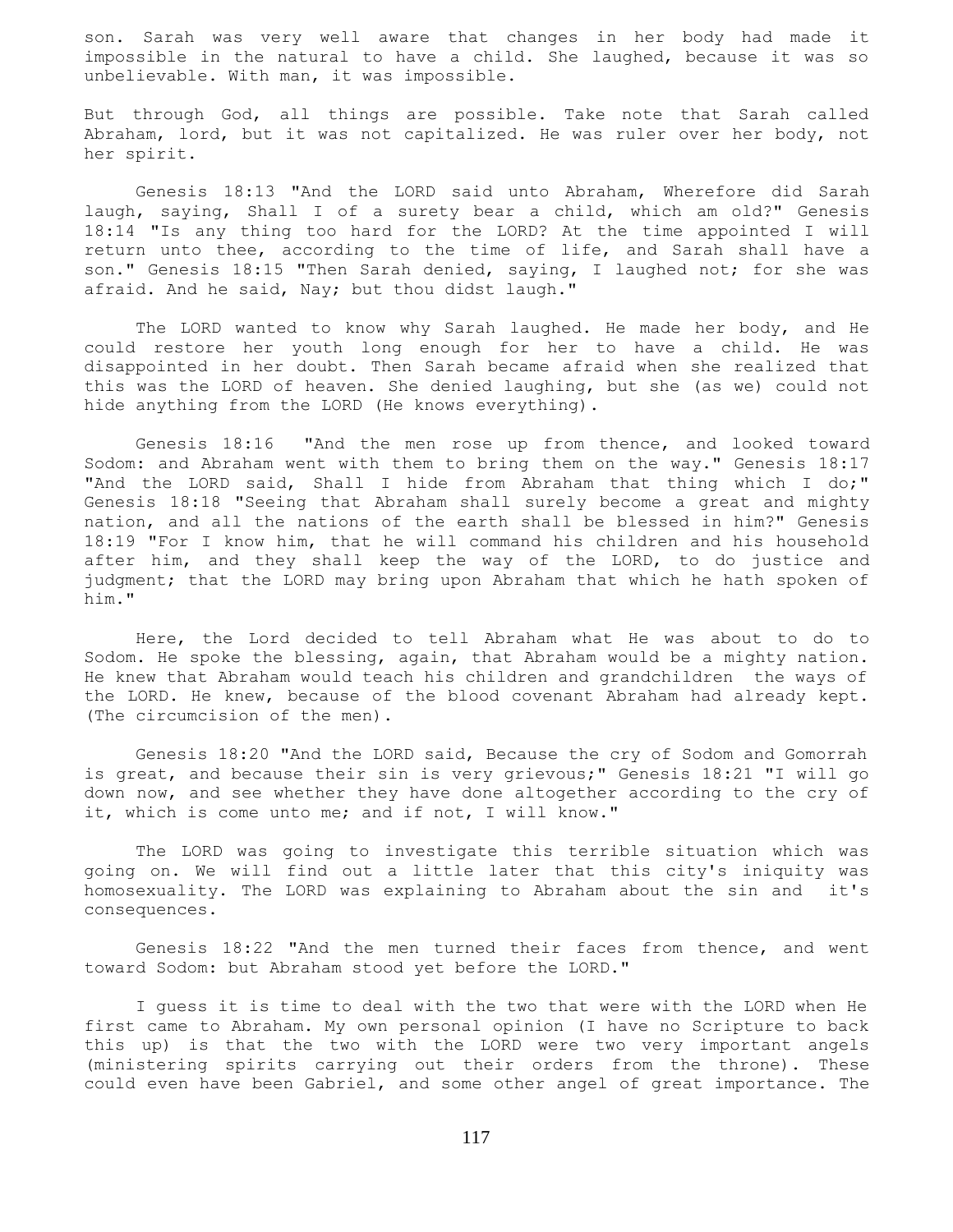word men was loosely used, because they were in that form. The LORD remained with Abraham to discuss the problem, and sent the two angel men on to Sodom.

 Genesis 18:23 "And Abraham drew near, and said, Wilt thou also destroy the righteous with the wicked?" Genesis 18:24 "Peradventure there be fifty righteous within the city: wilt thou also destroy and not spare the place for the fifty righteous that [are] therein?"

 This was very presumptuous of Abraham to question the LORD. The number 50 pertains to jubilee. This number indicates setting the captives free. Abraham was pleading for this city. This LORD, spoken of here in the next verse, is the Judge of all the earth. This indicated that this was the same Spirit as the Lord Jesus Christ. He is the LORD of all the earth.

 Genesis 18:25 "That be far from thee to do after this manner, to slay the righteous with the wicked: and that the righteous should be as the wicked, that be far from thee: Shall not the Judge of all the earth do right?"

 Abraham was saying, LORD, You are righteous, this is not like You, You are a perfect Judge. Notice, in the Scripture above, that Judge was capitalized. This also tells us that this was the LORD, not an angel. I would be absolutely scared to death to speak to the LORD like this. Abraham was almost scolding the LORD.

 Genesis 18:26 "And the LORD said, If I find in Sodom fifty righteous within the city, then I will spare all the place for their sakes."

 You see, just a very few righteous people can be a blessing to the masses.

 Genesis 18:27 "And Abraham answered and said, Behold now, I have taken upon me to speak unto the Lord, which [am but] dust and ashes:" Genesis 18:28 "Peradventure there shall lack five of the fifty righteous: wilt thou destroy all the city for [lack of] five? And he said, If I find there forty and five, I will not destroy [it]." Genesis 18:29 "And he spake unto him yet again, and said, Peradventure there shall be forty found there. And he said, I will not do [it] for forty's sake." Genesis 18:30 "And he said [unto him], Oh let not the Lord be angry, and I will speak: Peradventure there shall thirty be found there. And he said, I will not do [it], if I find thirty there." Genesis 18:31 "And he said, Behold now, I have taken upon me to speak unto the Lord: Peradventure there shall be twenty found there. And he said, I will not destroy [it] for twenty's sake." Genesis 18:32 "And he said, Oh let not the Lord be angry, and I will speak yet but this once: Peradventure ten shall be found there. And he said, I will not destroy [it] for ten's sake." Genesis 18:33 "And the LORD went his way, as soon as he had left communing with Abraham: and Abraham returned unto his place."

 This was an interesting conversation between Abraham and the LORD. One thing that really stood out in this was the patience of the LORD. At least, Abraham humbled himself, and admitted he was but dust and ashes. Another thing so notable, to me, God was so gracious that if even ten (represents world government) were righteous, He would spare the 1000's who lived there. The terrible thing in our society today, is that in our large cities, God would be hard pressed to find even 10 (by His standard) righteous people.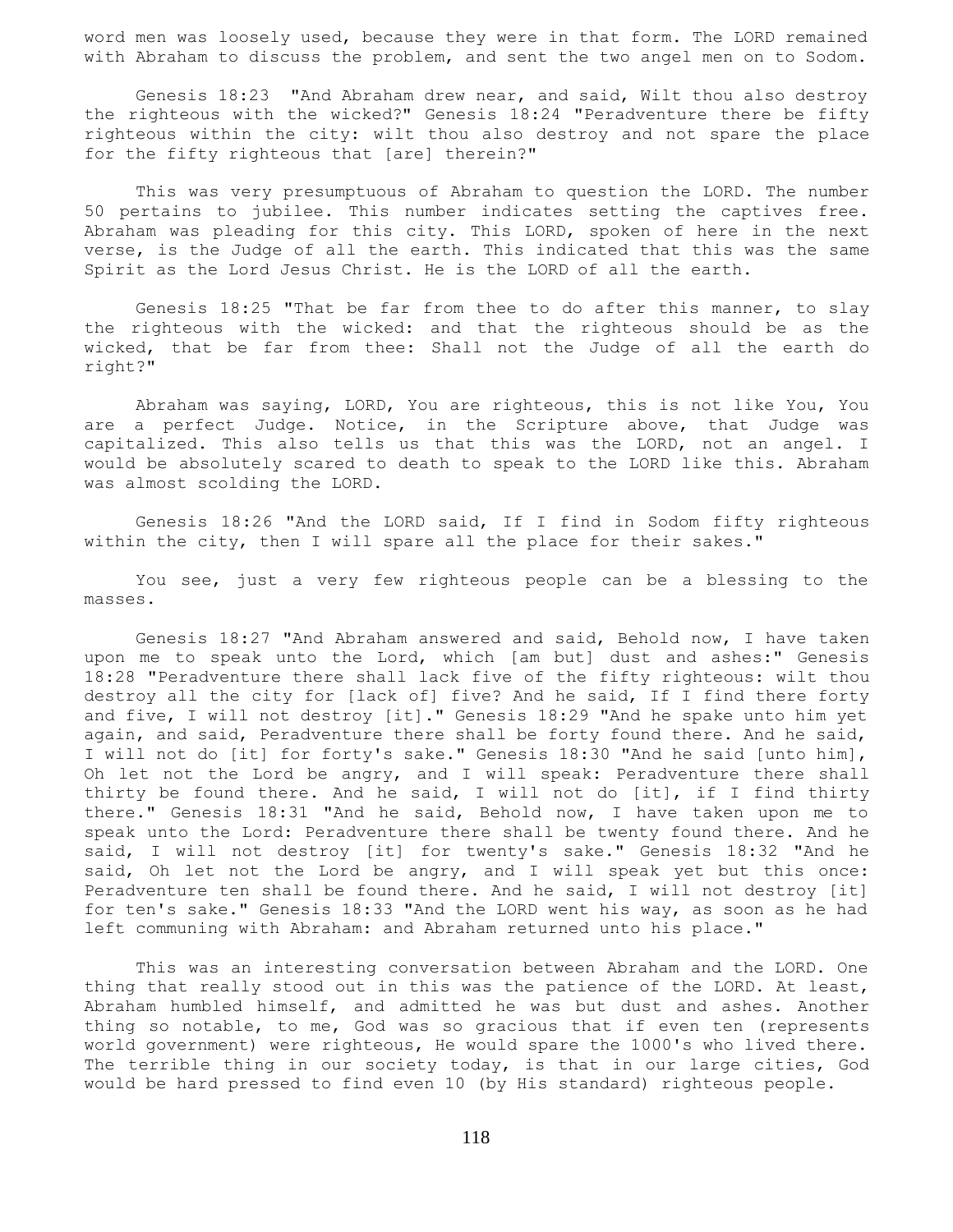The idea of ten satisfied Abraham, because Abraham's nephew, Lot, and his family were there, and Abraham figured God would spare the city from destruction for them. Then the LORD and Abraham went back to their respective homes. We will see in the next lesson, that not even all of Lot's family were righteous. God would destroy the city.

For the next lesson study chapter 19 of Genesis.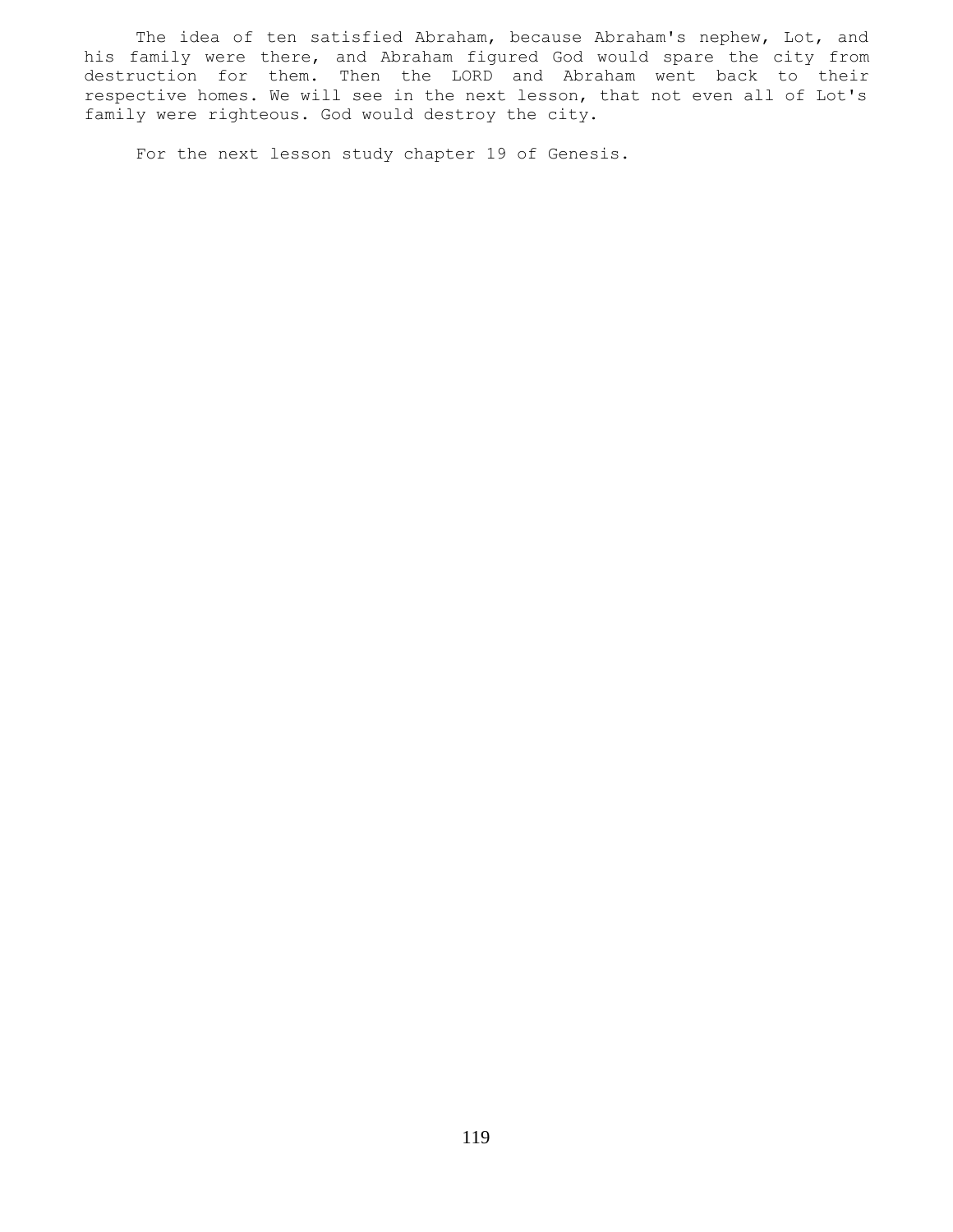1. Where did the Lord appear to Abraham? 2. Whom did Abraham see coming to him? 3. What did Abraham do? 4. Who were these three? 5. Why did Abraham bow down to them? 6. What did Abraham call one of them? 7. What two things did Abraham do for them as they entered his tent. 8. What question did Abraham ask them about himself? 9. What three foods did Abraham set before them? 10. What does the time of life mean? 11. What was Sarah's reaction when the Lord told Abraham that Sarah would have a son? 12. Why did she think she could not have a child. 13. With men it is impossible, but with God 14. Was Sarah's denying that she laughed accepted by the Lord? Why? 15. What city did the men look toward? 16. Would God conceal His plan from Abraham? Why? 17. Sodom and Gomorrah's sin was \_\_\_\_\_\_\_\_ \_\_\_\_\_\_\_\_\_before God. 18. What was this city's iniquity? 19. Who stayed to talk to Abraham? 20. In Abraham's first remark, how many did he ask the Lord to save it for? 21. What does this number pertain to? 22. What else, was the LORD called here? 23. Whom do the penman believe the other two men were? 24. How low a number of righteous did Abraham and the Lord finally settle on? 25. Why was Abraham satisfied with that number? 26. What message stood out in this conversation of Abraham and the Lord? 27. What is the number ten representative of? 28. In the next lesson what will we learn about Lot's family.

Notes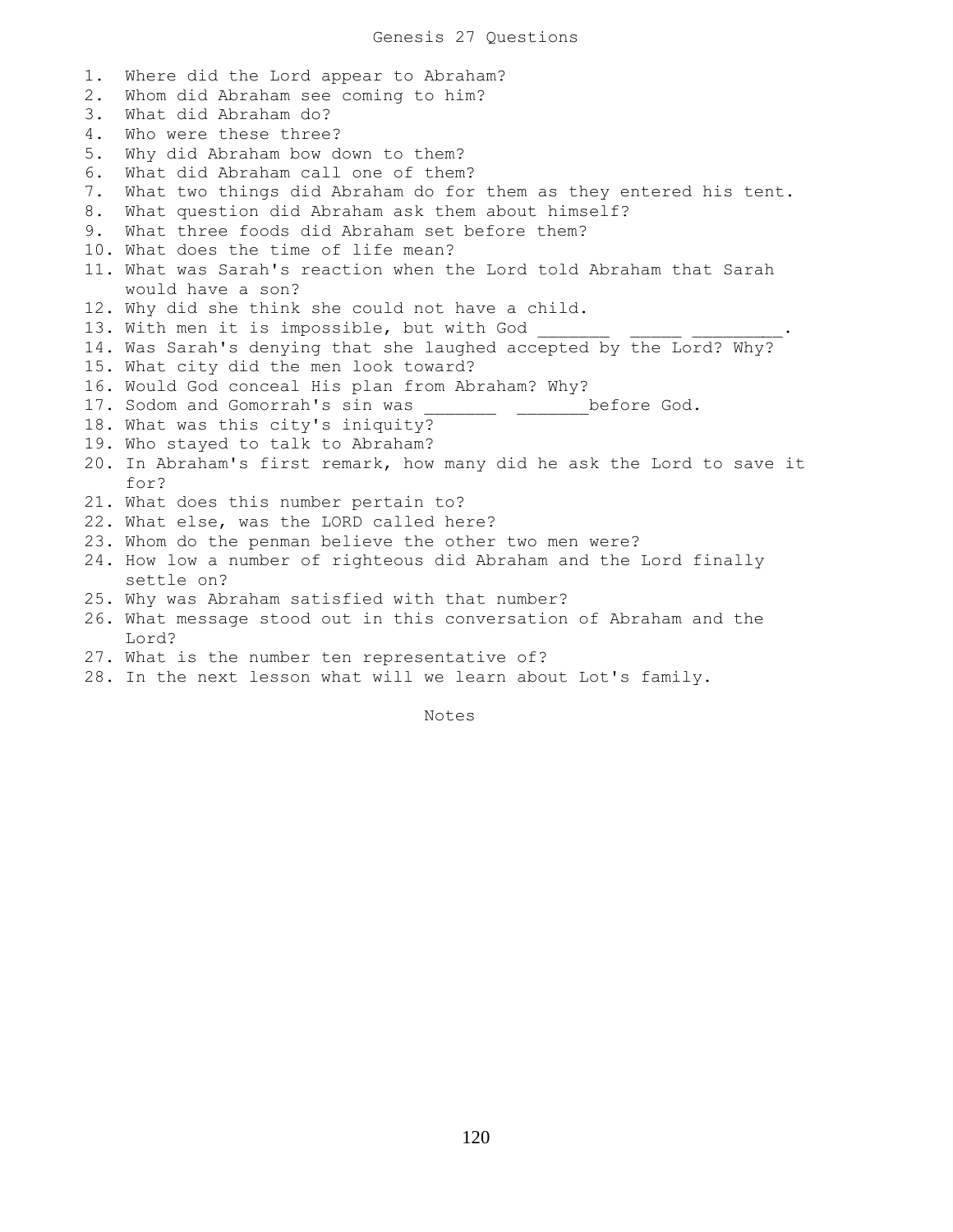We will begin in Genesis 19:1 "And there came two angels to Sodom at even; and Lot sat in the gate of Sodom: and Lot seeing [them] rose up to meet them; and he bowed himself with his face toward the ground;"

 Genesis 19:2 "And he said, Behold now, my lords, turn in, I pray you, into your servant's house, and tarry all night, and wash your feet, and ye shall rise up early, and go on your ways. And they said, Nay; but we will abide in the street all night."

 One thing we need to note right here, is that even today, perverted sex of any kind is called sodomy (taken from Sodom). In this passage above, they were spoken of as angels. I believe these were heavenly messengers sent of God. Lot must have realized they were messengers. Lot wanted to get them safely in his home and out of town, before evil came their way. When lot called them lords, it was not capitalized meaning they were not the Lord. They were sent to see if the evil was as bad as had been reported, so they wanted to stay out in the street.

 Genesis 19:3 "And he pressed upon them greatly; and they turned in unto him, and entered into his house; and he made them a feast, and did bake unleavened bread, and they did eat."

 I believe in this unleavened bread that Lot fed them, he was saying, I am free of sin. "Leaven" means sin.

 Genesis 19:4 "But before they lay down, the men of the city, [even] the men of Sodom, compassed the house round, both old and young, all the people from every quarter:" Genesis 19:5 "And they called unto Lot, and said unto him, Where [are] the men which came in to thee this night? Bring them out unto us, that we may know them."

 You see, this city was so evil and perverted that they participated in group sex. God was showing these two angels that all of this city was involved in this lasciviousness, except perhaps, Lot's immediate family. This "know", in the verse above, meant participation in an abominable act with them. Male rape, if you will believe it.

 Genesis 19:6 "And Lot went out at the door unto them, and shut the door after him," Genesis 19:7 "And said, I pray you, brethren, do not so wickedly." Genesis 19:8 "Behold now, I have two daughters which have not known man; let me, I pray you, bring them out unto you, and do ye to them as [is] good in your eyes: only unto these men do nothing; for therefore came they under the shadow of my roof."

 Why Lot had not moved out of this evil city before now, baffles me. He knew how perverted they were. I really believe the reason Lot offered his daughters to these men in this Scripture was to show that sex sin between a man and woman (even though it is very bad) is not as bad as it is between two men.

 God calls it an abomination. I believe that is very mild word for what it is truly. Just the fact that these girls were still virgins, showed just how perverted this city really was. Lot called these evil men brethren,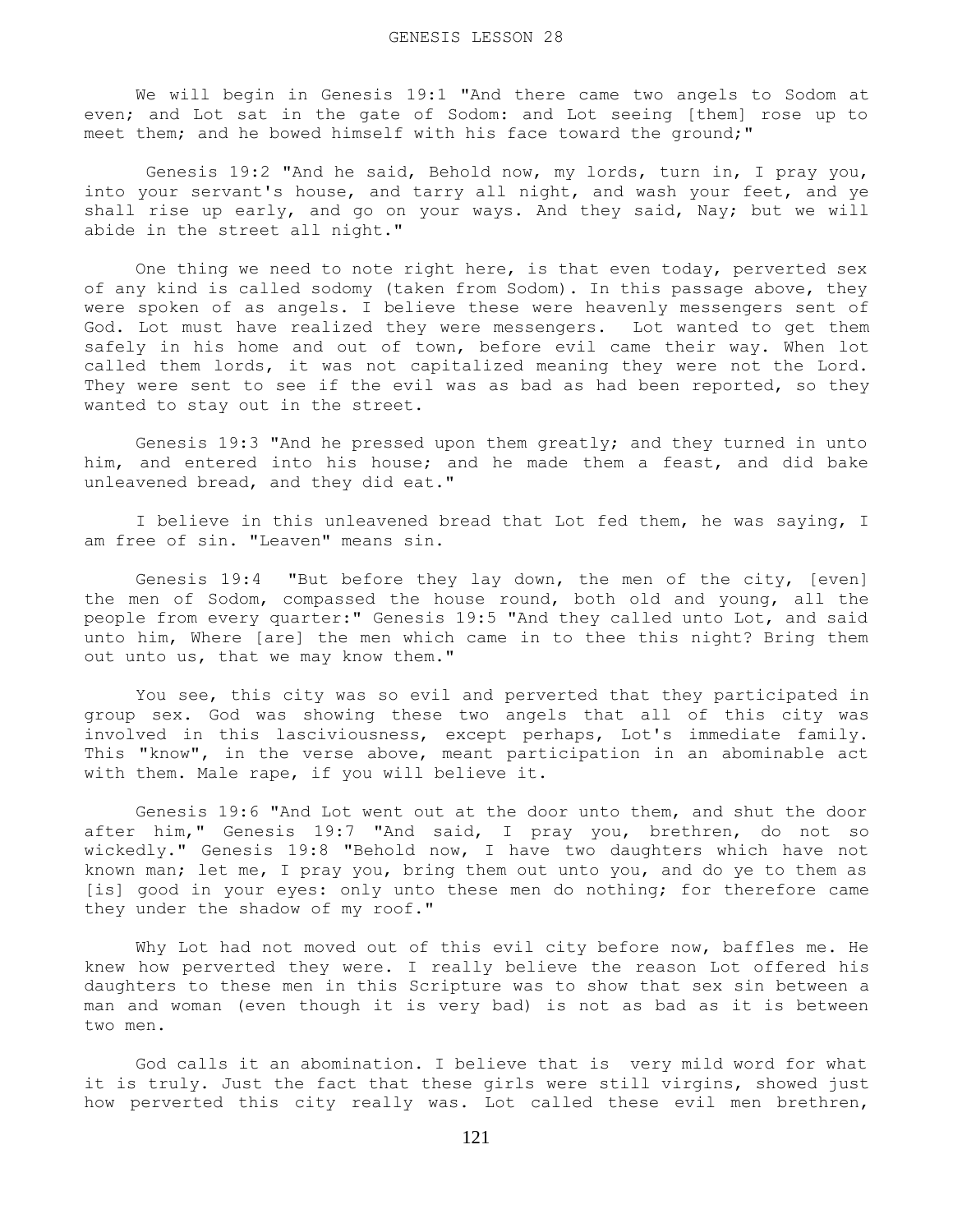which means a pretty bad thing. He was either overlooking their sins and fellowshipping with them or he was involved himself. Either way, it was terrible. For a dad to offer his daughters to this evil bunch didn't speak too highly of Lot.

 Genesis 19:9 "And they said, Stand back. And they said [again], This one [fellow] came in to sojourn, and he will needs be a judge: now will we deal worse with thee, than with them. And they pressed sore upon the man, [even] Lot, and came near to break the door."

 These men filled with lust would not listen to Lot. They even called him an outsider. One sin leads to another. They were about to break and enter Lot's home to get the men.

 Genesis 19:10 "But the men put forth their hand, and pulled Lot into the house to them, and shut to the door." Genesis 19:11 "And they smote the men that [were] at the door of the house with blindness, both small and great: so that they wearied themselves to find the door."

 The men, spoken of here, were the angels who pulled Lot into the house. Just as punishment has fallen today on people who commit this terrible sin, God punished these with blindness.

 Just as people today involved in this sin are not turning from their sins, neither did these men of Sodom. Lot's big mistake was in staying in this evil place. Separate yourself from people who are involved in this evil.

 Genesis 19:12 "And the men said unto Lot, Hast thou here any besides? son in law, and thy sons, and thy daughters, and whatsoever thou hast in the city, bring [them] out of this place:" Genesis 19:13 "For we will destroy this place, because the cry of them is waxen great before the face of the LORD; and the LORD hath sent us to destroy it."

 Sudden destruction was to fall on this city. God would not put up with this sin. These angels had orders form God to call down fire from heaven. These angels were warning Lot and his family to get out.

 Genesis 19:14 "And Lot went out, and spake unto his sons-in-law, which married his daughters, and said, Up, get you out of this place; for the LORD will destroy this city. But he seemed as one that mocked unto his sons in law."

 His sons-in-law had reprobate minds. They were so caught up in these sins themselves, that they had never slept with their wives. (They were virgins). They did not know God, so why would they believe a warning from God? When this city of men was struck blind, it was not only physical blindness, but spiritual, too.

 Genesis 19:15 "And when the morning arose, then the angels hastened Lot, saying, Arise, take thy wife, and thy two daughters, which are here; lest thou be consumed in the iniquity of the city." Genesis 19:16 "And while he lingered, the men laid hold upon his hand, and upon the hand of his wife, and upon the hand of his two daughters; the LORD being merciful unto him: and they brought him forth, and set him without the city."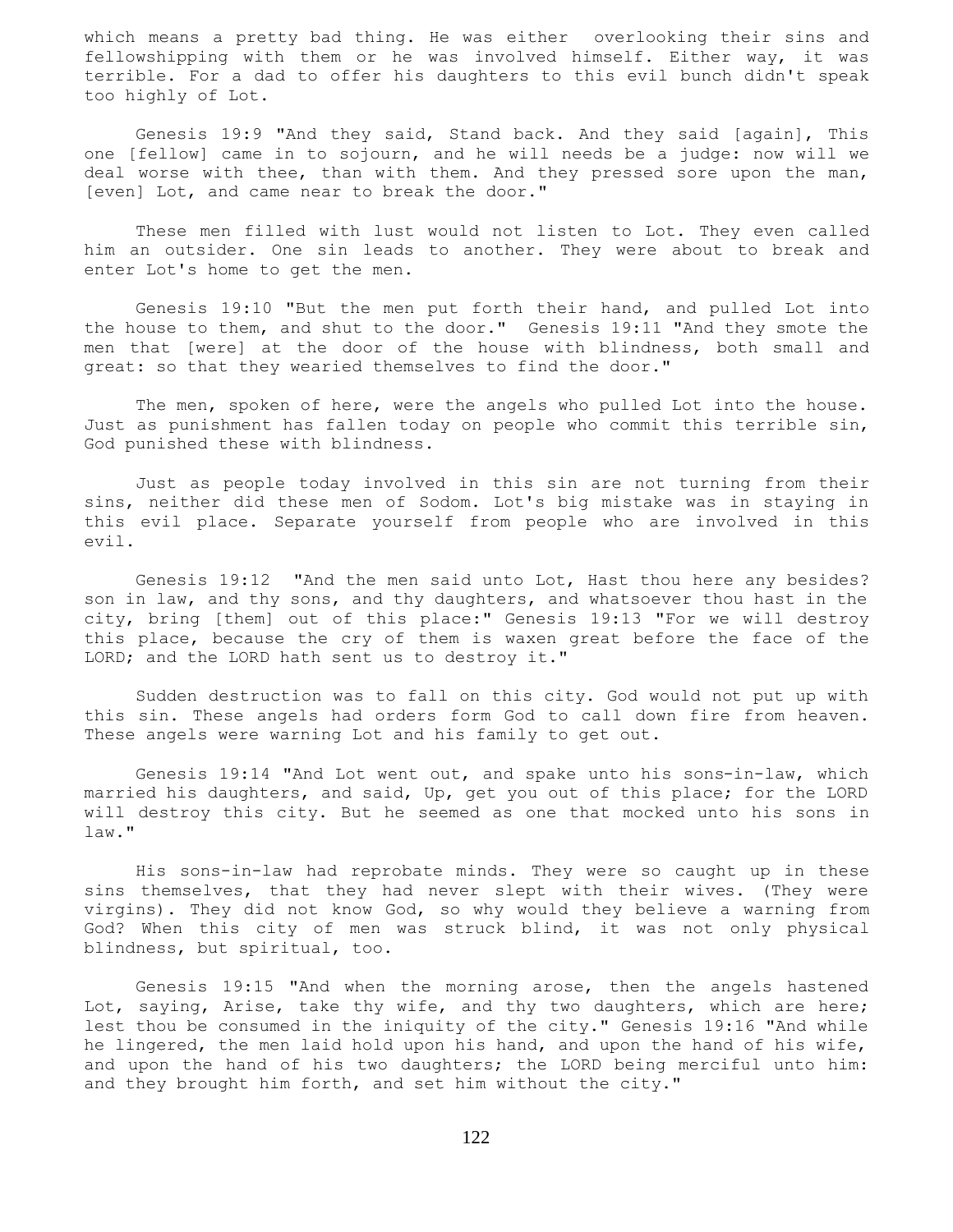I cannot believe that Lot and his family were slow to leave, and had to be led away from this evil city by these two angels. The girls went without their husbands. They were better off without them, if they were caught up in homosexuality. I do not find where Lot had made a stand for God in this city; the Lord showed mercy to him probably because of Abraham, and also, because he befriended the angels.

 Genesis 19:17 "And it came to pass, when they had brought them forth abroad, that he said, Escape for thy life; look not behind thee, neither stay thou in all the plain; escape to the mountain, lest thou be consumed."

 Lot and his family had to leave their home and their belongings, but they should have been very thankful to get out with their lives. In fact, the destruction was to be so widespread, that they were to run to the mountain for safety. The angel warned them not to look back.

 Genesis 19:18 "And Lot said unto them, Oh, not so, my Lord:" Genesis 19:19 "Behold now, thy servant hath found grace in thy sight, and thou hast magnified thy mercy, which thou hast shewed unto me in saving my life; and I cannot escape to the mountain, lest some evil take me, and I die:" Genesis 19:20 "Behold now, this city [is] near to flee unto, and it [is] a little one: Oh, let me escape thither, ( [is] it not a little one?) and my soul shall live."

 This was a prayer of Lot to the Lord. Can you even believe that Lot would question God on this? He realized God had been merciful, but still wanted to alter the plans that God had made for his safety. It seemed, Lot did not want to live in the country where you have to work with your hands, he was a city dweller. Let's read on, and see if the Lord answered his prayer.

 Genesis 19:21 "And he said unto him, See, I have accepted thee concerning this thing also, that I will not overthrow this city, for the which thou hast spoken." Genesis 19:22 "Haste thee, escape thither; for I cannot do any thing till thou be come thither. Therefore the name of the city was called Zoar."

 God answered Lot's prayer. It seemed this city, as well, had been set for destruction, but the Lord spared it for lot to dwell in. The name "Zoar" means little. The angel told him to hurry, so that he could carry out the destruction.

 Genesis 19:23 "The sun was risen upon the earth when Lot entered into Zoar." Genesis 19:24 "Then the LORD rained upon Sodom and upon Gomorrah brimstone and fire from the LORD out of heaven;" Genesis 19:25 "And he overthrew those cities, and all the plain, and all the inhabitants of the cities, and that which grew upon the ground."

 You see, this was like an atomic blast, but it came from the LORD Himself. This was judgment. Sometimes, God uses people and nations to bring judgment, but in this case, He took care of it Himself. He explained that not only the cities were destroyed, but the people, and the trees, and all living things.

 Genesis 19:26 "But his wife looked back from behind him, and she became a pillar of salt."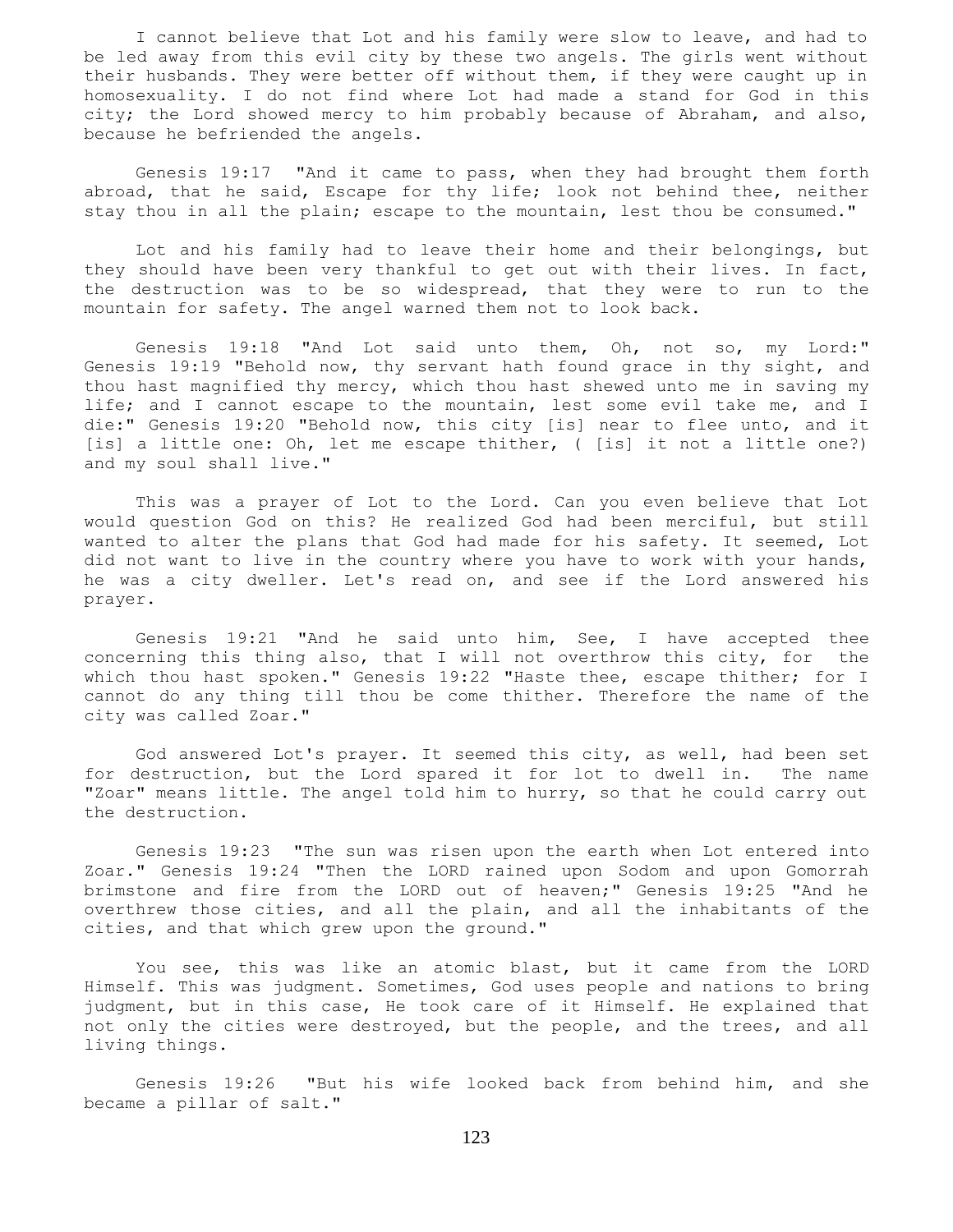Disobedience to God can bring instant, sudden destruction, as it did to Lot's wife, The Bible says, even now when you put your hand to the plow, do not look back.

 Genesis 19:27 "And Abraham gat up early in the morning to the place where he stood before the LORD:" Genesis 19:28 "And he looked toward Sodom and Gomorrah, and toward all the land of the plain, and beheld, and, lo, the smoke of the country went up as the smoke of a furnace." Genesis 19:29 "And it came to pass, when God destroyed the cities of the plain, that God remembered Abraham, and sent Lot out of the midst of the overthrow, when he overthrew the cities in the which Lot dwelt."

You can see in all of this, that God remembered Abraham and saved Lot, his nephew. I do not see, in any of this, that it was from righteous living of Lot that saved him. It was by grace, and in remembrance of Abraham. The description of this great destruction would be very similar to hell. The only difference is this happened and was over. Hell is continuous.

In the next lesson, we will pick up here at verse 30.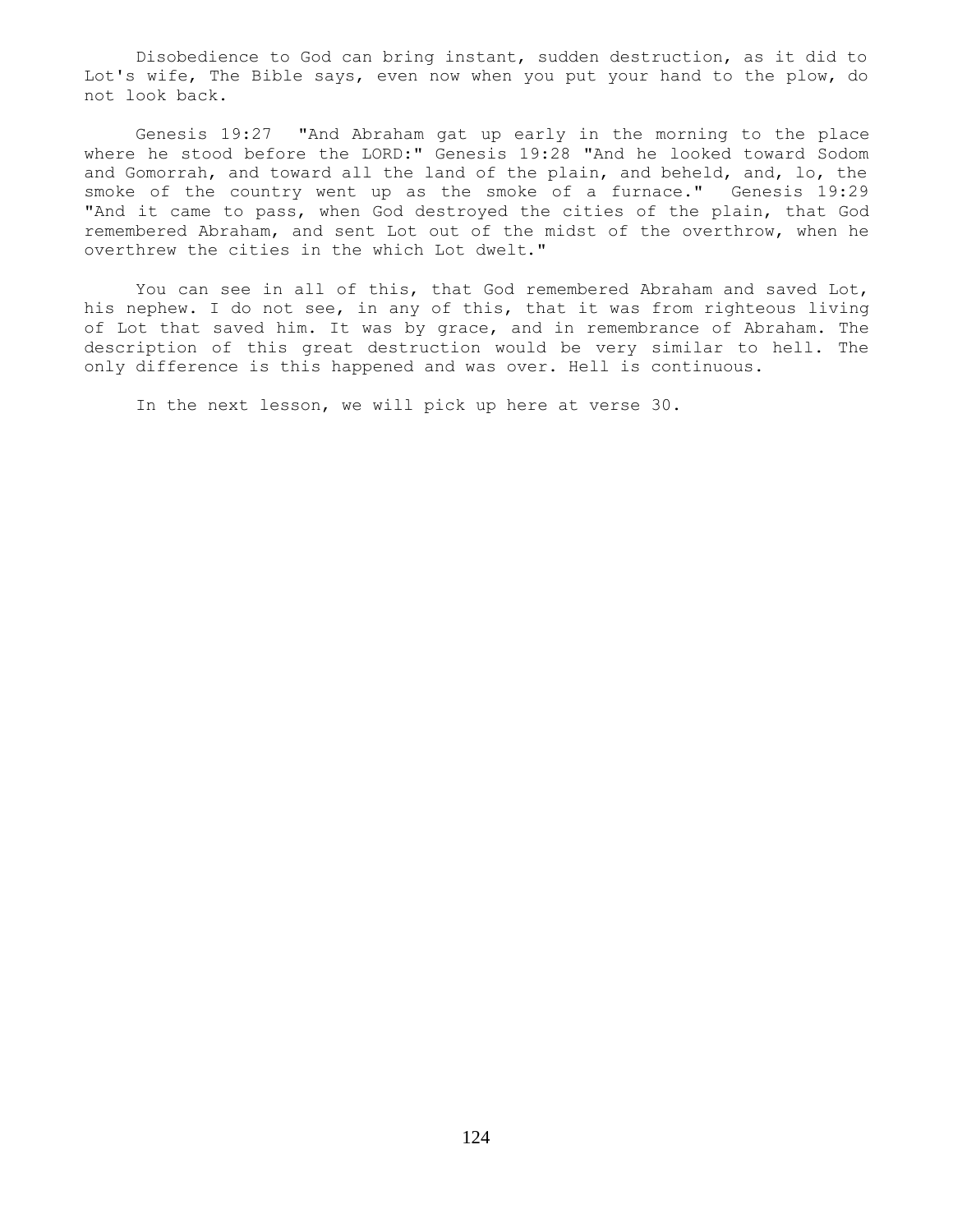1. Who went to Sodom and saw Lot at the gate? 2. What did Lot invite them to do? 3. What is a word used today for perverted sex? 4. Why did they want to stay in the street? 5. What did Lot serve them? 6. What does "unleavened" stand for? 7. Who surrounded Lot's house that night? 8. Why? 9. What did Lot offer them, instead of the angels? 10. What did "know" mean in V-5? 11. Where did Lot talk to the men of the city? 12. What word did Lot call them, that indicated he fellowshipped with them? 13. What does God call homosexuality? 14. They accused Lot of being a stranger who moved into town. Why would he try to be their  $\cdot$  ? 15. Why would the men not listen to Lot? 16. The angels saved Lot how? 17. What happened to the men trying to break into the house? 18. Did Lot have other members of his family, besides his wife and two daughters? 19. When Lot tried to get them to leave, how did they react? 20. What two kinds of blindness are meant? 21. When did the men tell Lot to leave? 22. Did he leave immediately? Explain. 23. What 2 reasons were probably why God saved Lot? 24. Did Lot go where God sent him? 25. Where did he go? 26. What was the name of the place where Lot went? 27. What does the name mean? 28. How did God destroy Sodom and Gomorrah? 29. This was like what? 30. What 3 ways does God bring judgment? 31. What, besides the cities, were destroyed? 32. What did Lot's wife do wrong? 33. What happened to her? 34. Disobedience brings what? 35. When Abraham looked, what did it look like toward Sodom? 36. Who did God remember in all of this? 37. This destruction reminds us of what?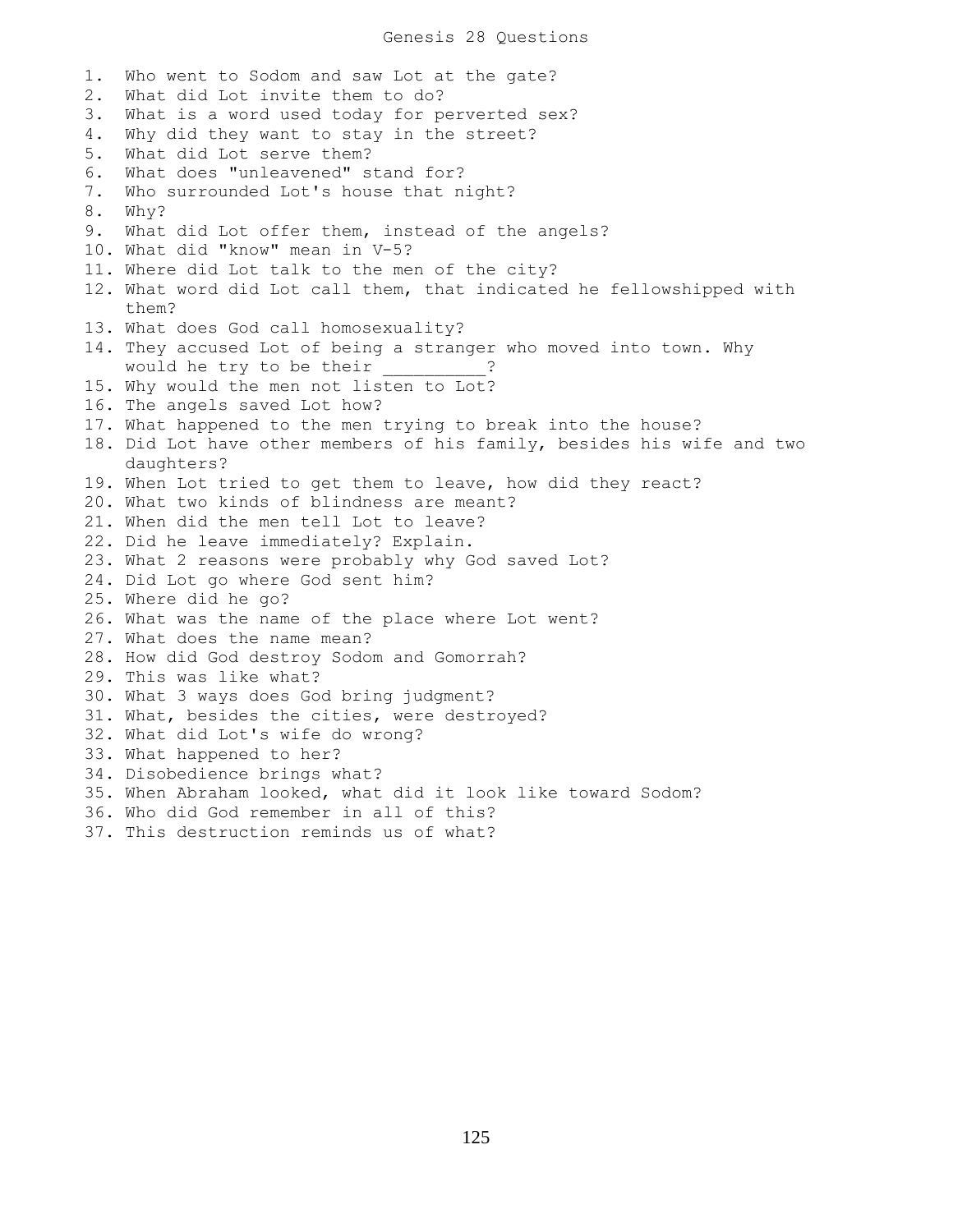We will begin this lesson in Genesis 19:30 "And Lot went up out of Zoar, and dwelt in the mountain, and his two daughters with him; for he feared to dwell in Zoar: and he dwelt in a cave, he and his two daughters."

 There are several things we must be reminded of here. The angels of God had told Lot, from the beginning, to go up to the mountains, but Lot wanted to go to this town. Lot had a stubborn nature wanting to do his own thing, rather than obey God's command. In verse 29 of last lesson, we saw that God remembered Abraham and saved Lot. It was not Lot's doing that he was saved, but rather because he was Abraham's nephew. "Zoar" means littleness or smallness, and was one of the five cities which were in the Jordan valley. Zoar was a very close distance to Sodom and Gomorrah.

 Genesis 19:31 "And the firstborn said unto the younger, Our father [is] old, and [there is] not a man in the earth to come in unto us after the manner of all the earth:" Genesis 19:32 "Come, let us make our father drink wine, and we will lie with him, that we may preserve seed of our father."

 This plan these girls had figured out to do was a very evil sin in the sight of God. Incest, such as this, is prevalent in our society today. Most incest is started by the father. This was even worse, because it was initiated by the girls. At any rate, this was a very evil plot.

 Genesis 19:33 "And they made their father drink wine that night: and the firstborn went in, and lay with her father; and he perceived not when she lay down, nor when she arose." Genesis 19:34 "And it came to pass on the morrow, that the firstborn said unto the younger, Behold, I lay yesternight with my father: let us make him drink wine this night also; and go thou in, [and] lie with him, that we may preserve seed of our father."

 The one thing that is so evident, here, is that their dad got drunk. He had to be willing to drink this wine. Drunkenness is the cause of so many other sins; a person who is drunk (whether on drugs, or alcohol} is not in control of his own will. Alcohol causes many child abuse cases, wife beatings, and even unintended homicide. A person needs to stay in control of his own will at all times. God does not excuse drunkenness as an excuse to sin.

 Genesis 19:35 "And they made their father drink wine that night also: and the younger arose, and lay with him; and he perceived not when she lay down, nor when she arose." Genesis 19:36 "Thus were both the daughters of Lot with child by their father."

 These daughters had committed a terrible sin. Not only is this sin such a spiritual disgrace, but close relatives having children can cause imbeciles to be born. Many times children of this type relation are born with physical defects, as well. God considers this type of behavior as an abomination. Nothing good could come of this.

 The word "Lot" means pebble. Surely he was an earthly man. This type of sin goes along with the sin prevalent in Sodom and Gomorrah. All those sins are spoken of as an abomination to God.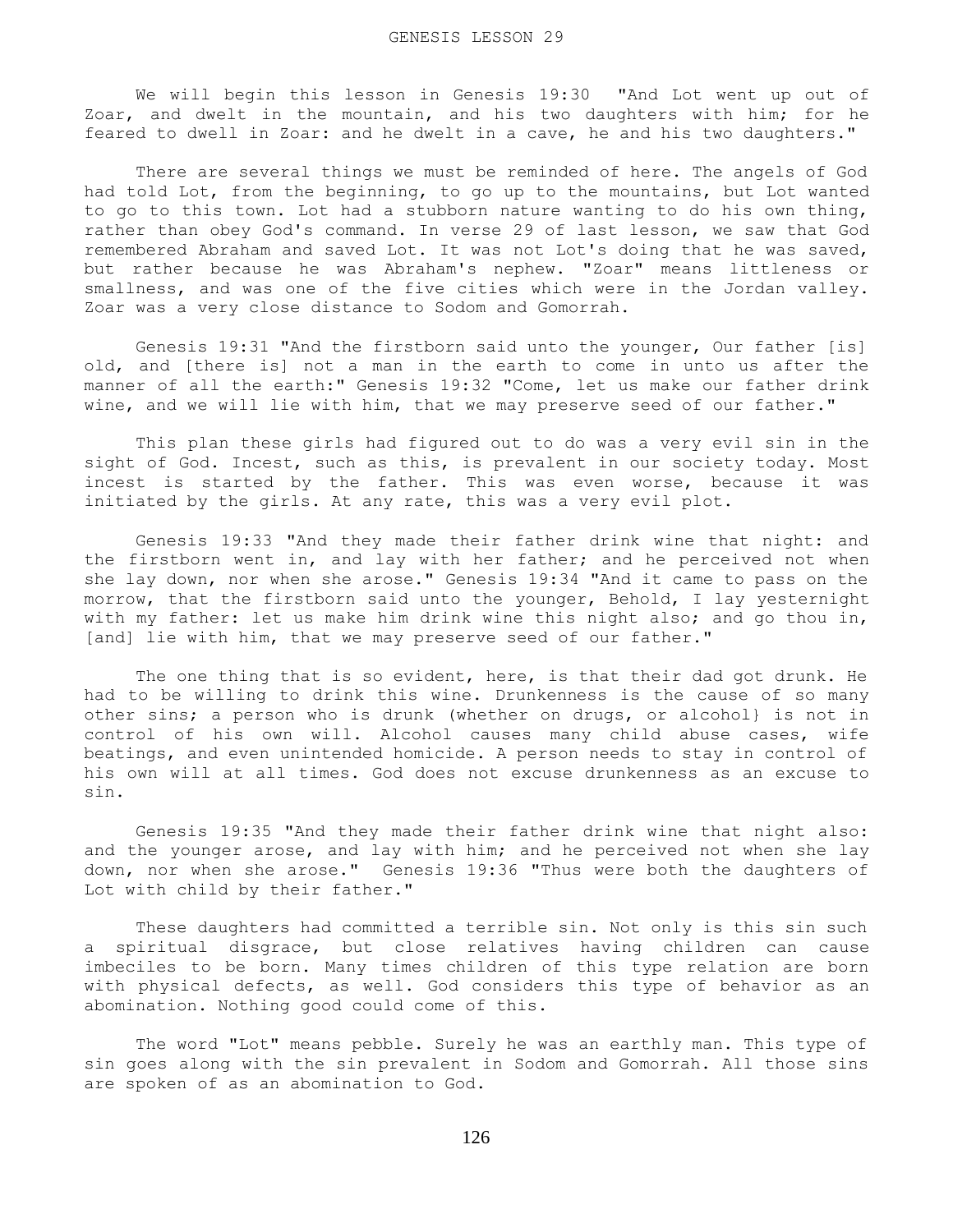Genesis 19:37 "And the firstborn bare a son, and called his name Moab: the same [is] the father of the Moabites unto this day."

 The word "Moab" means from father. Of course, he would be looked down on, because of his manner of birth. He became the father of the Moabites. The Moabites ancestry goes back to Terah, Father of Abraham, but it seemed they fell from grace and actually warred against their Hebrew relatives from time to time. They got into idolatry and worshipped the false god Chemosh. The Moabites became known as children of Chemosh. They actually sacrificed their children to this false god. You see just how far perversion and evil sex sin can carry a person who is caught up in it. This sin carried on for generations, and just got worse and worse. In Deuteronomy, these Moabites were excluded from the congregation for ten generations, because of their sins. We will see much more of the Moabites. One good thing happened in Ruth. She was a Moabite. She was, also, in the physical ancestry of Jesus.

 Genesis 19:38 "And the younger, she also bare a son, and called his name Ben-ammi: the same [is] the father of the children of Ammon unto this day."

 Here, again, this son, named Benammi, had very little to be proud of. His mother had conceived him of his grandfather. The Hebrews, as Christians today, considered this a grave sin. "Benammi" means son of my kindred. This Benammi was the beginning of the Ammonites. These people were nomads. They were so intertwined with the Moabites that they were both called by both names from time to time. The Israelites were forbidden to molest these Ammonites, even though the Ammonites sometimes sided against Israel. Their false god was Molech. They made their children walk through the fire. Cruelty was very much of their worship. God completely destroyed these people, and there is no known connection with them today. None of their cities exist today.

 So much has happened in this 19th chapter of Genesis, I think it would be good to review.

 The two angels (male) visited Lot to warn him of the destruction of Sodom and Gomorrah, God protected the angels by blinding the homosexual Sodomites. The angels pulled Lot, Lot's wife and Lot's two daughters out of the city, and left two homosexual sons-in-law there to be destroyed. Lot's wife looked back and was turned to a pillar of salt.

It seemed that Lot, Lot's wife, and his two daughters were not really in tune with God. Abraham's pleading with God saved their lives. Lot did not even obey God and go to the mountain immediately. Lot's wife disobeyed, and looked back with longing to the evil city. Parents, who are not obedient to God, usually will raise disobedient children. Lot's two girls committed an even worse sin than their parents, and brought evil upon their ancestors, as well.

Next lesson, we will study chapter 20 of Genesis.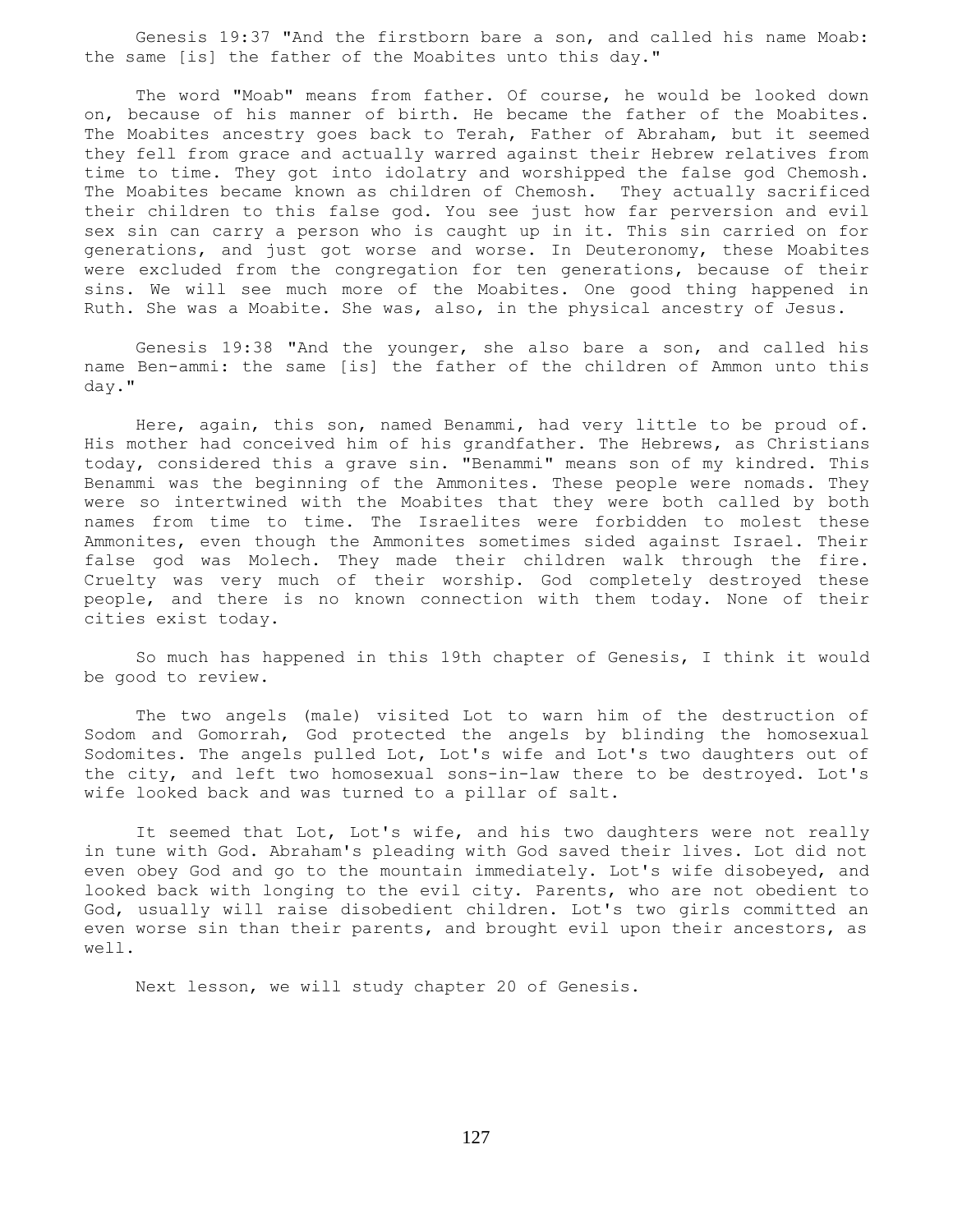## Genesis 29 Questions

1. What city did Lot leave to go to the mountains? 2. Why did he leave there? 3. What had Lot's rebellious spirit caused him to do? 4. Who did God remember when he saved Lot? 5. What does "Zoar" mean? 6. What evil scheme did Lot's daughters come up with? 7. What is the name of the sin they committed? 8. What does the Bible call this? 9. What did they make their father do, so that he would not know what he was doing? 10. What reason did they give for committing this awful sin? 11. What was the father guilty of knowingly? 12. What do we lose control of when we are drunk? 13. Name three things alcohol causes in homes today? 14. What was produced by the sins of these two daughters? 15. Besides being a disgrace, what in the physical can be caused by this sin? 16. What does "Lot" mean? 17. What was the name of the son of the 1st born daughter? 18. What race started from him? 19. What does his name mean? 20. What type relation did they have to their Israelite brothers? 21. What was the name of their false god? 22. What did they practice? 23. How many generations were the Moabites not able to worship in the temple? 24. Who was the Moabite woman in the ancestry of Jesus? 25. What was the name of the 2nd daughter's son? 26. What were his ancestors called? 27. What does "Benammi" mean? 28. What lifestyle did they have? 29. What was the name of their false god? 30. What did they cause their children to do for this false god? 31. Who visited Lot to warn him? 32. What happened to the men of the city who attacked them? 33. Who escaped the city? 34. Who were left behind? 35. What was Lot's sin? 36. What was Lot's wife's sin? 37. Whose pleading saved Lot?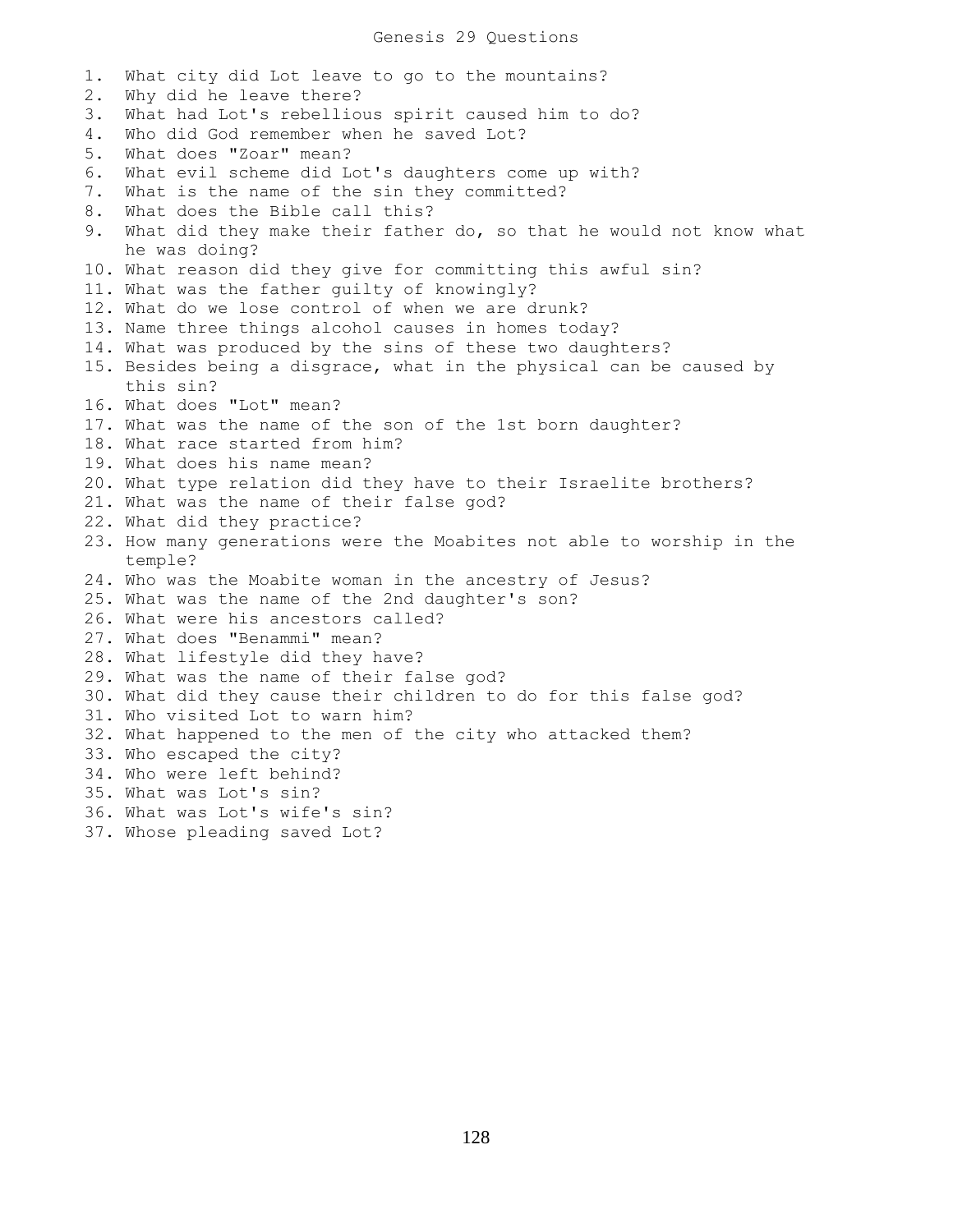We will begin this lesson in Genesis 20:1 "And Abraham journeyed from thence toward the south country, and dwelled between Kadesh and Shur, and sojourned in Gerar." Genesis 20:2 "And Abraham said of Sarah his wife, She [is] my sister: and Abimelech king of Gerar sent, and took Sarah."

 As terrible as this story is, this was the second time Abraham had told a ruler that Sarah was his sister. Abraham left out the very important statement that Sarah was his wife. The last time the deception was to Pharaoh of Egypt. This time it happened to Abimelech, King of Gerar, in the land we know as the Holy Land.

 Genesis 20:3 "But God came to Abimelech in a dream by night, and said to him, Behold, thou [art but] a dead man, for the woman which thou hast taken; for she [is] a man's wife."

 God warned Abimelech, before he committed a sin that was worthy of death. Adultery was a terrible sin, and in God's sight, it still is. Abimelech had been deceived, he had not been aware that she was married. God kept him from sinning, until He could warn him.

 Genesis 20:4 "But Abimelech had not come near her: and he said, Lord, wilt thou slay also a righteous nation?"

 God is just. He would not destroy a people who were innocent. It is amazing to me, at her age, that she was still desirable to men. When God restored her reproductive ability, He restored her youth ,as well.

 Genesis 20:5 "Said he not unto me, She [is] my sister? and she, even she herself said, He [is] my brother: in the integrity of my heart and innocency of my hands have I done this."

 Abimelech had been deceived by Abraham and Sarah. He was saying I am innocent, and that was a true statement.

 Genesis 20:6 "And God said unto him in a dream, Yea, I know that thou didst this in the integrity of thy heart; for I also withheld thee from sinning against me: therefore suffered I thee not to touch her."

 God kept Abimelech from sinning. God realized that it was not Abimelech's fault. He did not know she was married.

 Genesis 20:7 "Now therefore restore the man [his] wife; for he [is] a prophet, and he shall pray for thee, and thou shalt live: and if thou restore [her] not, know thou that thou shalt surely die, thou, and all that [are] thine."

 God was giving Abimelech a chance to make this right, because of his innocence. The same way He gives us a chance to repent, and we must, before His anger is kindled and punishment begins. You see, here, that it is not wrong for some ministers to pray for you. He told him to let the prophet pray for him, also. Notice, that if Abimelech continued in the sin and did not heed the warning, he would die.

129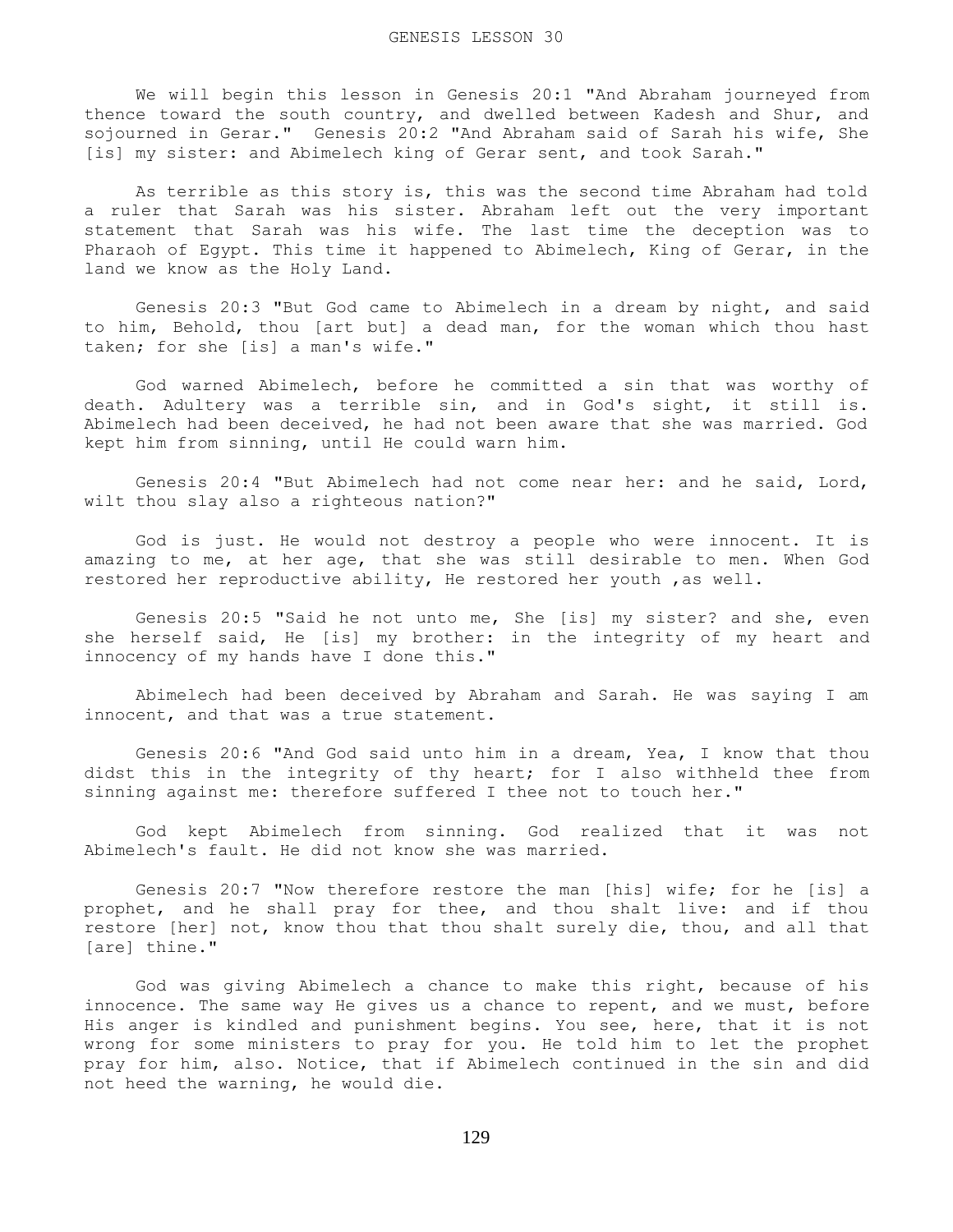Genesis 20:8 "Therefore Abimelech rose early in the morning, and called all his servants, and told all these things in their ears: and the men were sore afraid."

 Abimelech shared with his servants the terrible thing that almost happened, and the warnings, and they rightly feared God.

 Genesis 20:9 "Then Abimelech called Abraham, and said unto him, What hast thou done unto us? and what have I offended thee, that thou hast brought on me and on my kingdom a great sin? thou hast done deeds unto me that ought not to be done." Genesis 20:10 "And Abimelech said unto Abraham, What sawest thou, that thou hast done this thing?"

 It is about time that someone placed the blame where it belonged. at Abraham's feet. Abraham could have caused this King and his people great problems. He demanded Abraham to tell him why he did this.

 Genesis 20:11 "And Abraham said, Because I thought, Surely the fear of God [is] not in this place; and they will slay me for my wife's sake."

 This was just a very limp excuse. Abraham, first of all, had no right to judge them. Judgment belongs to God.

 Genesis 20:12 "And yet indeed [she is] my sister; she [is] the daughter of my father, but not the daughter of my mother; and she became my wife."

 He was trying to say he did not lie. Well, maybe he didn't technically, but he did bring a deception to Abimelech. She actually was his half-sister and his wife.

 Genesis 20:13 "And it came to pass, when God caused me to wander from my father's house, that I said unto her, This [is] thy kindness which thou shalt shew unto me; at every place whither we shall come, say of me, He [is] my brother."

 Abraham's wife, Sarah, was very beautiful, and he was afraid that someone would want her badly enough to kill him. Abraham made up this little scheme to save his life, and Sarah obeyed her husband.

 Genesis 20:14 "And Abimelech took sheep, and oxen, and menservants, and womenservants, and gave [them] unto Abraham, and restored him Sarah his wife."

 Abimelech was doing everything within his power to make this thing right. He did not want the wrath of God to be upon him.

 Genesis 20:15 "And Abimelech said, Behold, my land [is] before thee: dwell where it pleaseth thee."

 He not only gave Abraham gifts, but offered him land to dwell on. I am sure that he thought God would bless Abraham; and in the overflow. he would be blessed, also.

 Genesis 20:16 "And unto Sarah he said, Behold, I have given thy brother a thousand [pieces] of silver: behold, he [is] to thee a covering of the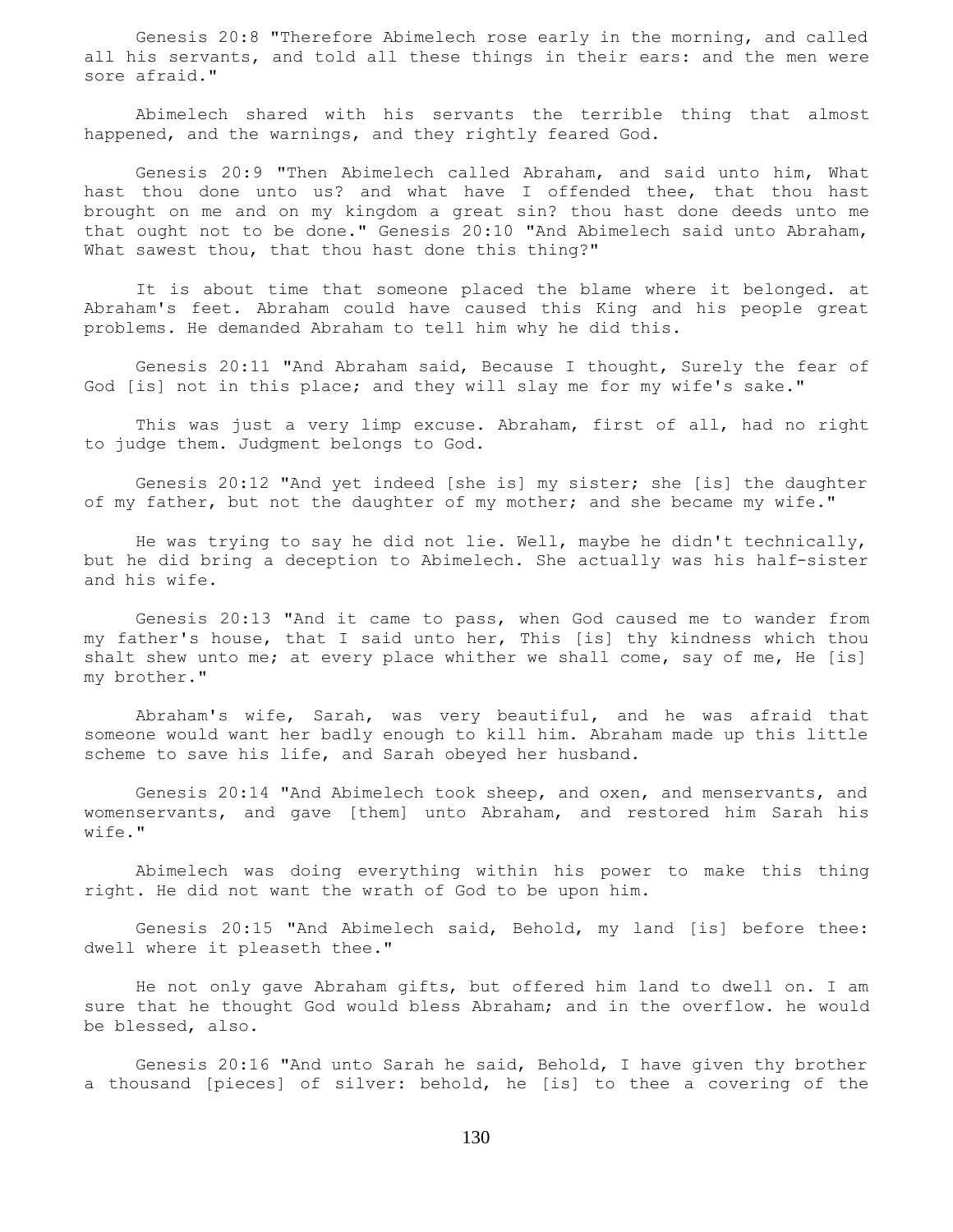eyes, unto all that [are] with thee, and with all [other]: thus she was reproved."

 "Silver" means redemption. I am sure that had to do with this gift of silver given. This was the custom of countries in the east to cover their wives heads with veils. This sin was her husbands, more than hers.

 Genesis 20:17 "So Abraham prayed unto God: and God healed Abimelech, and his wife, and his maidservants; and they bare [children]." Genesis 20:18 "For the LORD had fast closed up all the wombs of the house of Abimelech, because of Sarah Abraham's wife."

 God left nothing to chance. He had stricken all the women barren who were in Abimelech's house. When Abraham (the man of God) prayed for Abimelech, God healed every one. The women were able to conceive again. In this area of the country, it was a curse when you could not have children.

For the next lesson, read chapter 21 of Genesis.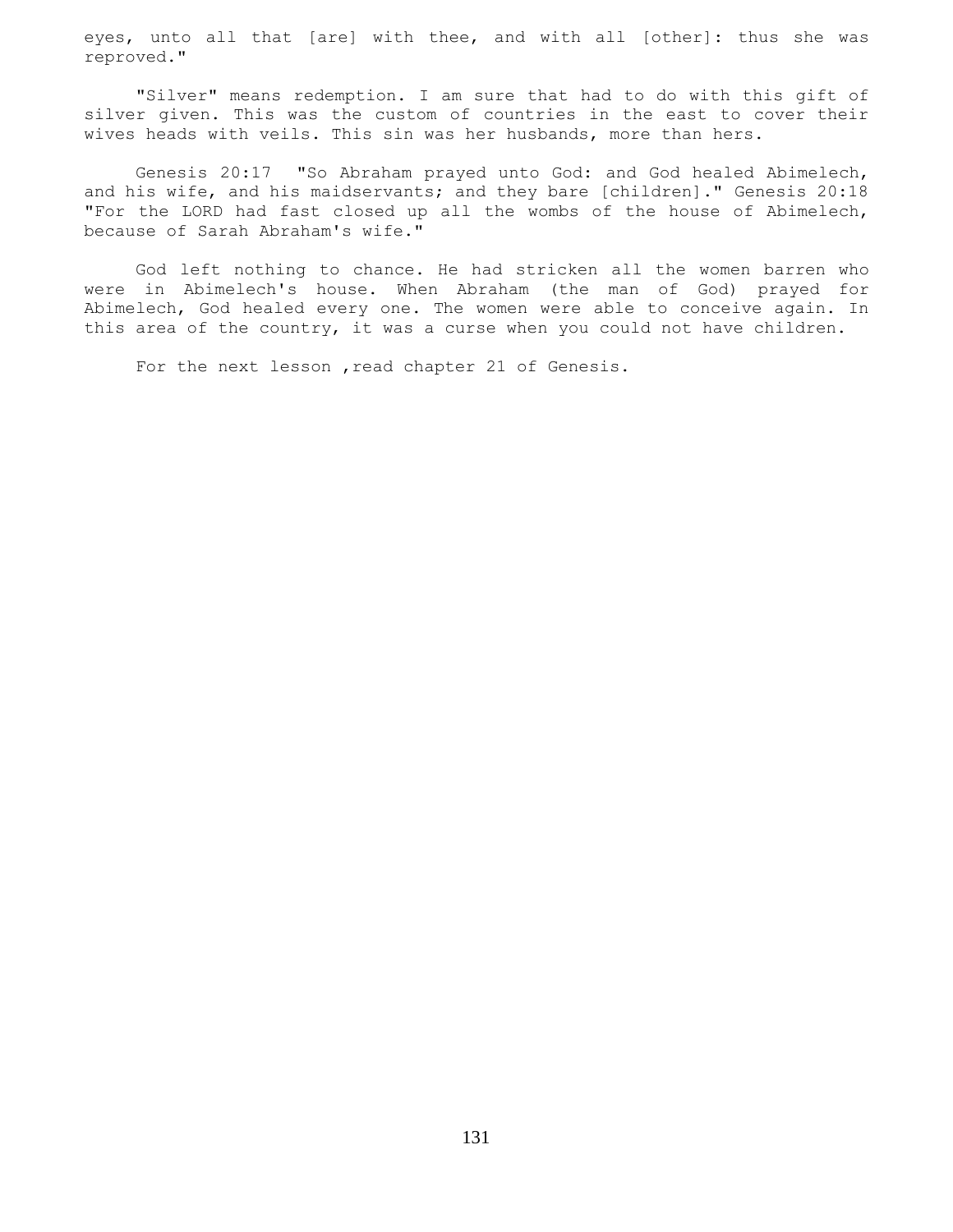1. Where did Abraham sojourn? 2. What was the name of the king who took Sarah? 3. What had Abraham told that made it seem alright for the king to have Sarah? 4. Who was the ruler Abraham told this to the first time? 5. What present day country did this king live in? 6. How did God contact Abimelech? 7. What message did God bring? 8. What was the sin God was warning about? 9. What was Abimelech's statement to God? 10. When God made it possible for Sarah to bear children in her old age, what else did He restore to her? 11. What would happen to Abimelech, if he did not heed the warning? 12. Who did Abimelech confess to? 13. Who was really to blame in all of this? 14. What excuse did Abraham give Abimelech? 15. Who is Judge of all? 16. What relation, besides wife, was Sarah to Abraham? 17. What had Abraham asked Sarah to say wherever they went? 18. Why did Abraham do this? 19. What four gifts did Abimelech give Abraham, when he restored Sarah? 20. What was Abraham to Sarah? 21. What happened, when Abraham prayed for Abimelech? 22. What had God done to insure Sarah not conceiving?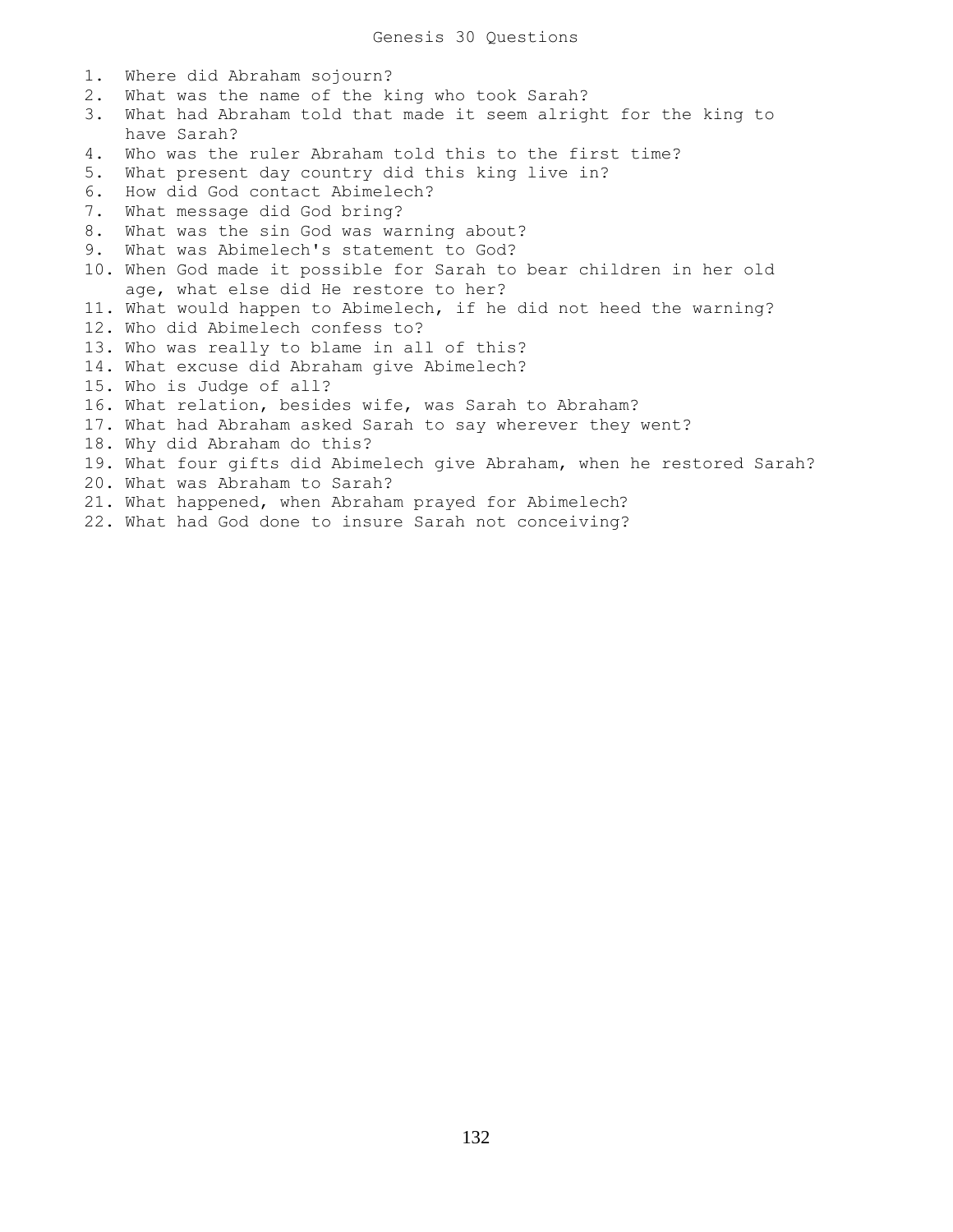Genesis 21:1 "And the LORD visited Sarah as he had said, and the LORD did unto Sarah as he had spoken." Genesis 21:2 "For Sarah conceived, and bare Abraham a son in his old age, at the set time of which God had spoken to him."

 God's word is true. He never fails to do what He has promised to do. He had promised Sarah and Abraham a son.

 Genesis 21:3 "And Abraham called the name of his son that was born unto him, whom Sarah bare to him, Isaac."

 This son, Isaac, was the son of promise, the son of the spirit, not the son of flesh, like his half-brother, Ishmael. "Isaac" means laughter. This was the son through whom the promises to Abraham would be fulfilled.

 Genesis 21:4 "And Abraham circumcised his son Isaac being eight days old, as God had commanded him."

 The blood covenant that Abraham made with God, he fulfilled in his son, Isaac, as God had commanded, when the child was eight days old. "Eight" means new beginnings.

 Genesis 21:5 "And Abraham was an hundred years old, when his son Isaac was born unto him."

 In the flesh, a hundred year old man could not father a child; but in the spirit, anything is possible.

 Genesis 21:6 "And Sarah said, God hath made me to laugh, [so that] all that hear will laugh with me."

 As I said, Isaac means laughter. His mother was rejoicing, because she had been blessed by God, and had this baby in her old age. This had taken her reproach away. Hebrew women were looked down upon, if they didn't have children. Her friends were rejoicing with her.

 Genesis 21:7 "And she said, Who would have said unto Abraham, that Sarah should have given children suck? for I have born [him] a son in his old age."

 Abraham had undoubtedly been embarrassed in front of his friends that he and Sarah had no children. No one believed he would ever have a child by Sarah. In fact, they did not believe themselves, until God sent them hope and a promise. She could hardly believe it herself, that she had given Abraham a son.

 Genesis 21:8 "And the child grew, and was weaned: and Abraham made a great feast the [same] day that Isaac was weaned."

 A little boy cannot get too far away from mother, until he is weaned. Now, Abraham would be able to be with his son. This was a very special time in this very special little boy's life. This was reason for celebration with

133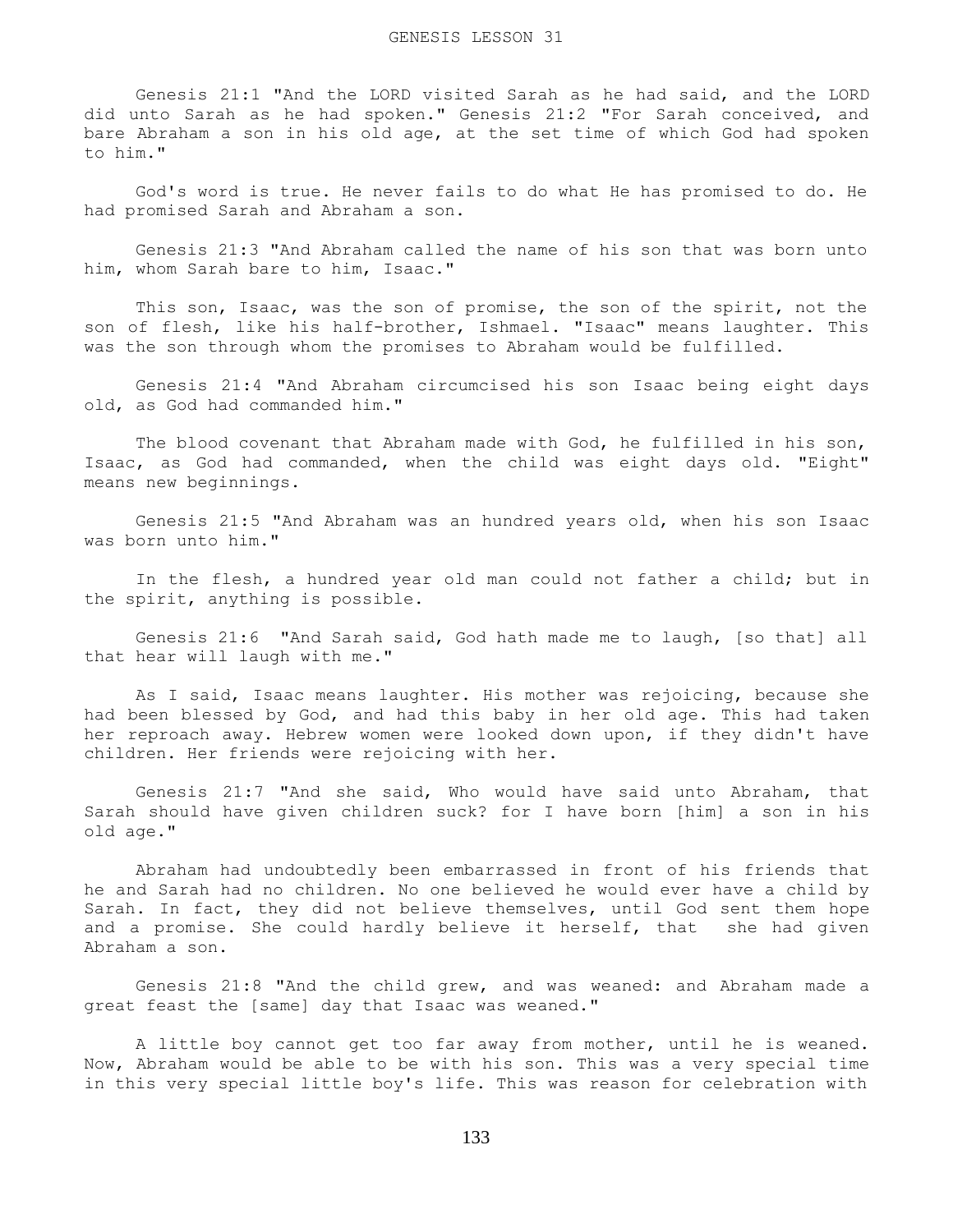Abraham. For a man of this age to have a child, would make the child everything in the father's eyes.

 Genesis 21:9 "And Sarah saw the son of Hagar the Egyptian, which she had born unto Abraham, mocking." Genesis 21:10 "Wherefore she said unto Abraham, Cast out this bondwoman and her son: for the son of this bondwoman shall not be heir with my son, [even] with Isaac."

 Sarah did not care for this teenage son of the slave girl (and especially his making fun of her beloved Isaac). Jealousy arose. Ishmael was surely jealous, because Abraham was giving too much attention to Isaac. He had all of Abraham's attention for so long. This new baby had taken his place with his father. Sarah was jealous, as well. She wanted to make sure that her son inherited everything Abraham had. Her request to Abraham was to throw them out.

 Genesis 21:11 "And the thing was very grievous in Abraham's sight because of his son."

 Abraham loved Ishmael. Ishmael was the only son Abraham had for all these years. To just turn his own flesh and blood out was very hurtful to him.

 Genesis 21:12 "And God said unto Abraham, Let it not be grievous in thy sight because of the lad, and because of thy bondwoman; in all that Sarah hath said unto thee, hearken unto her voice; for in Isaac shall thy seed be called." Genesis 21:13 "And also of the son of the bondwoman will I make a nation, because he [is] thy seed."

 God, in essence, was saying to Abraham, you and Sarah schemed and created a problem with this boy that was not part of my plan for you. The blessings that I (God) promised you are through the spirit, not through the flesh. God would bless Ishmael, just because he belonged to Abraham, but the real blessing was to come through Isaac and his ancestors. Isaac would be known as the son of promise. Through him shall all the nations be blessed. God told Abraham to do what your wife asked, He would take care of Ishmael, wherever he was.

 Genesis 21:14 "And Abraham rose up early in the morning, and took bread, and a bottle of water, and gave [it] unto Hagar, putting [it] on her shoulder, and the child, and sent her away: and she departed, and wandered in the wilderness of Beer-sheba."

 This had to be hard for Abraham to do, but he had the promise of God that He would take care of the child. Hagar was responsible for Ishmael now (he was on her shoulder he was her responsibility).

 Genesis 21:15 "And the water was spent in the bottle, and she cast the child under one of the shrubs." Genesis 21:16 "And she went, and sat her down over against [him] a good way off, as it were a bowshot: for she said, Let me not see the death of the child. And she sat over against [him], and lift up her voice, and wept."

 Any mother would be disturbed to be cast out with no provisions, and to watch her only child die. She could not bear to watch him starve for water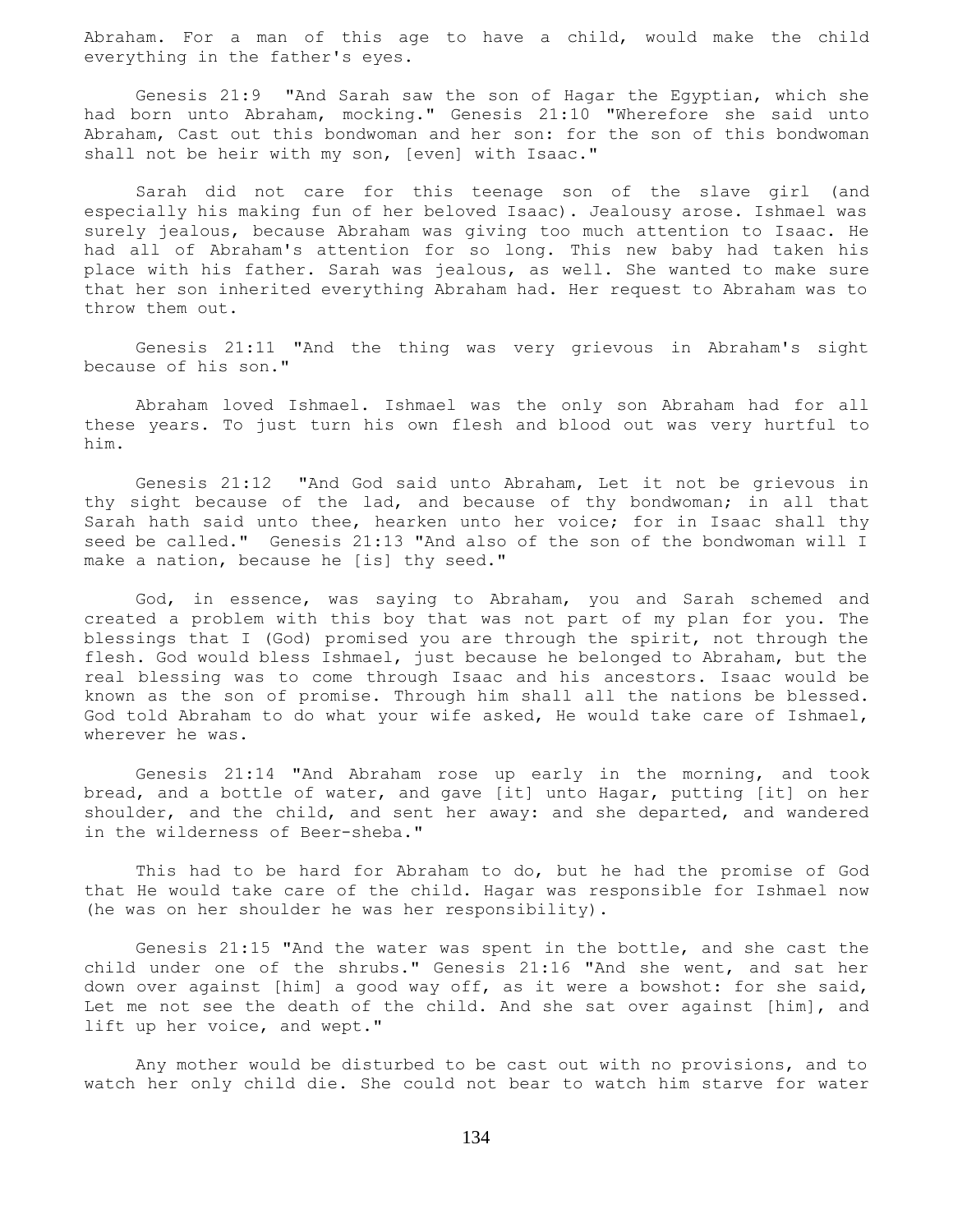and food. She moved away from him, but not so far that she could not run to him, if he cried out. She cried for help. Not for herself, but for her son.

 Genesis 21:17 "And God heard the voice of the lad; and the angel of God called to Hagar out of heaven, and said unto her, What aileth thee, Hagar? fear not; for God hath heard the voice of the lad where he [is]."

 This is saying, we never wander so far away from God that He will not hear our cry for help. He, too, heard the lad. The angel (ministering spirit) called to Hagar in her distress, and told her not to fear. God had sent help.

 Genesis 21:18 "Arise, lift up the lad, and hold him in thine hand; for I will make him a great nation." Genesis 21:19 "And God opened her eyes, and she saw a well of water; and she went, and filled the bottle with water, and gave the lad drink."

 God encouraged Hagar, that He would take care of her and Ishmael. He repeated the blessing on Ishmael. The difference in Ishmael's blessing was that his was a fleshly, worldly, blessing. Isaac's was a spiritual blessing. She immediately saw a well of water.

 Genesis 21:20 "And God was with the lad; and he grew, and dwelt in the wilderness, and became an archer."

 Ishmael was a teenager, when he first came to the wilderness. God blessed him and provided for his needs. He, probably, hunted for a living.

 Genesis 21:21 "And he dwelt in the wilderness of Paran: and his mother took him a wife out of the land of Egypt."

 Egypt has been worldly throughout the Bible. So he took a worldly wife. His ancestors were the modern Abrabs.

 Genesis 21:22 "And it came to pass at that time, that Abimelech and Phichol the chief captain of his host spake unto Abraham, saying, God [is] with thee in all that thou doest:" Genesis 21:23 "Now therefore swear unto me here by God that thou wilt not deal falsely with me, nor with my son, nor with my son's son: [but] according to the kindness that I have done unto thee, thou shalt do unto me, and to the land wherein thou hast sojourned."

 Abimelech had lived near Abraham, and had observed that God had abundantly blessed him. Abimelech wanted to make a treaty of peace with Abraham reaching three generations. Abimelech reminded Abraham that he had been good to him.

 Genesis 21:24 "And Abraham said, I will swear." Genesis 21:25 "And Abraham reproved Abimelech because of a well of water, which Abimelech's servants had violently taken away." Genesis 21:26 "And Abimelech said, I wot not who hath done this thing: neither didst thou tell me, neither yet heard I [of it], but today."

 Abraham agreed to make the peace treaty with Abimelech. Abraham brought up a very sore subject about a well that Abimelech's men had taken violently. Abimelech said I only found out about this today; I didn't know about this. He was trying hard to agree with Abraham.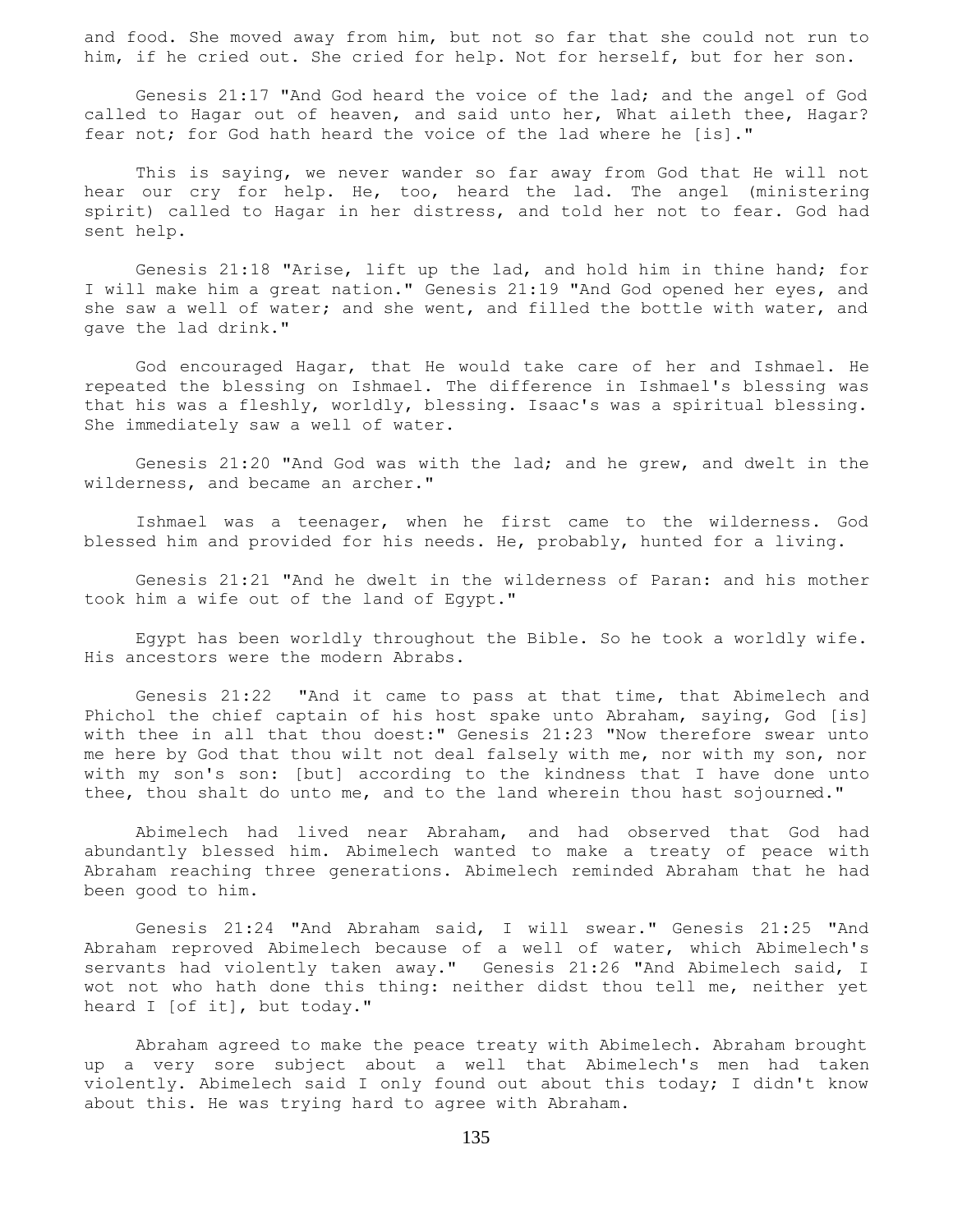Genesis 21:27 "And Abraham took sheep and oxen, and gave them unto Abimelech; and both of them made a covenant." Genesis 21:28 "And Abraham set seven ewe lambs of the flock by themselves." Genesis 21:29 "And Abimelech said unto Abraham, What [mean] these seven ewe lambs which thou hast set by themselves?" Genesis 21:30 "And he said, For [these] seven ewe lambs shalt thou take of my hand, that they may be a witness unto me, that I have digged this well."

 A well was very valuable in this dry land. God had shown His people where to dig wells. This particular well was in dispute. Abraham gave the seven ewe lambs to prove the well belonged to him. They sealed the agreement between them with the gift of animals.

 Genesis 21:31 "Wherefore he called that place Beer-sheba; because there they sware both of them." Genesis 21:32 "Thus they made a covenant at Beersheba: then Abimelech rose up, and Phichol the chief captain of his host, and they returned into the land of the Philistines."

 They both agreed to the treaty at Beersheba. Abimelech and his chief captain, Phicol, returned home confident in the treaty. "Beersheba" means well of the oath.

 Genesis 21:33 "And [Abraham] planted a grove in Beer-sheba, and called there on the name of the LORD, the everlasting God." Genesis 21:34 "And Abraham sojourned in the Philistines' land many days."

 This land had not yet been received by Abraham as the land of promise. It would be the Holy Land of promise, when Moses led the ancestors of Abraham from Egypt. And God fulfilled His promise.

Abraham was a man after God's own heart. He prayed to God, very often.

Read chapter 22 of Genesis for the next lesson.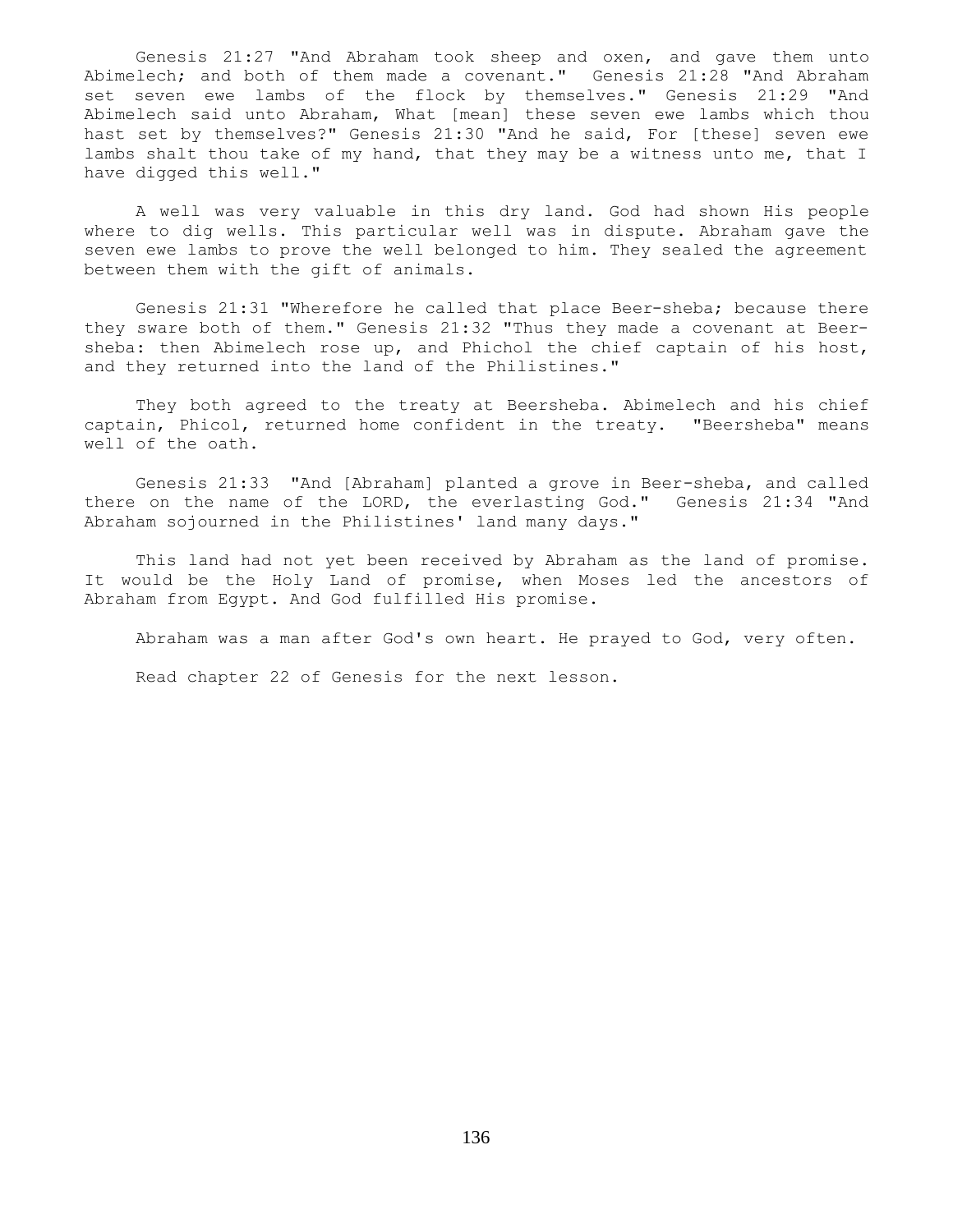1. Sarah bare Abraham a son in his 2. Sarah and Abraham named their son what? 3. What does the name mean? 4. Which son would the spiritual promises come through? 5. How old was Isaac when he was circumcised? 6. "Eight" means what? 7. How old was Abraham, when Isaac was born? 8. Why did Sarah laugh? 9. Why was Abraham embarrassed? 10. When Isaac was weaned, what did Abraham do? 11. What did Sarah see Ishmael doing? 12. What did Sarah ask Abraham to do with Hagar and Ishmael? 13. Whose side did God take? 14. Why would God make a nation of Ishmael? 15. What did Abraham give Hagar, when he sent her away? 16. Why did Hagar sit a good way away from Ishmael? 17. Whose cries did God hear? 18. Who came to Hagar? 19. When Hagar's eyes were opened, what did she see? 20. What was the difference in Isaac's blessing and Ishmael's blessing? 21. What trade did Ishmael take up? 22. What was the name of the place where he lived? 23. The peace treaty from Abraham to Abimelech was to be good for how many generations? 24. Why did Abimelech want a treaty? 25. What was the controversy over the well? 26. How was it settled? 27. What was the name of Abimelech's captain? 28. What does "Beersheba" mean?

Notes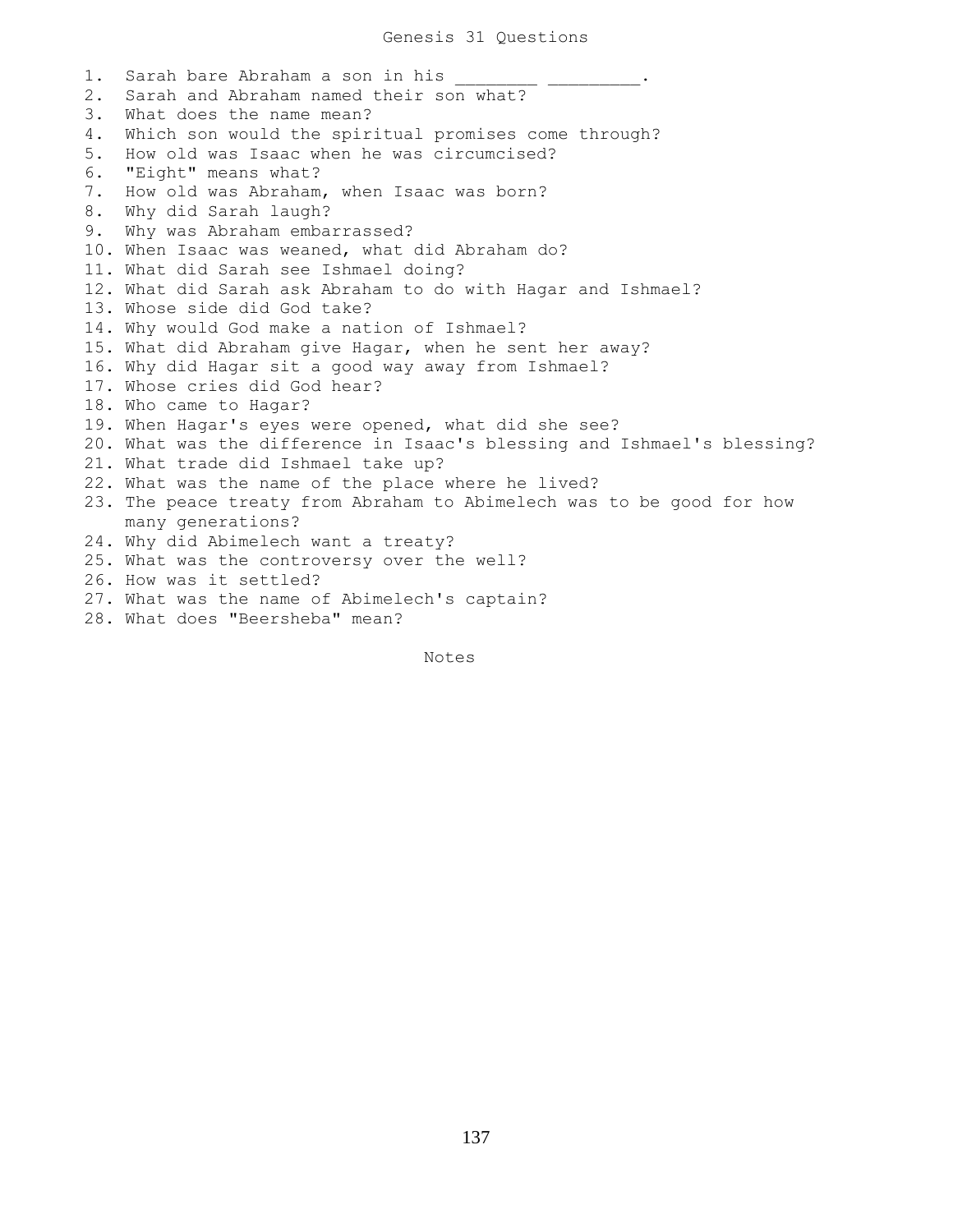We will begin this lesson in Genesis 22:1 "And it came to pass after these things, that God did tempt Abraham, and said unto him, Abraham: and he said, Behold, [here] I [am]."

 One thing about Abraham, he knew God's voice and was always willing to obey God.

 Genesis 22:2 "And he said, Take now thy son, thine only [son] Isaac, whom thou lovest, and get thee into the land of Moriah; and offer him there for a burnt offering upon one of the mountains which I will tell thee of."

 You must remember what this son meant to Abraham. There was a very close to worship situation. Abraham had lost his son of the flesh. Notice here, that in God's sight, Isaac was his only son. God knew how much Abraham loved this son. That was the very reason this son was what he had to give up. Whatever, or whomever, we put ahead of God has to be sacrificed (given up), if we are to truly be in right fellowship with God. This spot, Moriah, is in Jerusalem today. The custom of the false gods in the area was to do human sacrifice on the mountains. God would allow this greatest of all temptations to Abraham to see, if in the face of the worst odds possible, Abraham would still worship Him. This is almost beyond comprehension to us.

 Genesis 22:3 "And Abraham rose up early in the morning, and saddled his ass, and took two of his young men with him, and Isaac his son, and clave the wood for the burnt offering, and rose up, and went unto the place of which God had told him."

 There are a number of symbolisms we need to see in this Scripture above.

 God sacrificing His only son. Abraham sacrificing his son.

 Jesus rode into Jerusalem on an ass. The provisions for this sacrifice were carried on an ass.

 Jesus died between two men on the cross. Abraham took two men with them.

 Jesus carried a wooden cross. Isaac carried wood for the sacrifice. (wood means worldliness).

 Jesus went to Golgatha on orders from God. Abraham and Isaac went to Moriah in Jerusalem on orders from God.

 Jesus obeyed His Father and said "nevertheless not my will, but thine." Isaac obeyed Abraham without question.

 Genesis 22:4 "Then on the third day Abraham lifted up his eyes, and saw the place afar off."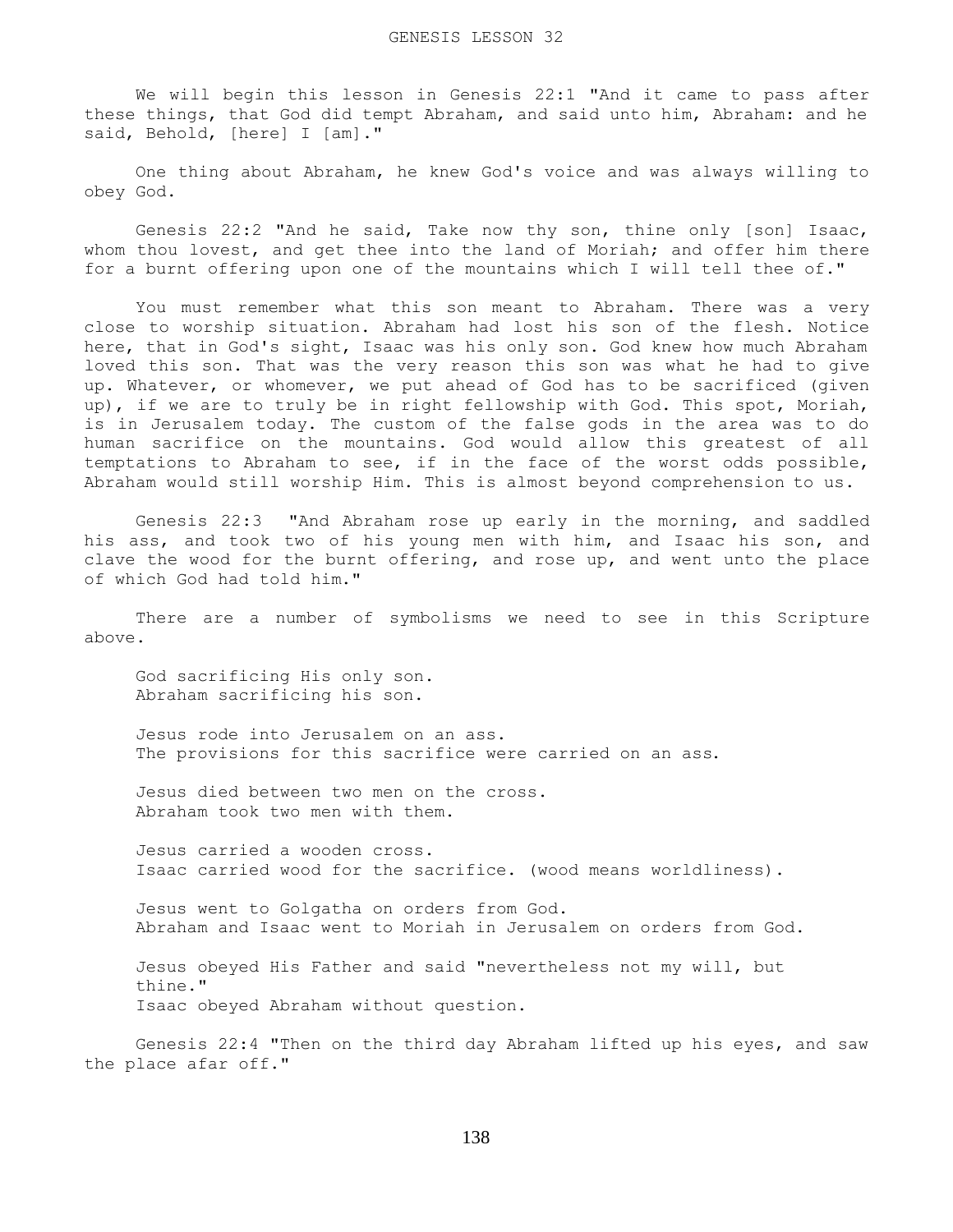There are all kinds of implications, here. Isaac was as good as dead these three days. His dad, Abraham, grieved for him as the disciples grieved for Jesus three days, Jesus' body, of course, was in the grave three days. Resurrection was on its way.

 Genesis 22:5 "And Abraham said unto his young men, Abide ye here with the ass; and I and the lad will go yonder and worship, and come again to you."

 Jesus said I will come again, just as this Scripture says the same thing. All of this is a parallel to the cross. At one point, Jesus left the two on the cross, just as Abraham left these two behind. At some point, Isaac had to realize something strange was going on. Where was the sacrifice?

 Genesis 22:6 "And Abraham took the wood of the burnt offering, and laid [it] upon Isaac his son; and he took the fire in his hand, and a knife; and they went both of them together." Genesis 22:7 "And Isaac spake unto Abraham his father, and said, My father: and he said, Here [am] I, my son. And he said, Behold the fire and the wood: but where [is] the lamb for a burnt offering?"

 Here, it appears that Isaac had become aware, as Jesus did at Gethsemene. Both a little reluctant to go through with this, but, still obedient. the lamb, as always, stood for the innocence.

 Genesis 22:8 "And Abraham said, My son, God will provide himself a lamb for a burnt offering: so they went both of them together." Genesis 22:9 "And they came to the place which God had told him of; and Abraham built an altar there, and laid the wood in order, and bound Isaac his son, and laid him on the altar upon the wood."

 After Jesus had carried the cross to the hill, they laid it down, and Jesus was nailed to the cross. Jesus was on the altar of sacrifice for us. Isaac, also, was bound to this wood and laid on the altar.

 Genesis 22:10 "And Abraham stretched forth his hand, and took the knife to slay his son." Genesis 22:11 "And the angel of the LORD called unto him out of heaven, and said, Abraham, Abraham: and he said, Here [am] I."

 This is where all similarity ends. When Abraham was about to sacrifice his son, there was Someone higher to say don't do this. He had passed the test. He was willing to sacrifice the one thing (his son) that meant everything here on this earth to him. He had withheld nothing from God. God was satisfied. When Jesus was sacrificed, there was no higher power than His Father.

 Genesis 22:12 "And he said, Lay not thine hand upon the lad, neither do thou any thing unto him: for now I know that thou fearest God, seeing thou hast not withheld thy son, thine only [son] from me."

 This was a grievous test that Abraham went through. We can understand better the grief that Father God went through at the sacrifice of His Son. The sun darkened and the earth quaked in sorrow.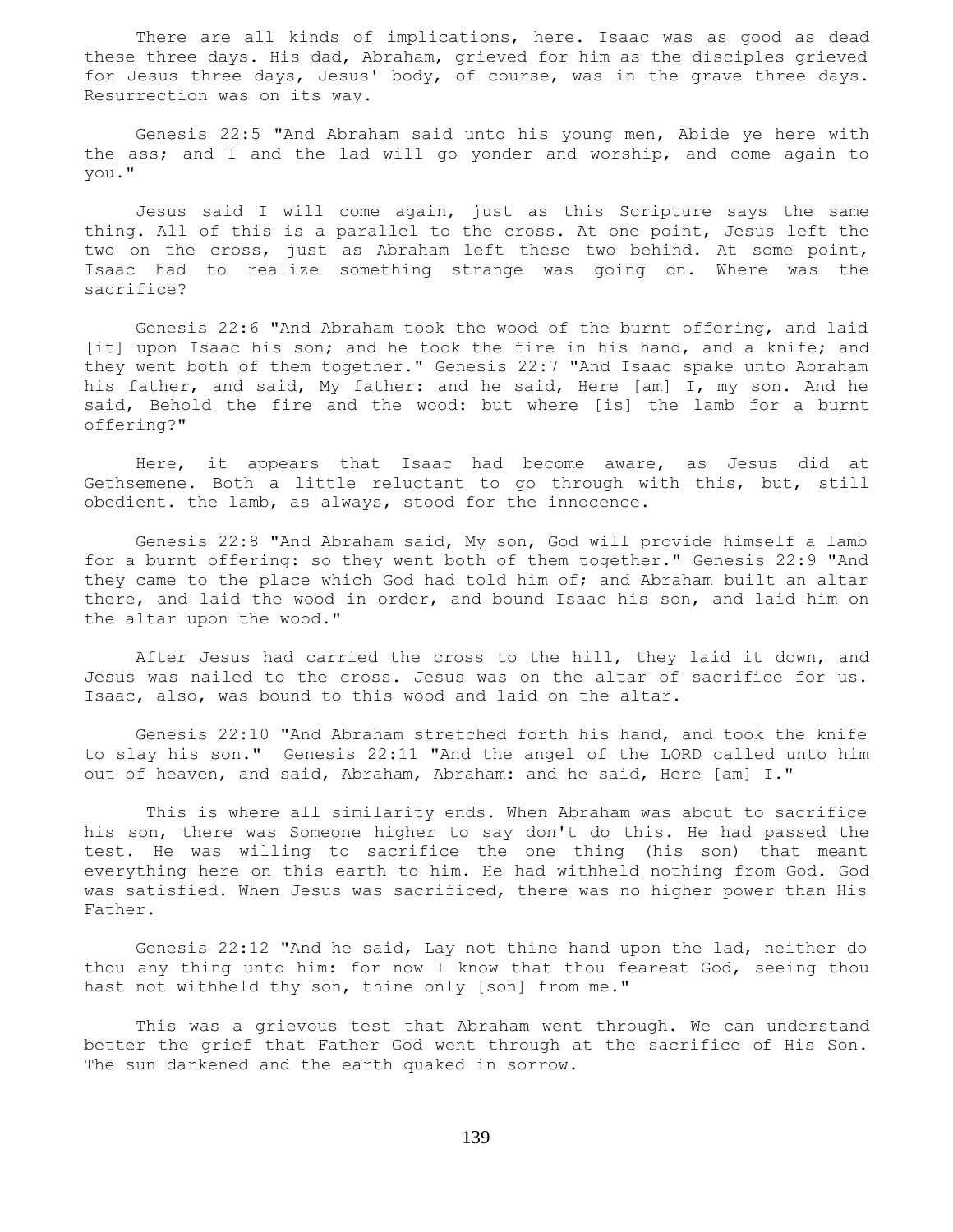Genesis 22:13 "And Abraham lifted up his eyes, and looked, and behold behind [him] a ram caught in a thicket by his horns: and Abraham went and took the ram, and offered him up for a burnt offering in the stead of his son."

 This is the greatest symbolism of Jesus' sacrifice of all. Jesus is our substitute. We should have suffered and died on that cross, but Jesus God's Son, took our place. God has always provided a substitute.

 Genesis 22:14 "And Abraham called the name of that place Jehovahjireh: as it is said [to] this day, In the mount of the LORD it shall be seen."

 You see, names meant something special in the Old Testament. "Jehovah jireh" means God my provider. How wonderful, that is what He really is.

 Genesis 22:15 "And the angel of the LORD called unto Abraham out of heaven the second time," Genesis 22:16 "And said, By myself have I sworn, saith the LORD, for because thou hast done this thing, and hast not withheld thy son, thine only [son]:" Genesis 22:17 "That in blessing I will bless thee, and in multiplying I will multiply thy seed as the stars of the heaven, and as the sand which [is] upon the sea shore; and thy seed shall possess the gate of his enemies;" Genesis 22:18 "And in thy seed shall all the nations of the earth be blessed; because thou hast obeyed my voice."

 The ministering spirit of the Lord, Himself, spoke to Abraham; and the Lord swore by Himself, because there was no greater. He reiterated the blessing again on Abraham. Abraham had passed the test. All believers, throughout the ages, would be blessed, because of the faithfulness of Abraham.

 Genesis 22:19 "So Abraham returned unto his young men, and they rose up and went together to Beer-sheba; and Abraham dwelt at Beersheba." Genesis 22:20 "And it came to pass after these things, that it was told Abraham, saying, Behold, Milcah, she hath also born children unto thy brother Nahor;" Genesis 22:21 "Huz his firstborn, and Buz his brother, and Kemuel the father of Aram," Genesis 22:22 "And Chesed, and Hazo, and Pildash, and Jidlaph, and Bethuel." Genesis 22:23 "And Bethuel begat Rebekah: these eight Milcah did bear to Nahor, Abraham's brother." Genesis 22:24 "And his concubine, whose name [was] Reumah, she bare also Tebah, and Gaham, and Thahash, and Maachah."

 "Kemuel" means Assembly of God. "Bethuel" means the abode of God. Rebekah was actually what all the above was about, because she would become the wife of Isaac. She was a cousin actually, but in those days (as now), it was very important not to marry a heathen.

Study chapter 23 of Genesis for the next lesson.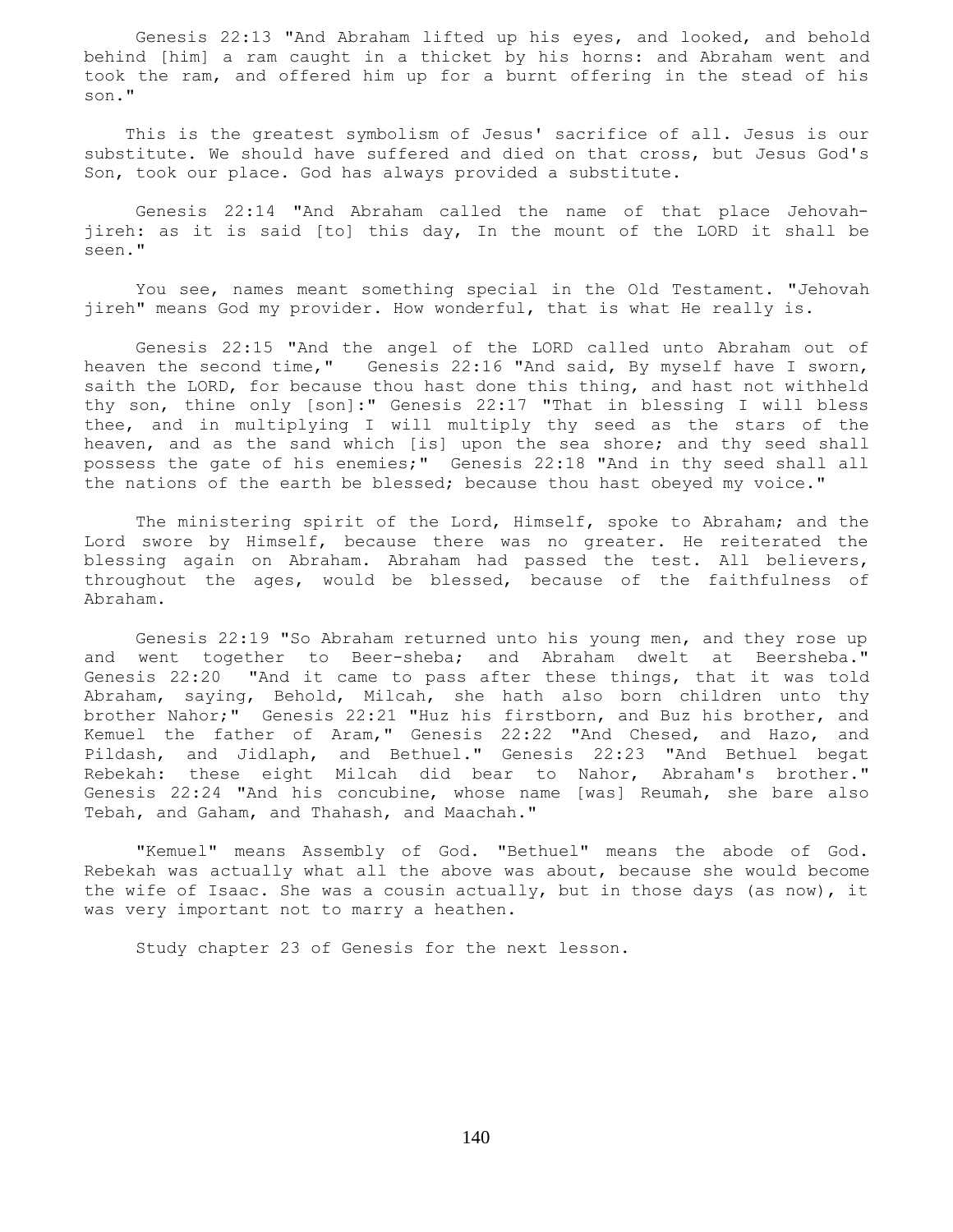1. Who tempted Abraham? 2. When God called, what did Abraham say? 3. Who did God ask Abraham to sacrifice? 4. Where? 5. Did God count Ishmael as Abraham's son? 6. What kind of an offering was Isaac to be? 7. What do we have to give up to follow Jesus? 8. What type of worship service did the false gods require in this area? 9. Where were their services held? 10. Who went with Abraham and Isaac? 11. What did they carry to use on the altar? 12. How does this symbolize the cross? 13. Moriah is where? 14. What stands out clearly in both Jesus and Isaac toward God and Abraham? 15. How many days were they on the trip? 16. What was Isaac for these days? 17. What is all of this paralleled to? 18. Isaac carrying the wood to Mt. Moriah symbolized what? 19. What has the lamb always stood for? 20. What symbolized Jesus being nailed to the cross? 21. When did all similarity end? 22. What is the greatest symbolism of all in this? 23. What does "Jehovah-jireh" mean? 24. Why did the Lord swear by himself? 25. Through whose seed shall all the earth be blessed? 26. What does "Kemuel" mean? 27. What does "Bethuel" mean? 28. Why was Rebekah so important in this?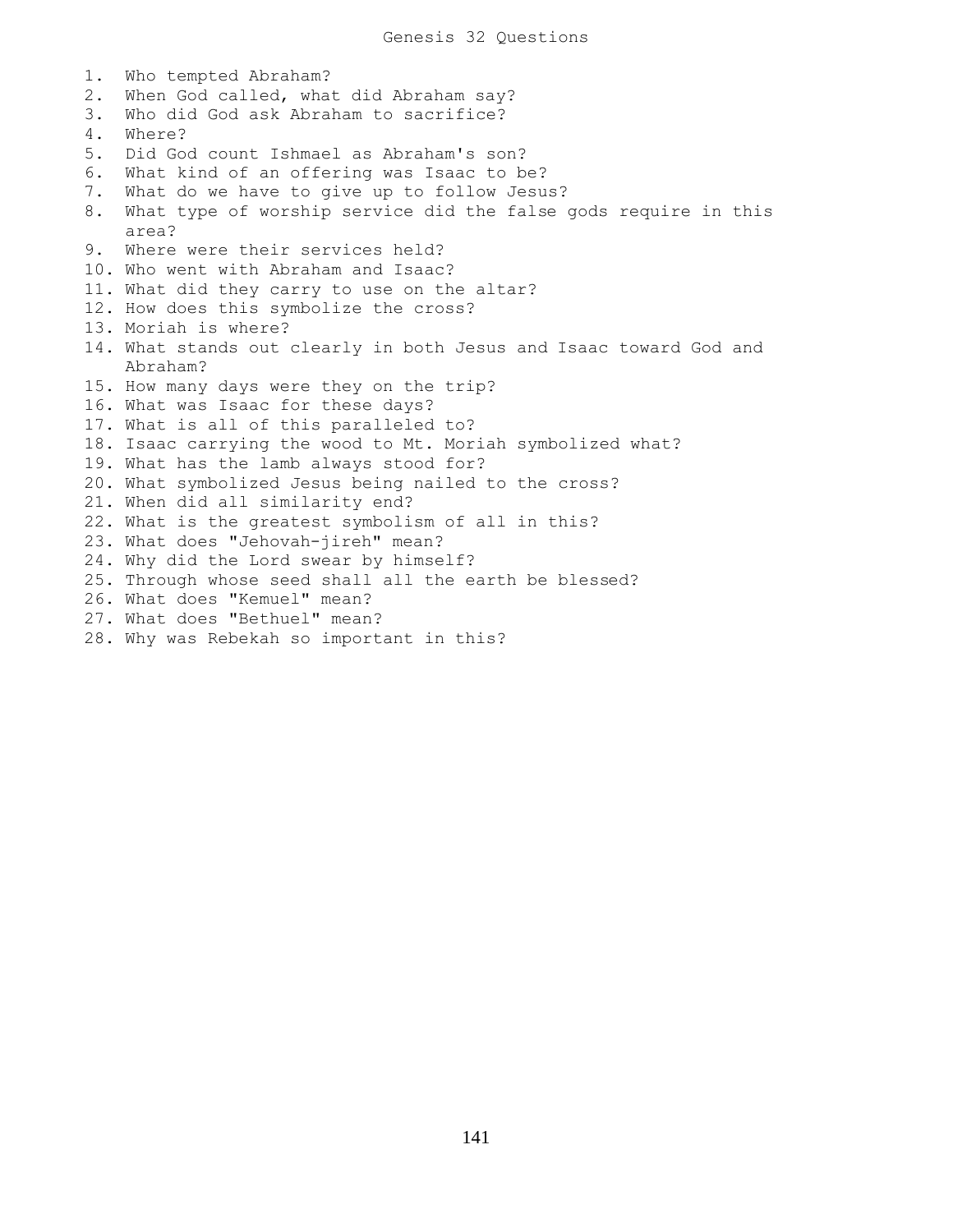We will begin this lesson in Genesis 23:1 "And Sarah was an hundred and seven and twenty years old: [these were] the years of the life of Sarah."

 After the flood, God reduced the time of life to 120 years, and so Sarah, Abraham's wife, lived a few more years.

 Genesis 23:2 "And Sarah died in Kirjath-arba; the same [is] Hebron in the land of Canaan: and Abraham came to mourn for Sarah, and to weep for her."

 It is a very natural thing to weep at the loss of a loved one. It is even more stressful to lose your spouse. It is as if some of you have been torn away, and truly it has, because they two are one flesh. Hebron is approximately 20 miles out of Jerusalem.

 Genesis 23:3 "And Abraham stood up from before his dead, and spake unto the sons of Heth, saying," Genesis 23:4 "I [am] a stranger and a sojourner with you: give me a possession of a burying place with you, that I may bury my dead out of my sight."

 Even though this was the land that God had promised to Abraham, he did not own even one acre of this land at that time. He really was saying to them (allow me to buy a burying place from you for my dead wife). This land someday would all belong to the descendents of Abraham, and Abraham wanted his wife buried there in the Promised Land.

 Genesis 23:5 "And the children of Heth answered Abraham, saying unto him," Genesis 23:6 "Hear us, my lord: thou [art] a mighty prince among us: in the choice of our sepulchres bury thy dead; none of us shall withhold from thee his sepulchre, but that thou mayest bury thy dead."

 These children of Heth were aware that the blessings of God were upon Abraham. They were excited to think that some of that blessing might be theirs, if they were cooperative with Abraham. These sons of Heth were Hittites and descendents of Ham. Any one of them would gladly have given a place of burying to this man of God.

 Genesis 23:7 "And Abraham stood up, and bowed himself to the people of the land, [even] to the children of Heth." Genesis 23:8 "And he communed with them, saying, If it be your mind that I should bury my dead out of my sight; hear me, and entreat for me to Ephron the son of Zohar"

 Abraham was humbled by their generosity and thus bowed. Then he said, if it is your wish that I bury my dead here, please talk to Ephron for me. "Ephron" means fawn-like, so he had to be a very congenial man. His father, "Zohar", means whiteness. Abraham had chosen the cave he wanted.

 Genesis 23:9 "That he may give me the cave of Machpelah, which he hath, which [is] in the end of his field; for as much money as it is worth he shall give it me for a possession of a burying place amongst you."

You see, Abraham intended all along to pay for the buryung place.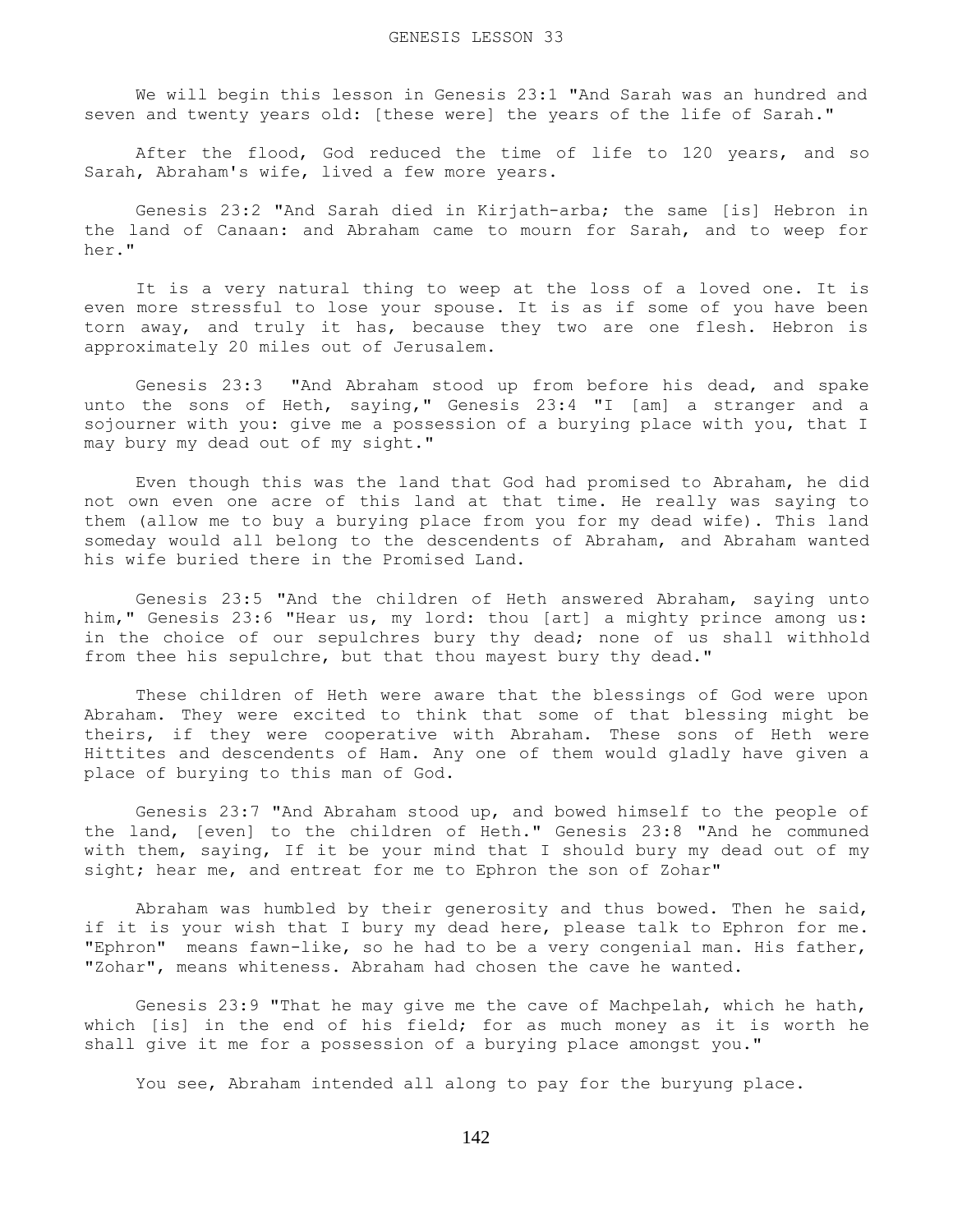Genesis 23:10 "And Ephron dwelt among the children of Heth: and Ephron the Hittite answered Abraham in the audience of the children of Heth, [even] of all that went in at the gate of his city, saying," Genesis 23:11 "Nay, my lord, hear me: the field give I thee, and the cave that [is] therein, I give it thee; in the presence of the sons of my people give I it thee: bury thy dead."

 Ephron wanted to give this area to Abraham. He offered to give it to Abraham in front of witnesses. Abraham wanted to pay. This was a running struggle to see who would weaken.

 Genesis 23:12 "And Abraham bowed down himself before the people of the land." Genesis 23:13 "And he spake unto Ephron in the audience of the people of the land, saying, But if thou [wilt give it], I pray thee, hear me: I will give thee money for the field; take [it] of me, and I will bury my dead there."

 Abraham wanted the piece of land, but he wanted to pay for it, so that he would not be obligated to this people.

 Genesis 23:14 "And Ephron answered Abraham, saying unto him," Genesis 23:15 "My lord, hearken unto me: the land [is worth] four hundred shekels of silver; what [is] that betwixt me and thee? Bury therefore thy dead."

 They had finally come to a price, 400 shekels of silver. The symbolism is great. Again, silver means redemption. A shekel is 10 penny weights, so this was 4000 penny weights of silver. This piece of land today's standards would be 2331.00 He tried once more to tell Abraham that this small amount of money was unimportant, but Abraham wanted to pay.

 Genesis 23:16 "And Abraham hearkened unto Ephron; and Abraham weighed to Ephron the silver, which he had named in the audience of the sons of Heth, four hundred shekels of silver, current [money] with the merchant."

 The deal was finally settled. Abraham paid in front of witnesses. He would not be obligated.

 Genesis 23:17 "And the field of Ephron, which [was] in Machpelah, which [was] before Mamre, the field, and the cave which [was] therein, and all the trees that [were] in the field, that [were] in all the borders round about, were made sure" Genesis 23:18 "Unto Abraham for a possession in the presence of the children of Heth, before all that went in at the gate of his city."

 This was very similar to us putting a fence around our property to secure it fro the world around us. This was showing Abraham's possession in the midst of a strange land.

 Genesis 23:19 "And after this, Abraham buried Sarah his wife in the cave of the field of Machpelah before Mamre: the same [is] Hebron in the land of Canaan."

 Many of the prominent Old Testament people were buried in this area. Hebron is still in existence today in the Holy Land.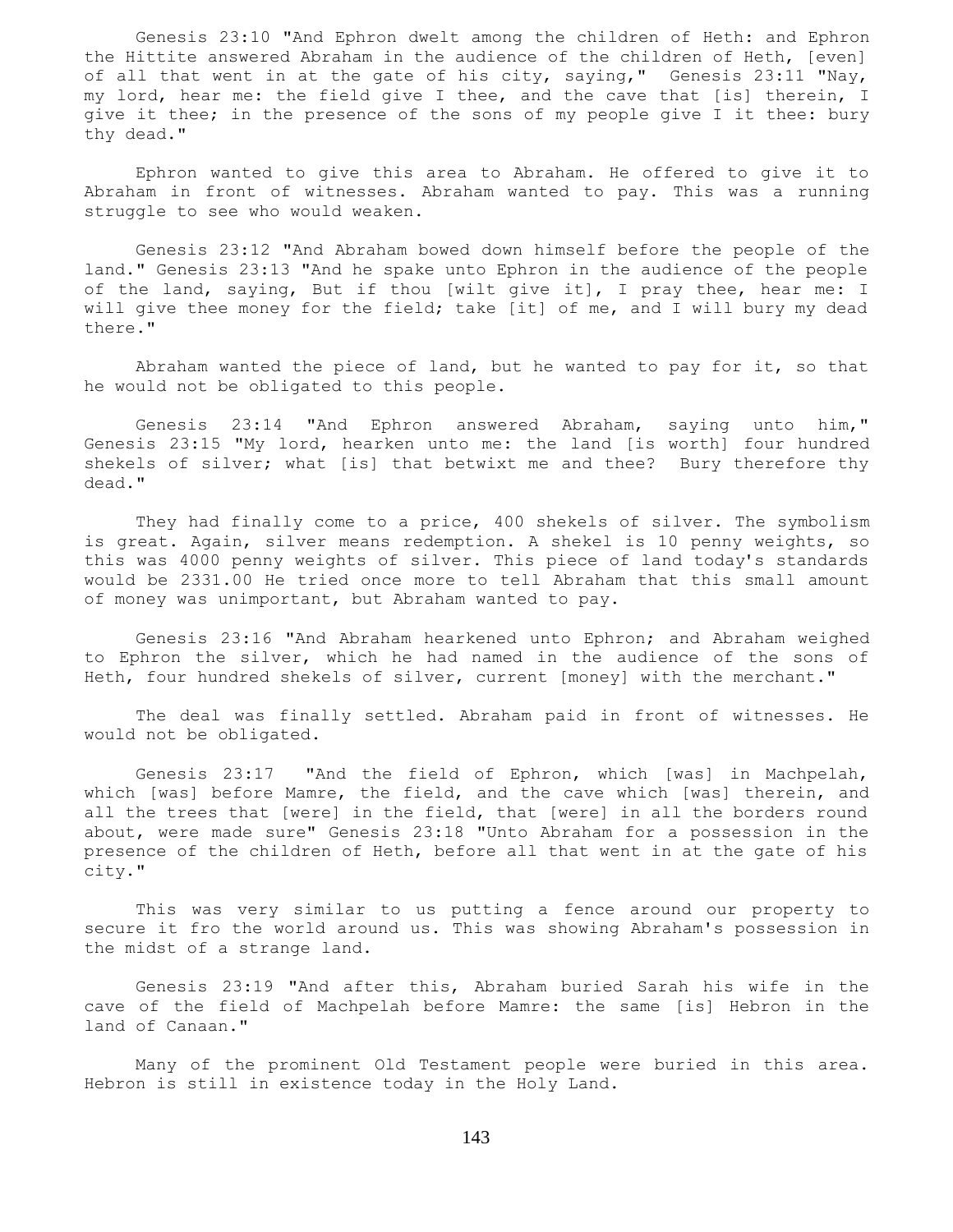Genesis 23:20 "And the field, and the cave that [is] therein, were made sure unto Abraham for a possession of a buryingplace by the sons of Heth."

 This is the last credit given to the sons of Heth for being willing to sell this burying place to Abraham.

For the next lesson, study chapter 24 of Genesis.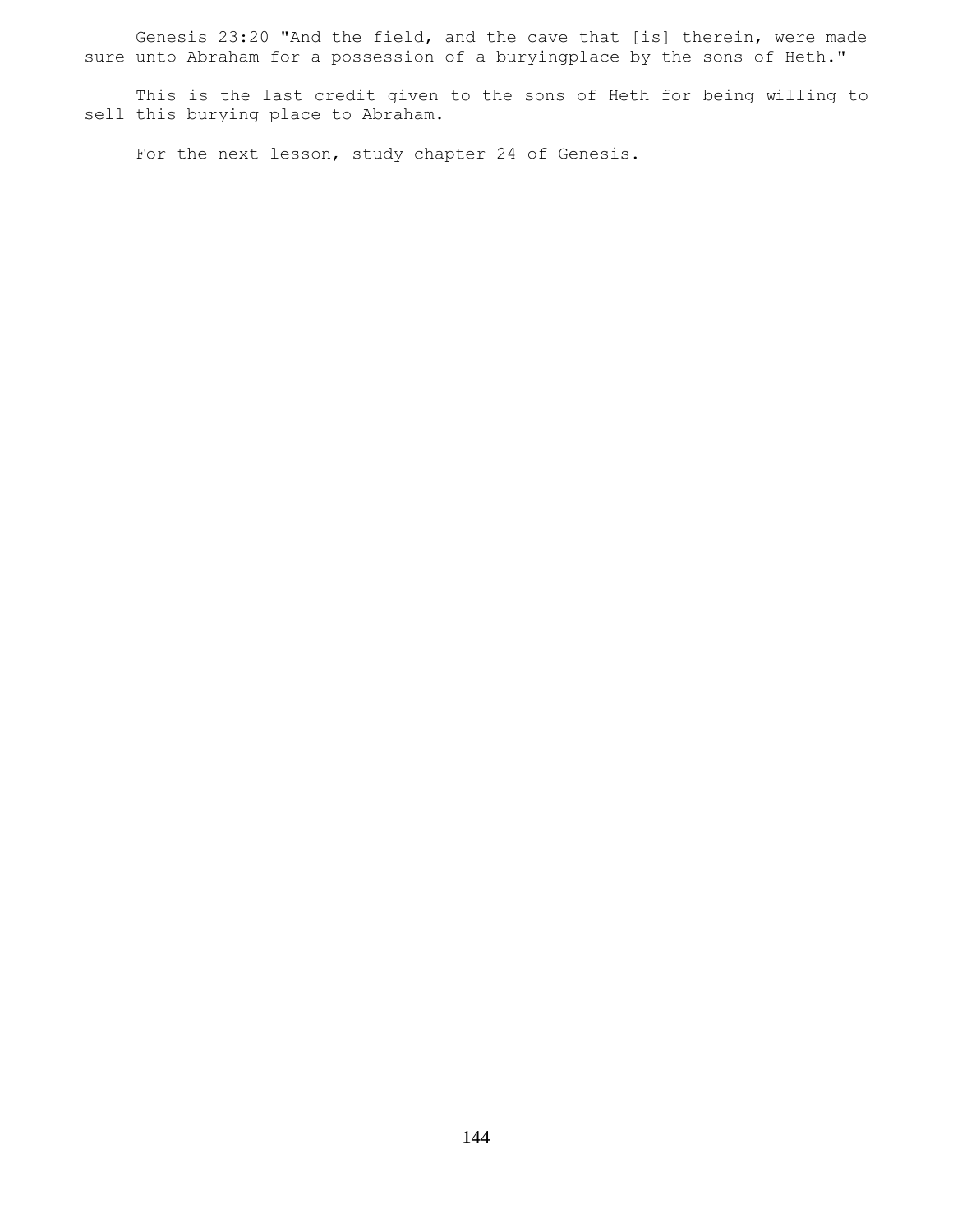1. How old was Sarah, when she died? 2. Where did she die? 3. When you lose a loved one, it is natural to \_\_\_\_\_\_\_\_\_\_. 4. Where was Hebron located? 5. Who did Abraham speak to about a burial place? 6. What did Abraham call himself? 7. How much of this land, that God had promised Abraham, belonged to him at that time? 8. What was Abraham trying to do? 9. What did these sons call Abraham? 10. Which of the sepulchres did they offer? 11. For what price? 12. Why did they like the idea of burying Sarah in their sepulchres? 13. Why did Abraham bow to them? 14. What does "Ephron" mean? 15. Whose cave did Abraham want? 16. What tribe was Ephron from? 17. Why did Abraham not want the land free? 18. What price did they agree upon? 19. How much money would that be today? 20. What measure is a shekel? 21. This field was before where? 22. What is, also, Hebron?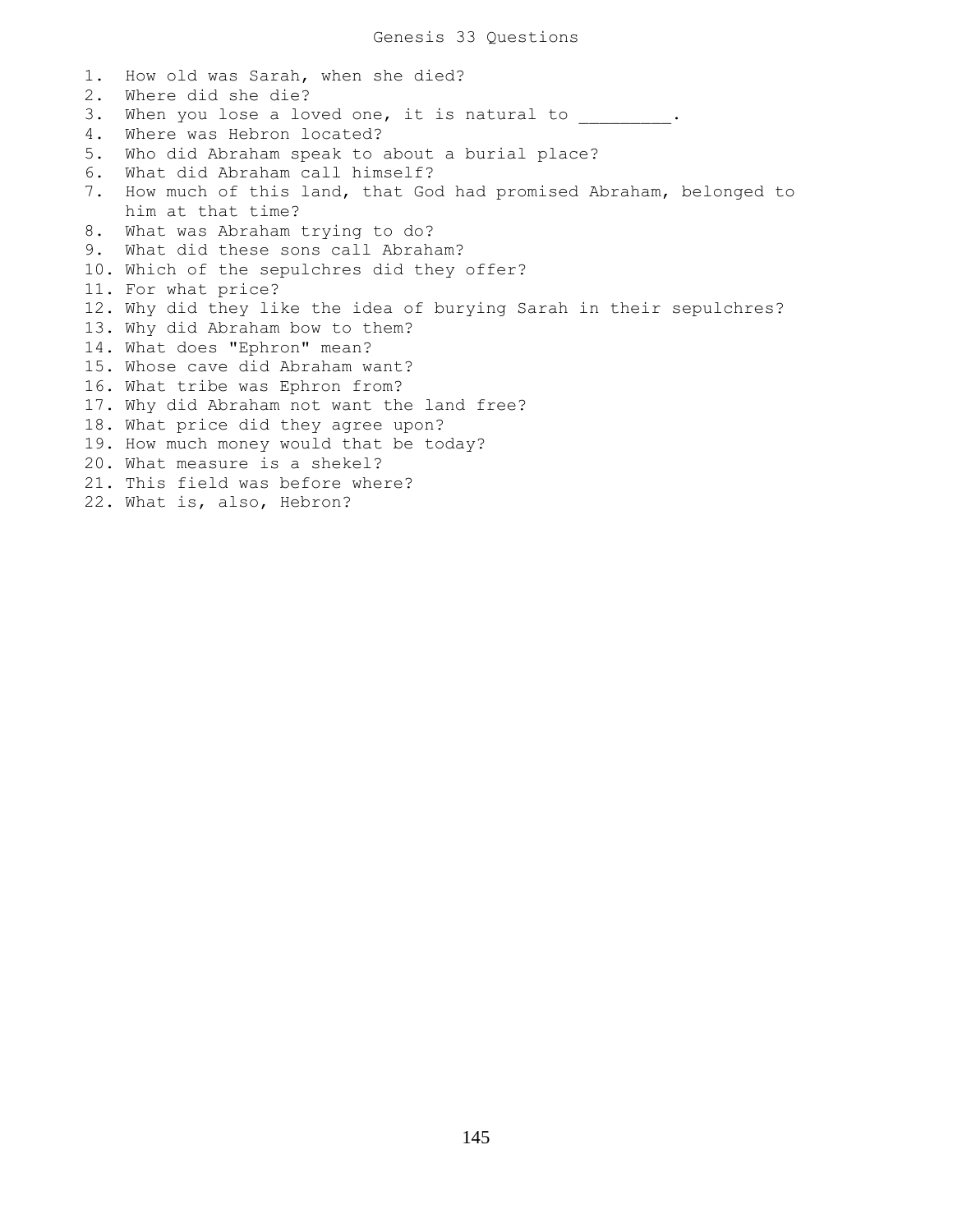Let's begin this lesson in Genesis 24:1 "And Abraham was old, [and] well stricken in age: and the LORD had blessed Abraham in all things."

 Genesis 24:2 "And Abraham said unto his eldest servant of his house, that ruled over all that he had, Put, I pray thee, thy hand under my thigh:" Genesis 24:3 "And I will make thee swear by the LORD, the God of heaven, and the God of the earth, that thou shalt not take a wife unto my son of the daughters of the Canaanites, among whom I dwell:"

 Abraham realized that he was growing old. His son, Isaac, was at the age where young men seek a wife. This servant that Abraham had entrusted all to, had certainly been a man of integrity who loved and feared God, or else Abraham would not have had the servant to swear by Him. Abraham realized that the people around him were a heathen people. He did not want his son, Isaac, unequally yoked to these women of the world. Canaan, at this time, was not living for God. Abraham recognized God for being God of earth and heaven, when he made the servant take the oath.

 Genesis 24:4 "But thou shalt go unto my country, and to my kindred, and take a wife unto my son Isaac."

 Even today children would be much better off, if they would seek someone of their own faith to marry. We should not even consider people of the world for a lifetime mate. Abraham was sure this family was believers.

 Genesis 24:5 "And the servant said unto him, Peradventure the woman will not be willing to follow me unto this land: must I needs bring thy son again unto the land from whence thou camest?"

 This servant was not as sure as Abraham that he would be able to find the right wife for Isaac. Even if he found her, he was not confident that she would believe, and follow him into a strange land. His question was a reasonable one, if you were not taking in to account Abraham's standing with God.

 Genesis 24:6 "And Abraham said unto him, Beware thou that thou bring not my son thither again." Genesis 24:7 "The LORD God of heaven, which took me from my father's house, and from the land of my kindred, and which spake unto me, and that sware unto me, saying, Unto thy seed will I give this land; he shall send his angel before thee, and thou shalt take a wife unto my son from thence."

 You see, God had spoken to Abraham and he was sure that the girl, that God Himself had chosen for Isaac a wife, would gladly come with the servant. He felt that she would be such a lady that the Lord would already have prepared her for just this. Abraham's confidence in God was so strong there was no chance for failure.

 Genesis 24:8 "And if the woman will not be willing to follow thee, then thou shalt be clear from this my oath: only bring not my son thither again."

 Again, there was no question in Abraham's mind. If God tells you to go, then there can be no results except good results. Then he told the servant,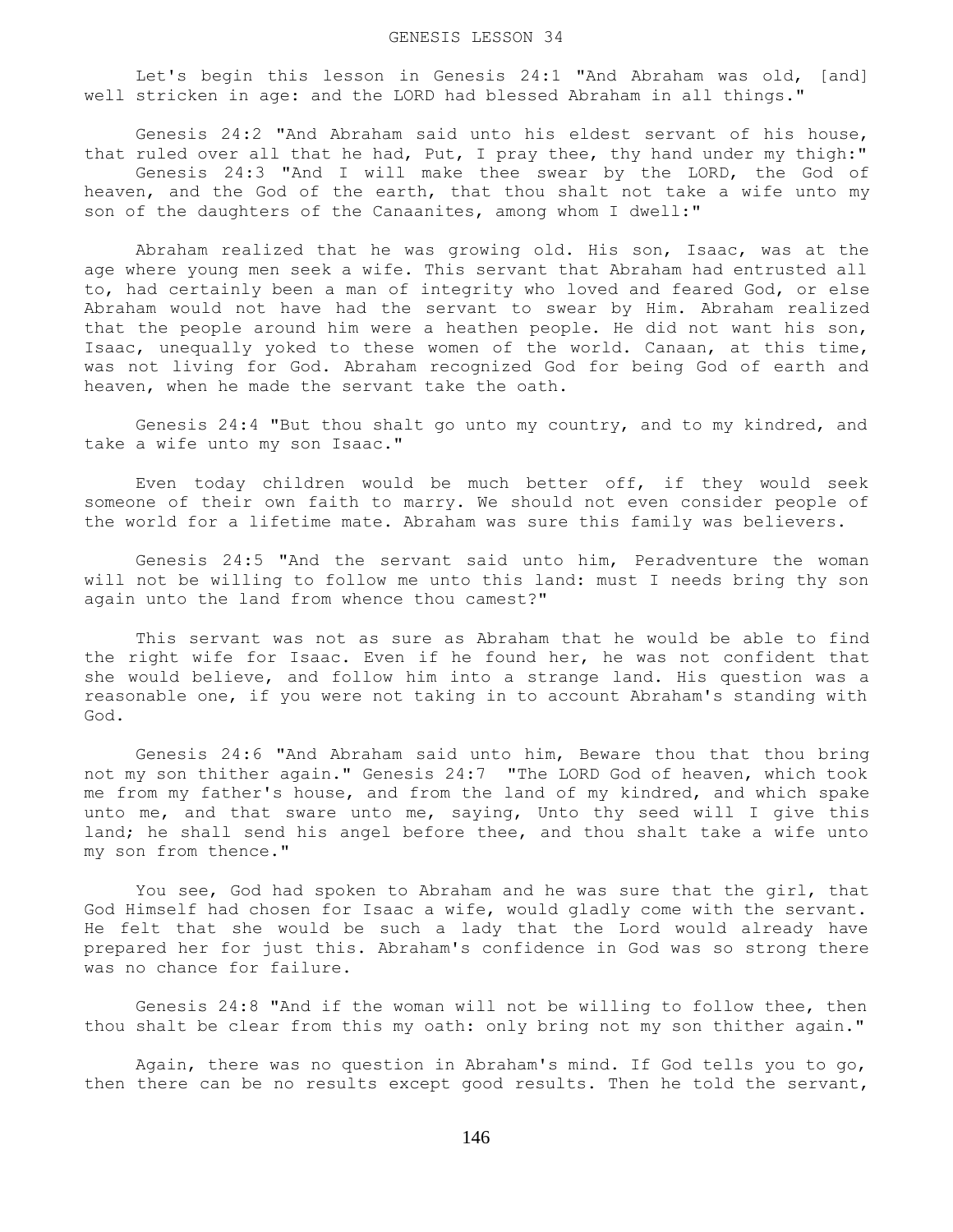but if by some unusual circumstance this did not happen, I would not hold you to the oath.

 Genesis 24:9 And the servant put his hand under the thigh of Abraham his master, and sware to him concerning that matter .

 After the servant realized that things beyond his control would not be charged to his account, then he swore as Abraham had asked him.

 Genesis 24:10 "And the servant took ten camels of the camels of his master, and departed; for all the goods of his master [were] in his hand: and he arose, and went to Mesopotamia, unto the city of Nahor."

 This servant had to be a very trusted servant, because all of Abraham's goods were in his care. In these times, until the son became of age, the father would trust an old faithful servant over the child. This was an obedient servant, going where his master sent him to bring a wife for Isaac. Note the ten camels. We have learned before that the number ten has to do with the world. This was a close relative where the servant was going.

 Genesis 24:11 "And he made his camels to kneel down without the city by a well of water at the time of the evening, [even] the time that women go out to draw [water]." Genesis 24:12 "And he said, O LORD God of my master Abraham, I pray thee, send me good speed this day, and shew kindness unto my master Abraham." Genesis 24:13 "Behold, I stand [here] by the well of water; and the daughters of the men of the city come out to draw water:" Genesis 24:14 "And let it come to pass, that the damsel to whom I shall say, Let down thy pitcher, I pray thee, that I may drink; and she shall say, Drink, and I will give thy camels drink also: [let the same be] she [that] thou hast appointed for thy servant Isaac; and thereby shall I know that thou hast shewed kindness unto my master."

 This servant, like so many of us today, was entering very strange territory. He had no idea, on his own, how to seek Isaac a wife. He asked God for His help. His plan was a good one, because all the women of the city came to this well for water. Camels drink tremendous amounts of water, so the girl who offered to draw water for them would, first of all, be very industrious, and also have a great concern for people and animals in need. This humble spirit in this girl would be just right for Isaac's wife. Notice that this servant spoke of God as Abraham's God. This servant was intelligent to be able to figure this little plan out and lay it before God.

 Genesis 24:15 "And it came to pass, before he had done speaking, that, behold, Rebekah came out, who was born to Bethuel, son of Milcah, the wife of Nahor, Abraham's brother, with her pitcher upon her shoulder." Genesis 24:16 "And the damsel [was] very fair to look upon, a virgin, neither had any man known her: and she went down to the well, and filled her pitcher, and came up."

 This beautiful young maiden was not only beautiful on the exterior, but was a virgin, as well, pure in every way. She was Isaac's 2nd cousin. She was at the very well where Abraham's servant waited.

 Genesis 24:17 "And the servant ran to meet her, and said, Let me, I pray thee, drink a little water of thy pitcher."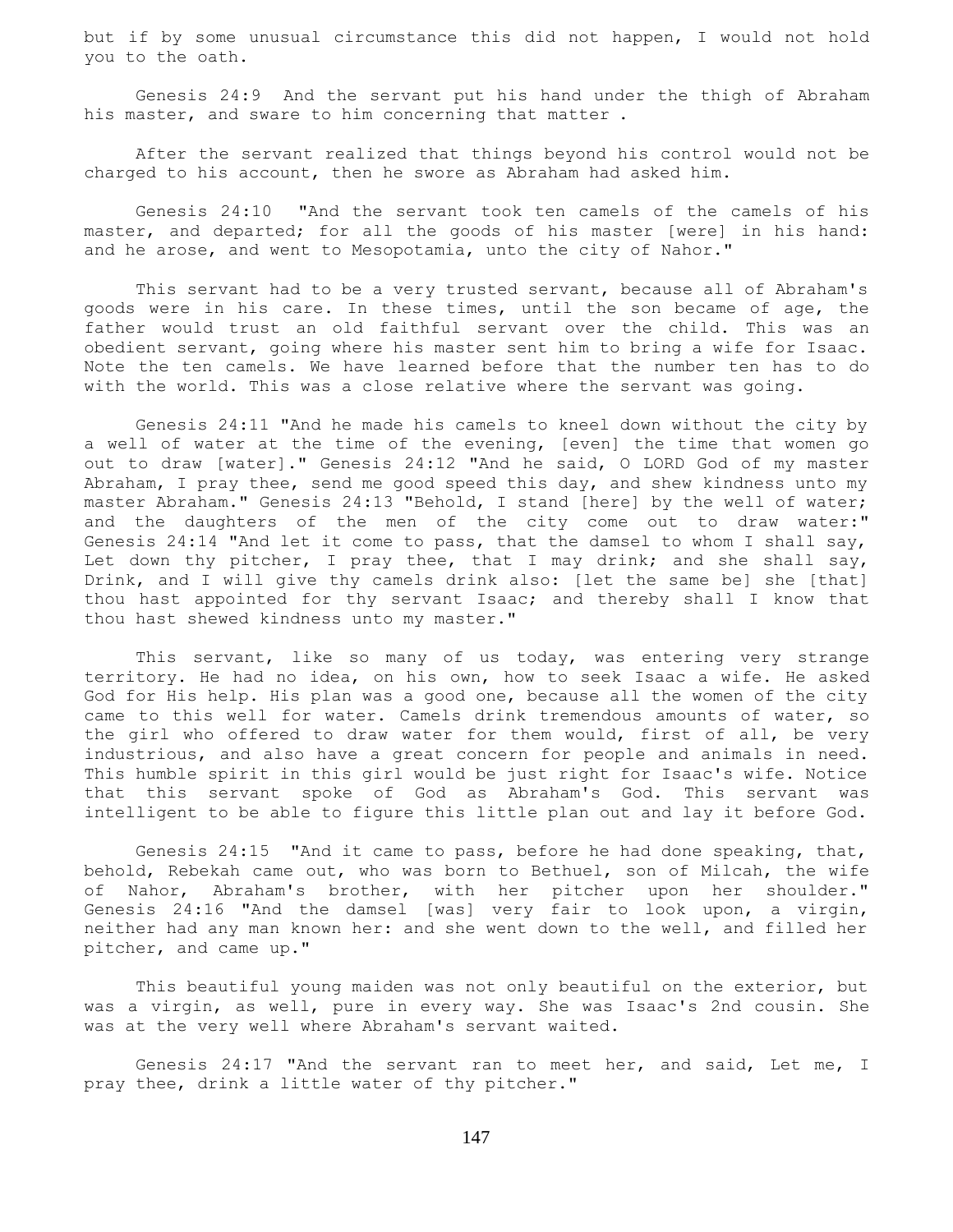Genesis 24:18 "And she said, Drink, my lord: and she hasted, and let down her pitcher upon her hand, and gave him drink." Genesis 24:19 "And when she had done giving him drink, she said, I will draw [water] for thy camels also, until they have done drinking."

 As we can easily see, the Lord quickly answered his prayer, this maiden was beautiful, courteous, tender-hearted, not lazy. The servant's search was over, but now, there was the task of convincing her and her family.

 Genesis 24:20 "And she hasted, and emptied her pitcher into the trough, and ran again unto the well to draw [water], and drew for all his camels." Genesis 24:21 "And the man wondering at her held his peace, to wit whether the LORD had made his journey prosperous or not."

 Isn't that just like we do? She did everything he had prayed about, and yet, it seemed so easy to him, that he started doubting. God gives us a sign, and we are too blind to see it.

 Genesis 24:22 "And it came to pass, as the camels had done drinking, that the man took a golden earring of half a shekel weight, and two bracelets for her hands of ten [shekels] weight of gold;" Genesis 24:23 "And said, Whose daughter [art] thou? tell me, I pray thee: is there room [in] thy father's house for us to lodge in?" Genesis 24:24 "And she said unto him, I [am] the daughter of Bethuel the son of Milcah, which she bare unto Nahor." Genesis 24:25 "She said moreover unto him, We have both straw and provender enough, and room to lodge in."

 This surely would convince the servant. God had sent him to this family where he would find Isaac's wife. These gifts that he gave Rebekah were very valuable. They were made of pure gold. Since the gifts were made of gold, we can be assured of his intentions. More than looking for a place to rest, he was looking for a way to meet and talk to her parents.

 Genesis 24:26 "And the man bowed down his head, and worshipped the LORD." Genesis 24:27 "And he said, Blessed [be] the LORD God of my master Abraham, who hath not left destitute my master of his mercy and his truth: I [being] in the way, the LORD led me to the house of my master's brethren."

 This servant suddenly had realized that God was able to do mighty things to work things out according to His plans. Even though he had spoken of God as Abraham's God, he, too, bows and worships God himself. He knew that it was not by accident that he was led to this well and met this Rebekah.

 Genesis 24:28 "And the damsel ran, and told [them of] her mother's house these things." Genesis 24:29 "And Rebekah had a brother, and his name [was] Laban: and Laban ran out unto the man, unto the well."

 Just like any little young girl would do, she ran home to tell all. Rebekah's brother seemed to be the nearest thing to a man in the home. Laban rushed out to meet this man that his sister was telling about. "Laban" means white. So this was a fair skinned tribe.

 Genesis 24:30 "And it came to pass, when he saw the earring and bracelets upon his sister's hands, and when he heard the words of Rebekah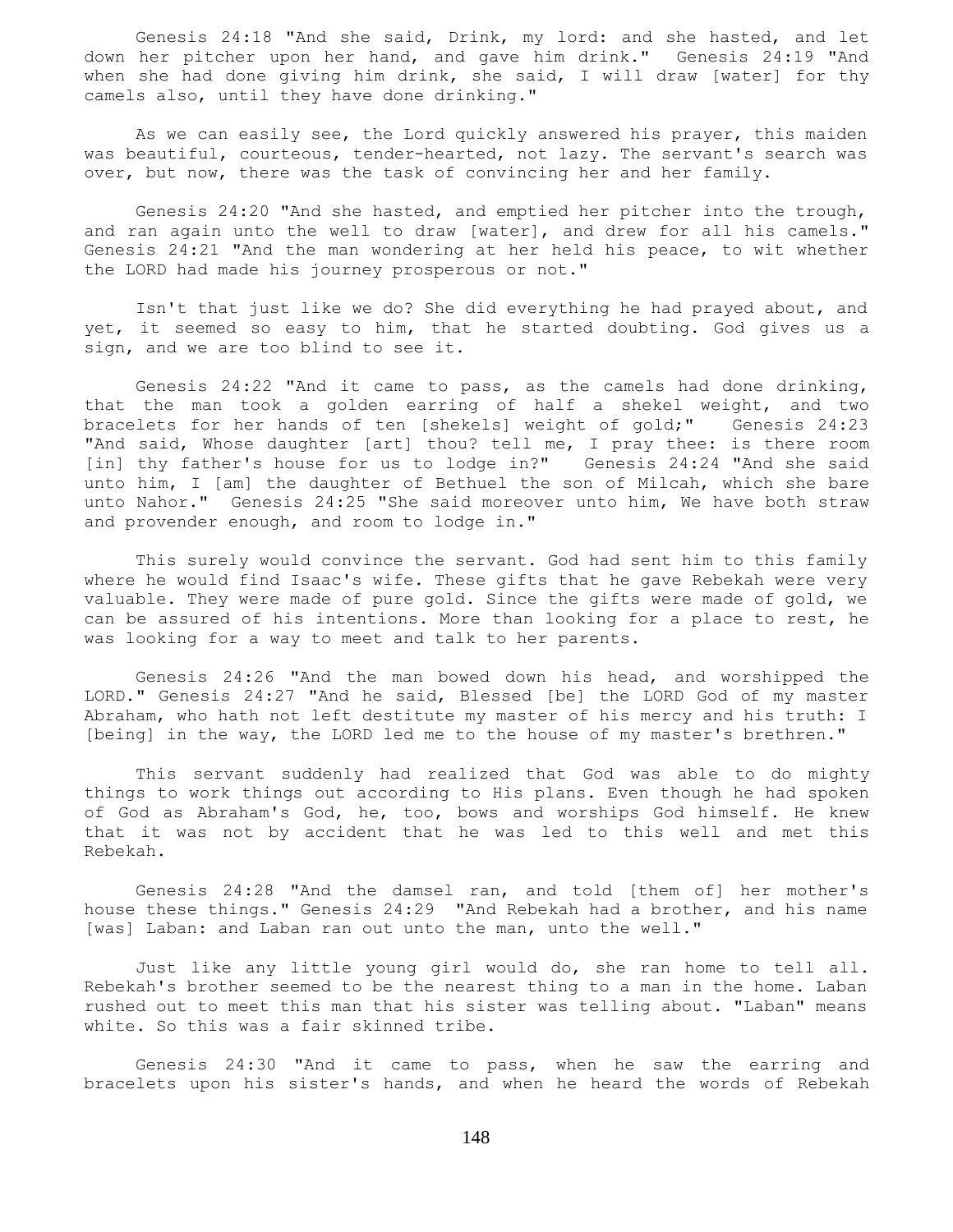his sister, saying, Thus spake the man unto me; that he came unto the man; and, behold, he stood by the camels at the well."

 Rebekah told her brother about the gifts, and about what the man said unto her. Laban went to check it out, and make sure his sister was telling him the way it really was. The servant was still waiting at the well, now knowing that his mission was about to be accomplished.

 Genesis 24:31 "And he said, Come in, thou blessed of the LORD; wherefore standest thou without? for I have prepared the house, and room for the camels."

 Laban invited the servant in. He even called him blessed. Laban could obviously see the ten camels laden with goods, and he knew this was a man of means, else why would he give Rebekah these expensive gifts? Laban had undoubtedly had his servants to prepare a place for this guest and put out provender for his camels, as we see in verse 32.

 Genesis 24:32 "And the man came into the house: and he ungirded his camels, and gave straw and provender for the camels, and water to wash his feet, and the men's feet that [were] with him." Genesis 24:33 "And there was set [meat] before him to eat: but he said, I will not eat, until I have told mine errand. And he said, Speak on." Genesis 24:34 "And he said, I [am] Abraham's servant." Genesis 24:35 "And the LORD hath blessed my master greatly; and he is become great: and he hath given him flocks, and herds, and silver, and gold, and menservants, and maidservants, and camels, and asses." Genesis 24:36 "And Sarah my master's wife bare a son to my master when she was old: and unto him hath he given all that he hath."

 There was great hospitality being shown Abraham's servant and those that were with them. The desert was dry and dusty. It was a very pleasant custom to wash one's feet after many hours in the hot sand in sandals. The servant was so excited in finding the right family, that he would not eat, until he explained who he was, and why he was there. He brought good news to Abraham's relatives about him. Abraham had left home at the request of God, and probably, they had not heard from him since he left. They were happy to know he was alive, and of all his blessings.

 Genesis 24:37 "And my master made me swear, saying, Thou shalt not take a wife to my son of the daughters of the Canaanites, in whose land I dwell:" Genesis 24:38 "But thou shalt go unto my father's house, and to my kindred, and take a wife unto my son."

 Now, he hast told all. The main thing was that Isaac was not to marry a heathen.

 Genesis 24:39 "And I said unto my master, Peradventure the woman will not follow me." Genesis 24:40 "And he said unto me, The LORD, before whom I walk, will send his angel with thee, and prosper thy way; and thou shalt take a wife for my son of my kindred, and of my father's house:" Genesis 24:41 "Then shalt thou be clear from [this] my oath, when thou comest to my kindred; and if they give not thee [one], thou shalt be clear from my oath." Genesis 24:42 "And I came this day unto the well, and said, O LORD God of my master Abraham, if now thou do prosper my way which I go: Genesis 24:43 "Behold, I stand by the well of water; and it shall come to pass, that when the virgin cometh forth to draw [water], and I say to her,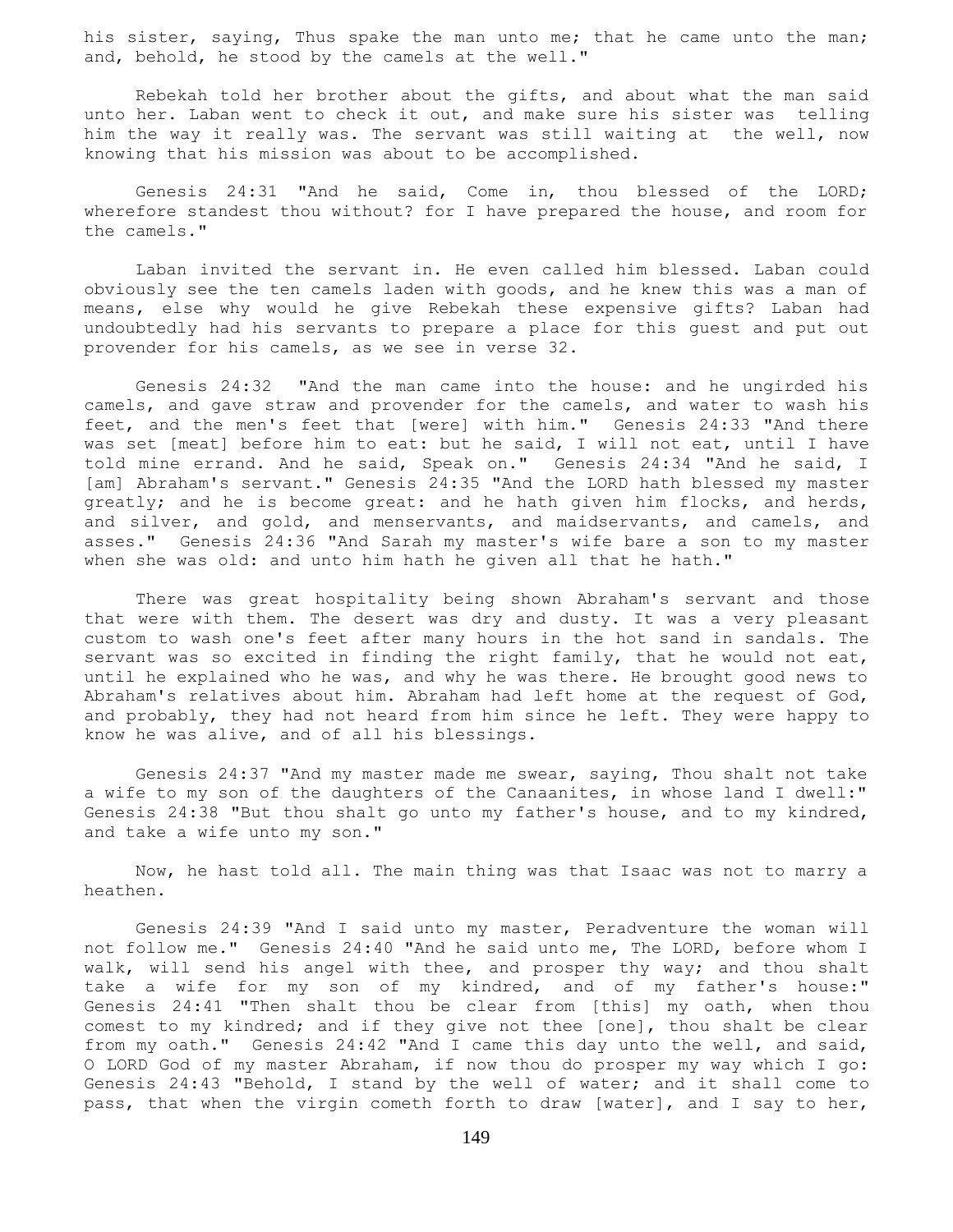Give me, I pray thee, a little water of thy pitcher to drink;" Genesis 24:44 "And she say to me, Both drink thou, and I will also draw for thy camels: [let] the same [be] the woman whom the LORD hath appointed out for my master's son." Genesis 24:45 "And before I had done speaking in mine heart, behold, Rebekah came forth with her pitcher on her shoulder; and she went down unto the well, and drew [water]: and I said unto her, Let me drink, I pray thee." Genesis 24:46 "And she made haste, and let down her pitcher from her [shoulder], and said, Drink, and I will give thy camels drink also: so I drank, and she made the camels drink also." Genesis 24:47 "And I asked her, and said, Whose daughter [art] thou? And she said, The daughter of Bethuel, Nahor's son, whom Milcah bare unto him: and I put the earring upon her face, and the bracelets upon her hands." Genesis 24:48 "And I bowed down my head, and worshipped the LORD, and blessed the LORD God of my master Abraham, which had led me in the right way to take my master's brother's daughter unto his son." Genesis 24:49 "And now if ye will deal kindly and truly with my master, tell me: and if not, tell me; that I may turn to the right hand, or to the left."

 The servant had given the family the whole story, and then awaited their answer.

 Genesis 24:50 "Then Laban and Bethuel answered and said, The thing proceedeth from the LORD: we cannot speak unto thee bad or good." Genesis 24:51 "Behold, Rebekah [is] before thee, take [her], and go, and let her be thy master's son's wife, as the LORD hath spoken."

The family agreed, because they believed it to be the will of God.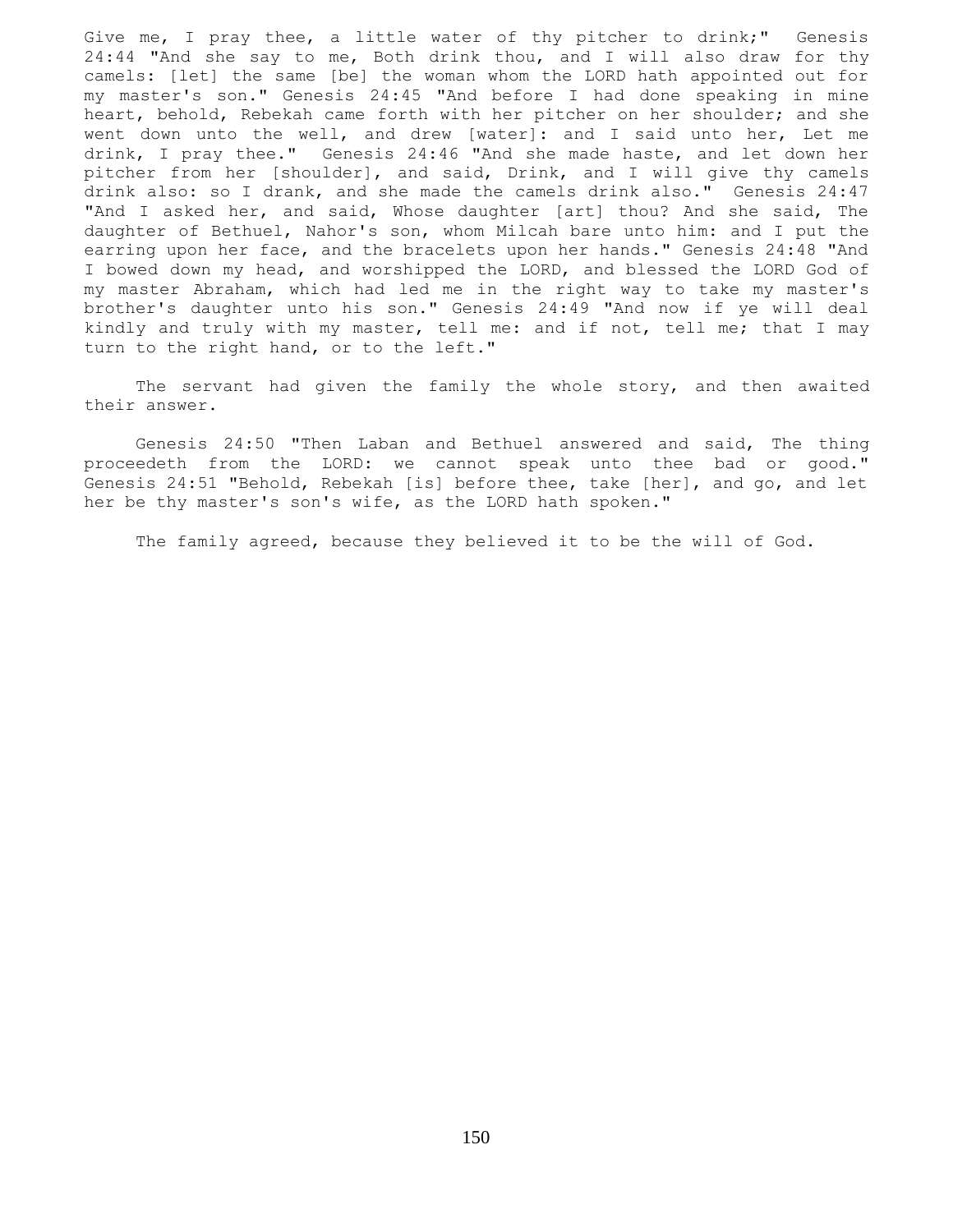1. How had God blessed Abraham? 2. Who ruled Abraham's house? 3. What did Abraham make the servant do to insure he would follow orders? 4. Where is the Lord God of? 5. Who was Isaac not to marry? 6. Why did Abraham send the servant away to find a wife for Isaac? 7. Where was the servant sent? 8. What would happen, if she wouldn't come? 9. Who shall go before the servant and prepare the way? 10. What, in Abraham, left no chance for failure? 11. What would the servant be clear of, if the girl would not come? 12. How did they seal the promise? 13. How many camels did the servants take? 14. Where did he go? What city? 15. What did the servant make the camels do? Where? 16. What time was it? 17. What did the servant do? 18. Who came to the well? 19. What would the servant ask one of the girls? 20. What would show this girl was thoughtful, and not lazy? 21. What was the name of the girl the servant chose to ask? 22. Describe her. 23. What relation was she to Isaac? 24. What did the servant give her? 25. What did he ask her? 26. Who was her grandfather? 27. What was her brother's name? 28. When the servant realized God had answered his prayer, what did he do? 29. Why did the servant call Him Abraham's God? 30. What had to happen before the servant would eat? 31. What was the family's answer after hearing the whole story? 32. Why did they answer this way?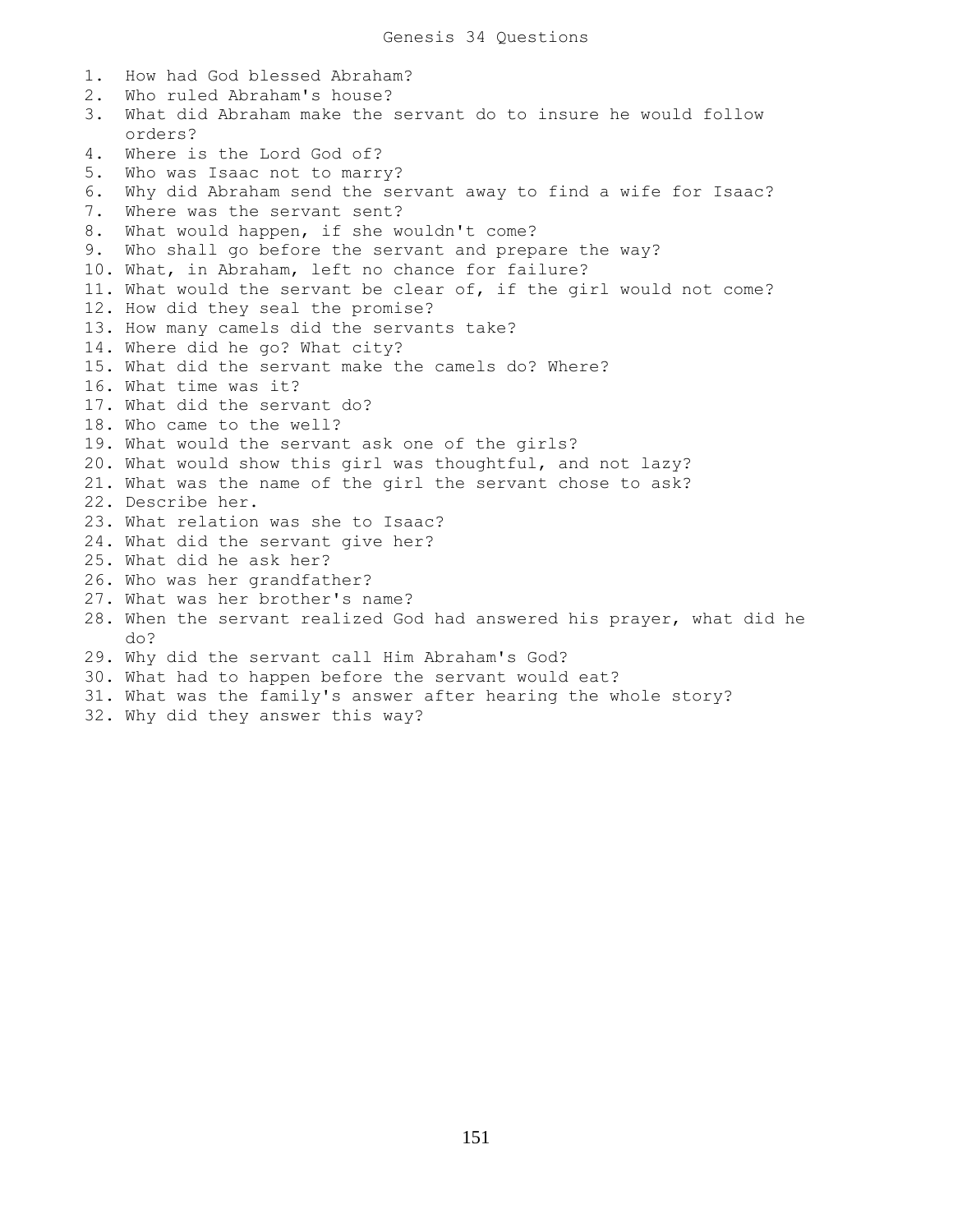We will begin this lesson with Genesis 24:52" And it came to pass, that, when Abraham's servant heard their words, he worshipped the LORD, [bowing himself] to the earth."

 In the last lesson, we read that the servant had found a wife for Isaac. The family consented to the marriage. Then the servant bowed down and thanked God.

 Genesis 24:53 "And the servant brought forth jewels of silver, and jewels of gold, and raiment, and gave [them] to Rebekah: he gave also to her brother and to her mother precious things."

 It was the custom in those days for the father of the groom to give things of value to the family of the bride, but this was much more than the ordinary, mainly because of the great wealth of Abraham. The gifts to Rebekah partly were to make her appearance befitting someone of such statue in their area. Isaac's bride should be properly attired.

 Genesis 24:54 "And they did eat and drink, he and the men that [were] with him, and tarried all night; and they rose up in the morning, and he said, Send me away unto my master."

 His mission was accomplished and after celebrating the victory, the servant was anxious to go back and show his master the beautiful maiden for Isaac. You can imagine the shock to Rebekah. The question was, was she ready to go?

 Genesis 24:55 "And her brother and her mother said, Let the damsel abide with us [a few] days, at the least ten; after that she shall go."

This request seemed to be not too much to ask, in the face of the fact that Rebekah just heard of these people the day before. I am sure her mother wanted to help her prepare, and they would miss her, so they wanted to savor just a few more days with her.

 Genesis 24:56 "And he said unto them, Hinder me not, seeing the LORD hath prospered my way; send me away that I may go to my master."

 We can see his side, as well. He was anxious to share the good news with his master.

 Genesis 24:57 "And they said, We will call the damsel, and inquire at her mouth."

 As was the custom in those days, her parents had decided for her who she would marry. Finally, she was included, then.

 Genesis 24:58 "And they called Rebekah, and said unto her, Wilt thou go with this man? And she said, I will go."

 This seemed so unusual to send your daughter with an unknown man into a strange country, but they all believed that this was by God's request.

152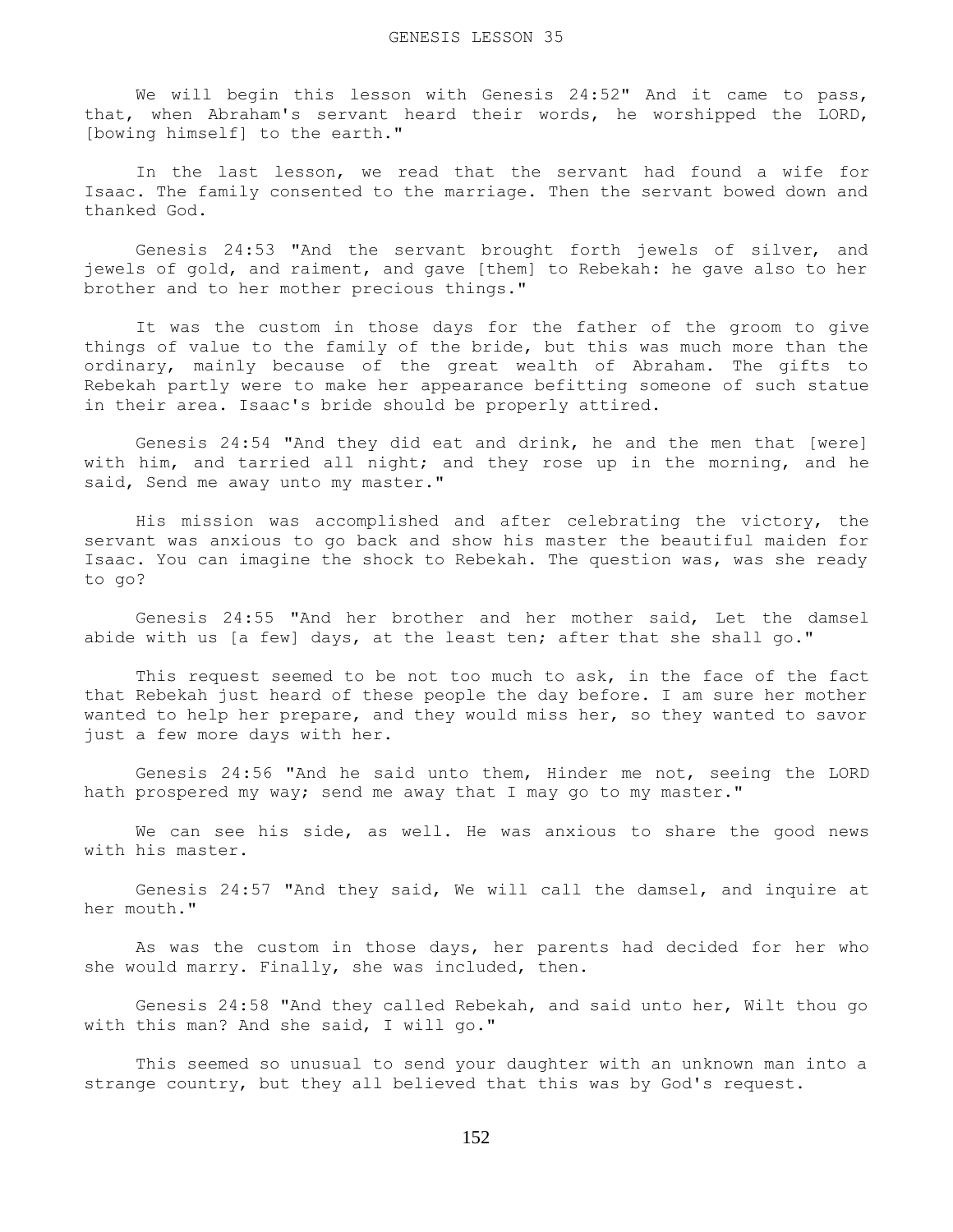Genesis 24:59 "And they sent away Rebekah their sister, and her nurse, and Abraham's servant, and his men."

 This was the first indication that Rebekah had been from a well-to-do family, as well. They sent her nurse.

 Genesis 24:60 "And they blessed Rebekah, and said unto her, Thou [art] our sister, be thou [the mother] of thousands of millions, and let thy seed possess the gate of those which hate them."

The more children you had, if you were a Hebrew, the more blessed you were. This blessing, unknowingly of them, spoke of the 1000's of millions (Christians) who truly are descendents through Abraham.

 Genesis 24:61 "And Rebekah arose, and her damsels, and they rode upon the camels, and followed the man: and the servant took Rebekah, and went his way."

 Rebekah took some of her servant girls with her. This was the custom in those days. The ten camels came in handy, so the girls did not have to walk. Separation from family is always difficult, but going into a strange country away from family would have been extremely difficult.

 Genesis 24:62 "And Isaac came from the way of the well Lahai-roi; for he dwelt in the south country."

 The meaning of the name of this well was the well of him that liveth and seeth me, or the well for the vision of life. Undoubtedly Isaac had prayed there, from the meaning of the well's name.

 Genesis 24:63 "And Isaac went out to meditate in the field at the eventide: and he lifted up his eyes, and saw, and, behold, the camels were] coming." Genesis 24:64 And Rebekah lifted up her eyes, and when she saw Isaac, she lighted off the camel. Genesis 24:65 "For she [had] said unto the servant, What man [is] this that walketh in the field to meet us? And the servant [had] said, It [is] my master: therefore she took a vail, and covered herself."

 Rebekah did not want her first meeting with Isaac to be while she was on the back of a camel. She really knew in her heart who this man was, but she just wanted confirmation. It was the custom in that country, for the lady to be covered with a vail, until after the wedding. In many Arab countries today, women wear vails in public, even if they are married. Their dresses cover even their ankles. This is modesty carried to the extreme. In most countries of the world, women do not wear slacks. It is just popular in the United States.

Genesis 24:66 "And the servant told Isaac all things that he had done."

 Just as the servant told Rebekah's brother how he had prayed, and how Rebekah came to the well and gave drink to him and his camels, he, also, related the story in detail to Isaac. He wanted Isaac to realize that God had chosen his bride for him. After all these details, there should be no doubt.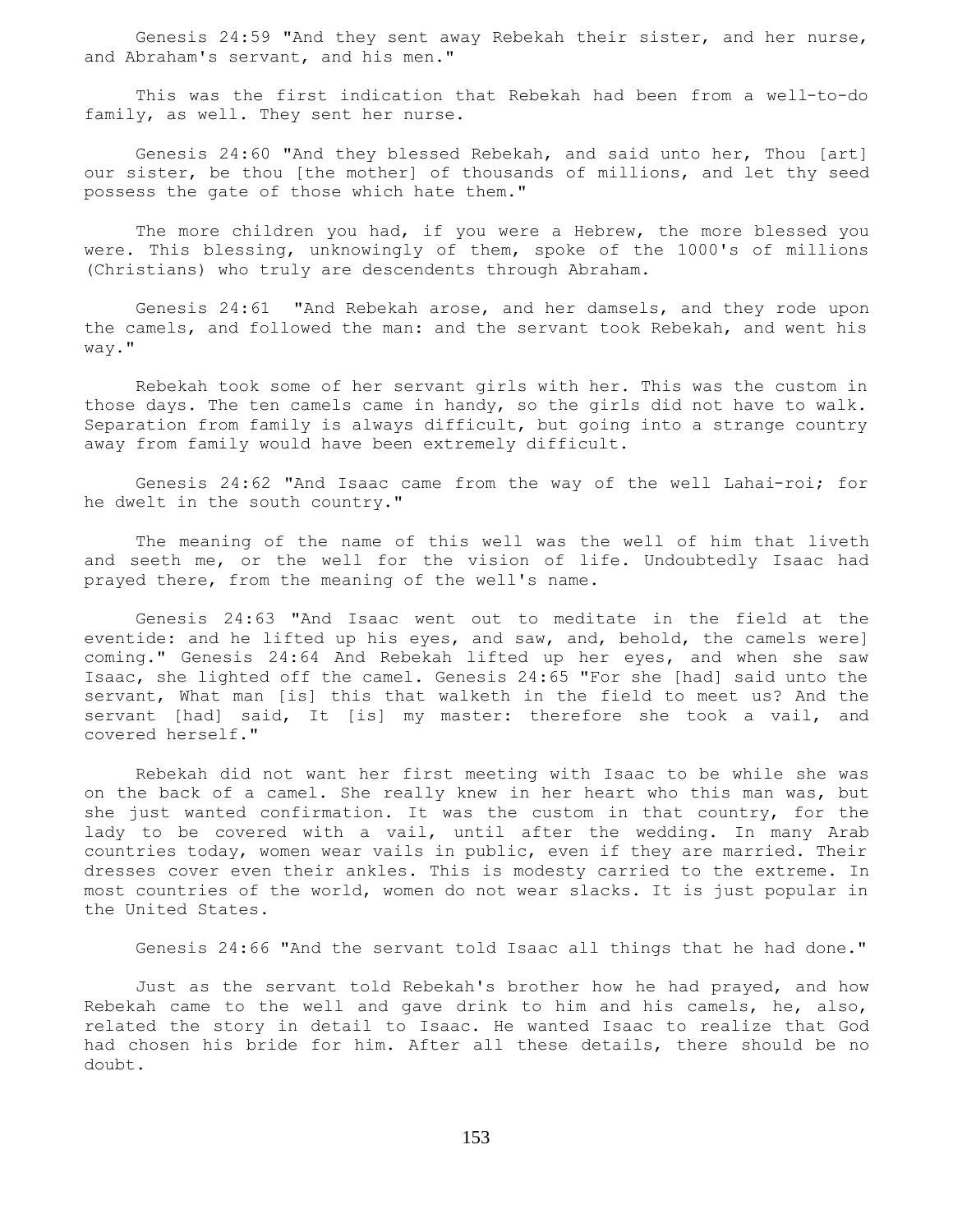Genesis 24:67 "And Isaac brought her into his mother Sarah's tent, and took Rebekah, and she became his wife; and he loved her: and Isaac was comforted after his mother's [death]."

 It seemed as though Isaac and Rebekah moved into his mother's tent from the statement above. Sarah was already dead when Isaac and Rebekah married. The Scripture did not say how long it has been since Sarah had died, but it does say that Isaac was comforted by Rebekah. Being her only child, you know that Sarah had given Isaac her undivided attention. Their bond had to be great. Even Abraham had loved Isaac so much that he had left all of his wealth to him, as we read in our last lesson.

 Even though Rebekah was chosen without Isaac's approval, he had a great love for her.

 In the next lesson, we will read on about Abraham and his other wives in chapter 25 of Genesis.

Notes **Notes**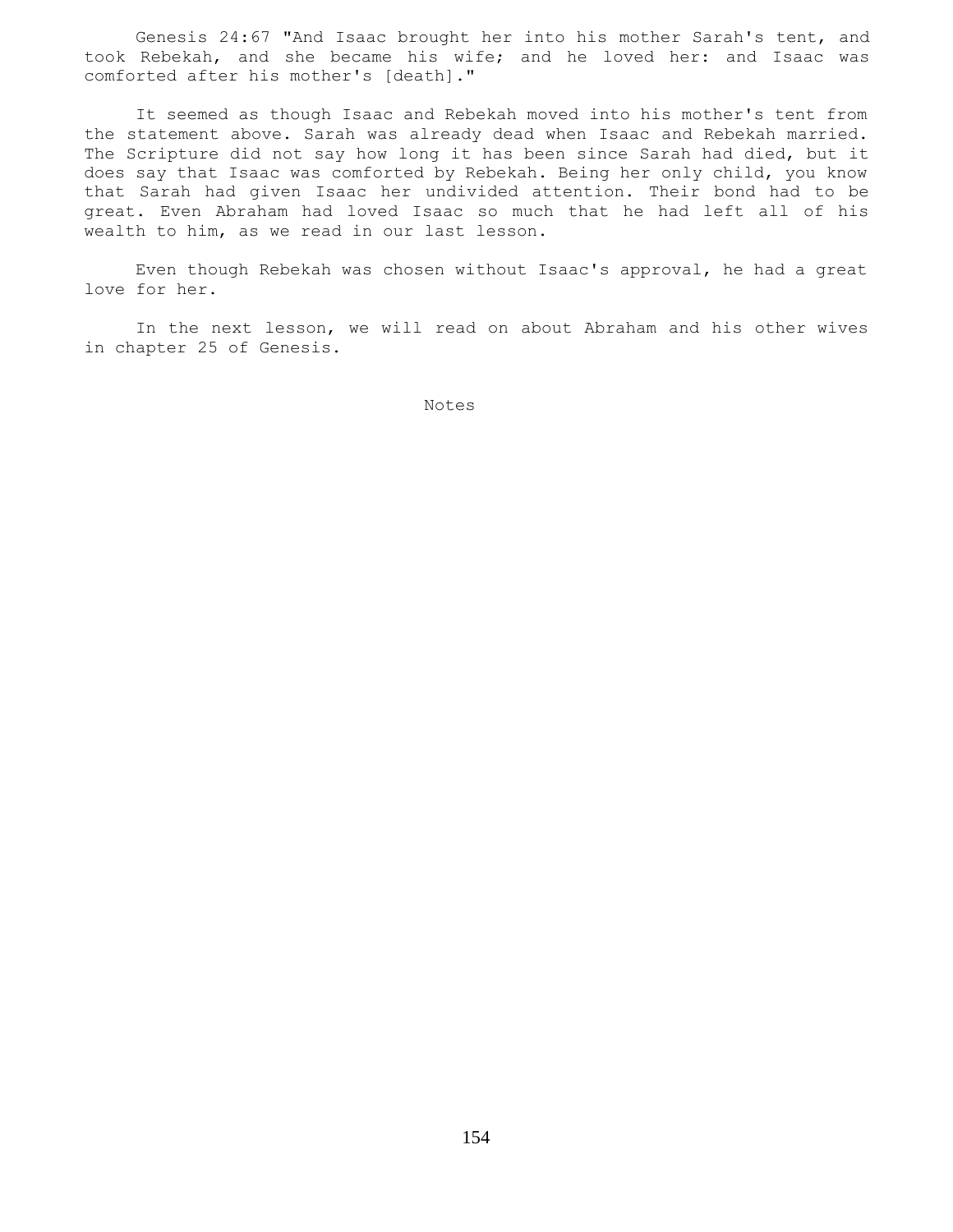1. When Abraham's servant heard the answer from Rebekah's family. What did he do? 2. What was the servant thankful for? 3. What three things did the servant give Rebekah? 4. What did he give her mother and brother? 5. What was the custom in those days? 6. Why were these gifts greater than usual? 7. Besides making her happy, what was the raiment for? 8. When did they eat and drink? 9. What did the servant say the next morning? 10. What did the mother and brother ask the servant to do? 11. Why did he say not to hinder him? 12. Who made the final decision? 13. What was her answer? 14. Why were they all willing for Rebekah to go with this stranger from a strange land? 15. Who went with Rebekah? 16. What blessing did they speak over Rebekah? 17. Where do Christians fit into this? 18. What were the camels used for on the way home? 19. What well was Isaac by? 20. What does it mean? 21. What did Isaac see? 22. When Rebekah saw Isaac. What did she do? Two things. 23. What did the servant tell Isaac? 24. Where did Isaac take Rebekah? 25. Who comforted Isaac after his mother's death?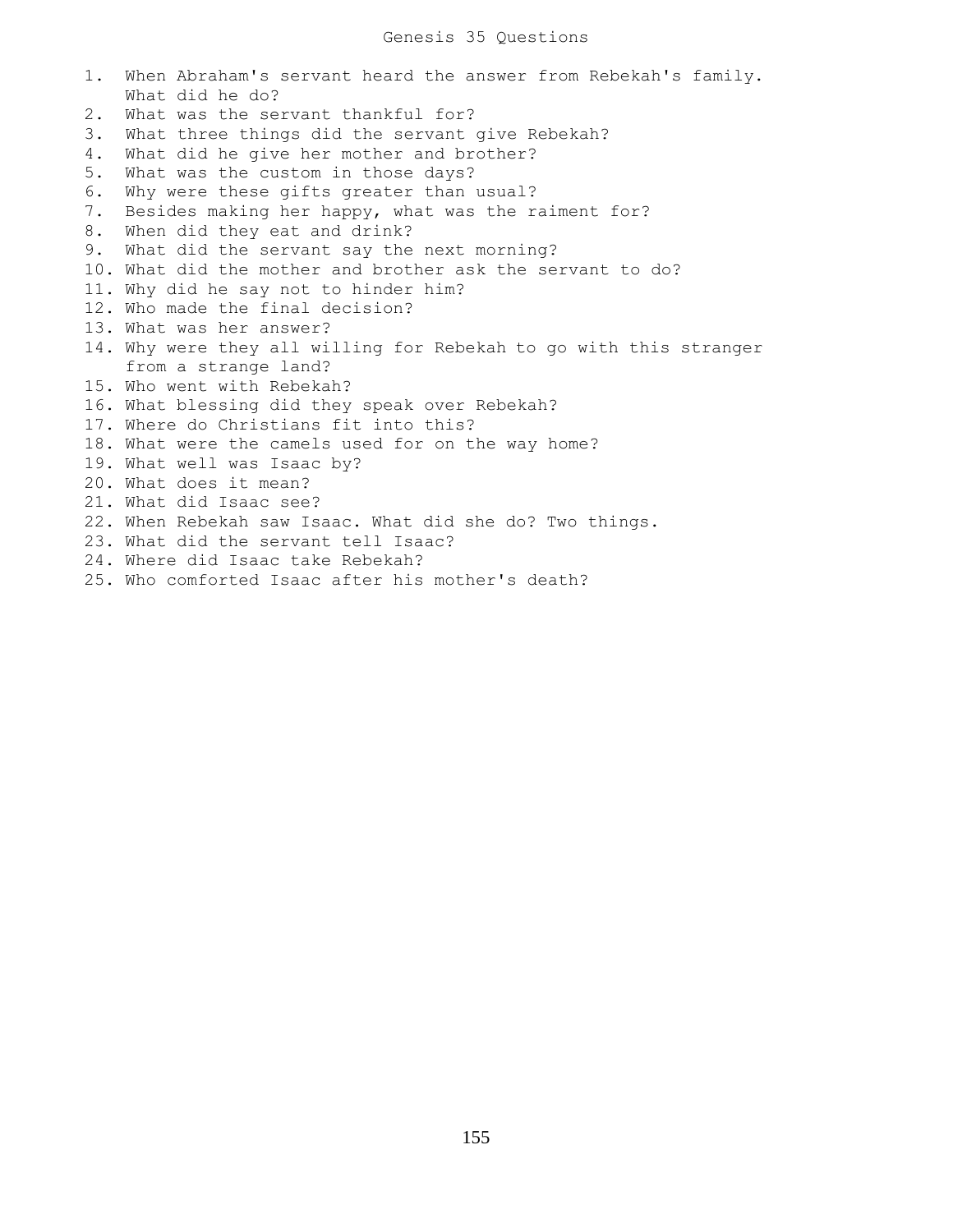We will begin this lesson in Genesis 25:1 "Then again Abraham took a wife, and her name [was] Keturah."

 "Keturah" means incense. I cannot believe that a man over 100 years old would even want to marry.

 Genesis 25:2 "And she bare him Zimran, and Jokshan, and Medan, and Midian, and Ishbak, and Shuah."

Can you believe that Abraham, after the age of 100 had six children?:

"Zimran" means antelope.

 Jokshan was the father of Sheba and Dedan. They started the Sabaeans and Dedanites (Arabs)

"Midian." means strife. the Midianites were, probably, his descendents.

 "Ishbak" means strife. he was the father of some of the northern Arab tribes.

 Genesis 25:3 "And Jokshan begat Sheba, and Dedan. And the sons of Dedan were Asshurim, and Letushim, and Leummim."

"Letushim" means oppressed.

 "Leummim" means nations or peoples. It seemed all three of these sons of Dedan probably were the fathers of Arab nations.

 Genesis 25:4 "And the sons of Midian; Ephah, and Epher, and Hanoch, and Abidah, and Eldaah. All these [were] the children of Keturah."

 "Ephah" means gloom. "Epher" means gazelle. "Hanoch" means initiated. "Abidah" means father of knowledge. "Eldaah" means God of knowledge.

 You can easily see from this, these were races of people that God had established through Abraham. Here again, these were children of the flesh, and not of promise. These were the fathers of various Abrab countries.

 Genesis 25:5 "And Abraham gave all that he had unto Isaac." Genesis 25:6 "But unto the sons of the concubines, which Abraham had, Abraham gave gifts, and sent them away from Isaac his son, while he yet lived, eastward, unto the east country."

 You can easily see preferential treatment to the son of promise. Even in the spirit, it seems preferential, because the only thing that can get anyone into heaven is through faith in Jesus the Christ. These sons of the flesh, the same as sons of the flesh today, would be sent away. Abraham did give them gifts to get them started, but his real blessing was to Isaac. It is interesting, that he sent them to the eastern countries. Much of the fallen condition of the churches today is because eastern countries' influence has infiltrated the church. The flesh and the spirit cannot live together in peace. These half-brothers of Isaac were sent away so no feuding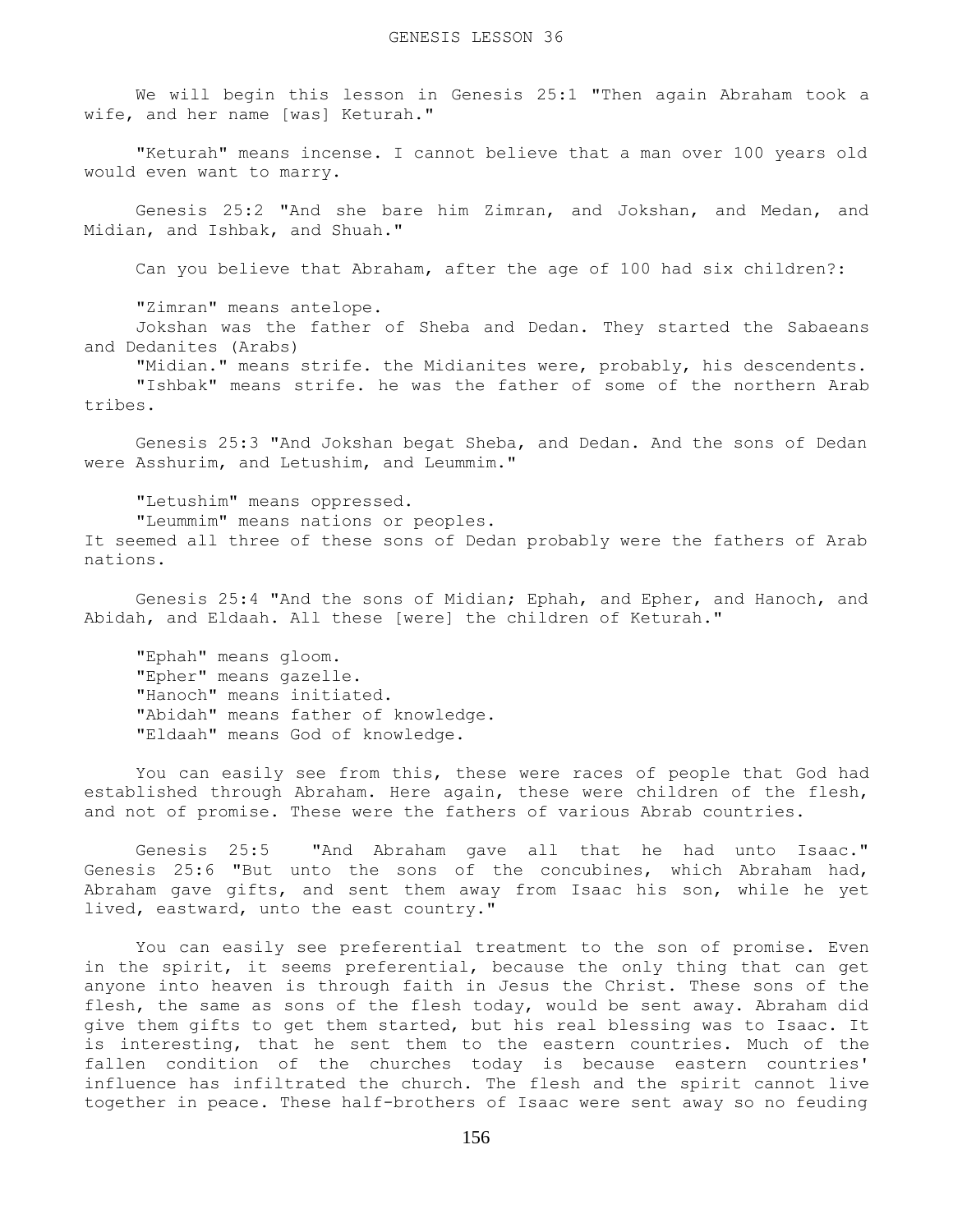would occur when Abraham died. Isaac was not to associate with fleshly people.

 Genesis 25:7 "And these [are] the days of the years of Abraham's life which he lived, an hundred three score and fifteen years." Genesis 25:8 "Then Abraham gave up the ghost, and died in a good old age, an old man, and full [of years]; and was gathered to his people." Genesis 25:9 "And his sons Isaac and Ishmael buried him in the cave of Machpelah, in the field of Ephron the son of Zohar the Hittite, which [is] before Mamre;"

 Abraham lived to the ripe old age of 175. Because of his great faith and strength, God extended his life. Most people lived to be 120 years old then. It is interesting, to me, that Isaac and Ishmael buried their father. You remember in a previous lesson, that it said Ishmael would dwell around Isaac. The other half-brothers had been sent away. They buried Abraham in the same cave with Sarah, the cave which Abraham had bought for a burial place as we read in verse ten.

 Genesis 25:10 "The field which Abraham purchased of the sons of Heth: there was Abraham buried, and Sarah his wife." Genesis 25:11 "And it came to pass after the death of Abraham, that God blessed his son Isaac; and Isaac dwelt by the well Lahai-roi."

 This was the same well discussed in a previous lesson. "Lahairoi" means the well of Him that liveth and seeth me, or the well of the vision of life.

 You see, Isaac would be blessed, because of Abraham, and because of his own life, too. This made it a double blessing. Isaac was the second of the great Partriarchs. (Abraham, Isaac, and Jacob.)

 Genesis 25:12 "Now these [are] the generations of Ishmael, Abraham's son, whom Hagar the Egyptian, Sarah's handmaid, bare unto Abraham:" Genesis 25:13 "And these [are] the names of the sons of Ishmael, by their names, according to their generations: the firstborn of Ishmael, Nebajoth; and Kedar, and Adbeel, and Mibsam," Genesis 25:14 "And Mishma, and Dumah, and Massa," Genesis 25:15 "Hadar, and Tema, Jetur, Naphish, and Kedemah:" Genesis 25:16 "These [are] the sons of Ishmael, and these [are] their names, by their towns, and by their castles; twelve princes according to their nations."

 You can easily see by this, Ishmael and his descendents were blessed here on this earth in the flesh. The twelve sons were twelve princes, and even had castles. They were wealthy and had much prestige among their nations. In contrast, Isaac's blessing was spiritual.

 These sons had Egyptian ancestry and were Arabs. "Egypt" means of the world. "Kedar" means to be dark, or to be able, mighty. "Abdeel" means servant of God. "Mibsam" means balsom, or sweet odor. "Mishma" means hearing. "Dumah" means silence. "Massa" means burden. "Hadar" means chamber. Some sons are not traceable; they seem to just drop from Bible history.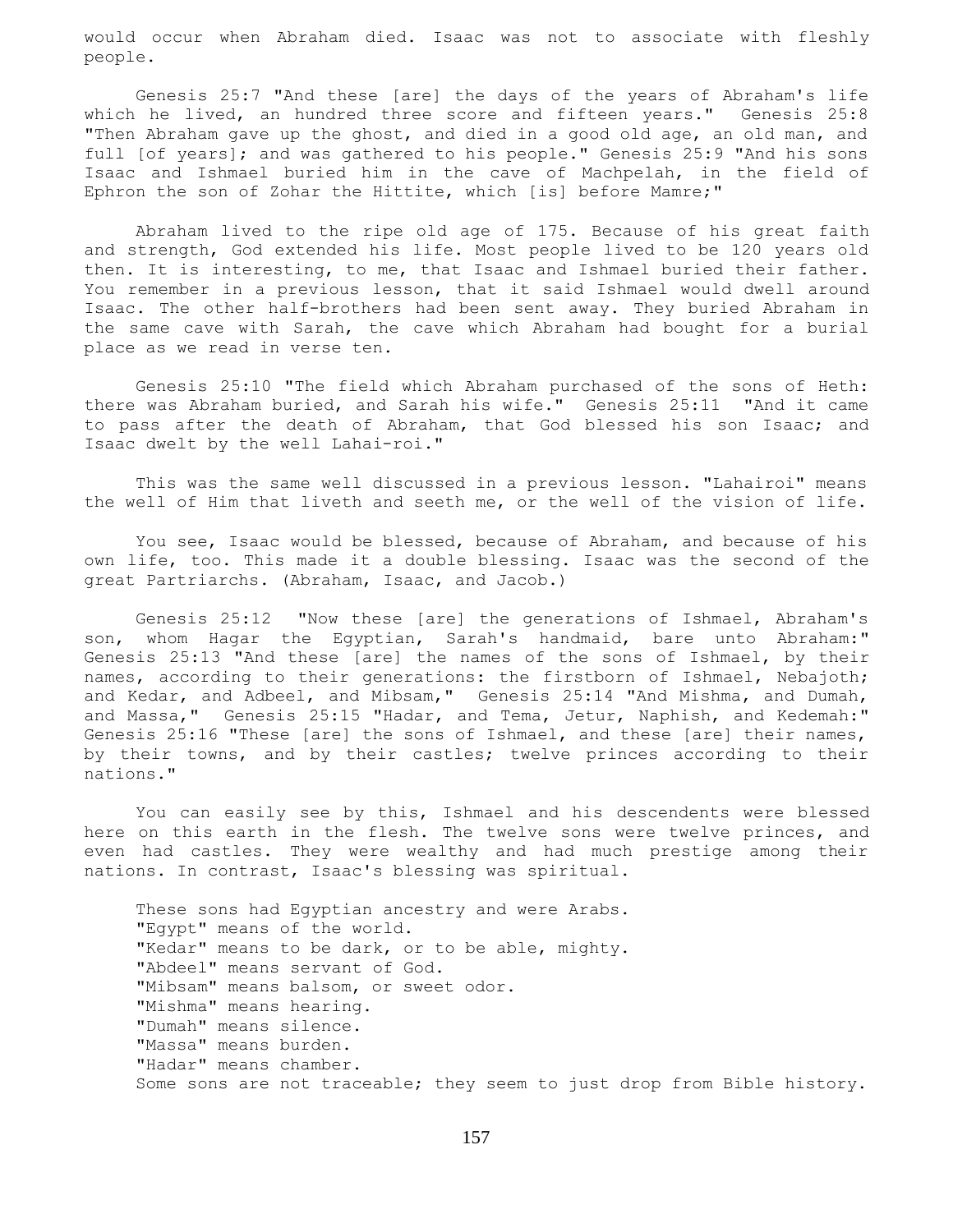Genesis 25:17 "And these [are] the years of the life of Ishmael, an hundred and thirty and seven years: and he gave up the ghost and died; and was gathered unto his people."

It seems we must give up the ghost. Ishmael lived to be 137.

 Genesis 25:18 "And they dwelt from Havilah unto Shur, that [is] before Egypt, as thou goest toward Assyria: [and] he died in the presence of all his brethren."

 As we said before, these were Arabs living in all the Arab countries surrounding Israel.

 Genesis 25:19 "And these [are] the generations of Isaac, Abraham's son: Abraham begat Isaac:" Genesis 25:20 "And Isaac was forty years old when he took Rebekah to wife, the daughter of Bethuel the Syrian of Padanaram, the sister to Laban the Syrian." Genesis 25:21 "And Isaac entreated the LORD for his wife, because she [was] barren: and the LORD was entreated of him, and Rebekah his wife conceived."

 Here we understand that Isaac was forty years old before he married. He wanted children the same as his parents wanted him. With Hebrews, it is very important to have a family to carry on the family heritage. We see, here, what prayer can do. God answers prayers. God changed her not being able to have children, and she was with child.

 Genesis 25:22 "And the children struggled together within her; and she said, If [it be] so, why [am] I thus? And she went to inquire of the LORD."

 Here again, we see a problem that seems too hard to understand. It had to be bad for her to realize there was a conflict in her womb.

 Genesis 25:23 "And the LORD said unto her, Two nations [are] in thy womb, and two manner of people shall be separated from thy bowels; and [the one] people shall be stronger than [the other] people; and the elder shall serve the younger." Genesis 25:24 "And when her days to be delivered were fulfilled, behold, [there were] twins in her womb." Genesis 25:25 "And the first came out red, all over like an hairy garment; and they called his name Esau." Genesis 25:26 "And after that came his brother out, and his hand took hold on Esau's heel; and his name was called Jacob: and Isaac [was] threescore years old when she bare them."

 This is very interesting. Even before their birth, these two sons were warring in Rebekah's womb. These two boys truly would be opposite, one a wild man - a hunter, and the other a quiet man who stayed home and helped his mother. The Lord told her of the future, when He said the older shall serve the younger. These twin boys were opposites. They did not even look alike. One was hairy, even from birth. "Esau" means hairy. "Jacob" means trickster. Both names well suited the boys. Isaac was 60 years old when these boys were born.

 Genesis 25:27 "And the boys grew: and Esau was a cunning hunter, a man of the field; and Jacob [was] a plain man, dwelling in tents." Genesis 25:28 "And Isaac loved Esau, because he did eat of [his] venison: but Rebekah loved Jacob."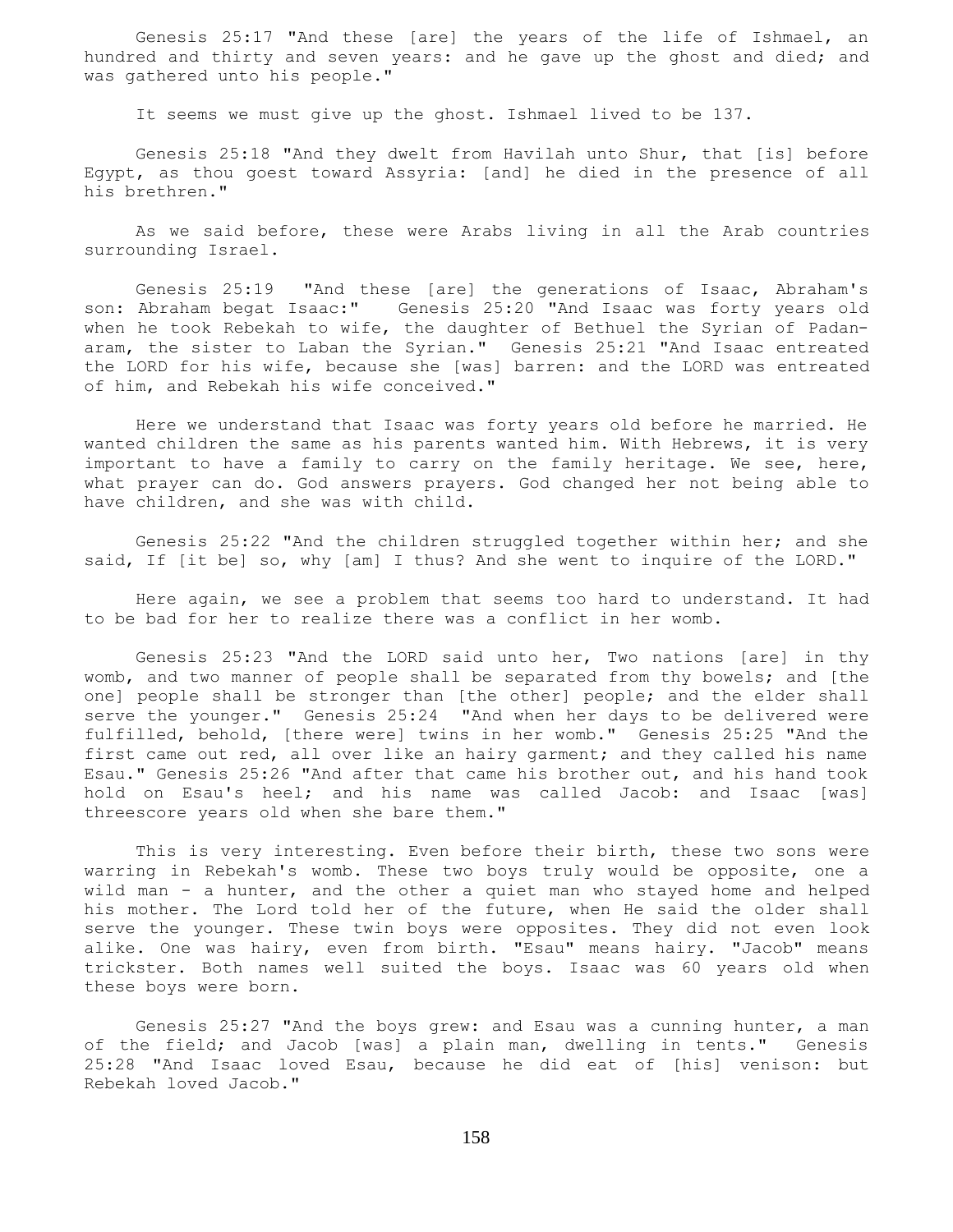This was a very unhealthy situation. Parents should never pick a favorite and love that child more than the other. This causes jealousy, and bad things can spring from that. You can understand the daddy appreciating the outdoor young man. Men like their boys to be tough, able to withstand problems, not sissies. Esau killed fresh game, and brought it to Isaac, also.

 Genesis 25:29 "And Jacob sod pottage: and Esau came from the field, and he [was] faint:" Genesis 25:30 "And Esau said to Jacob, Feed me, I pray thee, with that same red [pottage]; for I [am] faint: therefore was his name called Edom."

 Jacob had a garden. Esau had been out hunting, he was tired, and very hungry. He begged food of his brother, Jacob. This had to be something like beef stew. At any rate, it had the red color. "Edom" means red. Esau was to become the father of the Edomites.

 Genesis 25:31 "And Jacob said, Sell me this day thy birthright." Genesis 25:32 "And Esau said, Behold, I [am] at the point to die: and what profit shall this birthright do to me?" Genesis 25:33 "And Jacob said, Swear to me this day; and he sware unto him: and he sold his birthright unto Jacob." Genesis 25:34 "Then Jacob gave Esau bread and pottage of lentiles; and he did eat and drink, and rose up, and went his way: thus Esau despised [his] birthright."

 This transaction would come back to haunt Esau. This was a place where things of this earth cost him his eternity. He was so hungry that he actually gave his inheritance for a bowl of soup. God would frown on this, because Esau did not respect his inheritance at all.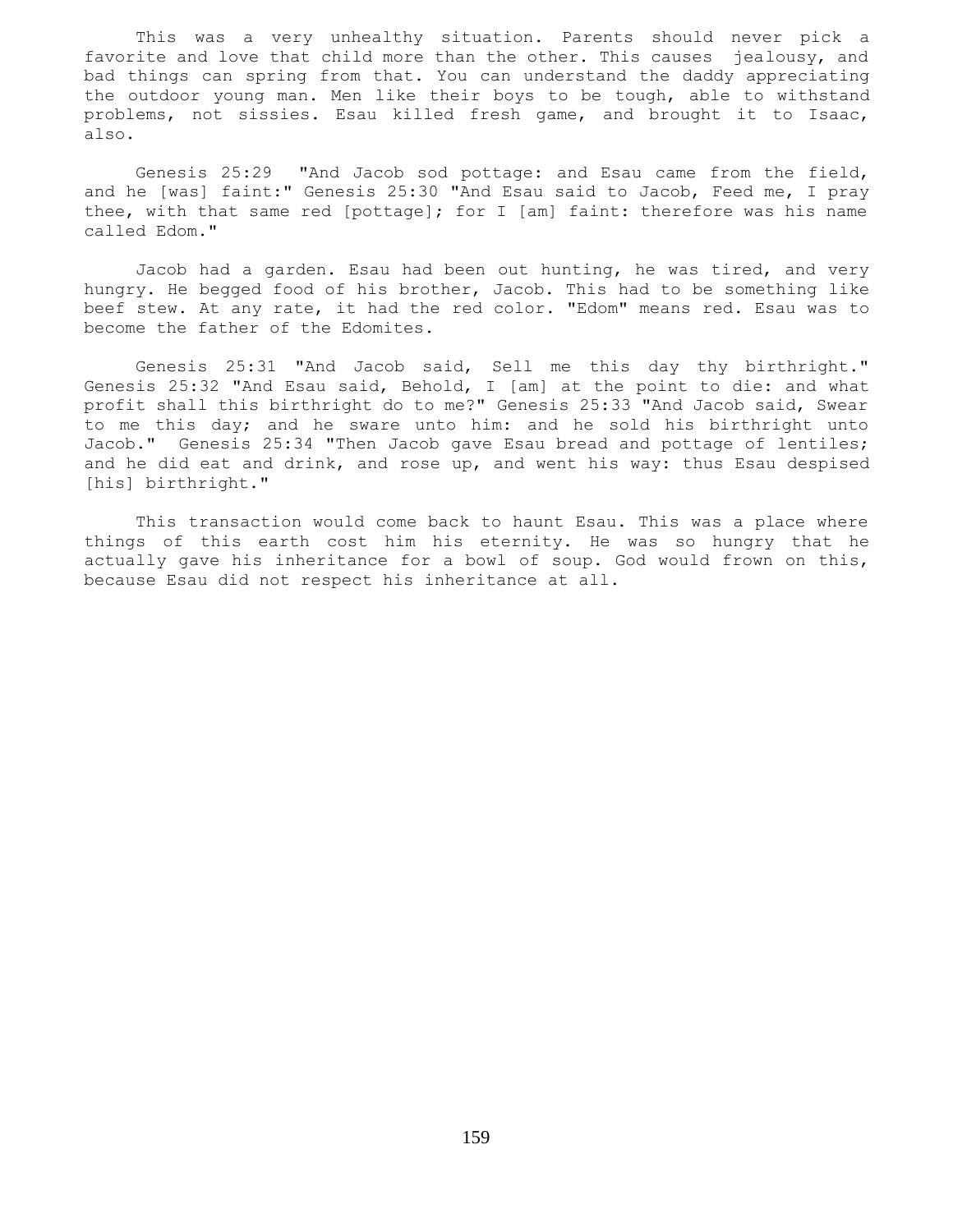1. After Sarah, what was Abraham's wife's name? 2. How many children did she have by him? 3. What does her name mean? 4. "Zimram" means what? 5. Who was Jokshan the father of? 6. "Midian" means what? 7. "Ishbak" means what? 8. They were, probably, what tribes? 9. Who were the sons of Dedan? 10. What does "Ephah" mean? 11. What does "Epher" mean? 12. All of these children and grandchildren were of what? 13. Who received all of Abraham's wealth? 14. What did Abraham give his other children? 15. What happened to the sons of the flesh? 16. What two things cannot live together in peace? 17. How long did Abraham live? 18. Who buried him? 19. Where was he buried? 20. Where did Isaac dwell after Abraham died? 21. Why was Isaac doubly blessed? 22. Name three great Bible Patriarchs? 23. How many sons did Ishmael have? 24. What were they called? 25. What was the difference in Ishmael's blessing and Isaac's? 26. What is Egypt symbolic of? 27. How long did Ishmael live? 28. How old was Isaac, when he married Rebekah? 29. How old was he, when Jacob and Esau were born? 30. What did Rebekah do, when she did not understand the struggle going on in her womb? 31. What did God say was wrong? 32. What physical difference was there about the first son? 33. What does "Esau" mean? 34. What does "Jacob" mean? 35. Which son was Isaac's favorite? Why? 36. What bargain did Jacob make with Esau, that Esau lived to regret? 37. What angered God about this transaction?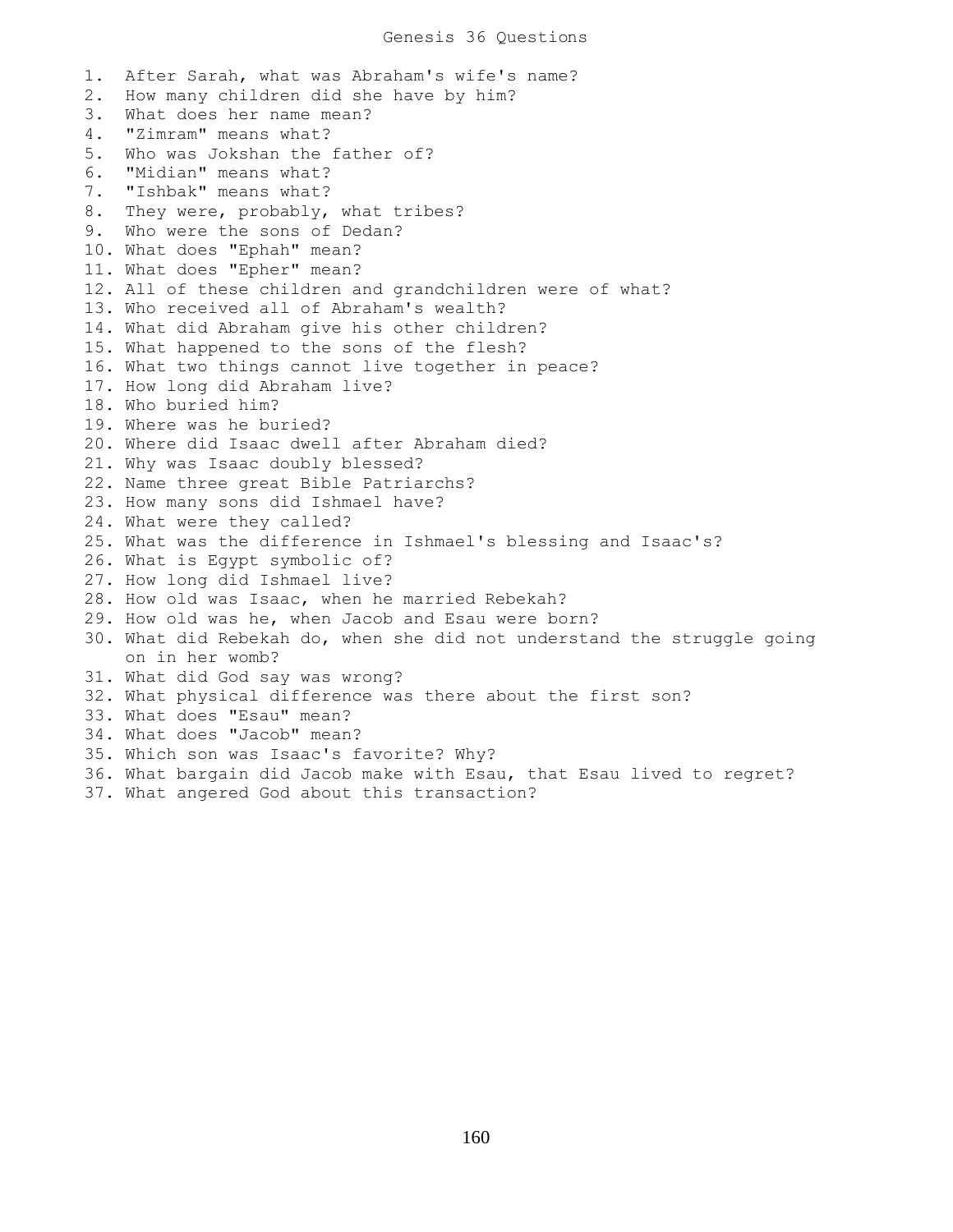We will begin in Genesis 26:1 "And there was a famine in the land, beside the first famine that was in the days of Abraham. And Isaac went unto Abimelech king of the Philistines unto Gerar." Genesis 26:2 "And the LORD appeared unto him, and said, Go not down into Egypt; dwell in the land which I shall tell thee of:" Genesis 26:3 "Sojourn in this land, and I will be with thee, and will bless thee; for unto thee, and unto thy seed, I will give all these countries, and I will perform the oath which I sware unto Abraham thy father;"

 You see, God wants all of us to depend on Him in a crisis, and Isaac was no exception. These few verses above were just saying do not compromise with the world (Egypt); to stay away from the famine. God was telling him, just depend on me; I will see you through it, if you will just trust me. God told Isaac, I have sworn to give you all of this land for your ancestors.

 Genesis 26:4 "And I will make thy seed to multiply as the stars of heaven, and will give unto thy seed all these countries; and in thy seed shall all the nations of the earth be blessed;"

 Here was God's promise, all over again, to Isaac that he had promised Abraham. This was an eternal promise to physical Israel and spiritual Israel.

 Genesis 26:5 "Because that Abraham obeyed my voice, and kept my charge, my commandments, my statutes, and my laws."

 You see, when Abraham first became acquainted with God, he was not already a believer. God charged him to get up and leave Ur of the Chaldees, and go where He sent him. Abraham did it. God commanded Abraham in the way he should live. Abraham obeyed. He followed God's statutes to the letter on circumcision, and kept God's laws. Abraham pleased God.

 Genesis 26:6 "And Isaac dwelt in Gerar:" Genesis 26:7 "And the men of the place asked [him] of his wife; and he said, She [is] my sister: for he feared to say, [She is] my wife; lest, [said he], the men of the place should kill me for Rebekah; because she [was] fair to look upon."

 This was just a repeat of the same thing his father had said. The only difference was that Sarah was Abraham's half sister. Rebekah was actually a second cousin to Isaac. Fear is not of God. Isaac should not have reacted this way. Rebekah had to be pretty old when this happened, because she did not have a baby until twenty years after she married. We ladies need to find their secret to old age beauty. Maybe it was their special relationship to God. Same land, same king, same results.

 Genesis 26:8 "And it came to pass, when he had been there a long time, that Abimelech king of the Philistines looked out at a window, and saw, and, behold, Isaac [was] sporting with Rebekah his wife."

 Be sure your sins will find you out. This type thing can not be covered, and sure enough, Abimelech caught them and found out that they were husband and wife.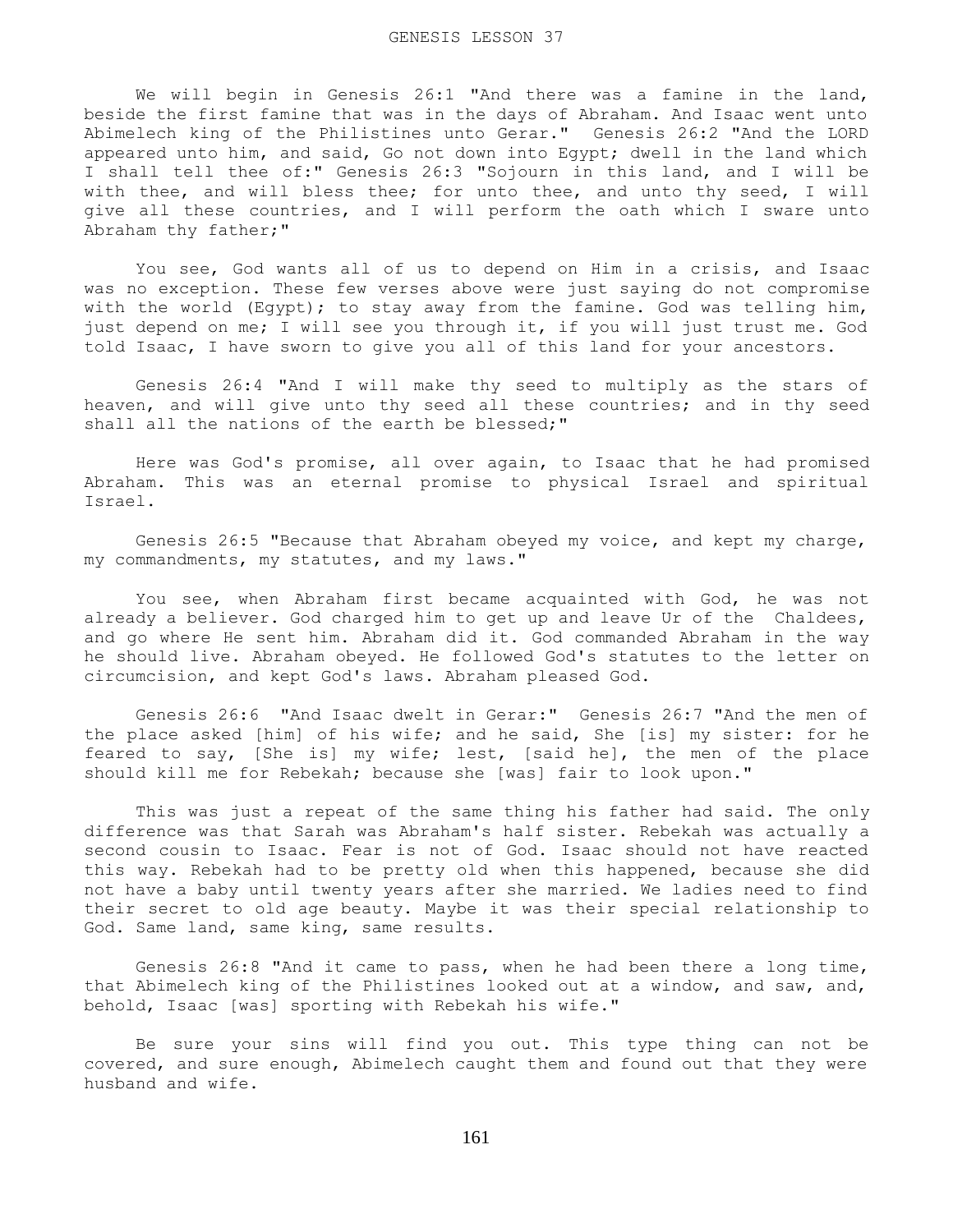Genesis 26:9 "And Abimelech called Isaac, and said, Behold, of a surety she [is] thy wife: and how saidst thou, She [is] my sister? And Isaac said unto him, Because I said, Lest I die for her." Genesis 26:10 "And Abimelech said, What [is] this thou hast done unto us? one of the people might lightly have lien with thy wife, and thou shouldest have brought guiltiness upon us." Genesis 26:11 "And Abimelech charged all [his] people, saying, He that toucheth this man or his wife shall surely be put to death."

 Abimelech recognized quickly that this was Isaac's wife. Abimelech was angry with Isaac, because had anyone slept with Rebekah, it would have caused serious trouble in the land. God would have punished them severely. Abimelech was afraid of God, and warned his people not to harm these two who were in God's protection.

 Genesis 26:12 "Then Isaac sowed in that land, and received in the same year an hundredfold: and the LORD blessed him."

 This was a bountiful crop from God. This was an over-abundant blessing in this crop. Hundredfold is a tremendous return. Isaac had to plant the seed, before God could bless the harvest.

 Genesis 26:13 "And the man waxed great, and went forward, and grew until he became very great:" Genesis 26:14 "For he had possession of flocks, and possession of herds, and great store of servants: and the Philistines envied him."

 God blessed Isaac abundantly, and not once, but God continued blessing him, until he was extremely wealthy. He had large flocks, and herds, and many servants. He was so wealthy that his Philistine neighbors were jealous of his wealth. This was not a healthy situation.

 Genesis 26:15 "For all the wells which his father's servants had digged in the days of Abraham his father, the Philistines had stopped them, and filled them with earth."

 Jealousy causes men to do strange things. The wells could have helped everyone. Filling a well was destruction without a purpose. It could do no one any good. Even today in Israel, they are redigging some of the old wells.

 Genesis 26:16 "And Abimelech said unto Isaac, Go from us; for thou art much mightier than we."

 Isaac was not mightier in number. He just had God on his side. He was mightier in wealth and blessings of God.

 Genesis 26:17 "And Isaac departed thence, and pitched his tent in the valley of Gerar, and dwelt there." Genesis 26:18 "And Isaac digged again the wells of water, which they had digged in the days of Abraham his father; for the Philistines had stopped them after the death of Abraham: and he called their names after the names by which his father had called them." Genesis 26:19 "And Isaac's servants digged in the valley, and found there a well of springing water."

 Isaac left to keep from having trouble with these jealous-hearted people. He did not go far, just to the valley. Years before, his father's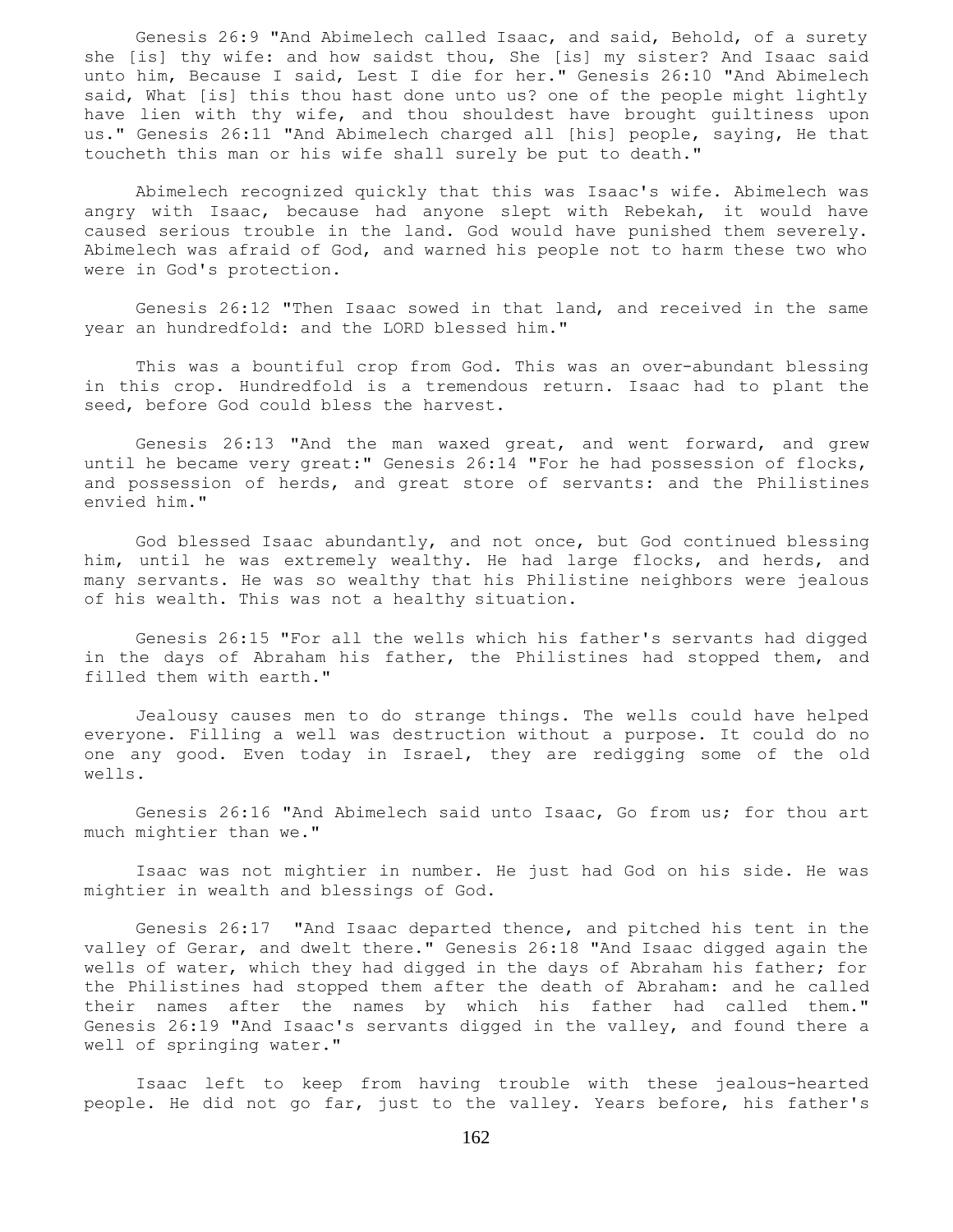servants had dug wells and got abundant water here. In this area, a good well of water was as valuable as gold nuggets. The land was fertile, only very dry. Water made it like a Garden of Eden. For spite, these wells had been plugged. How foolish, because they could have used the much needed water. Isaac knew right where the good wells were, and had them dug anew. Not only did they find water in the well, but a flowing spring. With water, they would produce profusely.

 Genesis 26:20 "And the herdmen of Gerar did strive with Isaac's herdmen, saying, The water [is] ours: and he called the name of the well Esek; because they strove with him." Genesis 26:21 "And they digged another well, and strove for that also: and he called the name of it Sitnah."

 You see these herdsmen of Gerar had this place all to themselves before Isaac came. They could have dug for water, but they did not. They waited until after Isaac's herdsmen dug the wells, and then claimed them. Had they been able to take them from Isaac's herdsmen, they would have, probably, dried up. Isaac was a man of God. He voluntarily moves to another spot, as we will see in the next verse. This reminds us of the Lord's teaching "And if any man will sue thee at the law, and take away thy coat, let him have thy cloak also." Matthew chapter 5:40.

 Genesis 26:22 "And he removed from thence, and digged another well; and for that they strove not: and he called the name of it Rehoboth; and he said, For now the LORD hath made room for us, and we shall be fruitful in the land."

 Isaac's patience paid off. God blessed him with another well. These other herdsmen had water now, so they left Isaac alone. The word "Rehoboth" means broad places. Isaac gave God credit for finding the well. He realized wherever he went, God would bless him.

The next lesson starts with chapter 26 verse 23 of Genesis.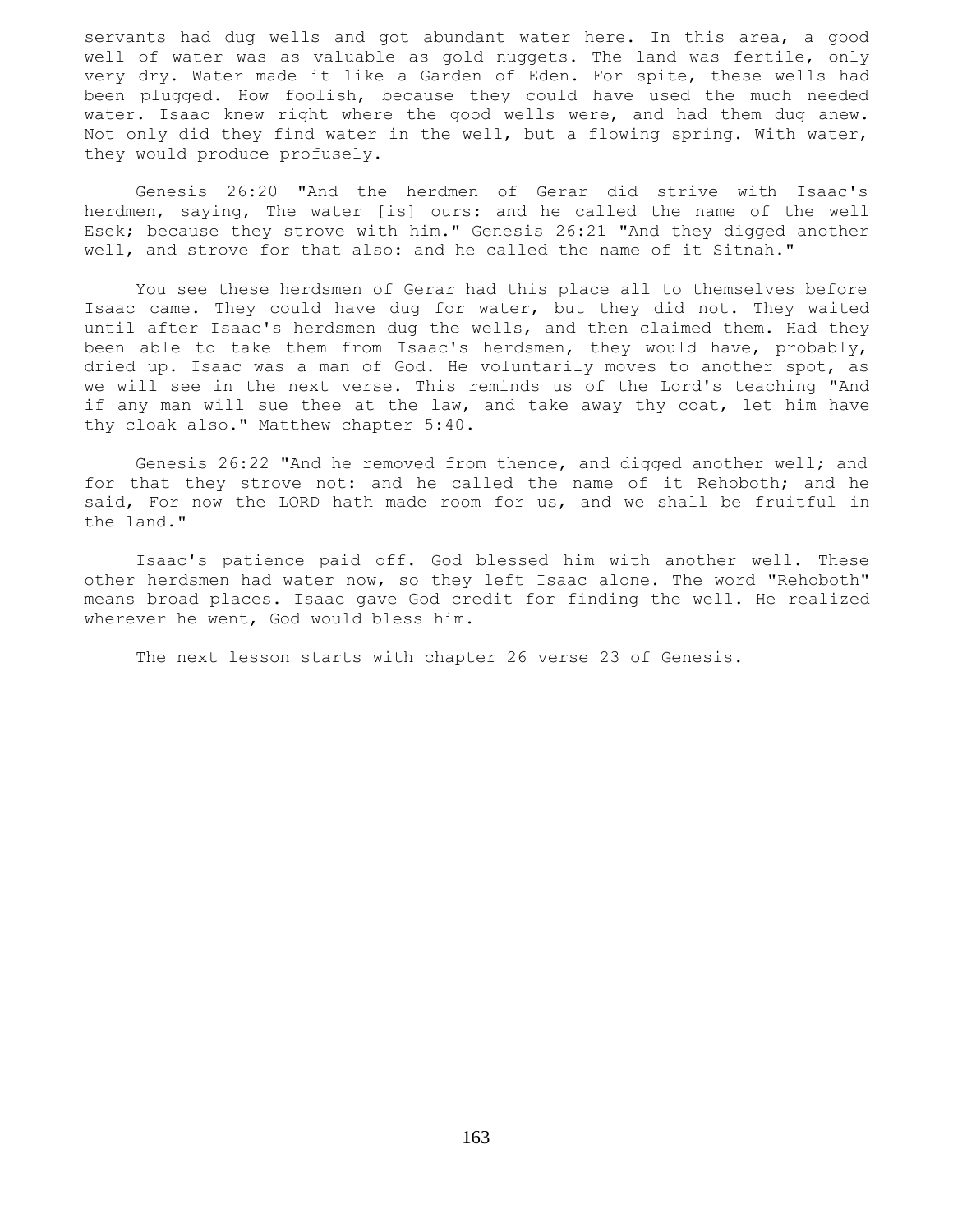1. What problem was in the land? 2. To whom did Isaac go? 3. Where? 4. God told Isaac not to go where? 5. What land had God promised Abraham? 6. What were these verses telling Isaac, that we could take heed of today? 7. What was his seed compared to for number? 8. What was a promise to the earth through Isaac? Why? 9. Name 5 reasons God would bless him. 10. What was the first thing God told Abraham to do? 11. Where did Isaac dwell? 12. When the men of the city asked, what did he say about Rebekah? 13. Why did he not tell the truth? 14. What realation was Rebekah to Isaac, besides his wife? 15. What did Abemelech see to make him know Rebekah was Isaac's wife? 16. What would have brought guiltiness on the Philistines unknowingly? 17. What threat did Abemelich make to anyone who touched Rebekah or Isaac? 18. What did Isaac do to reap a hundred fold? 19. What three things did Isaac have that made him great in the sight of the Philistines? 20. What attitude did the Philistines have? 21. What happened to the wells Isaac's father's servants dug? 22. Why did Abimelech ask him to leave? 23. Where did he go? 24. What happened there twice? 25. What was as valuable as gold? 26. What was the name of the first two wells he dug? 27. What was the name of the third well? 28. What does it mean?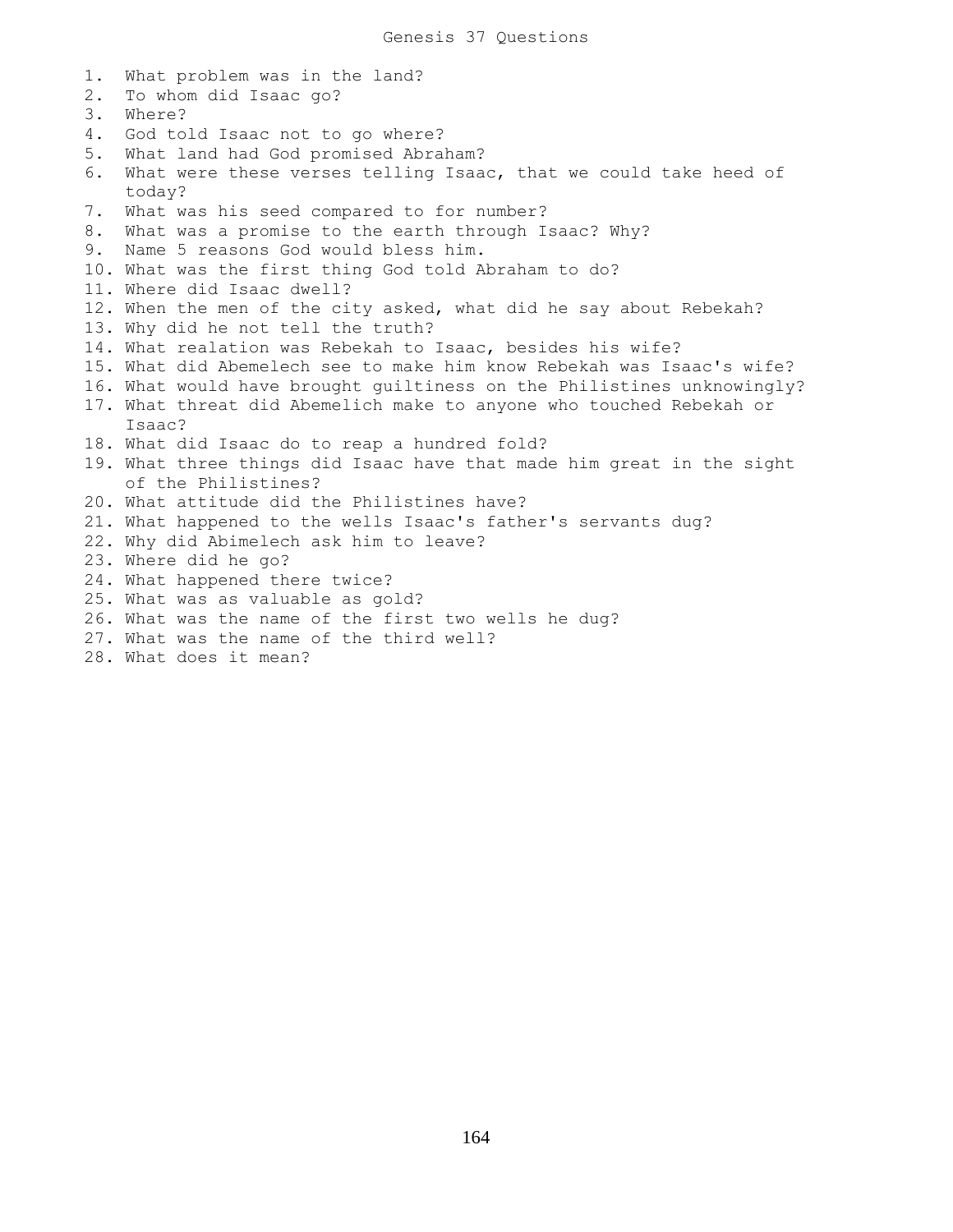We will begin this lesson with Genesis 26:23"And he went up from thence to Beer-sheba."

 I must lay a little ground work for this lesson. In the last lesson, Abimelech had asked Isaac to leave, and he had gone to the valley Gerar. There his herdsman and the herdsman of the land had trouble over two of the wells. They finally dug the third well over which there was no dispute. The third well was named Rehoboth. Now, it appears Isaac had gone up to Beersheba. "Beersheba" means well of the oath, or of seven.

 Genesis 26:24 "And the LORD appeared unto him the same night, and said, I [am] the God of Abraham thy father: fear not, for I [am] with thee, and will bless thee, and multiply thy seed for my servant Abraham's sake."

 God reassured Isaac that he was not only with his father, but that he was with Isaac, also. This reconfirmed God's oath to Abraham. This was a three-fold blessing. "....I am with thee, will bless thee, will multiply thy seed....."

 Genesis 26:25 "And he builded an altar there, and called upon the name of the LORD, and pitched his tent there: and there Isaac's servants digged a well."

 Isaac was a believer, also. The first thing he did was build an altar, and worship God. He settled there where he met God. Again, Isaac had his servants to dig a well. Isaac could have digged a well anywhere, and there would have been water.

 Genesis 26:26 "Then Abimelech went to him from Gerar, and Ahuzzath one of his friends, and Phichol the chief captain of his army." Genesis 26:27 "And Isaac said unto them, Wherefore come ye to me, seeing ye hate me, and have sent me away from you?"

 Isaac was confused, Abimelech was the one who told him to leave. Now, here, he was and with two of his men. Isaac could not understand why they would follow him. Isaac even felt that they hated him, but I believe it was closer to jealousy.

 Genesis 26:28 "And they said, We saw certainly that the LORD was with thee: and we said, Let there be now an oath betwixt us, [even] betwixt us and thee, and let us make a covenant with thee;"

 It was no secret that God was with Isaac. His crop that produced a hundred fold was one witness. The four wells that he dug, that produced in such a dry land, was another. Even someone looking on, who was not acquainted with God, could easily see that Isaac was blessed above other men. Abimelech wanted an agreement that there would be no trouble between them. He knew which one God will help in a battle, and it would not be him. God and one is a majority. There was no question who would win.

 Genesis 26:29 "That thou wilt do us no hurt, as we have not touched thee, and as we have done unto thee nothing but good, and have sent thee away in peace: thou [art] now the blessed of the LORD."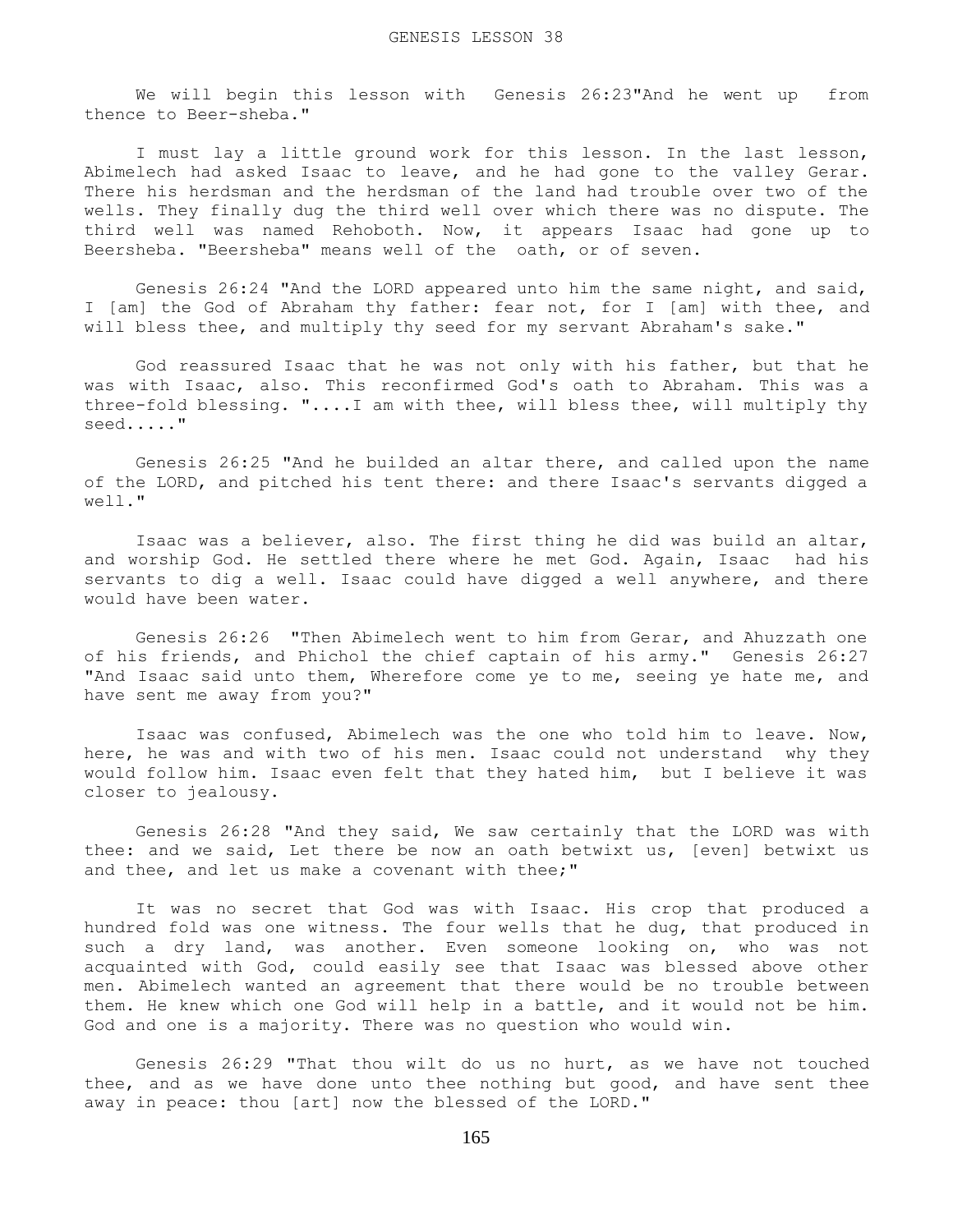Abimelech was reminding Isaac that he did not harm him in any way. I do not believe it was out of the goodness of his heart that this was so. Abimelech knew that God was with Isaac, and he feared to do him any harm, because of the reprisal from God. He forgot his men gave Isaac a hard time about the first two wells, and Isaac just moved on to keep from having trouble with them.

 Genesis 26:30 "And he made them a feast, and they did eat and drink." Genesis 26:31 "And they rose up betimes in the morning, and sware one to another: and Isaac sent them away, and they departed from him in peace."

 Isaac was a good host. He made them a feast and they ate, drink, and fellowshipped together. They got up the next morning and agreed on a peace treaty between them. They sealed this agreement with an oath. I do not believe that the statement "Isaac sent them away" meant "forcefully". He just let them go in peace.

 Genesis 26:32 "And it came to pass the same day, that Isaac's servants came, and told him concerning the well which they had digged, and said unto him, We have found water."

 You know, it was a well like this where Jesus talked to the woman at the well. It was spoken of that Abraham had dug the well. These wells that God blesses never go dry. They flow generation after generation. At any rate, this well that Isaac's men dug like all the others, found water. Water symbolically can mean so many things (the Word, the Holy Spirit}. Without water {spiritual and physical}, it would be next to impossible to live.

 Genesis 26:33 "And he called it Shebah: therefore the name of the city [is] Beer-sheba unto this day."

 "Beersheba" means well of the oath, as we mentioned before. This was a favorite place for Abraham and Isaac. This city was located in the southern part of Palestine, about half way between the Mediterranean and the Dead Sea.

 Genesis 26:34 "And Esau was forty years old when he took to wife Judith the daughter of Beeri the Hittite, and Bashemath the daughter of Elon the Hittite:" Genesis 26:35 "Which were a grief of mind unto Isaac and to Rebekah."

This sorrow, that Esau brought on his family, had several facets to it. Hebrew men were not to marry out of their faith. These two women were from the Hittites. God had forbidden Hebrew men to intermarry with them. To marry two of them made it doubly bad. This son was of marrying age {40}. He broke the custom of the Hebrews. Esau went out on his own and sought wives of his own choosing, not the one his father and mother had chosen for him. Easu was a rebellious son, who did not like authority. He would be nothing but grief to his mother. He was attempting to satisfy his lustful flesh, rather than to wait and marry someone God had chosen for him. His children would be worldly. He didn't regard spiritual things very highly, or he would not have sold his birthright for a bowl of soup. We are looking at a very selfish man, who thought only of himself.

For the next lesson, study chapter 27.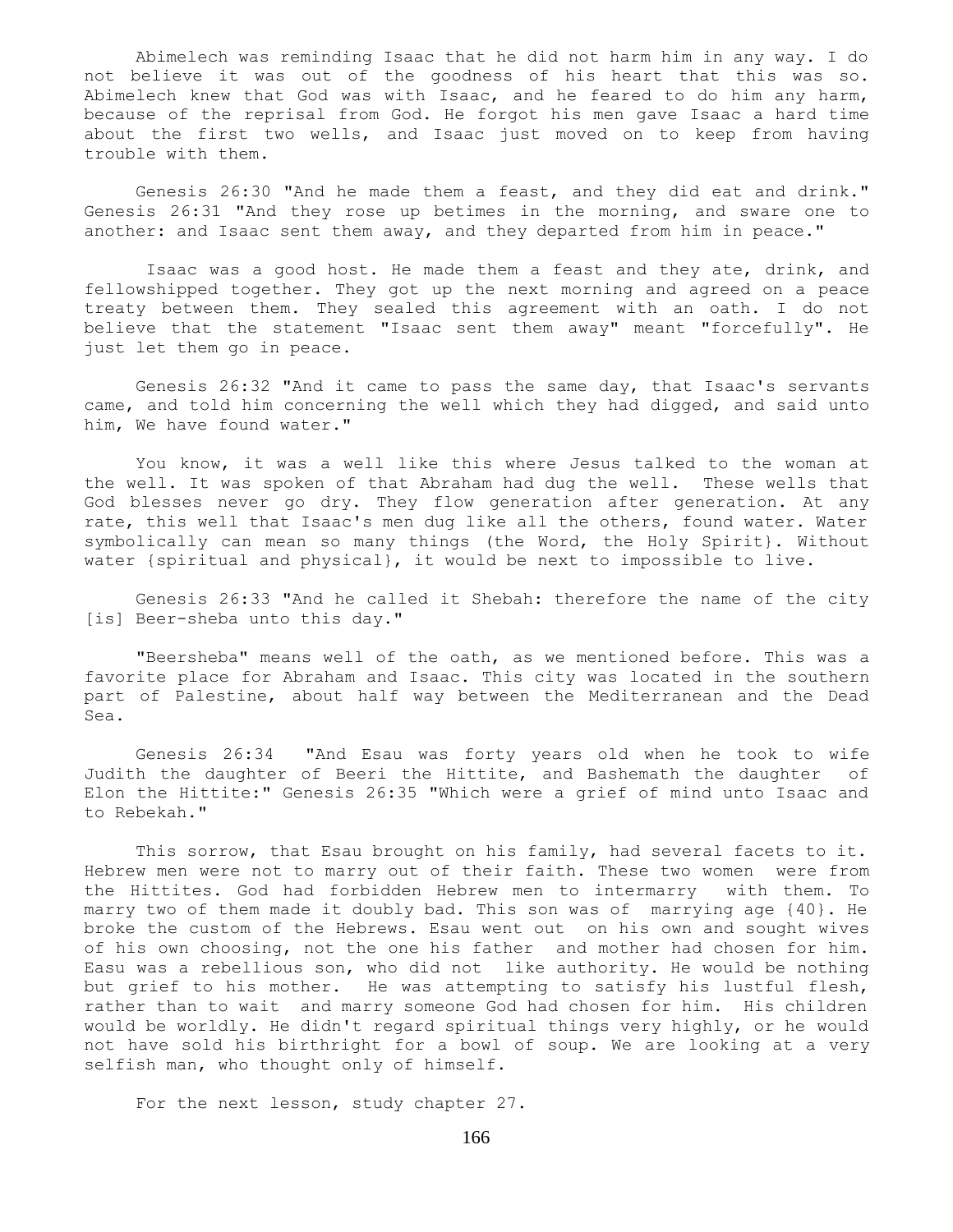1. When Isaac left Abimelech, where did he go? 2. What does Beersheba mean? 3. When did the Lord appear to him? 4. Who did God say He was? 5. What three promises did God make to Isaac? 6. What was this encounter with God for Isaac? 7. What did Isaac do to honor God? 8. What did Isaac move to another location? 9. Who did Abimelech bring with him to meet Isaac? 10. Why was Isaac surprised at their visit? 11. Why did they want an agreement with Isaac? 12. What was Abimelech quick to remind Isaac of? 13. What did Isaac do to show his hospitality? 14. How do they seal the agreement? 15. Name two things water can mean symbolically? 16. Where is Beersheba located? 17. How old was Esau, when he took a wife? 18. Who did he marry? 19. What nationality were they? 20. How did this effect Isaac and Rebekah? 21. What was a Hebrew man not to do pertaining to marriage? 22. What custom did Easu break? 23. What could you call Esau that means witchcraft? 24. What would his children be from this type marriage? 25. What did he trade his birthright for?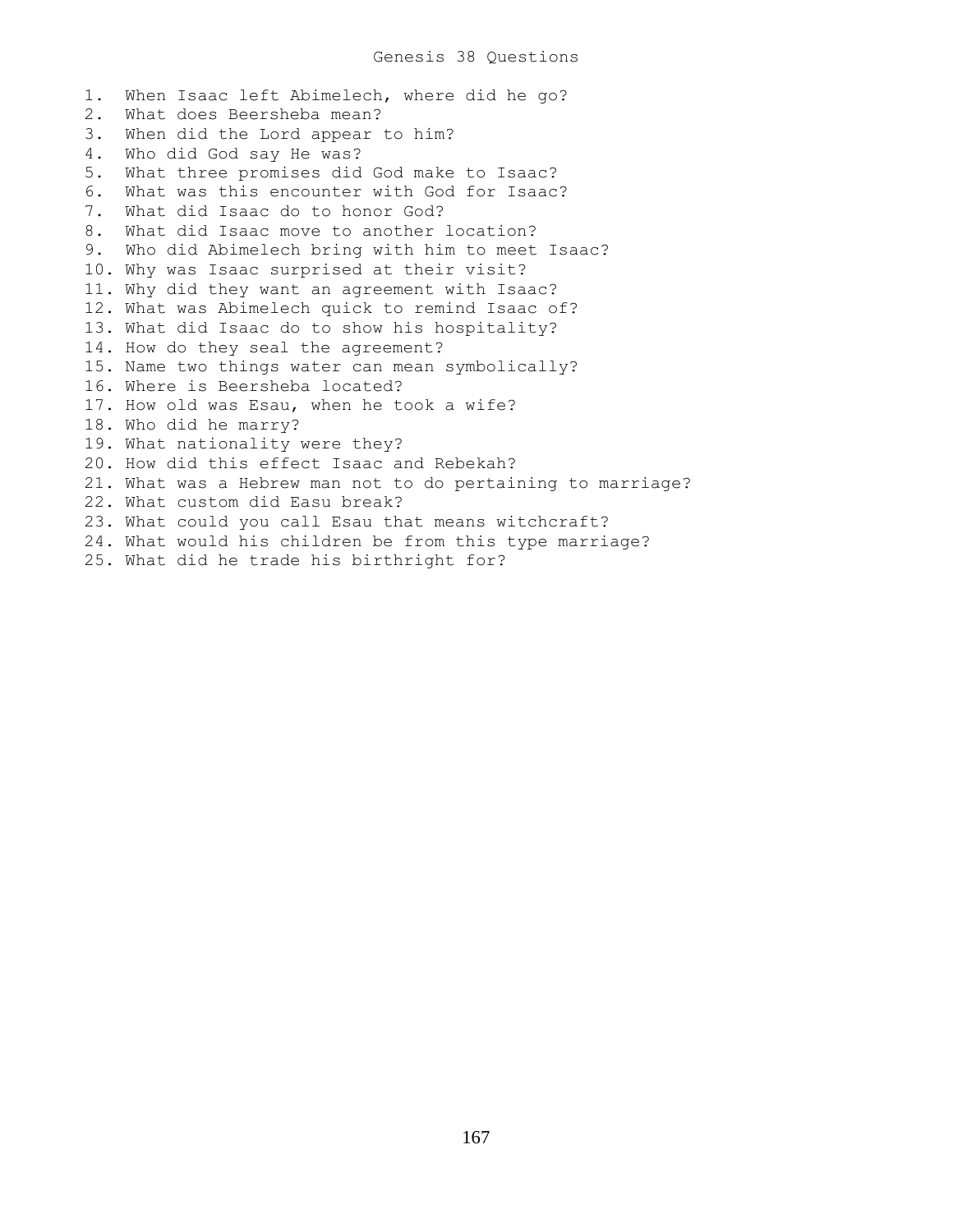We will begin this lesson in Genesis 27:1 "And it came to pass, that when Isaac was old, and his eyes were dim, so that he could not see, he called Esau his eldest son, and said unto him, My son: and he said unto him, Behold, [here am] I."

 We learned before that Isaac's favorite was Esau. When Isaac called Easu, he was right there to answer his father.

 Genesis 27:2 "And he said, Behold now, I am old, I know not the day of my death:" Genesis 27:3 "Now therefore take, I pray thee, thy weapons, thy quiver and thy bow, and go out to the field, and take me [some] venison;" Genesis 27:4 "And make me savoury meat, such as I love, and bring [it] to me, that I may eat; that my soul may bless thee before I die."

 Here was a father's request of his favorite son as a last request. Isaac knew he could not live very long, and he wanted to speak a blessing on his son before his departure. His son, also, was aware that his father could not live very long. He desired to get the right hand blessing (the best blessing) from his father before he died. The son thought, if I would bring him food he loved, while he was still feeling good, he would give me the best blessings he had. The father said, go kill a deer and bring it to me.

 Genesis 27:5 "And Rebekah heard when Isaac spake to Esau his son. And Esau went to the field to hunt [for] venison, [and] to bring [it]." Genesis 27:6 "And Rebekah spake unto Jacob her son, saying, Behold, I heard thy father speak unto Esau thy brother, saying," Genesis 27:7 "Bring me venison, and make me savoury meat, that I may eat, and bless thee before the LORD before my death."

 Rebekah had been eavesdropping, and she had heard that Isaac was about to bless his favorite son over her favorite son. She, now, was starting this whole thing with Jacob.

 Genesis 27:8 "Now therefore, my son, obey my voice according to that which I command thee."

 Mama had come up with a scheme to change these plans of Isaac. She reminded Jacob that he was to obey her. Let us see what plan she had.

 Genesis 27:9 "Go now to the flock, and fetch me from thence two good kids of the goats; and I will make them savoury meat for thy father, such as he loveth:" Genesis 27:10 "And thou shalt bring [it] to thy father, that he may eat, and that he may bless thee before his death."

 You can see what mama had figured out. Isaac was blind, and he would mistake Jacob for Esau. Mamma knew that it would take Esau a little while to locate a deer, and while he was hunting, Rebekah and Jacob could fix that goat to taste like venison and trick Isaac Into blessing Jacob.

 Genesis 27:11 "And Jacob said to Rebekah his mother, Behold, Esau my brother [is] a hairy man, and I [am] a smooth man:" Genesis 27:12 My father peradventure will feel me, and I shall seem to him as a deceiver; and I shall bring a curse upon me, and not a blessing."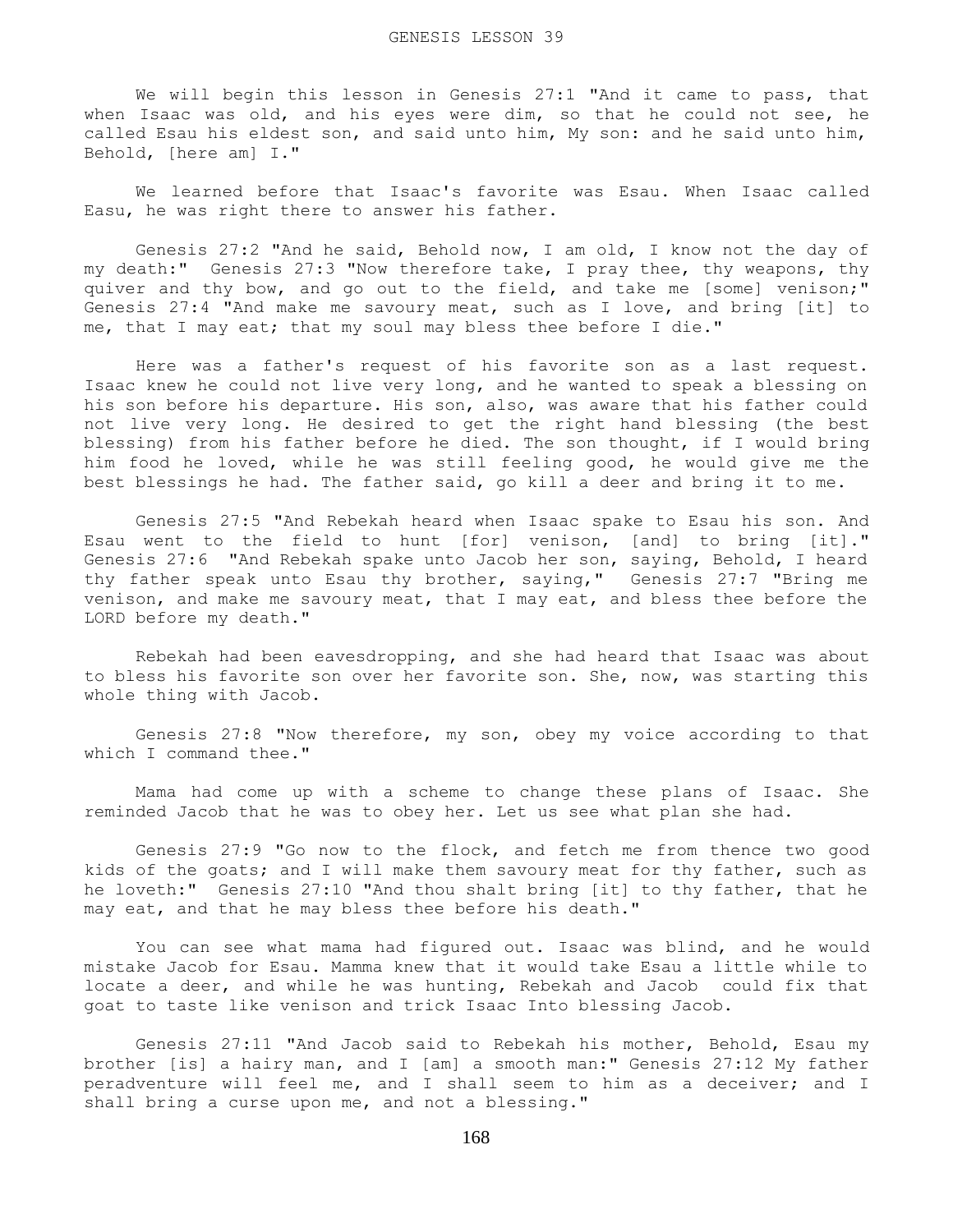At least, Jacob realized that he would be responsible for the curse being spoken, and not anyone else. His father was blind, but he still could feel. He knew Isaac would be able to tell the difference.

 Genesis 27:13 "And his mother said unto him, Upon me [be] thy curse, my son: only obey my voice, and go fetch me [them]." Genesis 27:14 "And he went, and fetched, and brought [them] to his mother: and his mother made savoury meat, such as his father loved." Genesis 27:15 "And Rebekah took goodly raiment of her eldest son Esau, which [were] with her in the house, and put them upon Jacob her younger son:" Genesis 27:16 "And she put the skins of the kids of the goats upon his hands, and upon the smooth of his neck:"

 Right here, we need to deal with Rebekah. Was she a deceiving woman, or was she remembering the thing God told her about her two sons before their birth? God told her that the older would serve the younger. You know, Easu really did not deserve the birthright. He sold it to Jacob for a bowl of soup. Did God give Rebekah this plan? Did she scheme this up herself, or did God give her this plan to save this blessing for Jacob? Jacob was God's choice from the beginning, but Hebrews gave the best blessing to their oldest son. It was the custom. I do not believe I will try to answer the above. I will let you comtemplate it. Was this Rebekah's plan, or God's plan? God was very angry with Esau when he sold the birthright, and also married two earthly women.

 Genesis 27:17 "And she gave the savoury meat and the bread, which she had prepared, into the hand of her son Jacob." Genesis 27:18 "And he came unto his father, and said, My father: and he said, Here [am] I; who [art] thou, my son?" Genesis 27:19 "And Jacob said unto his father, I [am] Esau thy firstborn; I have done according as thou badest me: arise, I pray thee, sit and eat of my venison, that thy soul may bless me." Genesis 27:20 And Isaac said unto his son, How [is it] that thou hast found [it] so quickly, my son? And he said, Because the LORD thy God brought [it] to me." Genesis 27:21 "And Isaac said unto Jacob, Come near, I pray thee, that I may feel thee, my son, whether thou [be] my very son Esau or not." Genesis 27:22 "And Jacob went near unto Isaac his father; and he felt him, and said, The voice [is] Jacob's voice, but the hands [are] the hands of Esau." Genesis 27:23 "And he discerned him not, because his hands were hairy, as his brother Esau's hands: so he blessed him."

 The plan had worked. Goat, if it is fixed correctly, tastes like venison, so Isaac would not be able to tell the difference in taste. He was amazed how fast it was prepared, but his son, Jacob, had learned early from his father that it was ok to lie to save yourself, so he said, God helped him find the deer. He, also, lied when he told his father he was Esau. His father could not understand, if he was Easu, why he had Jacob's voice. The hairy hands, and probably the odor from Easu's clothes, convinced the father that this was truly Esau. So he blessed Jacob.

 Genesis 27:24 "And he said, [Art] thou my very son Esau? And he said, I [am]."

He (Jacob) told a lie one more time to save himself.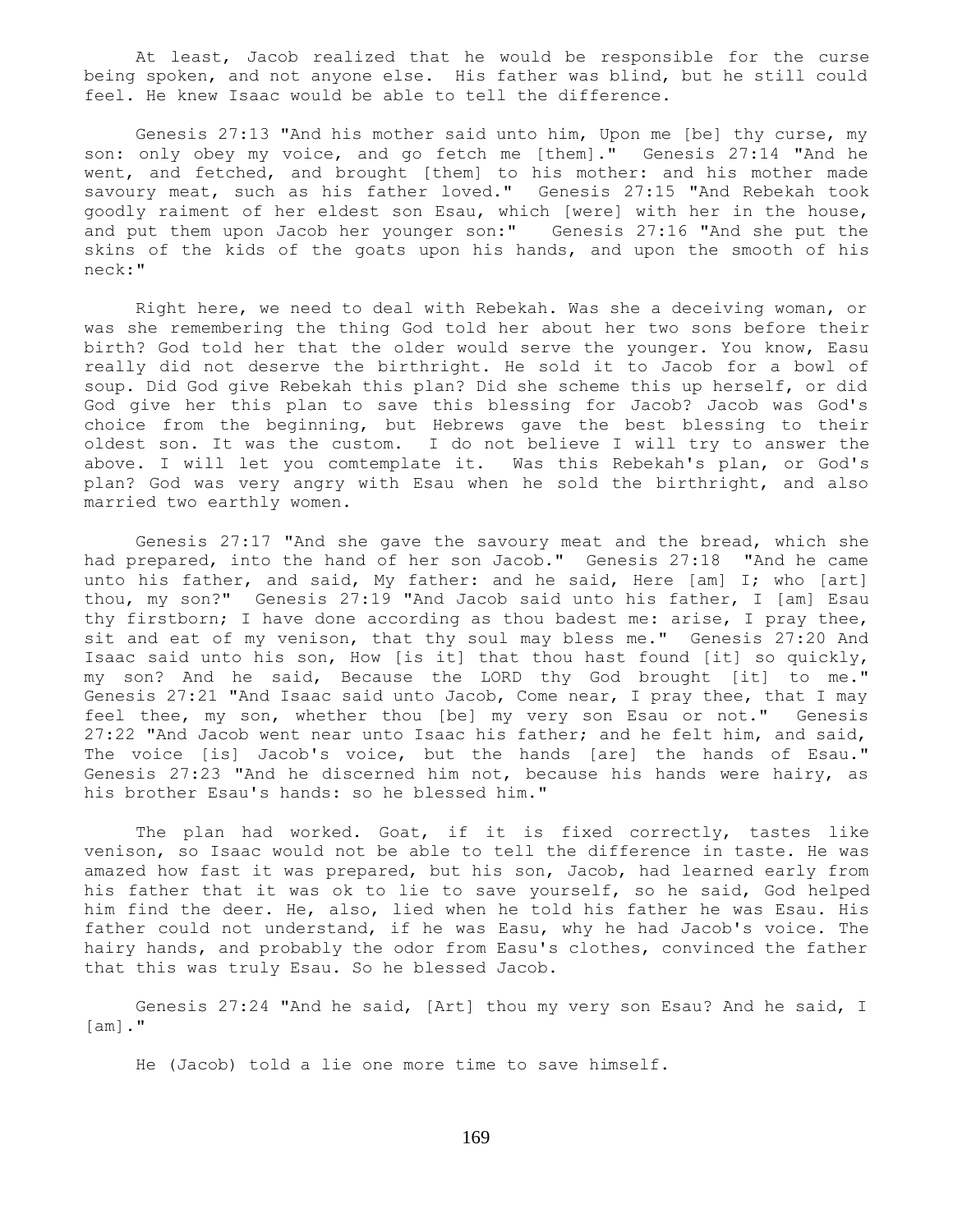Genesis 27:25 "And he said, Bring [it] near to me, and I will eat of my son's venison, that my soul may bless thee. And he brought [it] near to him, and he did eat: and he brought him wine, and he drank." Genesis 27:26 "And his father Isaac said unto him, Come near now, and kiss me, my son." Genesis 27:27 "And he came near, and kissed him: and he smelled the smell of his raiment, and blessed him, and said, See, the smell of my son [is] as the smell of a field which the LORD hath blessed:" Genesis 27:28 "Therefore God give thee of the dew of heaven, and the fatness of the earth, and plenty of corn and wine:" Genesis 27:29 "Let people serve thee, and nations bow down to thee: be lord over thy brethren, and let thy mother's sons bow down to thee: cursed [be] every one that curseth thee, and blessed [be] he that blesseth thee."

 The blessing that Isaac blessed Jacob with had been his ever since the day that Easu sold it. This blessing was the preferential right hand blessing. A blessing that a patriarch spoke was as an oracle of God. He was God's agent speaking this blessing. It was without repentance. God would not change it. It would be done to the utmost. This blessing was, that even nature itself would bless Jacob. He would rule over nations, and even his brother would bow down unto him. God's curse would be on anyone who cursed, and would bless anyone who blessed Him. Even though he received the message through trickery, it would not be reversed. This was God's doing, as well as Rebekah's and Jacob's, or it would not have gone so well. Sometimes God uses things that, in our mind, do not appear the right way, to perform the results he wants.

In the next lesson, we will pick in Easu in verse 30, chapter 27.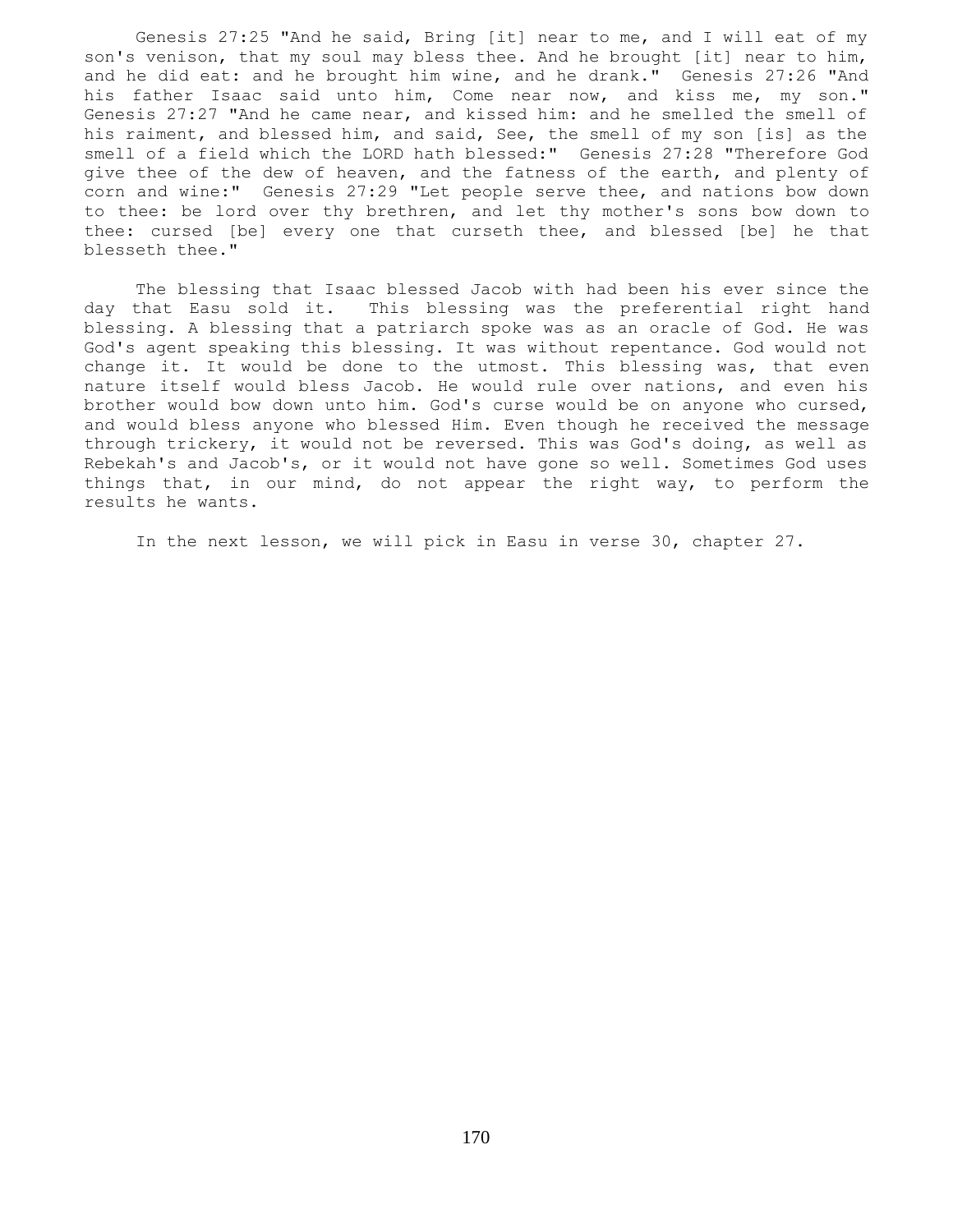1. What was wrong with Isaac's eyes? 2. Who was Isaac's favorite? 3. Why was Isaac about to bless Esau? 4. What did he ask Esau to do? Why? 5. What did Esau know about Isaac? 6. In essence, what did Isaac tell Esau? 7. Who overheard this conversation of Isaac and Esau? 8. Was this pleasing to her? 9. What did she tell Jacob to do? 10. What did she remind him about parents? 11. Jacob told Rebekah that Isaac would know the difference between the son's, because of what? 12. If there was a curse, who would it be on? 13. Who cooked the meat? 14. What did she put on Jacob's hands? 15. What choices were brought up about Rebekah? 16. What had God told her about the two boys? 17. Why did Esau not deserve the blessing? 18. Who was God's choice for the blessing? 19. Was this Rebekah's plan, or God's plan? 20. What question did Isaac ask Jacob when he carried the meat to his father? 21. Did Jacob explain why he got the meat so fast? 22. What did Isaac say about the voice and the hands? 23. Who did Jacob learn to lie from? 24. What two things convinced Isaac that Jacob was Esau? 25. Name several ways he blessed Jacob. 26. Who would be cursed? 27. When a patriarch blessed, he was representing whom? 28. Could this blessing on Jacob ever be reversed?

29. Name three who were actually part of this?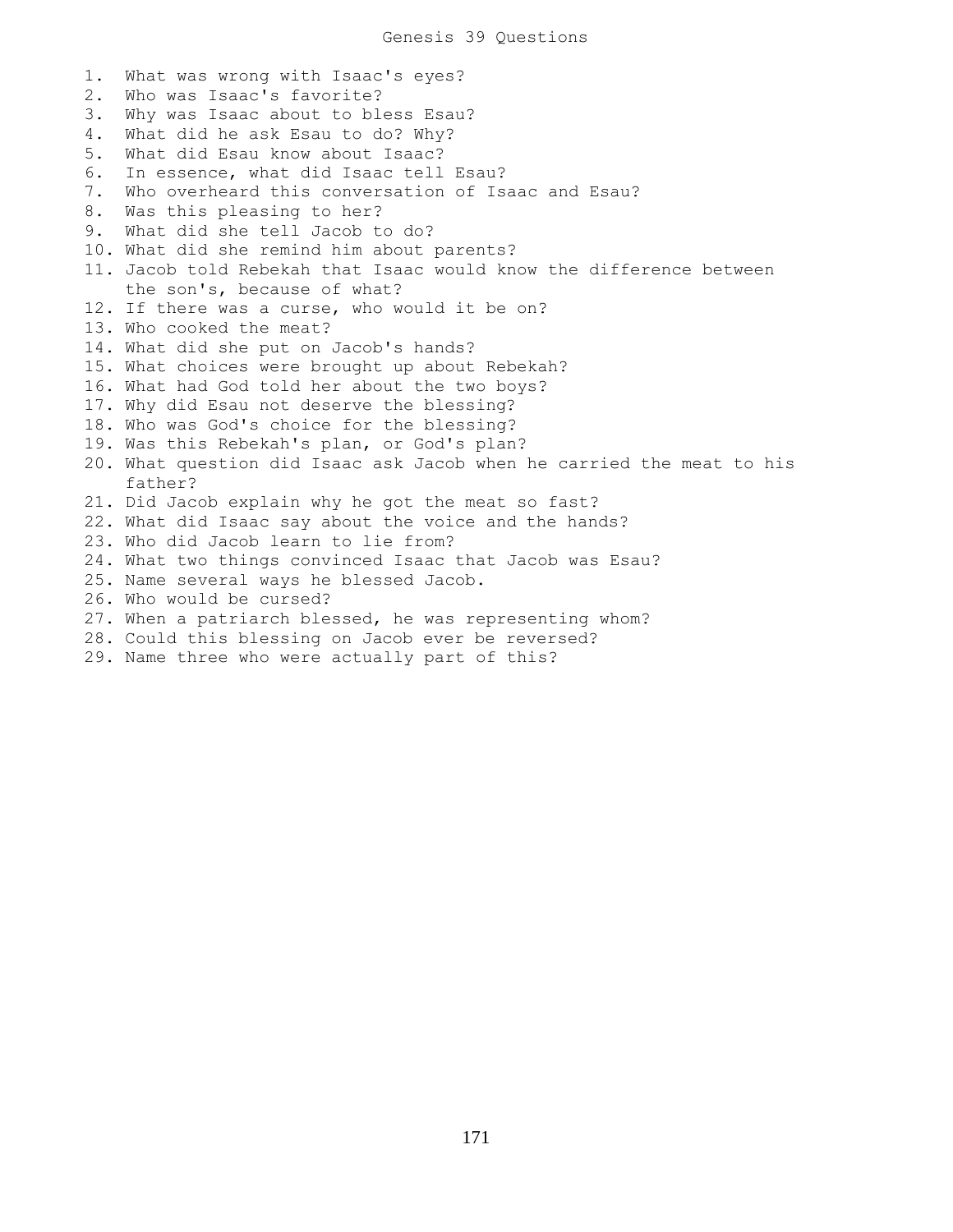We will begin this lesson in Genesis 27:30 "And it came to pass, as soon as Isaac had made an end of blessing Jacob, and Jacob was yet scarce gone out from the presence of Isaac his father, that Esau his brother came in from his hunting." Genesis 27:31 "And he also had made savoury meat, and brought it unto his father, and said unto his father, Let my father arise, and eat of his son's venison, that thy soul may bless me."

 There are many things in all of this to see. We must still remember that God told Rebekah at the beginning; the younger would rule over the older. We, also, must remember that Esau sold his birthright to Jacob for a bowl of soup.

 God had to help Rebekah and Jacob in this, or Esau would have returned earlier, before Isaac blessed Jacob. You see, Jacob had just shortly before left the presence of Isaac. It is difficult to understand the seemingly underhanded scheme that Rebekah and Jacob performed to get the birthright, but it seemed God allowed them to complete it before the return of Esau. We must remember God was angry with Esau for taking his birthright so lightly.

 This incident gets into the old argument of predestination, or foreknowledge. I believe foreknowledge, or else we would not have the opportunity to exercise our free will.

 At any rate, here was Esau back from the hunt with the food, standing before his father with the meat prepared. Why did Easu, by his own words, go after the venison and prepare it? It was so Isaac would bless him, not because he wanted to see to the needs of Isaac, his father. He had a very selfish reason.

 Genesis 27:32 "And Isaac his father said unto him, Who [art] thou? And he said, I [am] thy son, thy firstborn Esau."

You see, Esau, here, reminded Isaac that he was the first-born.

 Genesis 27:33 "And Isaac trembled very exceedingly, and said, Who? where [is] he that hath taken venison, and brought [it] me, and I have eaten of all before thou camest, and have blessed him? yea, [and] he shall be blessed."

 You remember, Jacob was Rebekah's favorite, and Esau was Isaac's favorite. Isaac was saying here, I have blessed him and there is no taking it back. "Jacob", which means the trickster, had the blessing.

 Isaac trembled because he realized he blessed the one he had not intended to bless with an oath. The best blessings were gone. Isaac was telling this son, I was not aware that it wasn't you, and I gave your blessing to someone else.

 Somewhere in here, Easu had to be remembering back to the terrible thing that he did, when he traded his birthright to Jacob.

172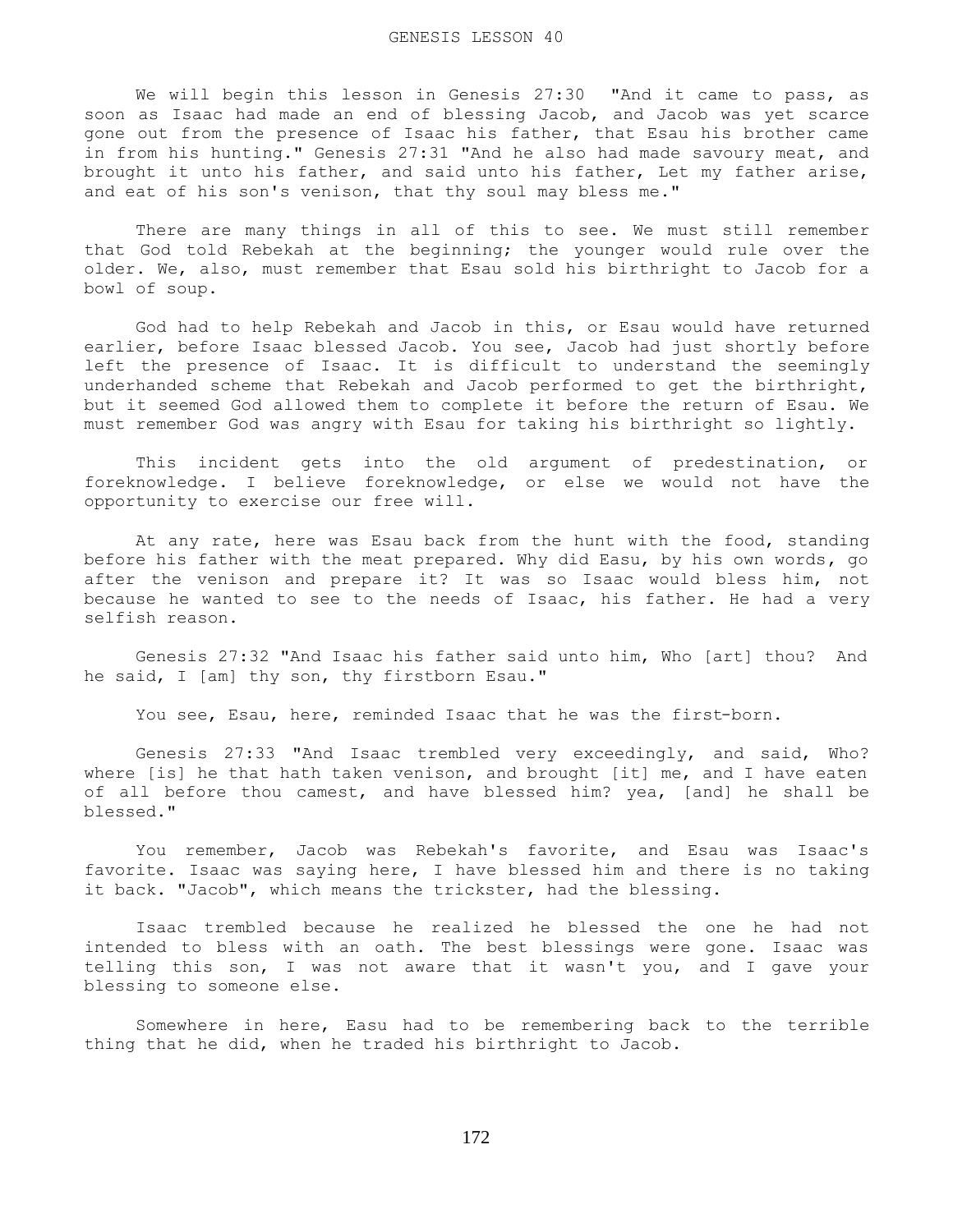Genesis 27:34 "And when Esau heard the words of his father, he cried with a great and exceeding bitter cry, and said unto his father, Bless me, [even] me also, O my father."

 There was no repentance seen here, by Easu. He was bitter at someone else for his own sins. He knew his father loved him best. He wanted what did not belong to him. He pled for his father to bless him. Suddenly, the birthright (blessing) was important to him. Not the obligation of the birthright was important, only the blessing.

 Genesis 27:35 "And he said, Thy brother came with subtlety, and hath taken away thy blessing." Genesis 27:36 "And he said, Is not he rightly named Jacob? for he hath supplanted me these two times: he took away my birthright; and, behold, now he hath taken away my blessing. And he said, Hast thou not reserved a blessing for me?"

 Esau was feeling sorry for himself. He even began to call Jacob names. "Supplanter" means take by the heel, or restrain, or an extended word, "trick". You see, Esau, as I said, was trying to blame someone else for his downfall. He was not tricked; he knew full well what he was doing, when he sold his birthright. The blessing he missed was an extension of the birthright. He was still petitioning his father to bless him, in spite of what he had done.

 Genesis 27:37 "And Isaac answered and said unto Esau, Behold, I have made him thy lord, and all his brethren have I given to him for servants; and with corn and wine have I sustained him: and what shall I do now unto thee, my son?"

 It is very important to see all of this. Had Isaac not been blind, Esau would have obtained the best blessing. In the flesh he was his father's favorite. The blessing was his until he refused it by counting it as nothing when he traded it to Jacob.

We can see, here, symbolisms of God having a favorite. (The Israelites) They, also, took their heritage too lightly, and refused the blessing that would come through Jesus Christ. The firstborn refused to accept, and the Gentiles got the blessing. Note though, that after the fact, Esau wanted to be blessed.

 Genesis 27:38 "And Esau said unto his father, Hast thou but one blessing, my father? bless me, [even] me also, O my father. And Esau lifted up his voice, and wept."

 Never, in all of this, did Esau say, I am sorry I traded my birthright away, and I deserve this punishment. His tears were for himself, feeling sorry for self, not repentant tears.

 Genesis 27:39 "And Isaac his father answered and said unto him, Behold, thy dwelling shall be the fatness of the earth, and of the dew of heaven from above;" Genesis 27:40 "And by thy sword shalt thou live, and shalt serve thy brother; and it shall come to pass when thou shalt have the dominion, that thou shalt break his yoke from off thy neck."

 You see, Esau's blessing had to do with the flesh. God would prosper his work. In the spirit realm, he would be subject to his brother. He did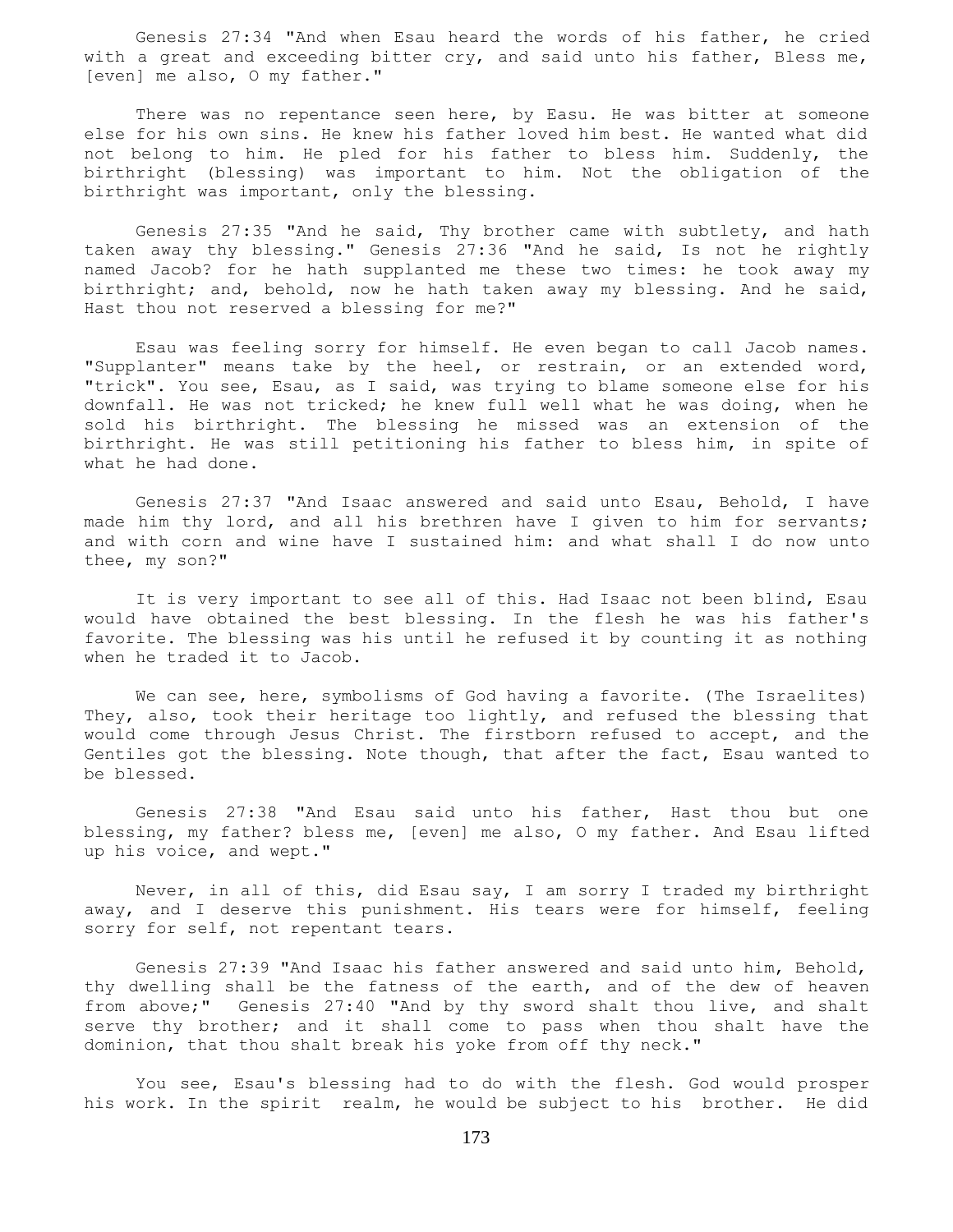say that sometime later this yoke would be removed, but for then he was subject to his brother.

 Genesis 27:41 "And Esau hated Jacob because of the blessing wherewith his father blessed him: and Esau said in his heart, The days of mourning for my father are at hand; then will I slay my brother Jacob."

 Esau had murder in his heart. Esau knew that Isaac would not approve of him killing his brother. Esau was assuming a quick death for Isaac. And then he would seek Jacob and kill him.

 Genesis 27:42 "And these words of Esau her elder son were told to Rebekah: and she sent and called Jacob her younger son, and said unto him, Behold, thy brother Esau, as touching thee, doth comfort himself, [purposing] to kill thee." Genesis 27:43 "Now therefore, my son, obey my voice; and arise, flee thou to Laban my brother to Haran;" Genesis 27:44 "And tarry with him a few days, until thy brother's fury turn away;" Genesis 27:45 "Until thy brother's anger turn away from thee, and he forget [that] which thou hast done to him: then I will send, and fetch thee from thence: why should I be deprived also of you both in one day?"

 This mother had one thing in mind. She wanted to save her son's life and to keep her other son from committing a terrible crime. She knew he would be safe in her family home. After a long while Esau's anger would be gone, and Jacob could return safely.

 Genesis 27:46 "And Rebekah said to Isaac, I am weary of my life because of the daughters of Heth: if Jacob take a wife of the daughters of Heth, such as these [which are] of the daughters of the land, what good shall my life do me?"

God did not want His people to marry heathens.

 Rebekah needed a very good reason for Jacob to leave home to avoid being killed by his brother. The father, Isaac, knew that his father, Abraham, had sent to another land for a wife. Isaac was aware that God would not be pleased with the boys marrying heathen women. This plan would certainly be acceptable to Isaac.

Study chapter 28 for the next lesson.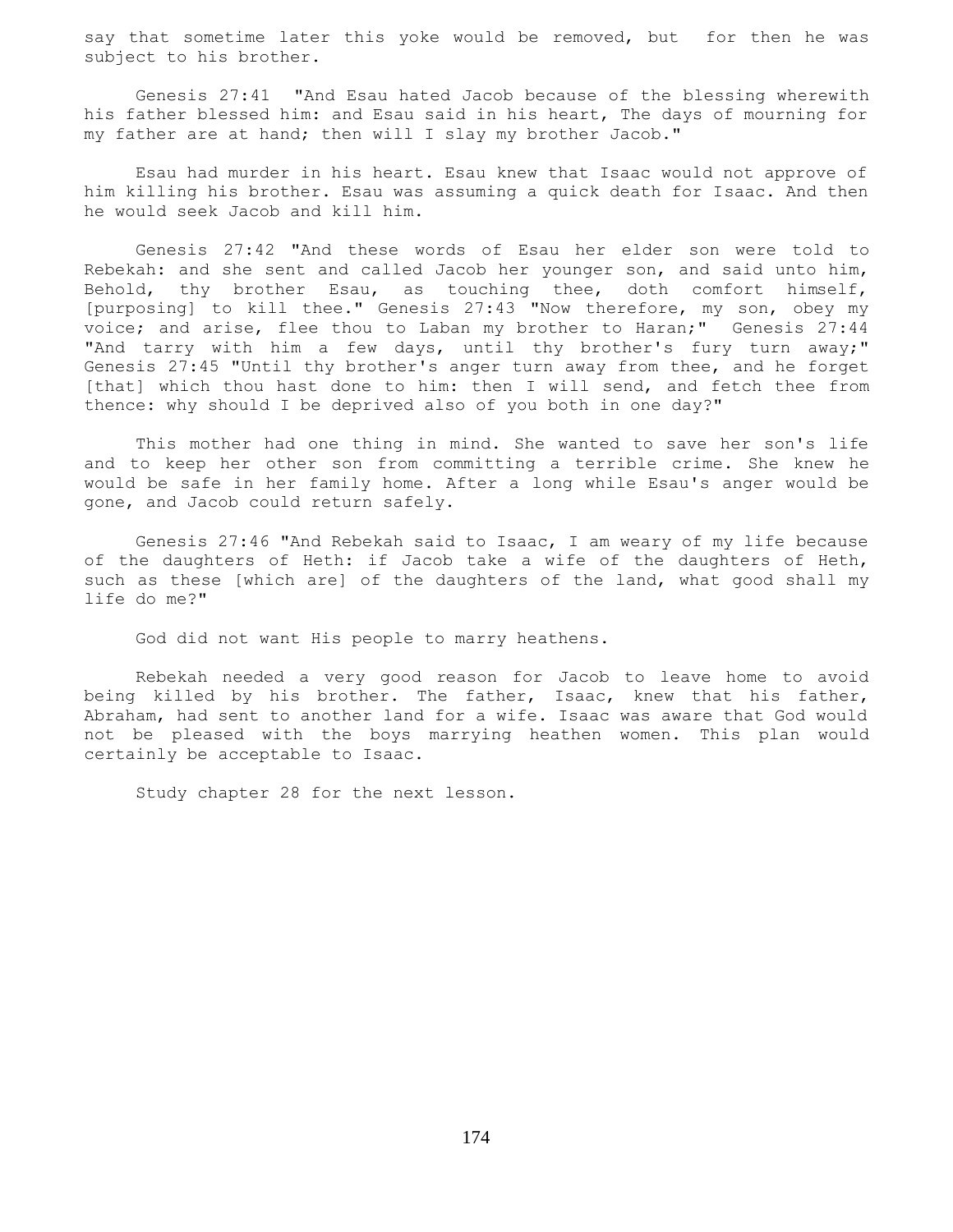1. When did Esau come in from the hunt? 2. What did he bring his father? 3. Why? 4. What three things must we remember in all of this? 5. It seemed as if, who helped Jacob and Rebekah? 6. Why was God angry with Esau? 7. What two ways of thought arise in this? 8. What question did Isaac ask Esau? 9. What did Esau remind Isaac of? 10. What effect did this news have on Isaac? 11. What was one meaning of Jacob? 12. Why could Isaac not change the blessing? 13. What emotion came over Esau when he heard Isaac had blessed Jacob? 14. What, about the blessing, was not important to Esau? 15. What did Easu claim that Jacob did to him twice? 16. Give several meanings of supplanter. 17. Who would be Jacob's servants? 18. What else would he be blessed with? 19. How does all this relate to Christianity? 20. As a last effort to get blessed, what emotion did Esau show? 21. Did Esau ever repent? 22. What type of blessing did Easu get? 23. What evil thing did Easu plan in his heart to do to Jacob? 24. When this word came to Rebekah, what did she tell Jacob to do? 25. Where did she want him to go? 26. When did she promise to send for Jacob? 27. For what two reasons did Rebekah do this?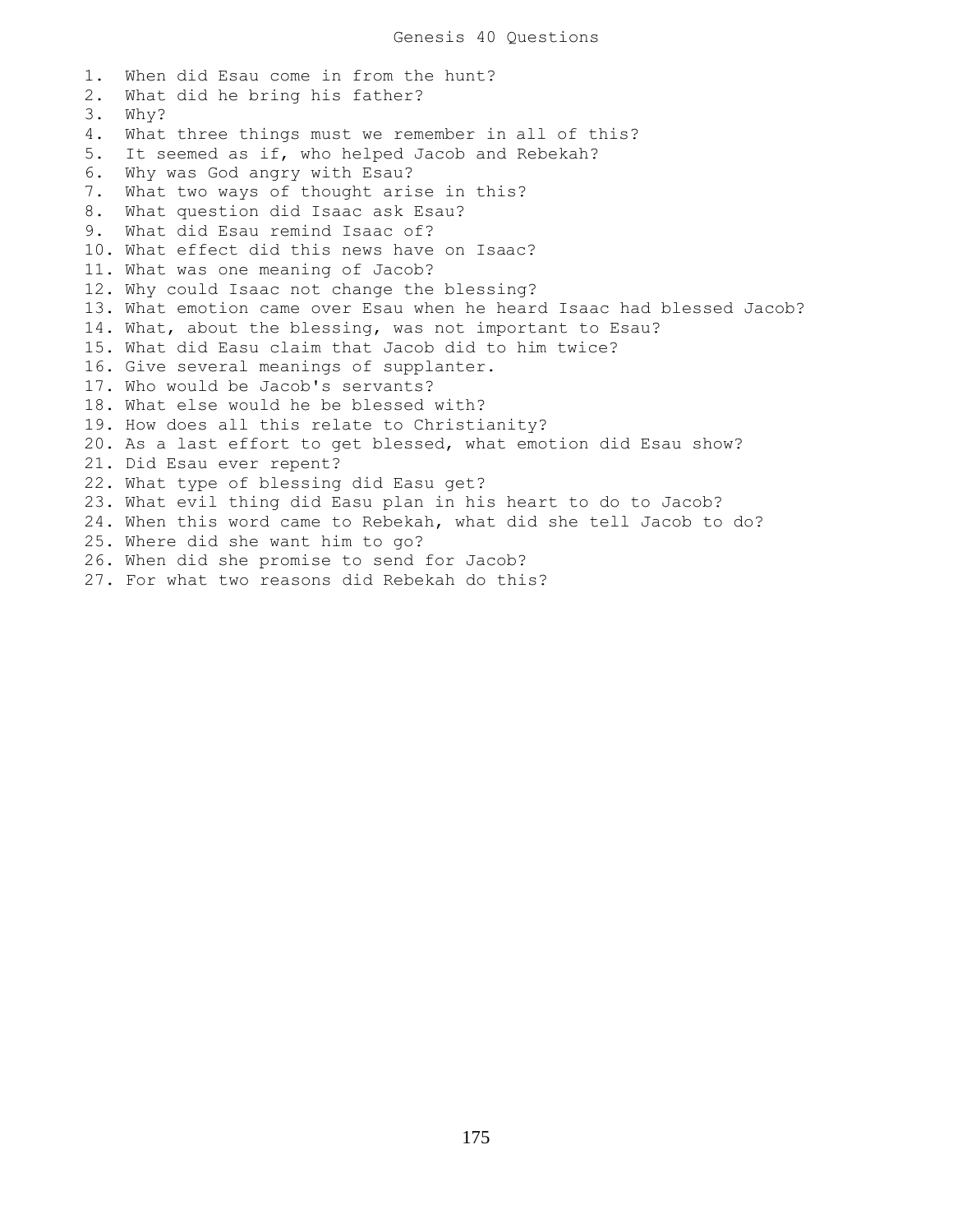We will began this lesson in Genesis 28:1 "And Isaac called Jacob, and blessed him, and charged him, and said unto him, Thou shalt not take a wife of the daughters of Canaan."

 Isaac knew that this son, whom the blessings of God would flow through, should not be unequally yoked with these worldly women. Abraham had sent a trusted servant away to find a wife, so Isaac would not marry one of these women. Isaac wanted the same for his son, whom the promise of God would come through. This plan of Rebekah's to get Jacob away was working fine, because it fit into Isaac's plans, as well.

 Genesis 28:2 "Arise, go to Padan-aram, to the house of Bethuel thy mother's father; and take thee a wife from thence of the daughters of Laban thy mother's brother."

 These girls would be a first cousin to Jacob. This family would be acceptable to God.

 Genesis 28:3 "And God Almighty bless thee, and make thee fruitful, and multiply thee, that thou mayest be a multitude of people;" Genesis 28:4 "And give thee the blessing of Abraham, to thee, and to thy seed with thee; that thou mayest inherit the land wherein thou art a stranger, which God gave unto Abraham."

 Here, again, was the patriarchal blessing passed from Isaac to Jacob. The blessings are listed all over again. Remember, this was the spiritual line of Abraham who would be blessed even unto our time.

 Genesis 28:5 "And Isaac sent away Jacob: and he went to Padan-aram unto Laban, son of Bethuel the Syrian, the brother of Rebekah, Jacob's and Esau's mother." Genesis 28:6 "When Esau saw that Isaac had blessed Jacob, and sent him away to Padan-aram, to take him a wife from thence; and that as he blessed him he gave him a charge, saying, Thou shalt not take a wife of the daughters of Canaan;" Genesis 28:7 "And that Jacob obeyed his father and his mother, and was gone to Padan-aram;" Genesis 28:8 "And Esau seeing that the daughters of Canaan pleased not Isaac his father;" Genesis 28:9 "Then went Esau unto Ishmael, and took unto the wives which he had Mahalath the daughter of Ishmael Abraham's son, the sister of Nebajoth, to be his wife."

 In the Scriptures, above, we see Jacob (the spirit child) pleasing his father and mother by taking a wife, who was from a family of similar belief. The other son, Esau, was a rebellious son. Anything that displeased his parents was what he was interested in doing. He followed the desires of the flesh and married Ishmael's daughter. This tribe was of the flesh. Here, we see dual marriage practiced, as well. "Mahalath" means sickness. "Nebajoth" means fruitfulness.

 This rebellion in Esau was a very bad sin in a Hebrew family. Rebellion was thought of as witchcraft, and a rebellious child was to be stoned to death. Such was not the fate of Esau, because Isaac loved him so much.

 Genesis 28:10 "And Jacob went out from Beer-sheba, and went toward Haran." Genesis 28:11 "And he lighted upon a certain place, and tarried there all night, because the sun was set; and he took of the stones of that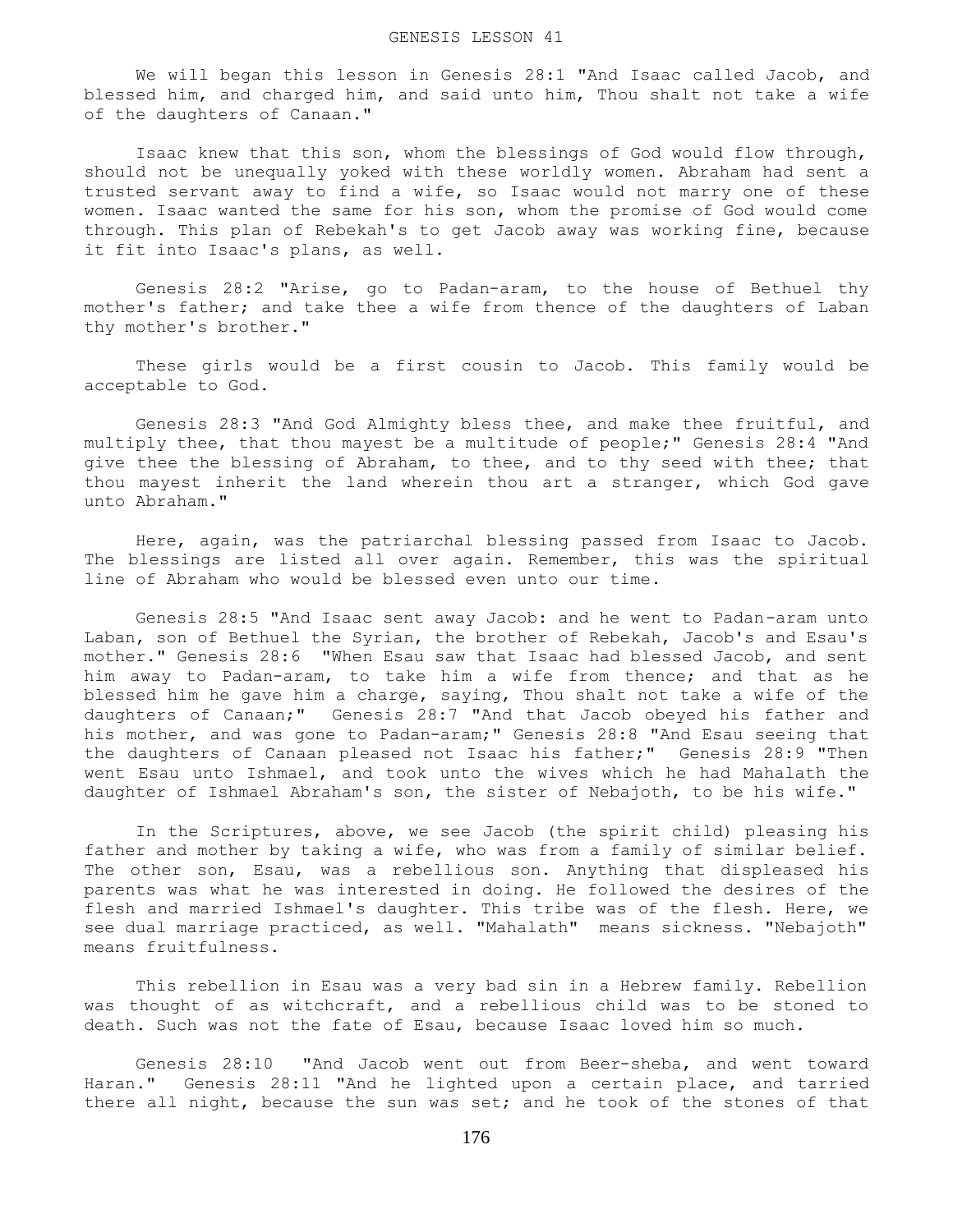place, and put [them for] his pillows, and lay down in that place to sleep." Genesis 28:12 "And he dreamed, and behold a ladder set up on the earth, and the top of it reached to heaven: and behold the angels of God ascending and descending on it." Genesis 28:13 "And, behold, the LORD stood above it, and said, I [am] the LORD God of Abraham thy father, and the God of Isaac: the land whereon thou liest, to thee will I give it, and to thy seed;" Genesis 28:14 "And thy seed shall be as the dust of the earth, and thou shalt spread abroad to the west, and to the east, and to the north, and to the south: and in thee and in thy seed shall all the families of the earth be blessed."

 This was a special place. A place of meeting God. God spoke to many of His people in dreams, not only in the past, but even now, speaks to us, if we will listen. Dreams are just another way to know God's will in our lives. Take note here that:

Jacob had been obedient to his parents, He was alone. He had left his family and friends behind. He had an unknown future going into strange lands. He had no idea whether they would receive him well, or not.

 These are the times that God comes and helps us, when we cannot help ourselves.

There was a ladder that reached to heaven. A spiritual ladder. Truly Jesus our lord is waiting for us to climb that ladder, and be with Him. We, Christians, are climbing that ladder that eventually will bring us to our home in heaven. Sometimes, we slip and fall back a couple of rungs, but if we will just hang on, we will make it to the top.

 The angels are going and coming all the time as God sends them to minister to us here on this earth. Each of us have angels helping us along the way. Some friends of ours sing a song about climbing up the ladder and going home. Heaven is home to the Christian. Truly our Lord is at the top of the ladder. The song says "At the top of the ladder o what joy there will be, as the angels are holding up that ladder for me". As we travel through this life, tribulation comes and sometimes causes us to fall back a little, but with the Lord at the top, just start again and keep climbing.

When God makes a promise, it is forever. He reiterates these promises He made to Abraham, then Isaac, and now Jacob. God never changes His plan.

 Genesis 28:15 "And, behold, I [am] with thee, and will keep thee in all [places] whither thou goest, and will bring thee again into this land; for I will not leave thee, until I have done [that] which I have spoken to thee of."

 It does not matter how far from home a Christian goes, God is with him. He will never leave us, or forsake us. Psalms 46:1 "{To the chief Musician for the sons of Korah, A Song upon Alamoth.} God [is] our refuge and strength, a very present help in trouble."

 You see, God is with us wherever we are, for He is in us. He knows the end from the beginning. He was telling Jacob he was with him, and would bring him back to the land of promise. Even though Jacob had problems, God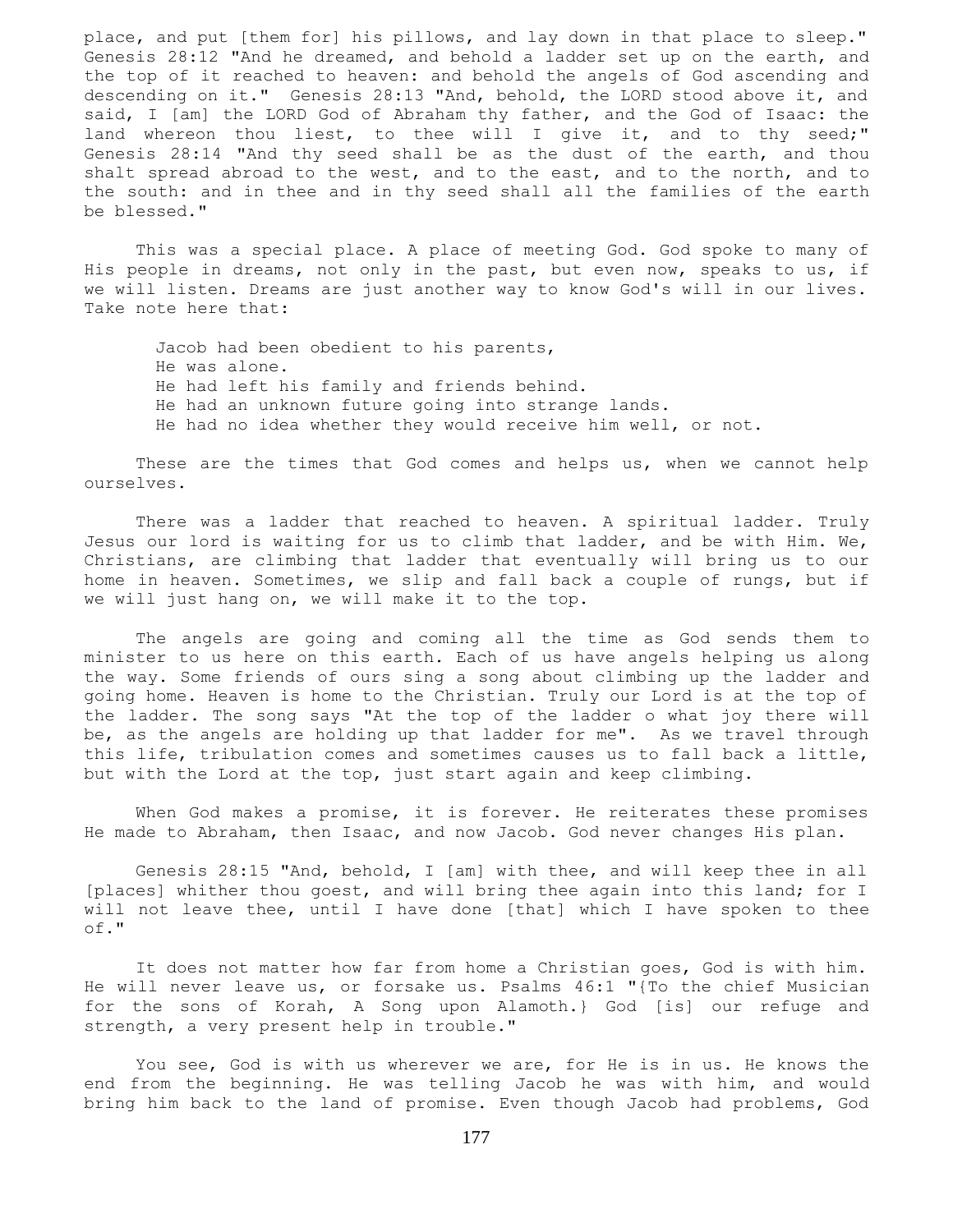was present to help him. He says that to the Christians, as well. He is with us. He will help us. We must trust him to do just that.

 Genesis 28:16 "And Jacob awaked out of his sleep, and he said, Surely the LORD is in this place; and I knew [it] not." Genesis 28:17 "And he was afraid, and said, How dreadful [is] this place! This [is] none other but the house of God, and this [is] the gate of heaven."

 This word "dreadful", above, has to do with reverence. I am sure Jacob felt as Moses did, that this is a very Holy place. Anywhere God is, is Holy. This was in the same area where many followers of God encountered this presence of God.

 Genesis 28:18 "And Jacob rose up early in the morning, and took the stone that he had put [for] his pillows, and set it up [for] a pillar, and poured oil upon the top of it." Genesis 28:19 "And he called the name of that place Beth-el: but the name of that city [was called] Luz at the first."

 Just as his father and grandfather before him, Jacob built an altar to God. Jesus is the Chief Cornerstone. He is the Rock that we must build our faith upon. This oil represents the Holy Spirit. " Bethel", as we mentioned before, means house of God. "Luz" means almond tree. This city was near, not at the exact spot.

 Genesis 28:20 "And Jacob vowed a vow, saying, If God will be with me, and will keep me in this way that I go, and will give me bread to eat, and raiment to put on," Genesis 28:21 "So that I come again to my father's house in peace; then shall the LORD be my God:" Genesis 28:22 "And this stone, which I have set [for] a pillar, shall be God's house: and of all that thou shalt give me I will surely give the tenth unto thee."

 Jacob did not ask for his wants, he asked for his needs. He had already recognized God by building the altar. Matthew 6:33 "But seek ye first the kingdom of God, and his righteousness; and all these things shall be added unto you".

This is what Jacob had done. He pleased God.

 Tithing pleases God, as well. Even now, God will bless those who give 10% of their income, or more to Him. The tithe is important because most people worship money, and God wants us to give up the things we worship. This was Jacob making an agreement with God. The other was God establishing His agreement with Jacob; the blessings passed on from Abraham.

In the next lesson, we will begin in chapter 29.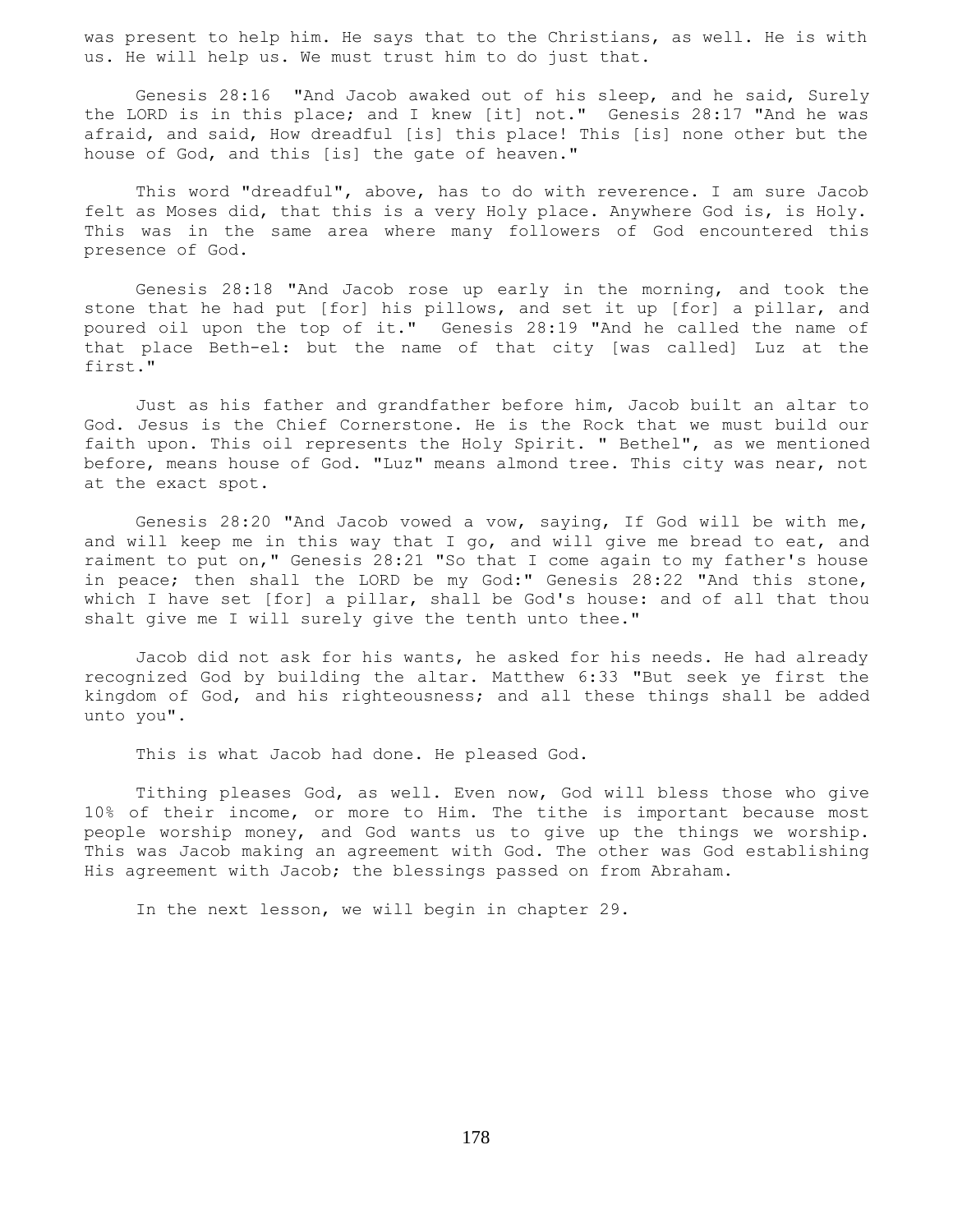1. When Isaac blessed Jacob, What did he tell him not to do? 2. What had Abraham done for Isaac that Isaac now wanted for Jacob? 3. Where did Isaac send Jacob? 4. Who was Bethuel? 5. Whose daughter was Jacob to choose a wife from? 6. What relation would they be to Jacob? 7. What was the blessing passed on from Isaac? Three things 8. Which line of Abraham was Jacob in? 9. What nationality was Laban? 10. Why did Esau choose Ishmael's daughter to marry? 12. What was her name? 13. What punishment was the custom for this sin? 14. What was rebellion called? 15. Who was Haran named for? 16. What did Jacob use for a pillow? 17. What did Jacob dream about? 18. Who was going up and down? 19. Who was waiting at the top? 20. Does God speak to His people in dreams now? 21. Name four things about Jacob when he had the dream. 22. What is heaven to the Christians? 23. How long does God's promises last? 24. Tell us what Psalms 46:1 says. 25. When Jacob woke, how did he feel? 26. What does dreadful mean here? 27. What did Jacob do with his pillow? 28. What is the oil symbolic of? 29. What means house of God? 30. What did Jacob ask God for? 31. How can a Christian be sure to be blessed?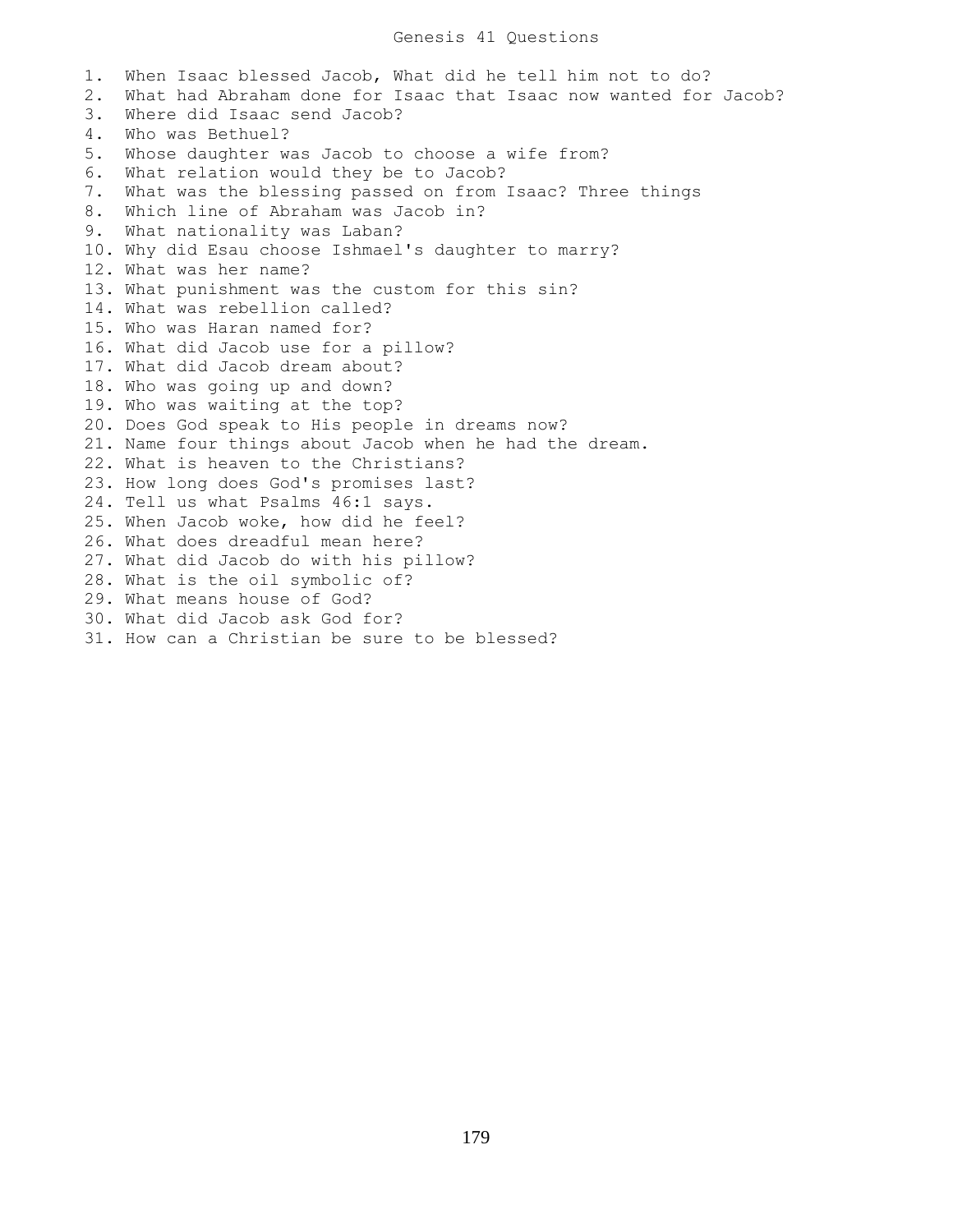We will begin this lesson with Genesis 29:1 "Then Jacob went on his journey, and came into the land of the people of the east." Genesis 29:2 "And he looked, and behold a well in the field, and, lo, there [were] three flocks of sheep lying by it; for out of that well they watered the flocks: and a great stone [was] upon the well's mouth." Genesis 29:3 "And thither were all the flocks gathered: and they rolled the stone from the well's mouth, and watered the sheep, and put the stone again upon the well's mouth in his place."

 In this dry barren land, the gathering place was at the well of water. The well was a valuable commodity. The sheep would die without the water. They were careful to put the stone back to keep filth from filtering into the well.

 Genesis 29:4 "And Jacob said unto them, My brethren, whence [be] ye? And they said, Of Haran [are] we." Genesis 29:5 "And he said unto them, Know ye Laban the son of Nahor? And they said, We know [him]."

 Jacob had found the right place and his mother's people, as well. God had truly been with him.

 Genesis 29:6 "And he said unto them, [Is] he well? And they said, [He is] well: and, behold, Rachel his daughter cometh with the sheep."

 This was Jacob's first glimpse of Rachel. Rachel herded the family's sheep.

 Genesis 29:7 "And he said, Lo, [it is] yet high day, neither [is it] time that the cattle should be gathered together: water ye the sheep, and go [and] feed [them]." Genesis 29:8 "And they said, We cannot, until all the flocks be gathered together, and [till] they roll the stone from the well's mouth; then we water the sheep."

 It seems at a certain time of day, they rolled back the stone and everyone watered their stock at that time. This seemed to be about noontime when she came, and watering time, was usually much later in the day.

 Genesis 29:9 "And while he yet spake with them, Rachel came with her father's sheep: for she kept them." Genesis 29:10 "And it came to pass, when Jacob saw Rachel the daughter of Laban his mother's brother, and the sheep of Laban his mother's brother, that Jacob went near, and rolled the stone from the well's mouth, and watered the flock of Laban his mother's brother." Genesis 29:11 "And Jacob kissed Rachel, and lifted up his voice, and wept."

 Jacob, suddenly, became the gentleman of the hour, and rolled back the stone, and watered the sheep for Rachel. He even kissed her. He was so happy, that he wept.

 Genesis 29:12 "And Jacob told Rachel that he [was] her father's brother, and that he [was] Rebekah's son: and she ran and told her father."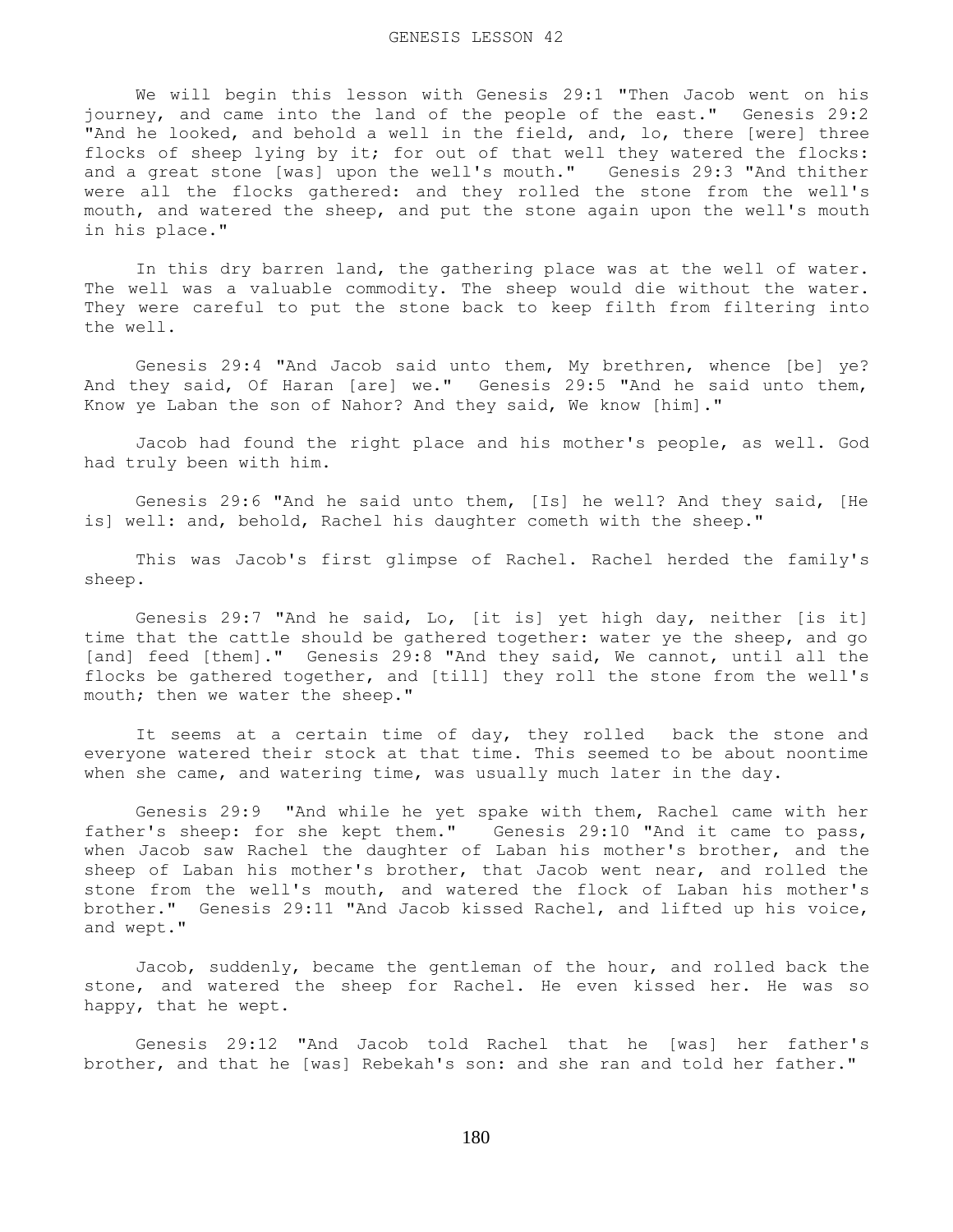This statement did not mean that Jacob was Laban's brother, it meant, near kinsman. He was actually Laban's nephew. This was the only account of any contact between Rebekah and her family, since she left since she left to marry Isaac. The excitement had to be great.

 Genesis 29:13 "And it came to pass, when Laban heard the tidings of Jacob his sister's son, that he ran to meet him, and embraced him, and kissed him, and brought him to his house. And he told Laban all these things."

 There was a great deal of catching up to do. Laban was excited to hear from his sister. He was anxious to meet her son. He showed great emotion by running to meet him, hugging him, kissing him, and taking him home with him.

 Genesis 29:14 "And Laban said to him, Surely thou [art] my bone and my flesh. And he abode with him the space of a month." Genesis 29:15 "And Laban said unto Jacob, Because thou [art] my brother, shouldest thou therefore serve me for nought? tell me, what [shall] thy wages [be]?"

 From this Scripture, above, it seems Jacob had been working and helping Laban, his uncle. Laban realized he cannot work forever without wages, and asked Jacob what he would work for.

 Genesis 29:16 "And Laban had two daughters: the name of the elder [was] Leah, and the name of the younger [was] Rachel."

"Leah" means weary. "Rachel" mean ewe, a female sheep.

 Genesis 29:17 "Leah [was] tender eyed; but Rachel was beautiful and well favoured." Genesis 29:18 "And Jacob loved Rachel; and said, I will serve thee seven years for Rachel thy younger daughter."

 Jacob had found what he wanted. This beautiful girl had won his heart. We know, of course, "seven" means spiritually complete.

 Genesis 29:19 "And Laban said, [It is] better that I give her to thee, than that I should give her to another man: abide with me."

 Laban struck a deal with Jacob. Laban did not want Jacob to leave. He said he prefered for her to marry Jacob over any other man. It was, also, the custom for the father to choose the groom for his daughter. It also is a custom of the groom to pay the father.

 Genesis 29:20 "And Jacob served seven years for Rachel; and they seemed unto him [but] a few days, for the love he had to her." Genesis 29:21 "And Jacob said unto Laban, Give [me] my wife, for my days are fulfilled, that I may go in unto her."

 Jacob's love for Rachel is great. He fulfilled his agreement with Laban. Now, he wanted his wife. Seven years is a long time to wait for someone you love.

 Genesis 29:22 "And Laban gathered together all the men of the place, and made a feast." Genesis 29:23 "And it came to pass in the evening, that he took Leah his daughter, and brought her to him; and he went in unto her."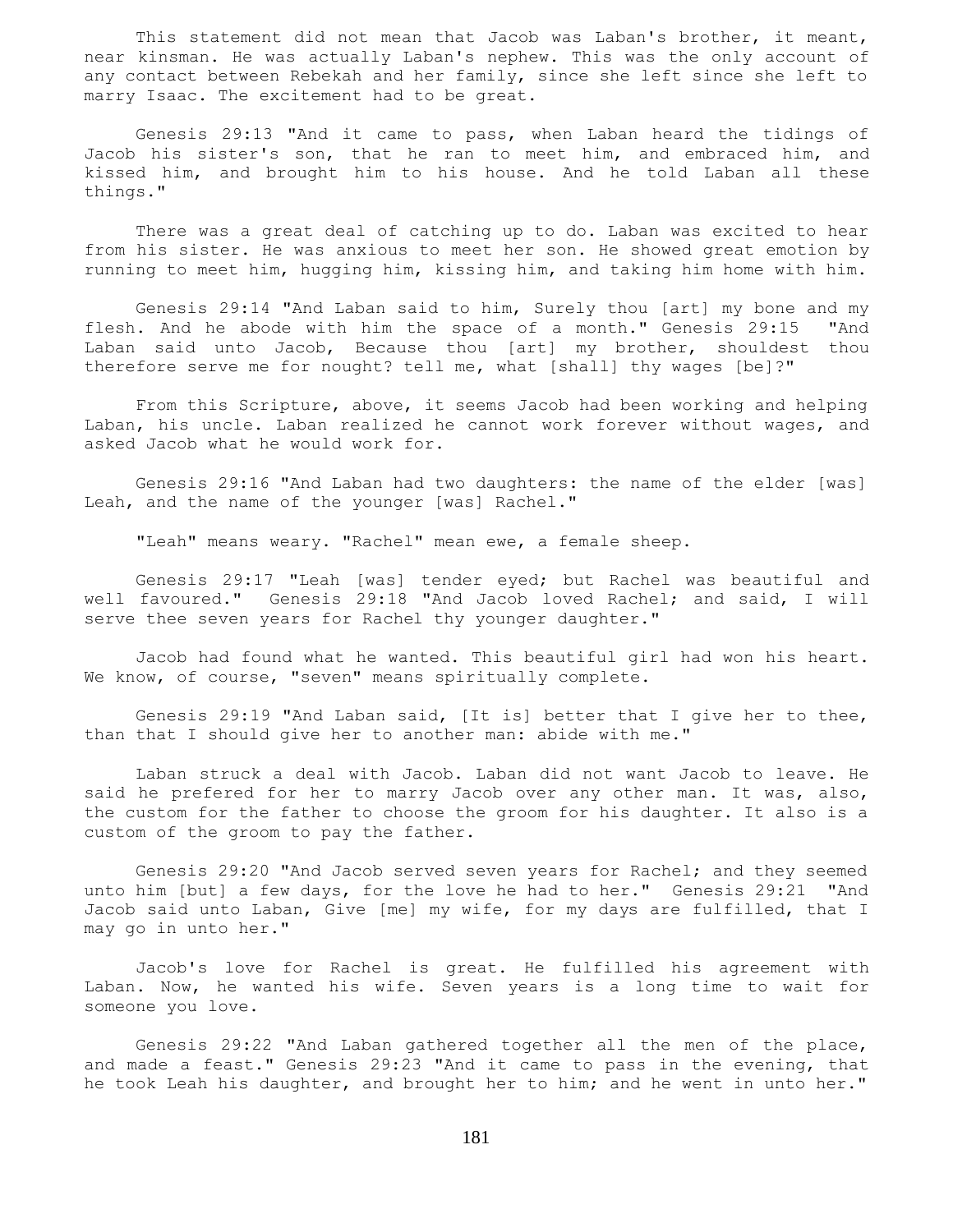Jacob, the trickster, had been tricked himself. Whatever we reap we sow. This was not Rachel, but Leah who was brought to him. He was unaware of the change of girls. Jacob slept with Leah.

 Genesis 29:24 "And Laban gave unto his daughter Leah Zilpah his maid [for] an handmaid."

The servant girl, Zilpah, was given to Leah for a wedding present.

 Genesis 29:25 "And it came to pass, that in the morning, behold, it [was] Leah: and he said to Laban, What [is] this thou hast done unto me? did not I serve with thee for Rachel? wherefore then hast thou beguiled me?"

 You see, Leah was wearing a veil, and it was dark in the tent. Much drinking at these weddings left them not fully aware of their behavior. It was easy to have been given the wrong girl. Jacob felt as if he had been wronged.

 Genesis 29:26 "And Laban said, It must not be so done in our country, to give the younger before the firstborn."

 In that country the younger could not marry, until the older had married. This was the custom of the land.

 Genesis 29:27 "Fulfil her week, and we will give thee this also for the service which thou shalt serve with me yet seven other years." Genesis 29:28 "And Jacob did so, and fulfilled her week: and he gave him Rachel his daughter to wife also."

 This, too, was the custom of the land. Seven days the groom would take the bride away and return after seven days. (Many thinks this is symbolic of the seven years the Christians will be with Christ in heaven, before he comes back to set up His reign on the earth for 1000 years). Now, Jacob had two wives. He had to work seven more years, but he now had his beloved Rachel with him.

 Genesis 29:29 "And Laban gave to Rachel his daughter Bilhah his handmaid to be her maid."

 These women were from a family of some affluence, and both girls had a maid for a wedding gift.

 Genesis 29:30 "And he went in also unto Rachel, and he loved also Rachel more than Leah, and served with him yet seven other years."

 Rachel was his choice from the beginning. Leah was his wife, but not by choice. It was circumstances beyond his control that made her his wife. He was a husband to her in every way, as we will see in the next verse.

 Genesis 29:31 "And when the LORD saw that Leah [was] hated, he opened her womb: but Rachel [was] barren." Genesis 29:32 "And Leah conceived, and bare a son, and she called his name Reuben: for she said, Surely the LORD hath looked upon my affliction; now therefore my husband will love me."

 It seems Leah, as well as Rachel, loved Jacob. When Leah had this child, she thought the child would pull Jacob closer to her than Rachel. God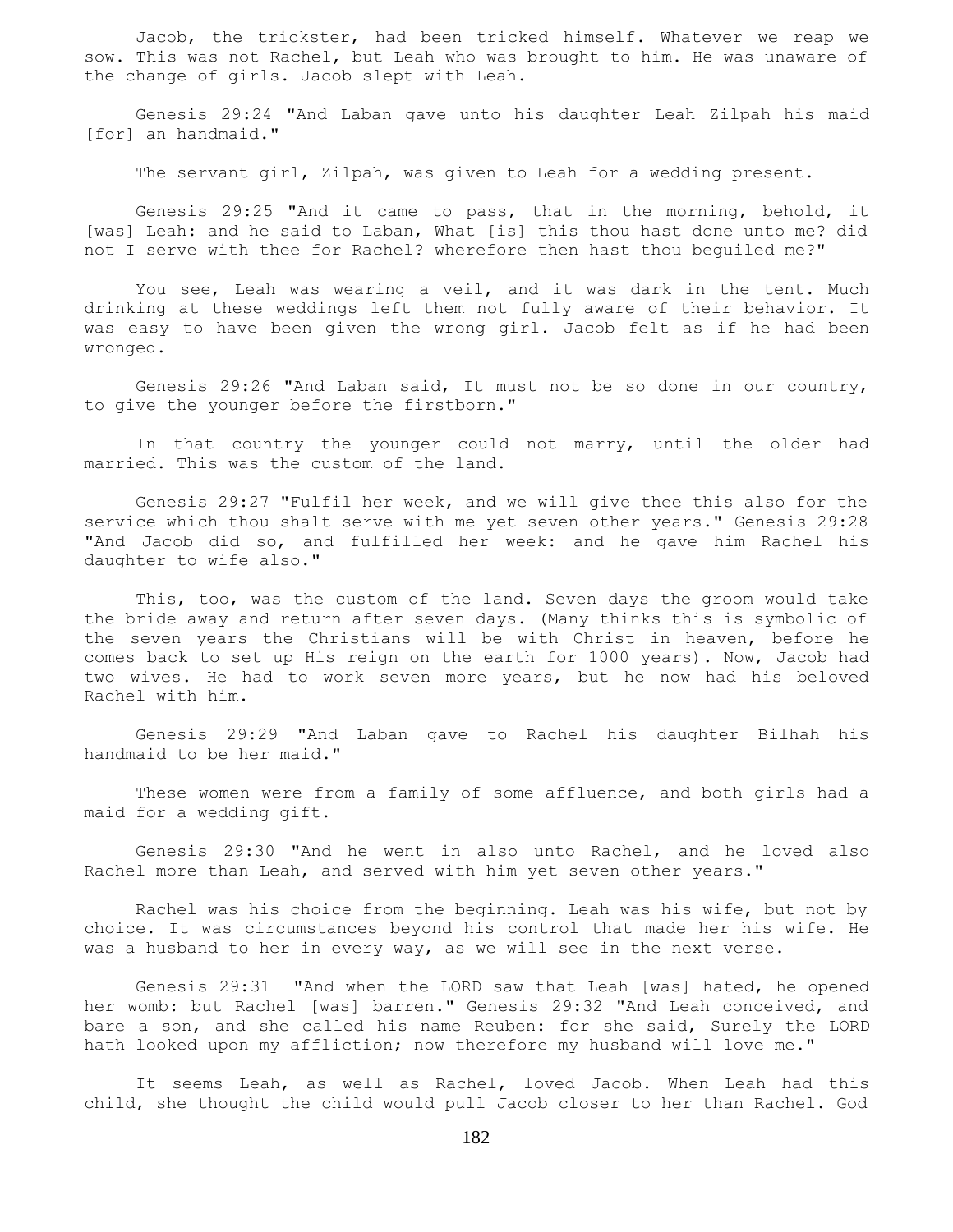had pitied her and blessed her with a child. As we have said already, it was a curse not to have a child in those days. "Reuben" means, behold a son.

 Genesis 29:33 "And she conceived again, and bare a son; and said, Because the LORD hath heard that I [was] hated, he hath therefore given me this [son] also: and she called his name Simeon." Genesis 29:34 "And she conceived again, and bare a son; and said, Now this time will my husband be joined unto me, because I have born him three sons: therefore was his name called Levi."

 Leah believed if she had children for Jacob, that he would love her more than Rachel. Jacob fulfilled all the husbandly duties, or else she would not have had children. He didn't hate her; he just loved Rachel more. "Simeon" means hearing. "Levi" means joining.

 Genesis 29:35 "And she conceived again, and bare a son: and she said, Now will I praise the LORD: therefore she called his name Judah; and left bearing."

 These sons were four of the twelve who would be fathers of the twelve tribes of Israel. "Judah" means God be praised. The Hebrew of Judah is Yehudah. We will see these sons turn against the children of Rachel in a later lesson. Remember, these are the beginning of tribes by these names.

The next lesson begins with chapter 30 of Genesis.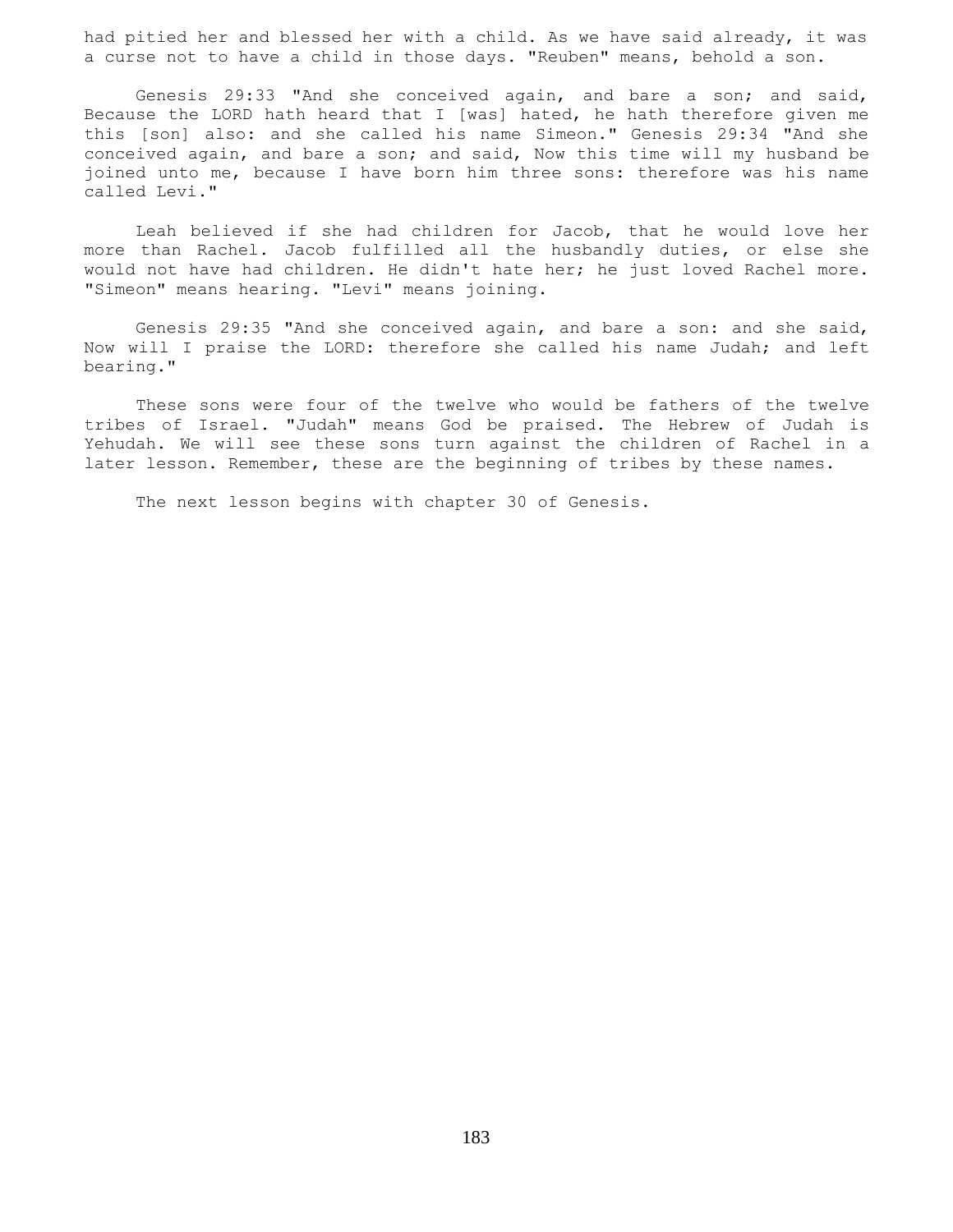## Genesis 42 Questions

1. What did Jacob see in the land of the east? Two things. 2. What covered the well? 3. Where was the gathering place? Why? 4. What did Jacob call these strangers? 5. What place were these men from? 6. Who did Jacob ask these men at the well about? 7. What was Laban's daughter's name? 8. What was she doing? 9. Why could they not water the sheep? 10. What did Jacob do to help?. 11. How did he greet Rachel? 12. What did Rachel do when Jacob told her who he was? 13. What did Laban do when he heard his relative was there? 14. How long had Jacob been with them, before he had an agreement for wages? 15. What were the names of Laban's daughters? 16. How was the older described? 17. How was the younger described? 18. What was the deal that Jacob made? 19. What happened after Jacob fulfilled his end of the bargain? 20. Who was Jacob's first wife? 21. What was her maid's name? 22. What do many people think the seven day honeymoon is symbolic of? 23. How long will Jesus reign on this earth? 24. What blessings did Leah get from God? 25. Name her four sons. 26. What do the names mean? 27. These four sons are part of a larger group? What is it named?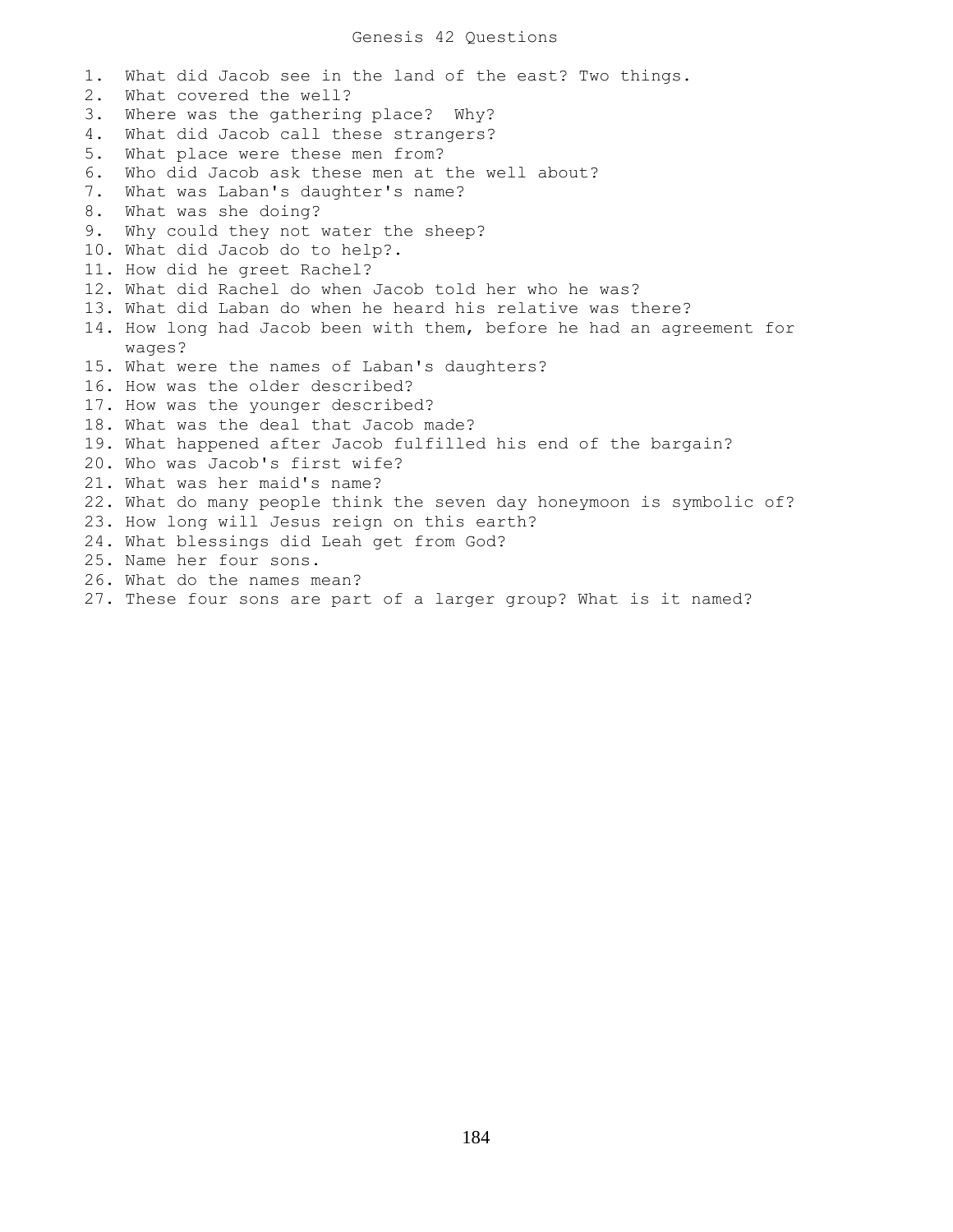This lesson begins in Genesis 30:1 "And when Rachel saw that she bare Jacob no children, Rachel envied her sister; and said unto Jacob, Give me children, or else I die."

This is a hard thing to understand. In our society, if a man had more than one wife, it is called bigamy. When God created man and woman, He said they two shall become one flesh. Any arrangement aside from this brings trouble. Jealousy and strife had entered Rachel in this case. There is no grief like a married woman who is not able to bear children. Women do not feel fulfilled, until they have children. This is the case even more so with Rachel, because her sister had had four children. Rachel blamed Jacob.

 Genesis 30:2 "And Jacob's anger was kindled against Rachel: and he said, [Am] I in God's stead, who hath withheld from thee the fruit of the womb?"

 Even when you love someone as Jacob loved Rachel, you cannot bear being blamed for something you had nothing to do with. He reminded Rachel, here, that God had refused the blessing of children to her.

 Genesis 30:3 "And she said, Behold my maid Bilhah, go in unto her; and she shall bear upon my knees, that I may also have children by her." Genesis 30:4 "And she gave him Bilhah her handmaid to wife: and Jacob went in unto her." Genesis 30:5 "And Bilhah conceived, and bare Jacob a son."

 How these women ever thought that their maid's children would be theirs, I cannot imagine. This plan would cause more confusion, not less. Now, instead of being jealous of Leah, Rachel will have Bilhah to be jealous of also.

 Genesis 30:6 "And Rachel said, God hath judged me, and hath also heard my voice, and hath given me a son: therefore called she his name Dan."

 Now, this was really a strange situation. The mother was not even allowed to name her baby. Rachel named him Dan and even claimed him for her own. It reminds me of the surrogate mothers of our day. The mother who bears the child has no rights at all to the child. "Dan" means judge.

 Genesis 30:7 "And Bilhah Rachel's maid conceived again, and bare Jacob a second son." Genesis 30:8 "And Rachel said, With great wrestlings have I wrestled with my sister, and I have prevailed: and she called his name Naphtali."

 This was so ridiculous. It had become a contest to see who God would allow to have the most children. "Naphtali" means my wrestling.

 Genesis 30:9 "When Leah saw that she had left bearing, she took Zilpah her maid, and gave her Jacob to wife." Genesis 30:10 "And Zilpah Leah's maid bare Jacob a son."

 This seems as if Jacob had no say so about who his bed partner would be, but we know this was not true. God had planned to start twelve tribes of very different people. This was God's plan being unwittingly carried out by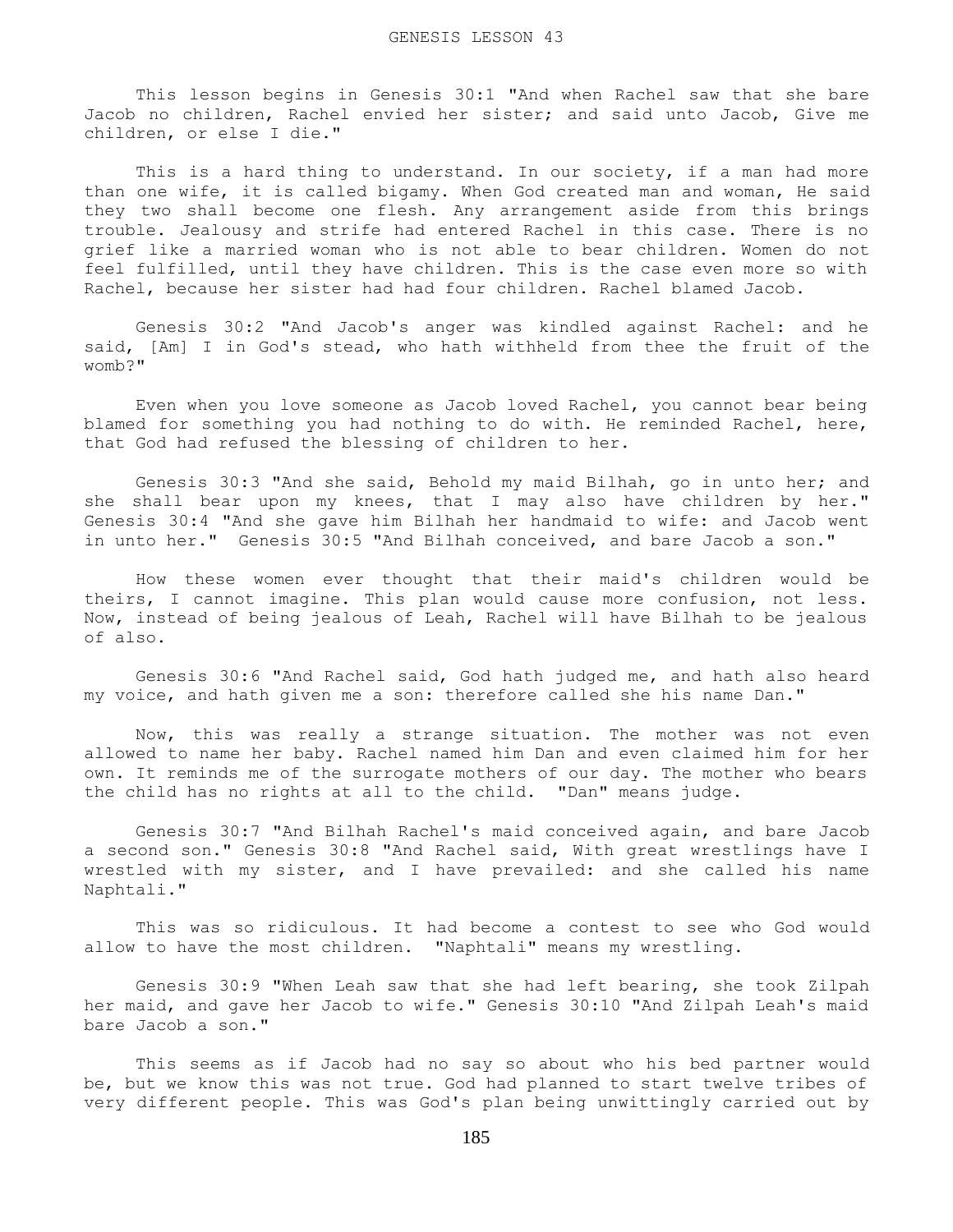these jealous women. God arranges things to fit His plans, not for our convenience.

 Genesis 30:11 "And Leah said, A troop cometh: and she called his name Gad."

"Gad" means fortune

 Genesis 30:12 "And Zilpah Leah's maid bare Jacob a second son." Genesis 30:13 "And Leah said, Happy am I, for the daughters will call me blessed: and she called his name Asher."

 "Asher" means happiness. Asher was the eighth son of Jacob. Blessings from God, many times, come in the form of children. Leah knew God had abundantly blessed her.

 Genesis 30:14 "And Reuben went in the days of wheat harvest, and found mandrakes in the field, and brought them unto his mother Leah. Then Rachel said to Leah, Give me, I pray thee, of thy son's mandrakes." Genesis 30:15 "And she said unto her, [Is it] a small matter that thou hast taken my husband? and wouldest thou take away my son's mandrakes also? And Rachel said, Therefore he shall lie with thee to night for thy son's mandrakes."

 It seems as if these mandrakes were similar to fertility drugs of our day. Rachel wanted a child and would go to any length to get one. It seems a great deal of time had elapsed since Rachel married Jacob, or else Reuben would not be old enough to go to the field alone. Ungers says that the mandrake plant is a narcotic and could kill if taken in quantity. The Bible did not indicate that at all. It indicated life, not death.

 Genesis 30:16 "And Jacob came out of the field in the evening, and Leah went out to meet him, and said, Thou must come in unto me; for surely I have hired thee with my son's mandrakes. And he lay with her that night." Genesis 30:17 "And God hearkened unto Leah, and she conceived and bare Jacob the fifth son."

 This was a strange situation, as we said before. It seems Jacob did what ever Racheal wanted him to do, even to sleeping with her sister. In God's sight, Leah had got the worst of this deal, and He blessed her and made her fruitful.

 Genesis 30:18 "And Leah said, God hath given me my hire, because I have given my maiden to my husband: and she called his name Issachar."

"Issachar" means he will bring reward.

 Genesis 30:19 "And Leah conceived again, and bare Jacob the sixth son." Genesis 30:20 "And Leah said, God hath endued me [with] a good dowry; now will my husband dwell with me, because I have born him six sons: and she called his name Zebulun.

 "Zebulun" means dwelling, or habitation. From all of this, it seems that even though Leah had blessed Jacob with six sons, that he did not really live with her. It seems Jacob lived with Rachel and visited Leah.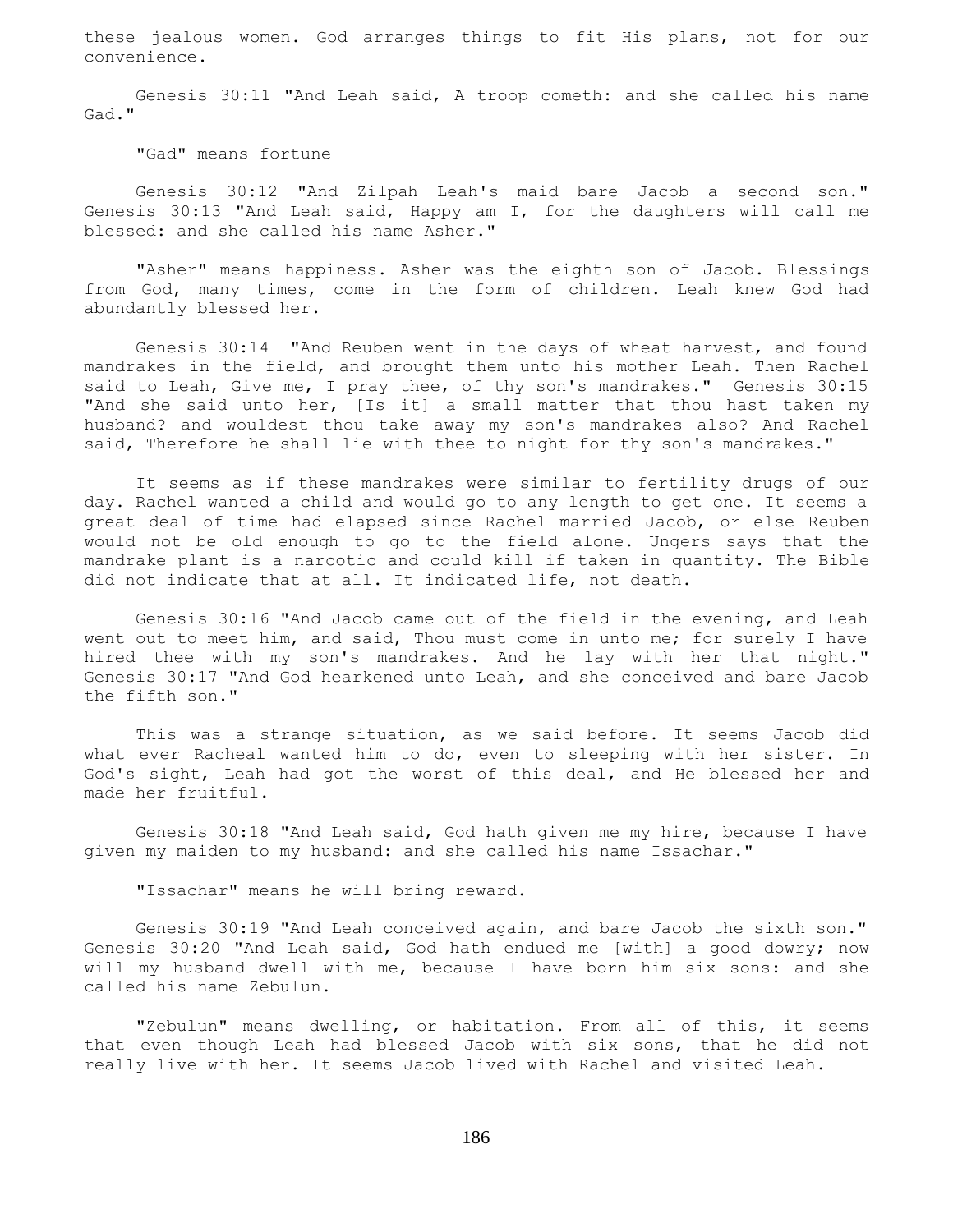Genesis 30:21 "And afterwards she bare a daughter, and called her name Dinah."

 "Dinah" means justice. Daughters were not ordinarily mentioned, unless they play a prominent roll of some kind. Such was the case here, as we will see as we go on with the lesson.

 Genesis 30:22 "And God remembered Rachel, and God hearkened to her, and opened her womb." Genesis 30:23 "And she conceived, and bare a son; and said, God hath taken away my reproach:" Genesis 30:24 "And she called his name Joseph; and said, The LORD shall add to me another son."

 Verse 22 indicates that Rachel had been praying to God, when it said ...".harkened to her "......The fervent prayer will not go unanswered. Sometimes, the answer is a long time in coming, but God hears and answers prayers. As we have said before, these people believe being barren was a punishment from God. To bear children was an honor.

 Joseph was not to be like the others. This son was from a love union of the spirit. These other sons had to do with flesh and worldliness. He would be Jacob's favorite. "Joseph" means Jehovah add.

 This was the son whom God would send the blessings through. Joseph would be God's man. We must watch him carefully. Through him we will see a type and shadow of Jesus. Joseph was the eleventh child of Jacob.

 In future lessons, we will find Jacob loved Joseph more than the others. This will cause trouble in the family. We will watch the miraculous protection provided Joseph in the worst of circumstances. This son was called of God for a time and a purpose. There would be one more son born to Rachel which would round out the twelve tribes of Israel. For the time being Joseph was the youngest, and the favorite, born of Jacob's beloved Rachel.

We will begin in Genesis chapter 30 verse 25 in the next lesson.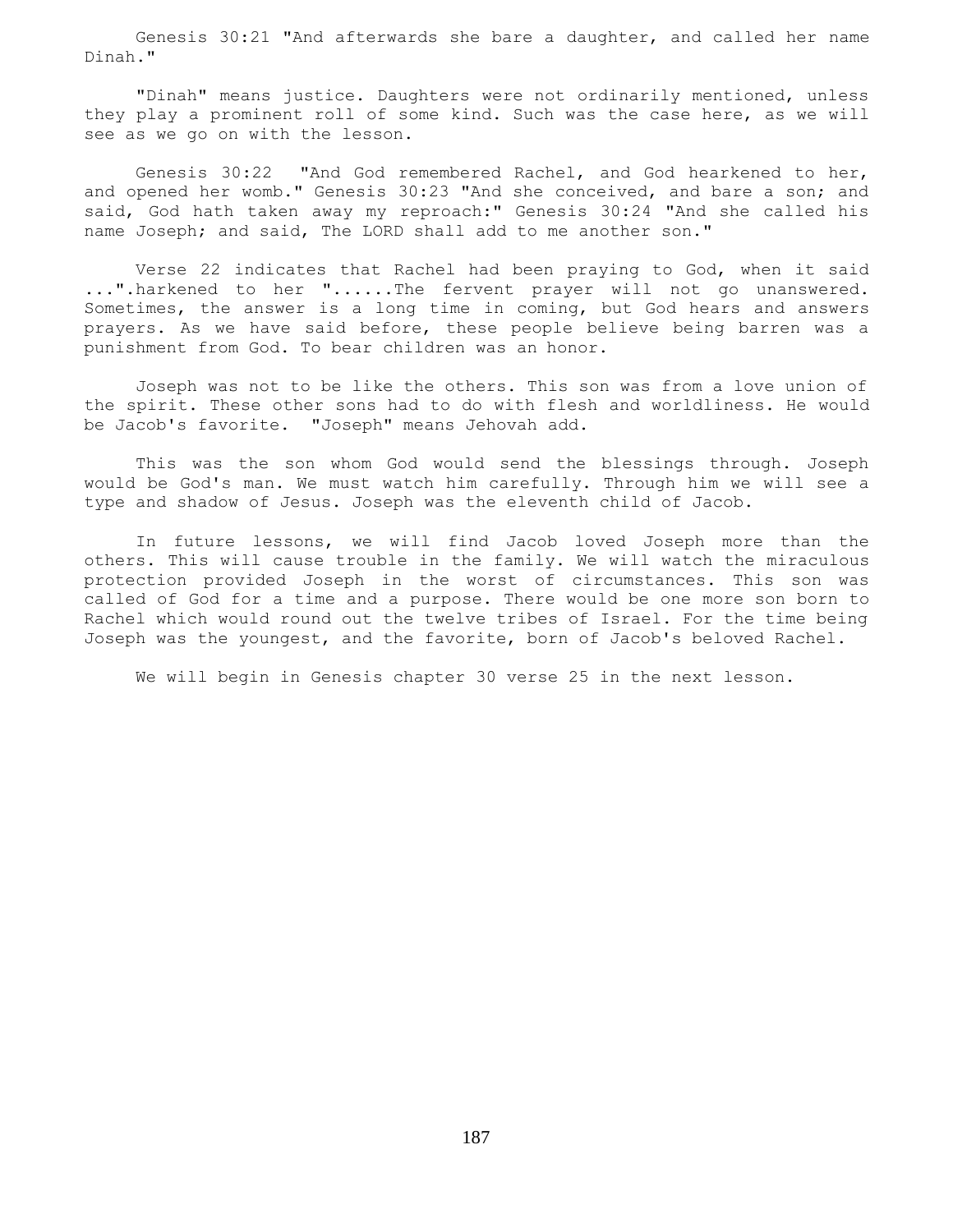## Genesis 43 Questions

1. What threat did Rachel make to Jacob? 2. What is it called today when men have more than one wife? 3. How did God establish the first marriage? 4. Why was Rachel jealous of Leah? 5. Who had kept Rachel from bearing children? 6. Who did Rachel give Jacob so that she could have children? 7. Who named the child? 8. What was his name? 9. What does it mean? 10. What was Bilhah's second son named? 11. What was Zilpah's child named? Why? 12. What was her second son named? 13. What does the name mean? 14. Who found the mandrakes? 15. What were mandrakes? 16. How had Leah hired Jacob to come to her? 17. What does "Issachar" mean? 18. What made Leah feel that she had finally won Jacob? 19. Why was the birth of Dinah mentioned? 20. What does Dinah mean? 21. When Rachel finally conceived, what did she say? 22. What was her son named? 23. What did the word "harkened" indicate? 24. How was this son different from the others? 25. We will see what in Joseph? 26. In the worst circumstances, what did God do for Joseph? 27. Joseph was the son of Jacob? (number) 28. Give two words that indicate Joseph's position with Jacob?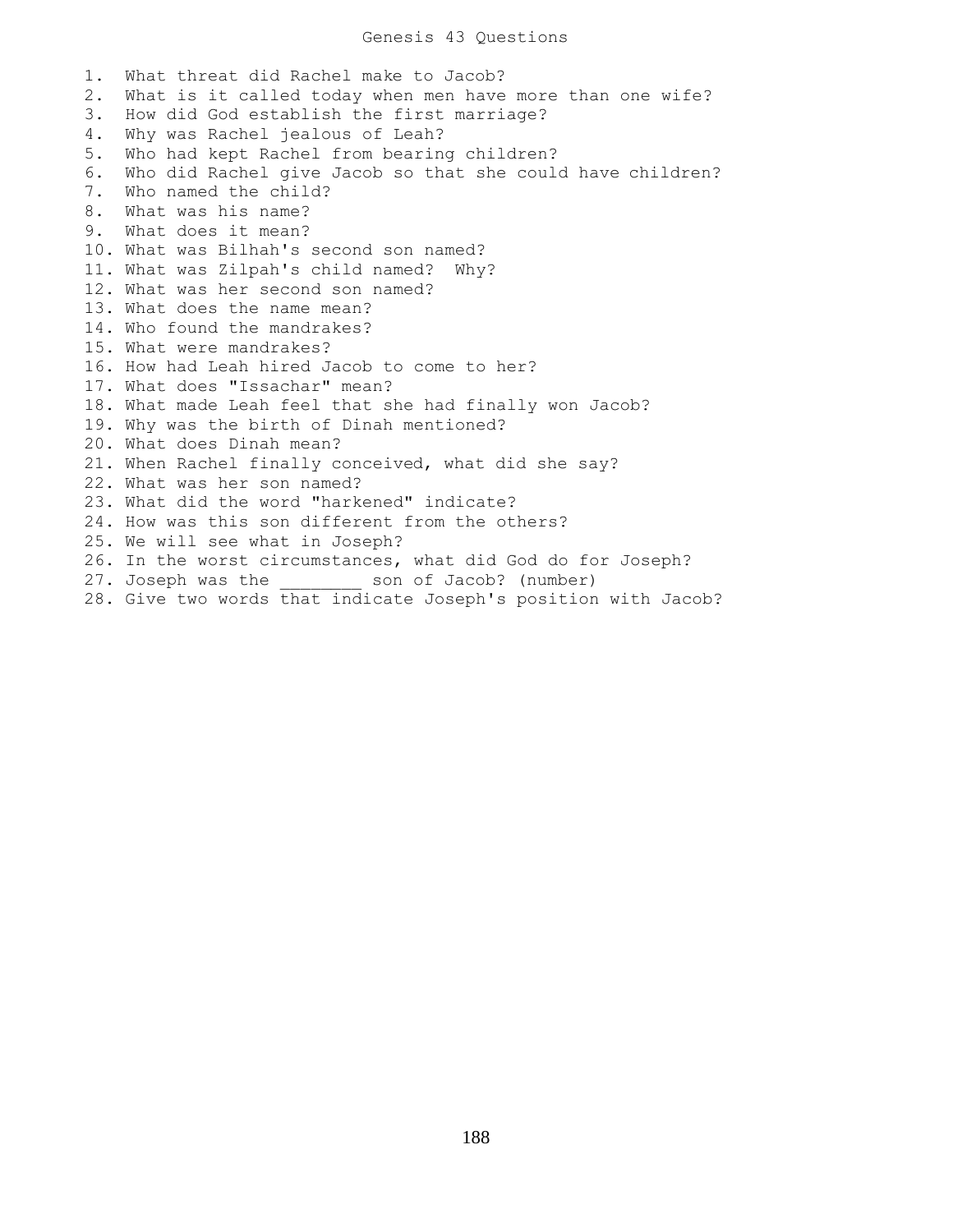We will begin this lesson in Genesis 30:25 "And it came to pass, when Rachel had born Joseph, that Jacob said unto Laban, Send me away, that I may go unto mine own place, and to my country."

 Genesis 30:26 "Give [me] my wives and my children, for whom I have served thee, and let me go: for thou knowest my service which I have done thee."

 Many years had passed since Jacob left his home. He came to this strange land and lived and took two wives. He did not know whether his parents were still alive, or not. His brother's anger had, probably, cooled by now. You might say he was homesick. Jacob had fulfilled his side of the bargain with Laban.

 Genesis 30:27 "And Laban said unto him, I pray thee, if I have found favour in thine eyes, [tarry: for] I have learned by experience that the LORD hath blessed me for thy sake."

 This was the first time we really hear any praise going from Laban to Jacob. He was, in a round about way, reminding Jacob that he took him in. Experience is the best teacher. This was no exception. Laban realized that Jacob was a man of God. He also, realized that the blessings God had poured out were because of Jacob, and not anything that he had done. When God pours a blessing, it is so big it will extend to those in close association.

 Genesis 30:28 "And he said, Appoint me thy wages, and I will give  $[it]$ ."

 Laban was just making a deal with Jacob to work for him. He knew Jacob was fair, so he said, what ever you want I will pay.

 Genesis 30:29 "And he said unto him, Thou knowest how I have served thee, and how thy cattle was with me." Genesis 30:30 "For [it was] little which thou hadst before I [came], and it is [now] increased unto a multitude; and the LORD hath blessed thee since my coming: and now when shall I provide for mine own house also?"

 Jacob was just telling Laban, here, that he, with God's help, had built Laban a huge heard of cattle. He saw his family growing and desired to have something for them. It was time to have his own herd. Soon he would be needing to help his children get started on their own.

 Genesis 30:31 "And he said, What shall I give thee? And Jacob said, Thou shalt not give me any thing: if thou wilt do this thing for me, I will again feed [and] keep thy flock."

 Jacob was not asking for a hand out. He was willing to work for Laban, to build himself a herd.

 Genesis 30:32 "I will pass through all thy flock to day, removing from thence all the speckled and spotted cattle, and all the brown cattle among the sheep, and the spotted and speckled among the goats: and [of such] shall be my hire."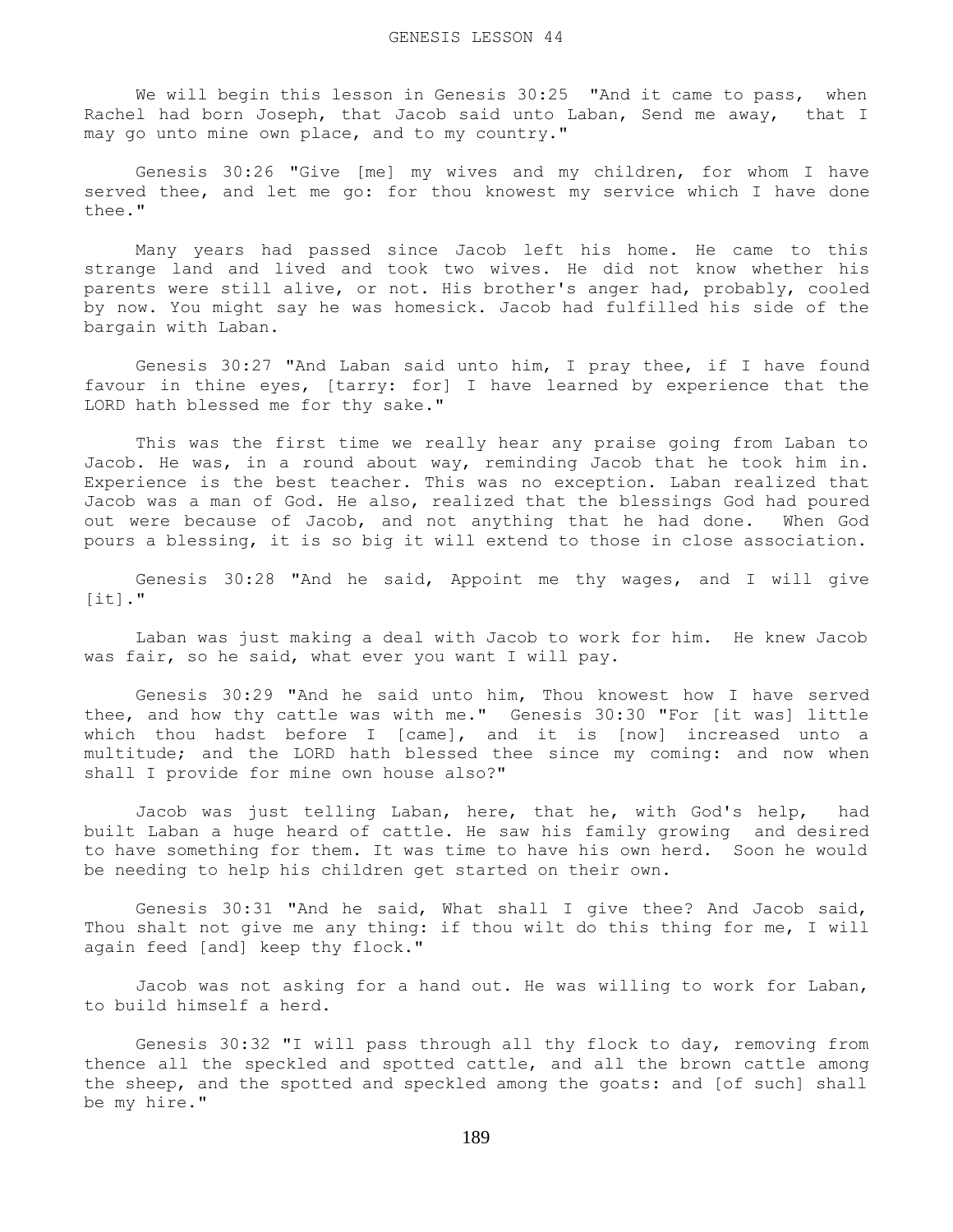Genesis 30:33 "So shall my righteousness answer for me in time to come, when it shall come for my hire before thy face: every one that [is] not speckled and spotted among the goats, and brown among the sheep, that shall be counted stolen with me."

 Here was an easy way to tell their animals apart. Very few sheep are brown. Most are white, so Jacob was trying to take a large quantity of animals. Really he was taking the odd and unusual animals of the flock. Jacob spoke of his righteousness speaking for him. He knew God would abundantly bless his flock.

 Genesis 30:34 "And Laban said, Behold, I would it might be according to thy word."

Laban was just saying it was a deal.

 Genesis 30:35 "And he removed that day the he goats that were ringstraked and spotted, and all the she goats that were speckled and spotted, [and] every one that had [some] white in it, and all the brown among the sheep, and gave [them] into the hand of his sons."

 The children worked in those days along side their parents. Jacob was more or less overseer of all, his and Laban's, but his boys would specifically take care of his animals. So the two groups of animals would not get mixed up and interbred, we see in the next Scripture what Jacob did.

 Genesis 30:36 "And he set three days' journey betwixt himself and Jacob: and Jacob fed the rest of Laban's flocks."

 This had to be a huge area to be room for three days between them. Probably, over twenty miles were between the two groups of animals.

 Genesis 30:37 "And Jacob took him rods of green poplar, and of the hazel and chestnut tree; and pilled white strakes in them, and made the white appear which [was] in the rods." Genesis 30:38 "And he set the rods which he had pilled before the flocks in the gutters in the watering troughs when the flocks came to drink, that they should conceive when they came to drink." Genesis 30:39 "And the flocks conceived before the rods, and brought forth cattle ringstraked, speckled, and spotted."

 Here it seems Jacob had a plan to get back at Laban for tricking him about Leah and Rachel. He was causing all the new born to be spotted, ringstraked, and speckled; adding to his stock and not Laban's. Perhaps, he believed Laban already had enough.

 Genesis 30:40 "And Jacob did separate the lambs, and set the faces of the flocks toward the ringstraked, and all the brown in the flock of Laban; and he put his own flocks by themselves, and put them not unto Laban's cattle." Genesis 30:41 "And it came to pass, whensoever the stronger cattle did conceive, that Jacob laid the rods before the eyes of the cattle in the gutters, that they might conceive among the rods." Genesis 30:42 "But when the cattle were feeble, he put [them] not in: so the feebler were Laban's, and the stronger Jacob's." Genesis 30:43 "And the man increased exceedingly, and had much cattle, and maidservants, and menservants, and camels, and asses."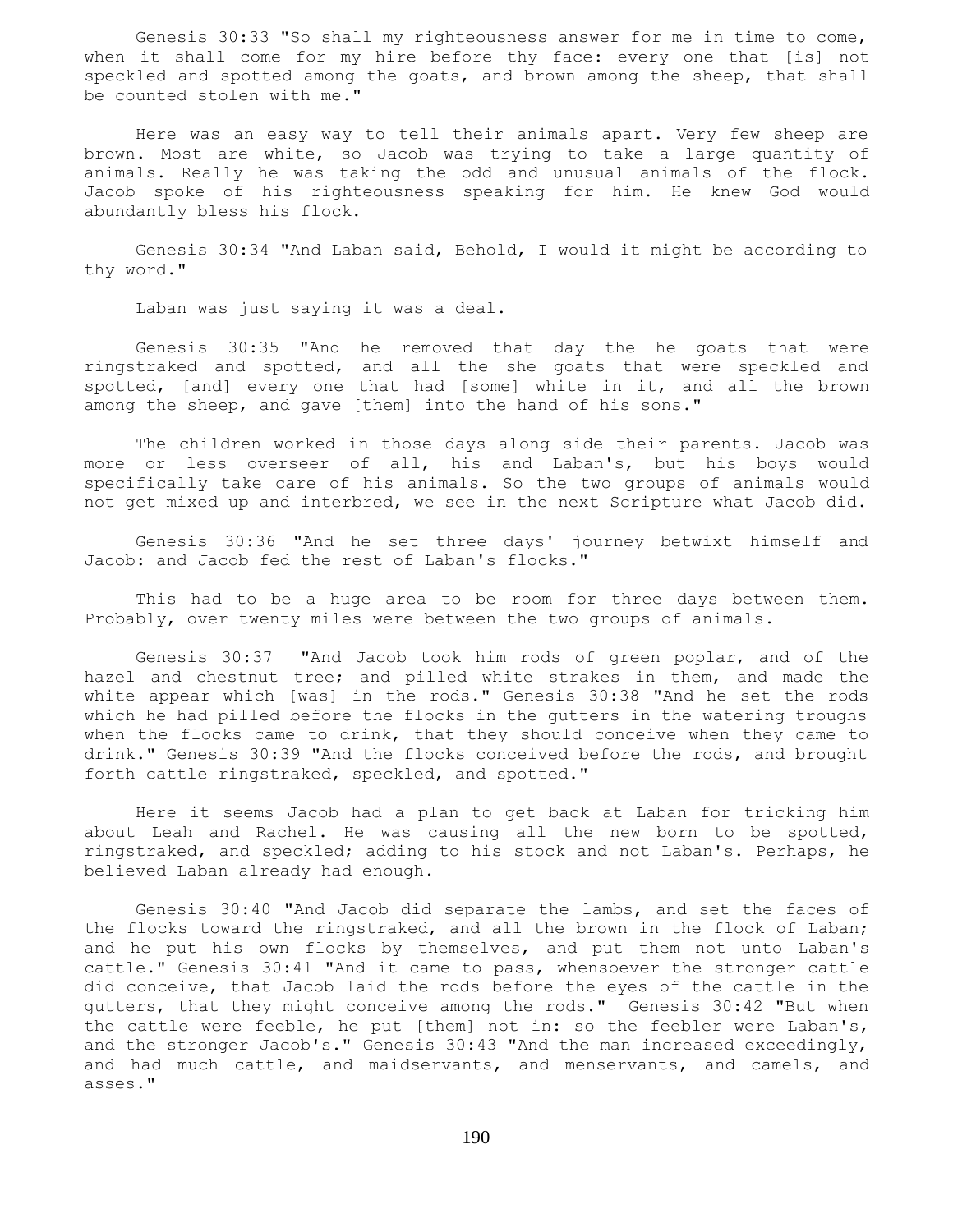In all of this, We must remember that Jacob, trickster, was still his name. Even though God had already promised to bless him, He had not changed all of his ways yet.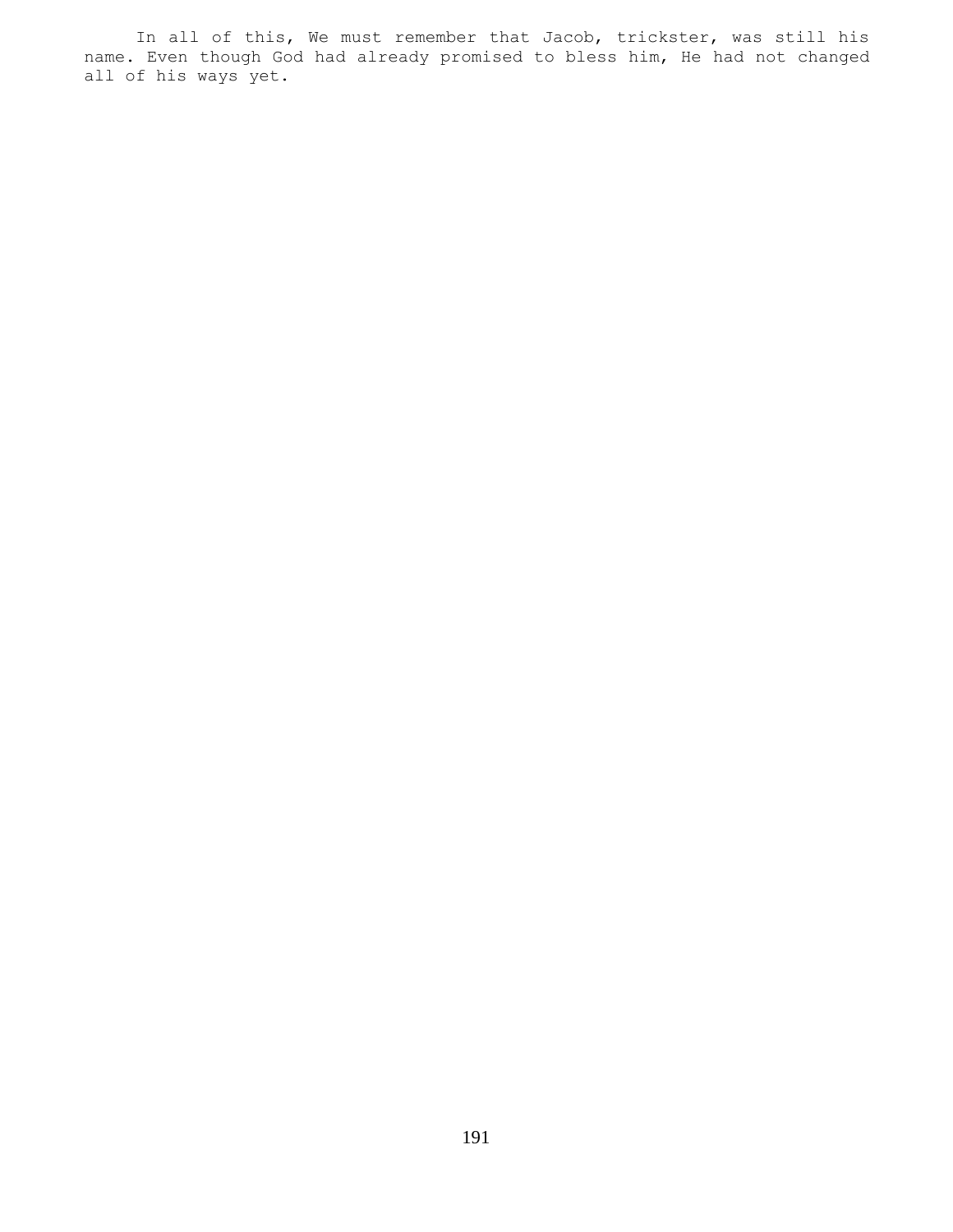- 1. When did Jacob decide to leave Laban?
- 2. Where did he want to go?
- 3. Was there any documented evidence of Jacob hearing from his family while he was with Laban?
- 4. What had Laban learned from experience about Jacob?
- 5. What is a selfish reason to associate with the chosen of God?
- 6. What offer did Laban make Jacob for wages?
- 7. What happened to Laban's flock in the over 14 years that Jacob had worked for him?
- 8. Why did Jacob want his own flock?
- 9. What does Laban give Jacob?
- 10. What did Jacob offer Laban in work?
- 11. How would they separate the animals?
- 12. What remarks did Jacob make about his relation to God?
- 13. How far apart did they place the animals?
- 14. Who herded Jacob's flock?
- 15. Who fed Laban's flock?.
- 16. What did Jacob do to make Laban's new born animals belong to him?
- 17. Who got the feeble?
- 18. Why did Jacob do this to Laban?
- 19. The increase of Jacob covered five things. Name them.
- 20. What must we remember about Jacob that helps us to understand what he did?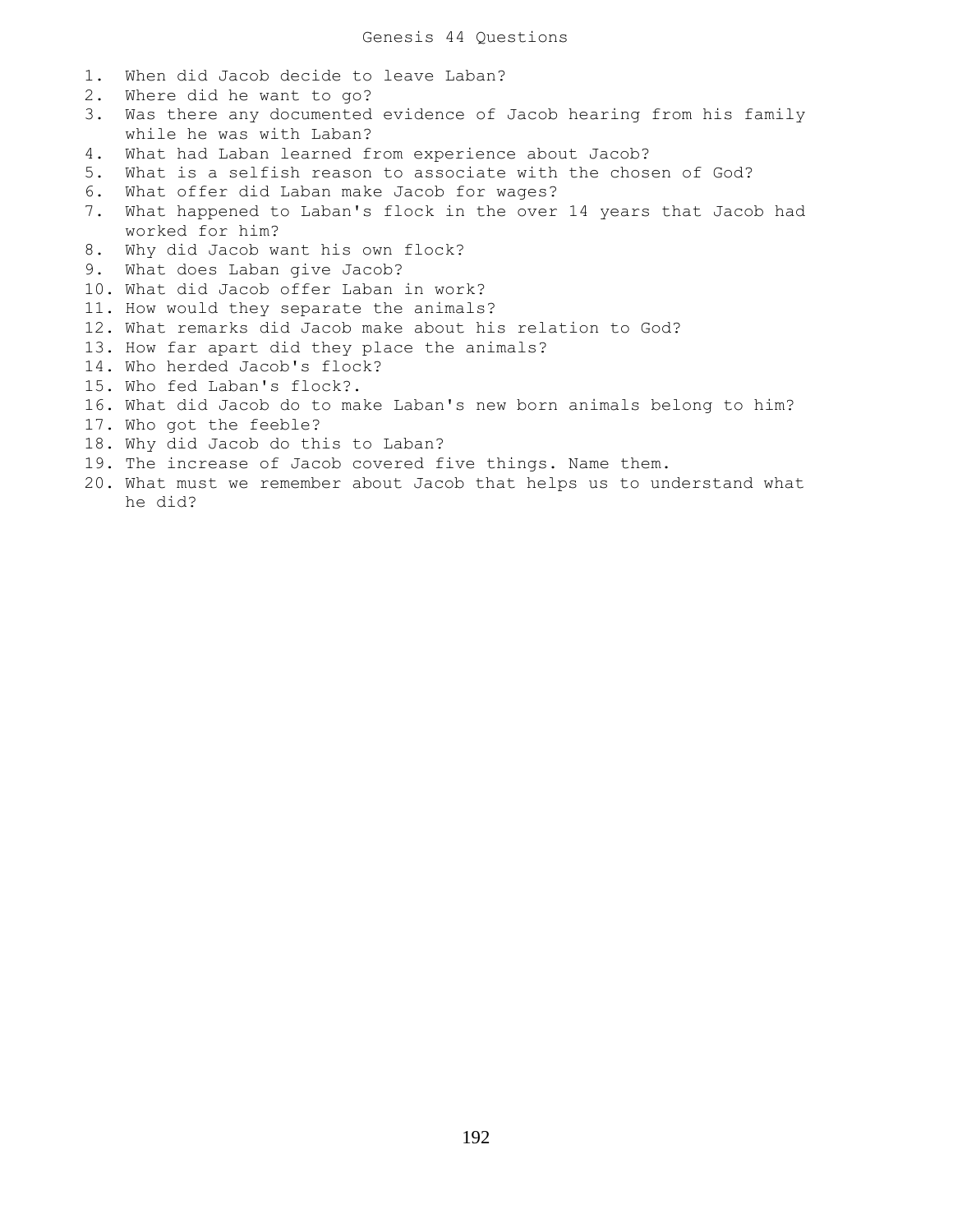We will begin this lesson in Genesis 31:1 "And he heard the words of Laban's sons, saying, Jacob hath taken away all that [was] our father's; and of[that] which[was] our father's hath he gotten all this glory."

 The sons of Laban were not thankful for the great wealth they had acquired through Jacob, but had become jealous after the separating of the animals, because God abundantly blessed Jacob. Now, these ungrateful boys were saying that Jacob had no legal right to them, that he had taken them from Laban.

 Genesis 31:2 "And Jacob beheld the countenance of Laban, and, behold, it [was] not toward him as before." Genesis 31:3 "And the LORD said unto Jacob, Return unto the land of thy fathers, and to thy kindred; and I will be with thee."

 Here, we see Laban had turned against Jacob. God told Jacob to pull up stakes and go home to his family. Again, God promised to bless Jacob.

 Genesis 31:4 "And Jacob sent and called Rachel and Leah to the field unto his flock," Genesis 31:5 "And said unto them, I see your father's countenance, that it [is] not toward me as before; but the God of my father hath been with me." Genesis 31:6 "And ye know that with all my power I have served your father."

 God had quickened to Jacob that all was not well with him and Laban. Jacob could not privately speak to his wives, when Laban was there. He has called them away from the house to explain to them what he had to do, and why it was necessary. Jacob had seen the look on Laban's face and realized they were about to have trouble. He realized this was the father of his two wives. He did not want to lose their love over this. He was explaining in detail that he had kept his side of the bargain, even though Laban had tricked him over and over.

 Genesis 31:7 "And your father hath deceived me, and changed my wages ten times; but God suffered him not to hurt me." Genesis 31:8 "If he said thus, The speckled shall be thy wages; then all the cattle bare speckled: and if he said thus, The ringstraked shall be thy hire; then bare all the cattle ringstraked." Genesis 31:9 "Thus God hath taken away the cattle of your father, and given [them] to me."

 All of these statements were true to a certain extent. Jacob had withheld a few of the details about the watering arrangements. Truly if God had not put this plan into Jacob's mind, he would not have been able to do this. We do know that God promised Jacob that He would bless him, and certainly He did. As we said before, even Laban was blessed in the overflow. Truly, only God, could arrange for these animals to be born with these markings. So in these areas, this statement was true. Jacob was trying to justify his actions to his wives as well.

 Genesis 31:10 "And it came to pass at the time that the cattle conceived, that I lifted up mine eyes, and saw in a dream, and, behold, the rams which leaped upon the cattle [were] ringstraked, speckled, and grisled."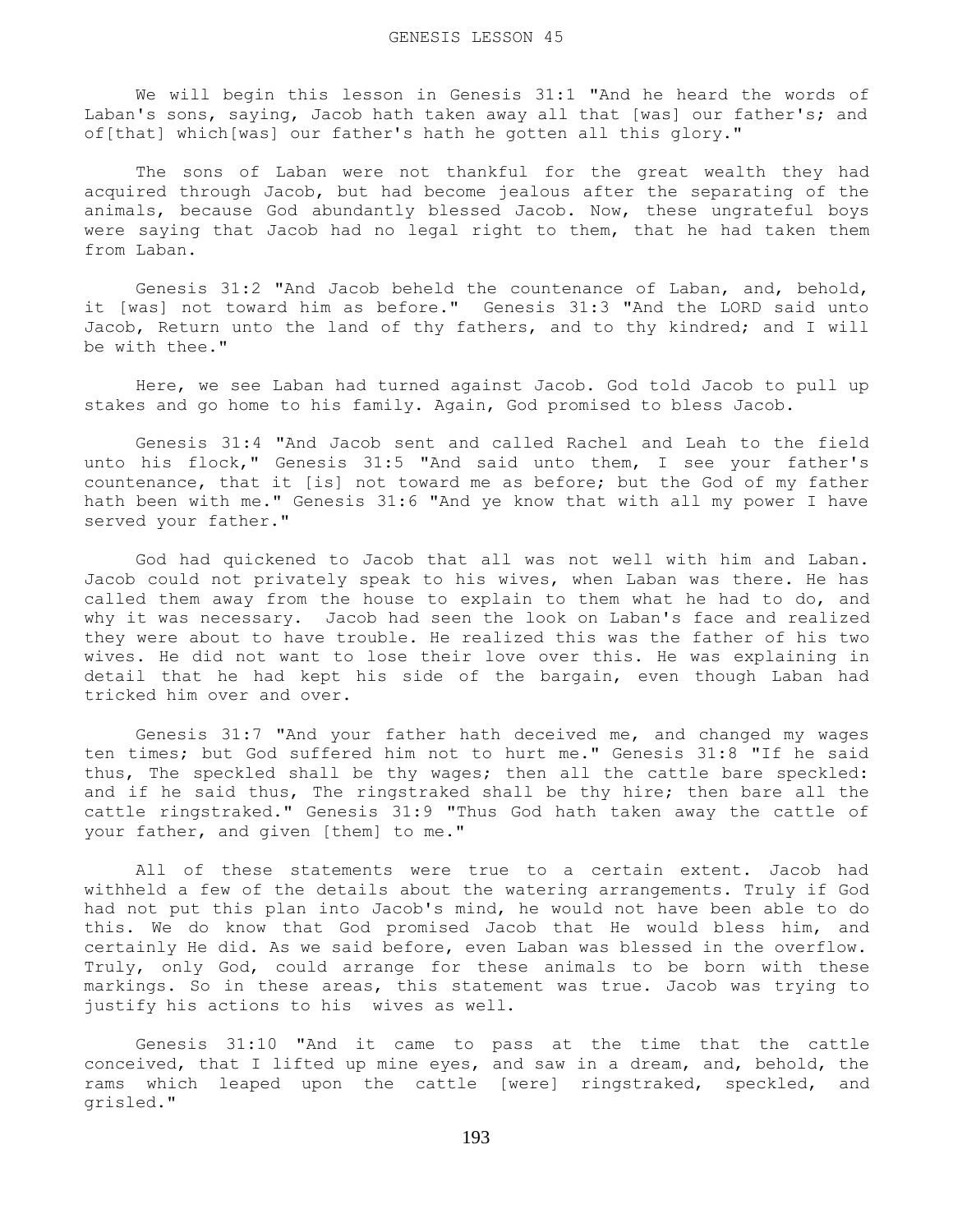Genesis 31:11 "And the angel of God spake unto me in a dream, [saying], Jacob: And I said, Here [am] I." Genesis 31:12 "And he said, Lift up now thine eyes, and see, all the rams which leap upon the cattle [are] ringstraked, speckled, and grisled: for I have seen all that Laban doeth unto thee." Genesis 31:13 "I [am] the God of Beth-el, where thou anointedst the pillar, [and] where thou vowedst a vow unto me: now arise, get thee out from this land, and return unto the land of thy kindred."

 Finally it is out, Jacob had been instructed of God to leave this land and return to the land of his family. God had shown Jacob in a dream how to increase his flock. God was angry with Laban. God reminded Jacob of the oath he had made at Bethel. Jacob was explaining to his wives, so there would be no trouble about them leaving their homeland.

 Genesis 31:14 "And Rachel and Leah answered and said unto him, [Is there] yet any portion or inheritance for us in our father's house?" Genesis 31:15 "Are we not counted of him strangers? for he hath sold us, and hath quite devoured also our money." Genesis 31:16 For all the riches which God hath taken from our father, that [is] ours, and our children's: now then, whatsoever God hath said unto thee, do."

 Here his wives were giving Jacob 100% support. They explained that their father had sold them to Jacob. They belonged to Jacob. Their father had taken for himself everything that he had acquired through them. He had not shared at all with them. They even went so far as to say, that the riches did not belong to their father Laban, but to them. They believed that it was correct that God had taken their worth from their father and gave it to their husband.

 Genesis 31:17 "Then Jacob rose up, and set his sons and his wives upon camels;" Genesis 31:18 "And he carried away all his cattle, and all his goods which he had gotten, the cattle of his getting, which he had gotten in Padan-aram, for to go to Isaac his father in the land of Canaan."

 He slipped away unknowingly to Laban. He, probably, thought Laban would give him some trouble about leaving, or would try to talk him out of leaving. There might have been a fight, and Jacob did not want to fight the father of his wives. He just slipped away to keep down trouble. Canaan always had a call on men of God. This would someday be inhabited by their ancestors. It was the Promised Land.

 Genesis 31:19 "And Laban went to shear his sheep: and Rachel had stolen the images that [were] her father's."

 It is a terrible sin to steal, but worse than that was the fact that Rachel had brought a false God along. This was the first mention that Laban was an idolater. It's no wonder God allowed him to lose so many animals to Jacob. Here again though, this would kindle God's anger at Rachel.

 Genesis 31:20 "And Jacob stole away unawares to Laban the Syrian, in that he told him not that he fled." Genesis 31:21 "So he fled with all that he had; and he rose up, and passed over the river, and set his face [toward] the mount Gilead."

 This mount was the way home to Canaan. Its near the sea of Galilee on one side near Jordon.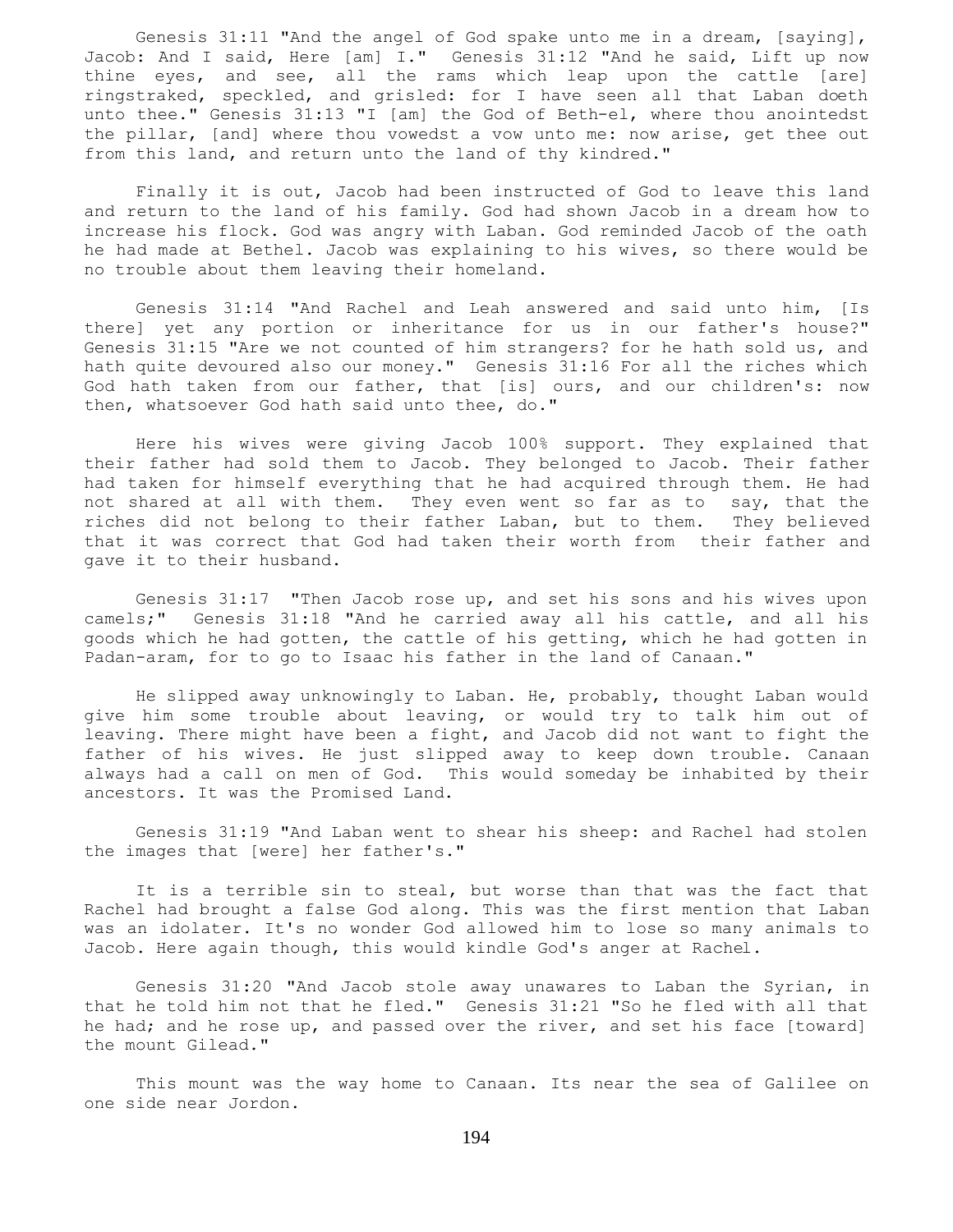Genesis 31:22 "And it was told Laban on the third day that Jacob was fled."

You remember in our last study, how vast an area this was that they lived in. Jacob wasn't missed sooner, because his cattle was set a great distance away from Laban's. They had a good head start.

 Genesis 31:23 "And he took his brethren with him, and pursued after him seven days' journey; and they overtook him in the mount Gilead."

 Laban wasn't accompanied by animals that he had to wait for, so he caught them at the mountain.

 Genesis 31:24 "And God came to Laban the Syrian in a dream by night, and said unto him, Take heed that thou speak not to Jacob either good or bad."

 This answered the question, does God ever speak to the unsaved? Yes, he does. His speaking to Laban was to save Jacob.

 Genesis 31:25 "Then Laban overtook Jacob. Now Jacob had pitched his tent in the mount: and Laban with his brethren pitched in the mount of Gilead." Genesis 31:26 "And Laban said to Jacob, What hast thou done, that thou hast stolen away unawares to me, and carried away my daughters, as captives [taken] with the sword?" Genesis 31:27 "Wherefore didst thou flee away secretly, and steal away from me; and didst not tell me, that I might have sent thee away with mirth, and with songs, with tabret, and with harp?"

 Laban had forgotten that he sold his daughters to Jacob. He had no rights to them anymore. He said he would have thrown a big party for their leaving, if they had only let him know. Would he really, or would he have tried to stop them?

 Genesis 31:28 "And hast not suffered me to kiss my sons and my daughters? thou hast now done foolishly in [so] doing." Genesis 31:29 "It is in the power of my hand to do you hurt: but the God of your father spake unto me yesternight, saying, Take thou heed that thou speak not to Jacob either good or bad." Genesis 31:30 "And now, [though] thou wouldest needs be gone, because thou sore longedst after thy father's house, [yet] wherefore hast thou stolen my gods?"

 Laban was putting up a good argument. He was telling the truth that he would have harmed Jacob, If God had never intervened. Notice, he called God, Jacob's God, not his. Laban worshipped idols made with hands. Laban said, even if you have to go, why did you steal my gods? A good question. Jacob had no need for this; his God was not made by human hands.

 Genesis 31:31 "And Jacob answered and said to Laban, Because I was afraid: for I said, Peradventure thou wouldest take by force thy daughters from me."

 Jacob realized the treachery of Laban. He knew even though Laban had been fully paid for his daughters, Laban would try to take them back and all the goods with them. Laban was not an honorable man.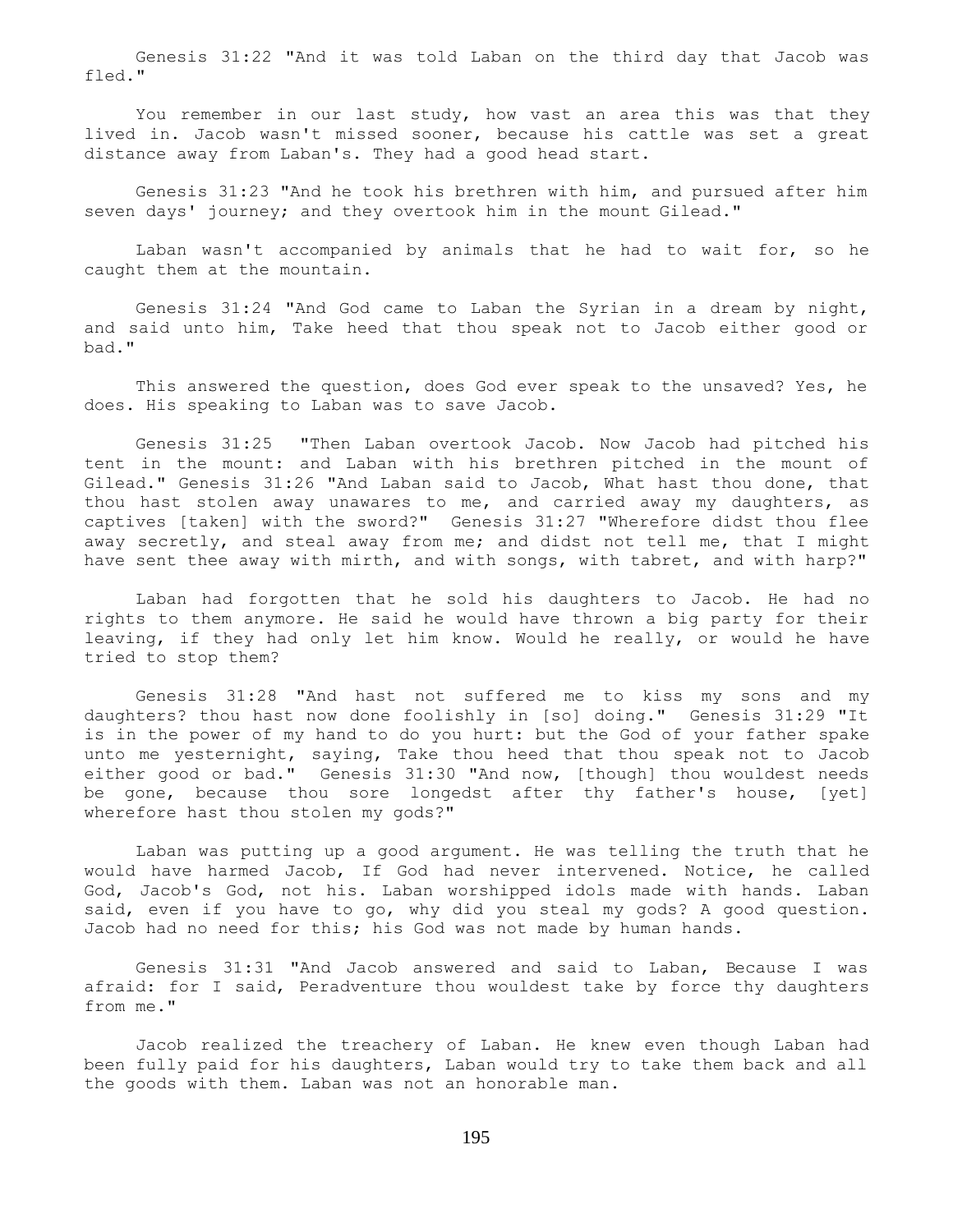We will find out what happens to Laban's idols in the next lesson starting with verse 32 in chapter 31 of Genesis.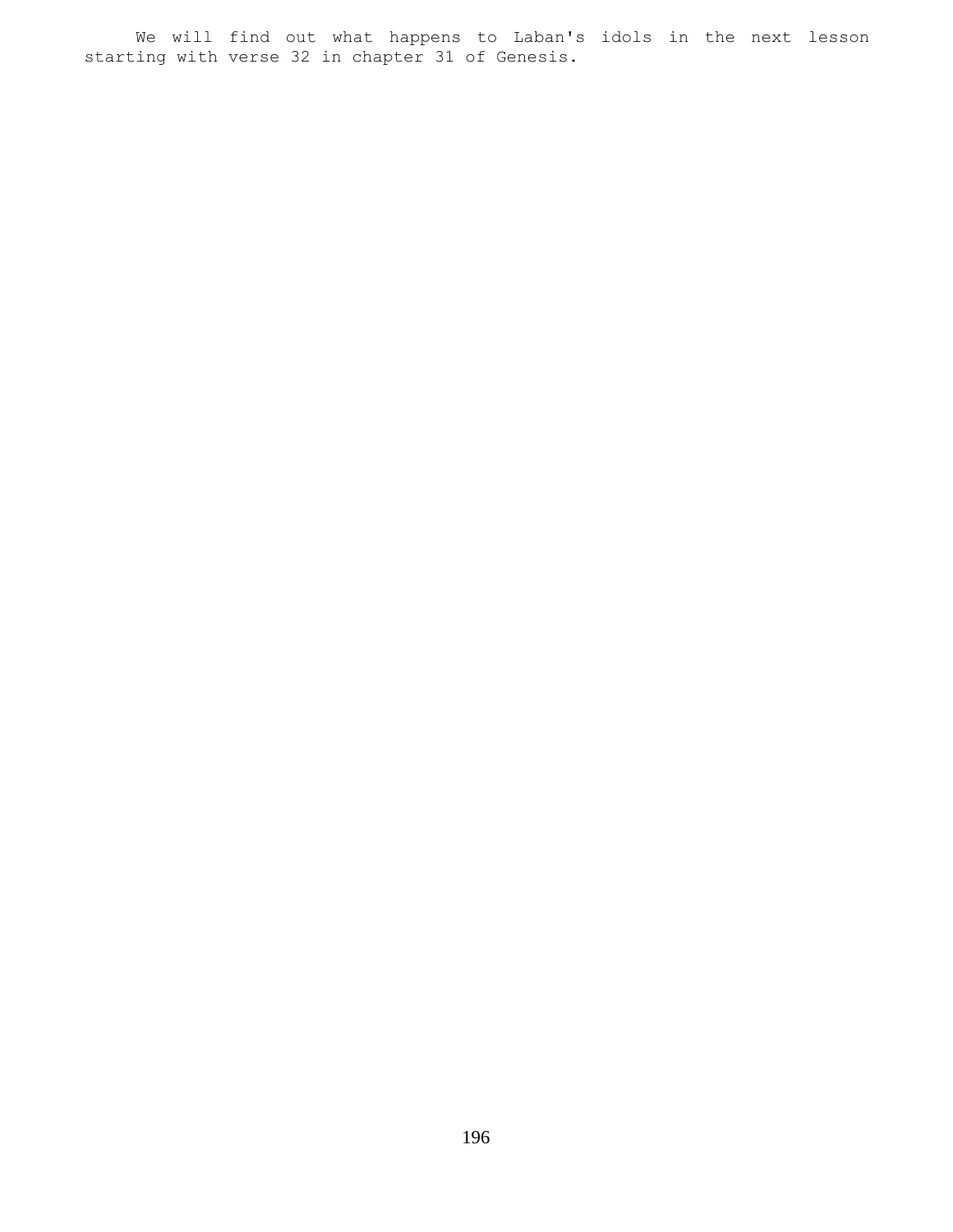1. Who did Jacob overhear talking about him? 2. What are they saying? 3. What sin had overcome them? 4. Were they grateful for the blessings God had given Laban, because of Jacob? 5. What did Jacob see about Laban that worried him? 6. What did the lord tell Jacob to do? 7. Who did Jacob call to the field? 8. Why? 9. What did Jacob remind his two wives of, concerning Laban? 10. Why did Jacob explain in detail to his wives? 11. Jacob told them their father had done what to him? 12. What had God done to their father? 13. How had God given Jacob the plan? 14. God told Jacob he was the God of where? 15. What had Jacob done at this place? 16. What had Jacob been instructed of God to do? 17. What did Rachel and Leah say about their father's treatment? 18. Who did Laban's riches really belong to? 19. What did the wives ride on to leave? 20. What else did Jacob take besides his family? 21. Where was he to go? 22. What was this land really? 23. What evil thing did Rachel do? 24. What was worse than this? 25. What country was Laban from? 26. Jacob set his face toward what mount? 27. When was Laban told that they were gone? 28. How many days did Laban follow? 29. How did God appear to Laban? 30. What did God tell him? 31. What did Laban tell Jacob? 32. What would he have done to Jacob, if God had not warned him? 33. What did Laban accuse Jacob of stealing? 34. Why had Jacob fled?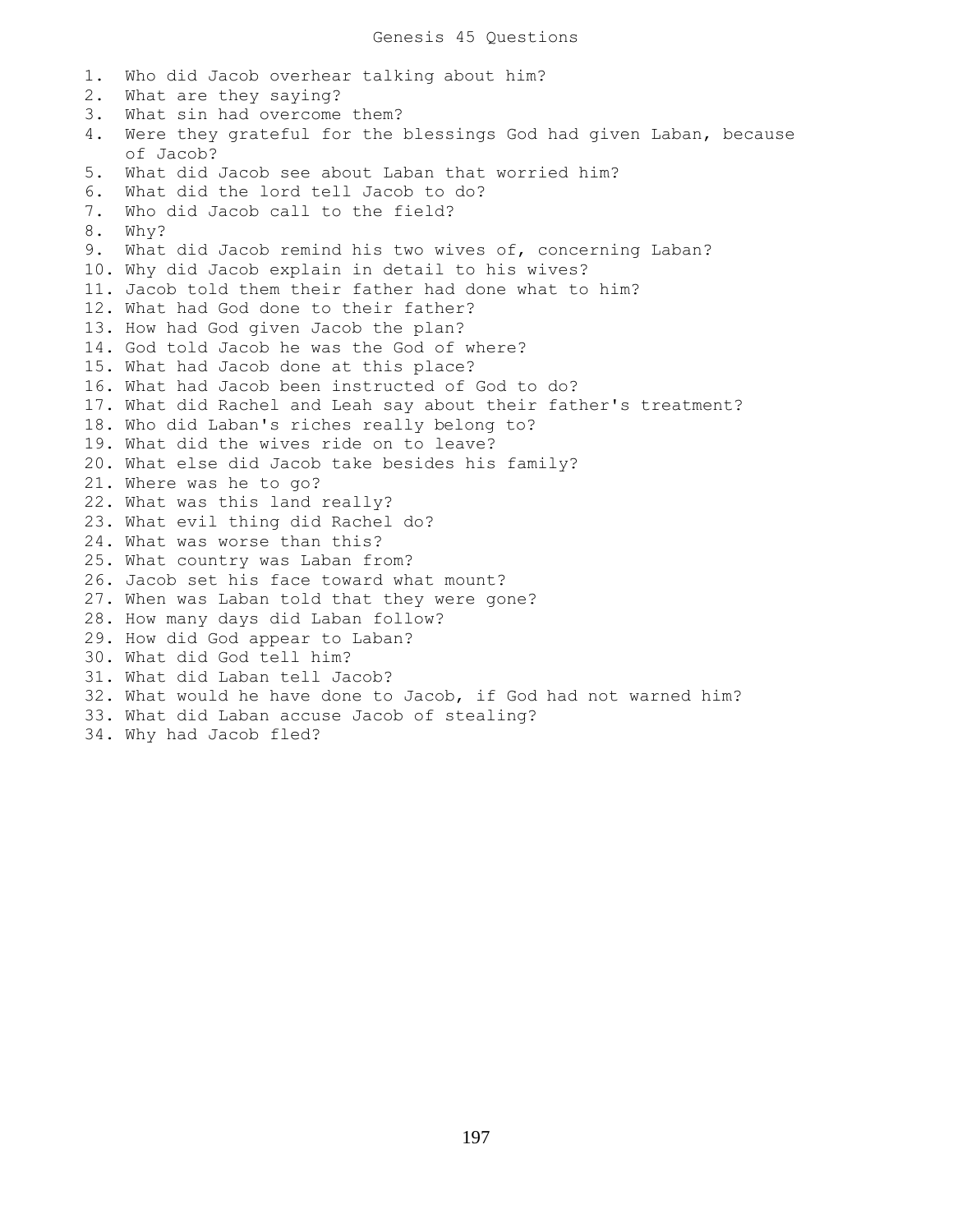We will begin this lesson in chapter 31 verse 32.

 Genesis 31:32 "With whomsoever thou findest thy gods, let him not live: before our brethren discern thou what [is] thine with me, and take [it] to thee. For Jacob knew not that Rachel had stolen them."

 Jacob made this statement, before he realized that his precious Rachel was the one who took the false Gods.

 Genesis 31:33 "And Laban went into Jacob's tent, and into Leah's tent, and into the two maidservants' tents; but he found [them] not. Then went he out of Leah's tent, and entered into Rachel's tent." Genesis 31:34 "Now Rachel had taken the images, and put them in the camel's furniture, and sat upon them. And Laban searched all the tent, but found [them] not." Genesis 31:35 "And she said to her father, Let it not displease my lord that I cannot rise up before thee; for the custom of women [is] upon me. And he searched, but found not the images."

 It seems that these false gods were more important to Laban than the lives of his daughters. Had he found them, They would have been killed. Rachel now committed another sin. She lied to cover up the fact that she stole the images. Jacob had already spoken death to anyone who was found with the images. Whether Rachel worshipped these, or she wanted them for their monetary value, or she did it to provoke her dad, we are not certain. We will find out it not only provoked Laban, but angered God, as well.

 Genesis 31:36 "And Jacob was wroth, and chode with Laban: and Jacob answered and said to Laban, What [is] my trespass? what [is] my sin, that thou hast so hotly pursued after me?" Genesis 31:37 "Whereas thou hast searched all my stuff, what hast thou found of all thy household stuff? set [it] here before my brethren and thy brethren, that they may judge betwixt us both."

 Jacob had become very put out with Laban. In modern day language he said, show us if you have found any sin in our camp, if not I don't want to hear about. Jacob told him to let their servant s judge who was in error.

 Genesis 31:38 "This twenty years [have] I [been] with thee; thy ewes and thy she goats have not cast their young, and the rams of thy flock have I not eaten." Genesis 31:39 "That which was torn [of beasts] I brought not unto thee; I bare the loss of it; of my hand didst thou require it, [whether] stolen by day, or stolen by night."

 Jacob was telling Laban that Laban was blessed. His flocks increased, because Jacob had done over and above what was expected of him. God blessed the young, as well. Laban had gotten more than was expected of any worker. Jacob had even taken all the losses on his herd destroyed by wild animals. Jacob did not even kill and eat animals from Laban's flock. Laban had no reason to complain.

 Genesis 31:40 "[Thus] I was; in the day the drought consumed me, and the frost by night; and my sleep departed from mine eyes."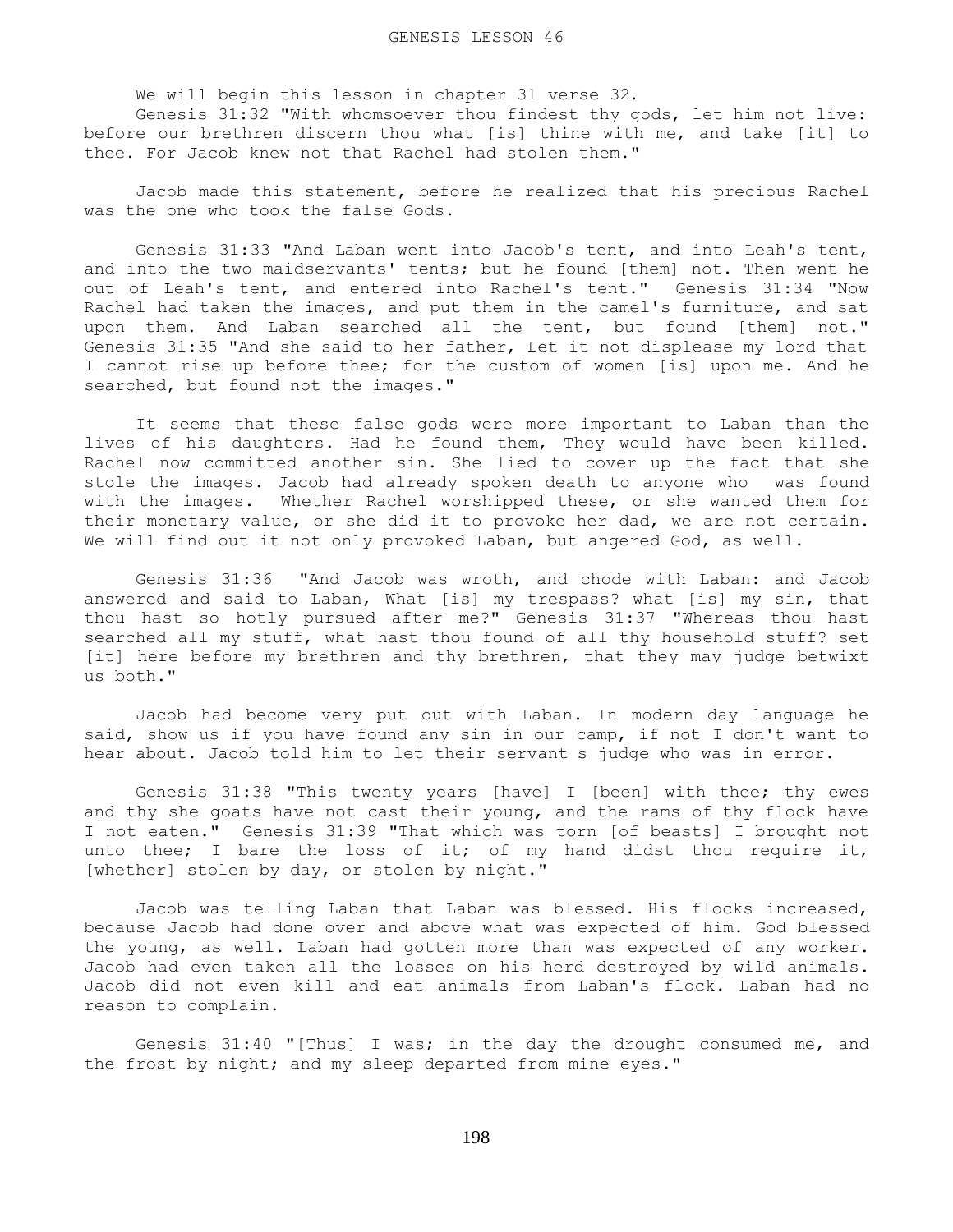Jacob told Laban that day and night in all kinds of weather, he saw to the flock even to the point of punishing his own body.

 Genesis 31:41 "Thus have I been twenty years in thy house; I served thee fourteen years for thy two daughters, and six years for thy cattle: and thou hast changed my wages ten times."

 Here was the first mention of the exact time that Jacob labored for Laban. Twenty years was a very long time. Jacob reminded Laban that Leah and Rachel were no longer Laban's, and neither were the cattle. Jacob owed Laban nothing. Jacob fulfilled his part of the bargain, now Laban wanted to back out of the deal.

 Genesis 31:42 "Except the God of my father, the God of Abraham, and the fear of Isaac, had been with me, surely thou hadst sent me away now empty. God hath seen mine affliction and the labour of my hands, and rebuked [thee] yesternight."

 Jacob was telling Laban that if God had not intervened and given Laban a dream, Laban would have come into camp with a large group of men, and would have taken his daughters and all of Jacob's animals and things by force. God protects His own, and this was no exception. Jacob was divinely protected by God Himself.

 Genesis 31:43 "And Laban answered and said unto Jacob, [These] daughters [are] my daughters, and [these] children [are] my children, and [these] cattle [are] my cattle, and all that thou seest [is] mine: and what can I do this day unto these my daughters, or unto their children which they have born?"

 You can easily see from this above Scripture, that Laban claimed everything and everyone that Jacob had worked for. Laban said the reason that he would not take it by force was that he loved Rachel and Leah and the children. The real reason was because God intervened, and he was afraid of Jacob's God.

 Genesis 31:44 "Now therefore come thou, let us make a covenant, I and thou; and let it be for a witness between me and thee."

 Laban decided he would like a peace agreement between him and Jacob. He knew, if Jacob were to mount an army and come against him, that he would be destroyed. He knew full well that God was with Jacob. Laban knew he was no match for God, so he asked Jacob for a treaty.

 Genesis 31:45 "And Jacob took a stone, and set it up [for] a pillar." Genesis 31:46 "And Jacob said unto his brethren, Gather stones; and they took stones, and made an heap: and they did eat there upon the heap."

 They built a monument to remind them of their peace treaty. They broke bread together to seal their friendship.

 Genesis 31:47 "And Laban called it Jegar-sahadutha: but Jacob called it Galeed."

Jegarsahadutha" means heap of the testimony. "Galeed" means the same thing. Isn't it strange that these two men called this place by two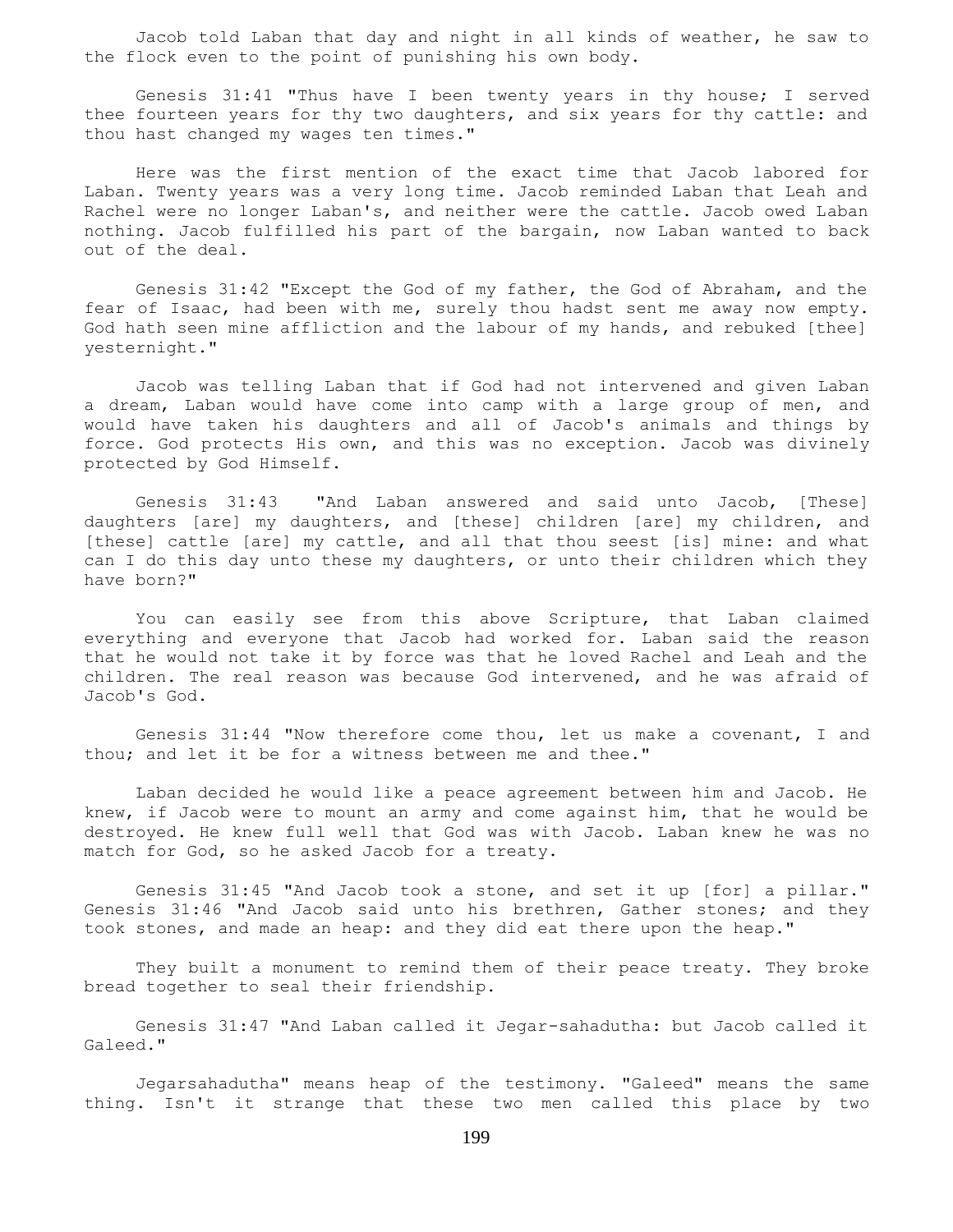different names? One was a Syrian, the other was a Hebrew. Possibly, that covered the same situation, or perhaps, the difference was their point of view.

 Genesis 31:48 "And Laban said, This heap [is] a witness between me and thee this day. Therefore was the name of it called Galeed;" Genesis 31:49 "And Mizpah; for he said, The LORD watch between me and thee, when we are absent one from another."

"Mizpah" means pause.

 Genesis 31:50 "If thou shalt afflict my daughters, or if thou shalt take [other] wives beside my daughters, no man [is] with us; see, God [is] witness betwixt me and thee." Genesis 31:51 "And Laban said to Jacob, Behold this heap, and behold [this] pillar, which I have cast betwixt me and thee;" Genesis 31:52 "This heap [be] witness, and [this] pillar [be] witness, that I will not pass over this heap to thee, and that thou shalt not pass over this heap and this pillar unto me, for harm."

 Laban warned Jacob, that if he mistreated his daughters in any way the deal was off. They set up boundary and neither one was to cross over that boundary to war with the other. God was the witness to the agreement they made with each other.

 Genesis 31:53 "The God of Abraham, and the God of Nahor, the God of their father, judge betwixt us. And Jacob sware by the fear of his father Isaac."

 These men sware by the one they worshipped. We know Who the God of Abraham was, but Abraham's father was an idolater. It was not known who Nahor worshipped. Jacob swore by his father, Isaac.

 Genesis 31:54 "Then Jacob offered sacrifice upon the mount, and called his brethren to eat bread: and they did eat bread, and tarried all night in the mount."

 Jacob gave thanks to God for protecting him in all of this. We should always remember and thank God for His goodness.

 Genesis 31:55 "And early in the morning Laban rose up, and kissed his sons and his daughters, and blessed them: and Laban departed, and returned unto his place."

 Laban was finally satisfied, after kissing his children and grandchildren, he returned home.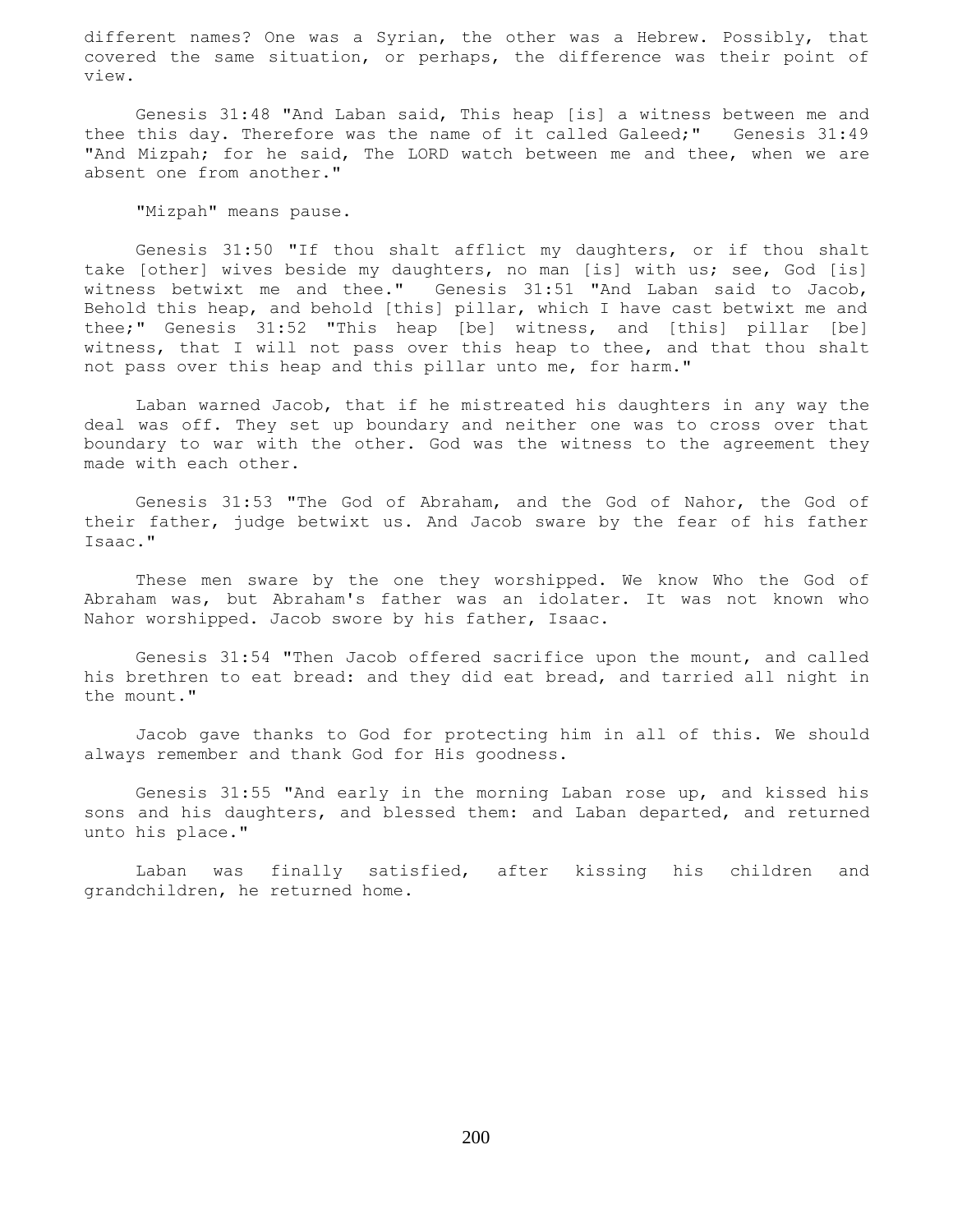## Genesis 46 Questions

| 1.    | What did Jacob say was to happen to the one the images were found<br>with? |
|-------|----------------------------------------------------------------------------|
| $2$ . | Was Jacob aware who had them?                                              |
| 3.    | Where did Laban search?                                                    |
| 4.    | Where had Rachel hidden them?                                              |
| 5.    | What excuse did Rachel give for not rising?                                |
| 6.    | What additional sin did Rachel commit?                                     |
| 7.    | What reasons might she have taken them for?                                |
| 8.    | Besides provoking Laban, who was angered?                                  |
| 9.    | What question did Jacob ask Laban?                                         |
|       | 10. Who did Jacob say should judge between him and Laban?                  |
|       | 11. In our modern English, what did Jacob say to Laban?                    |
|       | 12. How many years had Jacob been with Laban?                              |
|       | 13. How many years had he worked to get Leah and Rachel?                   |
|       | 14. Who took the loss, when a wild animal tore one of the flock?           |
|       | 15. Why was Laban blessed?                                                 |
|       | 16. Was Jacob an eight hour a day worker? Explain.                         |
|       | 17. Who did Jacob give credit for saving him?                              |
|       | 18. Why did God protect Jacob?                                             |
|       | 19. What did Laban claim as his own that was Jacob's?                      |
|       | 20. Laban said because of Leah and Rachel he would not harm Jacob, but     |
|       | what was the real reason?                                                  |
|       | 21. How did Jacob and Laban settle this?                                   |
|       | 22. What did the two men build?                                            |
|       | 23. What did they do to seal the friendship?                               |
|       | 24. "Galeed" Means What?                                                   |
|       | 25. What was another name for the place?                                   |
|       | 26. What does "Mizpah" mean?                                               |
|       | 27. What was the heap and pillar to remind them of?                        |
|       | 28. Who was their witness?                                                 |
|       | 29. Who did they swear by?                                                 |
|       | 30. What did Jacob do after all the treaty was over?                       |
|       | 31. What was the last thing Laban did before he went home?                 |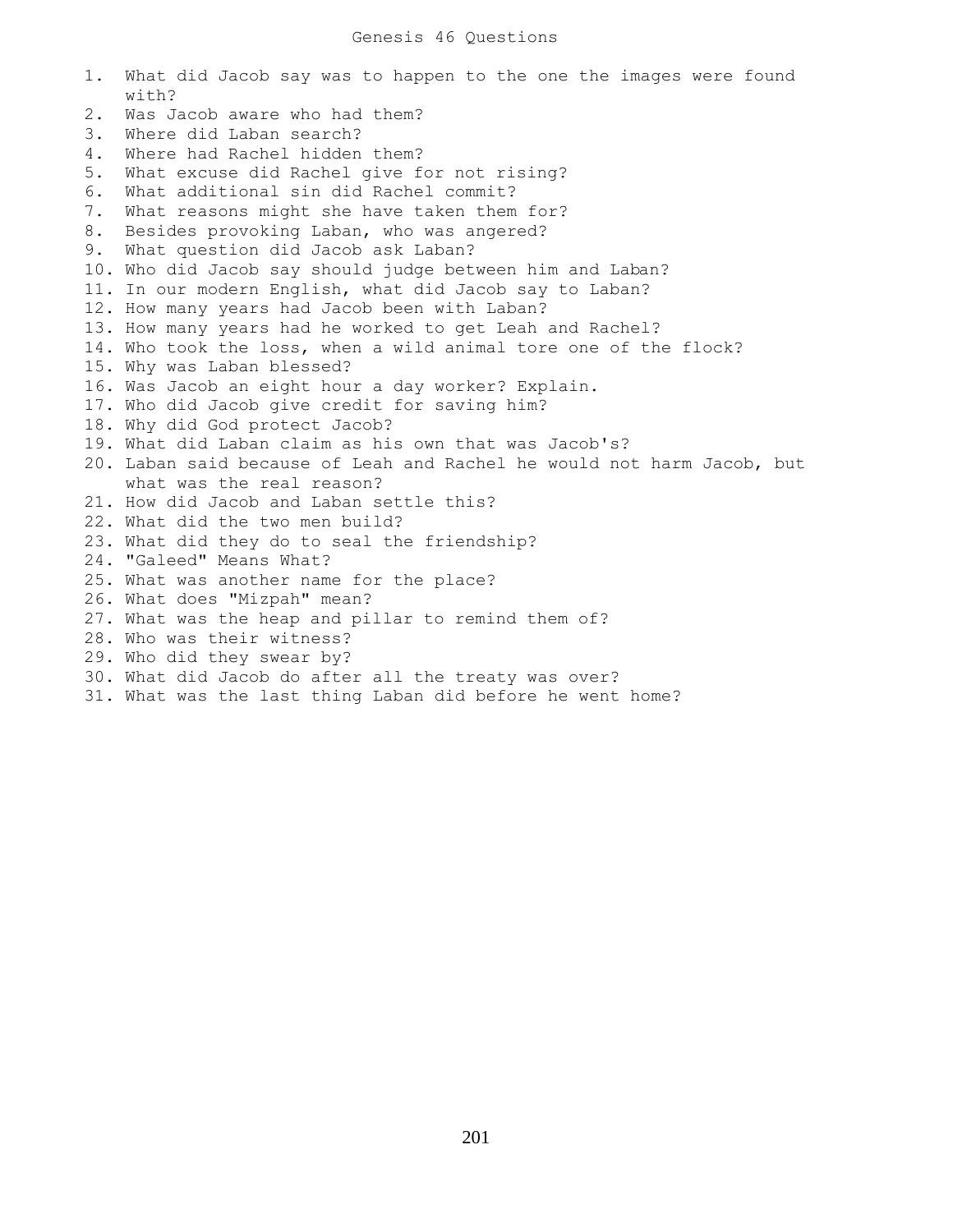We will begin this lesson in Genesis  $32:1$  "And Jacob went on his way, and the angels of God met him."

 Genesis 32:2 "And when Jacob saw them, he said, This [is] God's host: and he called the name of that place Mahanaim."

"Mahanaim" means double camp.

 In lesson 46, the last thing Jacob did was to build an altar and worship. God is pleased by this kind of action. We see, here, angels, ministering spirits, meeting Jacob. Jacob recognized who they were.

 Genesis 32:3 "And Jacob sent messengers before him to Esau his brother unto the land of Seir, the country of Edom." Genesis 32:4 "And he commanded them, saying, Thus shall ye speak unto my lord Esau; Thy servant Jacob saith thus, I have sojourned with Laban, and stayed there until now:" Genesis 32:5 "And I have oxen, and asses, flocks, and menservants, and womenservants: and I have sent to tell my lord, that I may find grace in thy sight."

 As you remember, Esau had threatened to kill Jacob and he had fled. Twenty years was a long time. Many hurts have gone away in that period of time. Jacob humbled himself before his brother and even called him lord (not capitalized). He quickly told his brother that he would not be dependant on him for a living, that God had abundantly blessed him while he was gone. He was asking Esau to forgive and forget. Grace means unmerited favor. That was what he was asking for. Jacob, in all of this, is being very humble.

 Genesis 32:6 "And the messengers returned to Jacob, saying, We came to thy brother Esau, and also he cometh to meet thee, and four hundred men with him." Genesis 32:7 "Then Jacob was greatly afraid and distressed: and he divided the people that [was] with him, and the flocks, and herds, and the camels, into two bands;" Genesis 32:8 "And said, If Esau come to the one company, and smite it, then the other company which is left shall escape."

 Jacob felt near panic when he found that Esau and 400 of his men were coming out to meet them. Jacob felt that this was an army coming to destroy him and his family. He prepared a battle plan, and knew that his little group was no match for Esau and four hundred of his men. Jacob had a plan of retreat.

 Genesis 32:9 "And Jacob said, O God of my father Abraham, and God of my father Isaac, the LORD which saidst unto me, Return unto thy country, and to thy kindred, and I will deal well with thee:" Genesis 32:10 "I am not worthy of the least of all the mercies, and of all the truth, which thou hast shewed unto thy servant; for with my staff I passed over this Jordan; and now I am become two bands."

 The best thing to do when a person has this kind of problem is to call on God, and that was what Jacob did. Jacob reminded God of his ancestry Through Abraham and Isaac. He thinks they might have more influence with God than he would. Then he reminded God that it was He who told him to come back home. Jacob humbled himself and reminded God that when he left his homeland,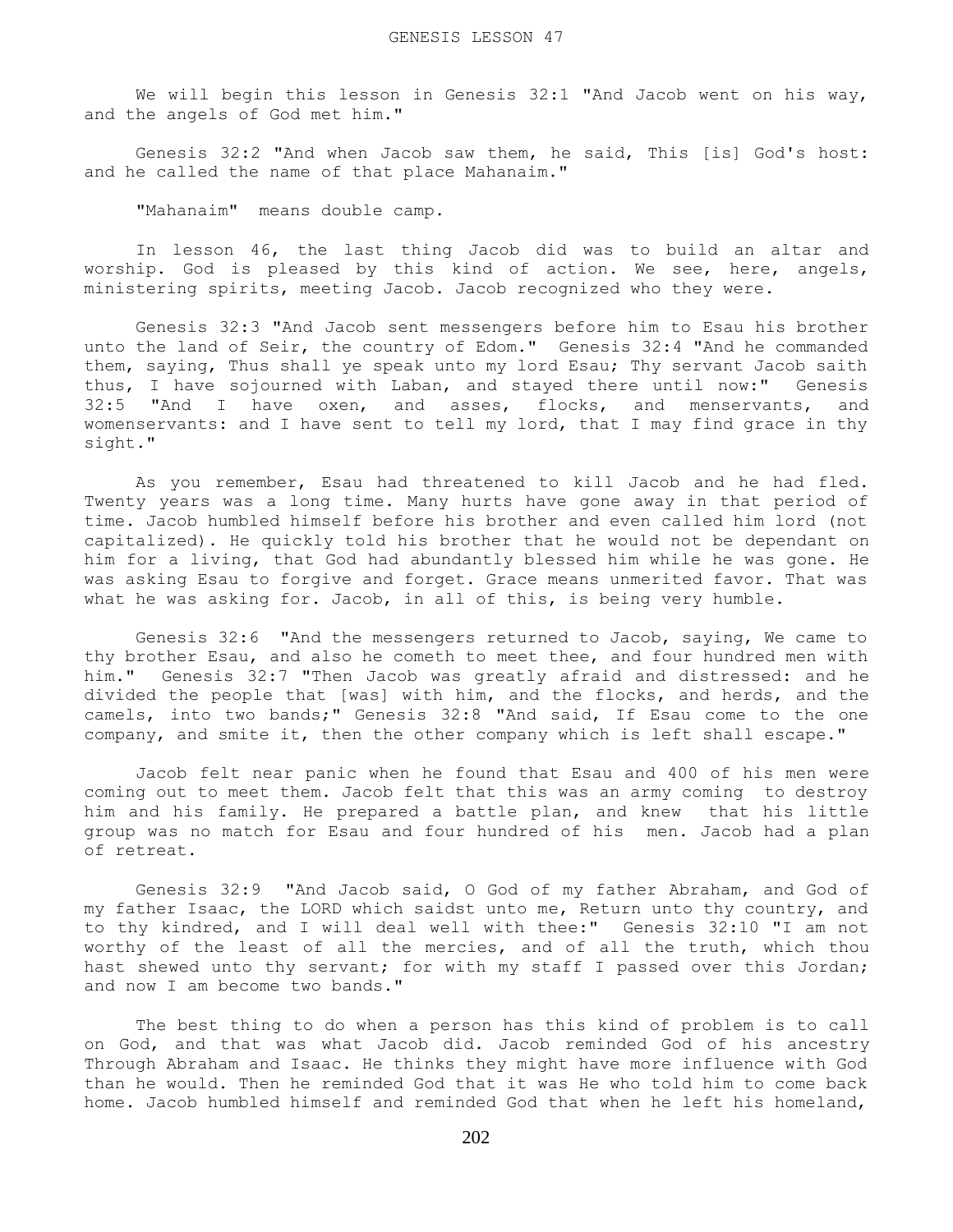the only thing he had was a staff. Now he had been so blessed, that he had two bands of people and all this wealth God had blessed him with. He was not ungrateful. Now we see the prayer Jacob prayed to God.

 Genesis 32:11 "Deliver me, I pray thee, from the hand of my brother, from the hand of Esau: for I fear him, lest he will come and smite me, [and] the mother with the children." Genesis 32:12 "And thou saidst, I will surely do thee good, and make thy seed as the sand of the sea, which cannot be numbered for multitude."

 Jacob realized his only chance was with God's help. He remembered that God spared him from Laban, and he knew God could do this, also. Jacob was not only concerned for himself, but for his family as well. God likes for us to remind Him of His Word. Jacob reminded God of His promise to make his seed so innumerable as the sands of the sea.

 Genesis 32:13 "And he lodged there that same night; and took of that which came to his hand a present for Esau his brother;" Genesis 32:14 "Two hundred she goats, and twenty he goats, two hundred ewes, and twenty rams," Genesis 32:15 "Thirty milch camels with their colts, forty kine, and ten bulls, twenty she asses, and ten foals."

 Jacob had chosen a large gift of animals for his brother. Perhaps, to soften him up before he got to the family. You can see, just from this gift,how wealthy Jacob had become.

 Genesis 32:16 "And he delivered [them] into the hand of his servants, every drove by themselves; and said unto his servants, Pass over before me, and put a space betwixt drove and drove." Genesis 32:17 "And he commanded the foremost, saying, When Esau my brother meeteth thee, and asketh thee, saying, Whose [art] thou? and whither goest thou? and whose [are] these before thee?" Genesis 32:18 "Then thou shalt say, [They be] thy servant Jacob's; it [is] a present sent unto my lord Esau: and, behold, also he [is] behind us." Genesis 32:19 "And so commanded he the second, and the third, and all that followed the droves, saying, On this manner shall ye speak unto Esau, when ye find him." Genesis 32:20 "And say ye moreover, Behold, thy servant Jacob [is] behind us. For he said, I will appease him with the present that goeth before me, and afterward I will see his face; peradventure he will accept of me." Genesis 32:21 "So went the present over before him: and himself lodged that night in the company."

 Notice, Jacob did not send the gifts, until after he had heard that Esau and four hundred men were coming toward him. Jacob planned this scheme to soften up Esau. He gave him one group at a time, rather than all at once, so that each gift would make Esau a little more tender hearted toward Jacob. He felt that, perhaps, by the time Esau had received all these gifts, he would accept him.

 Genesis 32:22 "And he rose up that night, and took his two wives, and his two womenservants, and his eleven sons, and passed over the ford Jabbok." Genesis 32:23 "And he took them, and sent them over the brook, and sent over that he had."

 Jacob sent his family over the river, and he stayed behind alone. He was afraid his brother was coming to destroy all of them. Jabbok was half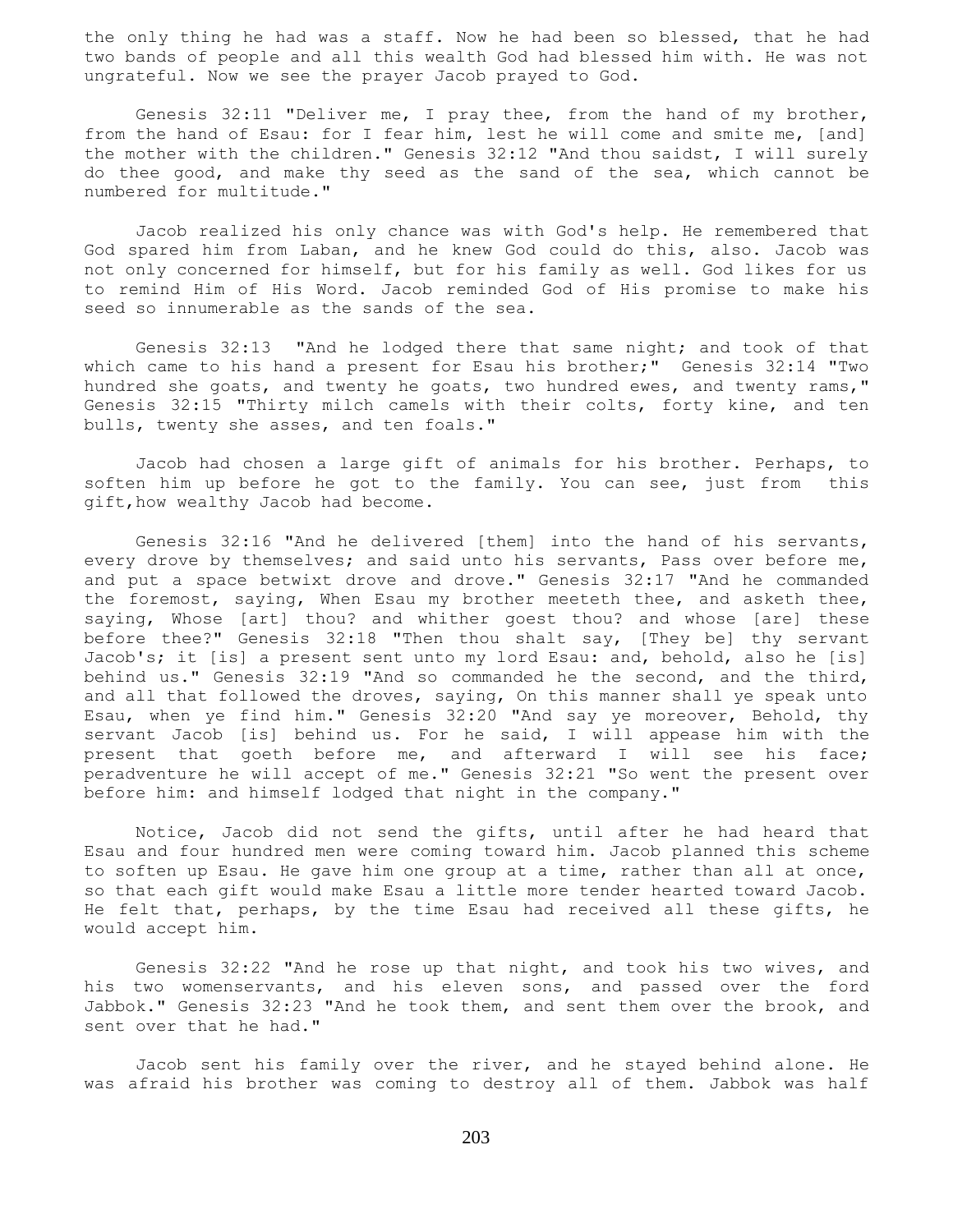way up the Jordan river. This Scripture does not say, but we may assume that he was crying out to God. God was the only one that can help him now.

 Genesis 32:24 "And Jacob was left alone; and there wrestled a man with him until the breaking of the day."

 This was an interesting statement. How can you be alone and wrestle with someone at the same time? This man that Jacob wrestled with had to be a spirit. We heard earlier that angeles had met Jacob on the road. It was certainly possible that they never left. In fact, even now, Christians have angels who minister to them daily. At any rate this man spoken of, here, was either the Spirit of God, or an angel representing God to Jacob.

 Genesis 32:25 "And when he saw that he prevailed not against him, he touched the hollow of his thigh; and the hollow of Jacob's thigh was out of joint, as he wrestled with him."

 Have you ever been in prayer all night and wrestled with God? Sometimes, when we need an answer to a prayer, we will keep on praying, just like Jacob did here, even unto the breaking of day. The fervent prayer of a righteous man availeth much. When we pray in earnest without doubt, our prayers will be answered. Jacob needed God desperately. He felt that all was lost, Unless God intervened. He just would not give up. He had to have God's help. This touch would affect the walk of Jacob. Jacob would never be the same again.

 Genesis 32:26 "And he said, Let me go, for the day breaketh. And he said, I will not let thee go, except thou bless me."

 Again, this was prayer that would not be stopped without an answer from God.

 Genesis 32:27 "And he said unto him, What [is] thy name? And he said, Jacob." Genesis 32:28 "And he said, Thy name shall be called no more Jacob, but Israel: for as a prince hast thou power with God and with men, and hast prevailed."

These Scriptures convince me, even though I cannot prove it, that this "man" he wrestled with, was the Spirit of the Lord. Only God can pronounce blessings. Only God can change our name to suit the job He has ordained us for. He will no longer be a trickster, but father of the twelve tribes of Israel.

"Israel" means having power with God, or God's fighter.

 Jacob's tenacity, or hanging on to God in the face of all odds, had won him favor with God. All believers in the Lord Jesus Christ are spiritual Israel (God's fighters). We also, Will be princes and princesses, when we reign with the King of kings and Lord of lords.

 Genesis 32:29 "And Jacob asked [him], and said, Tell [me], I pray thee, thy name. And he said, Wherefore [is] it [that] thou dost ask after my name? And he blessed him there." Genesis 32:30 "And Jacob called the name of the place Peniel: for I have seen God face to face, and my life is preserved."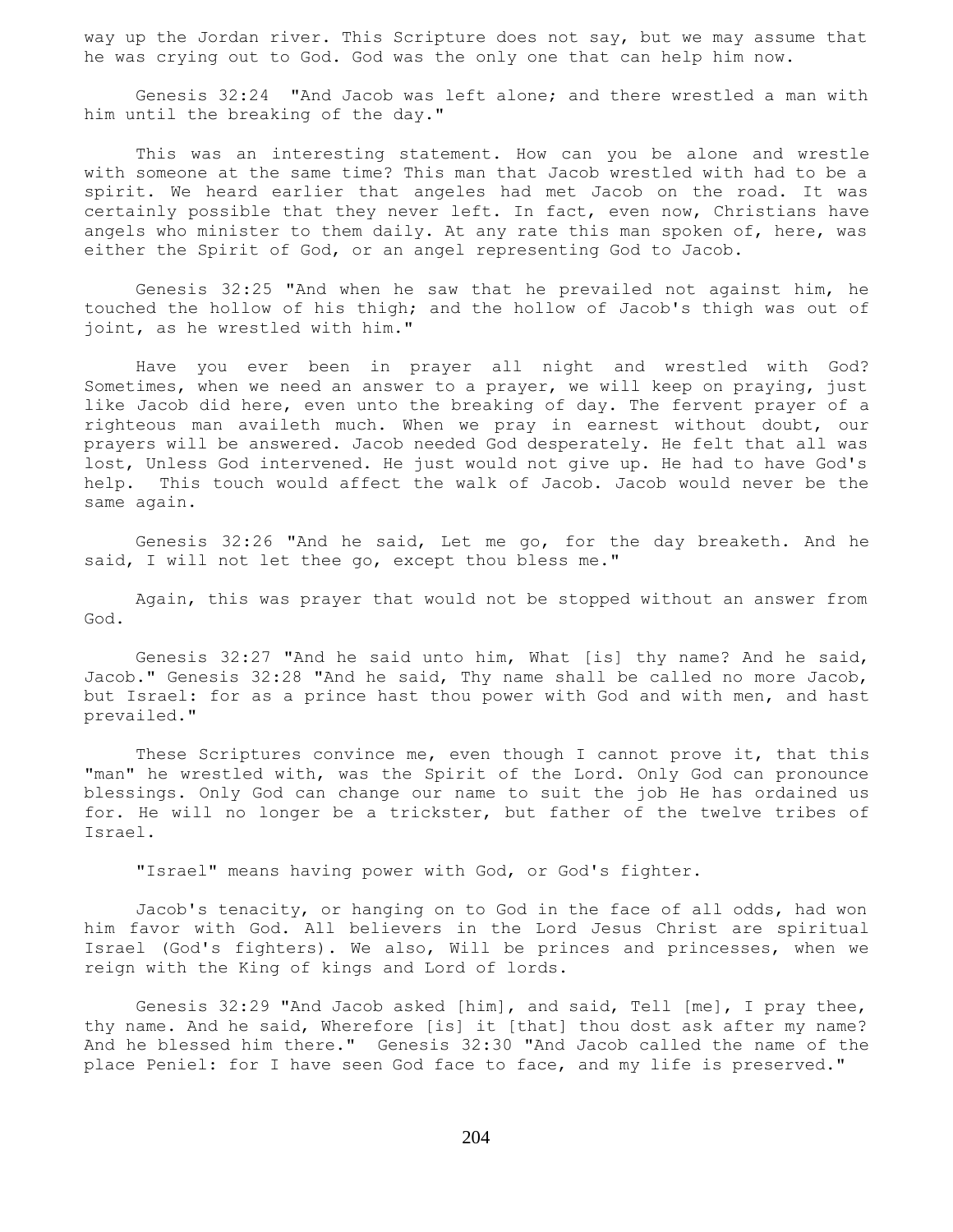No one can look upon the face of God the Father and live. This truly was an appearance of God, I say again, probably,the Lord, God the Word, or some form of His Spirit. The second one of the Trinity is the doer of God. I believe this struggle was a prayer struggle, and Jacob prayed through and reached God.

 Many times we will find in the Scriptures That God changed the name of those who were chosen by Him to do a specific job, as God changed Abram to Abraham, The name would correspond with the job.

" Peniel" means face of God.

 Genesis 32:31 "And as he passed over Penuel the sun rose upon him, and he halted upon his thigh."

The thing that stands out in this to me is that, the darkest hour is just before dawn. This was the case, here, with Jacob. Just as God allowed Paul to have a thorn in his flesh to keep him humble, this limp of Jacob's would remind him of this encounter with God. He would realize without God, there was no victory.

 Genesis 32:32 "Therefore the children of Israel eat not [of] the sinew which shrank, which [is] upon the hollow of the thigh, unto this day: because he touched the hollow of Jacob's thigh in the sinew that shrank."

 This abstaining from eating the sinew is a reminder, even now, to Jacob's descendants of his encounter with God. .

We will be in Genesis chapter 33 in the next lesson.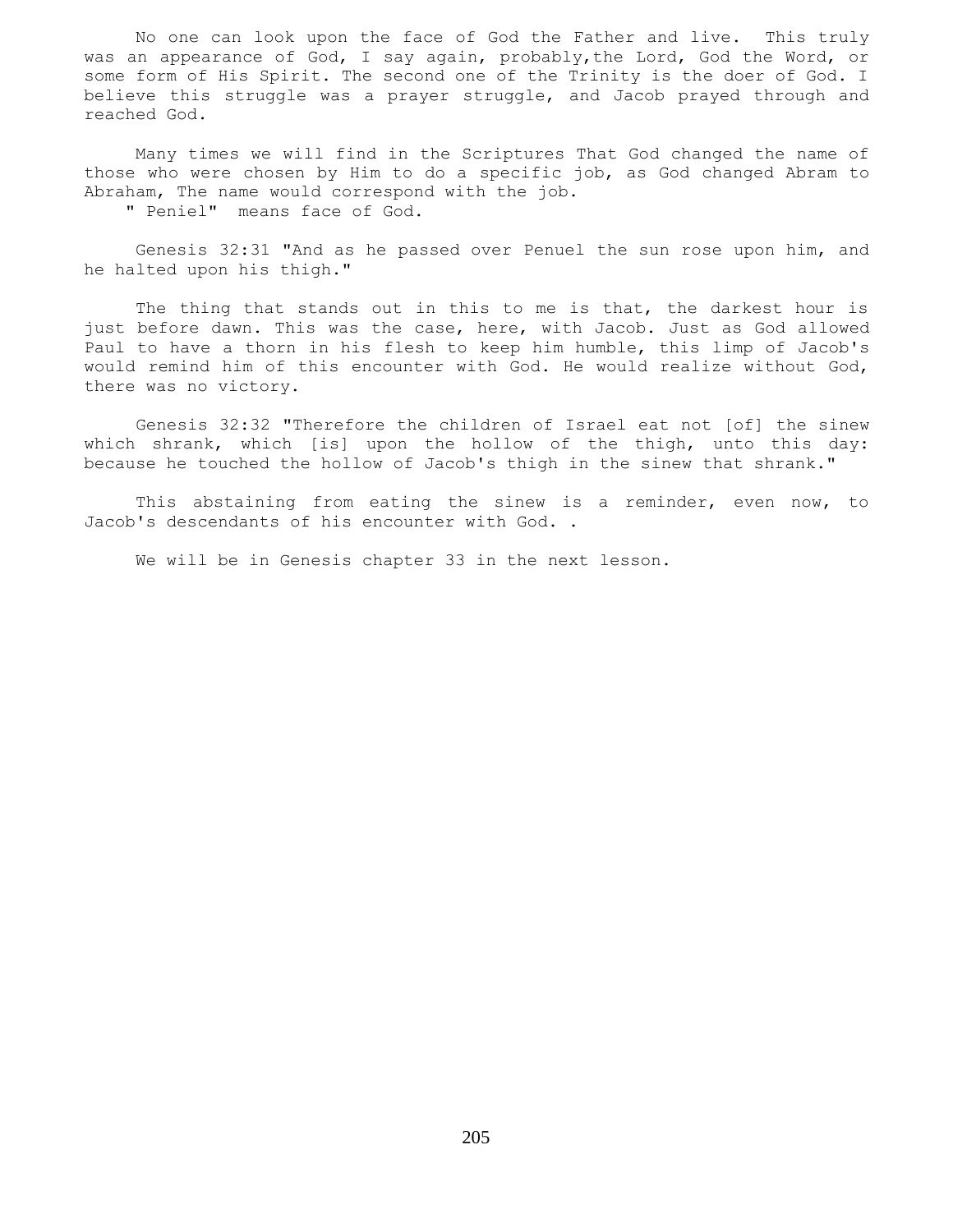1. Who met Jacob? 2. When Jacob saw them, what did he call them? 3. What did Jacob name this place? 4. What means double camp? 5. Who did Jacob send messengers ahead to? 6. What country was this place in? 7. What message did Jacob send? 8. What helps anger to subside? 9. What did Jacob call Esau? 10. What did Jacob ask Esau to do? 11. What does grave mean? 12. What frightened Jacob about Esau coming? 13. Why did Jacob separate into two companies? 14. What did Jacob feel Esau was coming for? 15. When Jacob was so afraid, What two names did he call God? 16. What had God told Jacob to do? 17. What was the only thing Jacob had when he went to work for Laban? 18. How did Jacob's prayer begin? 19. Who, besides himself, was Jacob concerned about? 20. How does God feel about us reminding Him of his Word? 21. Where were the gifts Jacob sent Esau? 22. Why did he send them? 23. When Esau asked them, what were they to say about the animals? 24. When did Jacob send the gifts? 25. Who did Jacob send over the ford Jabbok? 26. Who did Jacob wrestle with? 27. Who did this actually have to be? 28. What happened to Jacob, when this being did not prevail? 29. What type of prayers brings answers? 30. When will Jacob be willing to stop? 31. What did this being ask Jacob? 32. What was Jacob's name changed to? 33. Why? 34. Who do I believe this is? 35. What does "Israel" mean? 36. When Jesus takes over power as King of the earth, who will the Christians be? 37. What does "peniel" mean? 38. Which one of the Trinity is the doer God? 39. When is it the darkest? 40. What would remind Jacob of his encounter with God?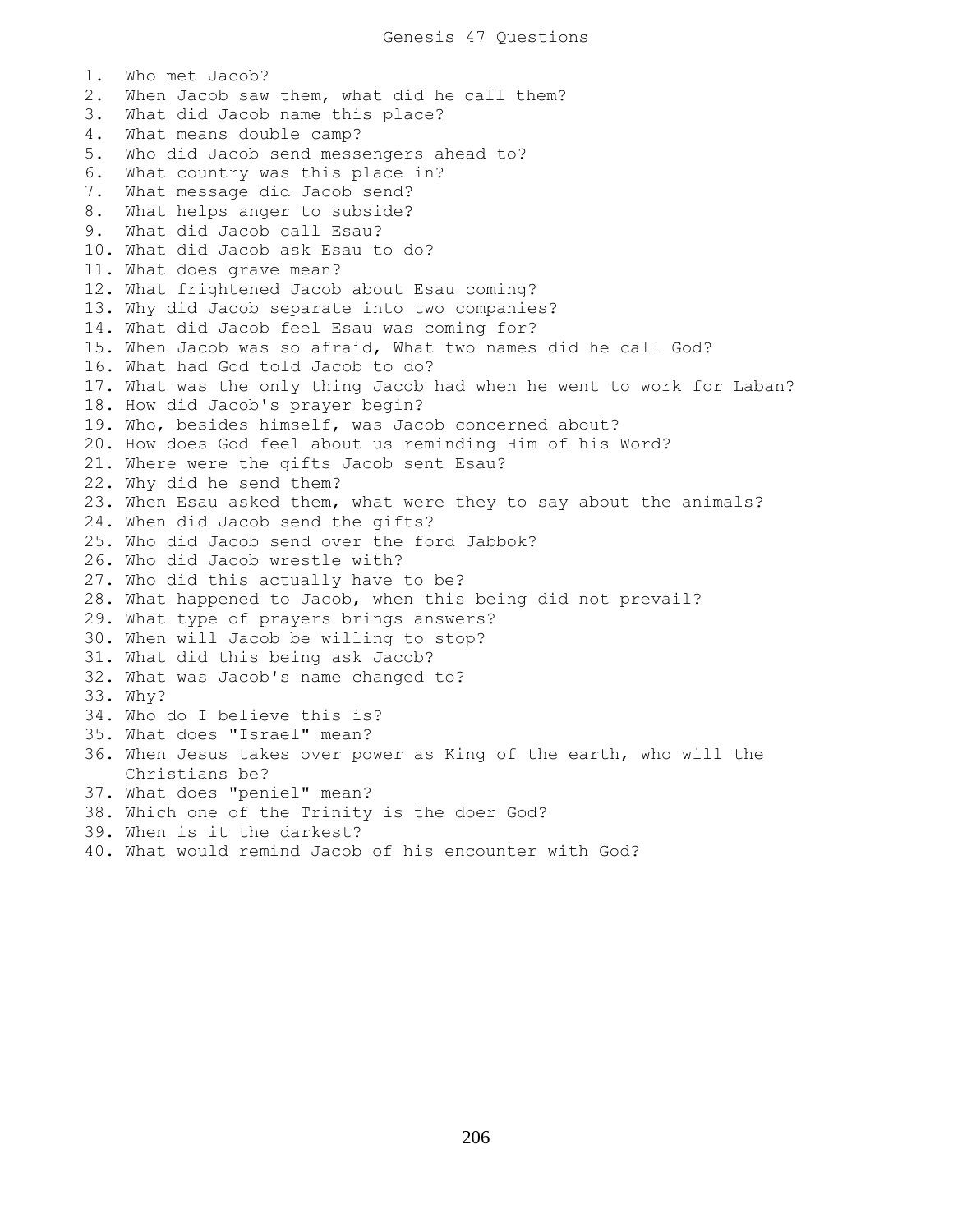We will begin this lesson in chapter 33 of Genesis verse 1.

 Genesis 33:1 "And Jacob lifted up his eyes, and looked, and, behold, Esau came, and with him four hundred men. And he divided the children unto Leah, and unto Rachel, and unto the two handmaids." Genesis 33:2 "And he put the handmaids and their children foremost, and Leah and her children after, and Rachel and Joseph hindermost."

 You can quickly see who Jacob loved the most. The handmaids and their children were put in the greatest jeopardy, then Leah and her children, but Jacob kept Rachel and Joseph most protected at the very back. Jacob was assuming the worst.

 Genesis 33:3 "And he passed over before them, and bowed himself to the ground seven times, until he came near to his brother."

 Jacob wanted to make sure that Esau knew he was humble before him. Of course, "seven" means spiritually complete.

 Genesis 33:4 "And Esau ran to meet him, and embraced him, and fell on his neck, and kissed him: and they wept."

 You must remember, it had been twenty years since they had seen each other. Esau, probably, did not even know whether Jacob was alive during this time. You can imagine the joy, as these two brothers were reunited. These were tears of Joy, and in Jacob's case, relief.

 Our worst fears, seldom ever happen. Jacob had worried for nothing. Esau was not going to harm him, or his family.

 Genesis 33:5 "And he lifted up his eyes, and saw the women and the children; and said, Who [are] those with thee? And he said, The children which God hath graciously given thy servant."

 Remember, Esau knew nothing of Jacob's marriages. or his family. These two brothers would have a lot to tell each other. So much had happened to both in the last twenty years. Notice, how Jacob gave God thanks for everything.

 Genesis 33:6 "Then the handmaidens came near, they and their children, and they bowed themselves." Genesis 33:7 "And Leah also with her children came near, and bowed themselves: and after came Joseph near and Rachel, and they bowed themselves."

These were four women and eleven sons. Quite a large family.

 Genesis 33:8 "And he said, What [meanest] thou by all this drove which I met? And he said, [These are] to find grace in the sight of my lord." Genesis 33:9 "And Esau said, I have enough, my brother; keep that thou hast unto thyself."

 Esau could not believe the vastness of the gifts Jacob had sent him. He asked Jacob why he sent them. Jacob told him, so he would not be angry with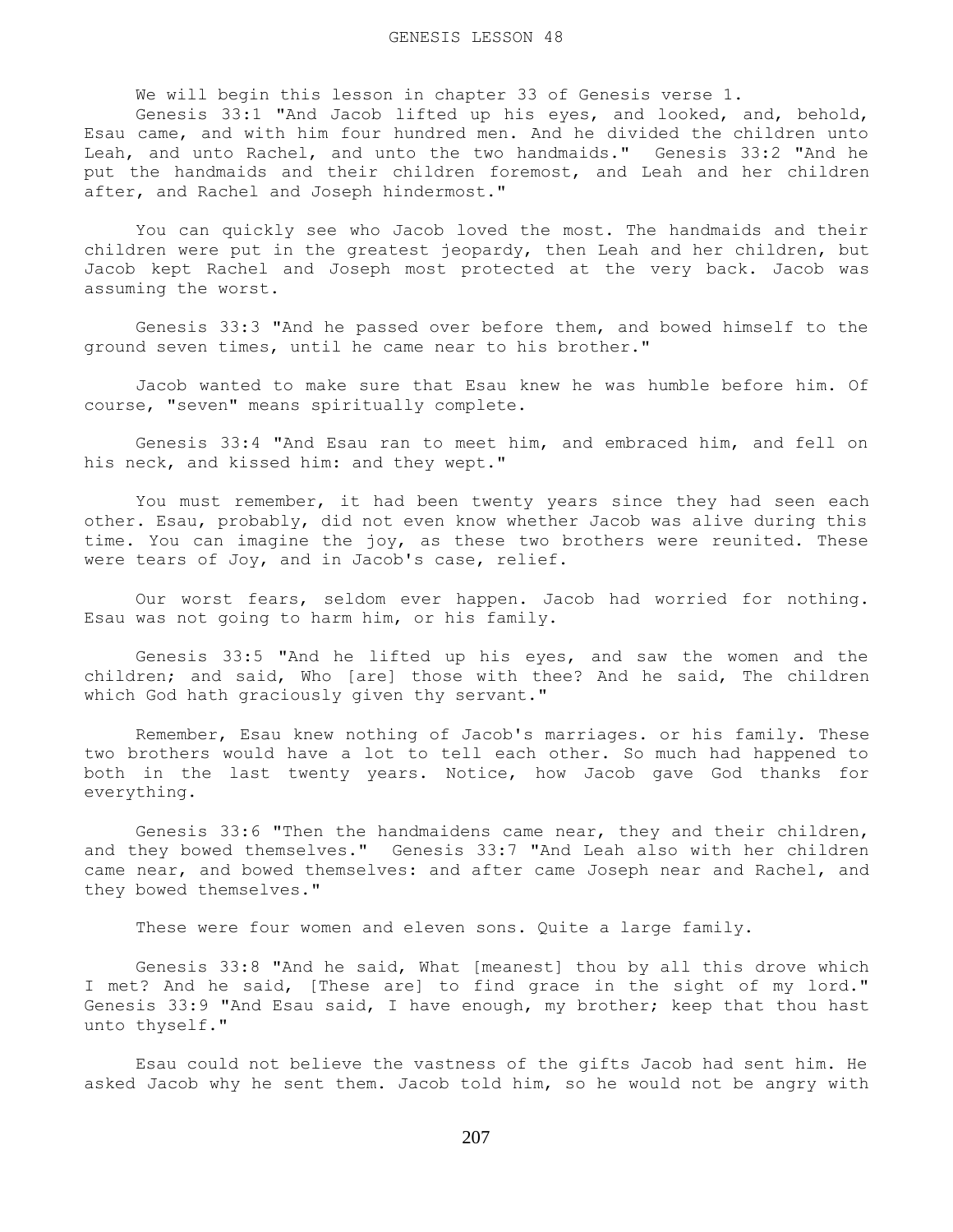him. Esau had been blessed of God the same as Jacob, and he told Jacob to keep the gifts, that he had plenty already.

 Genesis 33:10 "And Jacob said, Nay, I pray thee, if now I have found grace in thy sight, then receive my present at my hand: for therefore I have seen thy face, as though I had seen the face of God, and thou wast pleased with me."

 Jacob was so pleased that Esau was not angry with him. He told him to keep the gifts. Jacob felt that God had forgiven him, and made things right with Esau. These two brothers could find no fault with each other, now.

 Genesis 33:11 "Take, I pray thee, my blessing that is brought to thee; because God hath dealt graciously with me, and because I have enough. And he urged him, and he took [it]."

 Jacob, again, tells Esau that God has blessed him abundantly. He pled with Esau to allow him to give him the gifts, and Esau finally accepted.

 Genesis 33:12 "And he said, Let us take our journey, and let us go, and I will go before thee." Genesis 33:13 "And he said unto him, My lord knoweth that the children [are] tender, and the flocks and herds with young [are] with me: and if men should overdrive them one day, all the flock will die."

 Esau wanted Jacob to follow him back to his home, but Jacob told him if he drove the animals hard, they would die. There was peace between the brothers, and Jacob had to take his time with this great company. We will see Jacob requesting this very thing from Esau in the next verse.

 Genesis 33:14 "Let my lord, I pray thee, pass over before his servant: and I will lead on softly, according as the cattle that goeth before me and the children be able to endure, until I come unto my lord unto Seir."

 Jacob wanted to take his time and move as the cattle grazed and not make the trip too hard on the little ones. He told Esau to just go on ahead.

 Genesis 33:15 "And Esau said, Let me now leave with thee [some] of the folk that [are] with me. And he said, What needeth it? let me find grace in the sight of my lord." Genesis 33:16 "So Esau returned that day on his way unto Seir."

 Esau offered to leave some of his men to help Jacob with the trip, But Jacob said there was no need. Jacob told Esau, one more time, that he was pleased that Esau had forgiven him.

 Genesis 33:17 "And Jacob journeyed to Succoth, and built him an house, and made booths for his cattle: therefore the name of the place is called Succoth."

"Succoth" means booth. These booths are like our barns.

 Genesis 33:18 "And Jacob came to Shalem, a city of Shechem, which [is] in the land of Canaan, when he came from Padan-aram; and pitched his tent before the city."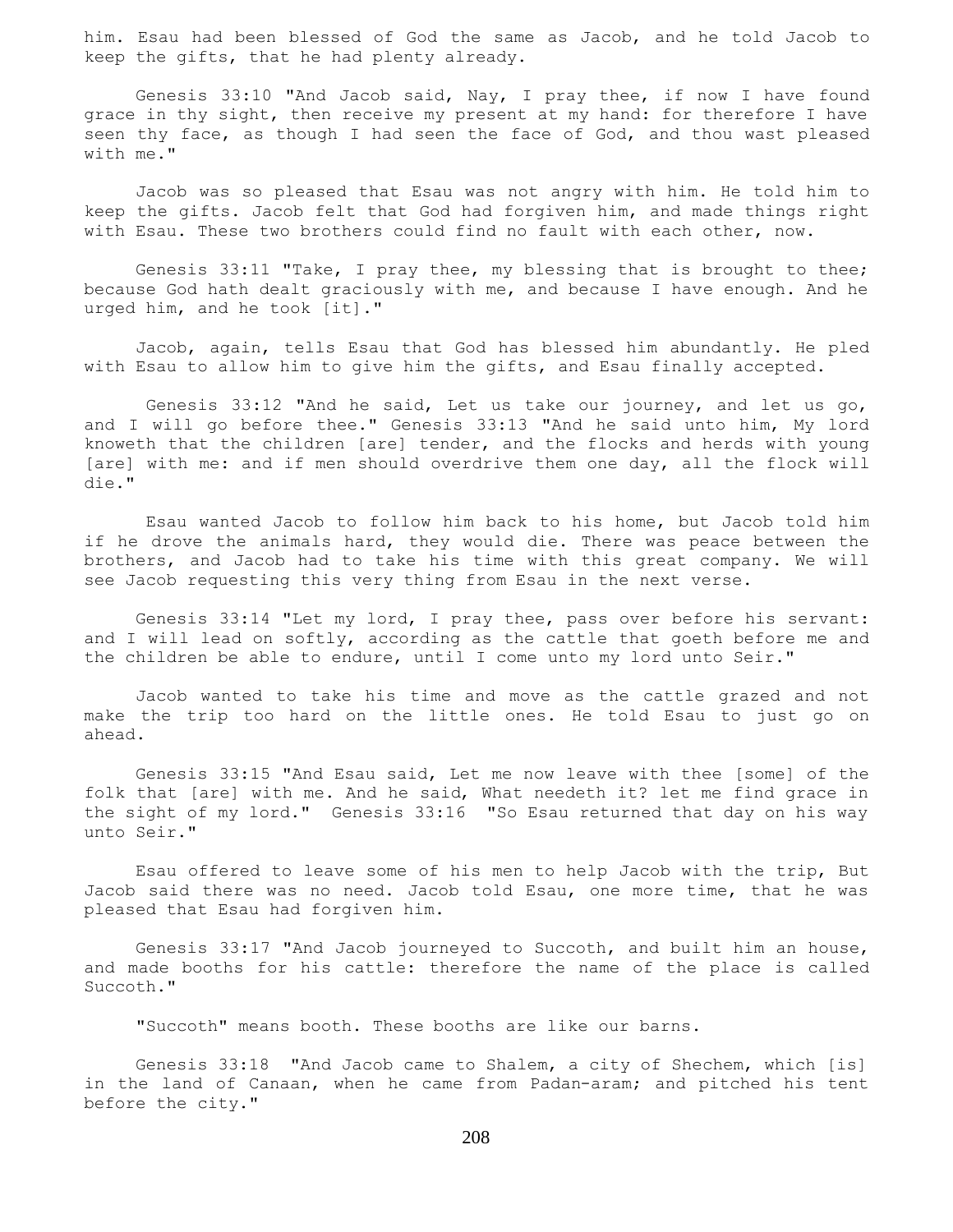"Shalem" means peaceful, or secure. In many of the translations, Shalem is not capitalized, meaning that he came in peace to Shechem.

 I believe that this paragraph actually precedes V-17 and both these were descriptions of the same thing. When Jacob first came from Padanaram, he pitched his tent, bought land, built barns, and a home. Buying land and building a home usually means settling down.

 Genesis 33:19 "And he bought a parcel of a field, where he had spread his tent, at the hand of the children of Hamor, Shechem's father, for an hundred pieces of money." Genesis 33:20 "And he erected there an altar, and called it El-elohe-Israel."

 "El-elohe-Isreal" means the Mighty God of Israel. Jacob in raising the altar, was recognizing this Mighty God that protected him and blessed him throughout this chapter.

Study chapter 34 for the next lesson.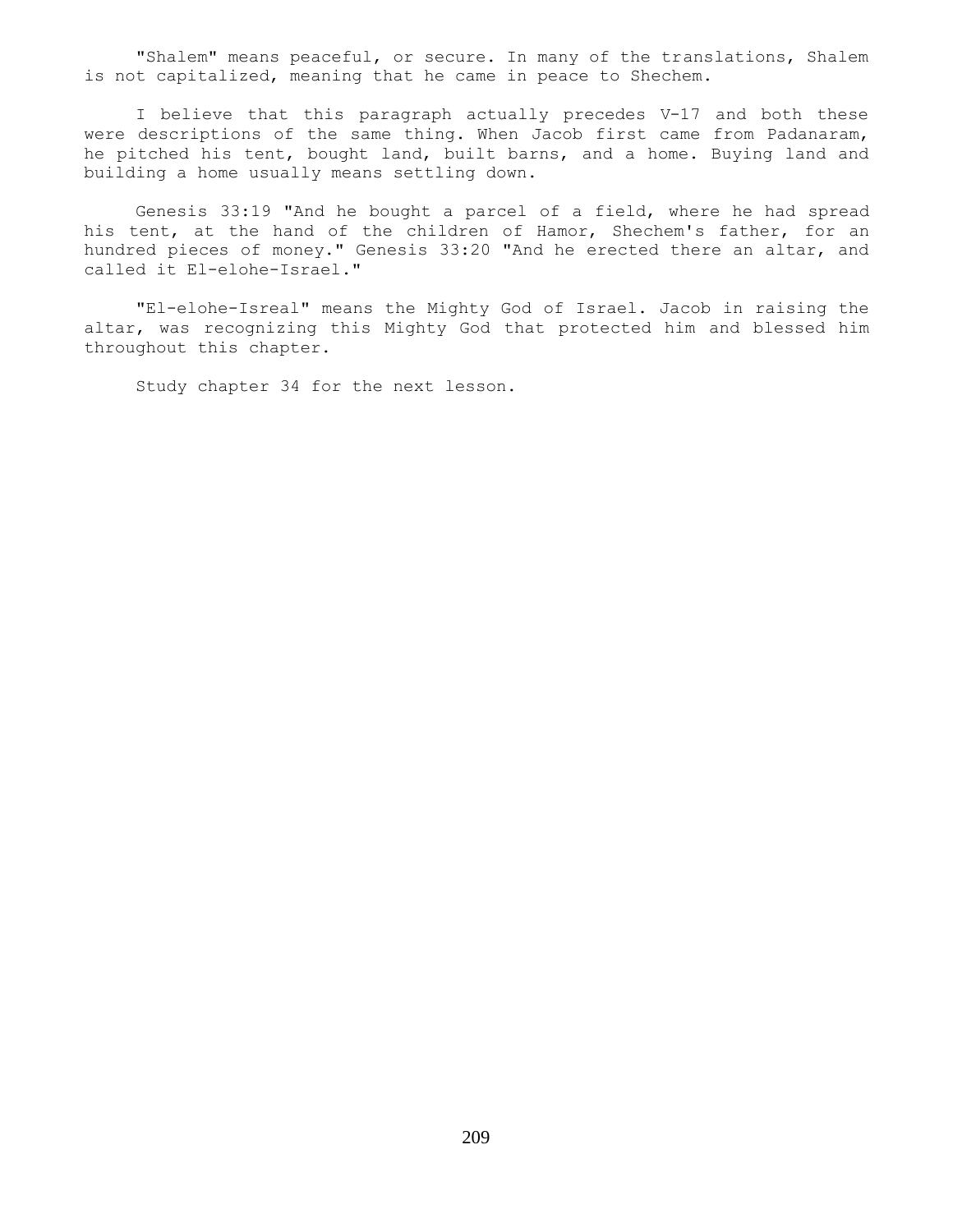1. When Jacob lifted his eyes, what did he see? 2. What did he immediately do? 3. In what order did he put them? 4. Why? 5. How many times did he bow to Esau? 6. What did Esau do? 7. How long had the separation been? 8. What did Esau see that amazed him? 9. Where did Jacob say they came from? 10. What did the handmaids, Leah, Rachel, and the children do to show their respect to Esau. 11. When Esau asked Jacob why he sent all the animals, what was his reply? 12. What was Esau's reply to that? 13. What did Jacob compare Esau's forgiving spirit with? 14. What two reasons did Jacob give that caused Esau to finally accept the gifts? 15. Why could Jacob not go back with his brother, Esau? 16. What did Esau offer to do to help Jacob? 17. What two things did Jacob build at Succoth? 18. "Shalem" means what? 19. Where was Shechem located? 20. What does build a home indicate? 21. Who did Jacob buy the land from? 22. What did he pay? 23. The altar that Jacob built and named recognized what? 24. We have called Jacob by that name throughout this lesson, but what is his name really?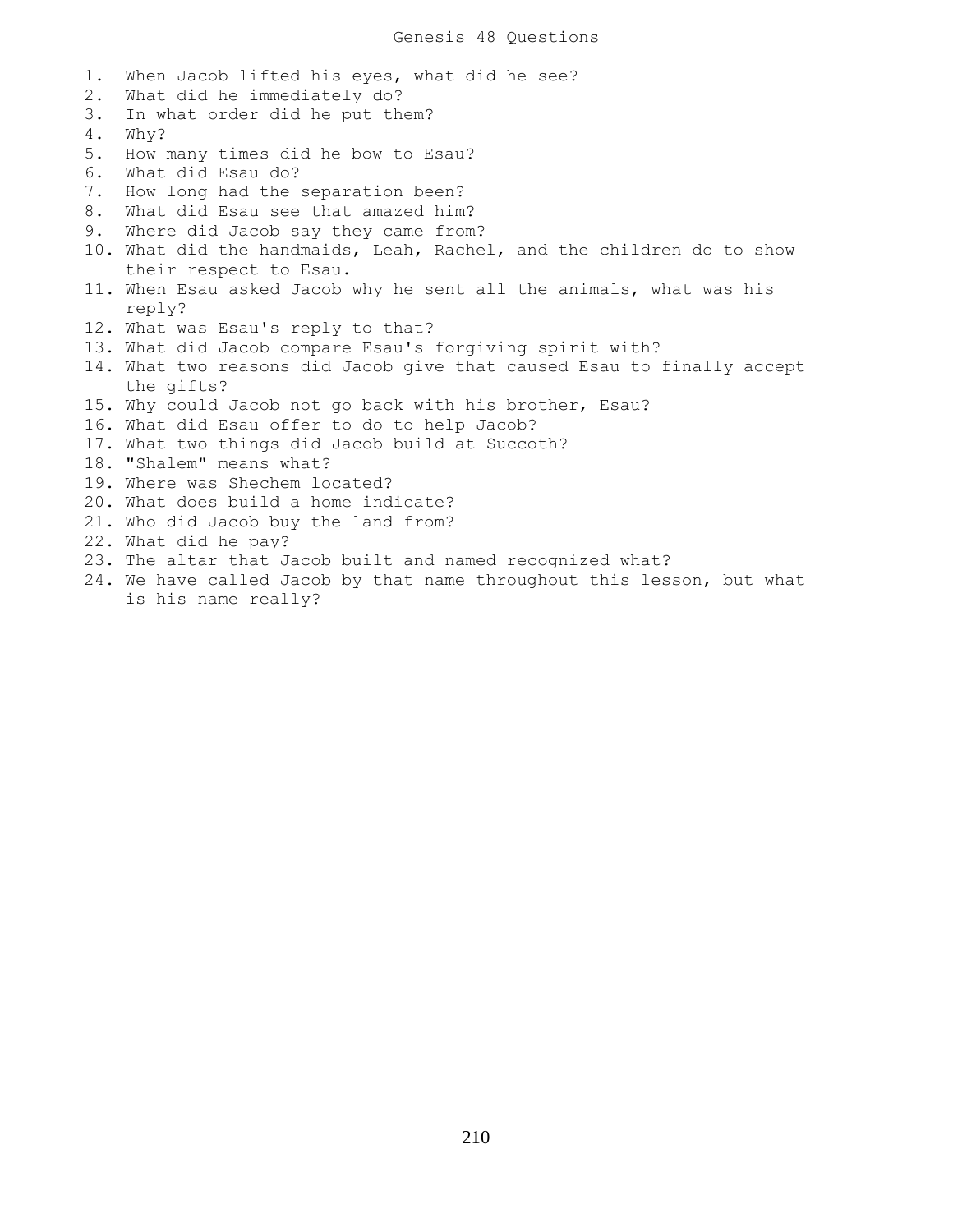We will begin this lesson with chapter 34 verse 1.

 Genesis 34:1 "And Dinah the daughter of Leah, which she bare unto Jacob, went out to see the daughters of the land."

 Dinah had, probably, already been acquainted with these girls and was most likely visiting with them.

 Genesis 34:2 "And when Shechem the son of Hamor the Hivite, prince of the country, saw her, he took her, and lay with her, and defiled her."

 There are several things to notice about this relationship. Dinah should not have ventured out on her own. She knew these people were not living the type of holy life that was required of her people. Dinah's curiosity would cost her greatly.

 The age of Dinah at this time was questionable. We may assume that she was between thirteen and seventeen, because her nearness to age of Joseph. Joseph was sold into captivity, when he was about seventeen.

 Shechem was a prince, so he should have had more honor than to do something like this, especially to a guest in his country. Had he thought at all, he should have realized that this would cause a great rift between his people and Dinah's people. Rape was punishable by death in those days. If it occurred with the girl's permission, they were both stoned to death. The fact that he took her, indicated that it was against her will.

 Genesis 34:3 "And his soul clave unto Dinah the daughter of Jacob, and he loved the damsel, and spake kindly unto the damsel." Genesis 34:4 "And Shechem spake unto his father Hamor, saying, Get me this damsel to wife."

 Here we see even though Shechem raped Dinah, he did love her and wanted to marry her. This however, was no excuse for his act. He should have used more self control and married her first. Shechem was selfish and inconsiderate, and he would pay for his actions.

 Genesis 34:5 "And Jacob heard that he had defiled Dinah his daughter: now his sons were with his cattle in the field: and Jacob held his peace until they were come."

 Jacob was not provoked to go and take the law into his own hands, even though he heard of the indiscretion toward Dinah. He would wait and talk to her brothers, who were, also, children of Leah. They would have a say in what action they would take against Shechem.

 Genesis 34:6 "And Hamor the father of Shechem went out unto Jacob to commune with him."

 Hamor had gone to Jacob to try to keep down trouble, and to purchase Dinah for Shechem. This was the custom in the land in those days. The fathers of the bride and groom to be would strike a bargain, and make the arrangements for the wedding.

211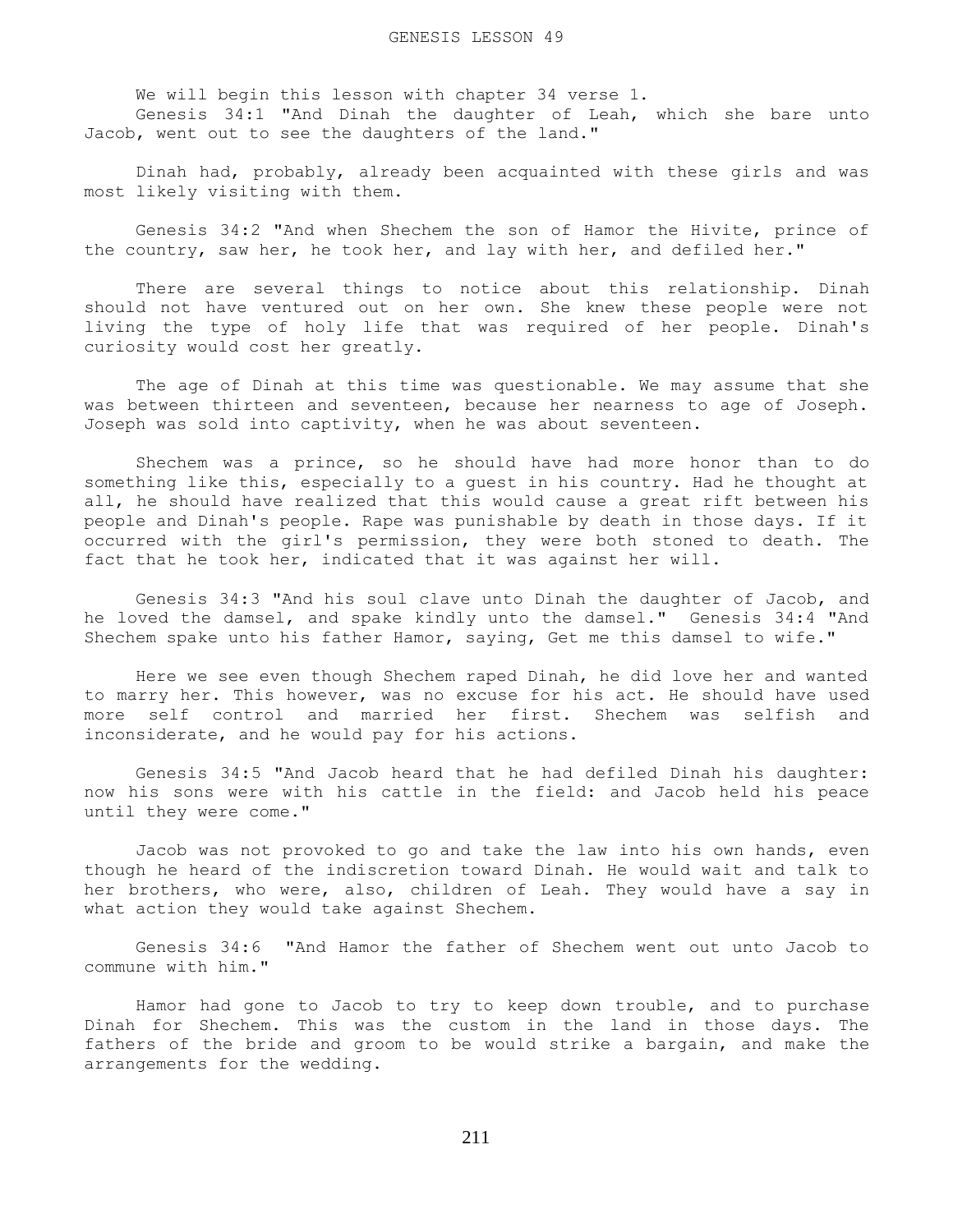Genesis 34:7 "And the sons of Jacob came out of the field when they heard [it]: and the men were grieved, and they were very wroth, because he had wrought folly in Israel in lying with Jacob's daughter; which thing ought not to be done."

 These sons were grieved over what had happened to their sister. They were, also, ashamed. Probably, their father had sent them word. This was the first time Israel was used for the name of the family. These Israelites were under obligation to God to live holy lives, because they were the covenant people. This brought extra shame. This act, in fact, was not just against Dinah, but Isreal's family.

 Genesis 34:8 "And Hamor communed with them, saying, The soul of my son Shechem longeth for your daughter: I pray you give her him to wife." Genesis 34:9 "And make ye marriages with us, [and] give your daughters unto us, and take our daughters unto you."

 Hamor did not apologize for the terrible thing his son had done. He believed that the offer to marry her would be sufficient for the crime. He even went so far as to offer his daughters in marriage to Jacob's sons. Hamor wanted inter-marriage between the two tribes, but God said, do not be unequally yoked to those of unbelief.

 Genesis 34:10 "And ye shall dwell with us: and the land shall be before you; dwell and trade ye therein, and get you possessions therein."

 Hamor was purposing a peace agreement where Isreal's family would live in the land of Hamor's family. Peace is difficult when two families, so different, try to live in a small area.

 Genesis 34:11 "And Shechem said unto her father and unto her brethren, Let me find grace in your eyes, and what ye shall say unto me I will give." Genesis 34:12 "Ask me never so much dowry and gift, and I will give according as ye shall say unto me: but give me the damsel to wife."

 Shechem was in love with Dinah. He was telling Jacob and Dinah's brothers that anything they would ask, would not be too much to give for the hand of Dinah in marriage. No amount of money, or property, would be too much.

 Genesis 34:13 "And the sons of Jacob answered Shechem and Hamor his father deceitfully, and said, because he had defiled Dinah their sister:" Genesis 34:14 "And they said unto them, We cannot do this thing, to give our sister to one that is uncircumcised; for that [were] a reproach unto us:" Genesis 34:15 "But in this will we consent unto you: If ye will be as we [be], that every male of you be circumcised;"

 These sons of Jacob, Dinah's brothers, were driving a very hard bargain with the men of Hamor's family. This was an improper thing to bargain with. The things of God were not to be taken so lightly, as to use them to trade for marriage agreements.

 Genesis 34:16 "Then will we give our daughters unto you, and we will take your daughters to us, and we will dwell with you, and we will become one people." Genesis 34:17 "But if ye will not hearken unto us, to be circumcised; then will we take our daughter, and we will be gone."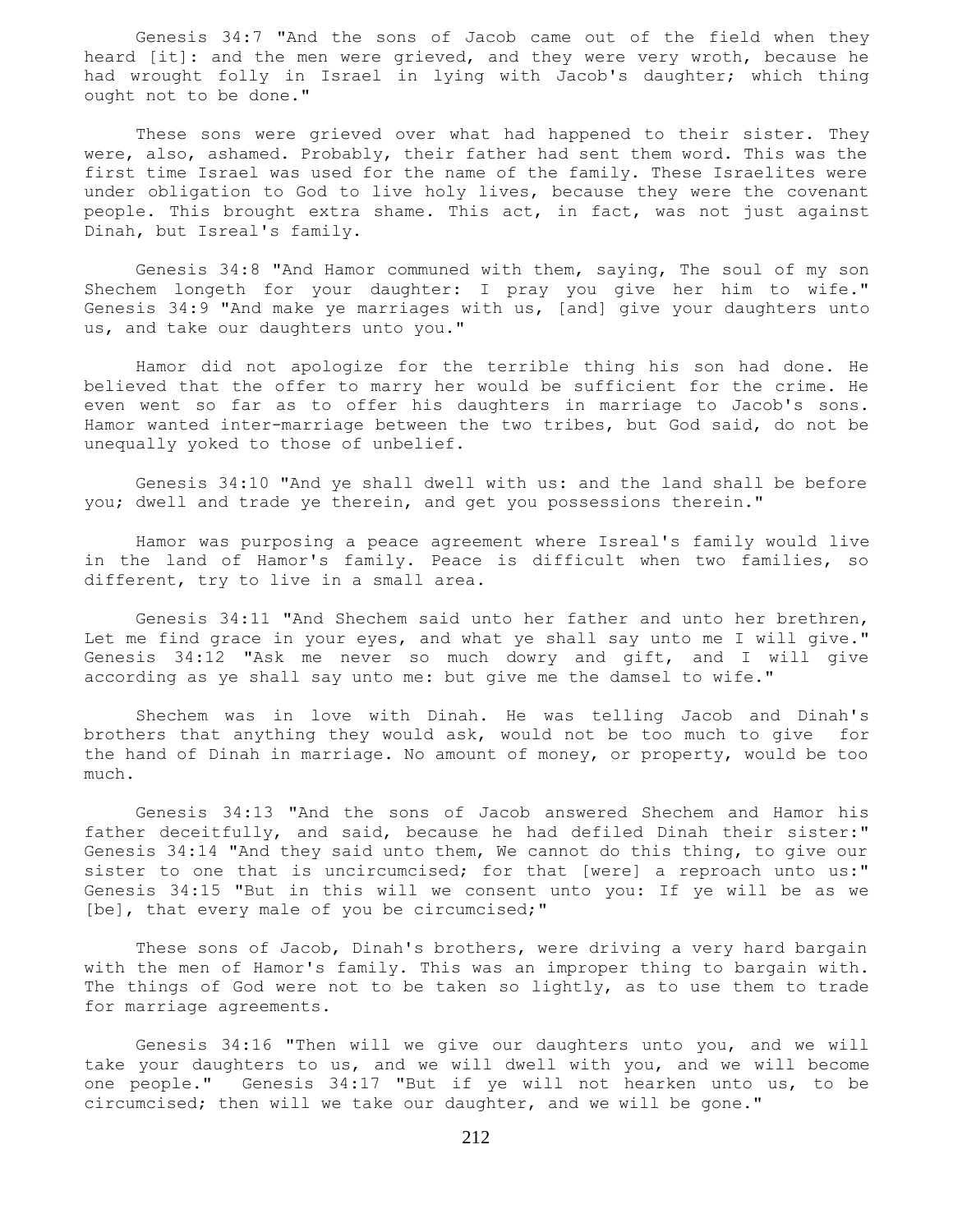This proposal was sinful. These sons of Jacob had no right to offer heathen people the sign of God's covenant. That was only God's to give. It seems, Dinah was still in Shechem's house. She would, probably, have to be taken by force.

 Genesis 34:18 "And their words pleased Hamor, and Shechem Hamor's son." Genesis 34:19 "And the young man deferred not to do the thing, because he had delight in Jacob's daughter: and he [was] more honorable than all the house of his father."

 This was acceptable to Hamor and Shechem. To Shechem, because he loved Dinah, but to Hamor because these Israelites were blessed of God. Hamor thought this act would bring blessings of God to his family, as well.

 Genesis 34:20 "And Hamor and Shechem his son came unto the gate of their city, and communed with the men of their city, saying," Genesis 34:21 "These men [are] peaceable with us; therefore let them dwell in the land, and trade therein; for the land, behold, [it is] large enough for them; let us take their daughters to us for wives, and let us give them our daughters."

 Here, Hamor and Shechem were trying to convince the men of the city that this would be advantageous to them, also.

 Genesis 34:22 "Only herein will the men consent unto us for to dwell with us, to be one people, if every male among us be circumcised, as they [are] circumcised." Genesis 34:23 "[Shall] not their cattle and their substance and every beast of theirs [be] ours? only let us consent unto them, and they will dwell with us." Genesis 34:24 "And unto Hamor and unto Shechem his son hearkened all that went out of the gate of his city; and every male was circumcised, all that went out of the gate of his city."

 These people had the idea that all of Jacob's wealth would be shared by them, as well as being able to inter-marry. They were persuaded by Hamor and Shechem that this was a good deal for all of them, They all consented, and everyone of them were circumcised, old and young.

 Genesis 34:25 "And it came to pass on the third day, when they were sore, that two of the sons of Jacob, Simeon and Levi, Dinah's brethren, took each man his sword, and came upon the city boldly, and slew all the males."

 These two sons, who were Leah's sons and Dinah's full brothers, caught the men when they were incapacitated and went in and killed all the men. It must have been a small town, and these two men caught them one at a time away from the group and killed all of them. They were taking vengeance for Shechem's rape of their sister.

 Genesis 34:26 "And they slew Hamor and Shechem his son with the edge of the sword, and took Dinah out of Shechem's house, and went out."

 It seems Dinah had been held against her will in Shechem's house. Her brothers killed Shechem and his dad, and took Dinah home.

 Genesis 34:27 "The sons of Jacob came upon the slain, and spoiled the city, because they had defiled their sister." Genesis 34:28 "They took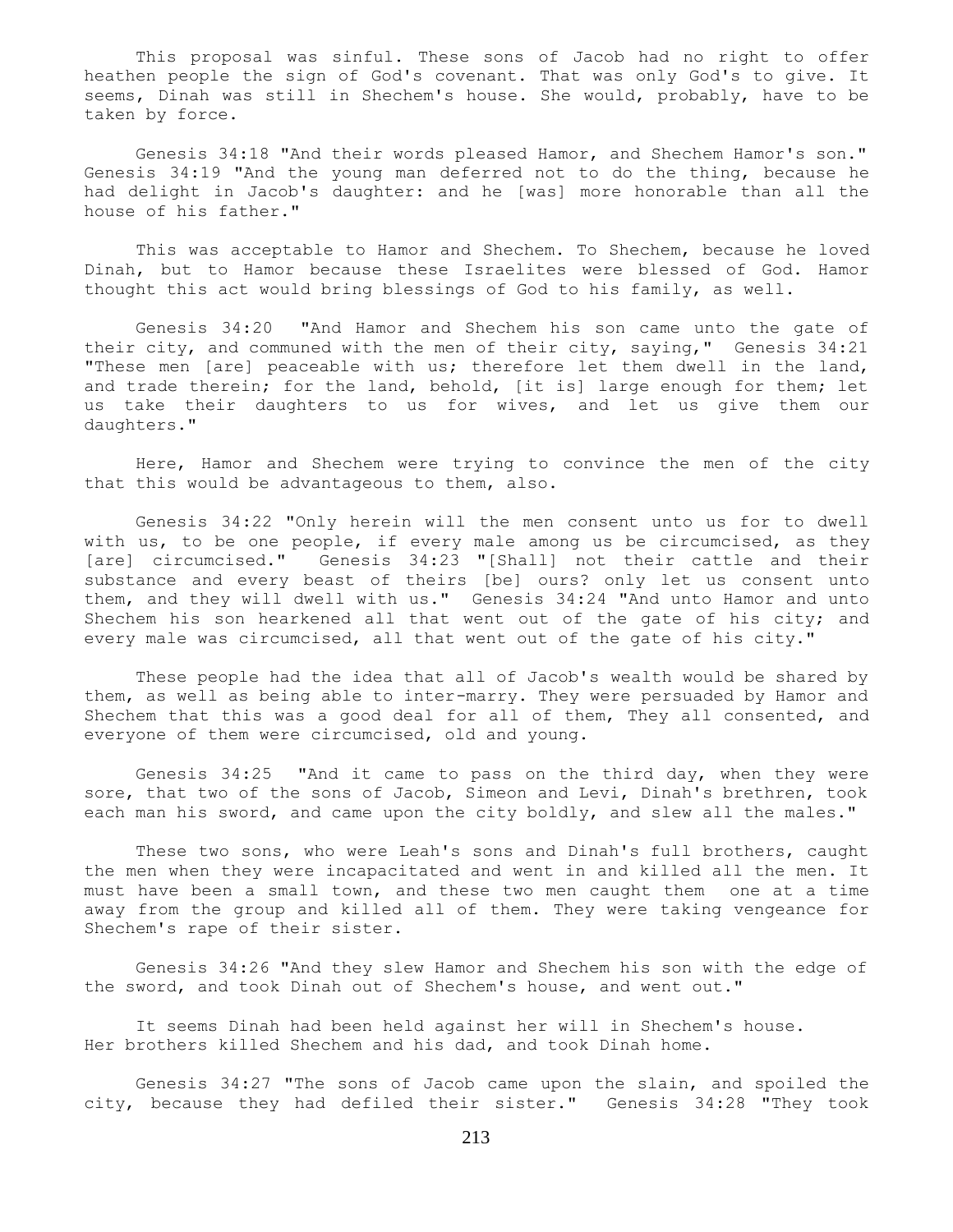their sheep, and their oxen, and their asses, and that which [was] in the city, and that which [was] in the field," Genesis 34:29 "And all their wealth, and all their little ones, and their wives took they captive, and spoiled even all that [was] in the house."

 The sons of Jacob took everything and everyone that had belonged to these men. They even spoiled their families. Jacob's sons had lied to these men about the treaty, and killed them, and taken all their worldly possessions. They used the excuse of getting even, but that was not God's way.

 Genesis 34:30 "And Jacob said to Simeon and Levi, Ye have troubled me to make me to stink among the inhabitants of the land, among the Canaanites and the Perizzites: and I [being] few in number, they shall gather themselves together against me, and slay me; and I shall be destroyed, I and my house."

 Jacob was displeased with the action of his sons. They had done something that would anger God, by using circumcision to get revenge on these men. They had, also, endangered their family, by provoking the anger of the Perizzite and Canaanite neighbors. Jacob reminds them that his family was few in number compared to the large groups in these other tribes.

 Genesis 34:31 "And they said, Should he deal with our sister as with an harlot?"

 The son's answer was that they were protecting their sister's good name. Whether this was right or not, would be left up to God.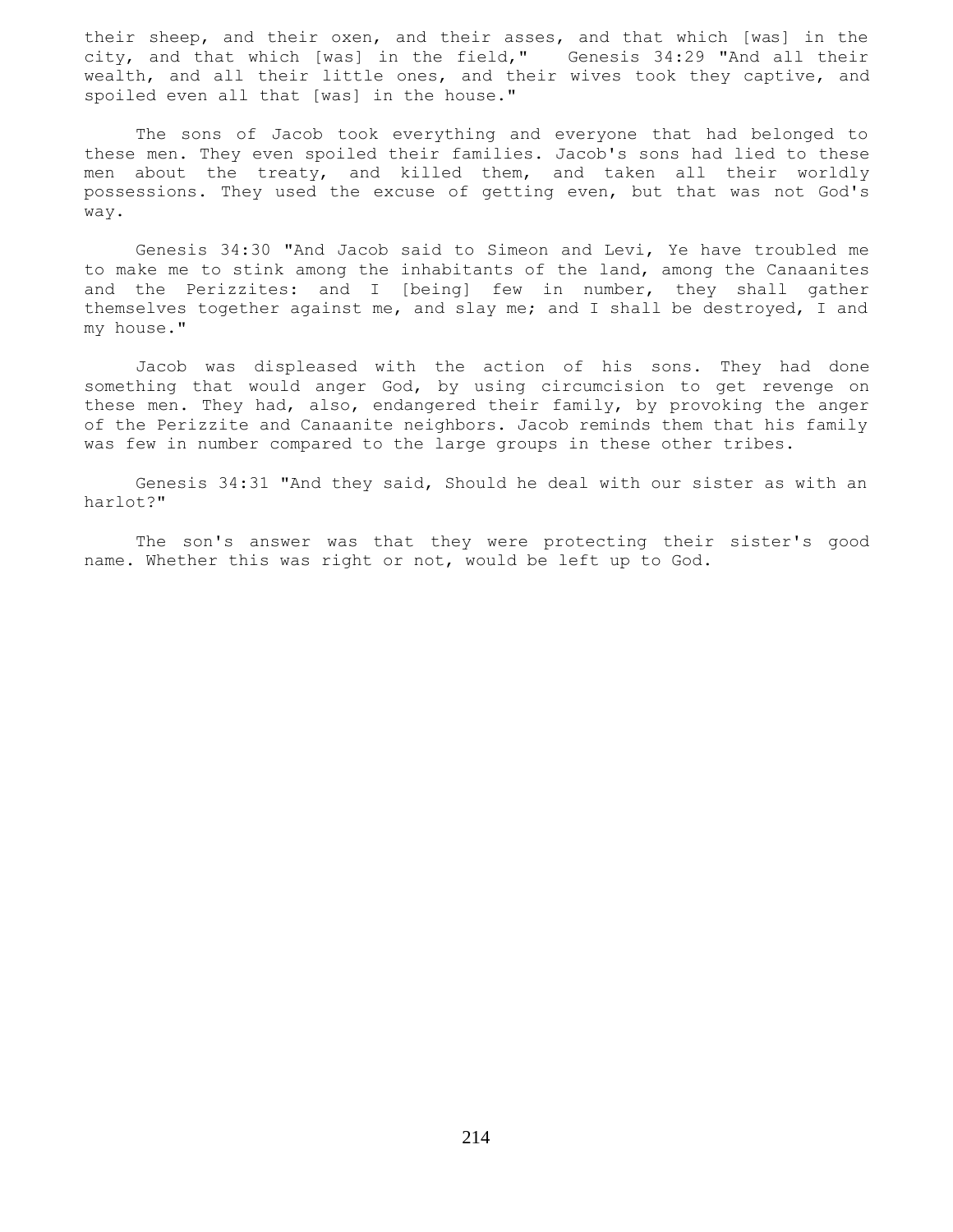1. Whose daughter was Dinah? 2. Where did Dinah go? 3. Who defiled Dinah? 4. What rank did he have? 5. What nationality was he? 6. Who was his father? 7. What mistakes did Dinah make in this? 8. What age was Dinah. 9. What was the punishment for rape? 10. What would get the girl stoned to death? 11. What attitude did Shechem have toward Dinah? 12. What did Shechem ask his father Hamor to do? 13. When Jacob heard of this, where were his sons? 14. Why did Hamor come to Jacob? 15. What was Jacob's family called for the first time here? 16. Why was Jacob's family obligated to live holy lives? 17. What proposition did Hamor make to Jacob? 18. What did Shechem offer the father and brothers of Dinah? 19. What did Dinah's brothers require all the men to do? 20. Was God pleased with this? 21. What lie did Simeon and Levi tell these men? 22. Where was Dinah all this time? 23. What did Shechem and Hamor tell the men would be theirs, if they made this agreement? 24. How many of these men were circumcised? 25. Why did Jacob's sons attack on the third day? 26. What did these sons of Jacob do to all of these men? 27. What property did they take as well? 28. What did Jacob say to Simeon and Levi? 29. What excuse did they give Jacob?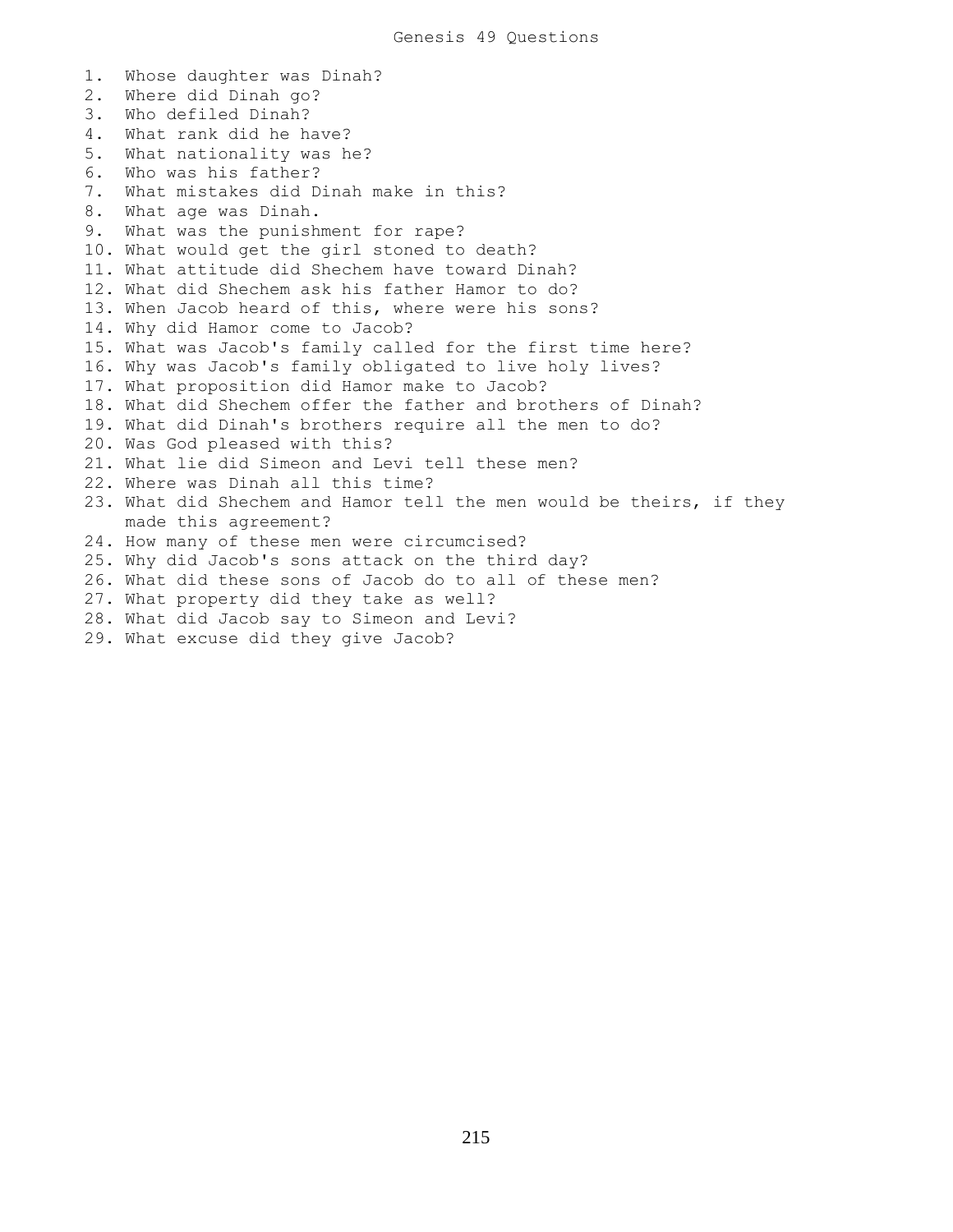We will begin this lesson in Genesis chapter 35 verse one.

 Genesis 35:1 "And God said unto Jacob, Arise, go up to Beth-el, and dwell there: and make there an altar unto God, that appeared unto thee when thou fleddest from the face of Esau thy brother."

We have touched on it several times before, but it bears repeating, that "Bethel" means house of God. God would protect Jacob and his family, as long as they obeyed His commands. There is safety in God, even when there is danger everywhere we look. He reminded Jacob to worship Him. It was no longer safe there.

 Genesis 35:2 "Then Jacob said unto his household, and to all that [were] with him, Put away the strange gods that [are] among you, and be clean, and change your garments:"

 You see, in the last lesson, that Jacob's sons took captive women and children of the heathen people. God told Jacob to clean house. Rachel still had her father's idols, unknown to Jacob, and probably, these women captives had objects of pagan worship, as well. Jacob spoke as an oracle of God, when he told them to put off idolatry, and put on the new garment. This would indicate a cleansed garment acceptable to God, and possibly, is symbolic of the washing away of their sins. The repentance that John the Baptist taught was practiced in the Old Testament symbolically, as well.

 Genesis 35:3 "And let us arise, and go up to Beth-el; and I will make there an altar unto God, who answered me in the day of my distress, and was with me in the way which I went."

 When fleeing Esau about thirty years before, Jacob had gone to Bethel and found God's presence and help. Jacob wanted to make an altar and seek God and His help, again.

 Genesis 35:4 "And they gave unto Jacob all the strange gods which [were] in their hand, and [all their] earrings which [were] in their ears; and Jacob hid them under the oak which [was] by Shechem."

There must have been many false Gods. At any rate, it seems they gave all them to Jacob. These ear rings were, probably, not ordinary earrings, but had symbols of false Gods on them. Jacob destroyed them and buried them, Notice, he did not give them to any one else. He did not sell them, either. That should be a good lesson to us. We should clean house when we become Christians, and not keep things that pertain to other gods. A good example is rock music. Records with this type of music should be broken and burned. Christians should not have Buddhas,or statues of other gods in their possession. Anything with horoscope signs should be destroyed, as well. A house divided against its self cannot stand. We cannot serve the real God, and false gods at the same time. God will not share us. He wants all of us. Our loyalty to Him should be without question. This is a terrible thing today. People who proclaim to be Christians have things in their possession that elevate other gods. We to, must do away with these idols. This Scripture does not specifically mention Rachel's idols, but it does say that they gave all of them to Jacob. It surely included Rachel's.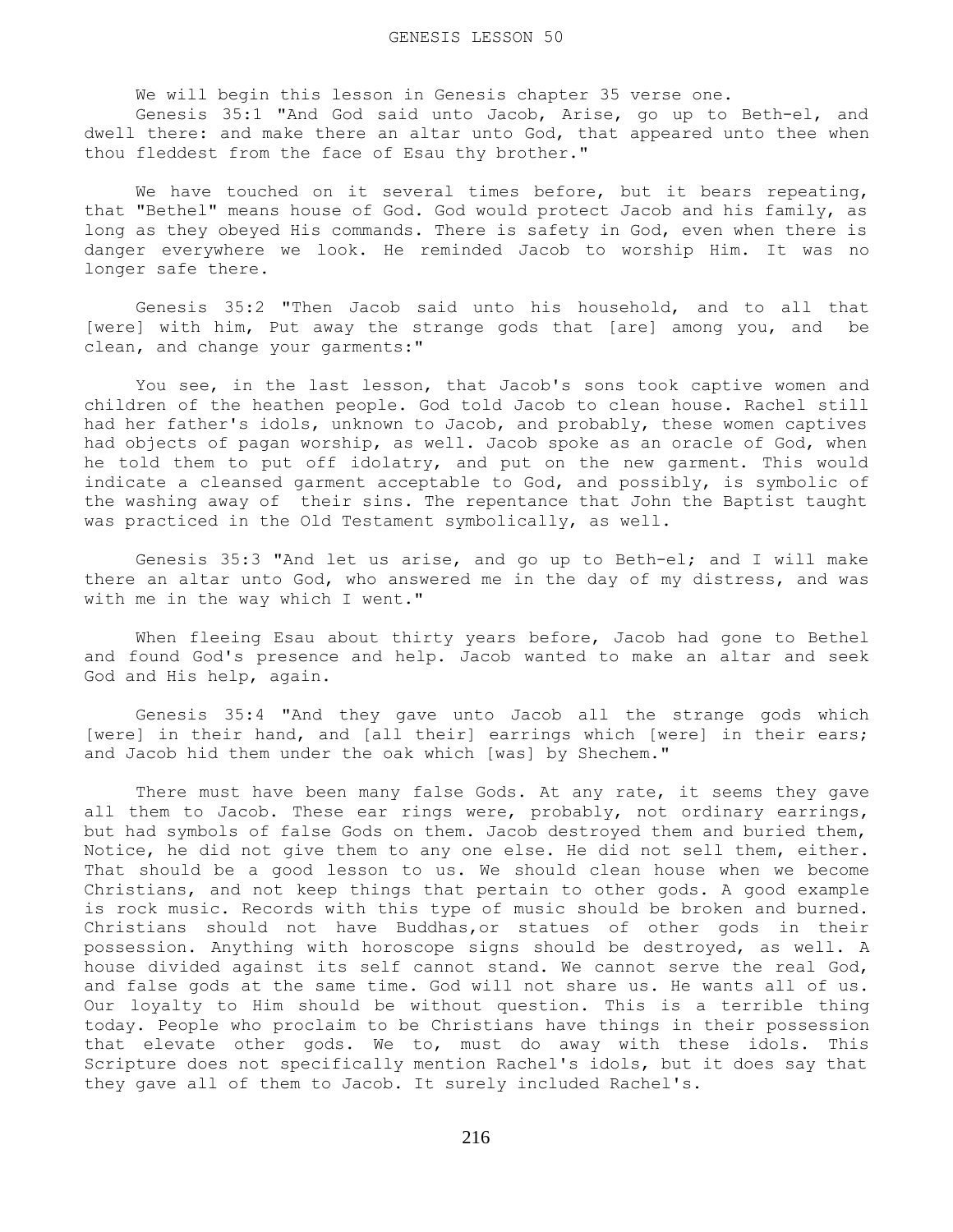Genesis 35:5 "And they journeyed: and the terror of God was upon the cities that [were] round about them, and they did not pursue after the sons of Jacob."

 These heathen people knew that God protected Jacob and His own, so they were afraid to attack them. They let them go.

 Genesis 35:6 "So Jacob came to Luz, which [is] in the land of Canaan, that [is], Beth-el, he and all the people that [were] with him." Genesis 35:7 "And he built there an altar, and called the place El-beth-el: because there God appeared unto him, when he fled from the face of his brother."

 Jacob emphasized, here, that he had come back to Canaan, as God had told him to. "El" means God. This is literally God-the house of God, "El Bethel." Jacob built an altar to God, re-establishing his position with God.

 Genesis 35:8 "But Deborah Rebekah's nurse died, and she was buried beneath Beth-el under an oak: and the name of it was called Allon-bachuth."

 I cannot say for sure when Jacob's mother's nurse came to Jacob. Possibly, his mother sent word by this nurse, at some other time, that it was safe for him to return. It really doesn't matter why she was with him.

"Allon-bachuth" means oak of weeping.

 Genesis 35:9 "And God appeared unto Jacob again, when he came out of Padan-aram, and blessed him." Genesis 35:10 "And God said unto him, Thy name [is] Jacob: thy name shall not be called any more Jacob, but Israel shall be thy name: and he called his name Israel." Genesis 35:11 "And God said unto him, I [am] God Almighty: be fruitfuland multiply; a nation and a company of nations shall be of thee, and kings shall come out of thy loins;" Genesis 35:12 "And the land which I gave Abraham and Isaac, to thee I will give it, and to thy seed after thee will I give the land."

 Notice, this appearance was not a dream, but a daytime encounter with God. This was reaffirming of the covenant of God with Jacob. God, also, reminded him that his name was no longer Jacob, but Isreal. God Almighty meant that this was the unblameable, perfect God. God, at any rate, reiterates the blessings of Israel through Abraham and Isaac. This is neverending blessing.

 Genesis 35:13 "And God went up from him in the place where he talked with him." Genesis 35:14 "And Jacob set up a pillar in the place where he talked with him, [even] a pillar of stone: and he poured a drink offering thereon, and he poured oil thereon." Genesis 35:15 "And Jacob called the name of the place where God spake with him, Beth-el."

 Jacob set up the pillar to recognize God for all His power, and might, and blessings He had spoken upon Jacob. He made an offering on this pillar that he had erected to God. Oil and water were poured over this pillar as a special appreciation to God.

 Genesis 35:16 "And they journeyed from Beth-el; and there was but a little way to come to Ephrath: and Rachel travailed, and she had hard labour."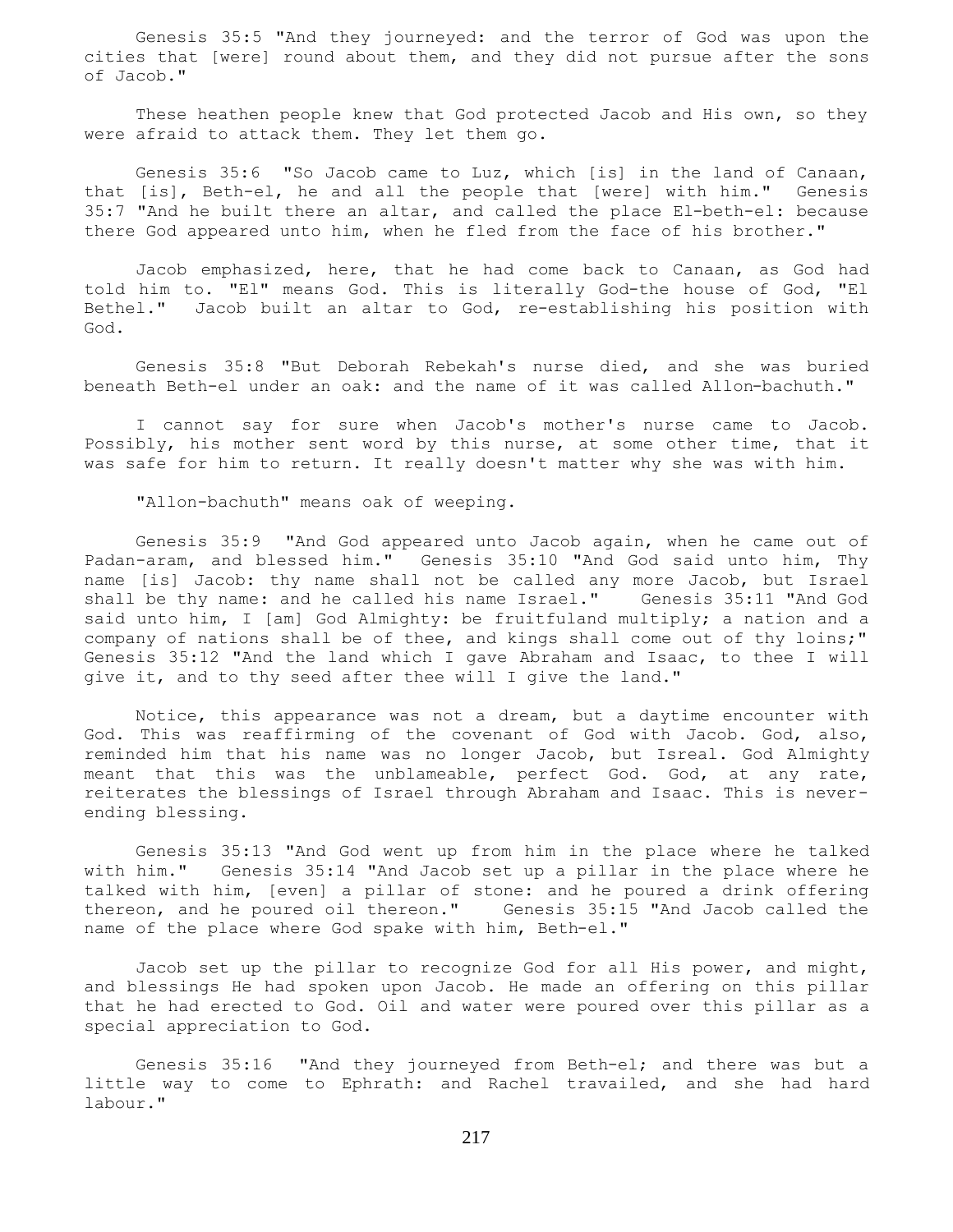Genesis 35:17 "And it came to pass, when she was in hard labour, that the midwife said unto her, Fear not; thou shalt have this son also." Genesis 35:18 "And it came to pass, as her soul was in departing, (for she died) that she called his name Ben-oni: but his father called him Benjamin."

 Jacob had his twelfth son. The twelve tribes of Isreal were complete. "Ben-oni" means son of my sorrow. "Benjamin" means son of my right hand, or son of my strength.

This was an interesting turn of events. It had been, probably, sixteen or so years since Joseph had been born. Many times when children were born of older women, the women have problems with the birth. I really believe this problem went back to Rachel stealing her father's idols, and the statement Jacob made about what would happen to the one that was found with it. He had said let him not live. Jacob's beloved Rachel was gone.

 Ephrath is an ancient name for Bethlehem. The Tomb of Rachel is on the hill right out of Bethlehem even today. It is one of the tourist sights.

 "Bethlehem" means house of bread. Bethlehem is about five miles out of Jerusalem.

 Genesis 35:19 "And Rachel died, and was buried in the way to Ephrath, which [is] Beth-lehem." Genesis 35:20 And Jacob set a pillar upon her grave: that [is] the pillar of Rachel's grave unto this day." Genesis 35:21 "And Israel journeyed, and spread his tent beyond the tower of Edar."

"Edar" means flock.

 Genesis 35:22 "And it came to pass, when Israel dwelt in that land, that Reuben went and lay with Bilhah his father's concubine: and Israel heard [it]. Now the sons of Jacob were twelve:"

 This act was incest and caused the son of Israel to be disinherited. We had spoken earlier of how this family, because of the Godly call on their lives, had to live holy lives. This was not only a sin against this woman, but against Jacob and the eleven brothers. The statement "Now the sons of Jacob were twelve" should actually be attached to the next few verses.

 Genesis 35:23 "The sons of Leah; Reuben, Jacob's firstborn, and Simeon, and Levi, and Judah, and Issachar, and Zebulun:" Genesis 35:24 "The sons of Rachel; Joseph, and Benjamin:" Genesis 35:25 "And the sons of Bilhah, Rachel's handmaid; Dan, and Naphtali:" Genesis 35:26 "And the sons of Zilpah, Leah's handmaid; Gad, and Asher: these [are] the sons of Jacob, which were born to him in Padan-aram."

This above, and the last sentence of verse 22, were just listing the sons of Jacob and helping us remember who was the mother of each. Twelve is a representative number.

 Joseph and Benjamin were two that we must remember especially, because their mother was the beloved of Jacob.

 Genesis 35:27 "And Jacob came unto Isaac his father unto Mamre, unto the city of Arbah, which [is] Hebron, where Abraham and Isaac sojourned."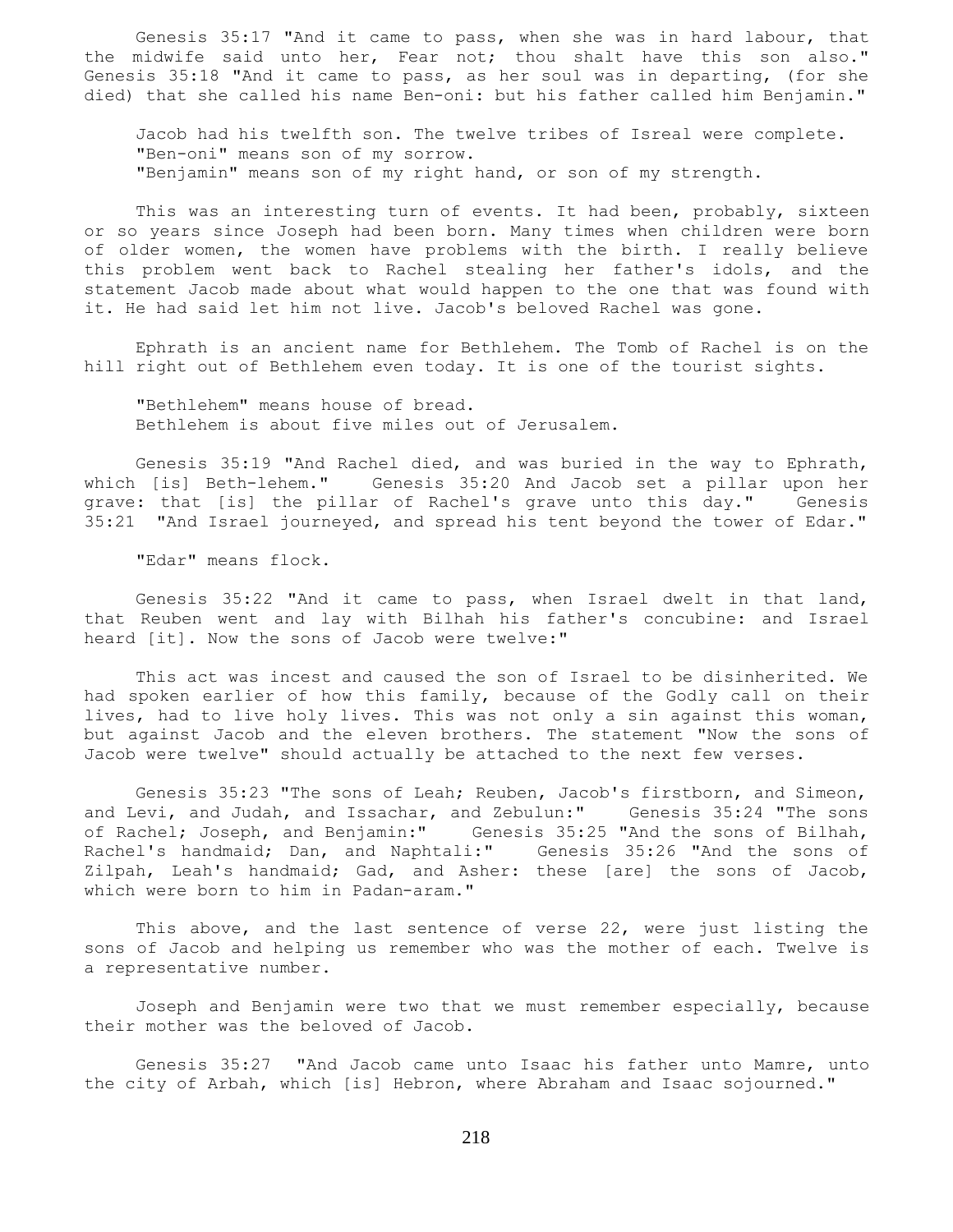Finally, Jacob has made it home.

 Genesis 35:28 "And the days of Isaac were an hundred and fourscore years." Genesis 35:29 "And Isaac gave up the ghost, and died, and was gathered unto his people, [being] old and full of days: and his sons Esau and Jacob buried him."

 Isaac lived to be 180 years old. Death many times brings families together. When Isaac died, Esau and Jacob, together, buried him.

We will begin the next lesson in Genesis chapter 36.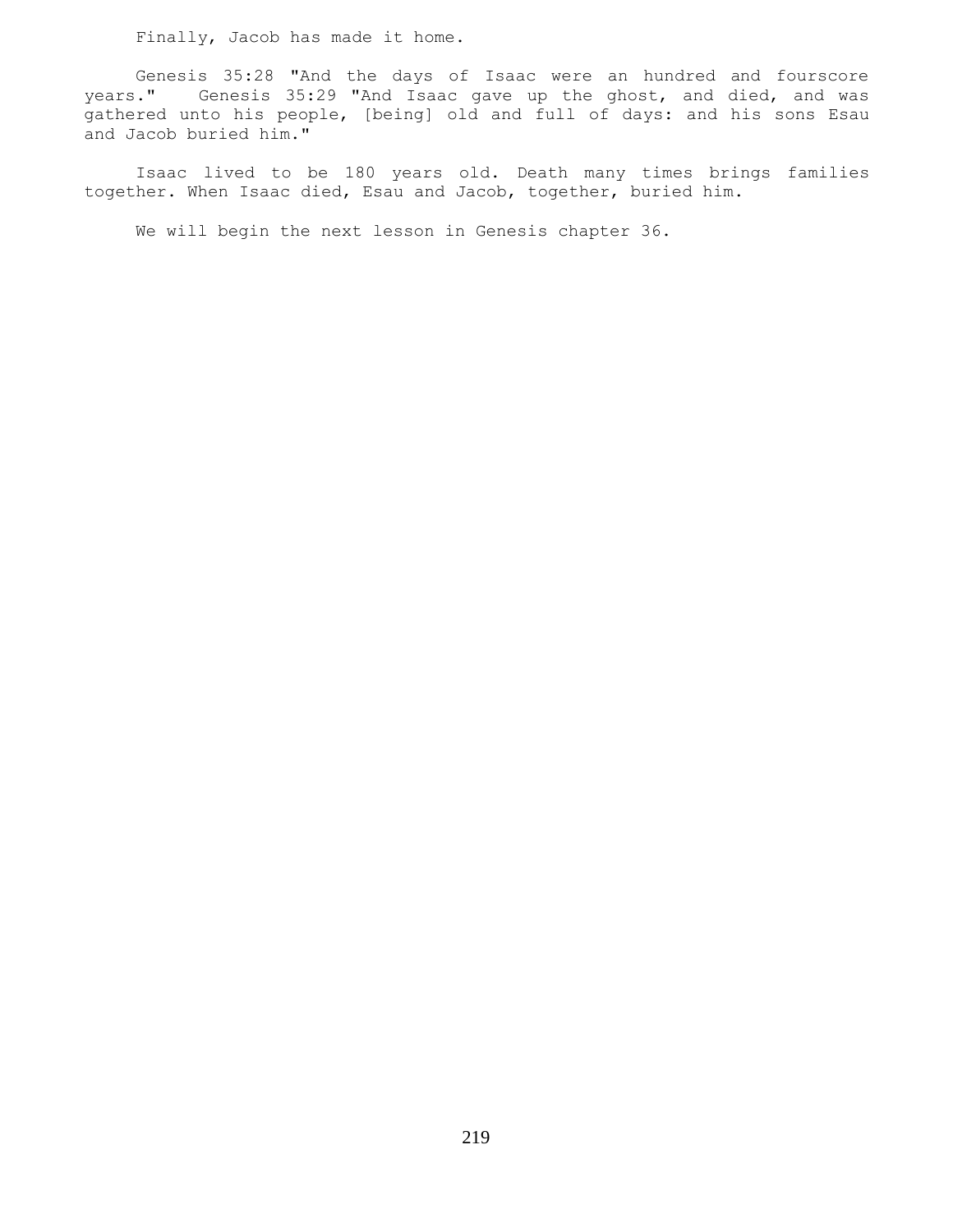1. Where did God tell Jacob to go? 2. What was Jacob to do when he got there? 3. "Bethel" means what? 4. When danger surrounds us, there is safety where? 5. What did Jacob tell his people to do before they left? Two things. 6. Why were these false Gods in their company? 7. What was practiced in the Old Testament that John the Baptist teaches later? 8. Jacob had fled from Esau and gone to Bethel, how many years ago? 9. What did Jacob do with the false gods? 10. Why were earrings included? 11. What should Christians do today to cleanse their lives? 12. What kept the cities from attacking Jacob? 13. What is another name for Bethel? 14. What did he call the place, because God appeared to him? 15. What does "El" mean? 16. What was the name of Rebekah's nurse? 17. In v-11, what did God call himself? 18. What did God do for Jacob by appearing to him again here? 19. What did Jacob set up to commemorate his meeting God here? 20. What offering did he make? 21. Where were they when Rachel birthed Benjamin? 22. What had Rachel called him as she died? 23. What does the name of this son mean? 24. What does Benjamin mean? 25. Ephrath was an ancient name for where? 26. What does it mean? 27. Where was Rachel buried? 28. What did Jacob do to remember the spot? 29. What disgraceful thing did Reuben do? 30. What was his punishment? 31. Name Leah's sons. 32. Name Rachel's sons. 33. Name Bilhah's sons. 34. Name Zilpah's sons. 35. Where was Isaac? 36. How old was Isaac when he died? 37. Who buried him?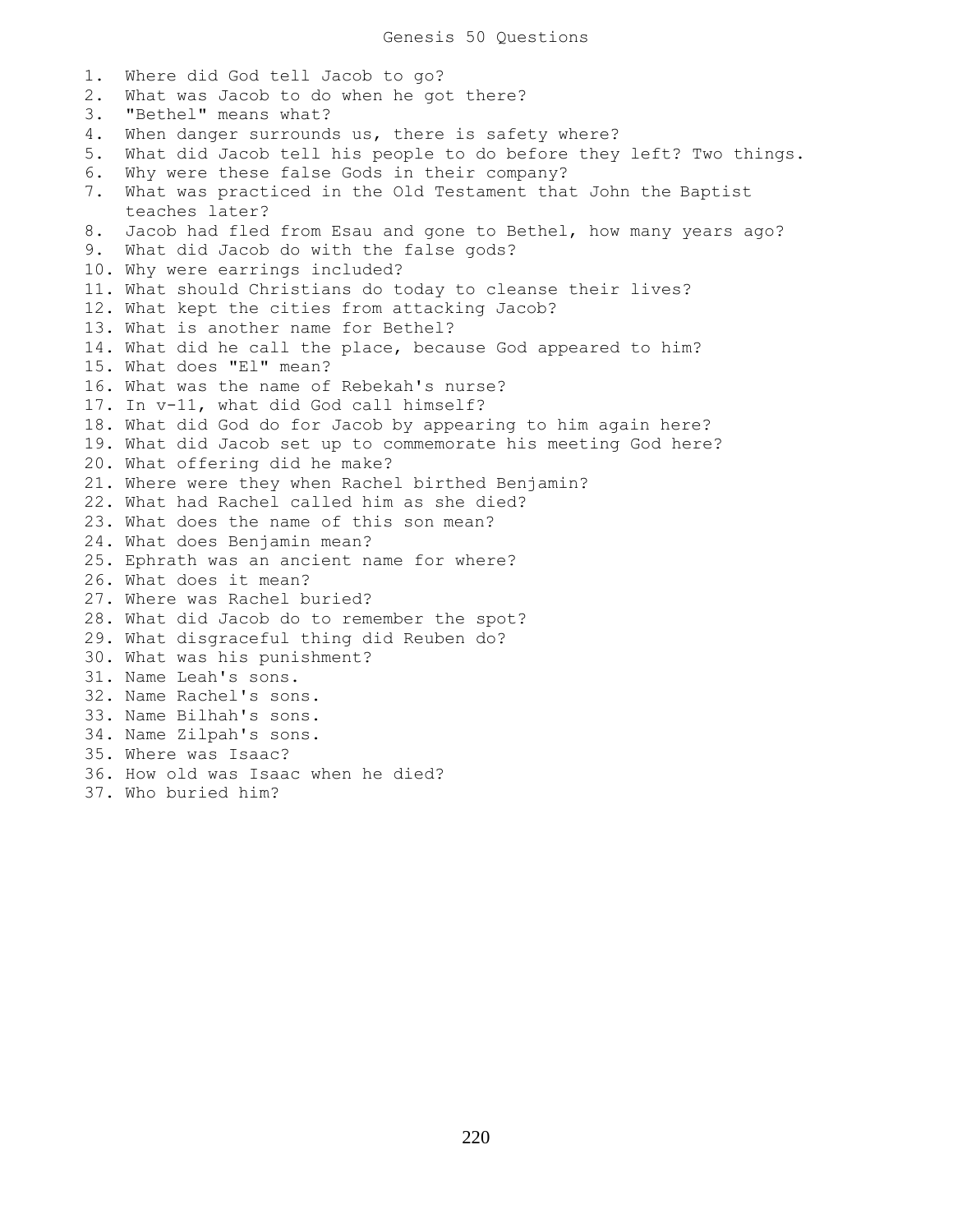This lesson begins in chapter 36 verse 1 of Genesis.

 Genesis 36:1 "Now these [are] the generations of Esau, who [is] Edom." Genesis 36:2 "Esau took his wives of the daughters of Canaan;

Adah the daughter of Elon the Hittite, and Aholibamah the daughter of Anah the daughter of Zibeon the Hivite;" Genesis 36:3 "And Bashemath Ishmael's daughter, sister of Nebajoth."

 You must remember that these wives, which Esau took, were not pleasing to his family. These were women forbidden to the holy people. Isaac and Rebekah were disappointed that their son had married these Canaanite women.

Genesis 36:4 "And Adah bare to Esau Eliphaz; and Bashemath bare Reuel;"

 "Adah" means ornament, or beauty. "Eliphaz" means God of gold, or God is fine gold. "Bashemath" means fragrance. "Reuel" means friend of God's, or God is a friend.

 Genesis 36:5 "And Aholibamah bare Jeush, and Jaalam, and Korah: these [are] the sons of Esau, which were born unto him in the land of Canaan."

 "Jeush" means collecter. "Jaalam" means whom God hides. "Korah" means baldness

 Genesis 36:6 "And Esau took his wives, and his sons, and his daughters, and all the persons of his house, and his cattle, and all his beasts, and all his substance, which he had got in the land of Canaan; and went into the country from the face of his brother Jacob." Genesis 36:7 "For their riches were more than that they might dwell together; and the land wherein they were strangers could not bear them because of their cattle."

 At first glance, V-6 would indicate that these two brothers were fighting again. In V-7, we see that this was not so. God had blessed them both so abundantly; there was not enough grass for all the animals to be fed. Esau decided to move and leave this area to Jacob.

 Genesis 36:8 "Thus dwelt Esau in mount Seir: Esau [is] Edom." Genesis 36:9 "And these [are] the generations of Esau the father of the Edomites in mount Seir:" Genesis 36:10 "These [are] the names of Esau's sons; Eliphaz the son of Adah the wife of Esau, Reuel the son of Bashemath the wife of Esau." Genesis 36:11 "And the sons of Eliphaz were Teman, Omar, Zepho, and Gatam, and Kenaz."

 Not that it is important, but just take note in passing, "Gatam" means penny.

 Genesis 36:12 "And Timna was concubine to Eliphaz Esau's son; and she bare to Eliphaz Amalek: these [were] the sons of Adah Esau's wife."

 This Amalek was not the father of the Amalekites, because that tribe was mentioned long before the birth of Amalek.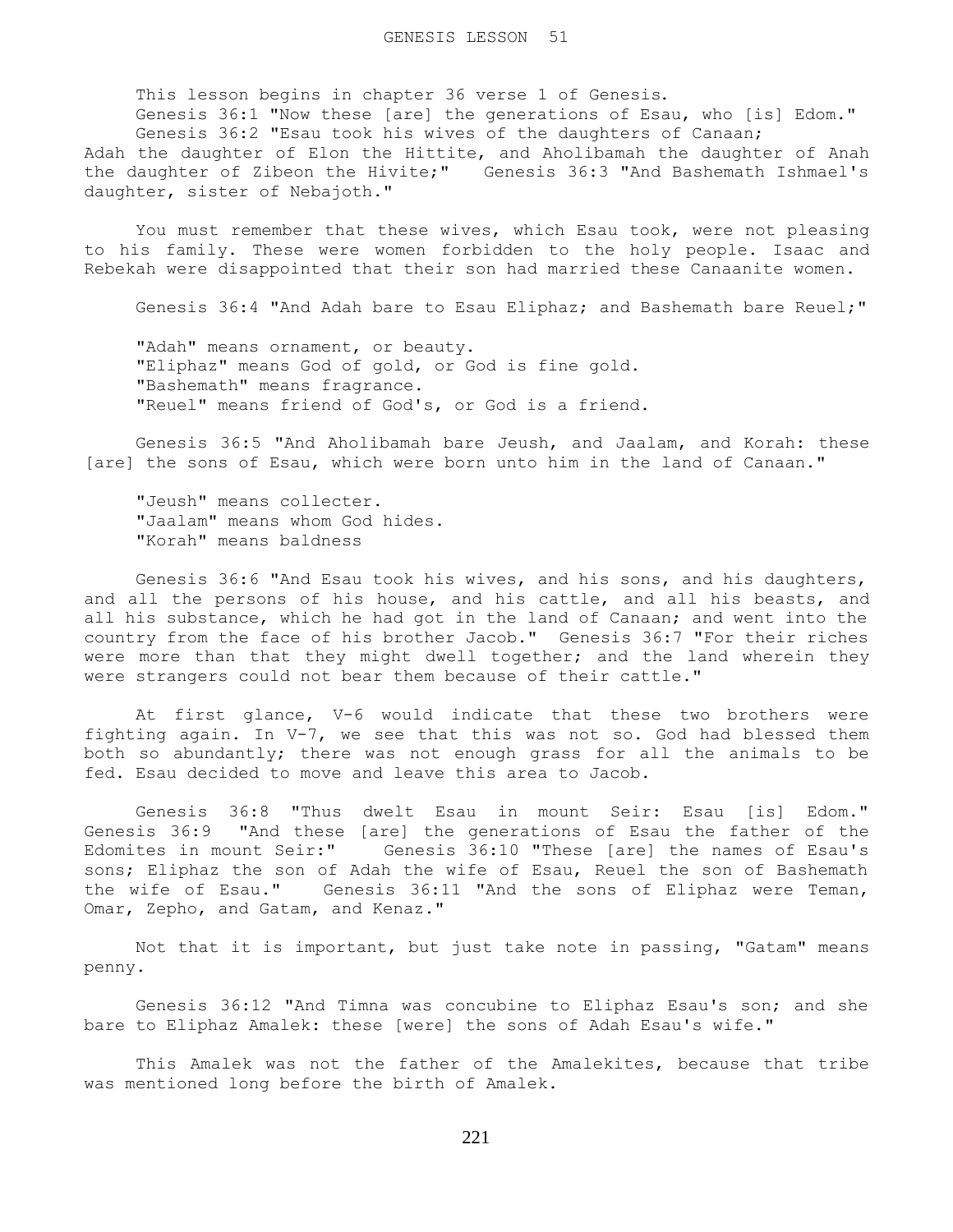Genesis 36:13 "And these [are] the sons of Reuel; Nahath, and Zerah, Shammah, and Mizzah: these were the sons of Bashemath Esau's wife." Genesis 36:14 "And these were the sons of Aholibamah, the daughter of Anah the daughter of Zibeon, Esau's wife: and she bare to Esau Jeush, and Jaalam, and Korah."

This was just another listing of Esau's family.

 Genesis 36:15 "These [were] dukes of the sons of Esau: the sons of Eliphaz the firstborn [son] of Esau; duke Teman, duke Omar, duke Zepho, duke Kenaz," Genesis 36:16 "Duke Korah, duke Gatam, [and] duke Amalek: these [are] the dukes [that came] of Eliphaz in the land of Edom; these [were] the sons of Adah." Genesis 36:17 "And these [are] the sons of Reuel Esau's son; duke Nahath, duke Zerah, duke Shammah, duke Mizzah: these [are] the dukes [that came] of Reuel in the land of Edom; these [are] the sons of Bashemath Esau's wife." Genesis 36:18 "And these [are] the sons of Aholibamah Esau's wife; duke Jeush, duke Jaalam, duke Korah: these [were] the dukes [that came] of Aholibamah the daughter of Anah, Esau's wife." Genesis 36:19 "These [are] the sons of Esau, who [is] Edom, and these [are] their dukes."

 Two important things to note in this. Dukes just meant tribal leaders. Esau's blessing from God had to do with blessing him on this earth. The spiritual blessings came to Jacob. (Israel).

 Genesis 36:20 "These [are] the sons of Seir the Horite, who inhabited the land; Lotan, and Shobal, and Zibeon, and Anah," Genesis 36:21 "And Dishon, and Ezer, and Dishan: these [are] the dukes of the Horites, the children of Seir in the land of Edom."

 "Horite" means hole. "Seir" means rugged. "Lotan" means wrapping up. "Shobal" means plowing. "Dishon" means gazelle. "Ezer" means treasure.

 These Horite people lived in caves mostly. This was rugged country. Perhaps, that is where the name came from. Aholibamah was a Horite. Eliphaz's concubine, Timna, was a Horite as well.

 Genesis 36:22 "And the children of Lotan were Hori and Hemam; and Lotan's sister [was] Timna." Genesis 36:23 "And the children of Shobal [were] these; Alvan, and Manahath, and Ebal, Shepho, and Onam."

 Genesis 36:24 "And these [are] the children of Zibeon; both Ajah, and Anah: this [was that] Anah that found the mules in the wilderness, as he fed the asses of Zibeon his father."

"Ajah" means screamer.

 "Anah" was the first father-in-law of Esau. This was the first mentioin of mules.

 Genesis 36:25 "And the children of Anah [were] these; Dishon, and Aholibamah the daughter of Anah." Genesis 36:26 "And these [are] the children of Dishon; Hemdan, and Esh-ban, and Ithran, and Cheran."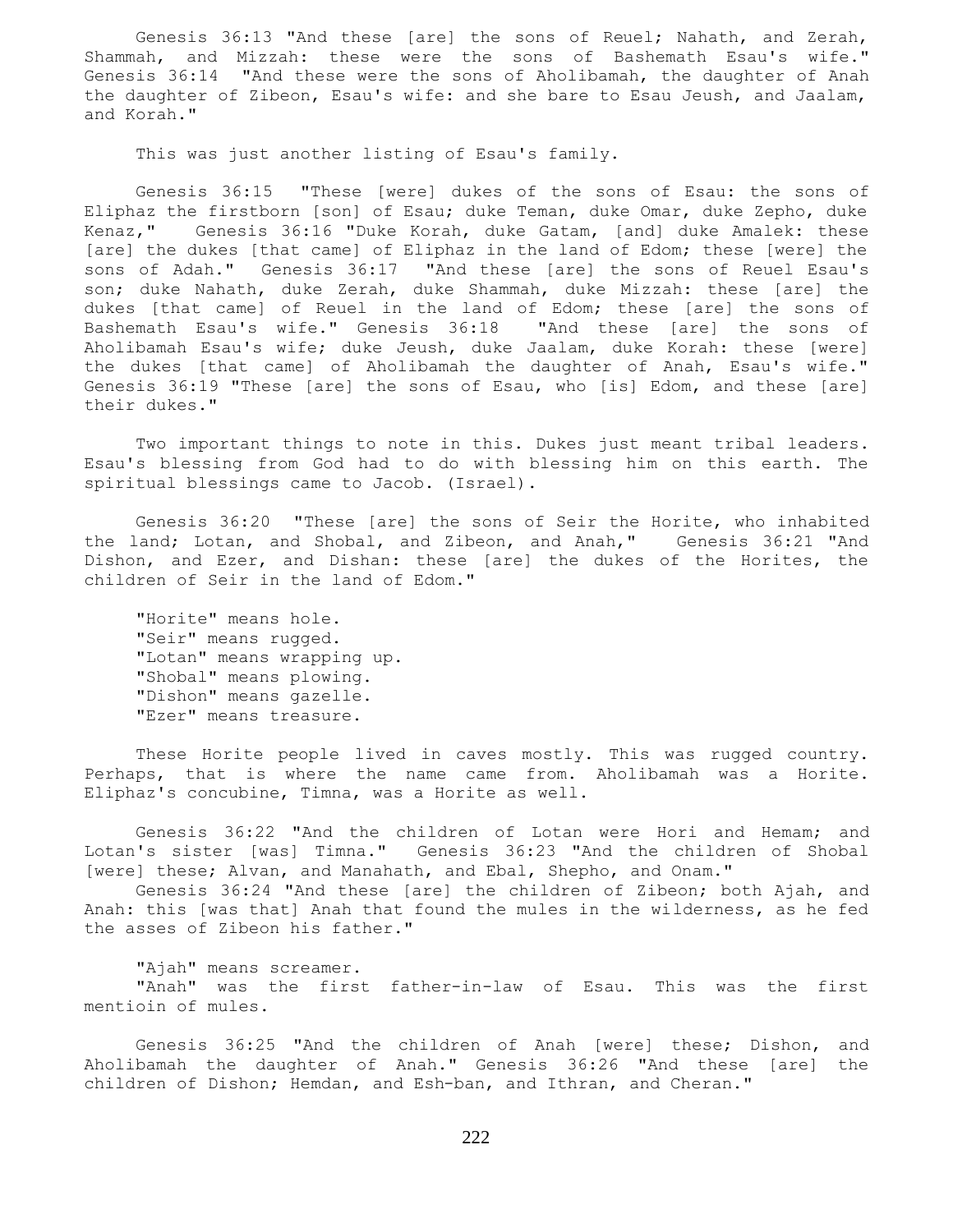Genesis 36:27 "The children of Ezer [are] these; Bilhan, and Zaavan, and Akan." Genesis 36:28 "The children of Dishan [are] these; Uz, and Aran." Genesis 36:29 "These [are] the dukes [that came] of the Horites; duke Lotan, duke Shobal, duke Zibeon, duke Anah," Genesis 36:30 "Duke Disho n, duke Ezer, duke Dishan: these [are] the dukes [that came] of Hori, among their dukes in the land of Seir." Genesis 36:31 "And these [are] the kings that reigned in the land of Edom, before there reigned any king over the children of Israel."

 I believe all this Duke business has been to show us one thing that was covered in this last sentence. The world had worldly rulers over it's people. Kings (earthly) to tell them what to do. The Israelites were ruled by God alone. They had no earthly kings. We will see more of this in the next few verses.

 Genesis 36:32 "And Bela the son of Beor reigned in Edom: and the name of his city [was] Dinhabah."

"Dinhabah" means concealment or little place.

 Genesis 36:33 "And Bela died, and Jobab the son of Zerah of Bozrah reigned in his stead." Genesis 36:34 "And Jobab died, and Husham of the land of Temani reigned in his stead." Genesis 36:35 "And Husham died, and Hadad the son of Bedad, who smote Midian in the field of Moab, reigned in his stead: and the name of his city [was] Avith." Genesis 36:36 "And Hadad died, and Samlah of Masrekah reigned in his stead." Genesis 36:37 "And Samlah died, and Saul of Rehoboth [by] the river reigned in his stead." Genesis 36:38 "And Saul died, and Baal-hanan the son of Achbor reigned in his stead." Genesis 36:39 "And Baal-hanan the son of Achbor died, and Hadar reigned in his stead: and the name of his city [was] Pau; and his wife's name [was] Mehetabel, the daughter of Matred, the daughter of Mezahab." Genesis 36:40 "And these [are] the names of the dukes [that came] of Esau, according to their families, after their places, by their names; duke Timnah, duke Alvah, duke Jetheth," Genesis 36:41 "Duke Aholibamah, duke Elah, duke Pinon," Genesis 36:42 "Duke Kenaz, duke Teman, duke Mibzar," Genesis 36:43 "Duke Magdiel, duke Iram: these [be] the dukes of Edom, according to their habitations in the land of their possession: he [is] Esau the father of the Edomites."

 It appears that this list, again, means that each of these men had control of his tribe and were like kings.

We will begin in chapter 37 in the next lesson.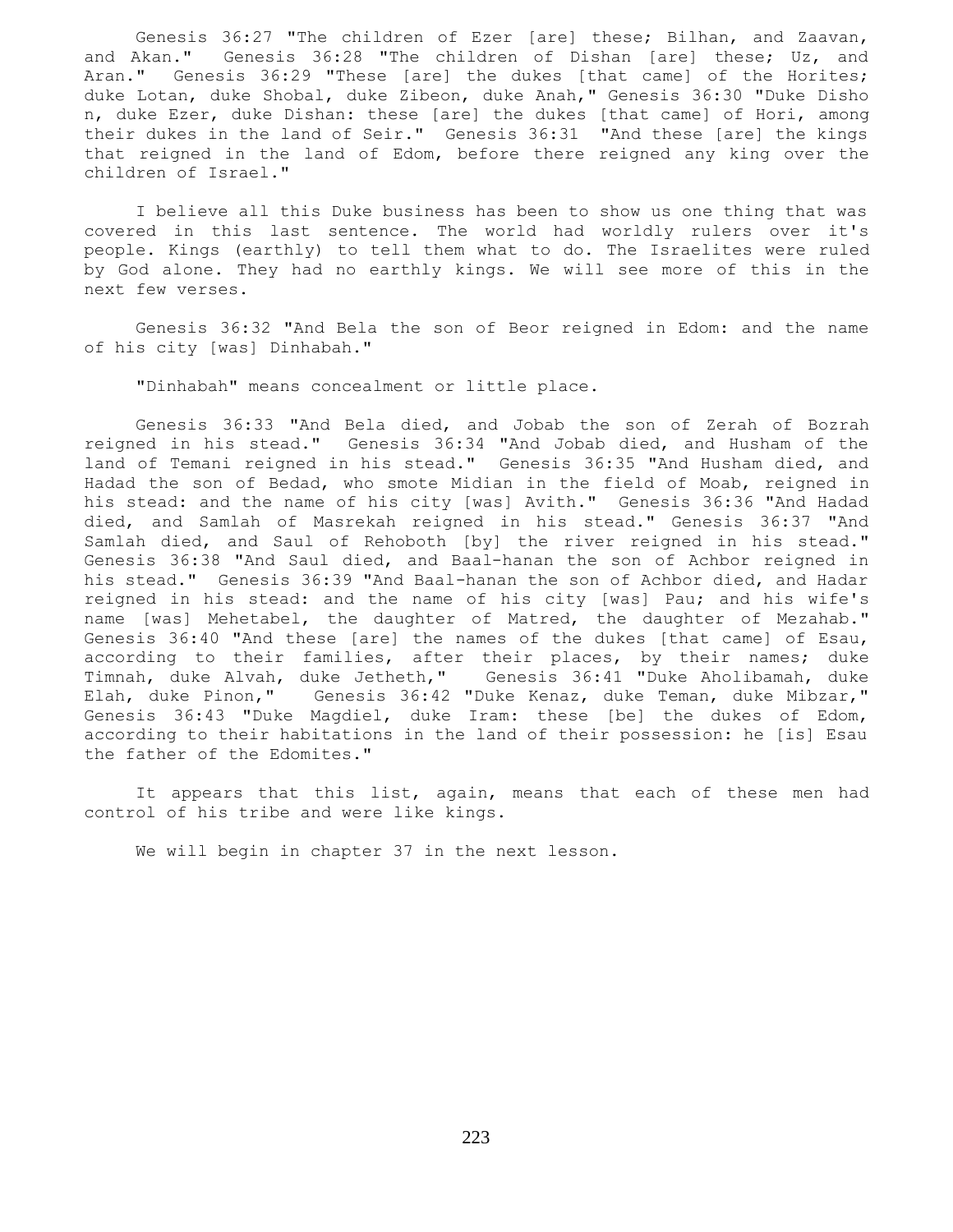1. Who was Edom? 2. Name Esau's wives? 3. What area were they from? 4. What two people were disappointed in his choice of wives? 5. Who was the mother of Eliphaz? 6. Who was Bashemath"s son? 7. Who did Esau take with him when he left his brother's face? 8. Was he angry? 9. Why did he leave? 10. Where did Esau dwell then? 11. What does "Gatam" mean? 12. What was Timna to Eliphaz? 13. What does "duke", probably, mean? 14. What was the difference in Esau's blessing and Jacob's? 15. Where did the Horites live? 16. What does "Seir" mean? 17. Who was "Anah"? 18. What do all the Dukes show us? Contrast Israel. 19. Who was the father of the Edomites? 20. It appears this last list shows that these men are the head of what?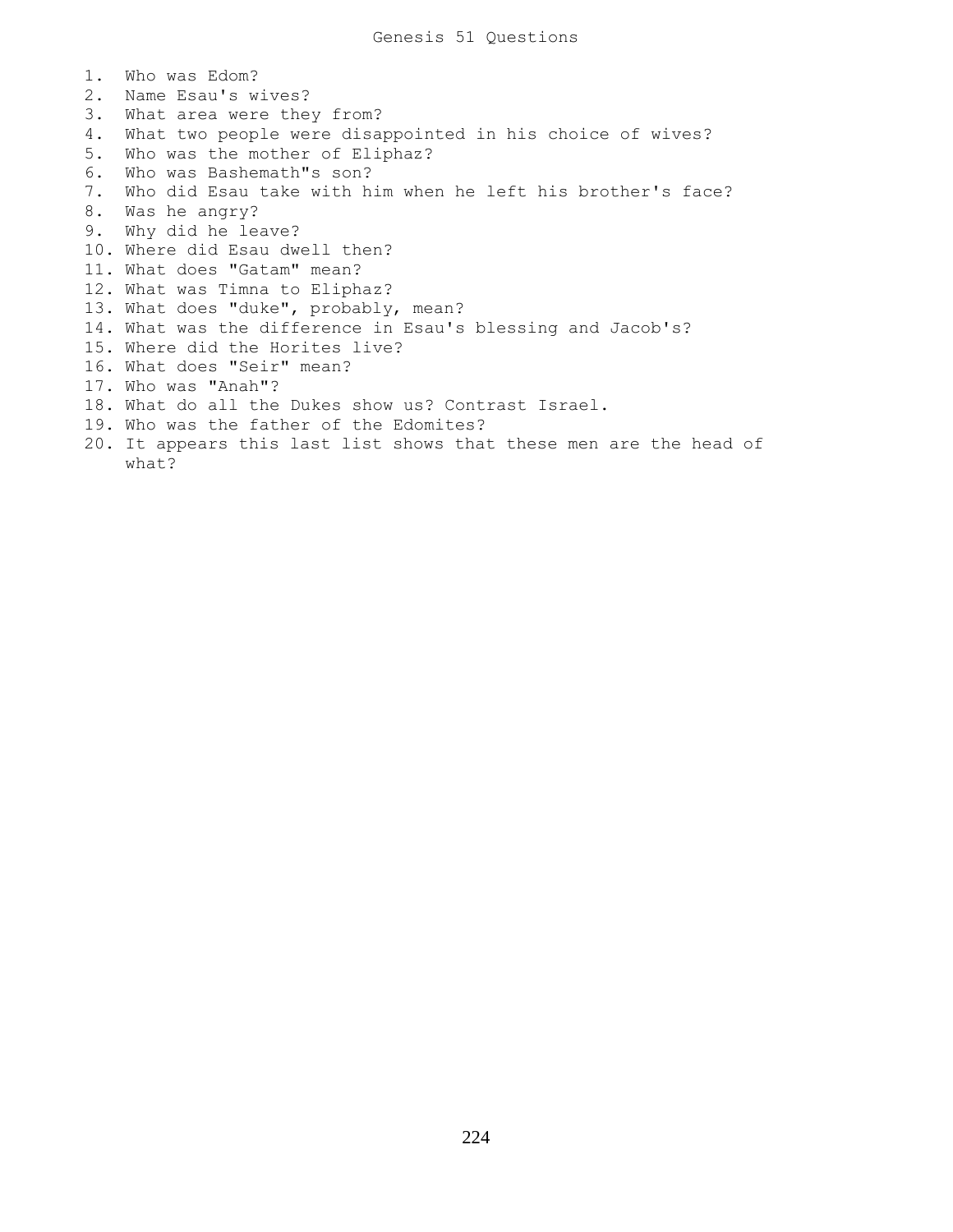This lesson begins in lesson 37 verse 1 of Genesis.

 Genesis 37:1 "And Jacob dwelt in the land wherein his father was a stranger, in the land of Canaan." Genesis 37:2 "These [are] the generations of Jacob. Joseph, [being] seventeen years old, was feeding the flock with his brethren; and the lad [was] with the sons of Bilhah, and with the sons of Zilpah, his father's wives: and Joseph brought unto his father their evil report."

 Jacob was living in Canaan. Joseph, Rachel's son, was beloved of his father. He was working with the handmaid's sons. Joseph came back to Israel telling of these half-brothers' evil deeds.

 Genesis 37:3 "Now Israel loved Joseph more than all his children, because he [was] the son of his old age: and he made him a coat of [many] colors."

 Joseph was Israel's favorite, because he loved Rachel very much, and they waited so long for him to be born. The coat of many colors was a coat that set Joseph apart from his brothers. This was visible evidence that Joseph was Israel's favorite. Israel was wealthy, and this coat was very beautiful.

 Genesis 37:4 "And when his brethren saw that their father loved him more than all his brethren, they hated him, and could not speak peaceably unto him."

 Jealousy is not of God. Jealousy and hate are not to be known among the believers. These brothers hated Joseph, because Isreal loved him. Their hateful attitude could do nothing, but create a problem.

 Genesis 37:5 "And Joseph dreamed a dream, and he told [it] his brethren: and they hated him yet the more." Genesis 37:6 "And he said unto them, Hear, I pray you, this dream which I have dreamed:" Genesis 37:7 "For, behold, we [were] binding sheaves in the field, and, lo, my sheaf arose, and also stood upright; and, behold, your sheaves stood round about, and made obeisance to my sheaf."

 God speaks to some people in dreams. This was obviously what had happened here. Joseph was chosen of God, and God was speaking to him in this dream. They hated him even more now, because even God was showing preference to him. He rubbed the insult in by asking them to hear the dream, which built him up and shows them as bowing to him. This would really cause their anger and hate for him to be worse.

 Genesis 37:8 "And his brethren said to him, Shalt thou indeed reign over us? or shalt thou indeed have dominion over us? And they hated him yet the more for his dreams, and for his words."

 Of course, Joseph had no control over his dreams. The dreams were from God. Their hate grew more and more, because they were more and more jealous of him.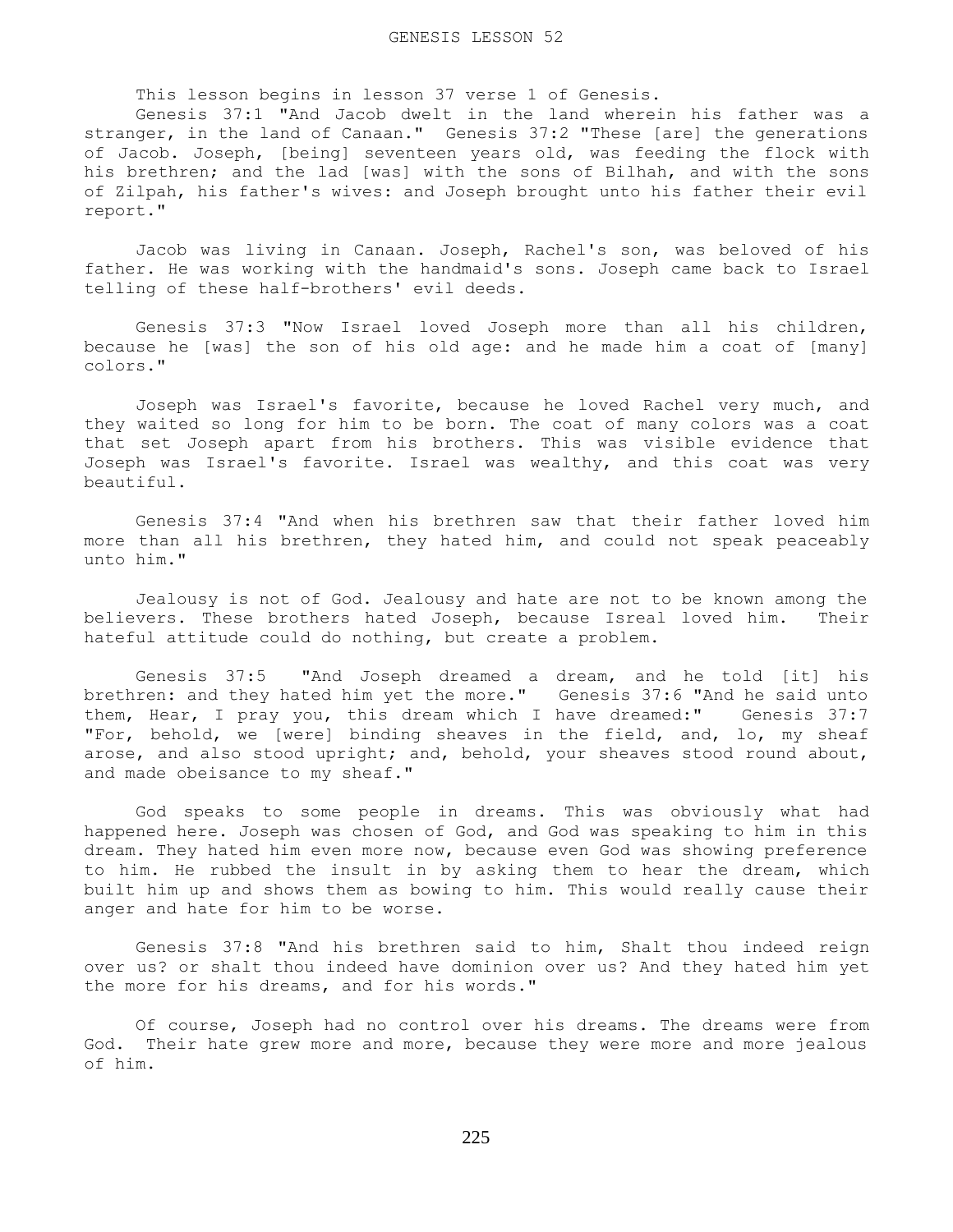Genesis 37:9 "And he dreamed yet another dream, and told it his brethren, and said, Behold, I have dreamed a dream more; and, behold, the sun and the moon and the eleven stars made obeisance to me." Genesis 37:10 "And he told [it] to his father, and to his brethren: and his father rebuked him, and said unto him, What [is] this dream that thou hast dreamed? Shall I and thy mother and thy brethren indeed come to bow down ourselves to thee to the earth?"

 Here, again, Joseph's dream came from God. The sun was symbolic of his father, the moon was symbolic of his mother, and the eleven stars were symbolic of his brothers. Even his father scolded him, not believing that he would be elevated above his family by God. God chooses whoever He will to elevate. When you have a special experience with God, the hardest ones to convince are the members of your family. It is difficult for them to believe that God is doing something special in your life, because they know you too well. The Bible even says, when you are making a decision like Joseph's, that those who will be against it will be your closest friends and your family.

 Genesis 37:11 "And his brethren envied him; but his father observed the saying."

 This just made the brothers more jealous. Joseph's father listened and remembered the saying.

 Genesis 37:12 "And his brethren went to feed their fa ther's flock in Shechem." Genesis 37:13 "And Israel said unto Joseph, Do not thy brethren feed [the flock] in Shechem? come, and I will send thee unto them. And he said to him, Here [am I]."

 Joseph was obedient to his father. When his father asked him to go, he said, "here am I."

 Genesis 37:14 "And he said to him, Go, I pray thee, see whether it be well with thy brethren, and well with the flocks; and bring me word again. So he sent him out of the vale of Hebron, and he came to Shechem."

 Israel was well over one hundred year old, and he was, probably, not able to go for himself to check on the sons and the flock. We saw earlier where Joseph told of their indiscretion, so we know that Joseph would not cover for them.

 Genesis 37:15 "And a certain man found him, and, behold, [he was] wandering in the field: and the man asked him, saying, What seekest thou?" Genesis 37:16 "And he said, I seek my brethren: tell me, I pray thee, where they feed [their flocks]." Genesis 37:17 "And the man said, They are departed hence; for I heard them say, Let us go to Dothan. And Joseph went after his brethren, and found them in Dothan."

 It seems their flock was so big that they had to move around to find grass for them. Joseph had to search them out. Dothan was the place of the two wells. There was water to feed the flock. Here at Dothen was where he could find them.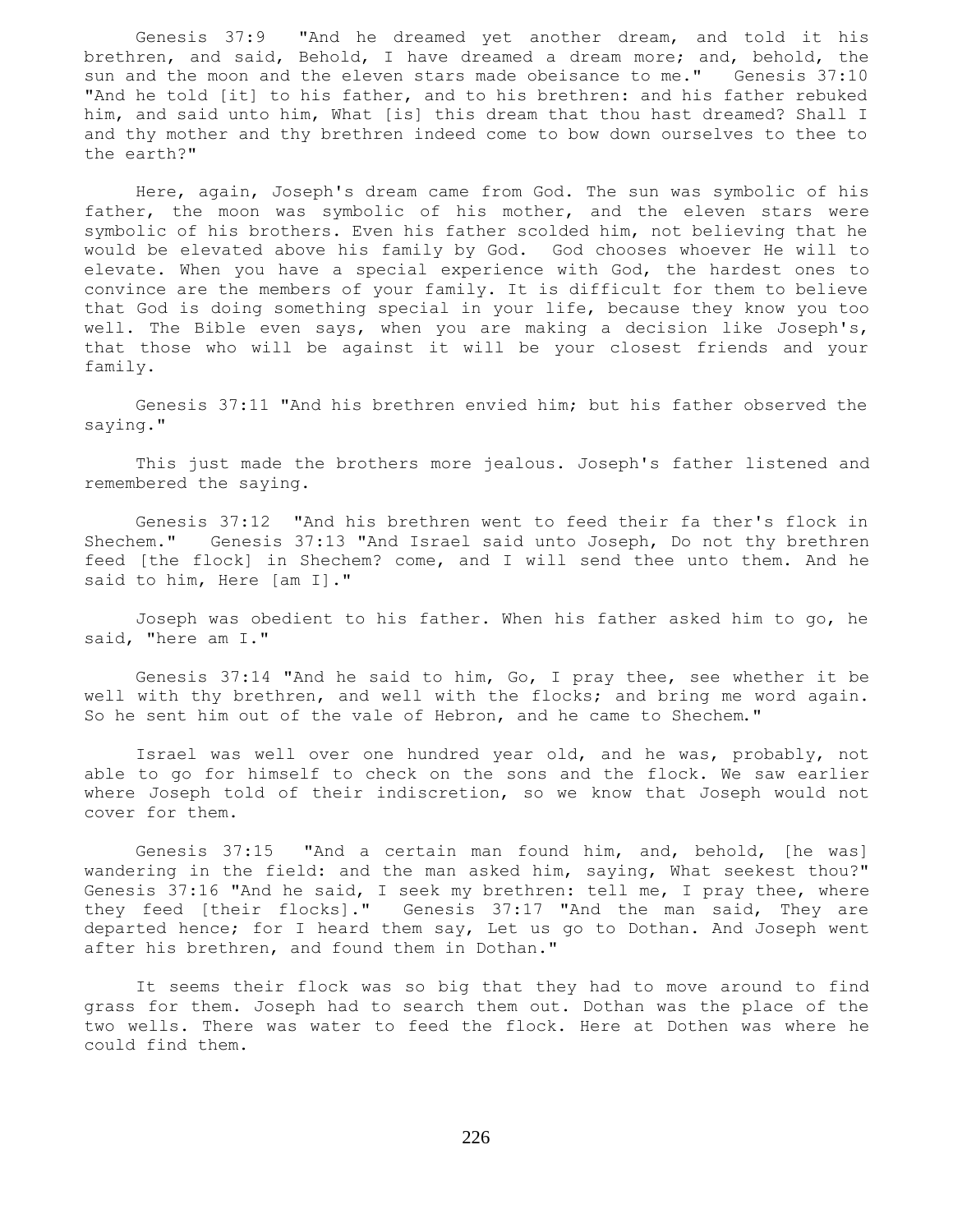Genesis 37:18 "And when they saw him afar off, even before he came near unto them, they conspired against him to slay him." Genesis 37:19 "And they said one to another, Behold, this dreamer cometh."

 You see, Jealousy becomes hate which, If not controlled, can grow into murder. These brothers did not want to hear any more of his dreams. They also, did not want to be reminded of their father's love of Joseph over them by his coat of many colors.

 Genesis 37:20 "Come now therefore, and let us slay him, and cast him into some pit, and we will say, Some evil beast hath devoured him: and we shall see what will become of his dreams."

 Joseph was away from the protection of his father, and these jealous brothers had a scheme to get rid of him. Of course, not only were they going to sin by killing him, But they would have to sin again, when they lied to their father about what happened to him. One sin usually brings on another.

 Genesis 37:21 "And Reuben heard [it], and he delivered him out of their hands; and said, Let us not kill him." Genesis 37:22 "And Reuben said unto them, Shed no blood, [but] cast him into this pit that [is] in the wilderness, and lay no hand upon him; that he might rid him out of their hands, to deliver him to his father again."

 Reuben was older and, probably, a little more level-headed. He knew the consequences of shedding blood. He talked them into sparing Joseph's life. He really intended to slip back and release him to go back home.

 Genesis 37:23 "And it came to pass, when Joseph was come unto his brethren, that they stripped Joseph out of his coat, [his] coat of [many] colors that [was] on him;" Genesis 37:24 "And they took him, and cast him into a pit: and the pit [was] empty, [there was] no water in it."

 Reuben's advice had been taken. They had taken this coat from Joseph, that has caused so much trouble. He had been totally degraded and thrown into a pit. Joseph was at their mercy now.

We will finish chapter 37 in the next lesson.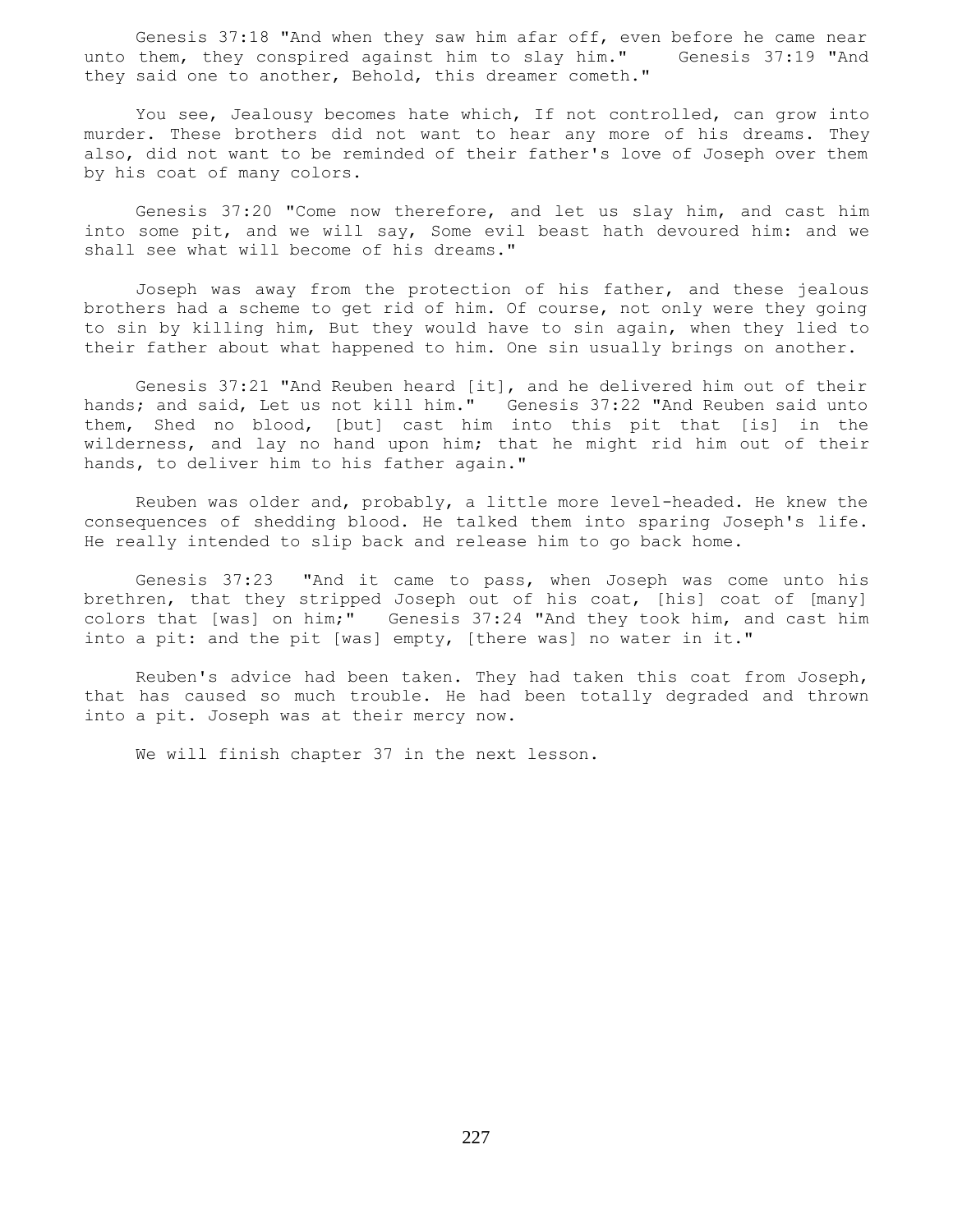1. Where did Israel dwell now? 2. How old was Joseph? 3. Who was he feeding with? 4. What did Joseph tell his father about them? 5. Who was Joseph's mother? 6. Who was Isreal's favorite? 7. Why? 8. What special gift did he make for him? 9. How did this make Joseph's brothers feel about him? 10. What two things are not to be held among the believers? 11. How did Joseph's dream affect his brothers? 12. What did he dream the first time? 13. What question did the brothers ask in response to his dream? 14. Describe the second dream. 15. Who was the sun a symbol for? 16. Who was the moon a symbol for? 17. Who were the eleven stars symbols of? 18. Who scolded Joseph about the second dream? 19. Where did the brothers go to feed their father's flock? 20. When Israel asked Joseph to go back and check on his brothers, what was his response? 21. Where did he leave from? 22. Who told him where to find his brothers? 23. Where did they go? 24. Dothan was the place of two what? 25. What did they conspire to do to him? 26. What did they call Joseph? 27. Who delivered Joseph out of their hands? 28. What did Reuben tell them to do? 29. What two things did his brothers do to him? 30. Whose mercy must he depend upon?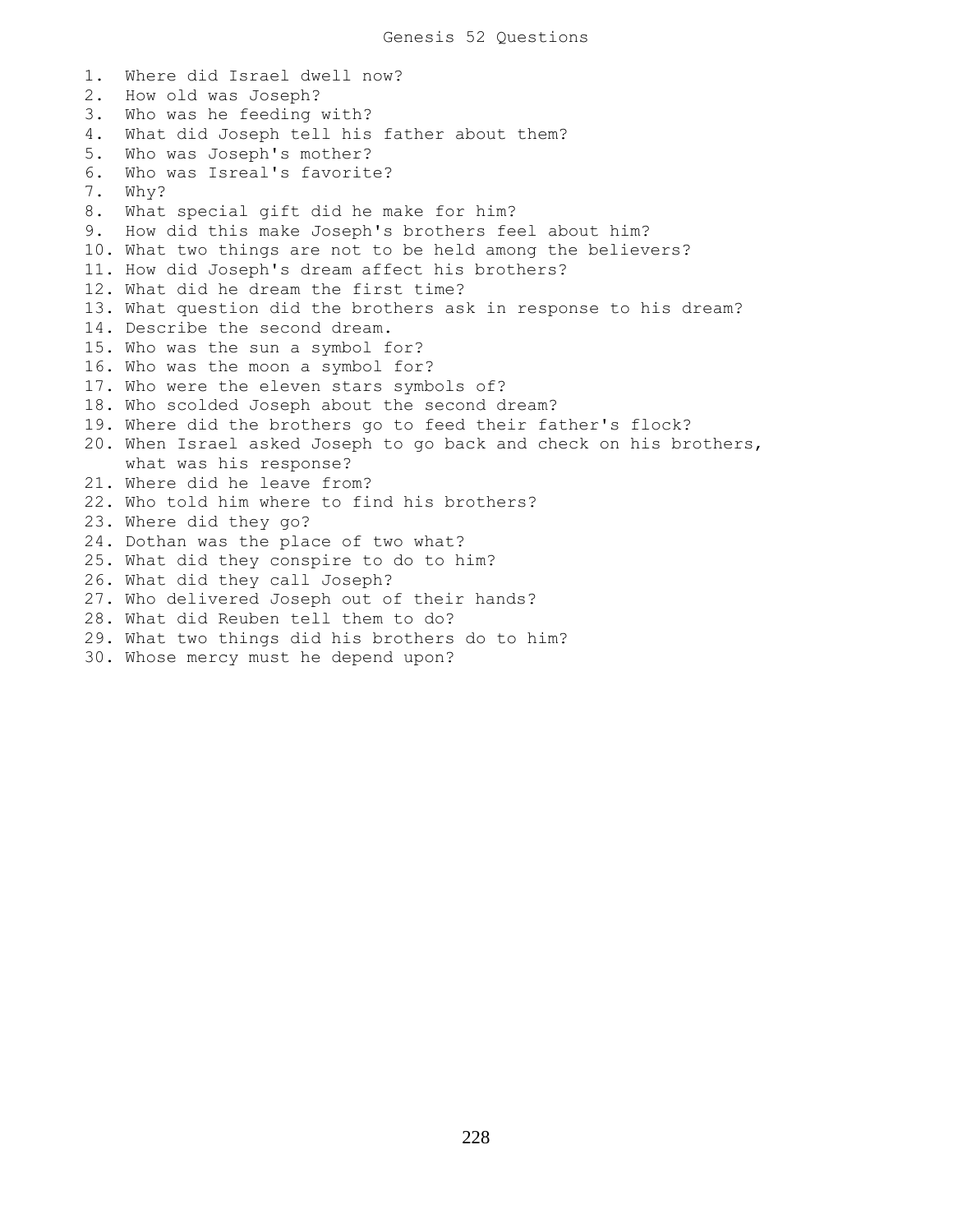We will pick up in verse 25 chapter 37 of Genesis.

 Genesis 37:25 "And they sat down to eat bread: and they lifted up their eyes and looked, and, behold, a company of Ishmeelites came from Gilead with their camels bearing spicery and balm and myrrh, going to carry [it] down to Egypt."

 These Ishmaelites were descendents from Ishmael. These Arab traders were selling to the Pharaohs of Egypt. This was a known trade route Gilead to Egypt. This spicery and myrrh were sweet smelling perfumes. The balm was for healing, and was made from trees in the Gilead area.

 Genesis 37:26 "And Judah said unto his brethren, What profit [is it] if we slay our brother, and conceal his blood?"

 Judah, the fourth son of Jacob and Leah, spoke against killing Joseph. Reuben was, also, Lea's son. It seems, the only ones who really wanted to kill Joseph were handmaids' sons. Not only would they not profit from his death, but if found out, they would be in worse trouble.

 Genesis 37:27 "Come, and let us sell him to the Ishmeelites, and let not our hand be upon him; for he [is] our brother [and] our flesh. And his brethren were content."

They just wanted to be rid of him. They did not care how. This plan they agreed on would put extra money in their pockets, and get rid of him, too.

 Genesis 37:28 "Then there passed by Midianites merchantmen; and they drew and lifted up Joseph out of the pit, and sold Joseph to the Ishmeelites for twenty [pieces] of silver: and they brought Joseph into Egypt."

The price of a slave was thirty pieces of silver, but Joseph was sold for twenty pieces, probably because he was just a lad. His brothers lifted Joseph out. They were pleased with the price, and certainly were glad to be rid of Joseph.

 Genesis 37:29 "And Reuben returned unto the pit; and, behold, Joseph [was] not in the pit; and he rent his clothes."

 Reuben had no intentions of killing Joseph. He rent his clothes because he thought his brothers had killed Joseph.

 Genesis 37:30 "And he returned unto his brethren, and said, The child [is] not; and I, whither shall I go?"

 Reuben knew that he should have stopped this long before it got out of hand. How could he face his father?

 Genesis 37:31 "And they took Joseph's coat, and killed a kid of the goats, and dipped the coat in the blood;" Genesis 37:32 "And they sent the coat of [many] colours, and they brought [it] to their father; and said, This have we found: know now whether it [be] thy son's coat or no."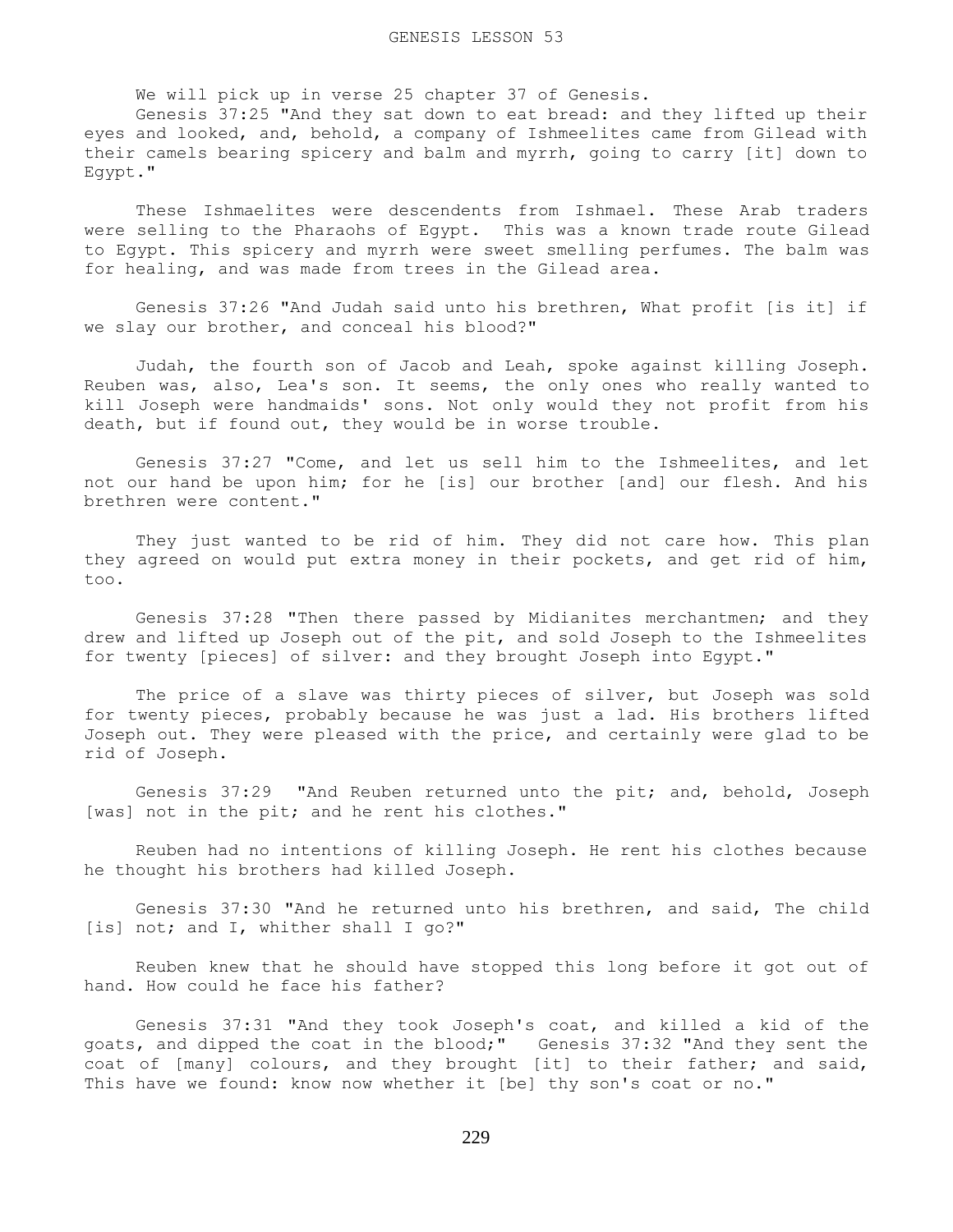To lie to their father was a bad sin, but to grieve him by telling him that his favorite son had been killed was cruel beyond reason. Their deception did not speak well of their character. The Scripture was not explicit about whether all of the sons were involved or not, but we know the handmaids' sons were herding before, and two of Leah's sons were mentioned specifically.

 Genesis 37:33 "And he knew it, and said, [It is] my son's coat; an evil beast hath devoured him; Joseph is without doubt rent in pieces." Genesis 37:34 "And Jacob rent his clothes, and put sackcloth upon his loins, and mourned for his son many days."

 This was about the cruelest thing sons could do to their father. To be killed would be bad, but to believe that a wild animal had torn your son to pieces would bring greater pain. There was not even a body to bury. They say this is the worst kind of grief. When you bury someone, it makes it final; but when there is no body, the grief goes on and on. These sons could not have possibly loved their father very much, or they would not have let him suffer like this.

 Genesis 37:35 "And all his sons and all his daughters rose up to comfort him; but he refused to be comforted; and he said, For I will go down into the grave unto my son mourning. Thus his father wept for him."

 Here was the first mention of daughters of Israel, except for Dinah. Daughters can usually help their fathers, but Israel was so grieved no one could comfort him. This was the love of his life. He was an old man, around one hundred and eighty years old. This might even grieve him to death.

 Genesis 37:36 "And the Midianites sold him into Egypt unto Potiphar, an officer of Pharaoh's, [and] captain of the guard."

 There are so many things that make us think of Jesus in all of this. Jesus was sold by his brethren for thirty pieces of silver. Joseph was sold by his brethern for twenty pieces of silver.

 Jesus was taken before Pilate, a high official of the land. Joseph was taken to Potipher, an officer of Pharaoh.

 Joseph was a type and a shadow of Jesus. Be sure to watch for more things that remind you of Jesus.

 This young boy, the favorite of his father, had been forcibly taken from his father to a strange land.

 The Scriptures do not elaborate on what Joseph had to say about all this. It seems as though he stood before them as one dumb.

 The Midianites were descendents of Medan, a brother of Midian, who were both sons of Abraham by Keturah. They were Joseph's kinsman. The Ishmeelites and the Midianites were fellow traders. Both groups were involved in this crime against Joseph.

"Potiphar" means he who belongs to the sun.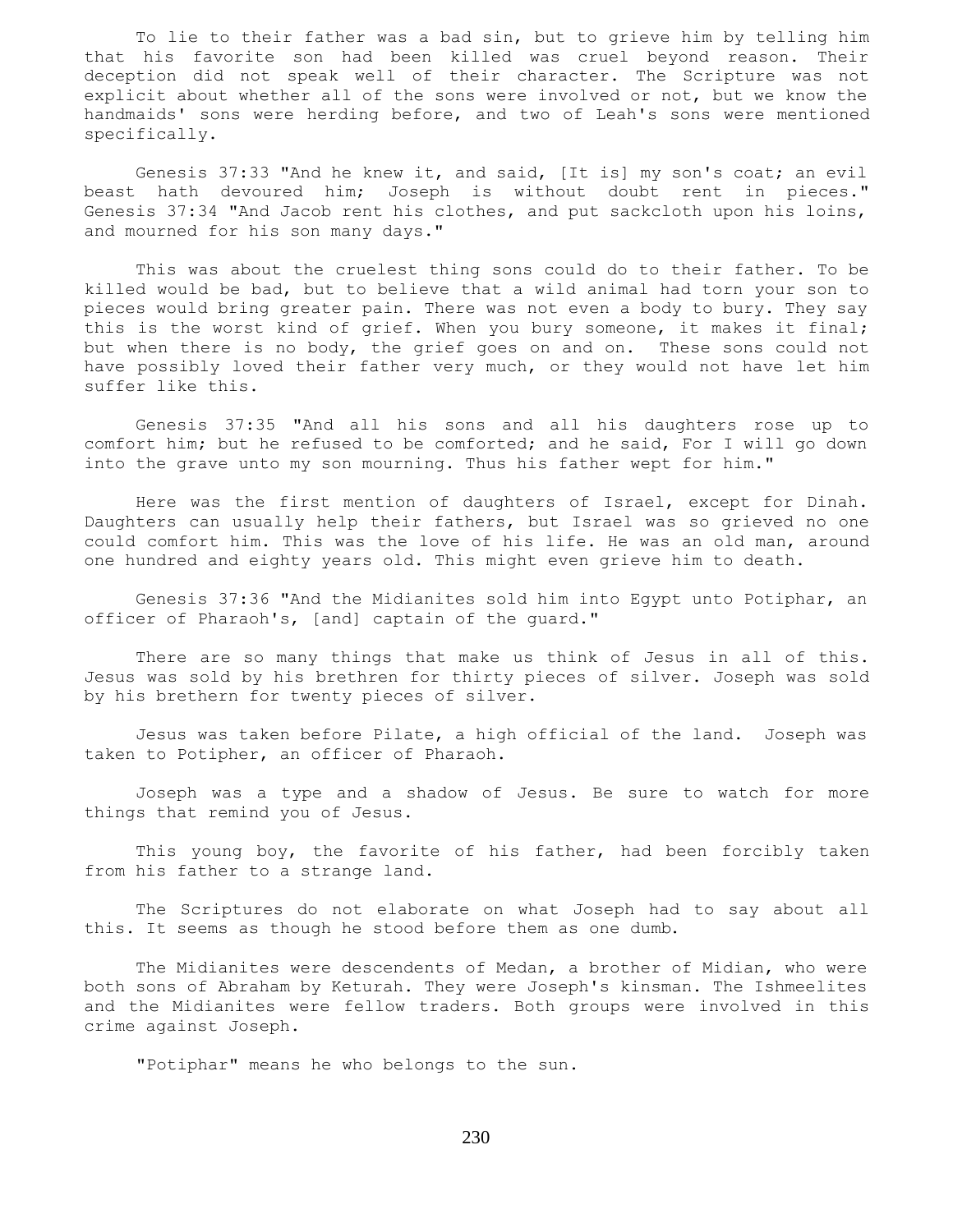The captain of the guard was in charge of executions. He was keeper of the state prison.

 Let us look back just a little at this situation, and note a few things.

The brothers were very jealous of him, thus causing them to hate him. Their reason for selling him, or killing him had lowered their moral status. They were no better than the society around them, and they were supposed to be God's representatives here on the earth. Their blessings of their greatgrandfather, grandfather, and father had fallen on them.

 Wicked men and God seem to be at cross purposes. God will always triumph, as we will see when this unfolds further. God can take something as terrible as this and make something good out of it.

We will study chapter 38 of Genesis for our next lesson.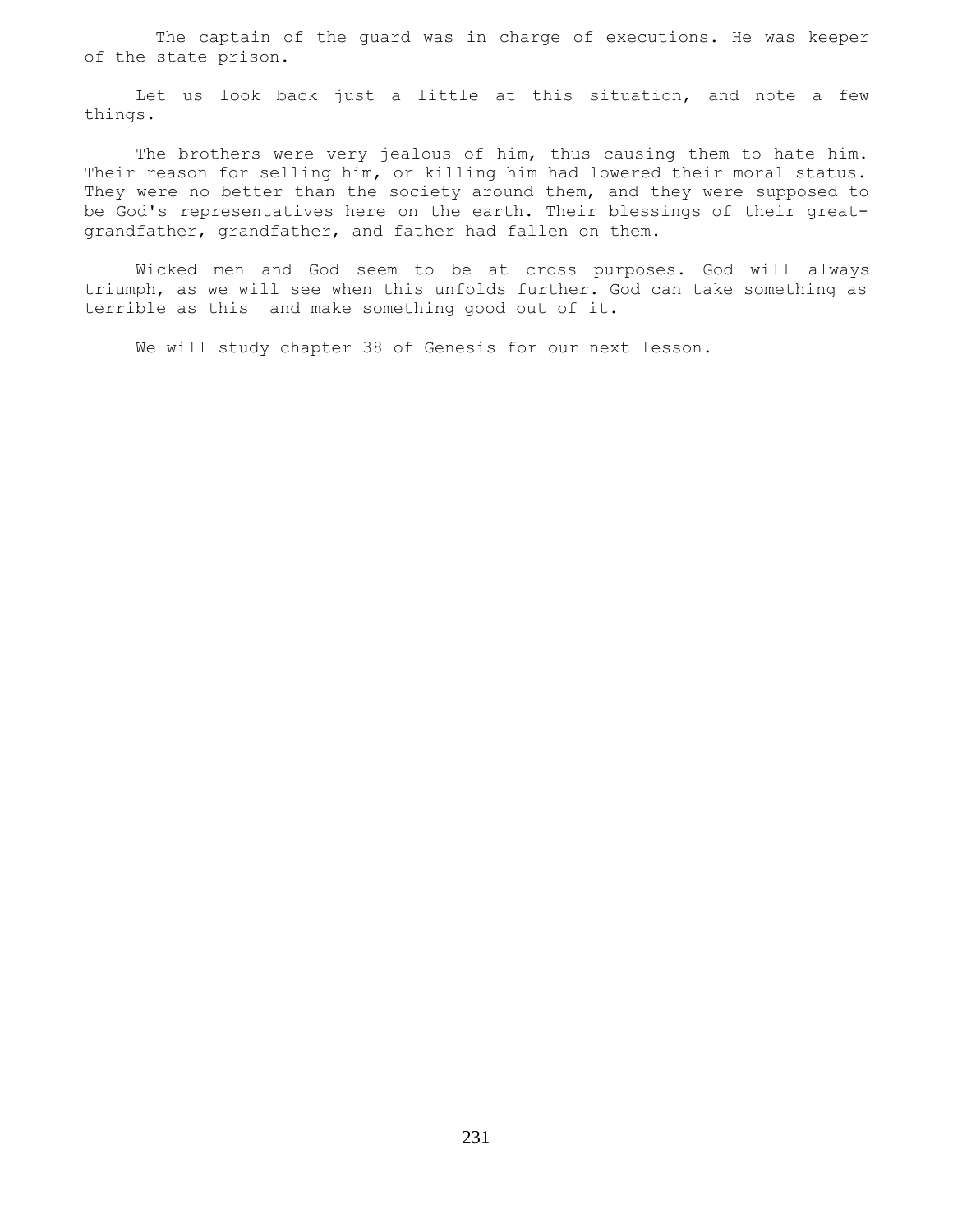1. As Joseph's brothers were eating bread. What did they see? 2. What were the camels bearing? 3. Who were these Ishmeelites? 4. Where were they from? 5. What was the balm used for? 6. Who suggested that they profit from Joseph? 7. Who were Reuben and his brother? 8. Why did they not kill him? 9. Who took Joseph out of the pit? 10. What was the price they sold him for? 11. What was the price of a slave? 12. Who rent his clothes when he came to the pit to release Joseph, and he was not there? 13. What did the brothers do with his coat? 14. What lie did they tell about the coat? 15. What question did they ask their father? 16. What two terrible sins did these sons do against their father? 17. What did the father assume when he saw the coat? 18. How did the father show his grief? 19. In what verse were daughters mentioned? 20. About how old was Isreal when this happened? 21. Who was Joseph sold to? 22. What position in government did he have? 23. How much was Jesus sold for? 24. Joseph was a type and shadow of whom? 25. Who were the Midianites? 26. What does "Potiphar" mean? 27. The captain of the guard was in charge of what? 28. Do you believe God had anything to do with this?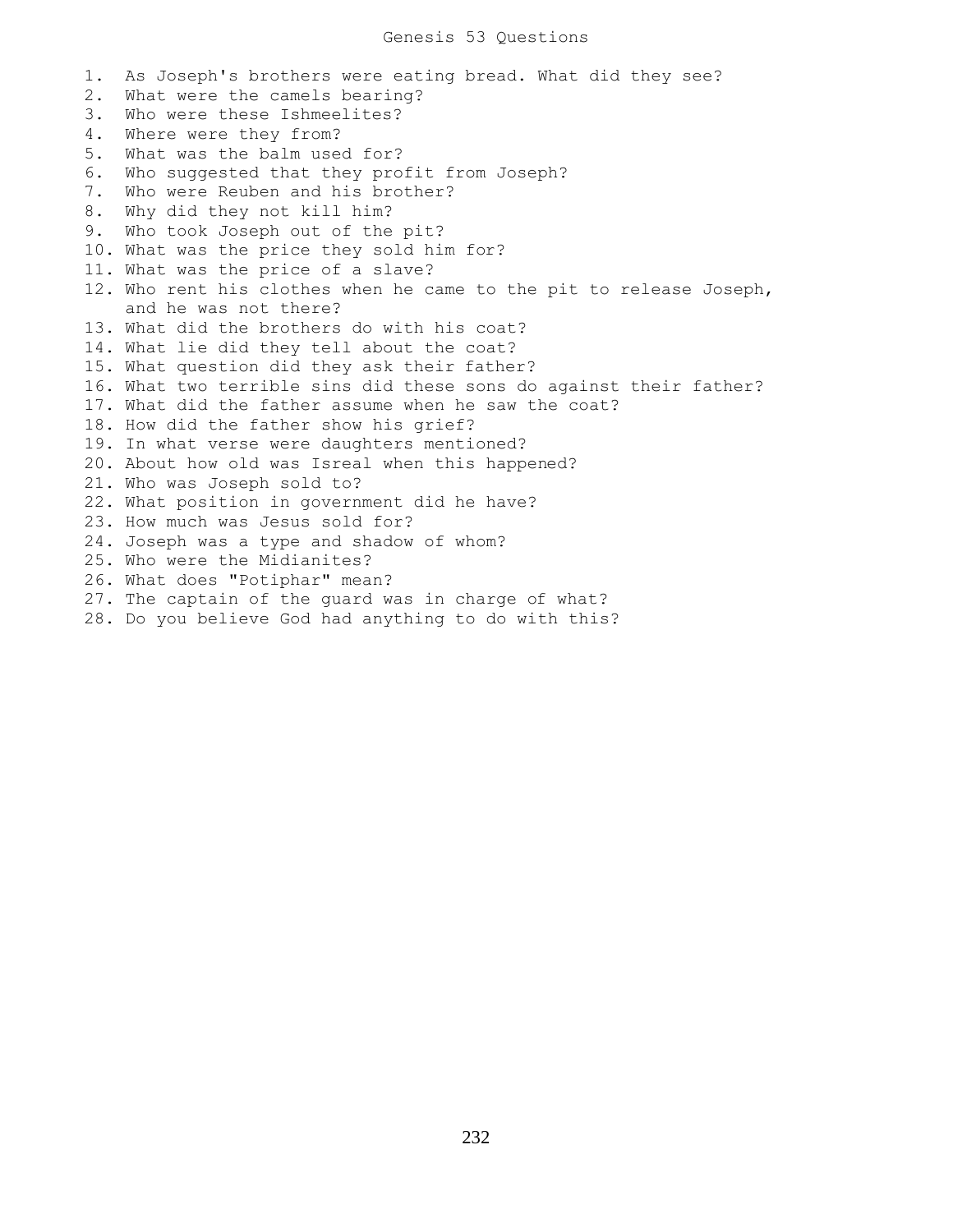This lesson begins in chapter 38 of Genesis.

 Genesis 38:1 "And it came to pass at that time, that Judah went down from his brethren, and turned in to a certain Adullamite, whosename [was] Hirah."

 Whether Judah did this after the incident with Joseph, or not, we cannot say. We do know, at this point, that Judah left his brethren temporarily. This separation could be because of guilt he felt from what he did to Joseph, or maybe, he could not face his father knowing what he had done to him.

 "Hirah" means nobility. This person must have been from a renown family.

 Genesis 38:2 "And Judah saw there a daughter of a certain Canaanite, whose name [was] Shuah; and he took her, and went in unto her."

 "Shuah" means wealth. Shuah was the father of Judah's wife. This "took" means he became her husband, and he slept with her. I am almost certain this does not mean he forced her.

 Genesis 38:3 "And she conceived, and bare a son; and he called his name Er."

"Er" means watcher.

 It is not the custom for the father to name the child, but that was the case here.

 Genesis 38:4 "And she conceived again, and bare a son; and she called his name Onan." Genesis 38:5 "And she yet again conceived, and bare a son; and called his name Shelah: and he was at Chezib, when she bare him."

These two sons were both named by their mother. "Onan" means strength. "Shelah" means prayer, or peace.

 Genesis 38:6 "And Judah took a wife for Er his firstborn, whose name [was] Tamar." Genesis 38:7 "And Er, Judah's firstborn, was wicked in the sight of the LORD; and the LORD slew him."

"Tamar" means palm trees.

 The indication, here, was that whatever his sin was, it was punishable by death. Just as those in Sodom were killed for their evil sex sin, so was the son condemned of God and died.

 Genesis 38:8 And Judah said unto Onan, Go in unto thy brother's wife, and marry her, and raise up seed to thy brother." Genesis 38:9 "And Onan knew that the seed should not be his; and it came to pass, when he went in unto his brother's wife, that he spilled [it] on the ground, lest that he should give seed to his brother." Genesis 38:10 "And the thing which he did displeased the LORD: wherefore he slew him also."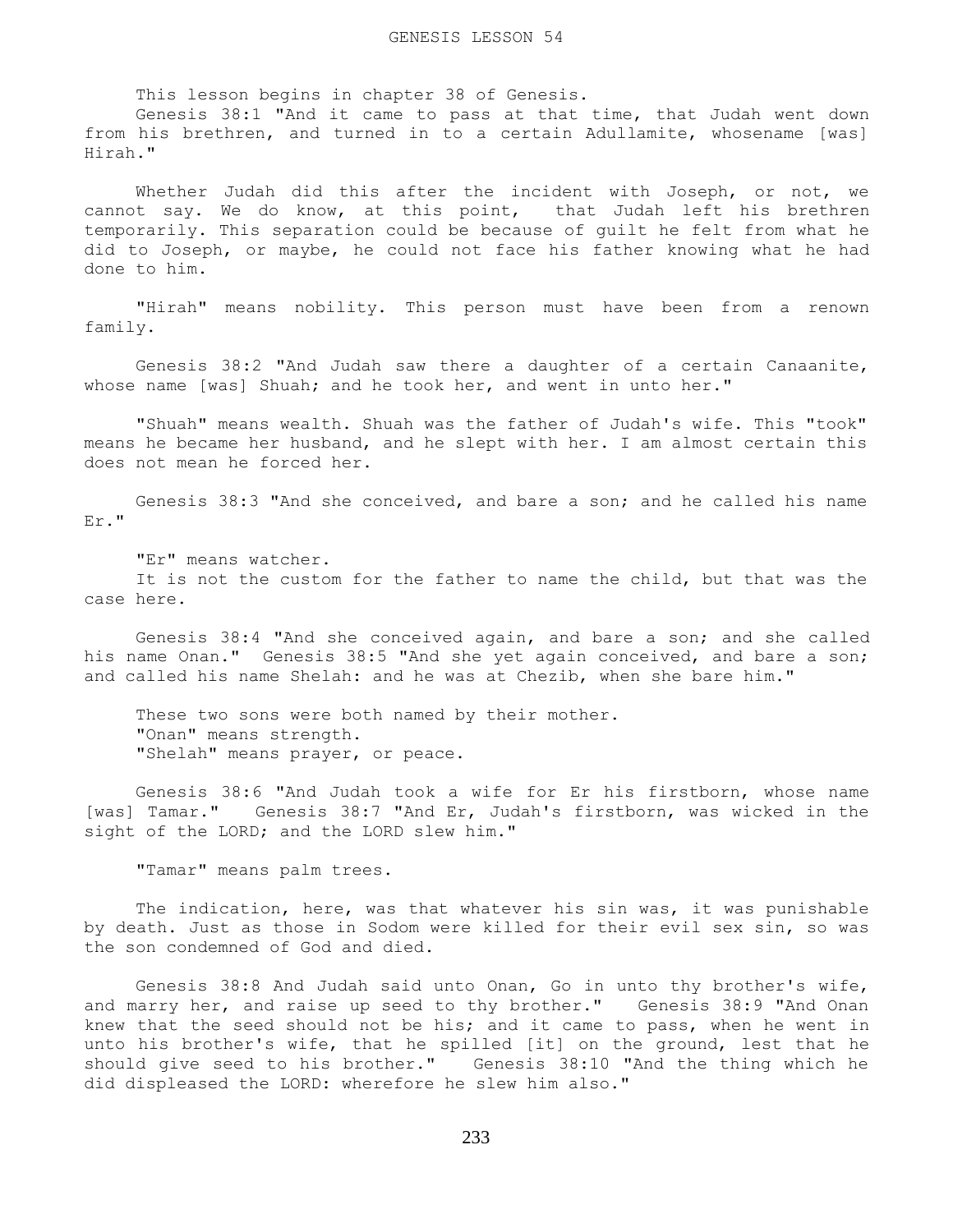This was a very perverted thing to do. He should not have married her, if he did not allow her to have a child for her dead husband. Not only did he do a very sick thing and displeased God, but he disobeyed his father Judah, as well. It was a custom among these people, if a man died without having a child to carry on his name, his brother would marry his wife. The firstborn from his marriage would be the dead brother's child. Onan was just as evil as Er. God killed both of them.

 Genesis 38:11 "Then said Judah to Tamar his daughter in law, Remain a widow at thy father's house, till Shelah my son be grown: for he said, Lest peradventure he die also, as his brethren [did]. And Tamar went and dwelt in her father's house."

 This was really not fair to Tamar. Judah had no intention of his third son marrying Tamar. He was fearful that his son also would die. Tamar did not remarry, but went to live in her father's house.

 Genesis 38:12 "And in process of time the daughter of Shuah Judah's wife died; and Judah was comforted, and went up unto his sheepshearers to Timnath, he and his friend Hirah the Adullamite."

 Shuah's daughter, Judah's wife, died. Judah mourned for her, But after his time for morning was over, he went to town with his friend, Hirah.

 Genesis 38:13 "And it was told Tamar, saying, Behold thy father in law goeth up to Timnath to shear his sheep." Genesis 38:14 "And she put her widow's garments off from her, and covered her with a veil, and wrapped herself, and sat in an open place, which [is] by the way to Timnath; for she saw that Shelah was grown, and she was not given unto him to wife." Genesis 38:15 "When Judah saw her, he thought her [to be] an harlot; because she had covered her face." Genesis 38:16 "And he turned unto her by the way, and said, Go to, I pray thee, let me come in unto thee; (for he knew not that she [was] his daughter in law.) And she said, What wilt thou give me, that thou mayest come in unto me?" Genesis 38:17 "And he said, I will send [thee] a kid from the flock. And she said, Wilt thou give [me] a pledge, till thou send [it]?" Genesis 38:18 "And he said, What pledge shall I give thee? And she said, Thy signet, and thy bracelets, and thy staff that [is] in thine hand. And he gave [it] her, and came in unto her, and she conceived by him."

 Judah had told his daughter-in-law to remain a widow for years. After a short time of grief, he was seeking a prostitute. Tamar was a smart woman. She decided, if Judah's sons would not give her a child for her husband, then she would trick her father-in-law and have his child for her husband. By our standards today, this would be evil, but it was their custom that she should be allowed to have children for her dead husband by his near kinsman.

 There would be no question when the time of delivery came, because she had his signet for evidence. He would not be able to deny the fatherhood of this offspring. Notice, that wearing a veil meant she was a prostitute. Judah was unfair to her, and had lied to her. His third son was grown, and Judah had promised her, if she would wait for him, as soon as he came of age, he would marry her. She tricked him, because he lied to her.

 Genesis 38:19 "And she arose, and went away, and laid by her veil from her, and put on the garments of her widowhood."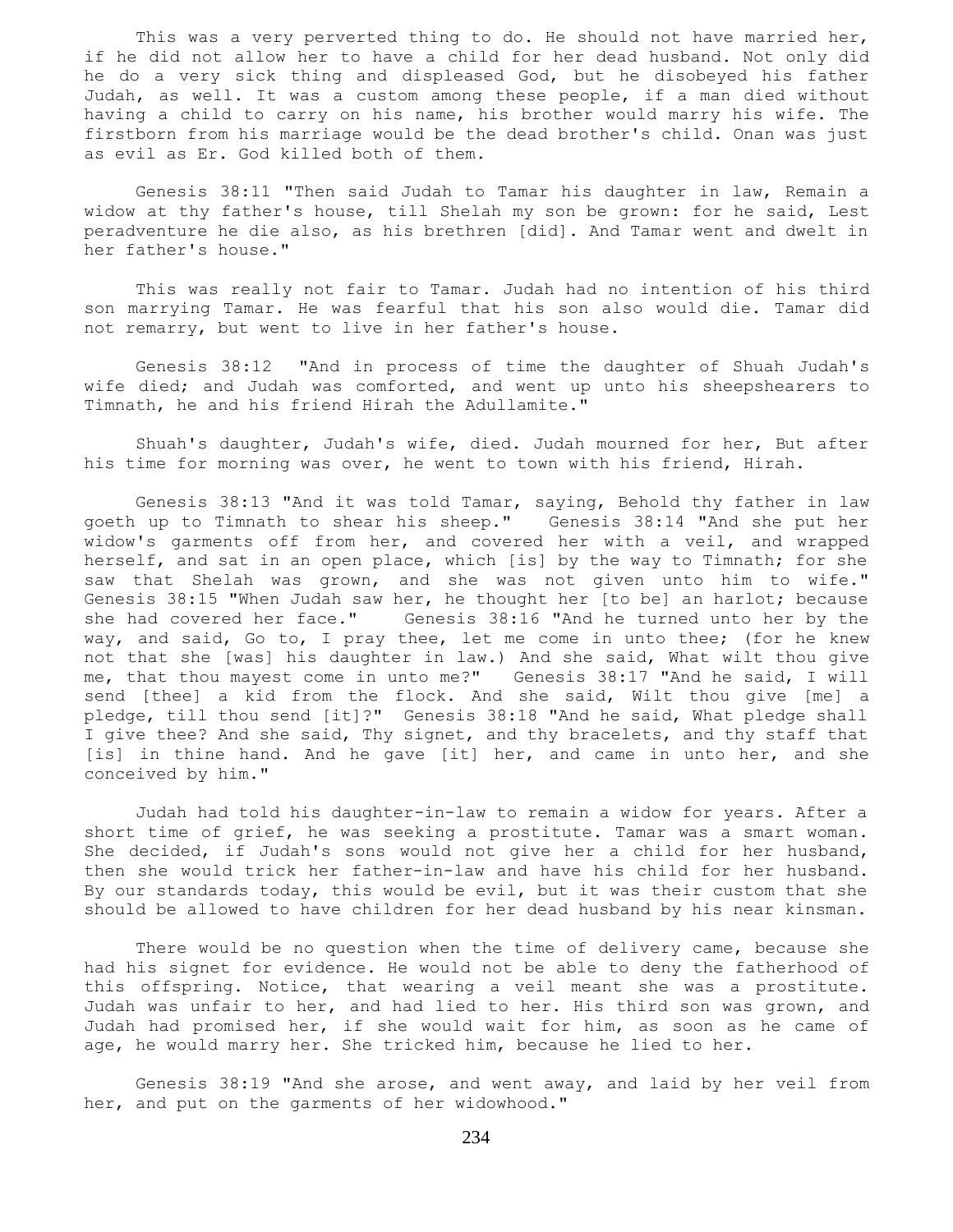She was not a prostitute; she immediately went back to her home to wait on the birth.

 Genesis 38:20 "And Judah sent the kid by the hand of his friend the Adullamite, to receive [his] pledge from the woman's hand: but he found her not." Genesis 38:21 "Then he asked the men of that place, saying, Where [is] the harlot, that [was] openly by the way side? And they said, There was no harlot in this [place]." Genesis 38:22 "And he returned to Judah, and said, I cannot find her; and also the men of the place said, [that] there was no harlot in this [place]." Genesis 38:23 "And Judah said, Let her take [it] to her, lest we be shamed: behold, I sent this kid, and thou hast not found her."

 Judah had still not caught on. He was ashamed to inquire too much. People would know of his indiscretion. He told his friend to just forget it. He had tried to send the kid and she was not there, so he was off the hook. Judah must have forgotten that she had his signet.

 Genesis 38:24 "And it came to pass about three months after, that it was told Judah, saying, Tamar thy daughter in law hath played the harlot; and also, behold, she [is] with child by whoredom. And Judah said, Bring her forth, and let her be burnt."

 Judah was quick to pass Judgment on her for committing the very same sin that he was involved in himself. He still did not make the connection. God does not discriminate.

 Genesis 38:25 "When she [was] brought forth, she sent to her father in law, saying, By the man, whose these [are, am] I with child: and she said, Discern, I pray thee, whose [are] these, the signet, and bracelets, and staff."

 Suddenly the tables were turned. Judah was the guilty one. She had the evidence against him.

 Genesis 38:26 "And Judah acknowledged [them], and said, She hath been more righteous than I; because that I gave her not to Shelah my son. And he knew her again no more."

Judah realizes he was the one who sinned and admitted it.

 Genesis 38:27 "And it came to pass in the time of her travail, that, behold, twins [were] in her womb." Genesis 38:28 "And it came to pass, when she travailed, that [the one] put out [his] hand: and the midwife took and bound upon his hand a scarlet thread, saying, This came out first." Genesis 38:29 "And it came to pass, as he drew back his hand, that, behold, his brother came out: and she said, How hast thou broken forth? [this] breach [be] upon thee: therefore his name was called Pharez." Genesis 38:30 "And afterward came out his brother, that had the scarlet thread upon his hand: and his name was called Zarah."

 "Pharez" means breach. "Zarah" means splendor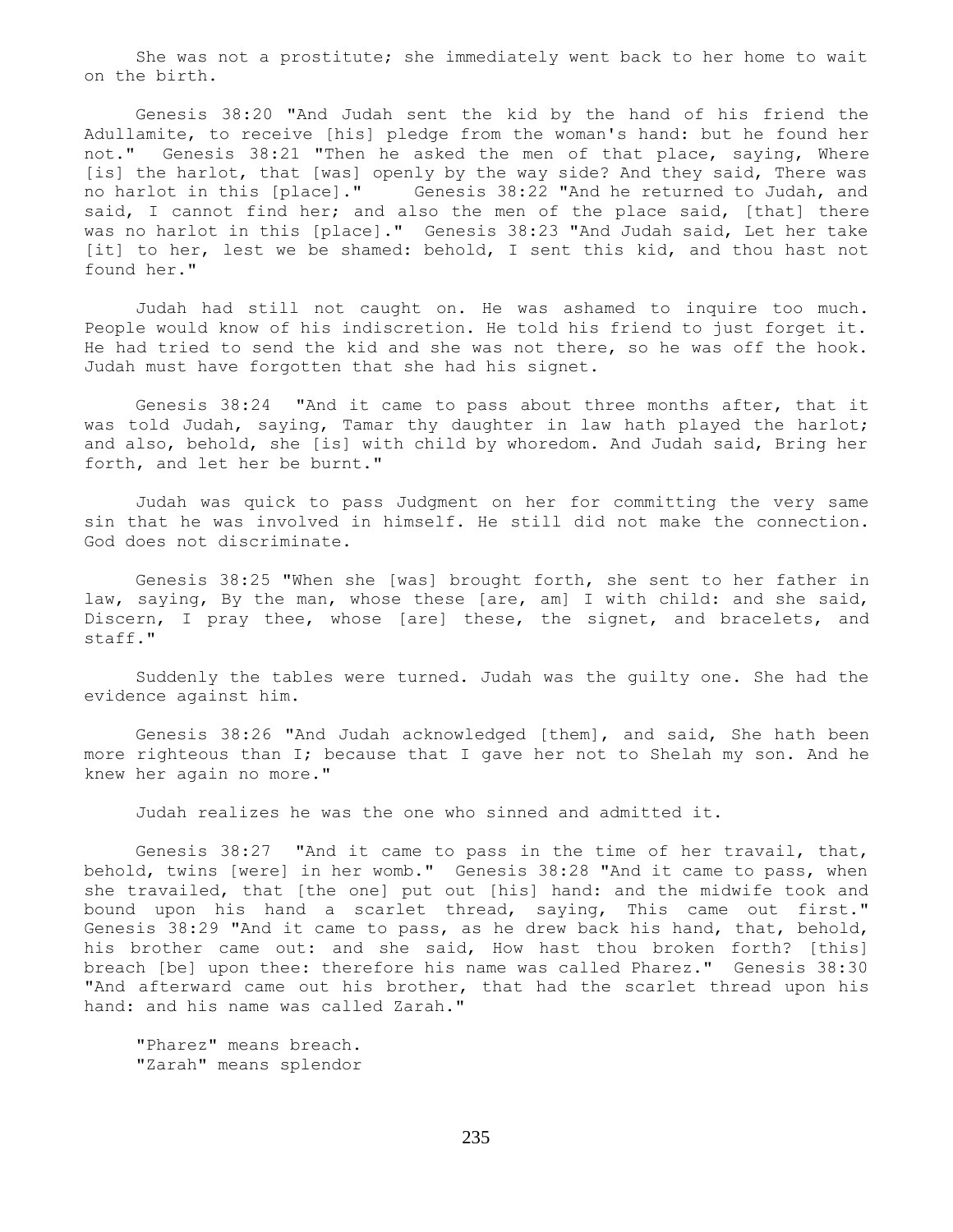This birth was unusual, Rebekah had twins, and this was really the second mention of such a birth. In Rebekah's case, the son was hanging on to his brother's heel. In this case, one son had been nearest birth and even had an arm born. Then he gave place to his brother, and the brother came first.

 In Rebekah, there was war with the two sons in the mother's womb. Here, there was a struggle, also. Pharez was the one actually born first. Zarah was the one with the scarlet thread born last.

In the next lesson, we will begin in Genesis chapter 29.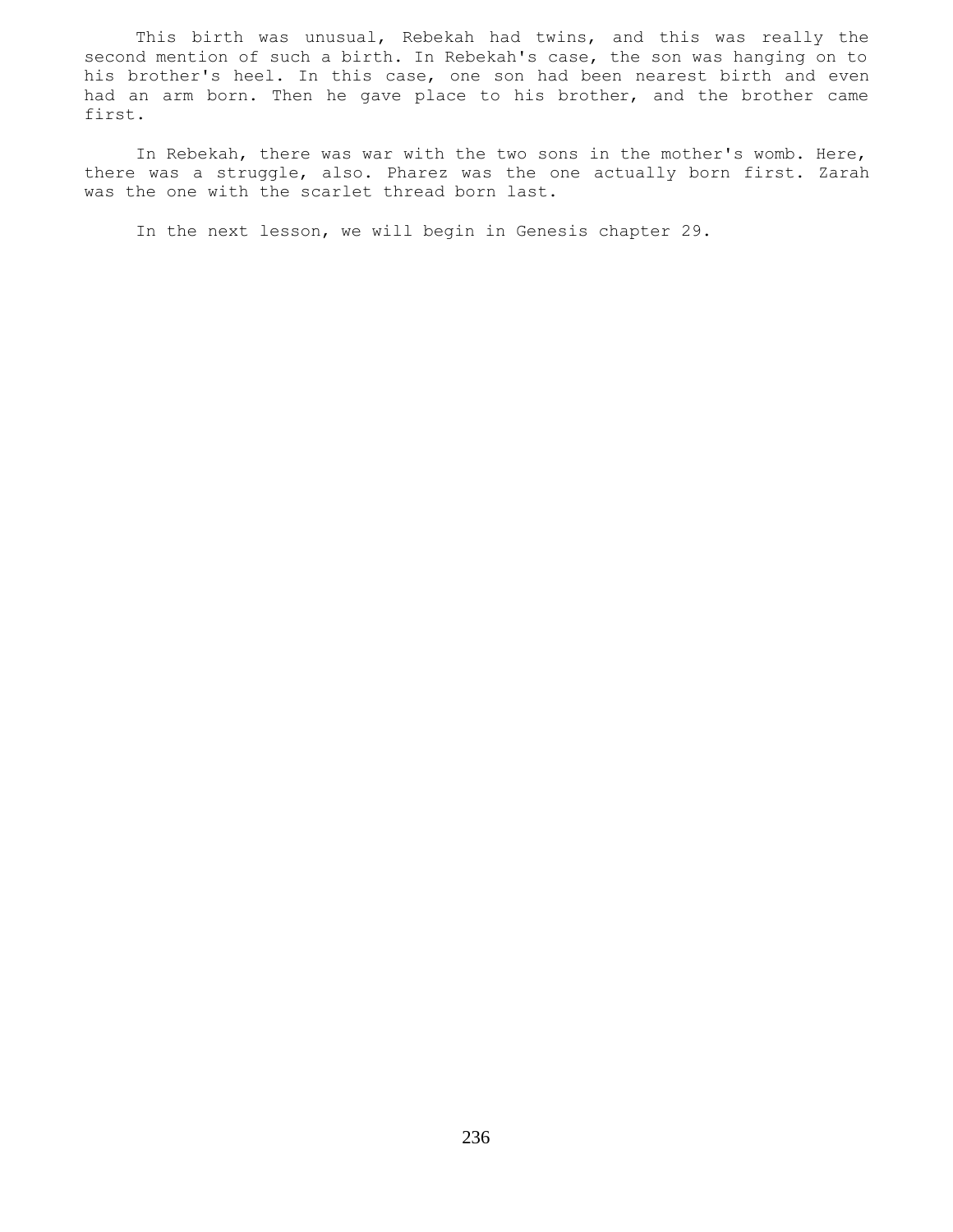## Genesis 54 Questions

1. Who did Judah turn in to that was the Adullamite?. 2. What was, probably, the reason for Judah leaving his brothers? 3. What does "Hirah" mean? 4. The Canaanite woman Judah took, was the daughter of whom? 5. What does his name mean? 6. What was the first son's name? 7. What happened at the birth of this first child that was not the custom? 8. What was the second son's name? 9. What was the third son's name? 10. What does "Onan" mean? 11. What does "Shelah" mean? 12. What was Er's wife's name? 13. Why did the Lord kill Er? 14. What does "Tamar" mean? 15. What did Judah tell Onan to do that was the custom of their people? 16. Why did God kill Onan? 17. Besides displeasing God in his actions, who did he disobey? 18. What difficult thing did Judah tell Tamar to do? 19. Where did Tamar live after her husband died? 20. Where did Judah go, after he was comforted of his wife's death? 21. Who had become a friend of Judah's? 22. Why did Tamar take off her widow's clothes and go to deceive Judah? 23. What did Judah think she was? 24. What three things did he give her to hold? 25. Why would Judah not be able to deny fatherhood? 26. What did Tamar do after deceiving Jacob? 27. Judah sent the kid by whom? 28. What news did the friend bring back? 29. Why did Judah drop the matter and not make every effort to find the prostitute? 30. What bad news was brought to Judah about Tamar? 31. What punishment did he want for her? 32. Does God have a double standard for men and women who sin? 33. What evidence did she send to Judah to show who the child was fathered by? 34. What did Judah say when he was caught? 35. Tamar gave birth to  $\cdot$  ? 36. What other Bible birth does this remind us of? 37. Explain. 38. "Pharez" means what? 39. "Zarah" means what?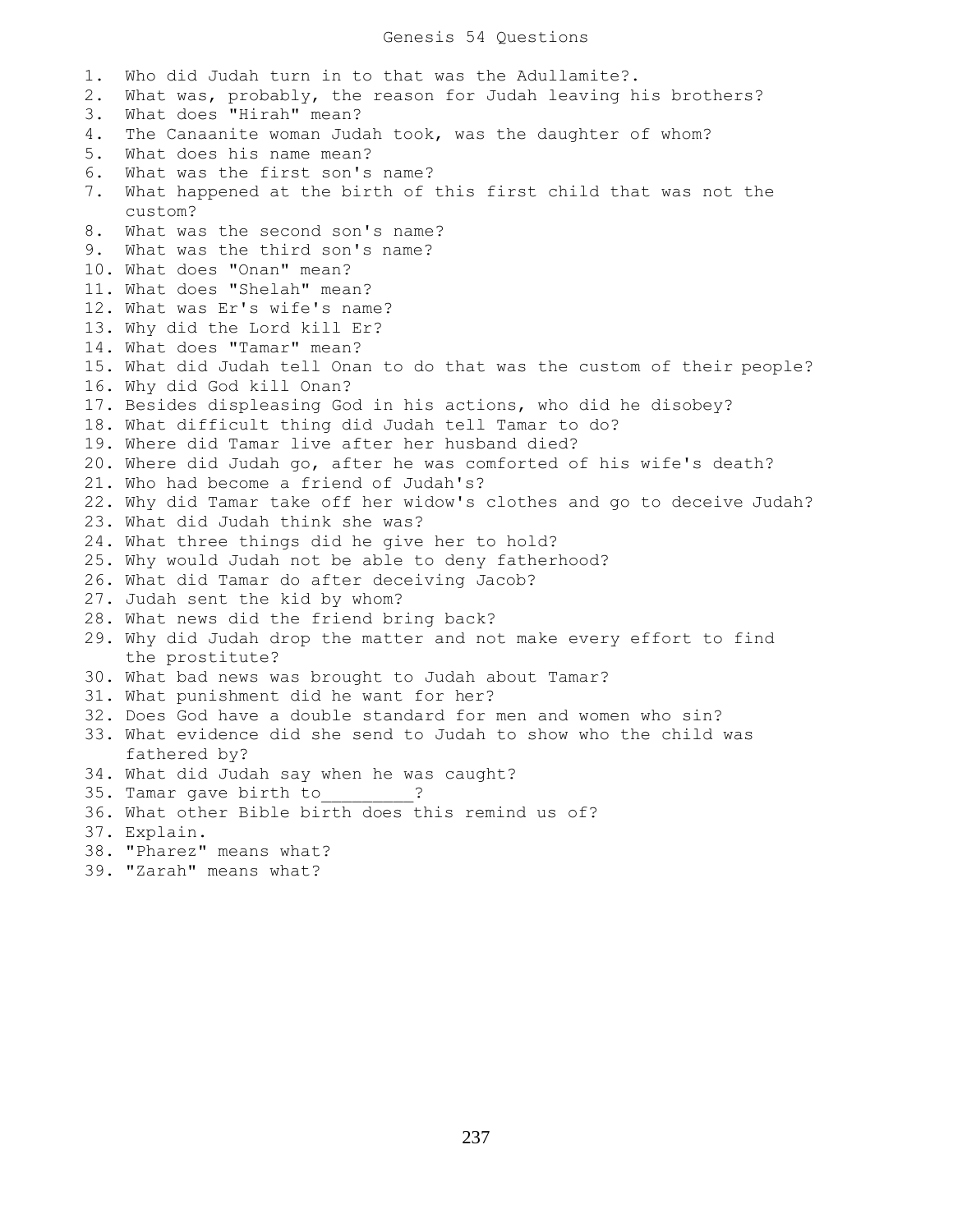We will begin this lesson in Genesis chapter 39. I believe this chapter was given to make us realize that when we sow bad seed, our harvest will be bad, as well. It is just an example of how we cannot run from our sins?

 Genesis 39:1 "And Joseph was brought down to Egypt; and Potiphar, an officer of Pharaoh, captain of the guard, an Egyptian, bought him of the hands of the Ishmeelites, which had brought him down thither."

 Now, we see an officer of Pharoah's buying Joseph as a slave boy, and bringing him as a servant into his home. Egypt, as we mentioned before, is a type of the world?

 Genesis 39:2 "And the LORD was with Joseph, and he was a prosperous man; and he was in the house of his master the Egyptian."

 God blessed Joseph, even while he was a servant in Potifer's house. We see what ever circumstances we find God's people in, He will bless them.

 Genesis 39:3 "And his master saw that the LORD [was] with him, and that the LORD made all that he did to prosper in his hand."

 The blessings God showers on His people, do not go unnoticed by the world. Even this man of Egypt knew where the blessings came from.

 Genesis 39:4 "And Joseph found grace in his sight, and he served him: and he made him overseer over his house, and all [that] he had he put into his hand." Genesis 39:5 "And it came to pass from the time [that] he had made him overseer in his house, and over all that he had, that the LORD blessed the Egyptian's house for Joseph's sake; and the blessing of the LORD was upon all that he had in the house, and in the field." Genesis 39:6 "And he left all that he had in Joseph's hand; and he knew not ought he had, save the bread which he did eat. And Joseph was [a] goodly [person], and well favoured."

 It seems that Joseph's blessings from God had won him favor with Potiphar. In fact, Potiphar had so much confidence in Joseph, that he turned everything over to Joseph. Joseph's success had been so great that Potiphar didn't even keep account of what he had. He let Joseph do that. He had learned to trust Joseph in everything. Joseph had shown him he was a man of character. His goodness showed in everything he did.

 Genesis 39:7 "And it came to pass after these things, that his master's wife cast her eyes upon Joseph; and she said, Lie with me."

 You see, Joseph was young and handsome. He was in the house regularly where this worldly woman lived. The master was not there, because Joseph had taken so much of the responsibility off Potiphar it was not necessary for him to work at home. The Bible does not say, but we might assume that Potiphar was older and more occupied away from home. His wife is pampered and bored. That usually causes problems. Idleness brings sin. She could see in Joseph the things she wished for in her husband. She tried to seduce Joseph to sleep with her, which is adultery (a terrible sin in the sight of God).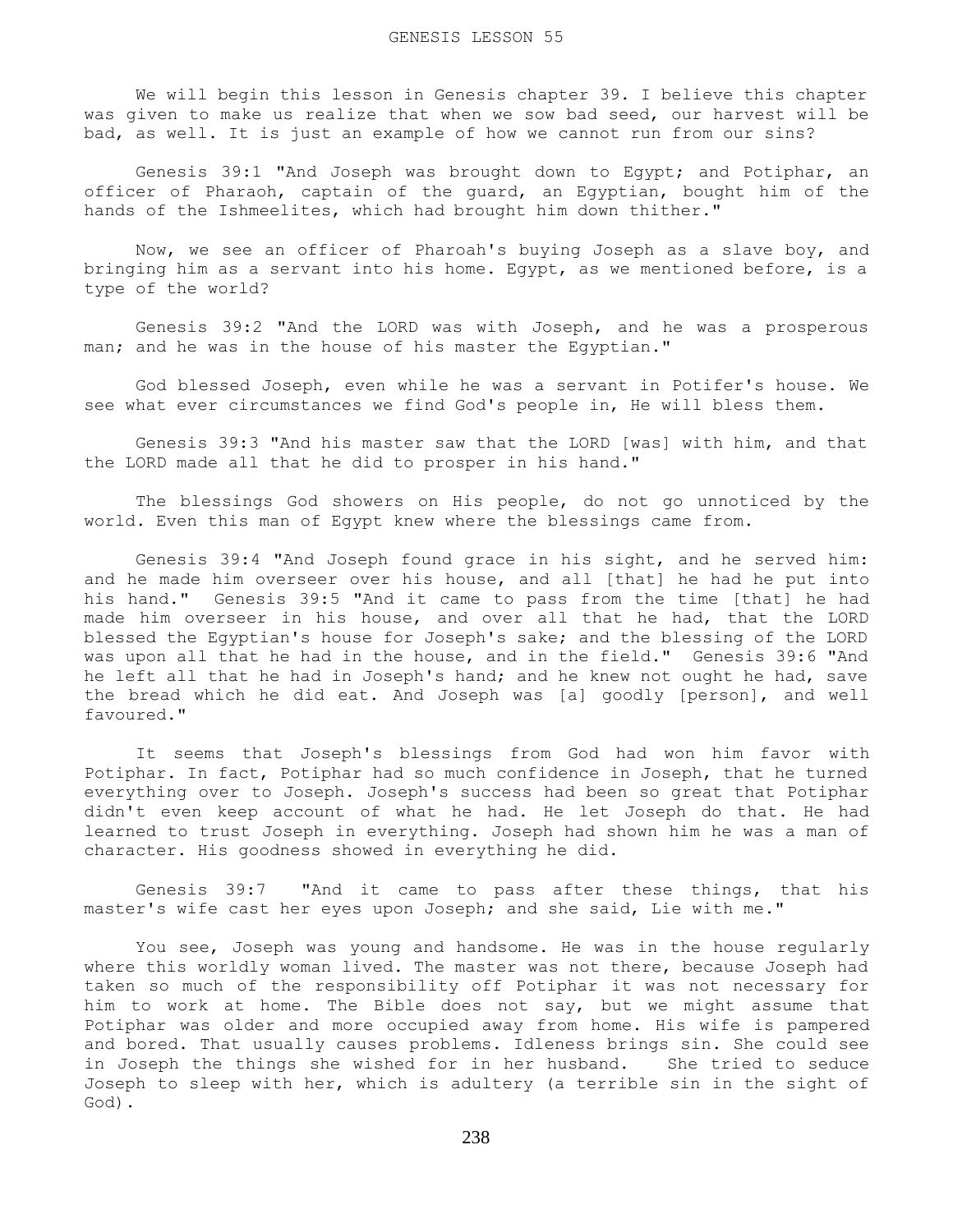Genesis 39:8 "But he refused, and said unto his master's wife, Behold, my master wotteth not what [is] with me in the house, and he hath committed all that he hath to my hand;" Genesis 39:9 "[There is] none greater in this house than I; neither hath he kept back any thing from me but thee, because thou [art] his wife: how then can I do this great wickedness, and sin against God?"

 Joseph did what we must do when we are tempted to sin. Just simply say no! He told this wicked woman that Potiphar had been good to him. A man would not, and should not, share his wife. This was the only thing that he had withheld from Joseph, and rightly so. I love this last part. Joseph told her, that even if it was alright with Potiphar, it would not be alright with God. Joseph knew this was wickedness in God's sight. He would not sin against God.

 Genesis 39:10 "And it came to pass, as she spake to Joseph day by day, that he hearkened not unto her, to lie by her, [or] to be with her."

 This temptation, it seems, was every day. She was persistent. Joseph had to tell her no every day.

 Genesis 39:11 "And it came to pass about this time, that [Joseph] went into the house to do his business; and [there was] none of the men of the house there within." Genesis 39:12 "And she caught him by his garment, saying, Lie with me: and he left his garment in her hand, and fled, and got him out."

 First of all, it would be dangerous to be in this house alone with her. There is nothing more vindictive than a woman scorned. He should never have gone in that house without someone else there. Now, she had his garment. How could he prove he had not slept with her?

 Genesis 39:13 "And it came to pass, when she saw that he had left his garment in her hand, and was fled forth," Genesis 39:14 "That she called unto the men of her house, and spake unto them, saying, See, he hath brought in an Hebrew unto us to mock us; he came in unto me to lie with me, and I cried with a loud voice:" Genesis 39:15 "And it came to pass, when he heard that I lifted up my voice and cried, that he left his garment with me, and fled, and got him out."

 She had set Joseph up by lying to the other men servants. She had to tell that she cried out for help, or she would be stoned to death. There is no one more anxious to get revenge, than a woman scorned. She was out to get even with Joseph for turning her away. She, now, was going to try to get Joseph in more trouble with her husband. When a woman wants to get even with a man, and cries rape, he has no way to prove it is not so.

 Genesis 39:16 "And she laid up his garment by her, until his lord came home." Genesis 39:17 "And she spake unto him according to these words, saying, The Hebrew servant, which thou hast brought unto us, came in unto me to mock me:" Genesis 39:18 "And it came to pass, as I lifted up my voice and cried, that he left his garment with me, and fled out." Genesis 39:19 "And it came to pass, when his master heard the words of his wife, which she spake unto him, saying, After this manner did thy servant to me; that his wrath was kindled."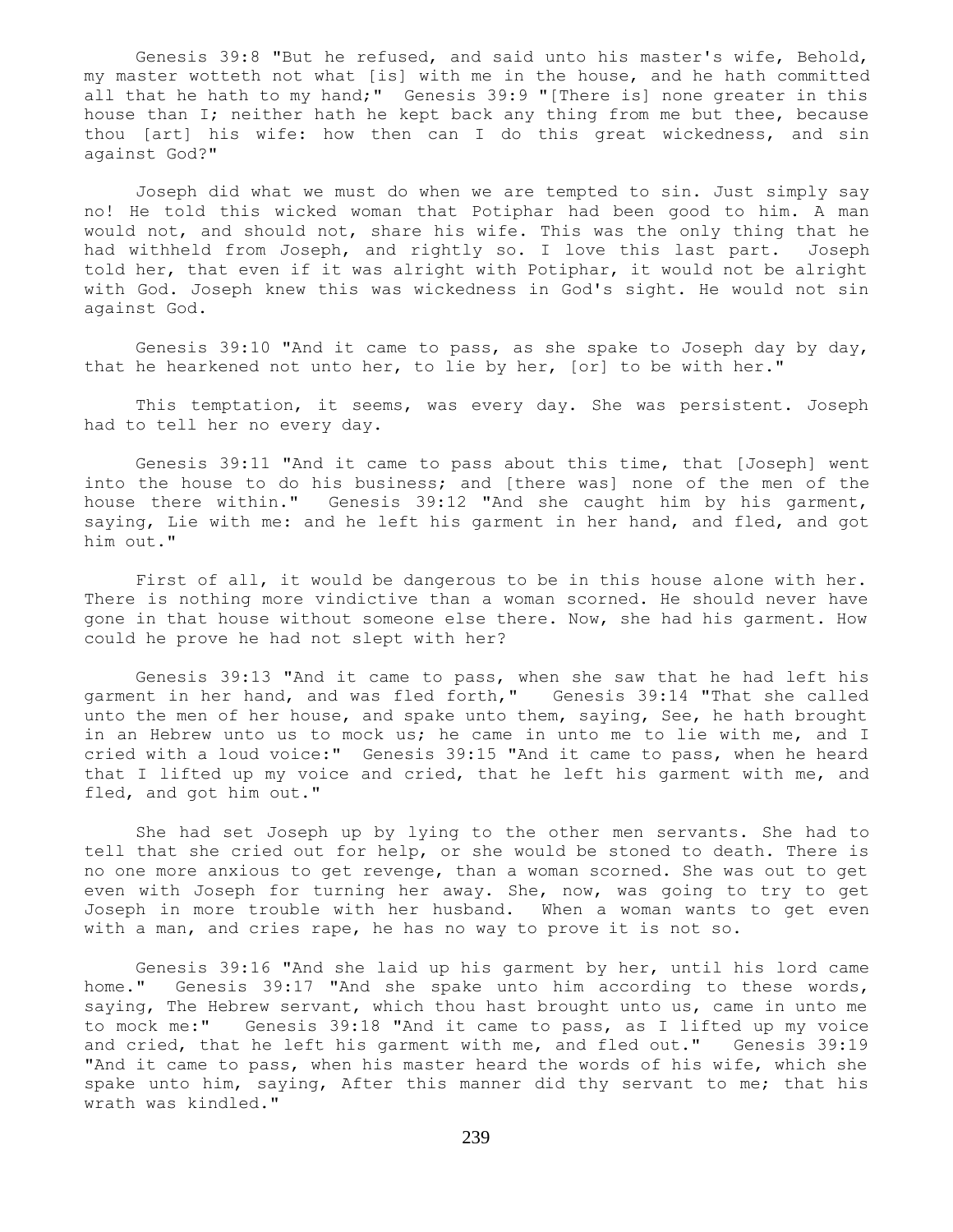One thing a man will not stand for is anyone making advances to his wife. Potiphar had no way of knowing that she was lying, so he became furious with Joseph.

 Genesis 39:20 "And Joseph's master took him, and put him into the prison, a place where the king's prisoners [were] bound: and he was there in the prison."

 Potiphar was in charge of this prison. Joseph had no way to defend himself. Potiphar, in his anger, jailed Joseph. Why he did not kill him was not explained. God protected Joseph, even in this. Joseph was innocent.

 Genesis 39:21 "But the LORD was with Joseph, and shewed him mercy, and gave him favour in the sight of the keeper of the prison."

Wherever God's people are, even in prison, God takes care of them.

 Genesis 39:22 "And the keeper of the prison committed to Joseph's hand all the prisoners that [were] in the prison; and whatsoever they did there, he was the doer [of it]." Genesis 39:23 "The keeper of the prison looked not to any thing [that was] under his hand; because the LORD was with him, and [that] which he did, the LORD made [it] to prosper."

 It did not take the jailor long to realize the character of Joseph. He, like Potiphar, turned everything over to Joseph. The work done by these prisoners had even begun to prosper, because the Lord (Jehovah) was with Joseph and prospered whatever he put his hand to, even here in prison.

We will be in chapter 40 of Genesis in the next lesson.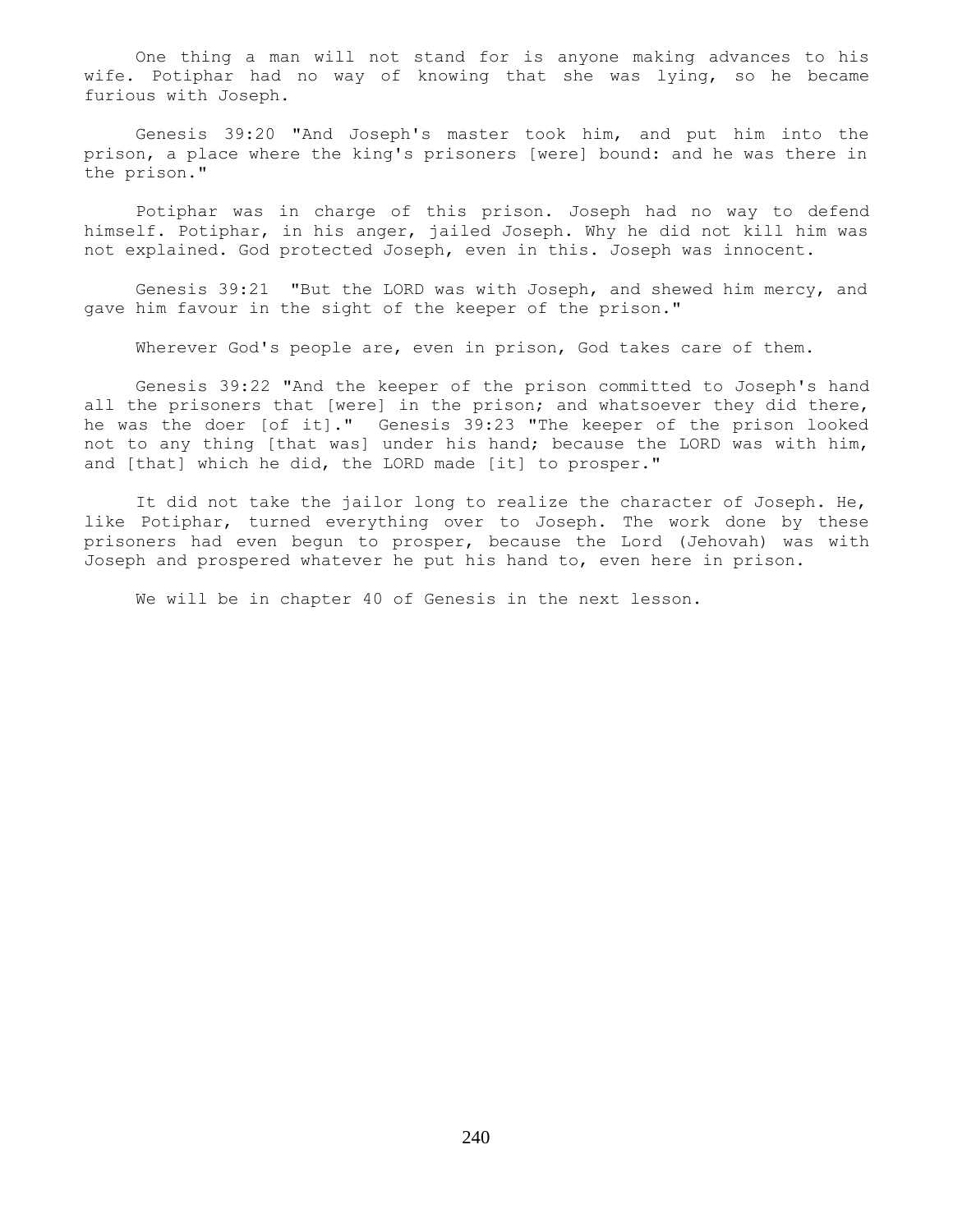1. What country was Joseph taken to? 2. Who bought him? 3. What office did this man hold in Eygpt? 4. What did the Lord do for Joseph in this house? 5. What did Joseph's master see? 6. What job did he elevate Joseph to? 7. What else did God bless, besides Joseph? 8. What was the only thing Potiphar was concerned with? 9. Describe Joseph? 10. What sin did the Potiphar's wife try to get Joseph to do? 11. What is the first thing she did, that was similar to what Eve did, that caused her to want to sin? 12. Did Joseph cooperate? 13. How often was he tempted? 14. What did Joseph remind her that she was? 15. What was the only thing Potiphar withheld from Joseph? 16. Who was Joseph more concerned about not sinning against? 17. What did she grab in her hand of Joseph's as he fled? 18. Who did she first tell the lie to? 19. What nationality did she call him? 20. What did she claim she did to save herself from punishment? 21. When she told Potiphar, what did he do to Joseph? 22. Did Joseph have a fair trial? 23. Who did God give Joseph favor with? 24. What did the keeper of the prison commit to Joseph? 25. What happened in the prison because of Joseph?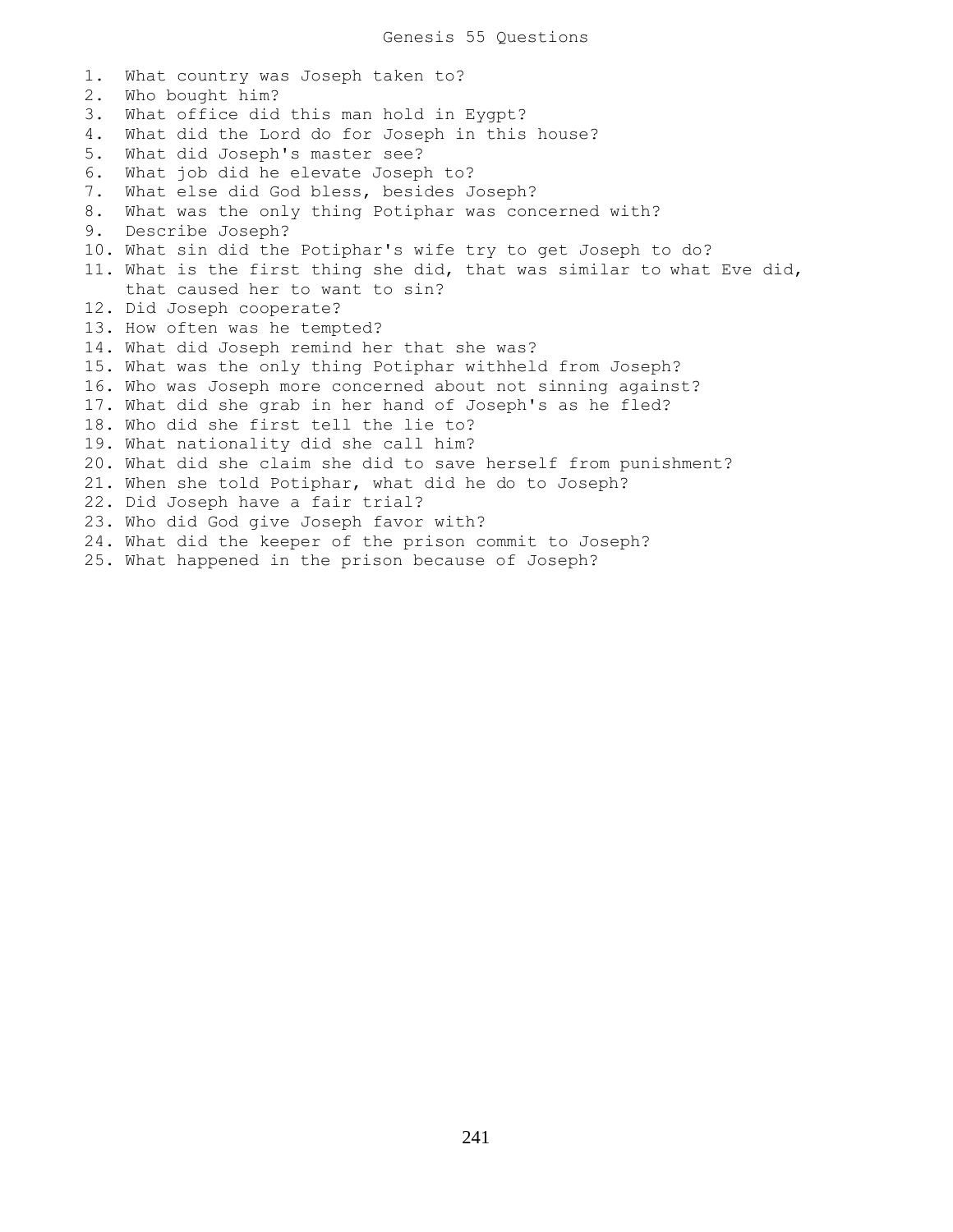We will began this lesson in Genesis 40:1 "And it came to pass after these things, [that] the butler of the king of Egypt and [his] baker had offended their lord the king of Egypt." Genesis 40:2 "And Pharaoh was wroth against two [of] his officers, against the chief of the butlers, and against the chief of the bakers." Genesis 40:3 "And he put them in ward in the house of the captain of the guard, into the prison, the place where Joseph [was] bound." Genesis 40:4 "And the captain of the guard charged Joseph with them, and he served them: and they continued a season in ward."

 In this particular area, during this particular time, the Pharaoh was absolute ruler. If for any reason at all you displeased the Pharaoh, he would throw you into prison; just because he wanted to. We are not told what crime they had commited, but we can assume that it had to do with the preparation of the food, since they were the butler and the baker. God put them in Joseph's care for a purpose.

 Genesis 40:5 "And they dreamed a dream both of them, each man his dream in one night, each man according to the interpretation of his dream, the butler and the baker of the king of Egypt, which [were] bound in the prison." Genesis 40:6 "And Joseph came in unto them in the morning, and looked upon them, and, behold, they [were] sad." Genesis 40:7 "And he asked Pharaoh's officers that [were] with him in the ward of his lord's house, saying, Wherefore look ye [so] sadly to day?" Genesis 40:8 "And they said unto him, We have dreamed a dream, and [there is] no interpreter of it. And Joseph said unto them, [Do] not interpretations [belong] to God? tell me [them], I pray you."

 This situation was not unusual. These two men had displeased the Pharaoh. They were waiting for him to have a change of heart, so they could be released. God will use unbelievers to accomplish His goals. These two men were apparently Egyptians. God, also, speaks in dreams. These two men were troubled because they did not know what their dreams meant. Interpretation of dreams is a gift from God. Joseph being a man of God, had this special gift. He did not brag that he had the gift, he gives God the credit, and asked them to tell him the dreams.

 Genesis 40:9 "And the chief butler told his dream to Joseph, and said to him, In my dream, behold, a vine [was] before me;" Genesis 40:10 "And in the vine [were] three branches: and it [was] as though it budded, [and] her blossoms shot forth; and the clusters thereof brought forth ripe grapes:" Genesis 40:11 "And Pharaoh's cup [was] in my hand: and I took the grapes, and pressed them into Pharaoh's cup, and I gave the cup into Pharaoh's hand." Genesis 40:12 "And Joseph said unto him, This [is] the interpretation of it: The three branches [are] three days:" Genesis 40:13 "Yet within three days shall Pharaoh lift up thine head, and restore thee unto thy place: and thou shalt deliver Pharaoh's cup into his hand, after the former manner when thou wast his butler."

 This was a pleasure for Joseph to interpret this dream. It was good news. The budding of plants and flowers, throughout the Bible, means new life. Grapes and grape juice are symbolic of the Holy Spirit. Joseph was learned in the things of God. This gift, as we said before, comes from God alone.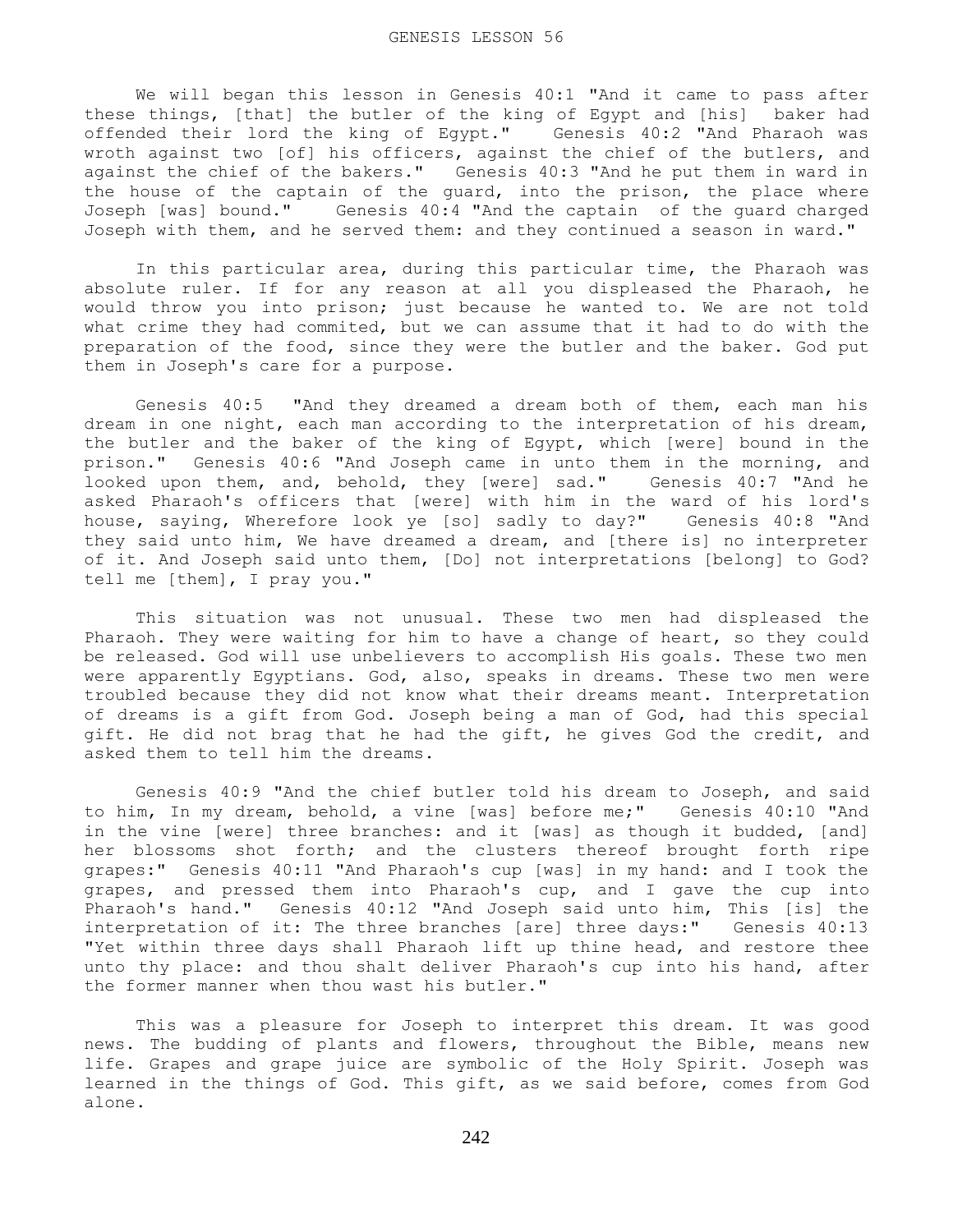Genesis 40:14 "But think on me when it shall be well with thee, and shew kindness, I pray thee, unto me, and make mention of me unto Pharaoh, and bring me out of this house:" Genesis 40:15 "For indeed I was stolen away out of the land of the Hebrews: and here also have I done nothing that they should put me into the dungeon."

 Joseph was just telling him to put in a good word for him with the Pharaoh. The only one who could go over Potiphar's head and release Joseph, would be the Pharaoh. Joseph explained to him that he was being punished for something he did not do.

 Here, again, we have a type and shadow of Jesus. Jesus was punished for our sins, not His own. Joseph had no sin either. Jesus was betrayed and sold by His brethren. Joseph was betrayed and sold by his brethren.

 Genesis 40:16 "When the chief baker saw that the interpretation was good, he said unto Joseph, I also [was] in my dream, and, behold, [I had] three white baskets on my head:" Genesis 40:17 "And in the uppermost basket [there was] of all manner of bakemeats for Pharaoh; and the birds did eat them out of the basket upon my head."

 The baker did not believe Joseph could interpret dreams. He only told his dream, because of the good interpretation of the butler's dream. Sometimes, we already know the dream is bad, but we want someone to reassure us that it is not.

 Genesis 40:18 "And Joseph answered and said, This [is] the interpretation thereof: The three baskets [are] three days:" Genesis 40:19 "Yet within three days shall Pharaoh lift up thy head from off thee, and shall hang thee on a tree; and the birds shall eat thy flesh from off thee."

 This was surely not what the baker wanted to hear. One thing that stands out, to me in this, a man or a woman, prophet of God, must tell the truth at all times. Sometimes the news is bad, but he must give it exactly as God gives it to him.

 Genesis 40:20 "And it came to pass the third day, [which was] Pharaoh's birthday, that he made a feast unto all his servants: and he lifted up the head of the chief butler and of the chief baker among his servants. Genesis 40:21 "And he restored the chief butler unto his butlership again; and he gave the cup into Pharaoh's hand:" Genesis 40:22 "But he hanged the chief baker: as Joseph had interpreted to them."

The test of a true prophet, is if things they prophesy comes true.

 Genesis 40:23 "Yet did not the chief butler remember Joseph, but forgat him."

When we are in trouble, we promise anything to get out, but once out, it is easy to forget. That was just what this butler did. His problem had been solved, so he forgot Joseph.

We will be in chapter 41 of Genesis in the next lesson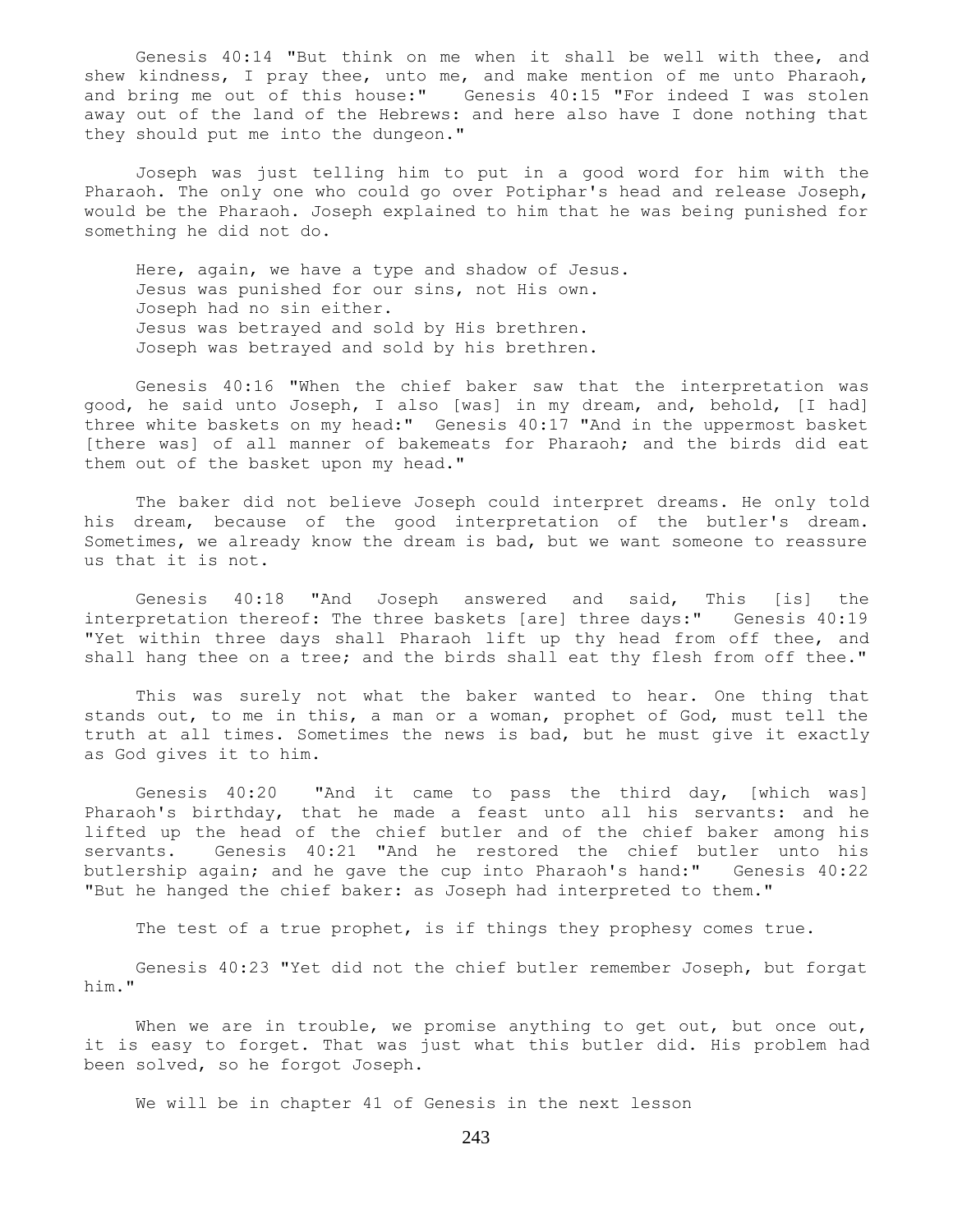## Genesis 56 Questions

1. What two men had offended the king of Egypt? 2. What did he do to them? 3. Who was put over them? 4. One night they both had a 2 5. When Joseph saw them, they were  $\cdot$  ? 6. What question did Joseph ask them? 7. Does God ever use unbelievers to accomplish his goals? 8. Interpretations of dreams are what? 9. What did the Butler dream? 10. What did his dream mean? 11. What does the budding of plants mean? 12. How do people interpret dreams? 13. What favor did Joseph ask the butler? 14. How did Joseph tell him he came to Egypt? 15. Who had authority over Potiphar? 16. Compare Joseph to Jesus in this? Two ways. 17. Why did the baker want Joseph to interpret his dream? 18. What was the interpretation of the bakers dream? 19. What message does this give us? 20. What is the test of a true prophet? 21. When the butler was restored, what did he do?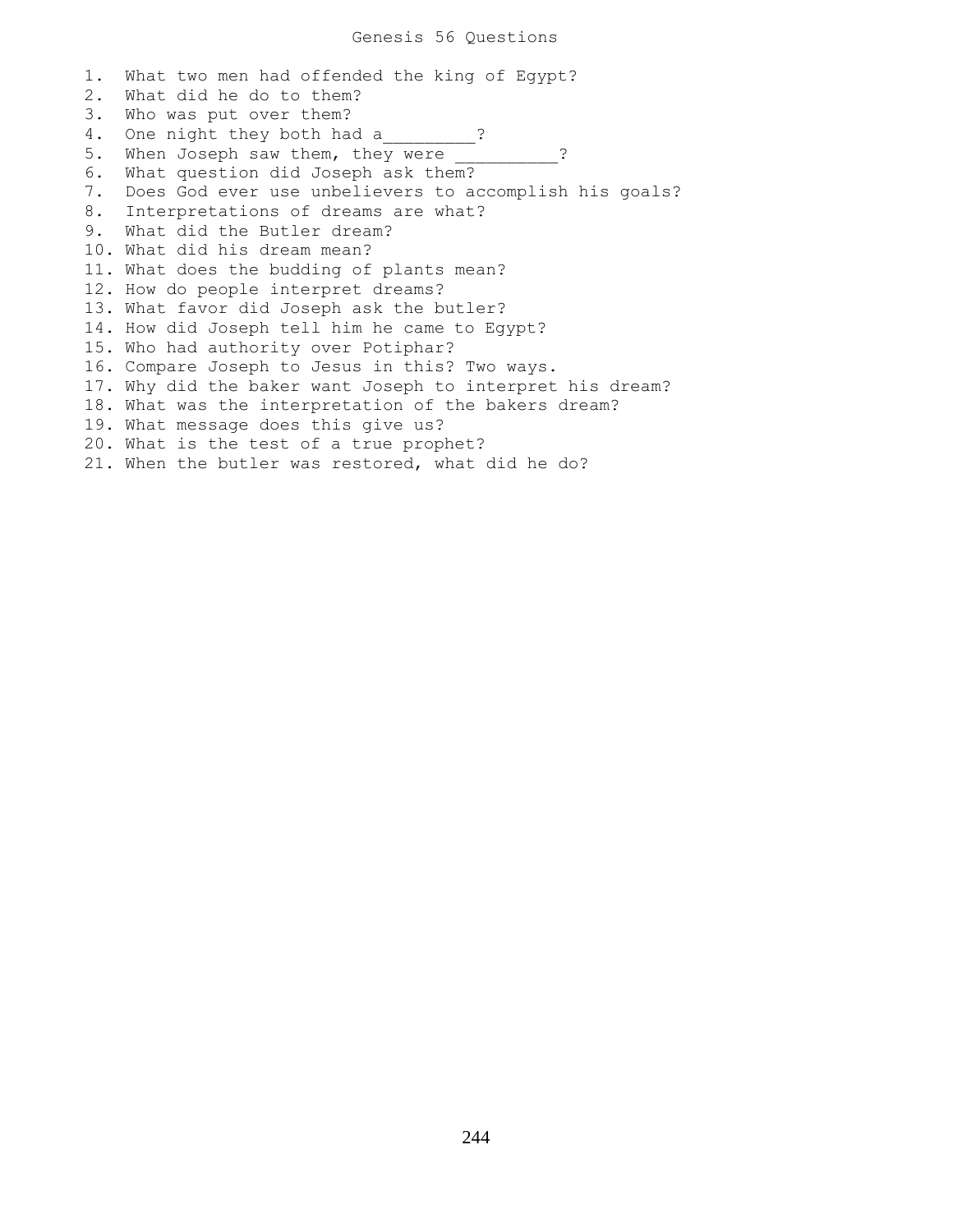We will begin this lesson in Genesis 41:1 "And it came to pass at the end of two full years, that Pharaoh dreamed: and, behold, he stood by the river." Genesis 41:2 "And, behold, there came up out of the river seven well favoured kine and fatfleshed; and they fed in a meadow." Genesis 41:3 "And, behold, seven other kine came up after them out of the river, ill favoured and leanfleshed; and stood by the [other] kine upon the brink of the river." Genesis 41:4 "And the ill favoured and leanfleshed kine did eat up the seven well favoured and fat kine. So Pharaoh awoke."

 This was the fifth dream of Joseph's life. It would play an important part in Joseph's history. What a shame Pharaoh's servant waited two years to tell the Pharaoh of Joseph.

 The Nile River was worshipped in Egypt. Life was believed by the Egyptians to be controlled by the Nile. Cows were, also, an object of worship. It was no wonder that this was what this Egyptian Pharaoh dreamed.

 Genesis 41:5 "And he slept and dreamed the second time: and, behold, seven ears of corn came up upon one stalk, rank and good." Genesis 41:6 "And, behold, seven thin ears and blasted with the east wind sprung up after them." Genesis 41:7 "And the seven thin ears devoured the seven rank and full ears. And Pharaoh awoke, and, behold, [it was] a dream."

 Having this second dream was verification of the severity and certainty of the dream coming true.

 Genesis 41:8 "And it came to pass in the morning that his spirit was troubled; and he sent and called for all the magicians of Egypt, and all the wise men thereof: and Pharaoh told them his dream; but [there was] none that could interpret them unto Pharaoh."

 Here, again, the dreamer was troubled because he did not know the meaning of the dream. Pharaoh first tries the world, but the world cannot give an answer to God's business.

 Genesis 41:9 "Then spake the chief butler unto Pharaoh, saying, I do remember my faults this day:" Genesis 41:10 "Pharaoh was wroth with his servants, and put me in ward in the captain of the guard's house, [both] me and the chief baker:" Genesis 41:11 "And we dreamed a dream in one night, I and he; we dreamed each man according to the interpretation of his dream." Genesis 41:12 "And [there was] there with us a young man, an Hebrew, servant to the captain of the guard; and we told him, and he interpreted to us our dreams; to each man according to his dream he did interpret."

 Suddenly the butler remembered. He told Pharaoh about the dreams he and the baker had. Also about Joseph, the Hebrew boy, who interpreted their dreams.

 Genesis 41:13 "And it came to pass, as he interpreted to us, so it was; me he restored unto mine office, and him he hanged." Genesis 41:14 "Then Pharaoh sent and called Joseph, and they brought him hastily out of the dungeon: and he shaved [himself], and changed his raiment, and came in unto Pharaoh."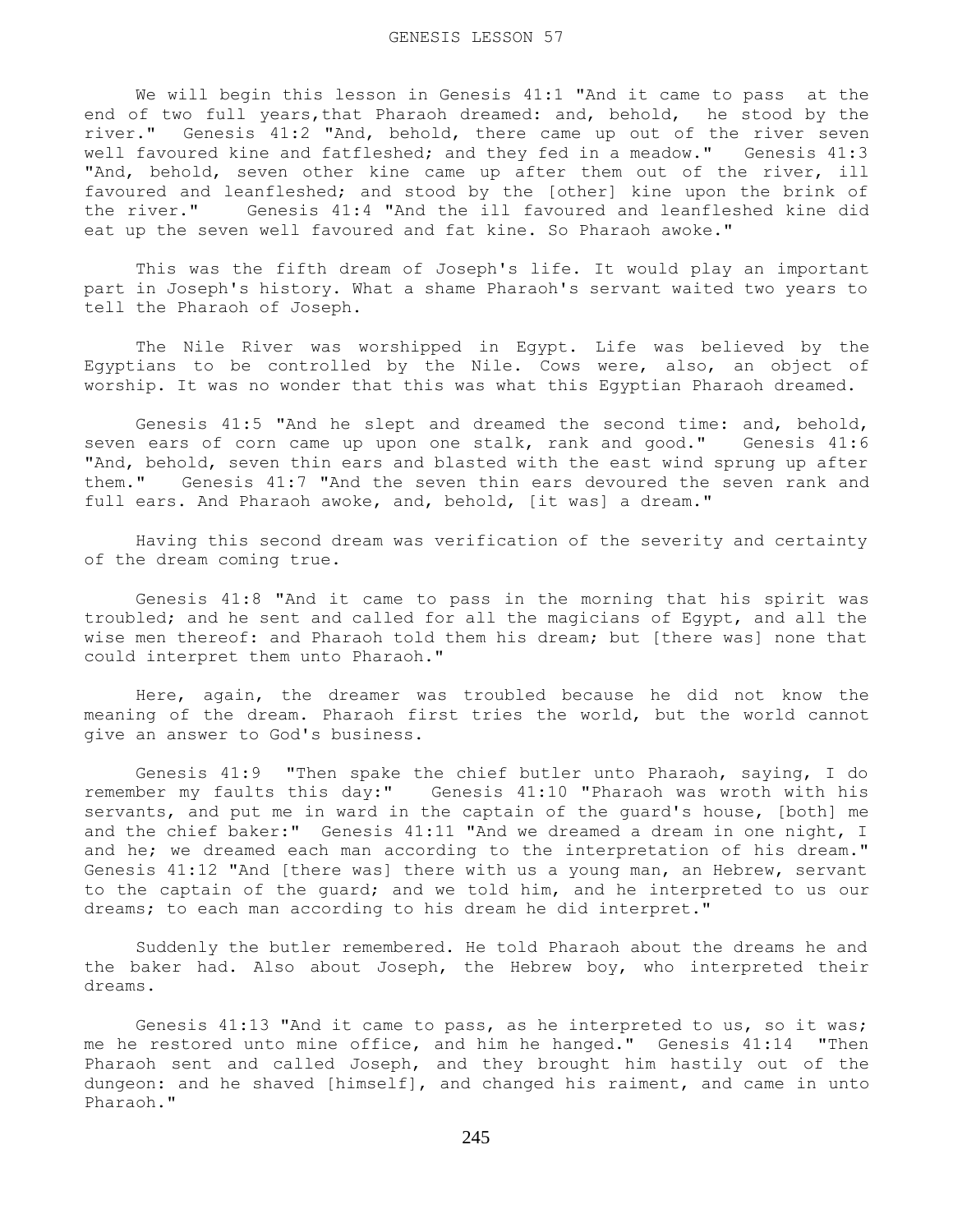God had accomplished what He set out to do. Joseph was out of jail. He must have been filthy, so he had to be cleaned up before he faced the Pharaoh. Genesis 41:15 "And Pharaoh said unto Joseph, I have dreamed a dream, and [there is] none that can interpret it: and I have heard say of thee, [that] thou canst understand a dream to interpret it." Genesis 41:16 "And Joseph answered Pharaoh, saying, [It is] not in me: God shall give Pharaoh an answer of peace."

 Pharaoh was desperate to find out what these dreams meant. Joseph did not take any credit within himself. He quickly gave God the credit. He told Pharaoh that God would bring him peace.

 Genesis 41:17 "And Pharaoh said unto Joseph, In my dream, behold, I stood upon the bank of the river:" Genesis 41:18 "And, behold, there came up out of the river seven kine, fatfleshed and well favoured; and they fed in a meadow:" Genesis 41:19 "And, behold, seven other kine came up after them, poor and very ill favoured and leanfleshed, such as I never saw in all the land of Egypt for badness:" Genesis 41:20 "And the lean and the ill favoured kine did eat up the first seven fat kine:" Genesis 41:21 "And when they had eaten them up, it could not be known that they had eaten them; but they [were] still ill favoured, as at the beginning. So I awoke." Genesis 41:22 "And I saw in my dream, and, behold, seven ears came up in one stalk, full and good:" Genesis 41:23 "And, behold, seven ears, withered, thin, [and] blasted with the east wind, sprung up after them:" Genesis 41:24 "And the thin ears devoured the seven good ears: and I told [this] unto the magicians; but [there was] none that could declare [it] to me."

 He had gone into detail, and told both dreams to Joseph. His magicians and wise men were worldly, and could not interpret dreams given by God. Joseph was his only hope.

 Genesis 41:25 "And Joseph said unto Pharaoh, The dream of Pharaoh [is] one: God hath shewed Pharaoh what he [is] about to do." Genesis 41:26 "The seven good kine [are] seven years; and the seven good ears [are] seven years: the dream [is] one." Genesis 41:27 "And the seven thin and ill favoured kine that came up after them [are] seven years; and the seven empty ears blasted with the east wind shall be seven years of famine." Genesis 41:28 "This [is] the thing which I have spoken unto Pharaoh: What God [is] about to do he sheweth unto Pharaoh." Genesis 41:29 "Behold, there come seven years of great plenty throughout all the land of Egypt:" Genesis 41:30 "And there shall arise after them seven years of famine; and all the plenty shall be forgotten in the land of Egypt; and the famine shall consume the land;" Genesis 41:31 "And the plenty shall not be known in the land by reason of that famine following; for it [shall be] very grievous." Genesis 41:32 "And for that the dream was doubled unto Pharaoh twice; [it is] because the thing [is] established by God, and God will shortly bring it to pass."

 Joseph stressed over and over that God was the author of these dreams. Anyone hearing this interpretation would know that this was a true interpretation. The fact that this would happen soon was established by two dreams. This famine would be grievous.

"Seven" means spiritually complete.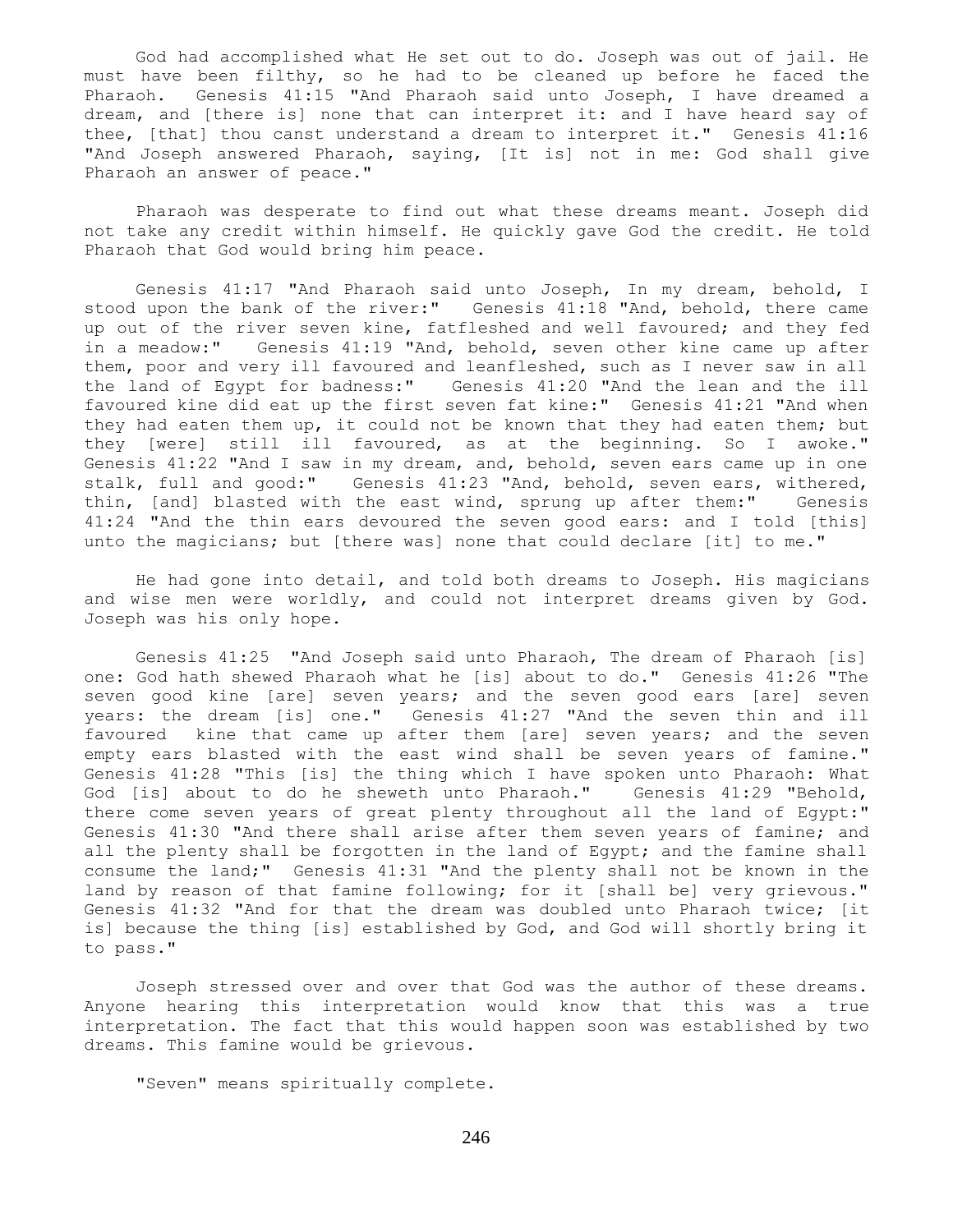I believe for our day the message is clear. If God tells one of His servants to prepare for a problem, do it. Just as God told Noah to build the Ark, He told Joseph ahead of this famine, so Joseph would prepare.

 God will help His people get through the tribulation. We must listen and follow God's instructions. There is a way out for every problem. We must follow God's instructions exactly and do whatever He tells us to do, no matter how silly it might seem at the time. Just as God made a way for Noah and Joseph, He will make a way for us. Notice the seven years of famine will be like seven years of tribulations.

 Genesis 41:33 "Now therefore let Pharaoh look out a man discreet and wise, and set him over the land of Egypt." Genesis 41:34 "Let Pharaoh do [this], and let him appoint officers over the land, and take up the fifth part of the land of Egypt in the seven plenteous years." Genesis 41:35 "And let them gather all the food of those good years that come, and lay up corn under the hand of Pharaoh, and let them keep food in the cities." Genesis 41:36 "And that food shall be for store to the land against the seven years of famine, which shall be in the land of Egypt; that the land perish not through the famine."

 Joseph told him of problems about to come when he interpreted his dreams. It is no good to tell of problems, unless we have a solution to offer. We are telling people now of the terrible seven years of tribulations about to come on the earth. We must, also, offer some answers to the problems. Joseph did just that.

 God had given Joseph a plan, and he had passed it on to Pharaoh. Joseph did not ask Pharaoh for the job.

 In verse 33, there is a play on words. Pharaoh had already called Egypt's wisest man. They did not have an answer to the problem. They were not even smart enough to know that there was a problem. Pharaoh would have to recognize Joseph's plan as a good one. If he was smart enough to be Pharaoh, he had to be smart enough to realize this was a good plan.

 Genesis 41:37 "And the thing was good in the eyes of Pharaoh, and in the eyes of all his servants." Genesis 41:38 "And Pharaoh said unto his servants, Can we find [such a one] as this [is], a man in whom the Spirit of God [is]?"

 This was an interesting statement. Not only did Pharaoh agree, but his servants as well. The world can see the Lord in us, even if He is not their Lord. Spirit is capitalized, so this is the Holy Spirit. Spirit filled Christians are ridiculed and put down by the world. When a crisis arises in their lives, these worldly people, who have made fun of them, will cry for help from spirit filled Christians. They know where the power is.

 Genesis 41:39 "And Pharaoh said unto Joseph, Forasmuch as God hath shewed thee all this, [there is] none so discreet and wise as thou [art]:" Genesis 41:40 "Thou shalt be over my house, and according unto thy word shall all my people be ruled: only in the throne will I be greater than thou." Genesis 41:41 "And Pharaoh said unto Joseph, See, I have set thee over all the land of Egypt."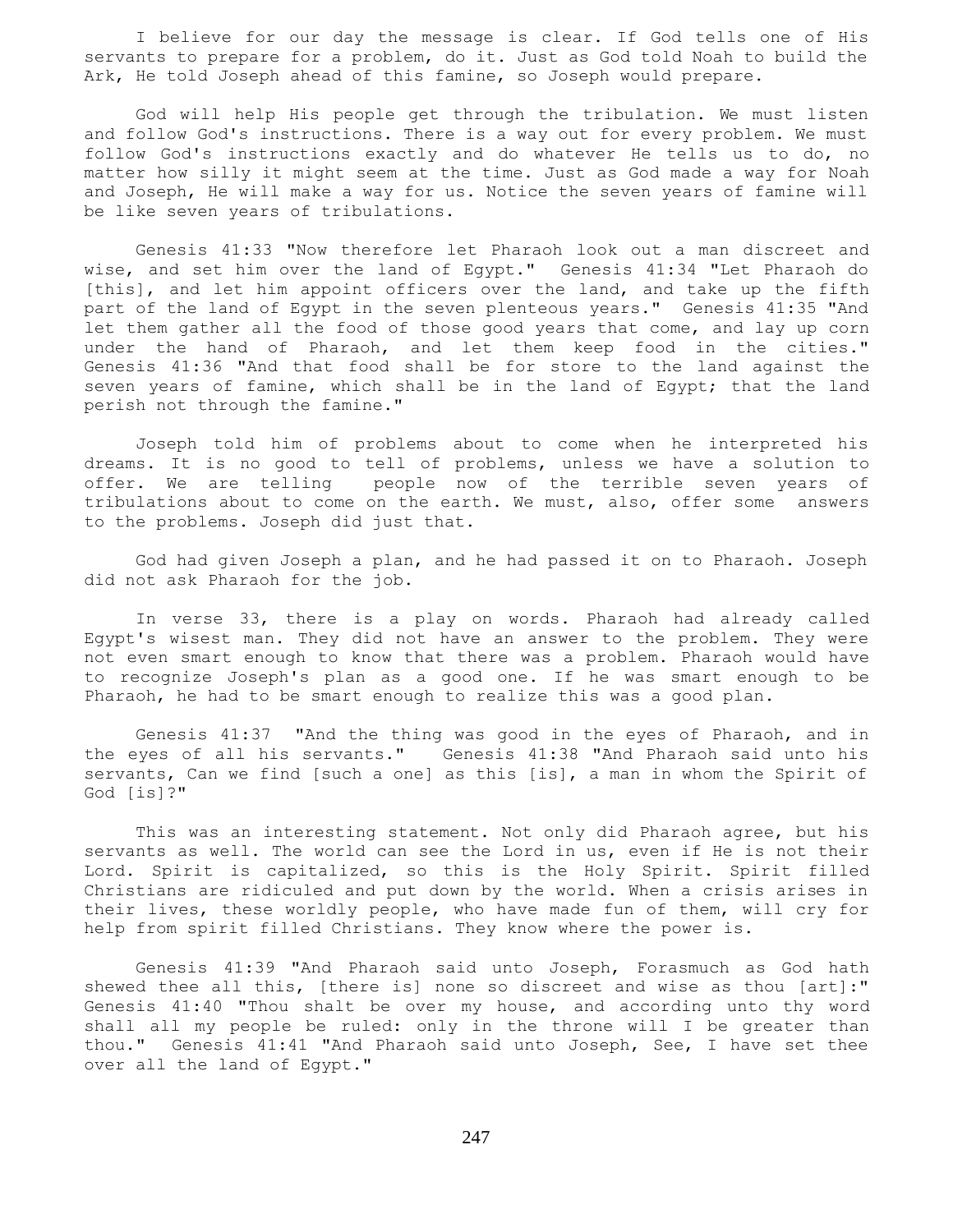God had raised Joseph from prison to being number two man in all of Egypt. Here, again, Pharaoh realized that God was directing Joseph in all that he did.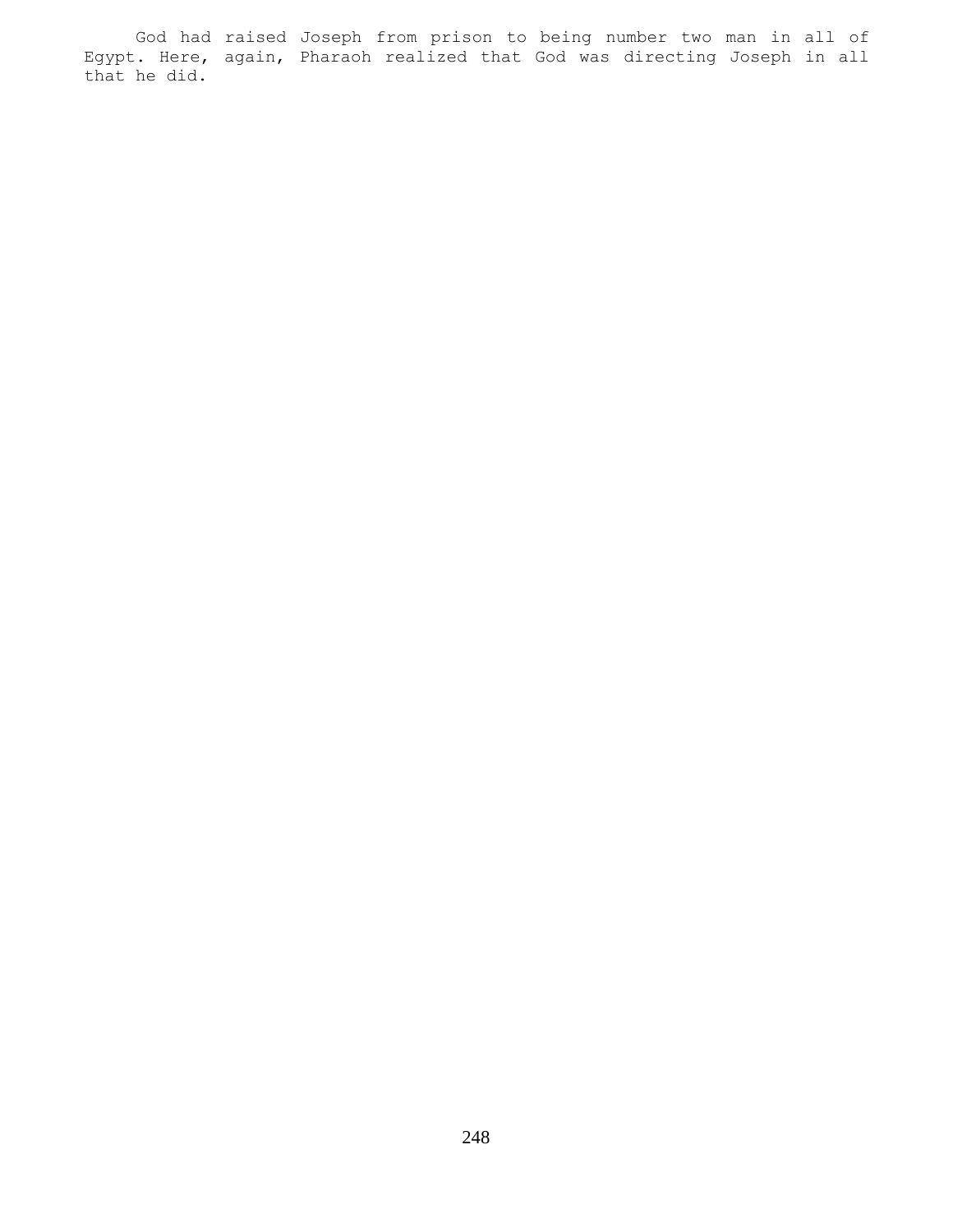- 1. How many years after Joseph interpreted the butler's dream, did Pharaoh dream?
- 2. How many fatfleshed kine did Pharaoh dream of?
- 3. How many leanfleshed kine did he dream of?
- 4. The second dream was about what?
- 5. How many dreams affected Joseph, before Pharaoh's dream about the corn?
- 6. What river was worshipped in Egypt?
- 7. What was Pharaoh's second dream verification of?
- 8. What happened to Pharaoh that had happened to the butler and baker after the dreams?
- 9. What did the butler confess to Pharaoh?
- 10. Who had interpreted their dreams?
- 11. What did Pharaoh do when he heard this?
- 12. What did Joseph do before coming before Pharaoh?
- 13. Who had Pharaoh tried to get answers from?
- 14. When Pharaoh told Joseph he heard he could interpret dreams, what did Joseph say?
- 15. What did Joseph say about the two dreams?
- 16. The seven kine and the seven ears were what?
- 17. Where was the first mention of the famine?
- 18. What lesson can we learn from this today?
- 19. Joseph stresses what over and over?
- 20. Even if seems silly at times, what must we do when God tells us something?
- 21. When we tell people of tribulations about to come on the earth, we must, also, offer what?
- 22. Egypt's wisest men did not have an answer to the problem, they are not even smart enough for what?
- 23. How did Pharaoh accept Joseph's suggestion?
- 24. What did Pharaoh realize Joseph had within?
- 25. Who did Pharaoh choose to carry out the plans?
- 26. What position did Joseph have now?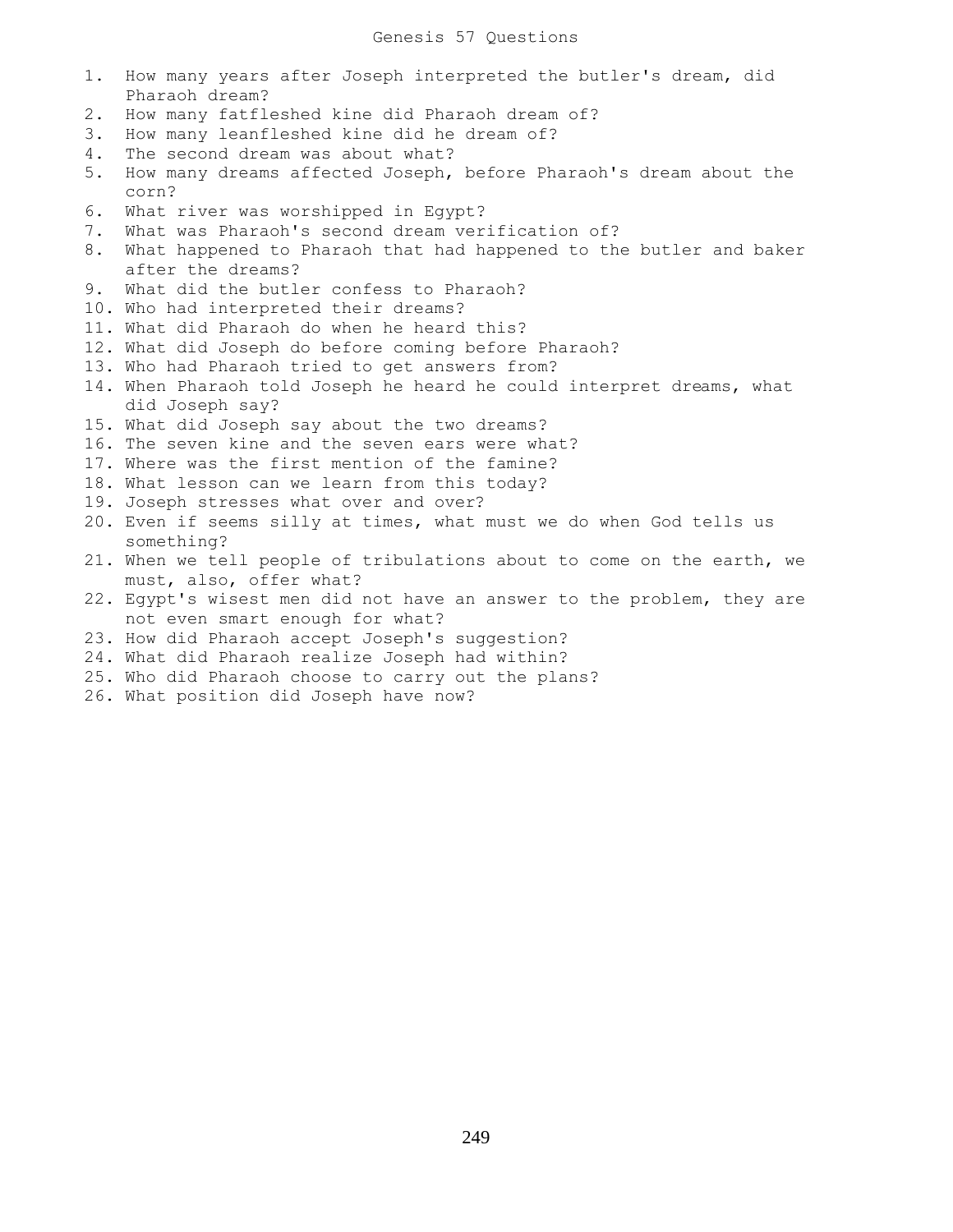In the last lesson, Joseph had just been, made second in command in all of Egypt.

We will pick up this lesson in:

 Genesis 41:42 "And Pharaoh took off his ring from his hand, and put it upon Joseph's hand, and arrayed him in vestures of fine linen, and put a gold chain about his neck;" Genesis 41:43 "And he made him to ride in the second chariot which he had; and they cried before him, Bow the knee: and he made him [ruler] over all the land of Egypt."

 God can and will elevate His own to the heights, if they are humble and obedient to Him. This ring of the Pharaoh's meant more than a valuable gift. This was a signet ring. This was the seal of the king. This ring gave Joseph great authority. The fine linen (probably white) was a priestly robe. Pharaoh had noticed God's hand in Joseph's work. The gold chain was worn by people of great distinction. Now, Joseph was over Potiphar. These Egyptians were to bow to Joseph. We can see all through this a type and shadow of Christ.

 Genesis 41:44 "And Pharaoh said unto Joseph, I [am] Pharaoh, and without thee shall no man lift up his hand or foot in all the land of Egypt." Genesis 41:45 "And Pharaoh called Joseph's name Zaph-nath-paaneah; and he gave him to wife Asenath the daughter of Poti-pherah priest of On. And Joseph went out over [all] the land of Egypt."

 "Zaphnathpaaneah" means the salvation of the world. "Asenath" means she who is of Neith.

 This daughter was of a family of a priestly order. These Egyptians were sun worshippers. This wife, however, was believed by many to be a Hebrew. Joseph's power was not localized. It was for all of Egypt.

 Genesis 41:46 "And Joseph [was] thirty years old when he stood before Pharaoh king of Egypt. And Joseph went out from the presence of Pharaoh, and went throughout all the land of Egypt."

 Here, again, is a type of Jesus. Jesus was thirty years old when He began his ministry. Joseph began this work when he was thirty. Both on orders from God.

 Genesis 41:47 "And in the seven plenteous years the earth brought forth by handfuls." Genesis 41:48 "And he gathered up all the food of the seven years, which were in the land of Egypt, and laid up the food in the cities: the food of the field, which [was] round about every city, laid he up in the same."

 Joseph had a chance to carry out the plans he had outlined to Pharaoh. The crops were plentiful. Joseph began to store up for the famine ahead.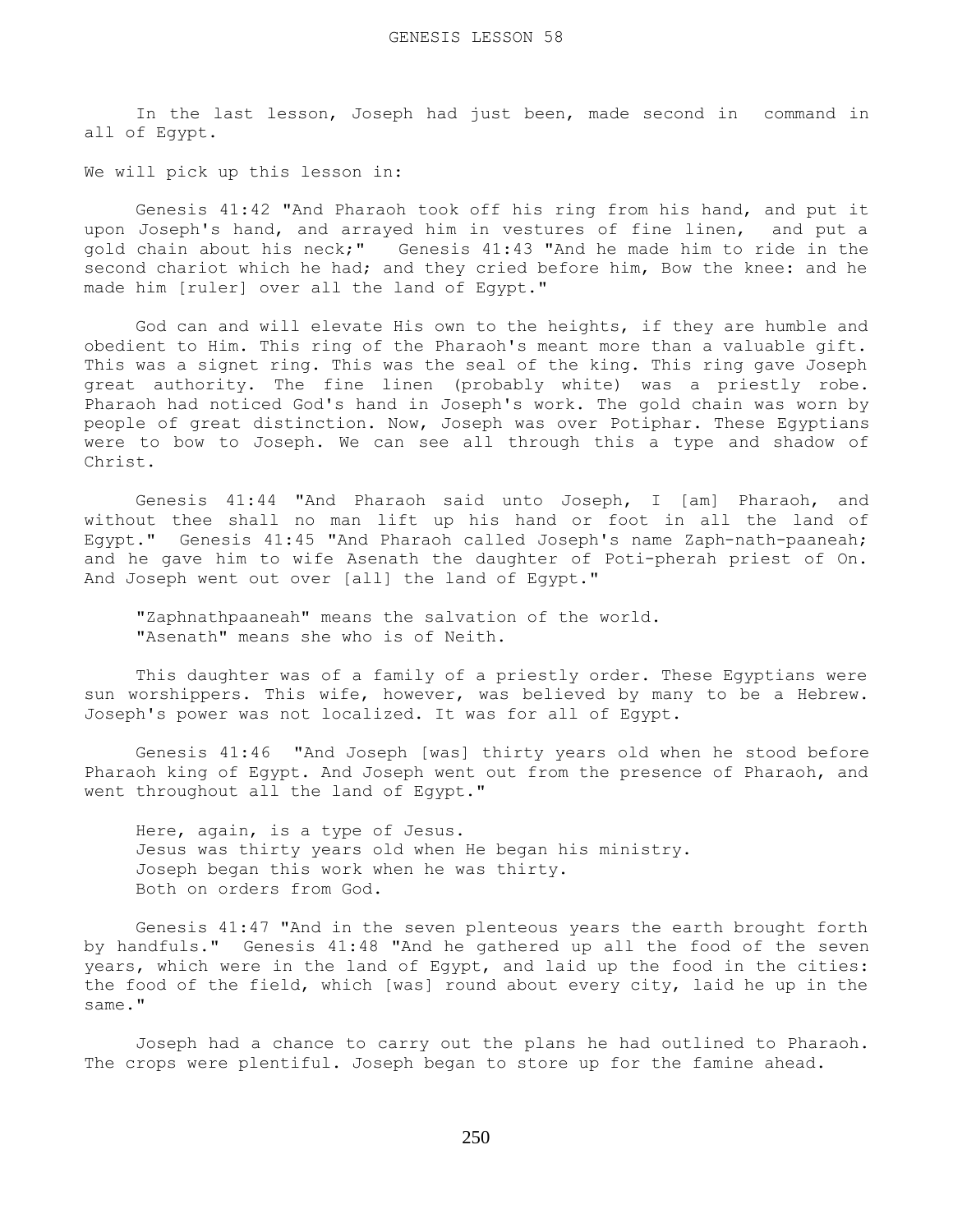Genesis 41:49 "And Joseph gathered corn as the sand of the sea, very much, until he left numbering; for [it was] without number." Genesis 41:50 "And unto Joseph were born two sons before the years of famine came, which Asenath the daughter of Poti-pherah priest of On bare unto him."

Joseph had made good progress, now he had two sons.

 Genesis 41:51 "And Joseph called the name of the firstborn Manasseh: For God, [said he], hath made me forget all my toil, and all my father's house."

 Joseph had been in Egypt over thirteen years. Joseph had put all the trials and problems of these years behind him. Everything was going fine. In good times and bad, Joseph praised God. He had even forgotten the hurt of his brothers' selling him.

 Genesis 41:52 "And the name of the second called he Ephraim: For God hath caused me to be fruitful in the land of my affliction."

 "Manasseh" means causing to forget. "Ephraim" means double fruit.

 Genesis 41:53 "And the seven years of plenteousness, that was in the land of Egypt, were ended." Genesis 41:54 "And the seven years of dearth began to come, according as Joseph had said: and the dearth was in all lands; but in all the land of Egypt there was bread."

 This famine was not just in Egypt, it was in all the surrounding countries, as well. There was food in Egypt, because Joseph prepared by following God's orders.

 Genesis 41:55 "And when all the land of Egypt was famished, the people cried to Pharaoh for bread: and Pharaoh said unto all the Egyptians, Go unto Joseph; what he saith to you, do."

 Pharaoh had given this authority to Joseph. He would not overrule Joseph.

 Genesis 41:56 "And the famine was over all the face of the earth: And Joseph opened all the storehouses, and sold unto the Egyptians; and the famine waxed sore in the land of Egypt."

 Not only had Joseph saved food for Egypt's people, he now was adding to Pharaoh's wealth. He was selling food to starving people.

 Genesis 41:57 "And all countries came into Egypt to Joseph for to buy [corn]; because that the famine was [so] sore in all lands."

 Joseph was feeding many countries around Egypt and making money for the Pharaoh. We will see in the next lesson, that the dream Joseph had many years ago about the sun, moon, and stars bowing before Joseph, would indeed come true.

Genesis chapter 42 will start our new lesson.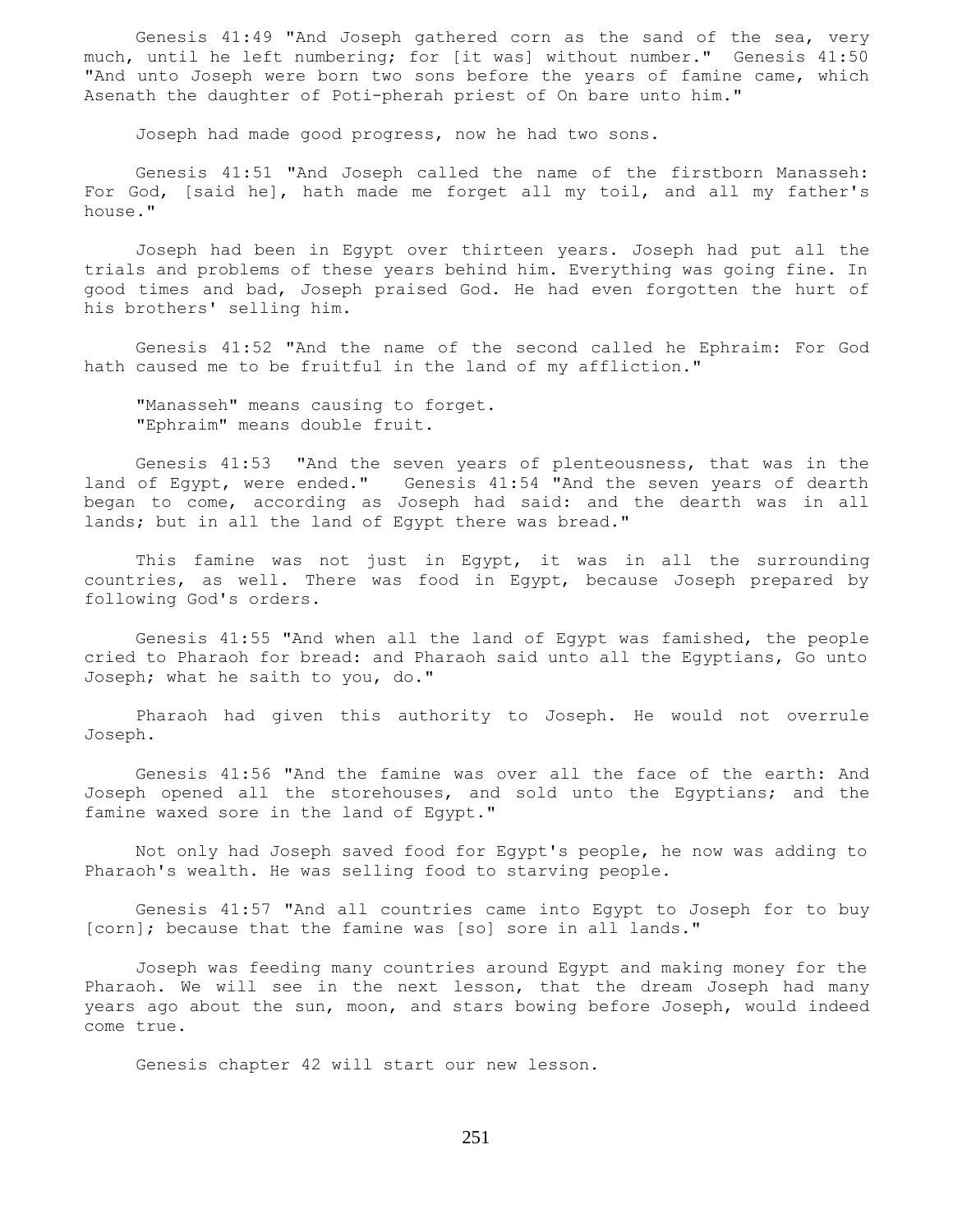1. What was the first gift Pharaoh gave Joseph? 2. What great signification was this? 3. What was the second gift? 4. What special meaning did this gift have? 5. What was the third gift? 6. God will elevate His own, if they will do what two things? 7. Joseph was now over the man that once owned him. Name him. 8. Without Joseph, no one in the land could do what? 9. What was Joseph's wife's name? 10. Who was she the daughter of? 11. The new name Pharaoh gave Joseph meant what? 12. "Asenath" Means what? 13. How old was Joseph when he became second in command? 14. In the seven plenteous years the earth brought forth  $\cdots$ ? 15. What did Joseph gather like the sand of the sea? 16. How many sons did Joseph have? 17. What was the name of the first born? 18. What does it mean? 19. What was the name of the second born? 20. What does this name mean? 21. In all times, Joseph does what? 22. Where did the famine extend to? 23. Why was there food in Egypt? 24. What did Joseph require when they came for food? 25. The famine was severe, what people came for food?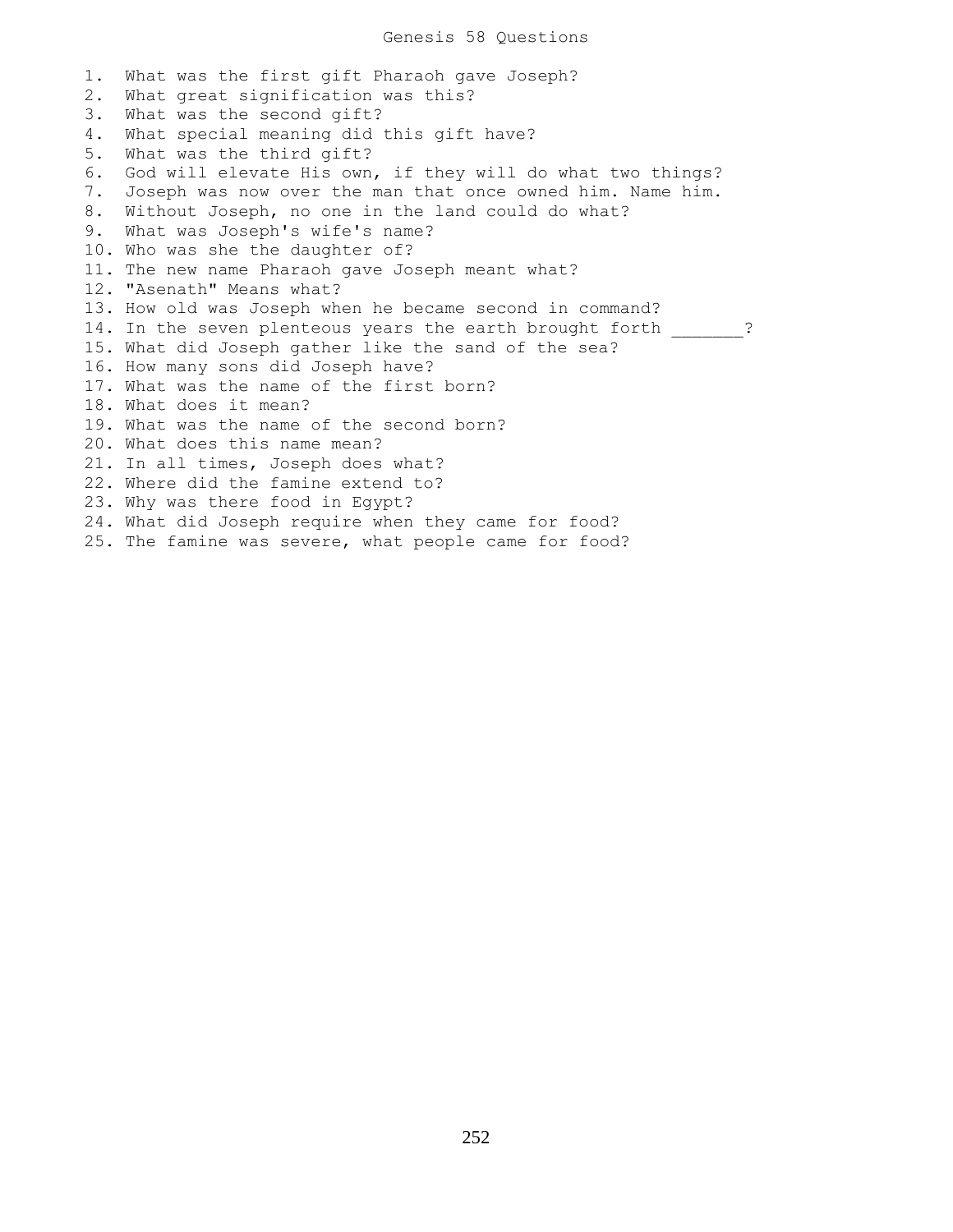We will pick up in this lesson in chapter 42. This famine had spread even into the land of the Hebrews.

 Genesis 42:1 "Now when Jacob saw that there was corn in Egypt, Jacob said unto his sons, Why do ye look one upon another?" Genesis 42:2 "And he said, Behold, I have heard that there is corn in Egypt: get you down thither, and buy for us from thence; that we may live, and not die."

 The fame of Egypt's great fortune had spread. Word had filtered back even to Joseph's family, that there was food for sale in Egypt. Suddenly nothing was important, except finding food to keep their families alive. Now this family had not heard from Joseph in twenty years. The brothers assumed that Joseph was dead by now. They had forgotten that they sent Joseph to be sold into Egypt. Of course, the father had been convinced that Joseph was dead.

 Genesis 42:3 "And Joseph's ten brethren went down to buy corn in Egypt." Genesis 42:4 "But Benjamin, Joseph's brother, Jacob sent not with his brethren; for he said, Lest peradventure mischief befall him." Genesis 42:5 "And the sons of Israel came to buy [corn] among those that came: for the famine was in the land of Canaan."

 What a surprising turn of events. Here these, who sold him, were coming for help. Note ten brethren. "Ten" means world government.

 Jacob had lost his favorite son, Joseph. He was not about to risk the life of his only other son, Benjamin, by his beloved Rachel. These Hebrews would not have anything to do with Egyptians, if they had a choice.

 Genesis 42:6 "And Joseph [was] the governor over the land, [and] he [it was] that sold to all the people of the land: and Joseph's brethren came, and bowed down themselves before him [with] their faces to the earth."

 Joseph's dream of the stars bowing to him had finally come true. Dreams we have from God may not instantly occur, but they will happen, if they are from God.

 Genesis 42:7 "And Joseph saw his brethren, and he knew them, but made himself strange unto them, and spake roughly unto them; and he said unto them, Whence come ye? And they said, From the land of Canaan to buy food."

 You must remember, Joseph was just a lad of seventeen when his brothers sold him. He, probably, had changed considerably. First of all, he was he is not dressed as a Hebrew. He would have an Egyptian hair style, as well. Just maturity changes one's looks from age seventeen to thirty seven. He has every right to throw them in jail and the authority to do so. He chose not to. Even if they thought they might see him, they would not expect him to be a ruler.

Genesis 42:8 "And Joseph knew his brethren, but they knew not him."

 This was another shadow of Jesus. Jesus brethren rejected him and cast him out, but when he comes again, every knee will bow. The Bible says, this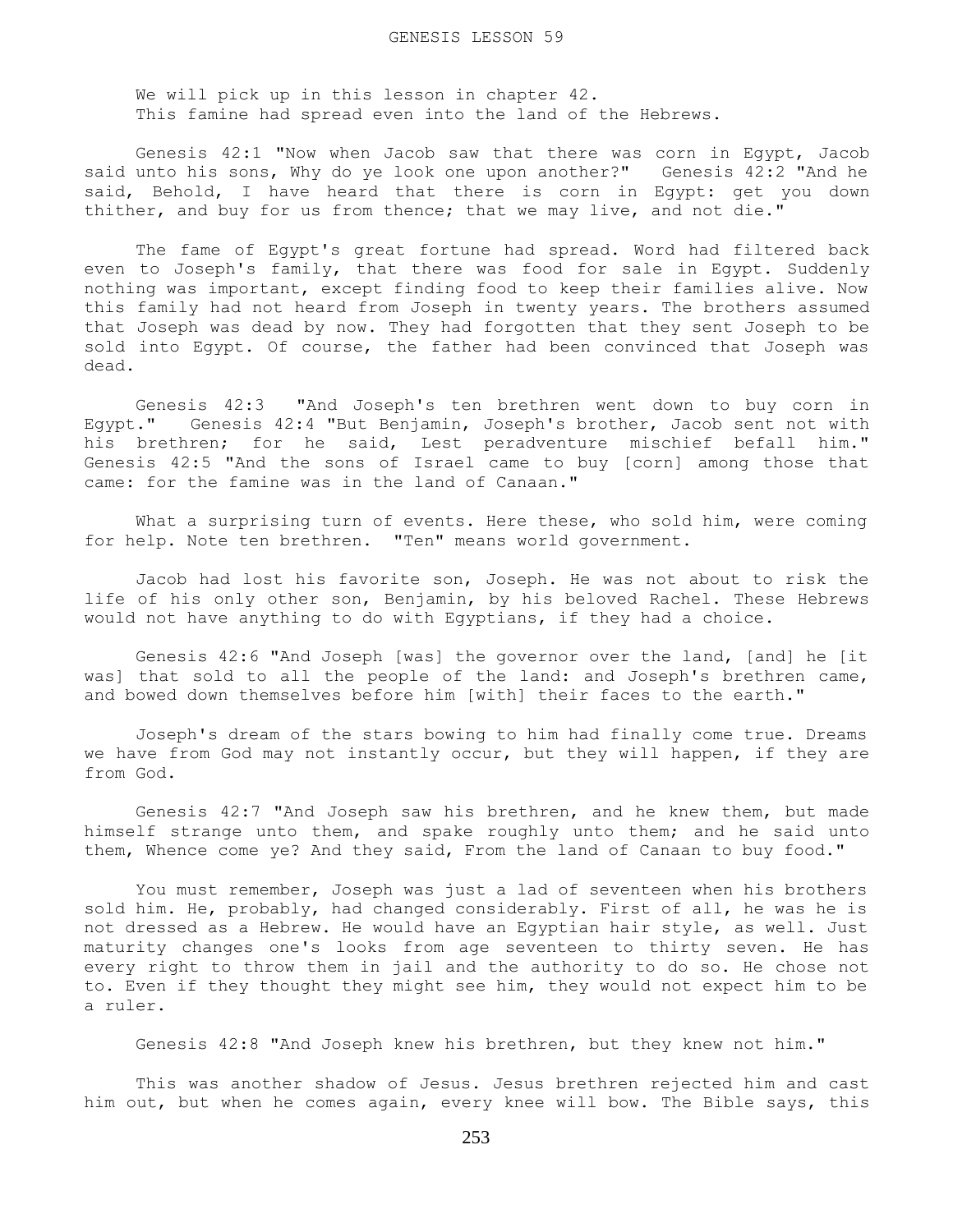time He is coming as King of kings and Lord of lords. His physical family will not recognize Him. Spiritual Israel will know Him.

 Genesis 42:9 "And Joseph remembered the dreams which he dreamed of them, and said unto them, Ye [are] spies; to see the nakedness of the land ye are come." Genesis 42:10 "And they said unto him, Nay, my lord, but to buy food are thy servants come." Genesis 42:11 "We [are] all one man's sons; we [are] true [men], thy servants are no spies."

They deserved this rough treatment that Joseph was giving them.

 We can see shadows of Jesus in this situation. Jesus fed the multitude. Joseph was feeding the multitudes who did not have food.

 Genesis 42:12 "And he said unto them, Nay, but to see the nakedness of the land ye are come." Genesis 42:13 "And they said, Thy servants [are] twelve brethren, the sons of one man in the land of Canaan; and, behold, the youngest [is] this day with our father, and one [is] not." Genesis 42:14 "And Joseph said unto them, That [is it] that I spake unto you, saying, Ye [are] spies:" Genesis 42:15 "Hereby ye shall be proved: By the life of Pharaoh ye shall not go forth hence, except your youngest brother come hither." Genesis 42:16 "Send one of you, and let him fetch your brother, and ye shall be kept in prison, that your words may be proved, whether [there be any] truth in you: or else by the life of Pharaoh surely ye [are] spies." Genesis 42:17 "And he put them all together into ward three days."

 Joseph was giving them a little taste of the suffering that he had for so long. Somewhere along the line, they must repent of their wicked ways, and ask Joseph to forgive them.

 Genesis 42:18 "And Joseph said unto them the third day, This do, and live; [for] I fear God:" Genesis 42:19 "If ye [be] true [men], let one of your brethren be bound in the house of your prison: go ye, carry corn for the famine of your houses:" Genesis 42:20 "But bring your youngest brother unto me; so shall your words be verified, and ye shall not die. And they did so."

 This may seem cruel, but we must remember what happened to him. This was not vengeance; this was teaching them a lesson. Joseph was in the dungeon approx. three years, so he allowed them to spend three days. He still was concerned about their families, and sent them corn. They should have realized who he was, when he said "I fear God." They were not expecting to see Joseph, so they didn't notice.

 Genesis 42:21 "And they said one to another, We [are] verily guilty concerning our brother, in that we saw the anguish of his soul, when he besought us, and we would not hear; therefore is this distress come upon us."

 They suddenly realized this was punishment for what they did to Joseph. They still did not know that this was Joseph. The first step to salvation is being convicted in our hearts of our sins. We must know we have sinned, before we ask forgiveness.

254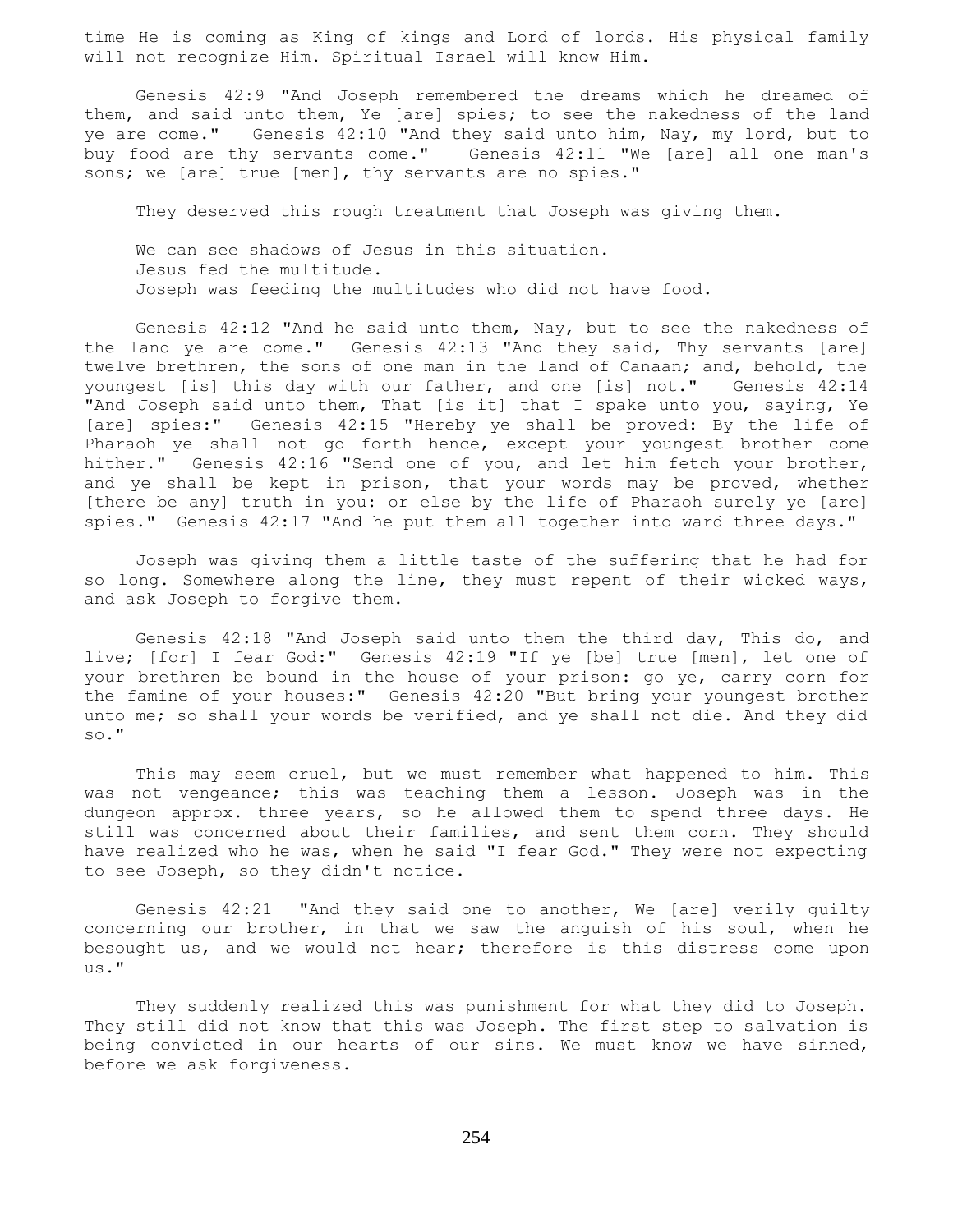Genesis 42:22 "And Reuben answered them, saying, Spake I not unto you, saying, Do not sin against the child; and ye would not hear? therefore, behold, also his blood is required." Genesis 42:23 "And they knew not that Joseph understood [them]; for he spake unto them by an interpreter."

 Joseph was aware of their repentant heart. He still had not revealed himself to them.

 Genesis 42:24 "And he turned himself about from them, and wept; and returned to them again, and communed with them, and took from them Simeon, and bound him before their eyes."

 Joseph could not contain himself. His compassion was great, but he had to continue to teach them a lesson. He would just go into another room, and they could not see him crying for them.

 Genesis 42:25 "Then Joseph commanded to fill their sacks with corn, and to restore every man's money into his sack, and to give them provision for the way: and thus did he unto them." Genesis 42:26 "And they laded their asses with the corn, and departed thence." Genesis 42:27 "And as one of them opened his sack to give his ass provender in the inn, he espied his money; for, behold, it [was] in his sack's mouth." Genesis 42:28 "And he said unto his brethren, My money is restored; and, lo, [it is] even in my sack: and their heart failed [them], and they were afraid, saying one to another, What [is] this [that] God hath done unto us?"

 They recognized the cause of all this. It is interesting that salvation is a free gift. We cannot buy it. The salvation of these brothers and their families was free, too.

 Don't you know they were frightened by all of this? There is no way they could understand at this point. Look to the spiritual through these brothers, and see the sinful and dying world. See through Joseph how God had provided a way out. We also, must seek God to see the way out of our situation. A repentant heart is the first step to receiving help.

 Genesis 42:29 "And they came unto Jacob their father unto the land of Canaan, and told him all that befell unto them; saying," Genesis 42:30 "The man, [who is] the lord of the land, spake roughly to us, and took us for spies of the country." Genesis 42:31 "And we said unto him, We [are] true [men]; we are no spies:" Genesis 42:32 "We [be] twelve brethren, sons of our father; one [is] not, and the youngest [is] this day with our father in the land of Canaan." Genesis 42:33 "And the man, the lord of the country, said unto us, Hereby shall I know that ye [are] true [men]; leave one of your brethren [here] with me, and take [food for] the famine of your households, and be gone:" Genesis 42:34 "And bring your youngest brother unto me: then shall I know that ye [are] no spies, but [that] ye [are] true [men: so] will I deliver you your brother, and ye shall traffic in the land."

They reported to Jacob all that had happened.

 Genesis 42:35 "And it came to pass as they emptied their sacks, that, behold, every man's bundle of money [was] in his sack: and when [both] they and their father saw the bundles of money, they were afraid." Genesis 42:36 "And Jacob their father said unto them, Me have ye bereaved [of my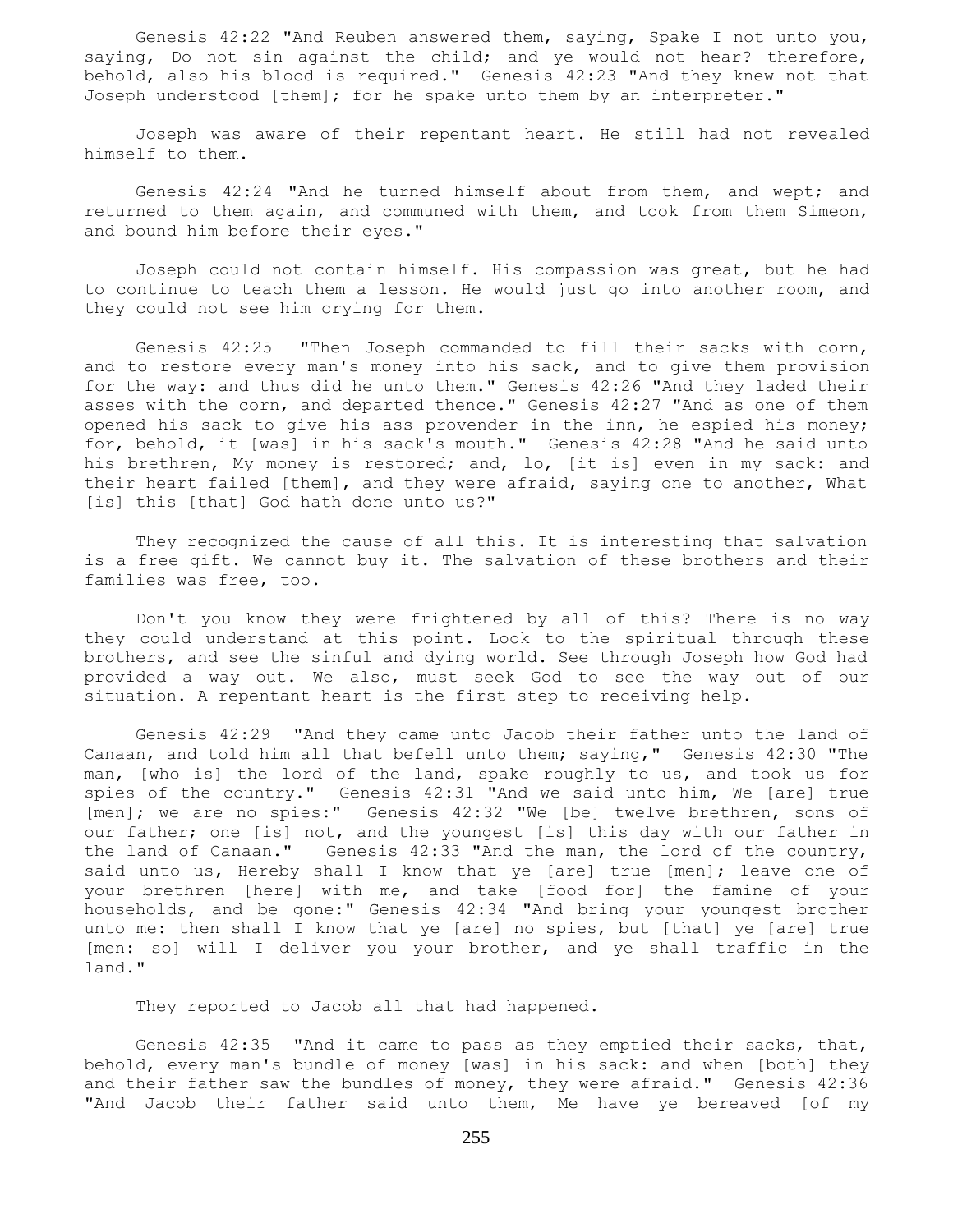children]: Joseph [is] not, and Simeon [is] not, and ye will take Benjamin [away]: all these things are against me."

 The father did not know the how or why, but his statement above shows he blamed the other sons with Jacob's apparent death.

 Genesis 42:37 "And Reuben spake unto his father, saying, Slay my two sons, if I bring him not to thee: deliver him into my hand, and I will bring him to thee again." Genesis 42:38 "And he said, My son shall not go down with you; for his brother is dead, and he is left alone: if mischief befall him by the way in the which ye go, then shall ye bring down my gray hairs with sorrow to the grave."

 Jacob had been so deeply hurt for over twenty years at the loss of Joseph. Now they were asking for the only other son of his beloved Rachel. All of this had deeply hurt Jacob, and he would not do it.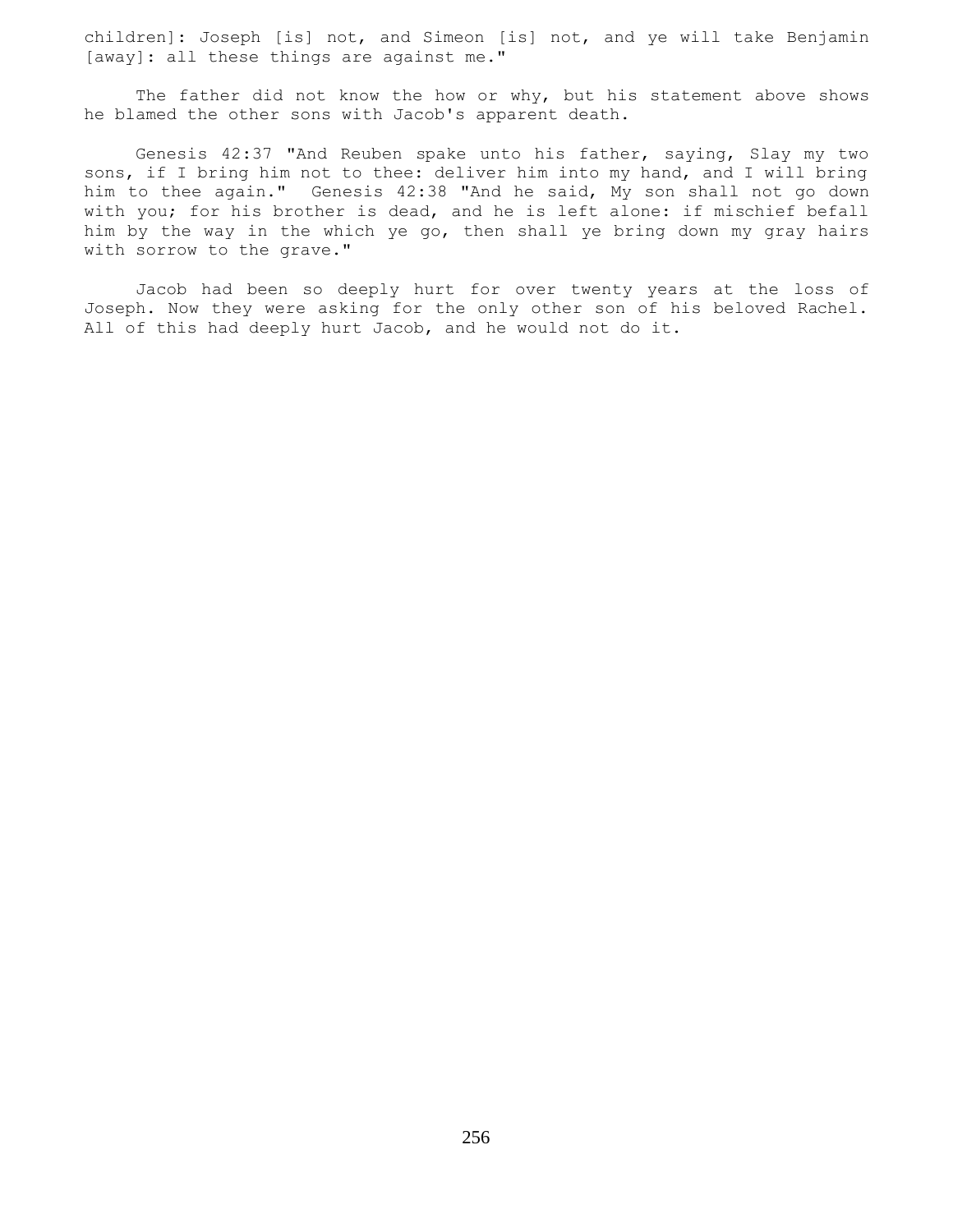1. Why did Jacob send to Egypt for corn? 2. Who did he send? 3. Which one stayed home? 4. What was the only important thing at this point? 5. How long had it been since these brothers had seen Joseph? 6. What position did Joseph hold in Egypt? 7. What fulfillment of prophecy occurred when the brothers came before Joseph? 8. Were they aware of whom Joseph was? 9. Why? 10. Joseph being rejected by his brethren and being made ruler of Egypt, was a type and shadow of whom? 13. Joseph told them they would not go forth until what happened? 14. How long did he imprison them? 15. Why did Joseph choose this amount of time? 16. What statement did Joseph make that should have revealed who he was? 17. When he released them, what did he require them to do? 18. If this was not vengeance on Joseph's part, what was it? 19. When do they suddenly realize their anguish is because of what they did to Joseph? 20. Why did they not know Joseph could understand what they said? 21. What emotional effect did this have on Joseph? 22. Besides the corn, what did Joseph restore? 23. When did they realize they had the second thing? 24. What is the first step to receiving forgiveness? 25. When they saw their father, what did they do? 26. When they emptied their sacks and found all the money, what did they feel? 27. What was Jacob's reaction when they asked to take Benjamin? 28. What did Reuben offer as security to prove he would bring Benjamin back?

29. Would Jacob let him go?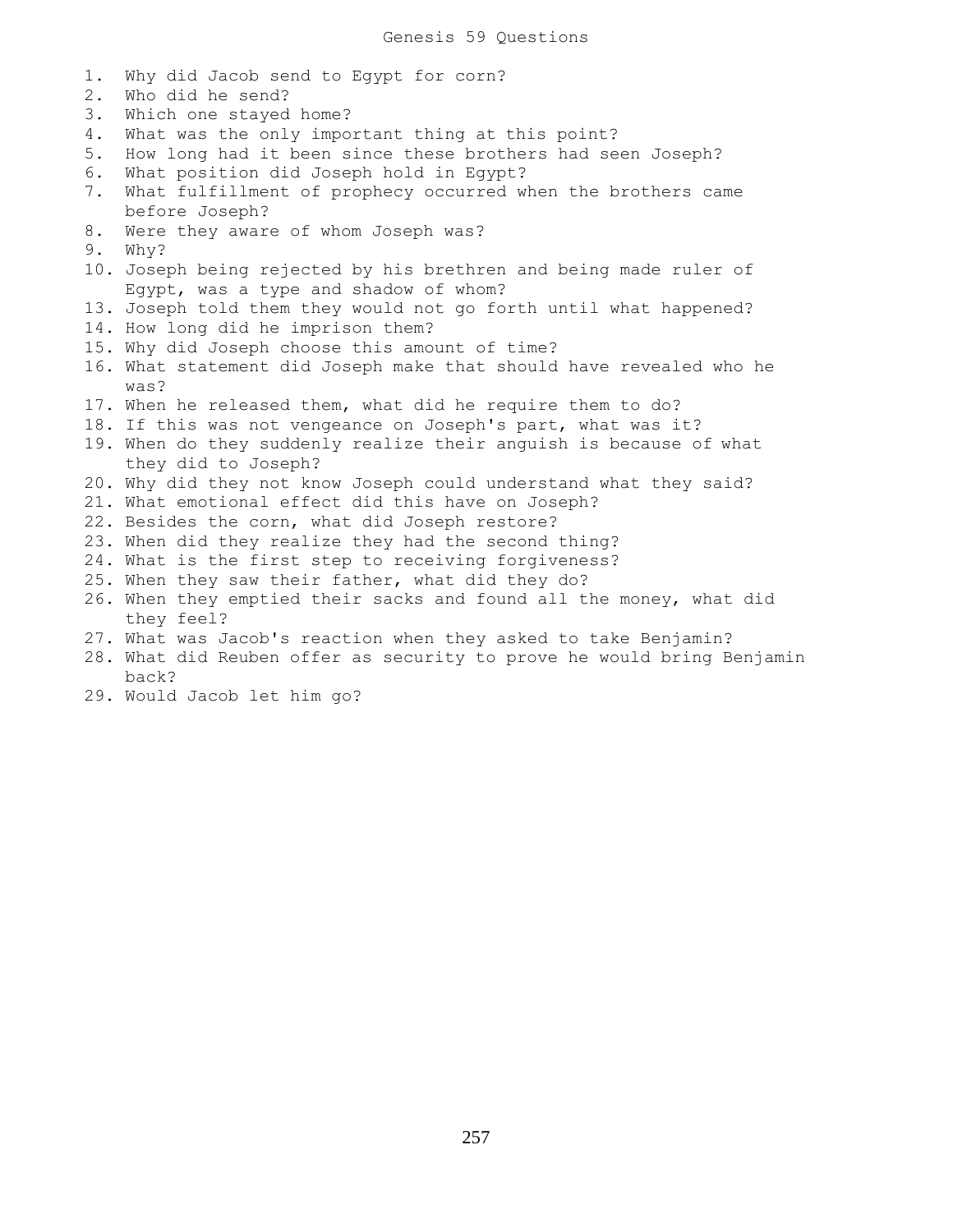We will begin this study in Genesis chapter 43 verse 1.

 Genesis 43:1 "And the famine [was] sore in the land." Genesis 43:2 "And it came to pass, when they had eaten up the corn which they had brought out of Egypt, their father said unto them, Go again, buy us a little food." Genesis 43:3 "And Judah spake unto him, saying, The man did solemnly protest unto us, saying, Ye shall not see my face, except your brother [be] with you."

 This famine was widespread and for an extended period of time. It was better to go to Egypt and take a chance of being killed, than for the entire family to starve to death. Judah remembered the warning of Joseph, that he will not even listen to them unless they had Benjamin along. Joseph was still holding Simeon.

 Genesis 43:4 "If thou wilt send our brother with us, we will go down and buy thee food:" Genesis 43:5 "But if thou wilt not send [him], we will not go down: for the man said unto us, Ye shall not see my face, except your brother [be] with you." Genesis 43:6 "And Israel said, Wherefore dealt ye [so] ill with me, [as] to tell the man whether ye had yet a brother?"

 Jacob did not want to let go of Benjamin. This was the last child from his beloved Rachel. He was angry, because they told that they had a brother.

 Genesis 43:7 "And they said, The man asked us straitly of our state, and of our kindred, saying, [Is] your father yet alive? have ye [another] brother? and we told him according to the tenor of these words: could we certainly know that he would say, Bring your brother down?" Genesis 43:8 "And Judah said unto Israel his father, Send the lad with me, and we will arise and go; that we may live, and not die, both we, and thou, [and] also our little ones." Genesis 43:9 "I will be surety for him; of my hand shalt thou require him: if I bring him not unto thee, and set him before thee, then let me bear the blame for ever:" Genesis 43:10 "For except we had lingered, surely now we had returned this second time."

 Part of God's plan for Israel was that they would be detained in Egypt for 400 years. Jacob will not leave Canaan, unless something drastic took place, such as this famine. This request for Benjamin to go was almost more than Jacob could bear. All the promises in the world from all these sons would not keep the hurt from killing Jacob, if they did not return with Benjamin. One thing I do not understand is the lack of concern about Simeon who was in jail in Egypt.

 Genesis 43:11 "And their father Israel said unto them, If [it must be] so now, do this; take of the best fruits in the land in your vessels, and carry down the man a present, a little balm, and a little honey, spices, and myrrh, nuts, and almonds:" Genesis 43:12 "And take double money in your hand; and the money that was brought again in the mouth of your sacks, carry [it] again in your hand; peradventure it [was] an oversight:" Genesis 43:13 "Take also your brother, and arise, go again unto the man:" Genesis 43:14 "And God Almighty give you mercy before the man, that he may send away your other brother, and Benjamin. If I be bereaved [of my children], I am bereaved."

258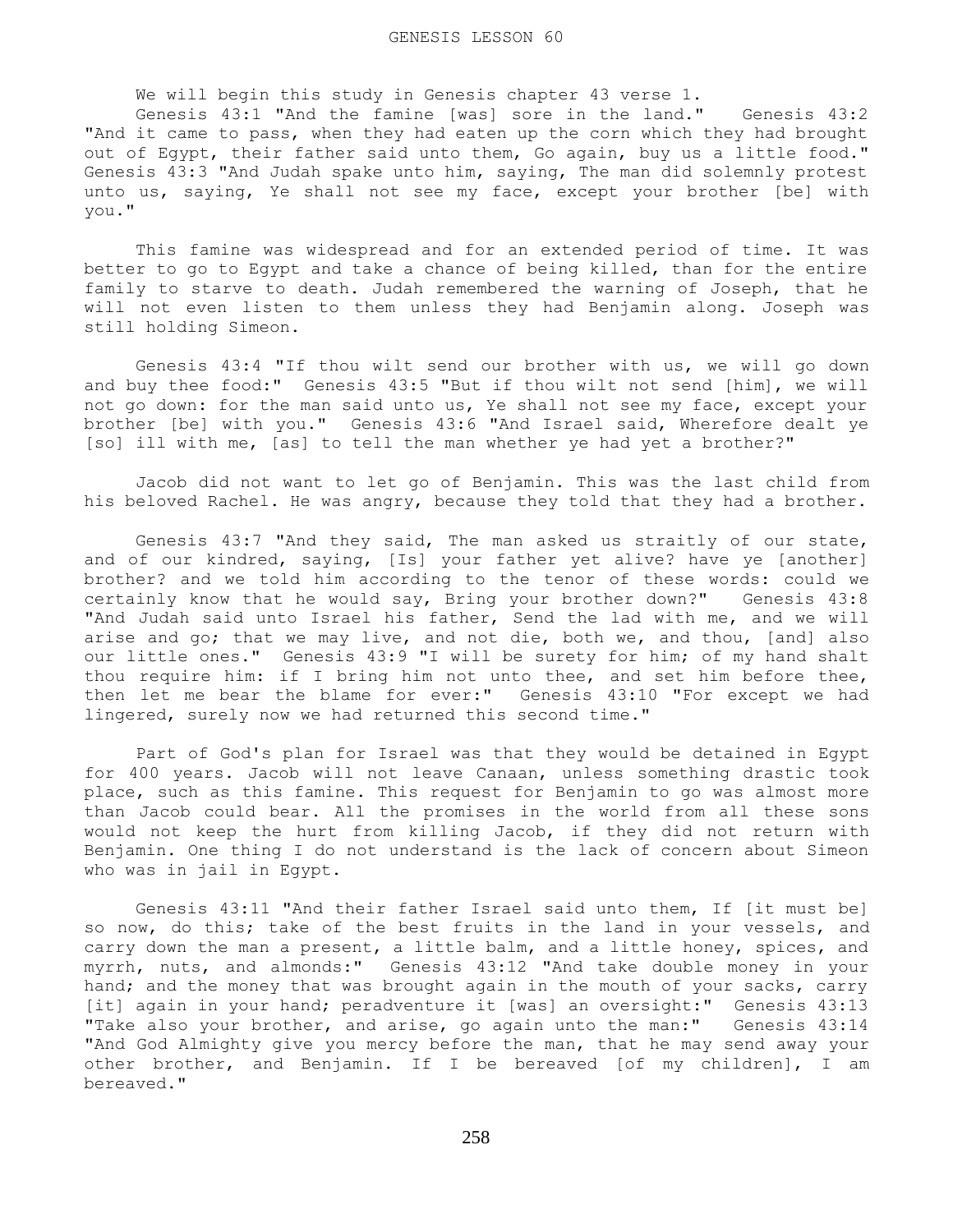Here, Jacob finally turned this situation over to God. He realized if he did not send for food, they would all die. He was explaining to his sons how to handle the situation, so as not to incite the fury of this man who was in charge in Egypt. It seems Canaan still had fruit, and nuts, but no grain. Bread is the staff of life, so they must have grain. Jacob said finally, whatever comes, I will accept it being from God.

 Genesis 43:15 "And the men took that present, and they took double money in their hand, and Benjamin; and rose up, and went down to Egypt, and stood before Joseph." Genesis 43:16 "And when Joseph saw Benjamin with them, he said to the ruler of his house, Bring [these] men home, and slay, and make ready; for [these] men shall dine with me at noon."

 Here the brothers had done what Joseph asked. They even brought presents to go with the money, and Benjamin. Joseph was so excited when he saw his brother, Benjamin, the only brother by his mother, Rachel. He told his servants to prepare a noon meal for them. Egyptians and Hebrews ordinarily do not eat together.

 Genesis 43:17 "And the man did as Joseph bade; and the man brought the men into Joseph's house." Genesis 43:18 "And the men were afraid, because they were brought into Joseph's house; and they said, Because of the money that was returned in our sacks at the first time are we brought in; that he may seek occasion against us, and fall upon us, and take us for bondmen, and our asses."

 When Joseph's brothers were brought to his house. They assumed the worst. They imagined that Joseph was going to take them into bondage for stealing money from him. I think their policy was to always think the worst.

 Genesis 43:19 "And they came near to the steward of Joseph's house, and they communed with him at the door of the house," Genesis 43:20 "And said, O sir, we came indeed down at the first time to buy food:" Genesis 43:21 "And it came to pass, when we came to the inn, that we opened our sacks, and, behold, [every] man's money [was] in the mouth of his sack, our money in full weight: and we have brought it again in our hand."

 These brothers were trying to get in a quick word to the steward to explain what happened. They hoped the steward would pass it on to Joseph. Of course, they still had no idea that this was their brother, Joseph. They continued explaining to him in the next verse.

 Genesis 43:22 "And other money have we brought down in our hands to buy food: we cannot tell who put our money in our sacks." Genesis 43:23 "And he said, Peace [be] to you, fear not: your God, and the God of your father, hath given you treasure in your sacks: I had your money. And he brought Simeon out unto them."

 This was the first reassurance that everything was alright. This servant called God "your God" and "God of your father". Egyptians did not recognize God. One even greater reassurance, was Simeon not being hurt. I know they have began to wonder what was going on?

 Genesis 43:24 "And the man brought the men into Joseph's house, and gave [them] water, and they washed their feet; and he gave their asses provender."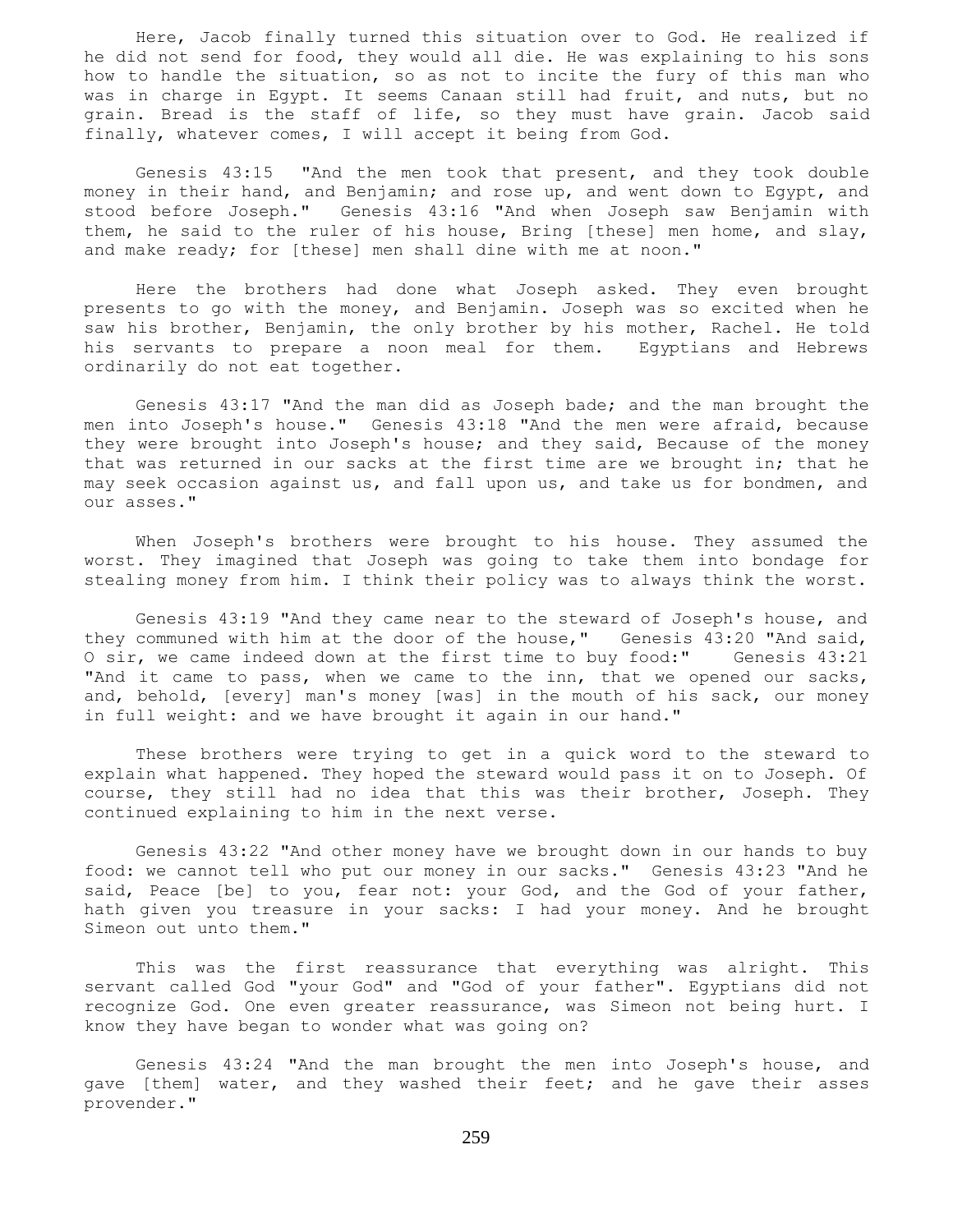Now, they were being treated as honored guests, even the animals were being treated special.

 Genesis 43:25 "And they made ready the present against Joseph came at noon: for they heard that they should eat bread there." Genesis 43:26 "And when Joseph came home, they brought him the present which [was] in their hand into the house, and bowed themselves to him to the earth."

 Here, they (Joseph's brothers) humbled themselves before him by bowing. The gifts were brought, so that he might go easy on them this time. These nuts and fruit they brought were not native of Egypt. Don't you know they brought back memories to Joseph of the bygone days in Canaan?

 Genesis 43:27 "And he asked them of [their] welfare, and said, [Is] your father well, the old man of whom ye spake? [Is] he yet alive?" Genesis 43:28 "And they answered, Thy servant our father [is] in good health, he [is] yet alive. And they bowed down their heads, and made obeisance."

 Joseph's heart was aching to know of his father. It had been a very long time since he had seen him. Joseph loved him very much. Remember, Joseph was his favorite.

 Genesis 43:29 "And he lifted up his eyes, and saw his brother Benjamin, his mother's son, and said, [Is] this your younger brother, of whom ye spake unto me? And he said, God be gracious unto thee, my son."

 This too, had to be heart wrenching for Joseph. His brother had grown into a man. Joseph spoke a blessing on him.

 Genesis 43:30 "And Joseph made haste; for his bowels did yearn upon his brother: and he sought [where] to weep; and he entered into [his] chamber, and wept there."

 Joseph was overcome with emotion seeing Benjamin. He did not want them to see him weep, so he went into his bedroom, apart from them, and wept.

 Genesis 43:31 "And he washed his face, and went out, and refrained himself, and said, Set on bread." Genesis 43:32 "And they set on for him by himself, and for them by themselves, and for the Egyptians, which did eat with him, by themselves: because the Egyptians might not eat bread with the Hebrews; for that [is] an abomination unto the Egyptians."

 These separate tables, as you can see, were because Egyptians and Hebrews never eat at the same table. Joseph still had not revealed to his brothers who he was.

 Genesis 43:33 "And they sat before him, the firstborn according to his birthright, and the youngest according to his youth: and the men marvelled one at another." Genesis 43:34 "And he took [and sent] messes unto them from before him: but Benjamin's mess was five times so much as any of theirs. And they drank, and were merry with him."

 This seating arrangement should tell them who this ruler was, but they were blinded from the truth. If the seating arrangement didn't tell them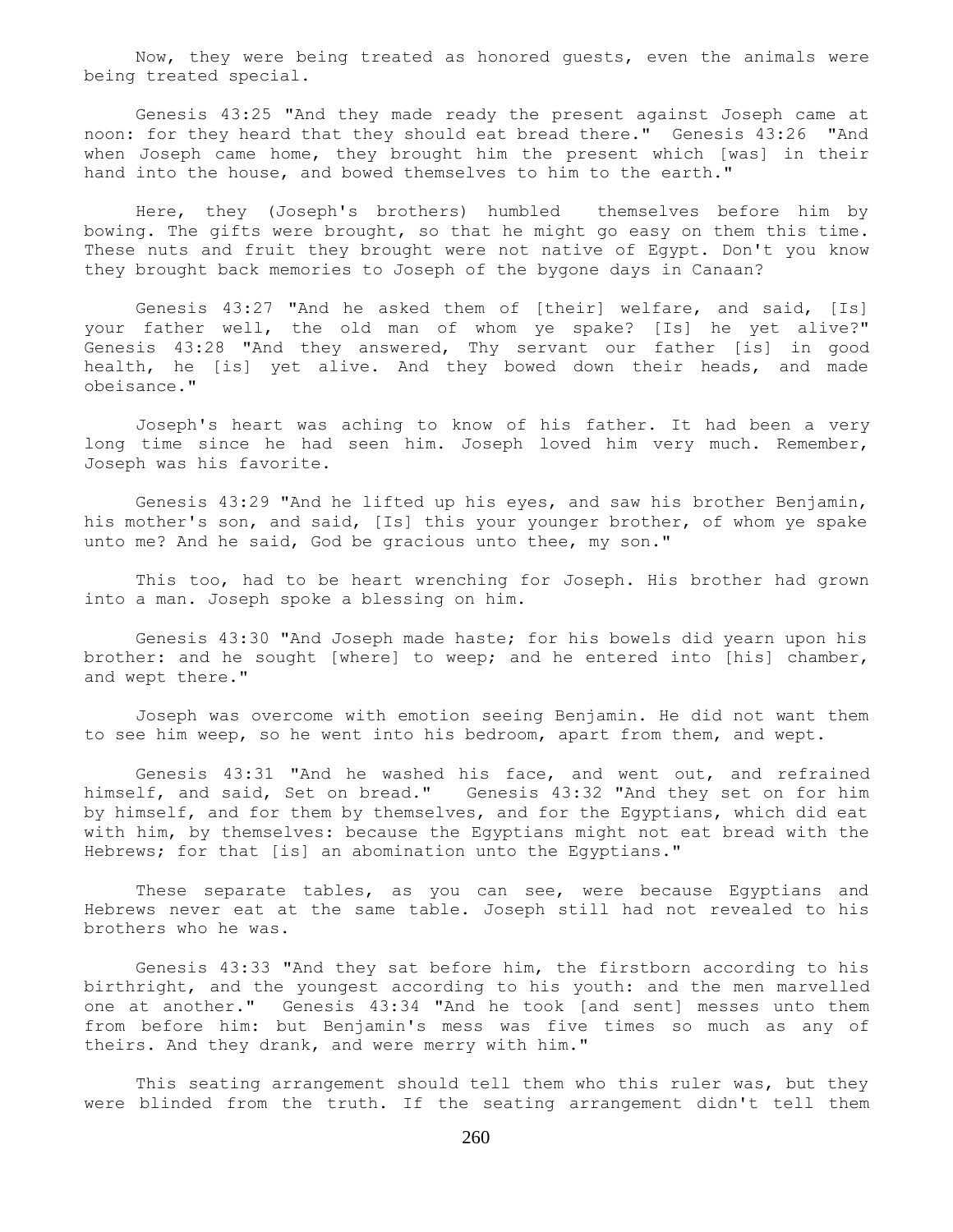anything, certainly the portions, five times as much for Benjamin should have.

 In the next lesson we will see what happened when Joseph told them who he was, in chapter 44 of Genesis.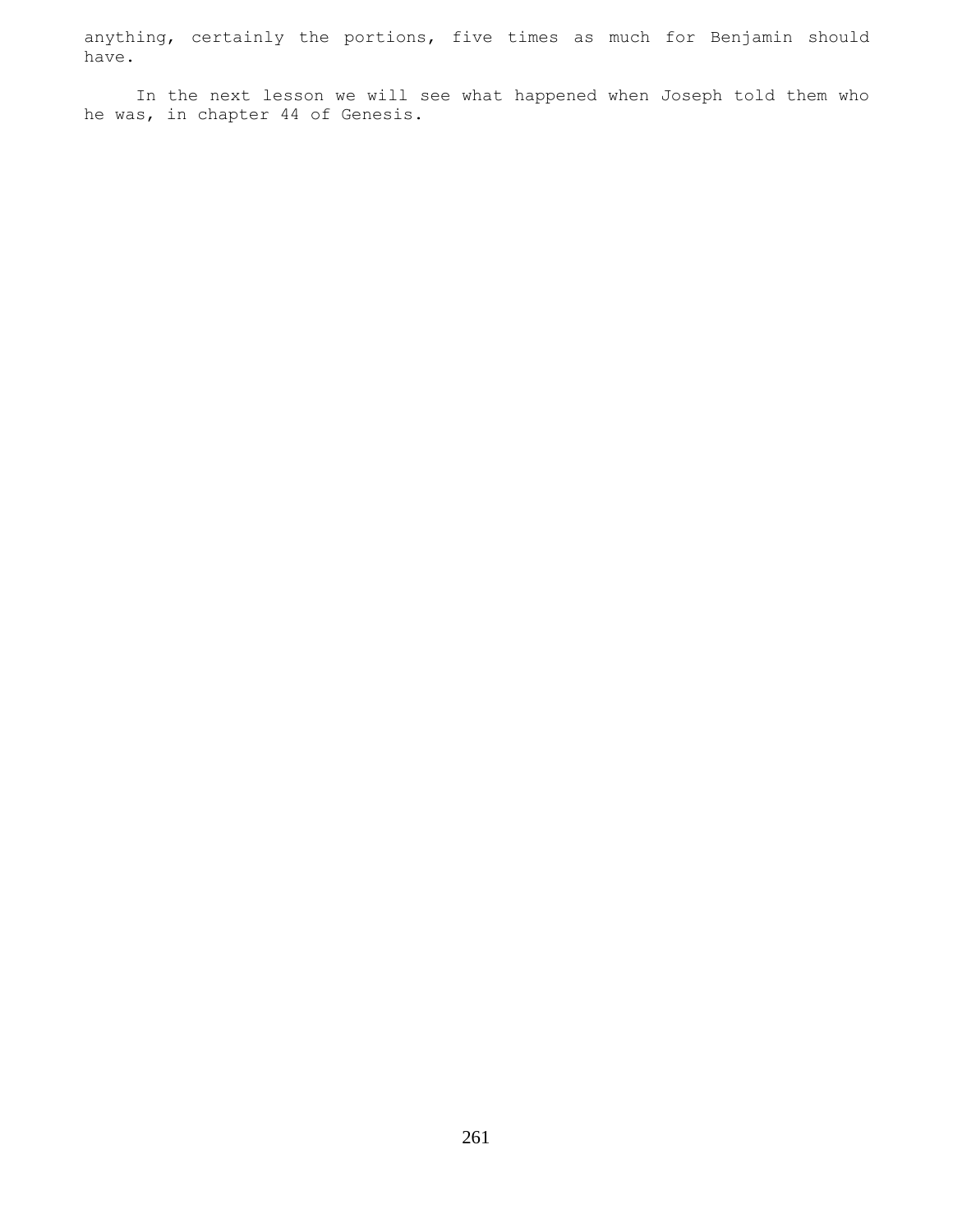1. When did Jacob decide to send them back to Egypt? 2. Which of Jacob's sons was still in captivity in Egypt? 3. The could not see the ruler in Egypt, until they brought  $\cdots$ ? 4. Why did the sons refuse to go? 5. What questions did Joseph ask them? 6. Who offered to be surety for Benjamin? 7. How could God's plan be carried out to detain Isreal for 400 years in Egypt? 8. Jacob told his sons to take the ruler, Joseph presents. What were they? 9. How much money were they to take with them? 10. What did Jacob ask God to do for the brothers? 11. Jacob said whatever comes from this, he would accept it as what? 12. Who did the brothers appear before? 13. What was their attitude? 14. When Joseph saw Benjamin, what did he tell his servant to do? 15. Why did Hebrews and Egyptians not eat together? 16. When the brothers were taken to Joseph's house, how did they feel? 17. Who did the brothers tell about their plight? 18. What answer did they get? 19. Where did he say the money came from? 20. The servant of Joseph did what for his brothers? 21. When did the brothers give the presents to Joseph? 22. When Joseph saw Benjamin, what did he do? 23. How were they seated. 24. How much more food did Joseph give Benjamin than the others?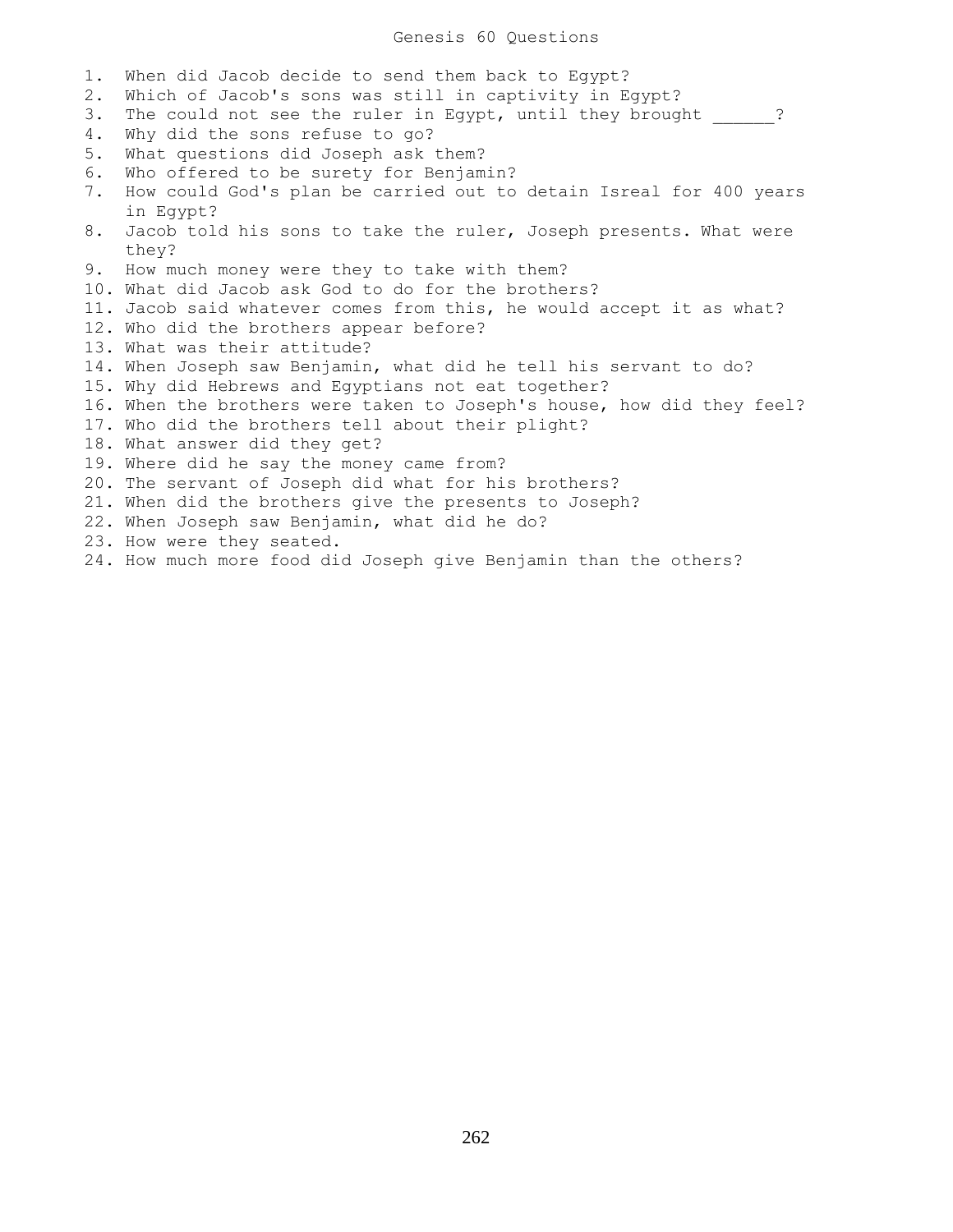In the last lesson, Joseph saw his brother, Benjamin, for the first time in many years. This lesson will pick in chapter 44, verse 1 of Genesis.

 Genesis 44:1 "And he commanded the steward of his house, saying, Fill the men's sacks [with] food, as much as they can carry, and put every man's money in his sack's mouth." Genesis 44:2 "And put my cup, the silver cup, in the sack's mouth of the youngest, and his corn money. And he did according to the word that Joseph had spoken."

 Joseph was so happy to see his brother, and he did this little trick to the brothers, so that he would have an excuse to keep Benjamin with him. Joseph wanted to bless his family with all these provisions, but he, also, wanted to keep Benjamin. He did not know of the oaths these brothers had made to their father about bringing the boy back.

 Genesis 44:3 "As soon as the morning was light, the men were sent away, they and their asses." Genesis 44:4 "[And] when they were gone out of the city, [and] not [yet] far off, Joseph said unto his steward, Up, follow after the men; and when thou dost overtake them, say unto them, Wherefore have ye rewarded evil for good?" Genesis 44:5 "[Is] not this [it] in which my lord drinketh, and whereby indeed he divineth? ye have done evil in so doing."

 This steward of Joseph's, had helped Joseph set this trap for his brothers. The steward knew about the plot. It was he who gave chase and caught Joseph's brothers. He accused them of stealing.

 A silver cup, or chalice, was used by the Egyptians for divining, calling on an evil spirit for advise. Whether Joseph actually did type of false religion is not answered here. I would have to believe that this statement is just given to make Joseph's brothers think that Joseph was an Egyptian. A follower of the true God, and especially one of Joseph"s stature, would not divine a cup. Joseph's steward had accused them of stealing it from his master. He was, probably, the one who encouraged them not to worry. Now, he was accusing them of taking the good things the governor had done and, in return, doing only evil to him. The literal accusation was, why did you steal my silver goblet?

 Genesis 44:6 "And he overtook them, and he spake unto them these same words." Genesis 44:7 "And they said unto him, Wherefore saith my lord these words? God forbid that thy servants should do according to this thing:" Genesis 44:8 "Behold, the money, which we found in our sacks' mouths, we brought again unto thee out of the land of Canaan: how then should we steal out of thy lord's house silver or gold?" Genesis 44:9 "With whomsoever of thy servants it be found, both let him die, and we also will be my lord's bondmen."

 The steward caught them and accused them. They were so sure that they had not stolen, that they spoke a terrible punishment, if the goods were found in their possession. The brothers said, if we had wanted to steal, we wouldn't have brought the money back that we found in our sacks last time. You should never make rash promises you can't keep. The brothers spoke death to Benjamin, and hard labor to themselves.

263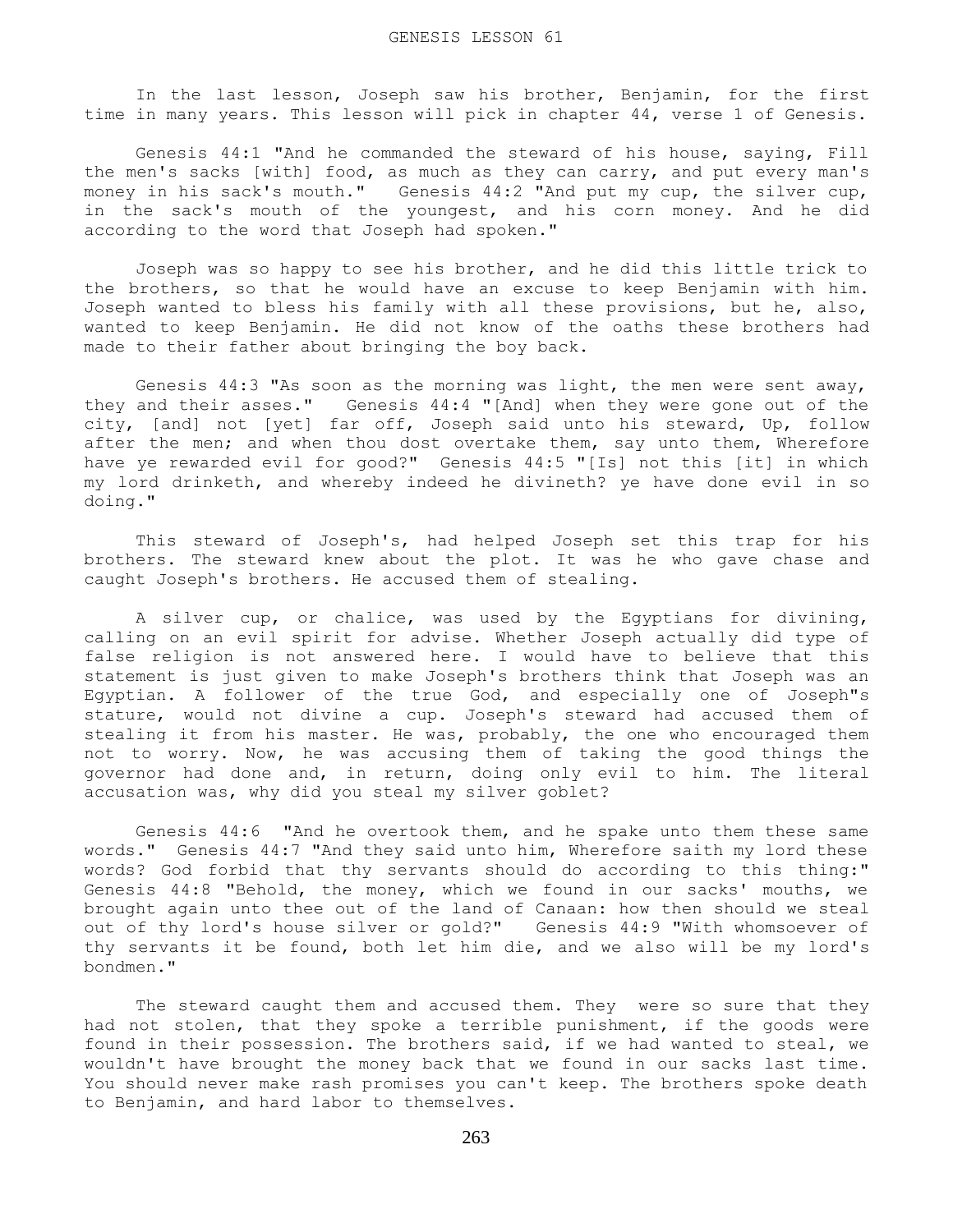Genesis 44:10 "And he said, Now also [let] it [be] according unto your words: he with whom it is found shall be my servant; and ye shall be blameless." Genesis 44:11 "Then they speedily took down every man his sack to the ground, and opened every man his sack." Genesis 44:12 "And he searched, [and] began at the eldest, and left at the youngest: and the cup was found in Benjamin's sack." Genesis 44:13 "Then they rent their clothes, and laded every man his ass, and returned to the city."

They were so confident that they didn't have it, They quickly opened the sacks for inspection. When it was found that Benjamin had the cup, the brothers tore their clothes in mourning. They came back with Benjamin. They had made hard promises to Jacob that they would bring the boy home again. They were as good as dead themselves.

 Genesis 44:14 "And Judah and his brethren came to Joseph's house; for he [was] yet there: and they fell before him on the ground."

 Now, they were lying face down before Joseph in absolute submission. Last time they only bowed.

 Genesis 44:15 "And Joseph said unto them, What deed [is] this that ye have done? wot ye not that such a man as I can certainly divine?"

 Here, again, I do not believe Joseph divined. I think he was still trying to make them believe he was an Egyptian.

 Genesis 44:16 "And Judah said, What shall we say unto my lord? what shall we speak? or how shall we clear ourselves? God hath found out the iniquity of thy servants: behold, we [are] my lord's servants, both we, and [he] also with whom the cup is found."

 Judah, for the first time, had admitted to Joseph that he and his brothers had truly sinned. They had not stolen the cup and money from Joseph, but they had stolen his freedom and his homeland. They accepted this as punishment from God for selling Joseph.

 Genesis 44:17 "And he said, God forbid that I should do so: [but] the man in whose hand the cup is found, he shall be my servant; and as for you, get you up in peace unto your father."

 Joseph just wanted to keep Benjamin. He told them they could go on home.

 Genesis 44:18 "Then Judah came near unto him, and said, Oh my lord, let thy servant, I pray thee, speak a word in my lord's ears, and let not thine anger burn against thy servant: for thou [art] even as Pharaoh."

 This pleading of Judah was for Benjamin and for their father. Judah told Joseph that he had the power to pardon Benjamin, if he would.

 Genesis 44:19 "My lord asked his servants, saying, Have ye a father, or a brother?" Genesis 44:20 "And we said unto my lord, We have a father, an old man, and a child of his old age, a little one; and his brother is dead, and he alone is left of his mother, and his father loveth him." Genesis 44:21 "And thou saidst unto thy servants, Bring him down unto me, that I may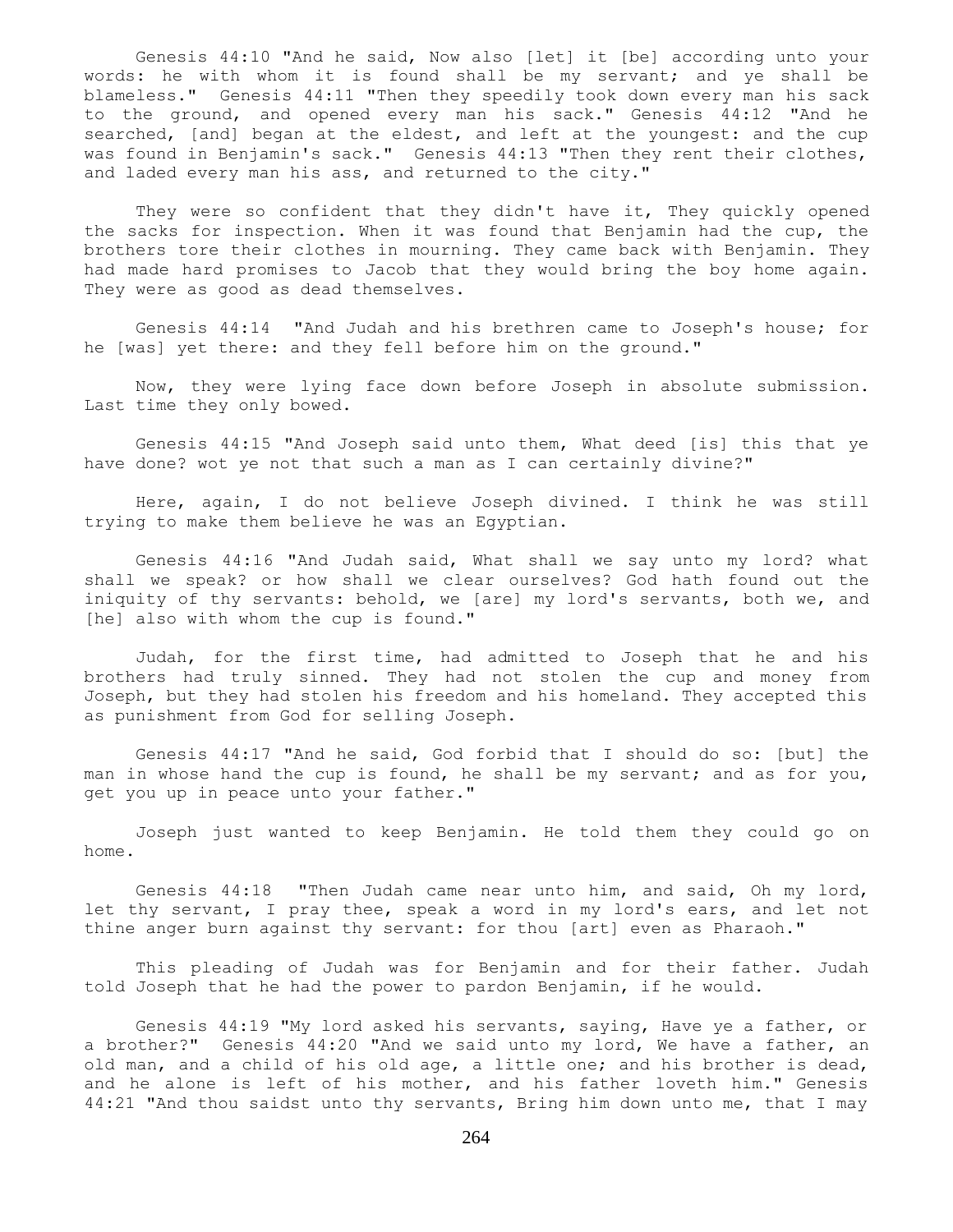set mine eyes upon him." Genesis 44:22 "And we said unto my lord, The lad cannot leave his father: for [if] he should leave his father, [his father] would die." Genesis 44:23 "And thou saidst unto thy servants, Except your youngest brother come down with you, ye shall see my face no more." Genesis 44:24 "And it came to pass when we came up unto thy servant my father, we told him the words of my lord." Genesis 44:25 "And our father said, Go again, [and] buy us a little food." Genesis 44:26 "And we said, We cannot go down: if our youngest brother be with us, then will we go down: for we may not see the man's face, except our youngest brother [be] with us." Genesis 44:27 "And thy servant my father said unto us, Ye know that my wife bare me two [sons]:" Genesis 44:28 "And the one went out from me, and I said, Surely he is torn in pieces; and I saw him not since:" Genesis 44:29 "And if ye take this also from me, and mischief befall him, ye shall bring down my gray hairs with sorrow to the grave." Genesis 44:30 "Now therefore when I come to thy servant my father, and the lad [be] not with us; seeing that his life is bound up in the lad's life;" Genesis 44:31 "It shall come to pass, when he seeth that the lad [is] not [with us], that he will die: and thy servants shall bring down the gray hairs of thy servant our father with sorrow to the grave."

 This plea of Judah's had certainly told the story truthfully. He had eloquently stated his case to this ruler: calling himself Joseph's servant every few words. Truly this had to touch Joseph's heart. Joseph would not want to harm his father, Jacob, in any way. Judah continued his plea in the new few verses.

 Genesis 44:32 "For thy servant became surety for the lad unto my father, saying, If I bring him not unto thee, then I shall bear the blame to my father for ever." Genesis 44:33 "Now therefore, I pray thee, let thy servant abide instead of the lad a bondman to my lord; and let the lad go up with his brethren." Genesis 44:34 "For how shall I go up to my father, and the lad [be] not with me? lest peradventure I see the evil that shall come on my father."

 The last part of the plea was the most touching. Judah was asking to be the substitute for the boy. Judah told Joseph that it would be easier to be a servant the rest of his life than to live with the knowledge that he had brought grief on his father to kill him. This plea had to touch Joseph's heart, Joseph would forgive them all, just as Christ forgave all of us.

Chapter 45 of Genesis will be our next lesson.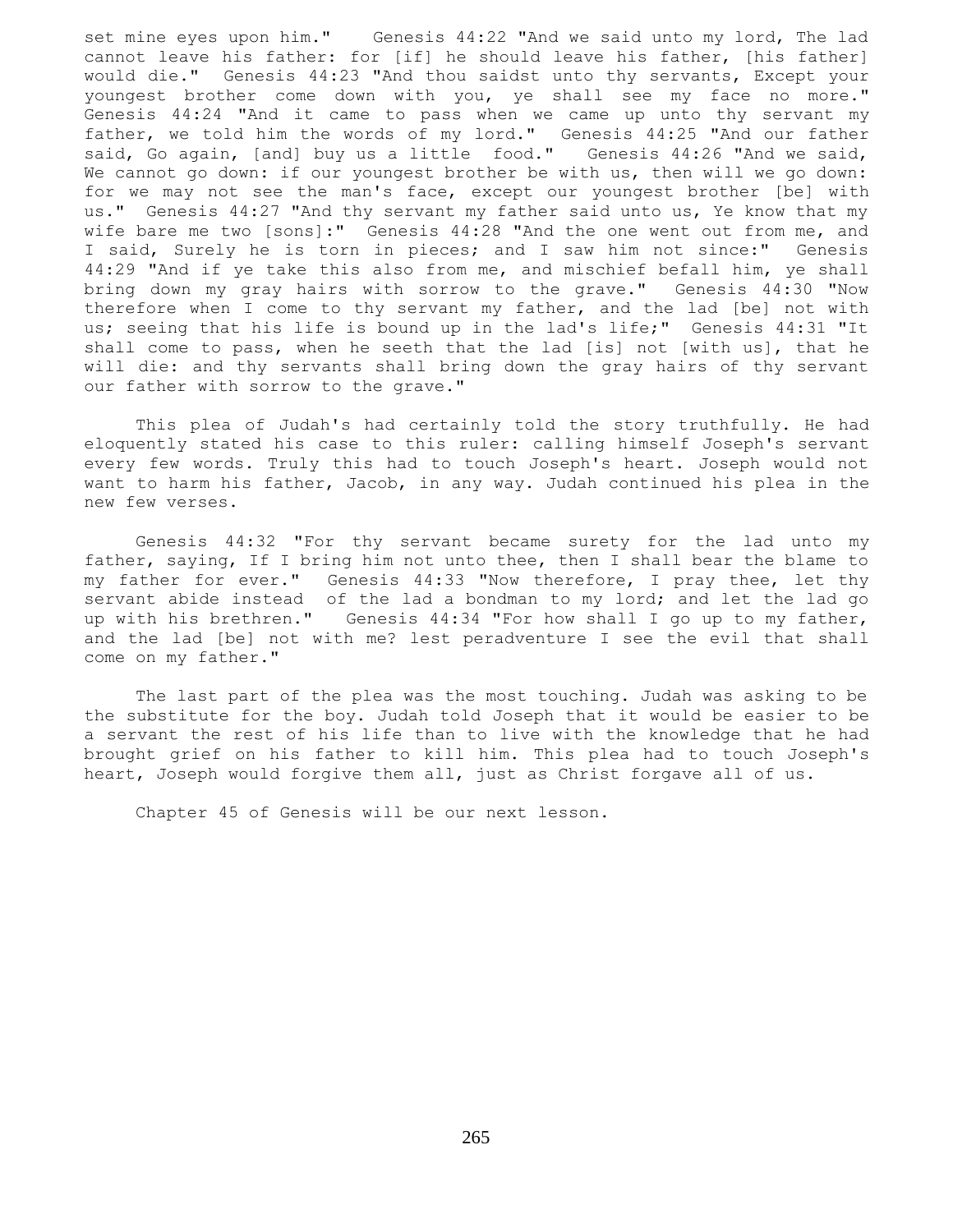- 1. What two things did Joseph tell his steward to put in his brothers sack? 2. What was the steward to do with Joseph's cup? 3. What was the cup made of? 4. Joseph wanted to help his family, but what else does he want? 5. When did the brothers leave? 6. How far had they gone when Joseph sent his steward after them? 7. What was the steward to say to them? 8. What two things was the steward to tell? 9. Who set this trap? 10. Why was this story about the cup given? 11. What was the literal accusation?
- 12. What did the brothers say was to be done to the one who the cup was found with?
- 13. What thing had these brothers spoken on themselves?
- 14. How did the steward reduce the punishment?
- 15. What did the brothers do when they found the cup with Benjamin?
- 16. Where did Judah and his brothers go?
- 17. What did they do to win favor with Joseph?
- 18. Why were the brethren willing to accept punishment?
- 19. Who pled for Benjamin?
- 20. Who else was the pleading for?
- 21. What did Judah call himself throughout the pleading?
- 22. Who was to bear the blame forever?
- 23. What did Judah offer to be for the boy?
- 24. Rather than face his father, what was Judah willing to do?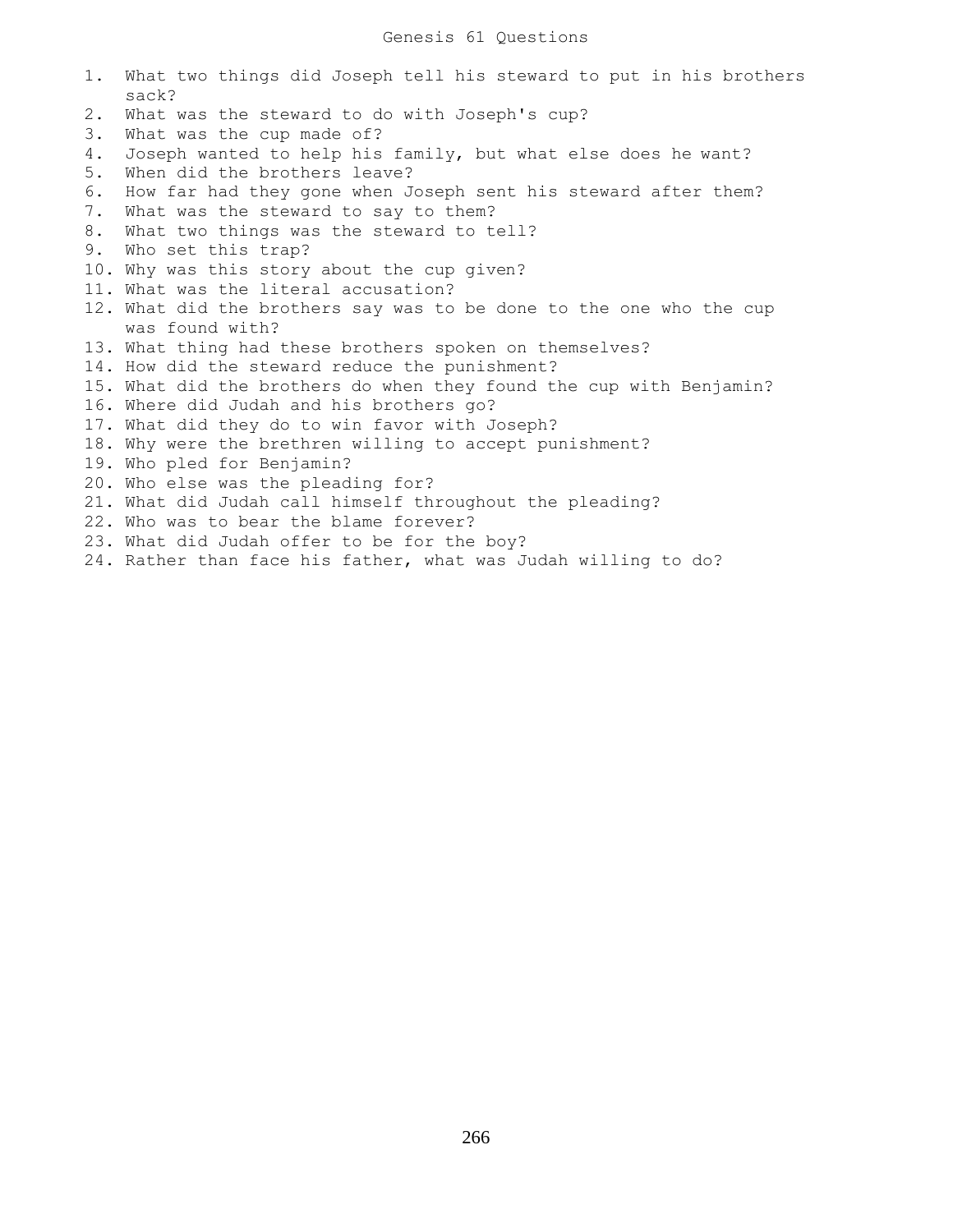We will begin this lesson in chapter 45 of Genesis. Judah made his plea in chapter 44, and now, we see Joseph's answer in chapter 45 verse 1.

 Genesis 45:1 "Then Joseph could not refrain himself before all them that stood by him; and he cried, Cause every man to go out from me. And there stood no man with him, while Joseph made himself known unto his brethren."

 Joseph could stand this no more. He broke down and began to cry in front of everyone. The Egyptians, who were with Joseph, were asked to leave the room. Joseph told his brothers who he was.

 Genesis 45:2 "And he wept aloud: and the Egyptians and the house of Pharaoh heard."

 He was not just sobbing; this was a wrenching cry to wash away the hurt of twenty years. The Pharaoh's house and the Egyptians were not in the room with Joseph, but this loud crying could be heard throughout the dwelling. It, possibly, could be heard in adjoining buildings.

 Genesis 45:3 "And Joseph said unto his brethren, I [am] Joseph; doth my father yet live? And his brethren could not answer him; for they were troubled at his presence."

When Joseph revealed who he was, panic rose up in them, and they were speechless.

 They had thought before that they might lose their lives, but now they knew that they deserved to die. What would they do? We need to look at the next few lines and see a type of Jesus. We deserved to die the cruel death of the cross but Jesus, the beloved Son of the Father, took our place to give us eternal life. Joseph the beloved son of Jacob, made a way for his family to live.

 Genesis 45:4 "And Joseph said unto his brethren, Come near to me, I pray you. And they came near. And he said, I [am] Joseph your brother, whom ye sold into Egypt." Genesis 45:5 "Now therefore be not grieved, nor angry with yourselves, that ye sold me hither: for God did send me before you to preserve life."

 There are symbolisms in this. We are Jesus' brethren. Jesus has orgiven us. We do not deserve it, but it is part of God's plan to save us.

 Joseph forgave his brethren. They did not deserve it. He tried to explain that they were doing what God wanted them to do in order to save them.

 Genesis 45:6 "For these two years [hath] the famine [been] in the land: and yet [there are] five years, in the which [there shall] neither [be] earing nor harvest." Genesis 45:7 "And God sent me before you to preserve you a posterity in the earth, and to save your lives by a great deliverance."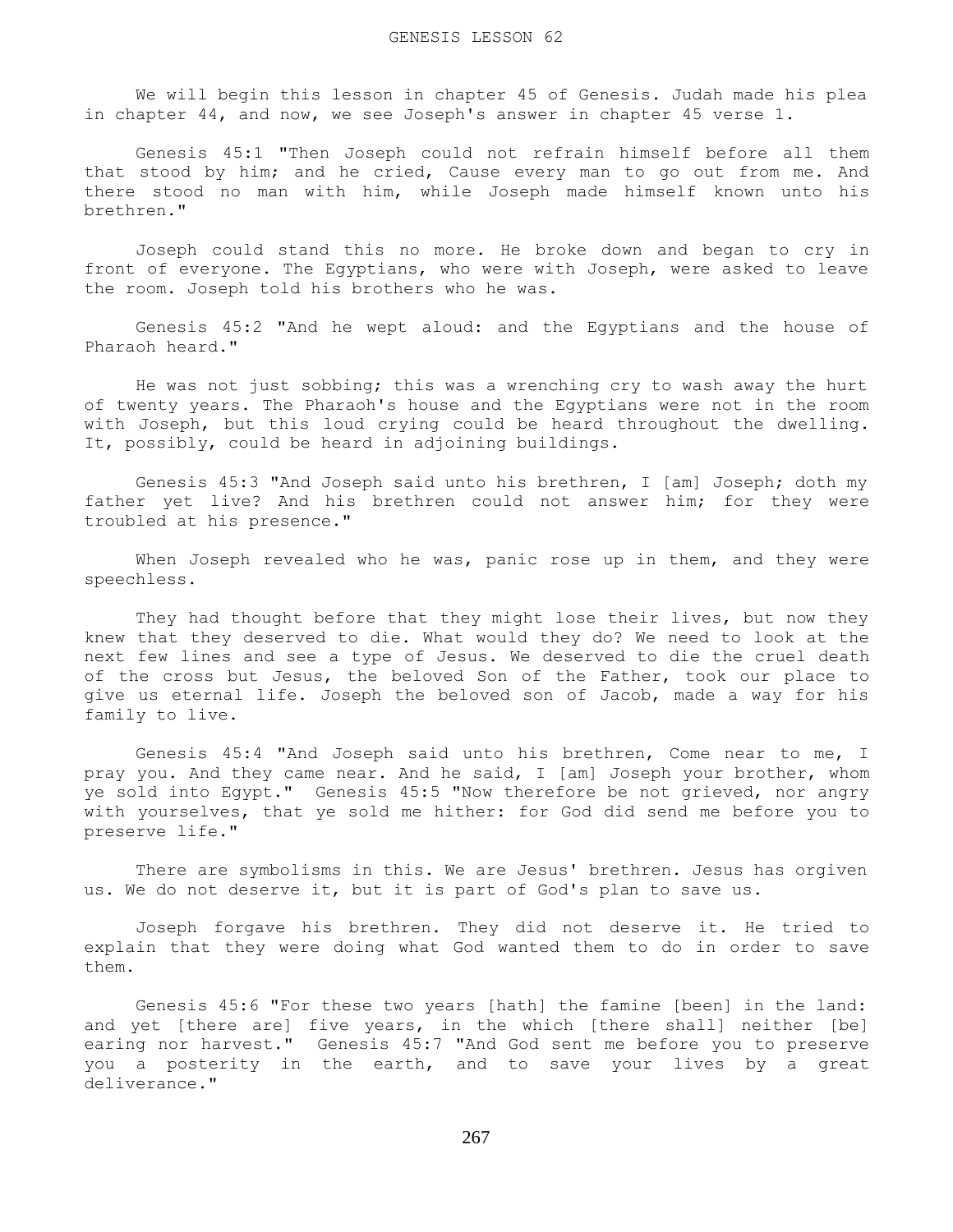Sometimes, when God sends us out to do a job for Him, we are not aware, at first, what the mission is for. Often is seems so futile, as it did when Joseph was in jail. If we are God's, nothing happens to us accidentally, it is part of God's plan

 Joseph was telling them of five more years of famine. He was trying to make them understand that he was sent ahead to prepare a place, where his family can be saved. Joseph was not holding a grudge. He realized that his time here was part of a great plan. God had, to get the children of Isreal into Egypt. God told Abraham they would spend 400 years in Egypt. This was fulfillment of that prophecy.

 Genesis 45:8 "So now [it was] not you [that] sent me hither, but God: and he hath made me a father to Pharaoh, and lord of all his house, and a ruler throughout all the land of Egypt."

 God had worked out the selling of Joseph to Potiphar. Potiphar's wife had been used, as well, to get Joseph in jail. There he met the butler who told the Pharaoh about Joseph's interpretation of dreams. God can use ungodly people to accomplish His goals. Joseph had to be ruler in Egypt, so that he wood be allowed to bring his family to safety. Thus began Israel's stay in Egypt.

 Genesis 45:9 "Haste ye, and go up to my father, and say unto him, Thus saith thy son Joseph, God hath made me lord of all Egypt: come down unto me, tarry not:" Genesis 45:10 "And thou shalt dwell in the land of Goshen, and thou shalt be near unto me, thou, and thy children, and thy children's children, and thy flocks, and thy herds, and all that thou hast:"

 Genesis 45:11 "And there will I nourish thee; for yet [there are] five years of famine; lest thou, and thy household, and all that thou hast, come to poverty."

 Joseph had shared, with his brothers, the dream God had revealed to him. There would be seven years of famine. If Jacob' family was already needing food after two years, then they would starve to death in five more years. Joseph sent his father word that he would take care of them through this terrible time.

Here is another symbolism.

 This seven years of famine is like the seven years of tribulation about to come to the earth.

 Jesus, I believe, will take his brethren out of tribulation somewhere around the middle of the seven years.

 Joseph brought his family to safety somewhere around the middle of the seven years famine.

 Woe be unto those who are left during the seven years of tribulation. We, like Joseph, must be prepared.

 Genesis 45:12 "And, behold, your eyes see, and the eyes of my brother Benjamin, that [it is] my mouth that speaketh unto you." Genesis 45:13 "And ye shall tell my father of all my glory in Egypt, and of all that ye have seen; and ye shall haste and bring down my father hither."

 The urgency of the hour was what Joseph was trying to get over to his brothers. He was, also, telling them, it was not second-hand information.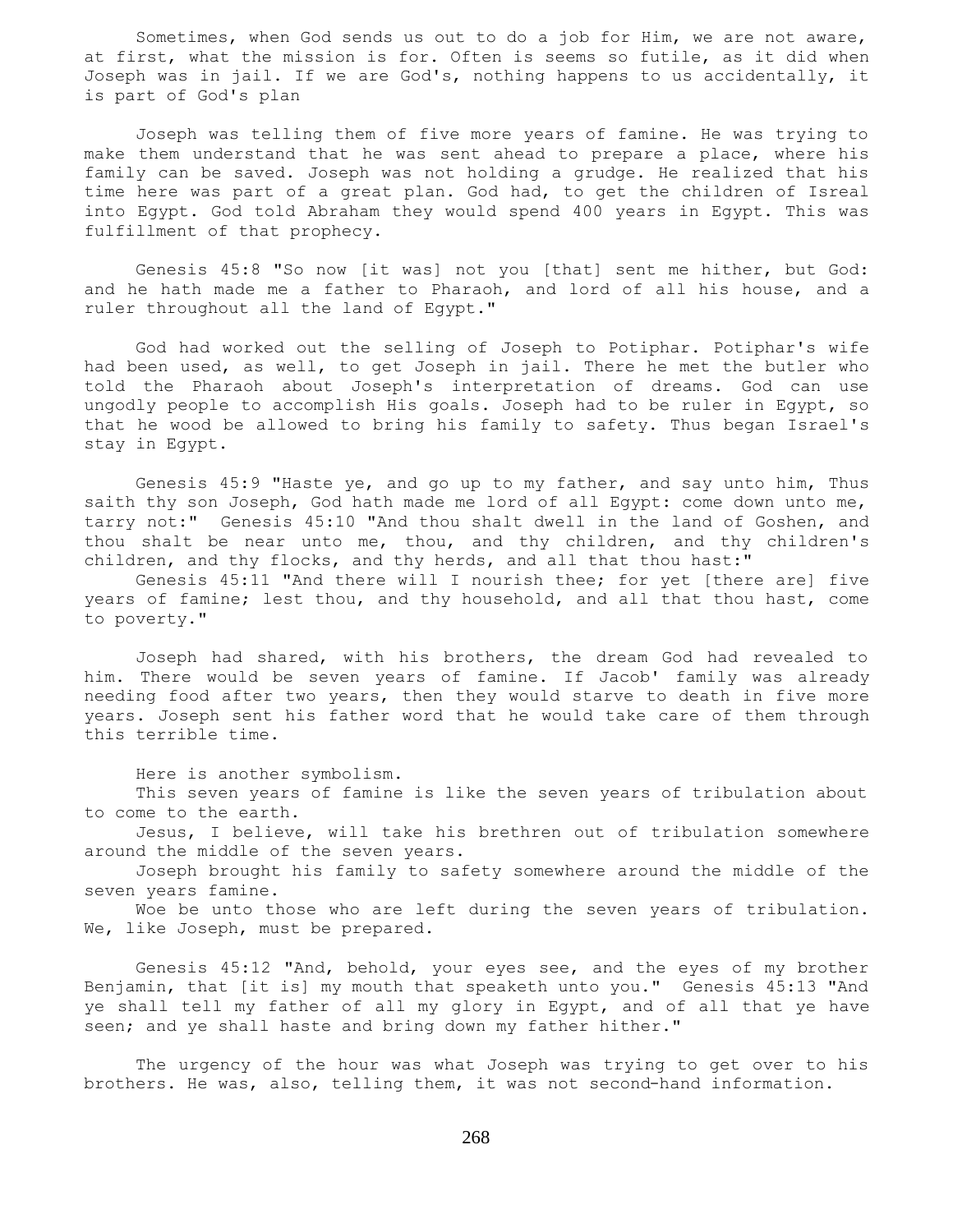When the Trumpet blows to call us out of tribulation, it will be Jesus, Himself blowing the trumpet.

 Genesis 45:14 "And he fell upon his brother Benjamin's neck, and wept; and Benjamin wept upon his neck." Genesis 45:15 "Moreover he kissed all his brethren, and wept upon them: and after that his brethren talked with him."

 Here too, the symbolism cries out. Benjamin represented the original (physical) Israel. We Christians are represented by the other brothers. Benjamin was a whole brother. The others were half-brothers. The Jew is the natural branch. We have been adopted and grafted into the tree. They were no longer afraid, when he hugged and kissed them. All was forgiven, never to be remembered again.

 Genesis 45:16 "And the fame thereof was heard in Pharaoh's house, saying, Joseph's brethren are come: and it pleased Pharaoh well, and his servants."

 Pharaoh was delighted because Joseph's brothers had come, and it had made Joseph so happy. All this time, Joseph was highly respected by the Pharaoh and his servants. All Egypt was grateful to Joseph for his plan to keep them alive. Whatever it takes to made Joseph happy made everyone happy.

We will pick up in Genesis chapter 45 verse 17, in the next lesson.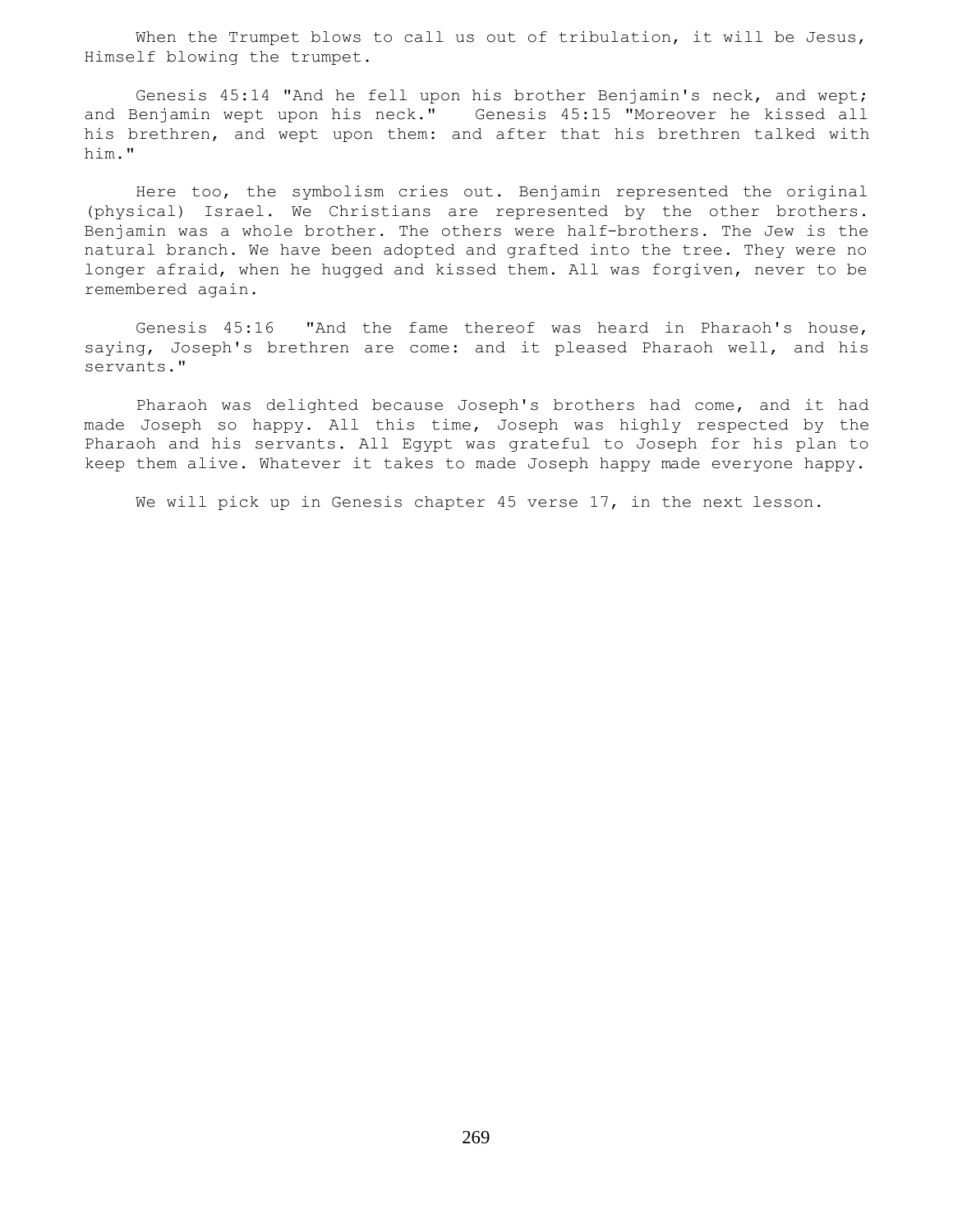## Genesis 62 Questions

1. How did it affect Jacob when Judah pled for Benjamin? 2. Who did Joseph send out? 3. What die Joseph do when he can stand it no longer? 4. Who heard Joseph crying? 5. When Joseph revealed who he was, what did he immediately ask them? 6. Why could the brothers not answer? 7. What did they deserve? 8. Relate this to Christianity. 9. Who did Joseph tell them planned this? 10. How many years of the famine had past? 11. How many years were left? 12. Are we always fully aware of the purpose, when God sends us out to do a job? 13. God told Abraham this would be the beginning of what? 14. What had God made Joseph to Pharaoh? 15. Does God ever use the ungodly to accomplish His purpose? Explain. 16. Where did Joseph send his brothers? 17. Why. 18. What land were they to dwell in? 19. What did the seven years of famine remind us of? 20. What similarity was there in the timing of Joseph sending for his father. 21. When we are called, who will call? 22. What message do we have that is the same message that Joseph was telling his brothers? 23. When did the brothers talk with Joseph? 24. Who did Benjamin represent spiritually? 25. Who did the brothers represent?

26. How did Pharaoh feel about all this?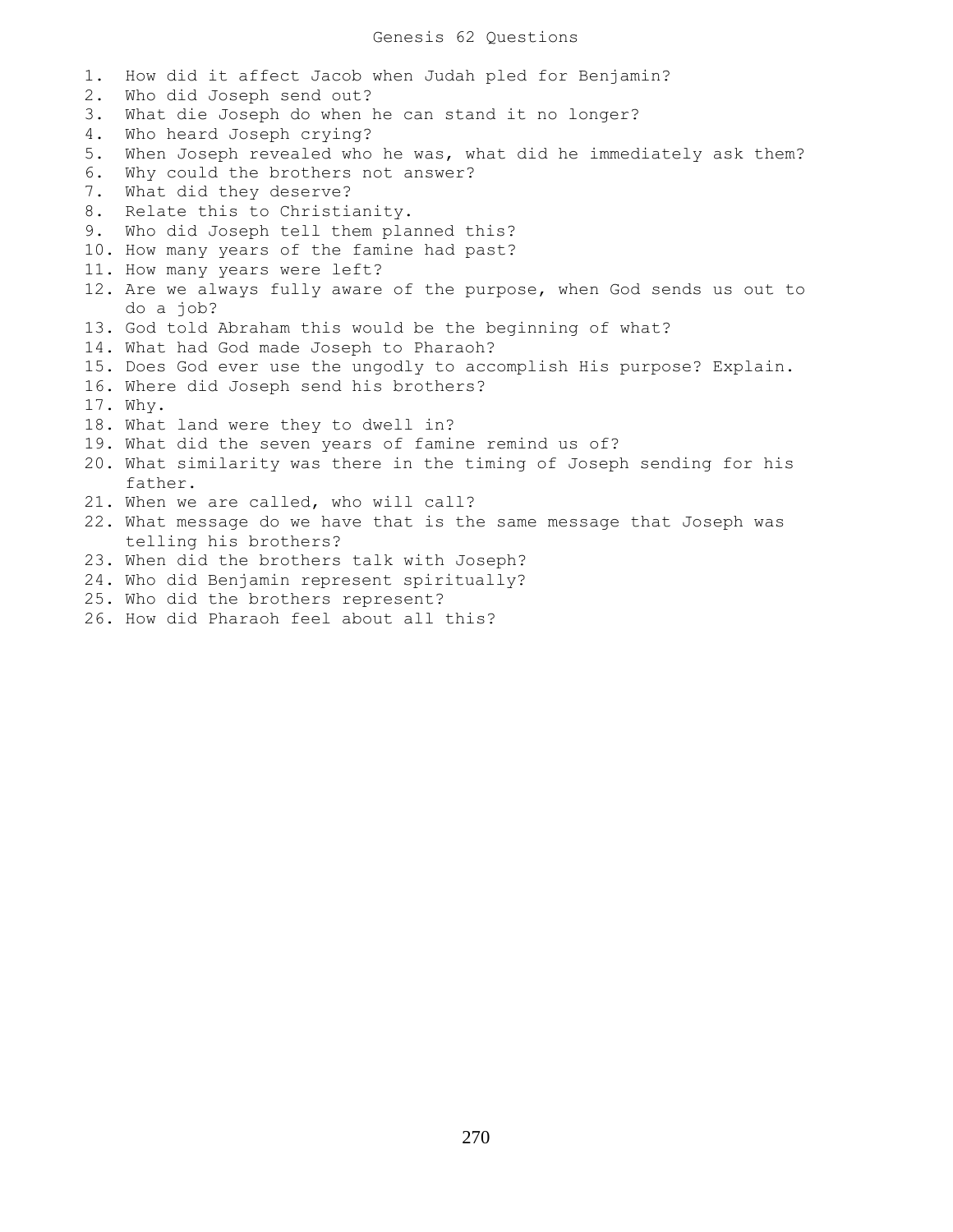Genesis 45:17 "And Pharaoh said unto Joseph, Say unto thy brethren, This do ye; lade your beasts, and go, get you unto the land of Canaan;"

 Genesis 45:18 "And take your father and your households, and come unto me: and I will give you the good of the land of Egypt, and ye shall eat the fat of the land."

 Joseph was now hurriedly sending his brothers to get his father, Jacob, and all the family. He told them he would take care of their needs.

 Isn't that just what Jesus is telling us? He is building us a mansion. There will be a river of clear water and a tree that gives off fruit each month of the year. Jesus will see to our every need. Can you see the type and shadow here in that Joseph was promising his brethren and what Jesus promises His. The time is urgent for the Christian, as well. Time is running out.

 Genesis 45:19 "Now thou art commanded, this do ye; take you wagons out of the land of Egypt for your little ones, and for your wives, and bring your father, and come." Genesis 45:20 "Also regard not your stuff; for the good of all the land of Egypt [is] yours."

 Here, they were told to carry wagons from Egypt to bring their families back in. He was, also, telling them not to use their material things in Canaan as an excuse to stop them from coming. The things prepared for them in Egypt, a place of refuge, was much better. Just leave all that behind, and begin a new life here.

 Genesis 45:21 "And the children of Israel did so: and Joseph gave them wagons, according to the commandment of Pharaoh, and gave them provision for the way."

 This was fully approved by Pharaoh. Jesus will come and get us when God the Father says it is time. Jesus will remain in the clouds in the air, and we must go to him. The shadows of things to come are all through out this lesson.

 Genesis 45:22 "To all of them he gave each man changes of raiment; but to Benjamin he gave three hundred [pieces] of silver, and five changes of raiment."

 We are told over and over not to show partiality, but throughout the Bible, there were favorites.

 Joseph showed so much favoritism, because he was his own brother. They had the same mother and the same father. It is extremely difficult not to show partiality to your own flesh and blood. Jesus said even sinners knew how to give good gifts to their own children. This change of clothes, here, has a shadow, also. When we leave this earth we will put on our white robes of righteousness, furnished for us by Jesus. Not our righteousness, but His.

271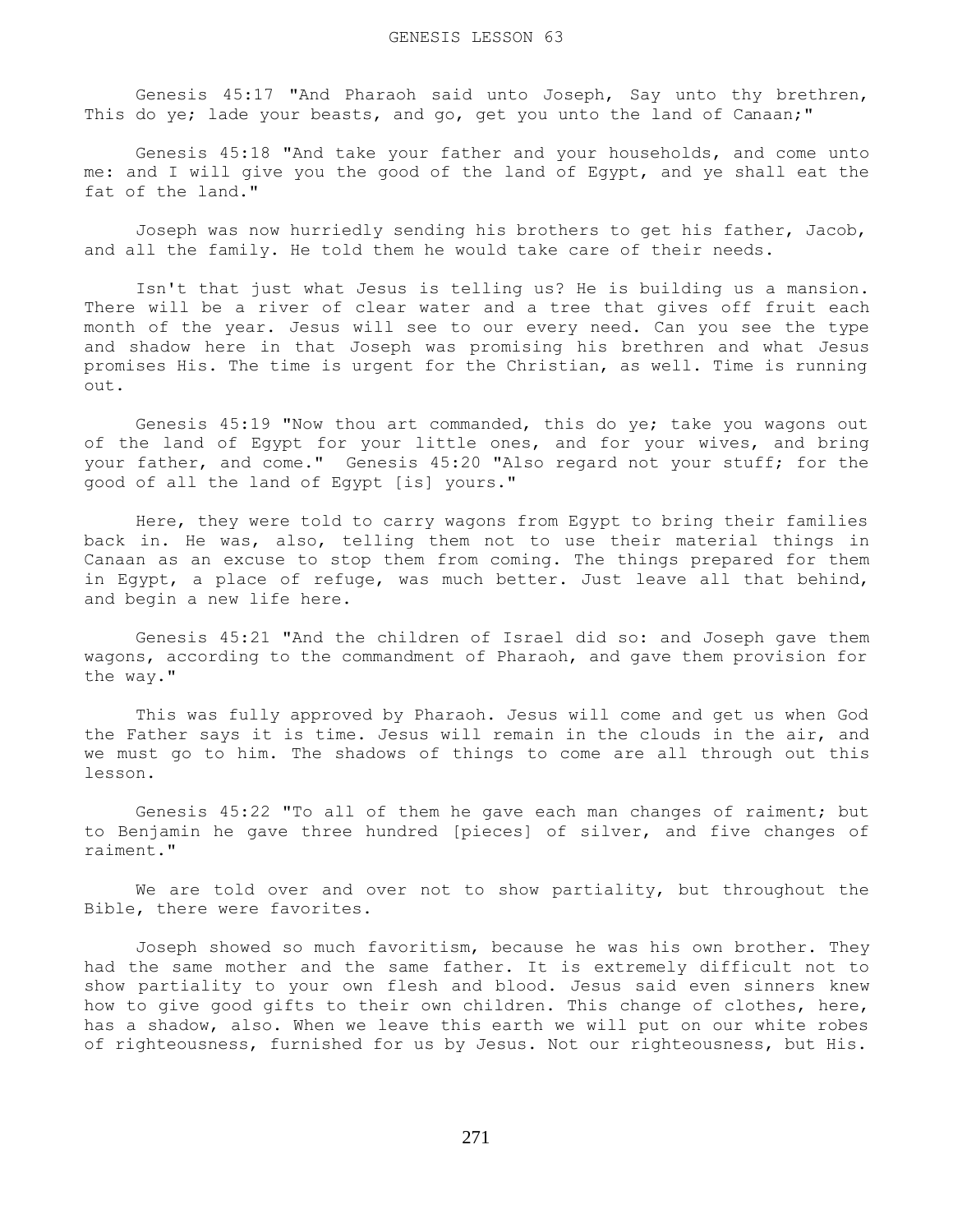Genesis 45:23 "And to his father he sent after this [manner]; ten asses laden with the good things of Egypt, and ten she asses laden with corn and bread and meat for his father by the way."

 Joseph loved his father very much. You can easily see, this, by the things he sent to help his father make this journey.

 Genesis 45:24 "So he sent his brethren away, and they departed: and he said unto them, See that ye fall not out by the way."

 Here, he was saying make your path strait. Do not let things of this world make you stray.

 Genesis 45:25 "And they went up out of Egypt, and came into the land of Canaan unto Jacob their father,"

 You can imagine the joy of the father when he saw them coming? His greatest fears had not come to pass. They were home safely. Benjamin and Simeon were both with them unharmed. Even at a glance, he could see all the food stuff they were bringing.

 Genesis 45:26 "And told him, saying, Joseph [is] yet alive, and he [is] governor over all the land of Egypt. And Jacob's heart fainted, for he believed them not."

 Jacob was shocked at the news that Joseph was not dead. He was alive and had been made governor of all Egypt. Their father could not believe it. It has been twenty two years since he had seen or heard of Joseph. He had thought him dead for many years. How can this be true? It was almost too much for Jacob. Good news can shock you sometimes, almost as much as bad news. How would the same sons who lied to him before, be able to convince their father that Joseph is alive?

 Genesis 45:27 "And they told him all the words of Joseph, which he had said unto them: and when he saw the wagons which Joseph had sent to carry him, the spirit of Jacob their father revived:"

 Jacob had been depressed for twenty two years. The younger son, Benjamin, of his precious Rachel, had helped, but Joseph had been his favorite for so many years.

 These sons had to admit to their father, that they lied about what happened to Joseph so many years before. They, also, told him that Joseph felt this had been planned by God Almighty to bring them to Egypt. They told of Joseph's stay in Potiphar's house, how he was cast into the dungeon and brought out when the butler told Pharaoh about Joseph's interpretations of his dream. They told of Pharaoh's dreams, and how Joseph interpreted them. He was given the high office of the governor of Egypt. Joseph was in charge of the food during the famine.

 The one thing that finally convinced Jacob was the abundance of food on the wagons. Joseph had to be the one who sent it.

 Genesis 45:28 "And Israel said, [It is] enough; Joseph my son [is] yet alive: I will go and see him before I die."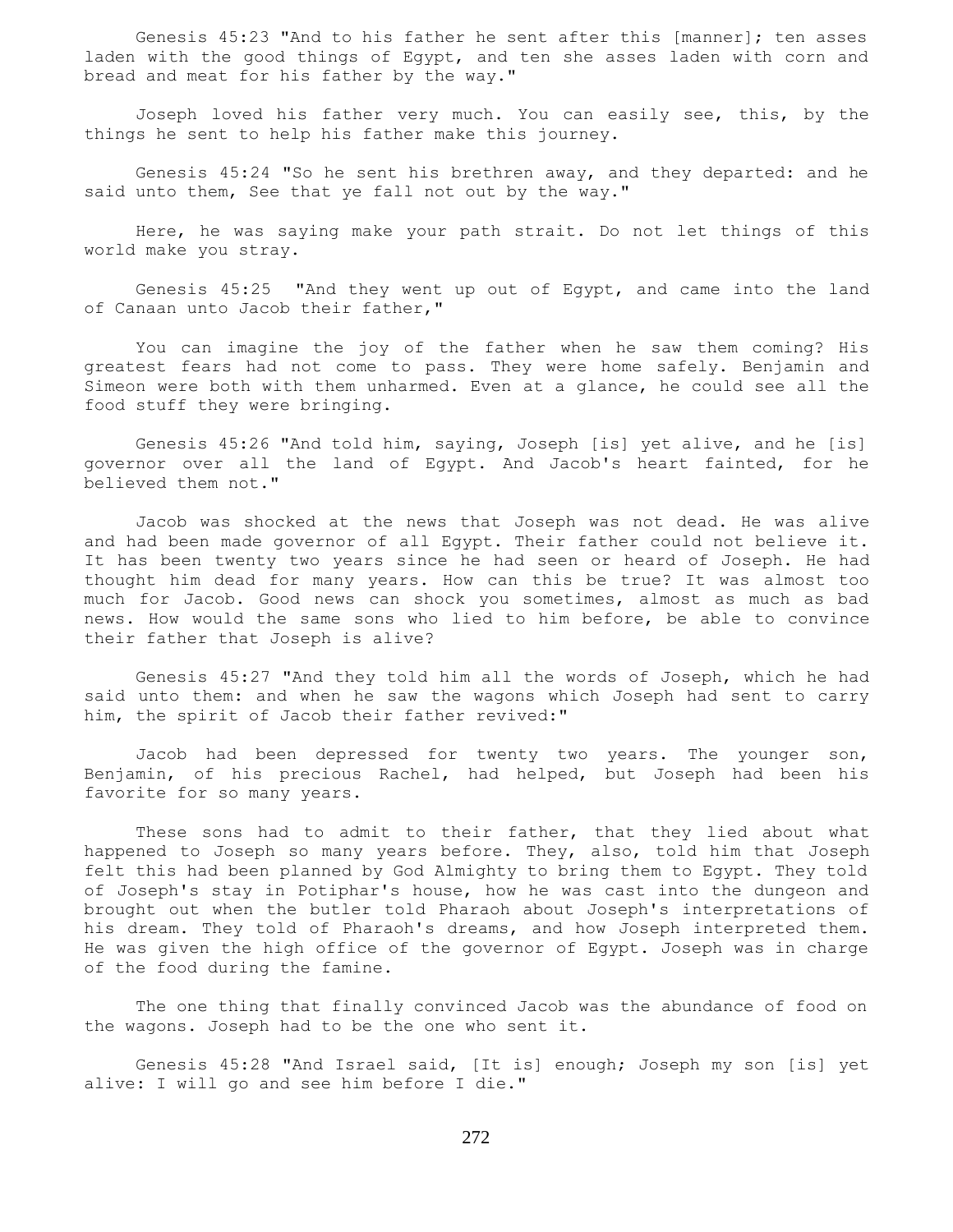The only thing I can compare this to our day, would be a son missing in action from twenty nine years ago, and suddenly and unexpectedly be found. What a joy. Like Jacob, we would want to see this son before we die.

Chapter 46 of Genesis is the next lesson.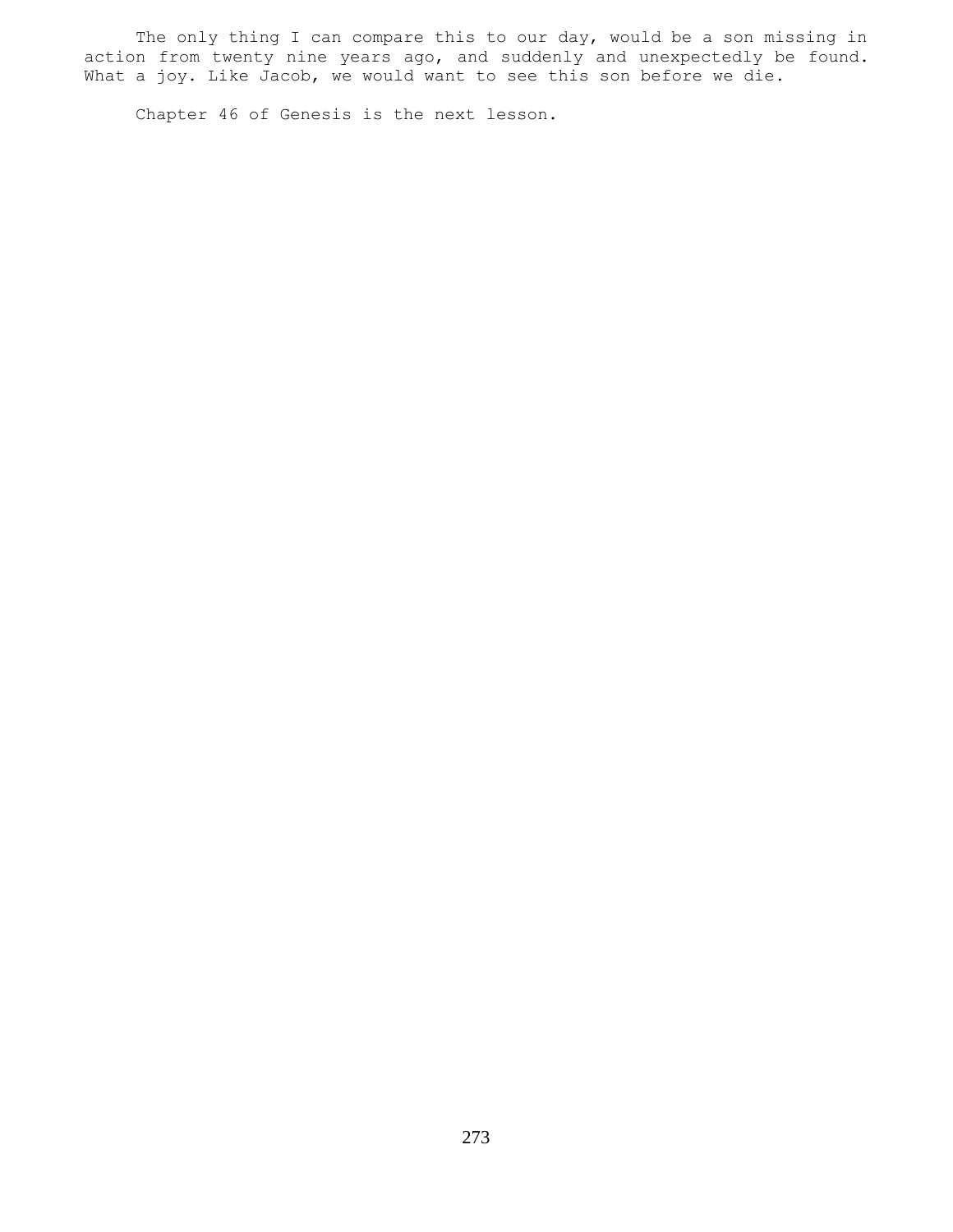Genesis 63 Questions

| Who told Joseph to send for his family?                                |
|------------------------------------------------------------------------|
| Compare Joseph preparing for the needs of his family with Jesus?       |
| What were they to carry their goods in?                                |
| What did Joseph tell them to do about their material things in         |
| Canaan?                                                                |
| What is Egypt known as, besides the world?                             |
| Who was giving Joseph orders?                                          |
| When will Jesus come to get us?                                        |
| What did Joseph give each of his brothers?                             |
| What did he give Benjamin?                                             |
| 10. What shadow is in this?                                            |
| 11. What was sent to Jacob?                                            |
| 12. What two things did Joseph mean when he said, "See that ye fall    |
| not out by the way".                                                   |
| 13. Jacob was very happy when he saw his two sons and                  |
| 14. What joyous news did these sons bring Jacob?                       |
| 15. What position did Joseph hold in Egypt?                            |
| 16. How many years had it been since Jacob saw Joseph?                 |
| 17. What kind of news can shock equally?                               |
| 18. What lifted the depression from Jacob?                             |
| 19. What did the sons have to admit to Jacob, to explain what happened |
| to Joseph?                                                             |
| 20. Who planned all these happenings?                                  |
| 21. What really convinced Jacob that the news about Joseph is true?    |
| 22. When would Jacob go?                                               |
| 23. What can we compare this to?                                       |
|                                                                        |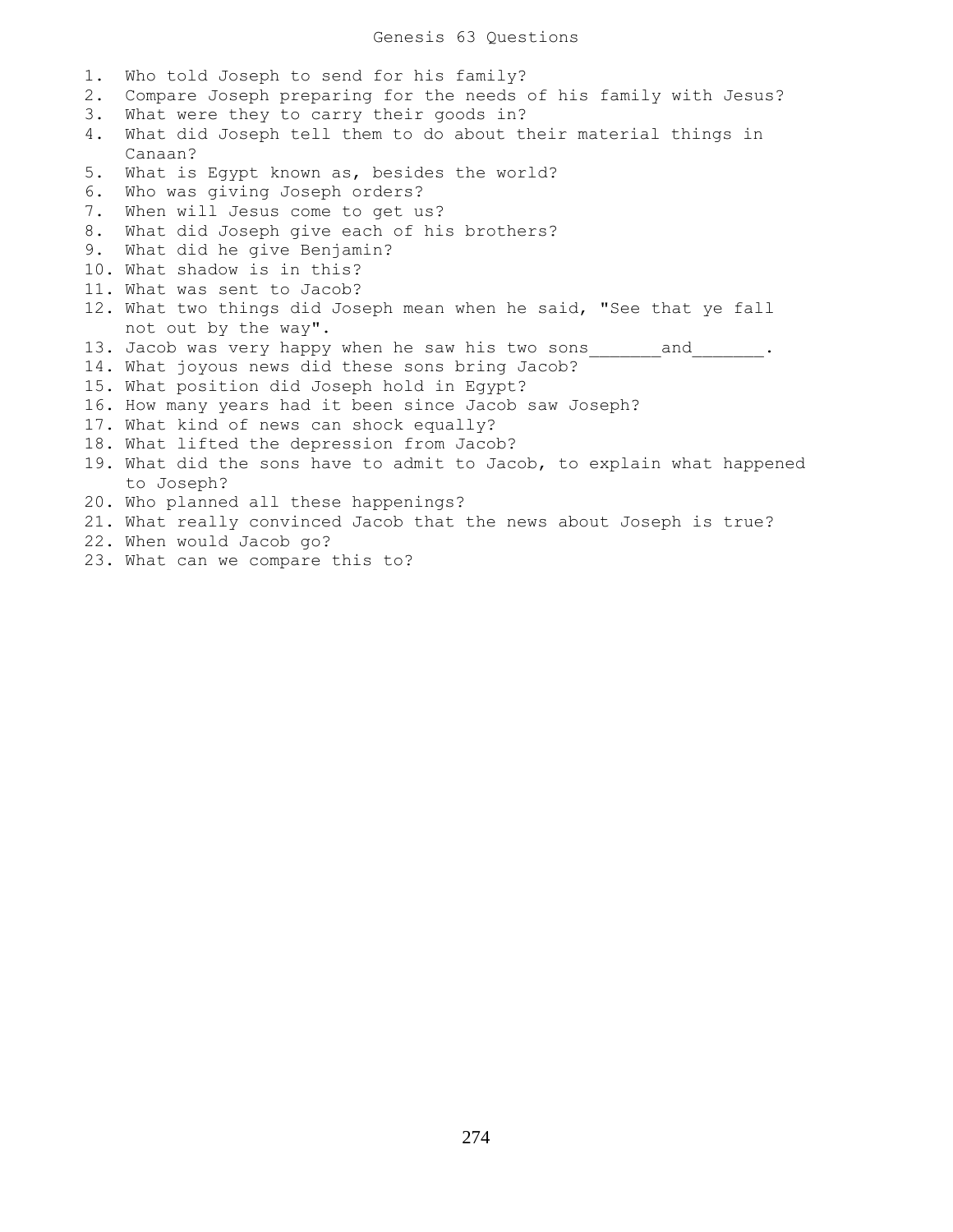We will begin this lesson in Genesis 46:1 "And Israel took his journey with all that he had, and came to Beer-sheba, and offered sacrifices unto the God of his father Isaac." Genesis 46:2 "And God spake unto Israel in the visions of the night, and said, Jacob, Jacob. And he said, Here [am] I." Genesis 46:3 "And he said, I [am] God, the God of thy father: fear not to go down into Egypt; for I will there make of thee a great nation:"

 Beersheba had been a place where Abraham and Isaac had built altars and sacrificed to God before Jacob. This was a likely place for Jacob to go and pray before going into Egypt. Jacob had not really been visited by God for more than twenty five years.

 Jacob undoubtedly knew of the prophecy given to Abraham telling of 400 years of servitude in Egypt by the Israelites. Surely Isreal (Jacob) was praying and asking God's advice on going to this land that had been off limits to his people before. Yet, Joseph was in Egypt, and Isreal, more than he cared for his own life, wanted to see Joseph. Probably, in the night vision, when God spoke to Isreal and called him Jacob, God was reminded him of who he used to be, and still would be, except for the grace of God. God assured Jacob that it was alright to go to Egypt. He promised to make a great nation of him, again, here.

 Genesis 46:4 "I will go down with thee into Egypt; and I will also surely bring thee up [again]: and Joseph shall put his hand upon thine eyes."

 Here, we see that the God of Isreal is not limited to Canaan, but is God everywhere. It appears that God promises that Joseph would close Jacob's eyes at death, and bury him in Canaan with his relatives.

 Genesis 46:5 "And Jacob rose up from Beer-sheba: and the sons of Israel carried Jacob their father, and their little ones, and their wives, in the wagons which Pharaoh had sent to carry him." Genesis 46:6 "And they took their cattle, and their goods, which they had gotten in the land of Canaan, and came into Egypt, Jacob, and all his seed with him:" Genesis 46:7 "His sons, and his sons' sons with him, his daughters, and his sons' daughters, and all his seed brought he with him into Egypt."

We see, here, that not only did they carry everything Jacob had into Egypt, but all of his sons, and all of their families, and all of their possessions, as well. This all happened when Jacob was about one hundred and thirty years old.

 Genesis 46:8 "And these [are] the names of the children of Israel, which came into Egypt, Jacob and his sons: Reuben, Jacob's firstborn." Genesis 46:9 "And the sons of Reuben; Hanoch, and Phallu, and Hezron, and Carmi." Genesis 46:10 "And the sons of Simeon; Jemuel, and Jamin, and Ohad, and Jachin, and Zohar, and Shaul the son of a Canaanitish woman." Genesis 46:11 "And the sons of Levi; Gershon, Kohath, and Merari." Genesis 46:12 "And the sons of Judah; Er, and Onan, and Shelah, and Pharez, and Zarah: but Er and Onan died in the land of Canaan. And the sons of Pharez were Hezron and Hamul."

275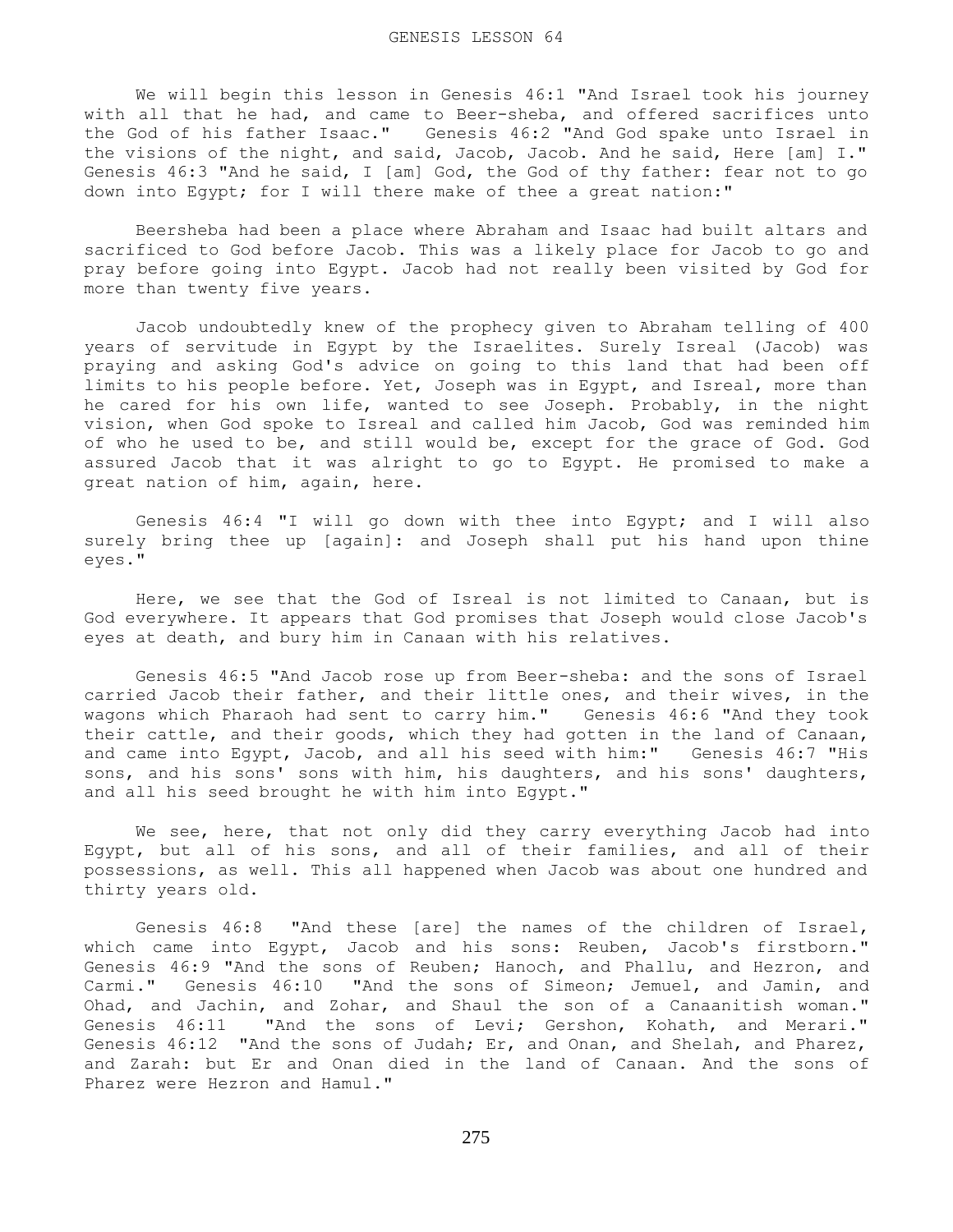Genesis 46:13 "And the sons of Issachar; Tola, and Phuvah, and Job, and Shimron." Genesis 46:14 "And the sons of Zebulun; Sered, and Elon, and Jahleel." Genesis 46:15 "These [be] the sons of Leah, which she bare unto Jacob in Padan-aram, with his daughter Dinah: all the souls of his sons and his daughters [were] thirty and three."

 Here, we see the children and grand children of Leah, Jacob's first wife, thirty three in all.

 Genesis 46:16 "And the sons of Gad; Ziphion, and Haggi, Shuni, and Ezbon, Eri, and Arodi, and Areli." Genesis 46:17 "And the sons of Asher; Jimnah, and Ishuah, and Isui, and Beriah, and Serah their sister: and the sons of Beriah; Heber, and Malchiel." Genesis 46:18 "These [are] the sons of Zilpah, whom Laban gave to Leah his daughter, and these she bare unto Jacob, [even] sixteen souls."

 Zilpah, the handmaiden of Leah ,accounted for sixteen who went to Egypt.

 Genesis 46:19 "The sons of Rachel Jacob's wife; Joseph, and Benjamin." Genesis 46:20 "And unto Joseph in the land of Egypt were born Manasseh and Ephraim, which Asenath the daughter of Poti-pherah priest of On bare unto him." Genesis 46:21 "And the sons of Benjamin [were] Belah, and Becher, and Ashbel, Gera, and Naaman, Ehi, and Rosh, Muppim, and Huppim, and Ard." Genesis 46:22 "These [are] the sons of Rachel, which were born to Jacob: all the souls [were] fourteen."

Rachel's descendants who went into Egypt totalled fourteen.

 Genesis 46:23 "And the sons of Dan; Hushim." Genesis 46:24 "And the sons of Naphtali; Jahzeel, and Guni, and Jezer, and Shillem." Genesis 46:25 "These [are] the sons of Bilhah, which Laban gave unto Rachel his daughter, and she bare these unto Jacob: all the souls [were] seven."

 Bilhah, Rachel's handmaiden, accounted seven descendents who went to Egypt.

 Genesis 46:26 "All the souls that came with Jacob into Egypt, which came out of his loins, besides Jacob's sons' wives, all the souls [were] threescore and six;" Genesis 46:27 "And the sons of Joseph, which were born him in Egypt, [were] two souls: all the souls of the house of Jacob, which came into Egypt, [were] threescore and ten."

 These seventy souls, if you add Isreal and his four wives, make a grand total of seventy five people who would grow to be approximately three million at the exodus. They fulfilled God's promise that they truly be a multitude. This seventy five includes Joseph's family who are already in Egypt.

 Genesis 46:28 "And he sent Judah before him unto Joseph, to direct his face unto Goshen; and they came into the land of Goshen."

 Here, Jacob was just unfamiliar with Egypt, and needed directions to find the area of Goshen.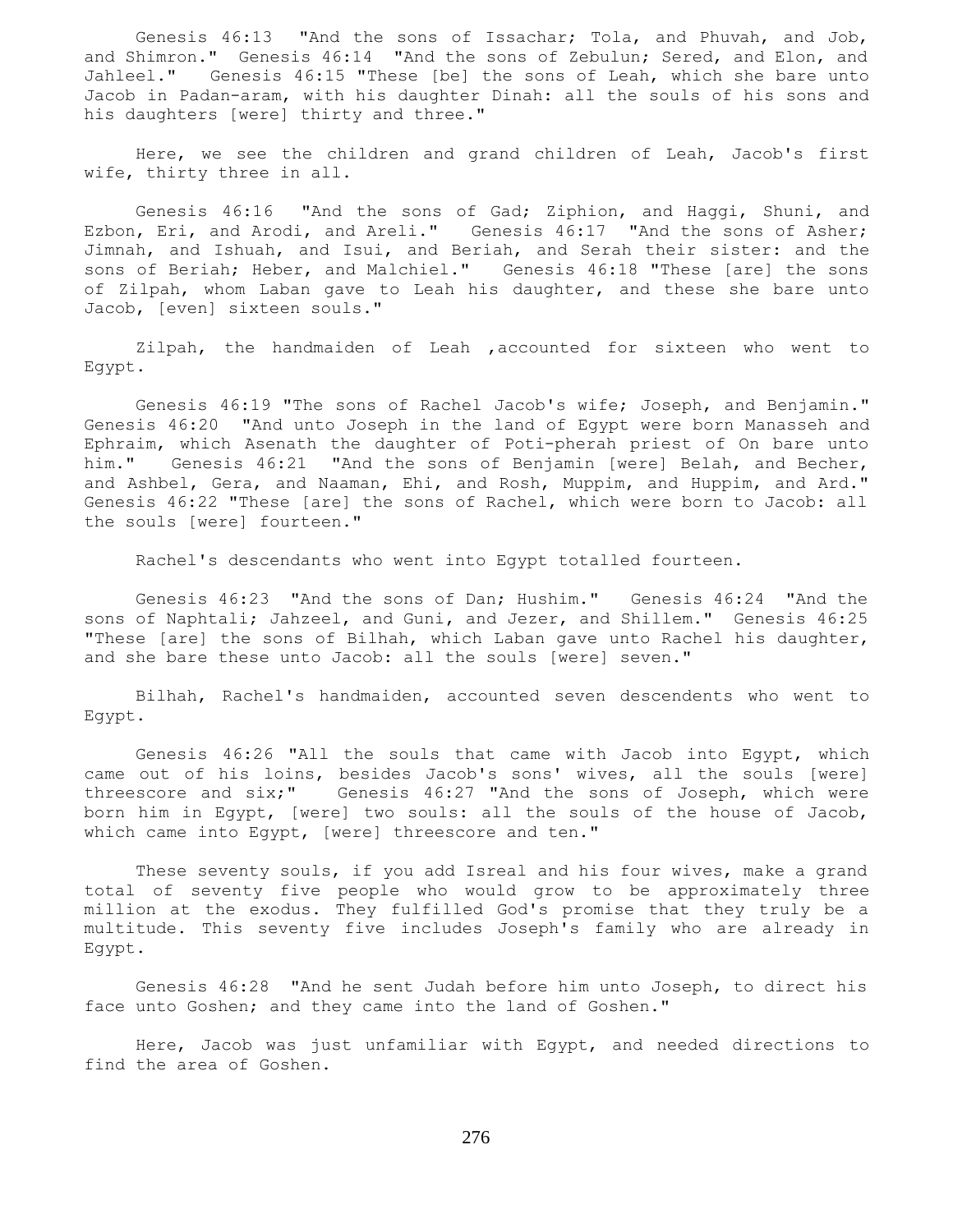Genesis 46:29 "And Joseph made ready his chariot, and went up to meet Israel his father, to Goshen, and presented himself unto him; and he fell on his neck, and wept on his neck a good while."

 This had to be a very touching scene. Joseph had waited over twenty years for this moment. The tears of loneliness to see his father and finally been turned into joy. He came in all this new found Egyptian pomp, but fell on his face on his father's neck, and wept tears of Joy. All the power and circumstances were gone, This was his long awaited father. He just could not let go of Jacob, just as if he did, he would disappear again.

 Genesis 46:30 "And Israel said unto Joseph, Now let me die, since I have seen thy face, because thou [art] yet alive."

 Israel was so delighted. His statement meant that he could die in peace now that he had seen Joseph.

 Genesis 46:31 "And Joseph said unto his brethren, and unto his father's house, I will go up, and shew Pharaoh, and say unto him, My brethren, and my father's house, which [were] in the land of Canaan, are come unto me;"

 Jacob wanted the Pharaoh to know that his family had now settled in Egypt. They brought their animals with them, so they would not be solely dependent on Pharaoh.

 Genesis 46:32 "And the men [are] shepherds, for their trade hath been to feed cattle; and they have brought their flocks, and their herds, and all that they have." Genesis 46:33 "And it shall come to pass, when Pharaoh shall call you, and shall say, What [is] your occupation?" Genesis 46:34 "That ye shall say, Thy servants' trade hath been about cattle from our youth even until now, both we, [and] also our fathers: that ye may dwell in the land of Goshen; for every shepherd [is] an abomination unto the Egyptians."

 The Egyptians were not friendly to shepherds. Joseph told his father to just say he was a cattleman. Goshen had easy access to Canaan, so that was where they settled.

We will be in chapter 47 of Genesis in the next lesson.

277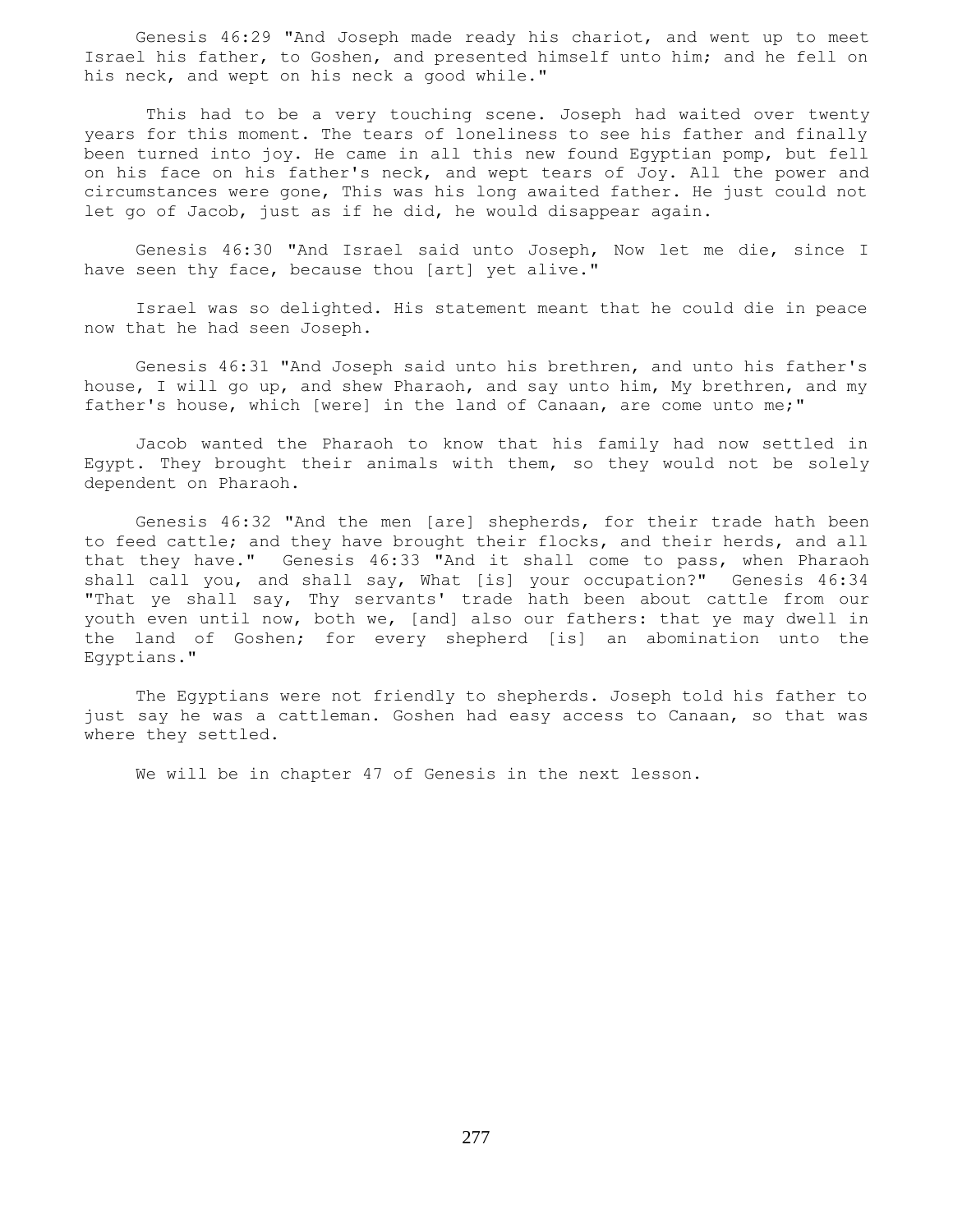Genesis 64 Questions

1. Where did Jacob go and sacrifice to God? 2. How did God speak to Jacob? 3. Why did God call him Jacob, instead of Isreal? 4. What did He tell Jacob not to fear? 5. God was going to make what of Jacob's family? 6. Where had Abraham and Isaac worshipped? 7. How long had it been since Jacob talked to God? 8. What prophecy had been given Abraham that caused Jacob fear going to Egypt? 9. What did Jacob want even more than his life? 10. Joseph would do what for Jacob in Egypt? 11. What did Jacob take to Egypt with his family? 12. How old was Jacob? 13. How many of Leah's ancestors came to Egypt?? 14. How many of Zilpah's ancestors came to Egypt? 15. How many of Rachel's ancestors came to Egypt? 16. How many of Bilhah's ancestors came to Egypt? 17. What was the total number of Jacob's ancestors came to Egypt? 18. Who was sent to Joseph to tell him of Jacob's arrival? 19. Where were they to settle in Egypt? 20. What two things did Joseph do when he saw his father? 21. What did Isreal say when he saw Joseph? 22. What news did Joseph give Pharaoh? 23. If they were asked, what was their occupation, What were they to say?

24. How did the Egyptians feel about shepherds?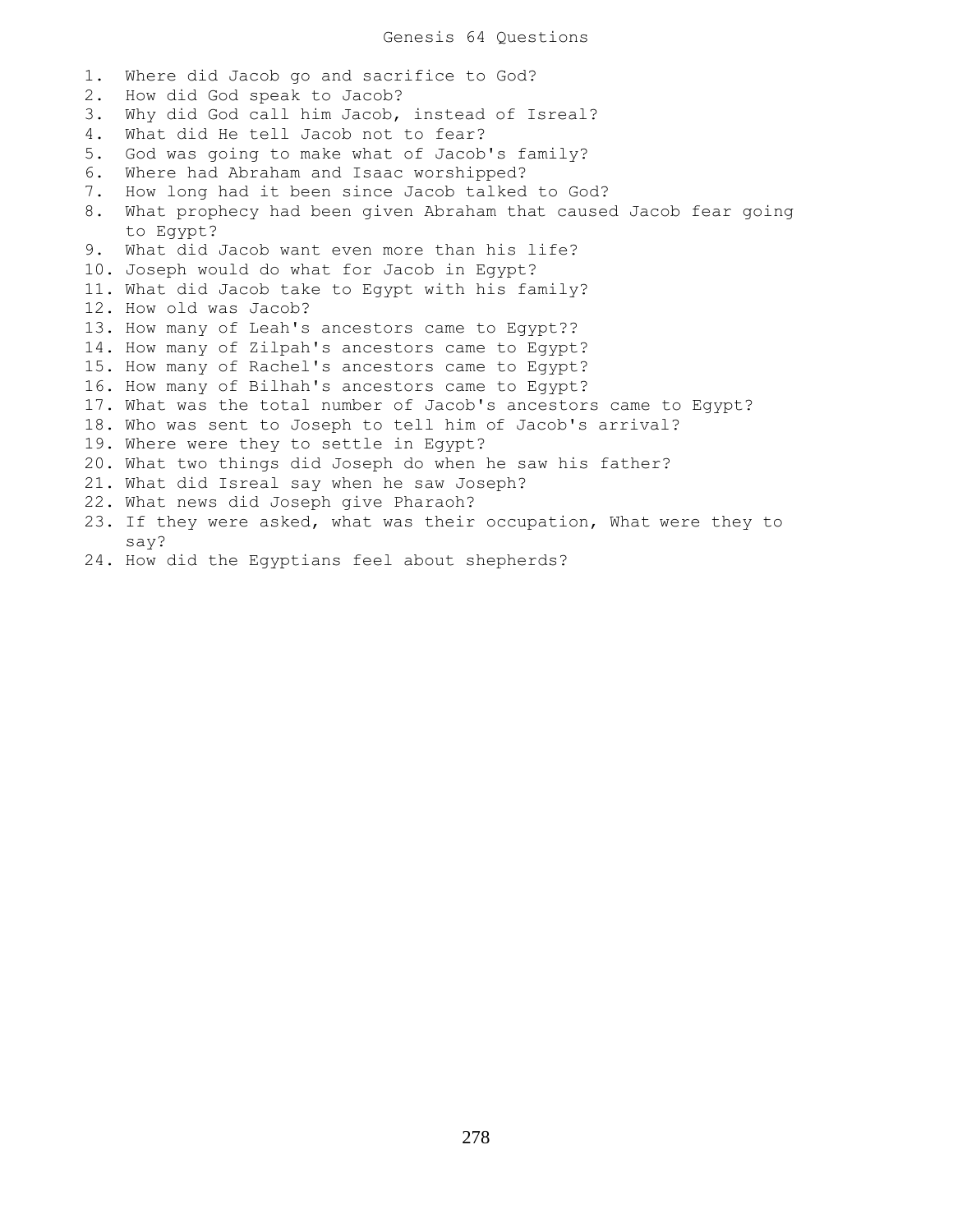We will begin this lesson in Genesis 47:1 "Then Joseph came and told Pharaoh, and said, My father and my brethren, and their flocks, and their herds, and all that they have, are come out of the land of Canaan; and, behold, they [are] in the land of Goshen."

 Genesis 47:2 "And he took some of his brethren, [even] five men, and presented them unto Pharaoh."

 Joseph brought news to Pharaoh that his father and brethren had made it to Goshen. This representative number "five" means grace. This had to be so that they would find grace in Pharaoh's eyes.

 Genesis 47:3 "And Pharaoh said unto his brethren, What [is] your occupation? And they said unto Pharaoh, Thy servants [are] shepherds, both we, [and] also our fathers." Genesis 47:4 "They said moreover unto Pharaoh, For to sojourn in the land are we come; for thy servants have no pasture for their flocks; for the famine [is] sore in the land of Canaan: now therefore, we pray thee, let thy servants dwell in the land of Goshen."

The very thing Joseph told them not to say, is just what they said. They not only told Pharaoh that they were shepherds, but they asked him if they could settle in Goshen, after Joseph told them to settle there. At least, they call themselves Pharaoh's servants.

 Genesis 47:5 "And Pharaoh spake unto Joseph, saying, Thy father and thy brethren are come unto thee:" Genesis 47:6 "The land of Egypt [is] before thee; in the best of the land make thy father and brethren to dwell; in the land of Goshen let them dwell: and if thou knowest [any] men of activity among them, then make them rulers over my cattle."

 The Pharaoh was so impressed with Joseph, he wanted his people to have the best. He even offered Joseph's brother a job taking care of his cattle.

 Genesis 47:7 "And Joseph brought in Jacob his father, and set him before Pharaoh: and Jacob blessed Pharaoh."

 Patriarchs had the authority from God to bless whomever they would. It was actually a message from God, spoken by Jacob.

 Genesis 47:8 "And Pharaoh said unto Jacob, How old [art] thou?" Genesis 47:9 "And Jacob said unto Pharaoh, The days of the years of my pilgrimage [are] an hundred and thirty years: few and evil have the days of the years of my life been, and have not attained unto the days of the years of the life of my fathers in the days of their pilgrimage."

 This was a question so natural to ask an older man. Jacob was 130 years old. Looking back, his life seemed as a vapor. He regretted that his life was not better, like most of us do. He explained that some of his ancestors lived much longer. However long one's days on this earth are, they are very short compared to all of eternity.

 Genesis 47:10 "And Jacob blessed Pharaoh, and went out from before Pharaoh." Genesis 47:11 "And Joseph placed his father and his brethren,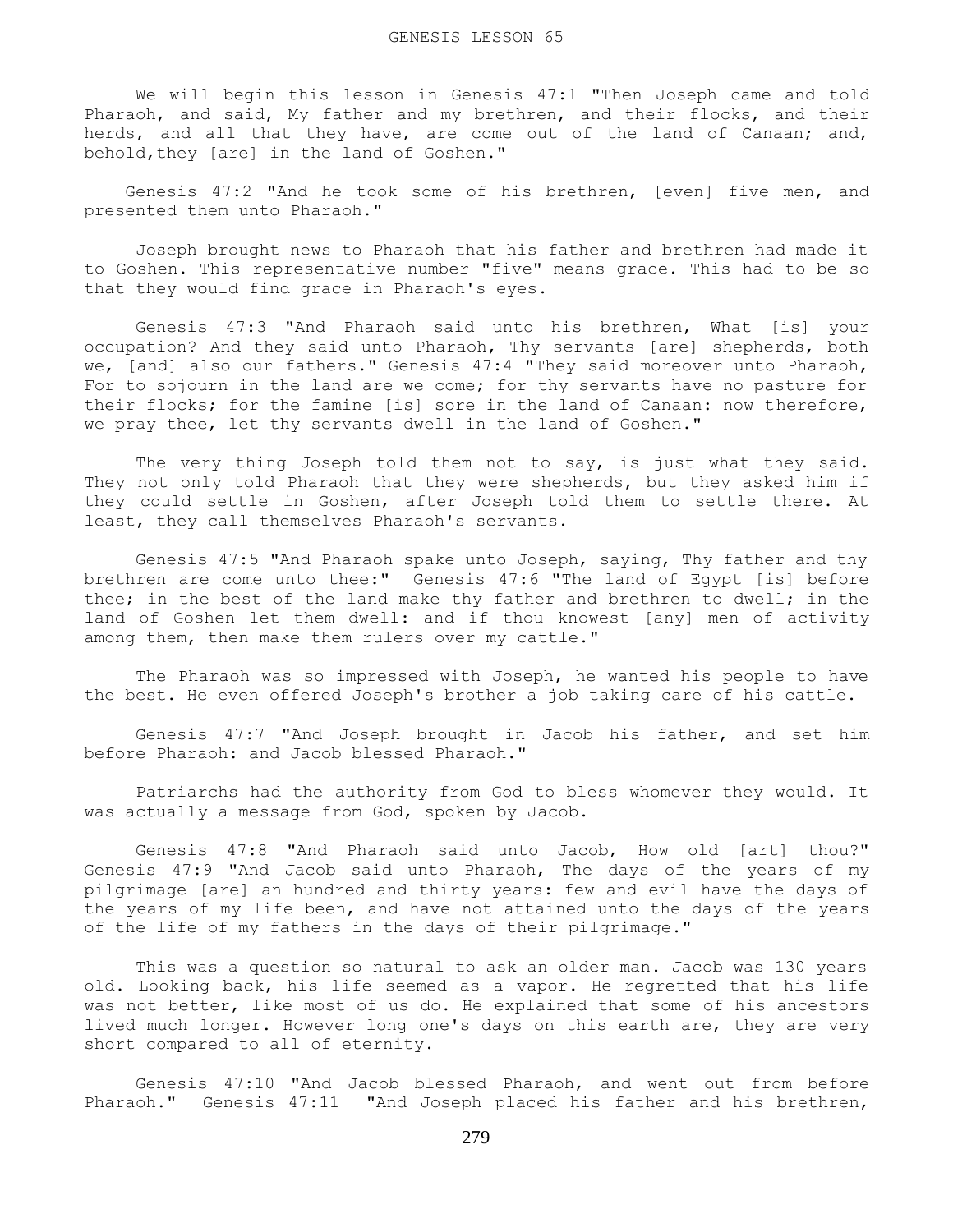and gave them a possession in the land of Egypt, in the best of the land, in the land of Rameses, as Pharaoh had commanded."

 The land of Rameses was Goshen. Jacob spoke a blessing when he met Pharaoh, and when he left him. Just as Pharaoh had requested Joseph to do, he put his father and brother in the best area for them, Goshen.

 Genesis 47:12 "And Joseph nourished his father, and his brethren, and all his father's household, with bread, according to [their] families."

Joseph saw that his brethren had enough bread to feed their families.

 Genesis 47:13 "And [there was] no bread in all the land; for the famine [was] very sore, so that the land of Egypt and [all] the land of Canaan fainted by reason of the famine."

 This just meant that there are no producing crops throughout all this area. The only food was that stored by Joseph.

 Genesis 47:14 "And Joseph gathered up all the money that was found in the land of Egypt, and in the land of Canaan, for the corn which they bought: and Joseph brought the money into Pharaoh's house."

When you are starving, money is not very important. The people bought food with all the money they had, and Joseph turned this money over to Pharaoh. We see what happened when the money ran out in the next verses.

 Genesis 47:15 "And when money failed in the land of Egypt, and in the land of Canaan, all the Egyptians came unto Joseph, and said, Give us bread: for why should we die in thy presence? for the money faileth." Genesis 47:16 "And Joseph said, Give your cattle; and I will give you for your cattle, if money fail."

 These Egyptians had no money left. They had used their last money for food, and they were still hungry. Joseph started to barter now. He would trade them grain for their cattle.

 Genesis 47:17 "And they brought their cattle unto Joseph: and Joseph gave them bread [in exchange] for horses, and for the flocks, and for the cattle of the herds, and for the asses: and he fed them with bread for all their cattle for that year." Genesis 47:18 "When that year was ended, they came unto him the second year, and said unto him, We will not hide [it] from my lord, how that our money is spent; my lord also hath our herds of cattle; there is not ought left in the sight of my lord, but our bodies, and our lands:"

 Things had gotten so bad that they had nothing left but the bare land and their own bodies.

 Genesis 47:19 "Wherefore shall we die before thine eyes, both we and our land? buy us and our land for bread, and we and our land will be servants unto Pharaoh: and give [us] seed, that we may live, and not die, that the land be not desolate." Genesis 47:20 "And Joseph bought all the land of Egypt for Pharaoh; for the Egyptians sold every man his field, because the famine prevailed over them: so the land became Pharaoh's."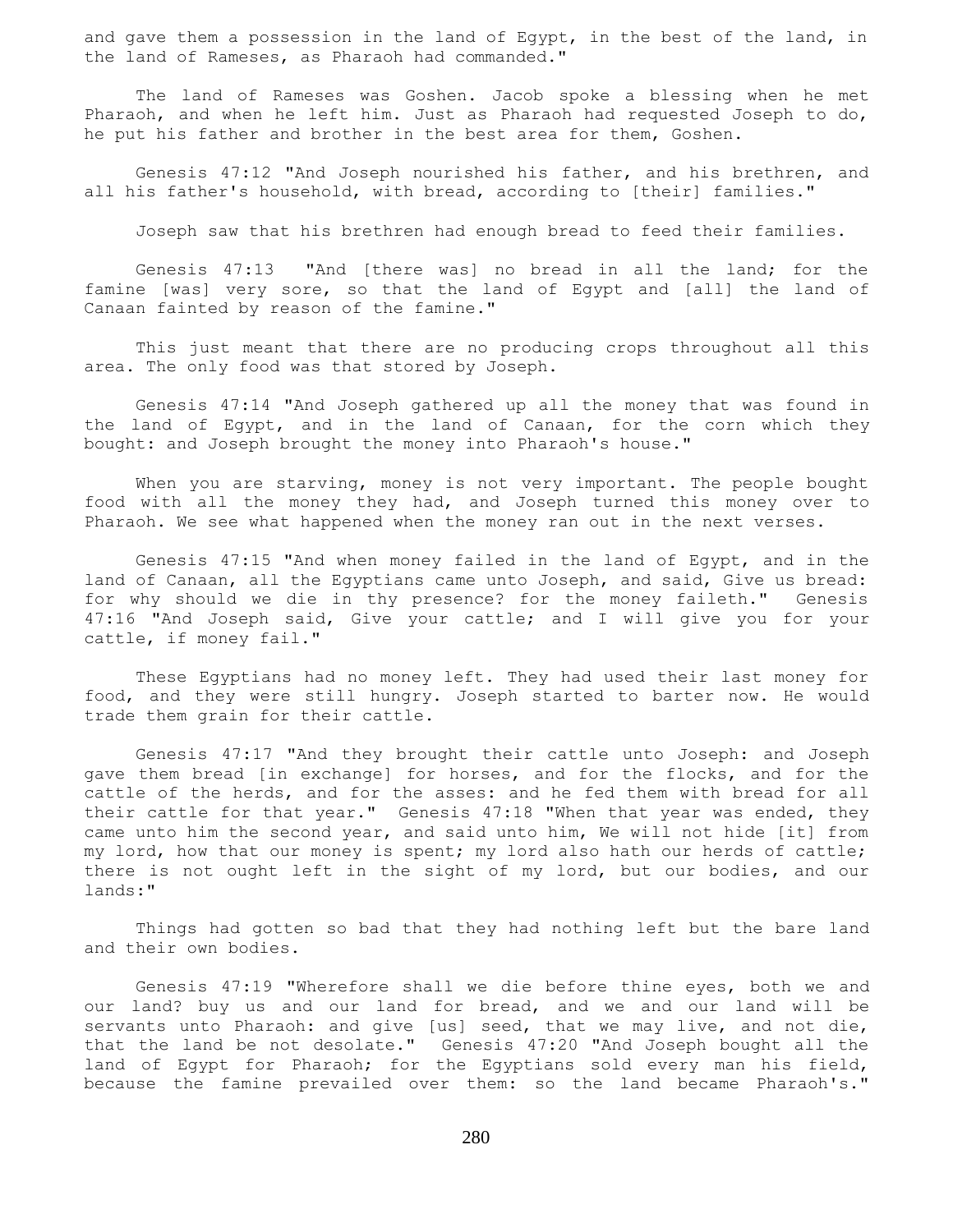Genesis 47:21 "And as for the people, he removed them to cities from [one] end of the borders of Egypt even to the [other] end thereof."

 Joseph had stored the food in the cities, so that it would be guarded. He traded for all of the land. Now, Pharaoh owns all the property. Joseph had not only saved Pharaoh's life, but now, he had become far wealthier than he was when Joseph took over. At least the people were alive, even if they did not own anything.

 Genesis 47:22 "Only the land of the priests bought he not; for the priests had a portion [assigned them] of Pharaoh, and did eat their portion which Pharaoh gave them: wherefore they sold not their lands."

 These priests did not have to pay for their food, so they did not loose their land. Their food was given to them.

 Genesis 47:23 "Then Joseph said unto the people, Behold, I have bought you this day and your land for Pharaoh: lo, [here is] seed for you, and ye shall sow the land." Genesis 47:24 "And it shall come to pass in the increase, that ye shall give the fifth [part] unto Pharaoh, and four parts shall be your own, for seed of the field, and for your food, and for them of your households, and for food for your little ones."

 This was the first example of sharecropping in the Bible. Pharaoh the land owner, would furnish the land, and the seed, and get 1/5 of the crop. The farmer and his family got 4/5 of the crop. This practice is still in existence today throughout the world. These people were thankful for anything. Jesus had bought us with a price.

 Genesis 47:25 "And they said, Thou hast saved our lives: let us find grace in the sight of my lord, and we will be Pharaoh's servants." Genesis 47:26 "And Joseph made it a law over the land of Egypt unto this day, [that] Pharaoh should have the fifth [part]; except the land of the priests only, [which] became not Pharaoh's."

The land still had this same law when this book was written.

 Genesis 47:27 "And Israel dwelt in the land of Egypt, in the country of Goshen; and they had possessions therein, and grew, and multiplied exceedingly." Genesis 47:28 "And Jacob lived in the land of Egypt seventeen years: so the whole age of Jacob was an hundred forty and seven years."

 God had promised that they would multiply, and this is the fulfillment of this here. Pharaoh saw to it that they prospered for Joseph's sake. Isreal lived to be 147 years old.

 Genesis 47:29 "And the time drew nigh that Israel must die: and he called his son Joseph, and said unto him, If now I have found grace in thy sight, put, I pray thee, thy hand under my thigh, and deal kindly and truly with me; bury me not, I pray thee, in Egypt:" Genesis 47:30 "But I will lie with my fathers, and thou shalt carry me out of Egypt, and bury me in their buryingplace. And he said, I will do as thou hast said." Genesis 47:31 "And he said, Swear unto me. And he sware unto him. And Israel bowed himself upon the bed's head."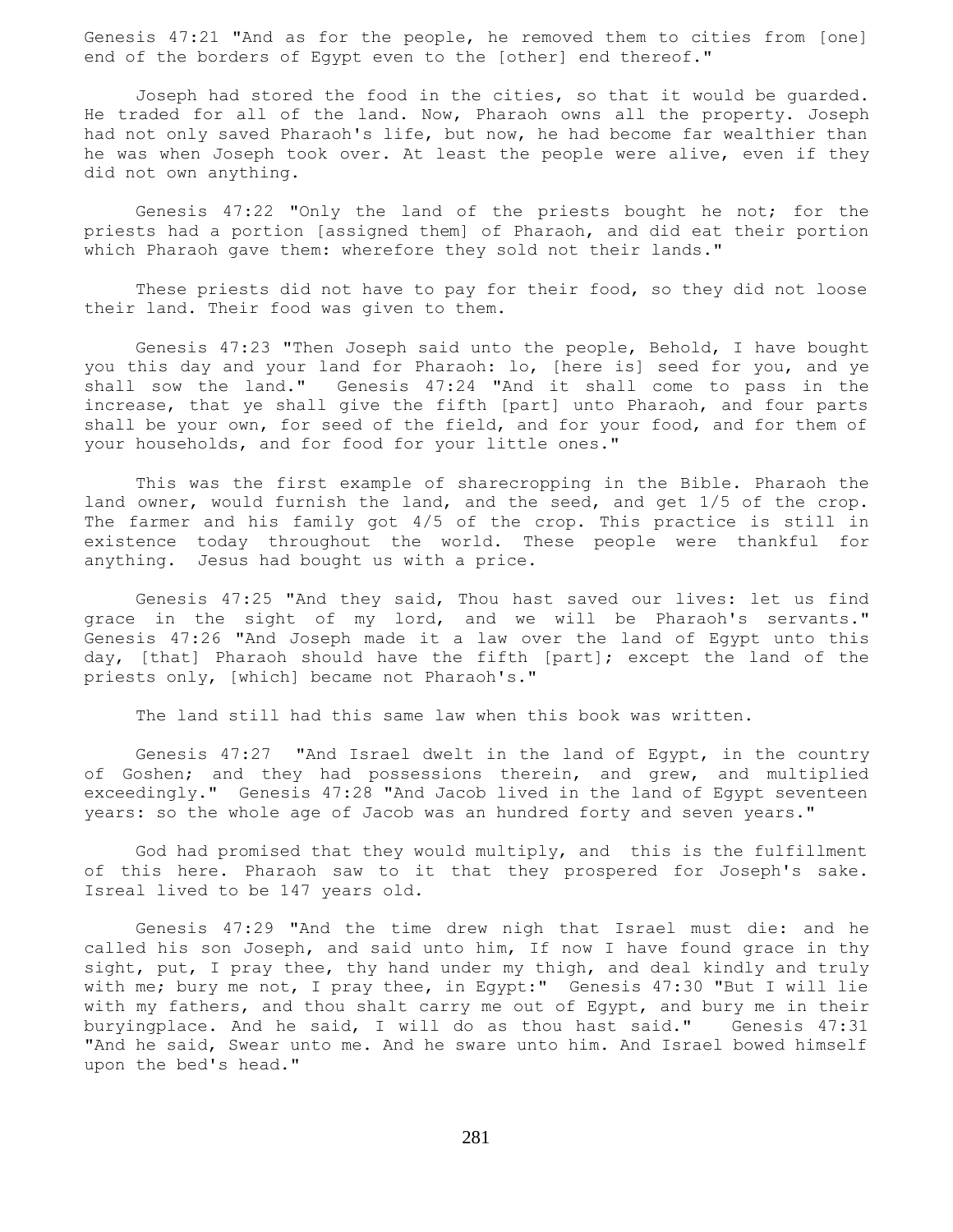Jacob desired to be buried in Canaan, because of the promise of God that this was their land forever, and because his ancestors were buried there. He made Joseph promise, with an oath, to take him back home to be buried.

We will began in number 48 in the next lesson.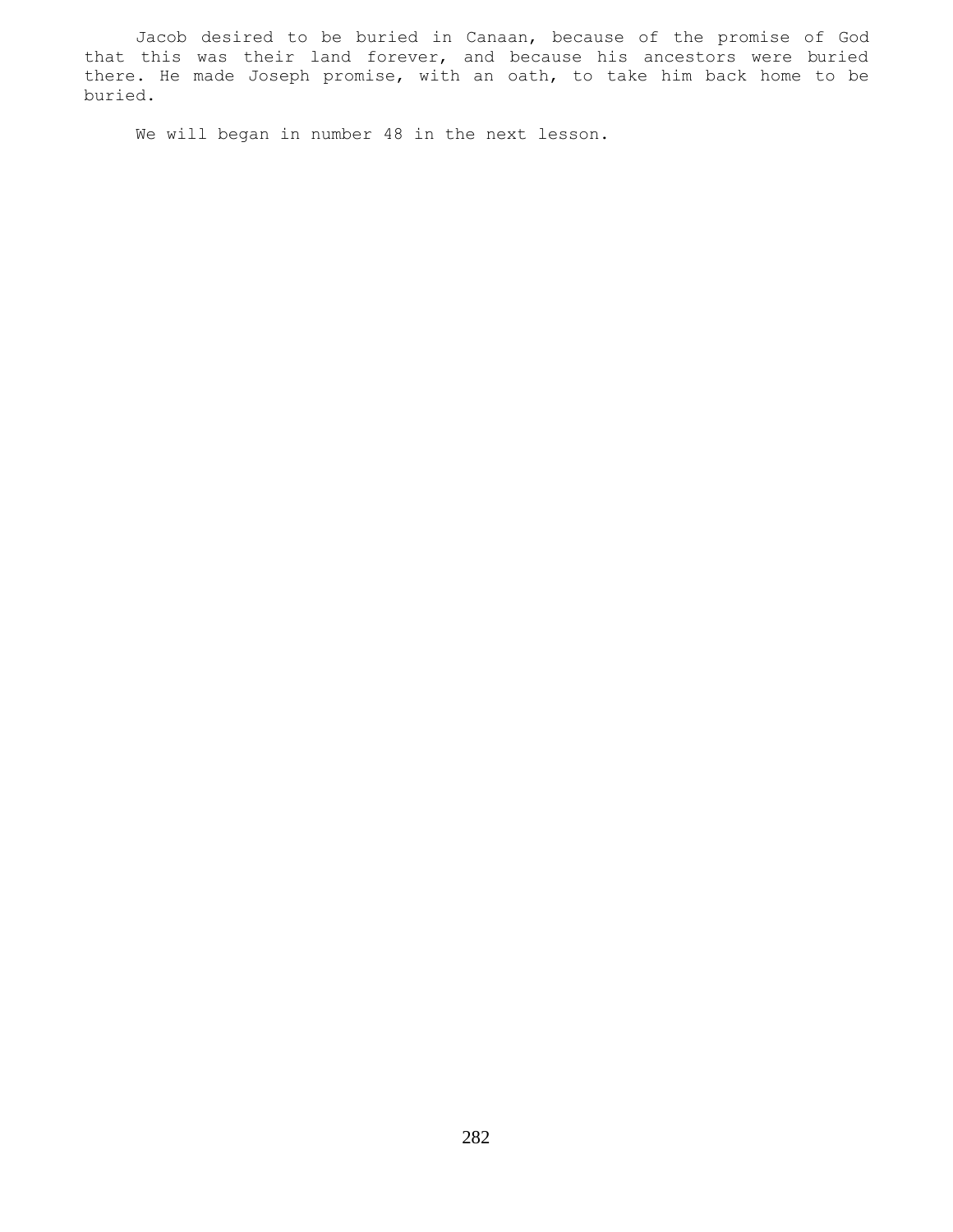1. Where did Joseph tell Pharaoh his people were? 2. How many men did Joseph take to see Pharaoh? 3. Why that number? 4. What question did Pharaoh ask them? 5. What did they answer? 6. What did the brothers ask Pharaoh for? 7. What had Joseph told them not to say? 8. Where did Pharaoh tell Joseph to let his brethren dwell? 9. What job did Pharaoh offer them? 10. When Joseph brought Jacob to Pharaoh, What did Jacob do? 11. What privilege did patriarchs have from God? 12. What question did Pharaoh ask Jacob? 13. What did Jacob answer? 14. When we look at the length of our life on earth, what does it appear like? 15. What was another name for Goshen? 16. The Egyptians ran out of to buy food. 17. What was the next thing Joseph traded them out of? 18. What was the third and last thing Joseph had them trade for bread. 19. After nothing was left, what offer did Joseph make the people? 20. What percent of the crop did Pharaoh get? 21. What was the only land Joseph did not trade for? 22. How long did Joseph live in Egypt? 23. How many years did Jacob live? 24. What did Jacob make Joseph swear to him? 25. Why did Jacob make this request?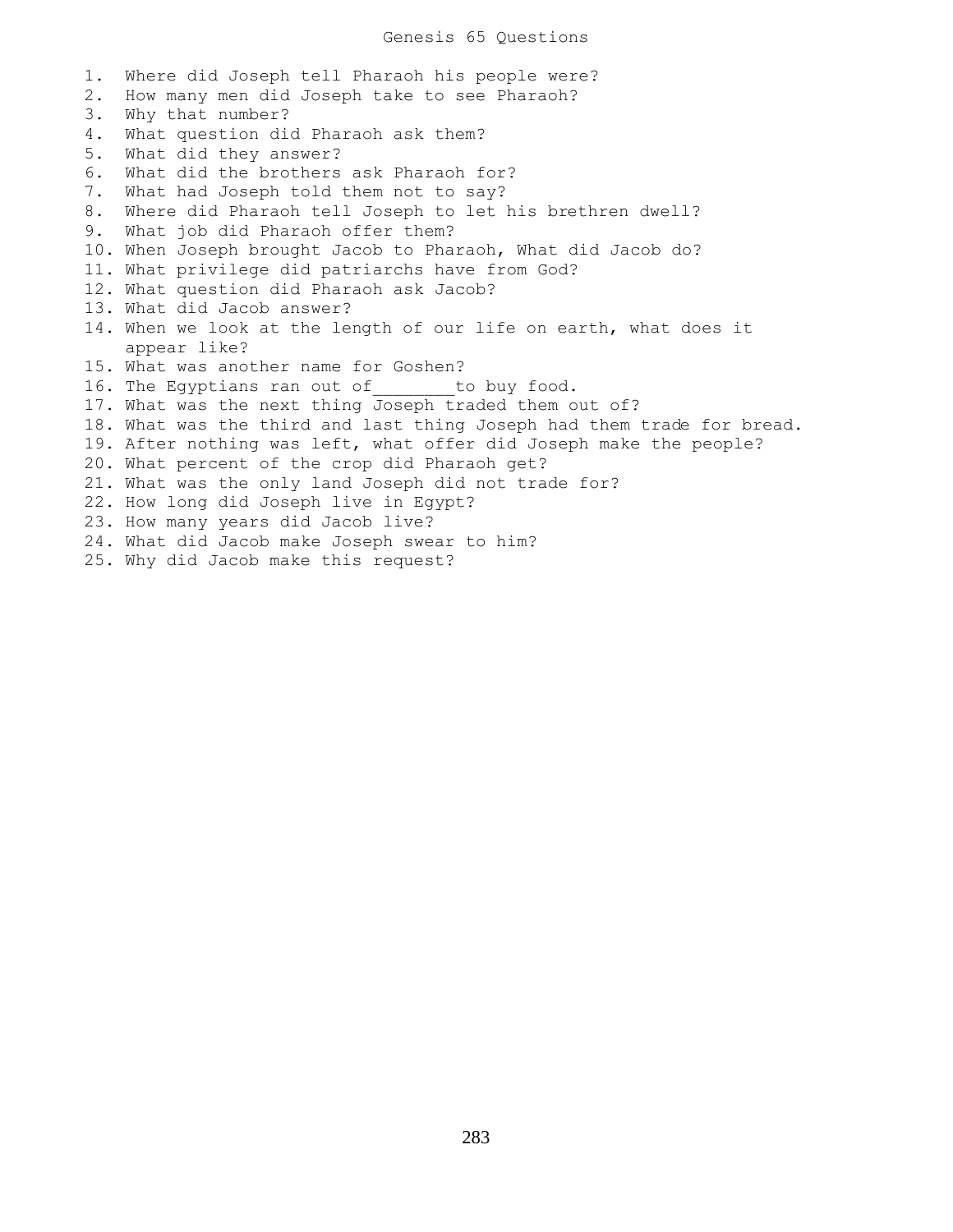This lesson begins in Genesis 48:1 "And it came to pass after these things, that [one]told Joseph, Behold, thy father [is] sick: and he took with him his two sons, Manasseh and Ephraim."

 It was the custom of the Hebrews that the elder of the tribe would speak a blessing on their children and grand children before they died. The minute Joseph heard that Isreal was very sick, he brought his two sons to be blessed of their grandfather.

 Genesis 48:2 "And [one] told Jacob, and said, Behold, thy son Joseph cometh unto thee: and Israel strengthened himself, and sat upon the bed."

 Jacob wanted to receive Joseph sitting up. He made a special effort to be ready for Joseph. Some speculate that Joseph was apprehensive about taking his two sons to Jacob for a blessing, because they had an Egyptian mother. However I do not see that in this. I belive that Joseph deliberately took these two sons to receive a patriarchal blessing. They would have been in their late teens, or twenties, when they came to pay respect to their fast, failing grandfather.

 Genesis 48:3 "And Jacob said unto Joseph, God Almighty appeared unto me at Luz in the land of Canaan, and blessed me," Genesis 48:4 "And said unto me, Behold, I will make thee fruitful, and multiply thee, and I will make of thee a multitude of people; and will give this land to thy seed after thee [for] an everlasting possession."

 Jacob had not had much time to tell Joseph of the things God had done for him. Joseph had been so busy running the country for the Pharaoh, he couldn't spend much time with his father. Now, before he died he wanted Joseph to know of his Godly heritage. God Almighty here is "El Shaddai".

 Genesis 48:5 "And now thy two sons, Ephraim and Manasseh, which were born unto thee in the land of Egypt before I came unto thee into Egypt, [are] mine; as Reuben and Simeon, they shall be mine."

 Jacob reassured Joseph that these two grandsons were his, even if they had Egyptian blood. Reuben had lost his right as one of the twelve birthrights. Ephraim and Manasseh would not be one tribe, but they would be two. They would receive Reuben's and Joseph's birthright. If Joseph had any other children, they were included in one, or the other, of these tribes. Ephraim and Manasseh would inherit a son's part each, rather than a grandson's part.

 Genesis 48:6 "And thy issue, which thou begettest after them, shall be thine, [and] shall be called after the name of their brethren in their inheritance." Genesis 48:7 "And as for me, when I came from Padan, Rachel died by me in the land of Canaan in the way, when yet there was but a little way to come unto Ephrath; and I buried her there in the way of Ephrath; the same is Bethlehem."

 "Bethlehem" means house of bread. Many of the Isrealites were buried here. There is a place in this area, even today, that the tour guides say are these people's tombs. Isreal wanted to be buried by Rachel.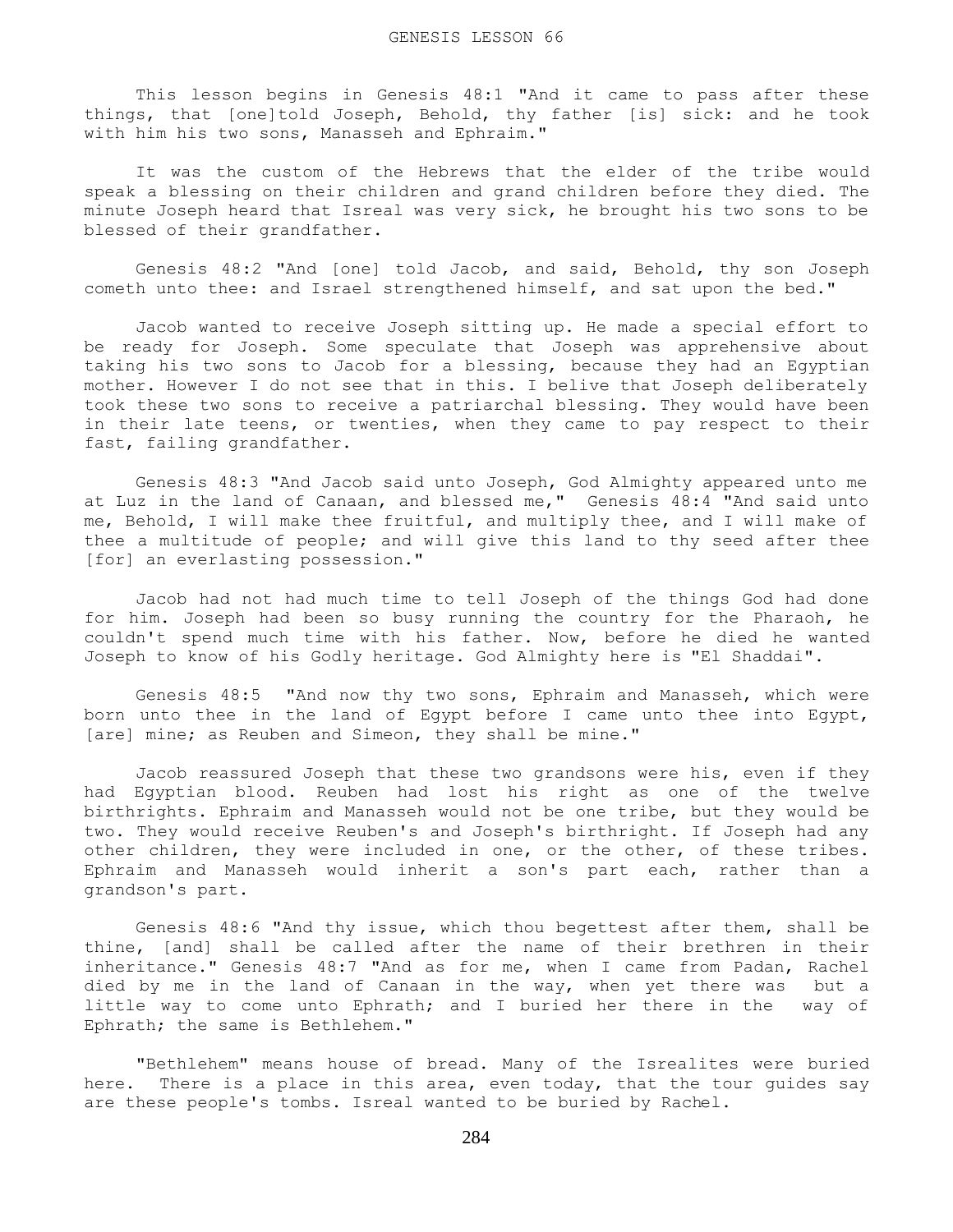Genesis 48:8 "And Israel beheld Joseph's sons, and said, Who [are] these?" Genesis 48:9 "And Joseph said unto his father, They [are] my sons, whom God hath given me in this [place]. And he said, Bring them, I pray thee, unto me, and I will bless them."

 Joseph, as he said, was concerned that Jacob would not want to bless these boys, because their mother was an Egyptian. Jacob's great love for Joseph meant that love would extend to his sons, as well. So he said bring them, and I will bless them.

 Genesis 48:10 "Now the eyes of Israel were dim for age, [so that] he could not see. And he brought them near unto him; and he kissed them, and embraced them." Genesis 48:11 "And Israel said unto Joseph, I had not thought to see thy face: and, lo, God hath shewed me also thy seed."

 Jacob had never hoped to see Joseph's children, because he thought Joseph was dead. He had been allowed to see and be with Joseph this last seventeen years. It was not thought unmanly in those days to kiss your grandchildren.

 Genesis 48:12 "And Joseph brought them out from between his knees, and he bowed himself with his face to the earth."

Joseph humbled himself before his father.

 Genesis 48:13 "And Joseph took them both, Ephraim in his right hand toward Israel's left hand, and Manasseh in his left hand toward Israel's right hand, and brought [them] near unto him."

 Joseph was placing Manasseh in front of Jacob's right hand, toward Isreal's left hand, because Manasseh was the oldest son, and was supposed to, by birthright; receive the preferential blessing of the right hand. Joseph placed Ephraim where he could receive the lesser blessing of the left hand.

 Genesis 48:14 "And Israel stretched out his right hand, and laid [it] upon Ephraim's head, who [was] the younger, and his left hand upon Manasseh's head, guiding his hands wittingly; for Manasseh [was] the firstborn."

 Jacob made the sign of the cross when he, on purpose, laid his right hand on the younger son, Ephraim.

 Genesis 48:15 "And he blessed Joseph, and said, God, before whom my fathers Abraham and Isaac did walk, the God which fed me all my life long unto this day," Genesis 48:16 "The Angel which redeemed me from all evil, bless the lads; and let my name be named on them, and the name of my fathers Abraham and Isaac; and let them grow into a multitude in the midst of the earth."

 Angel is capitalized, because this was a special angel fulfilling the wishes of God.

 Jacob thanked God for preserving him all of his life, and especially the Spirit Being he wrestled with all night, when he changed his name to Israel. Jacob blessed these sons to the extent that the blessings he had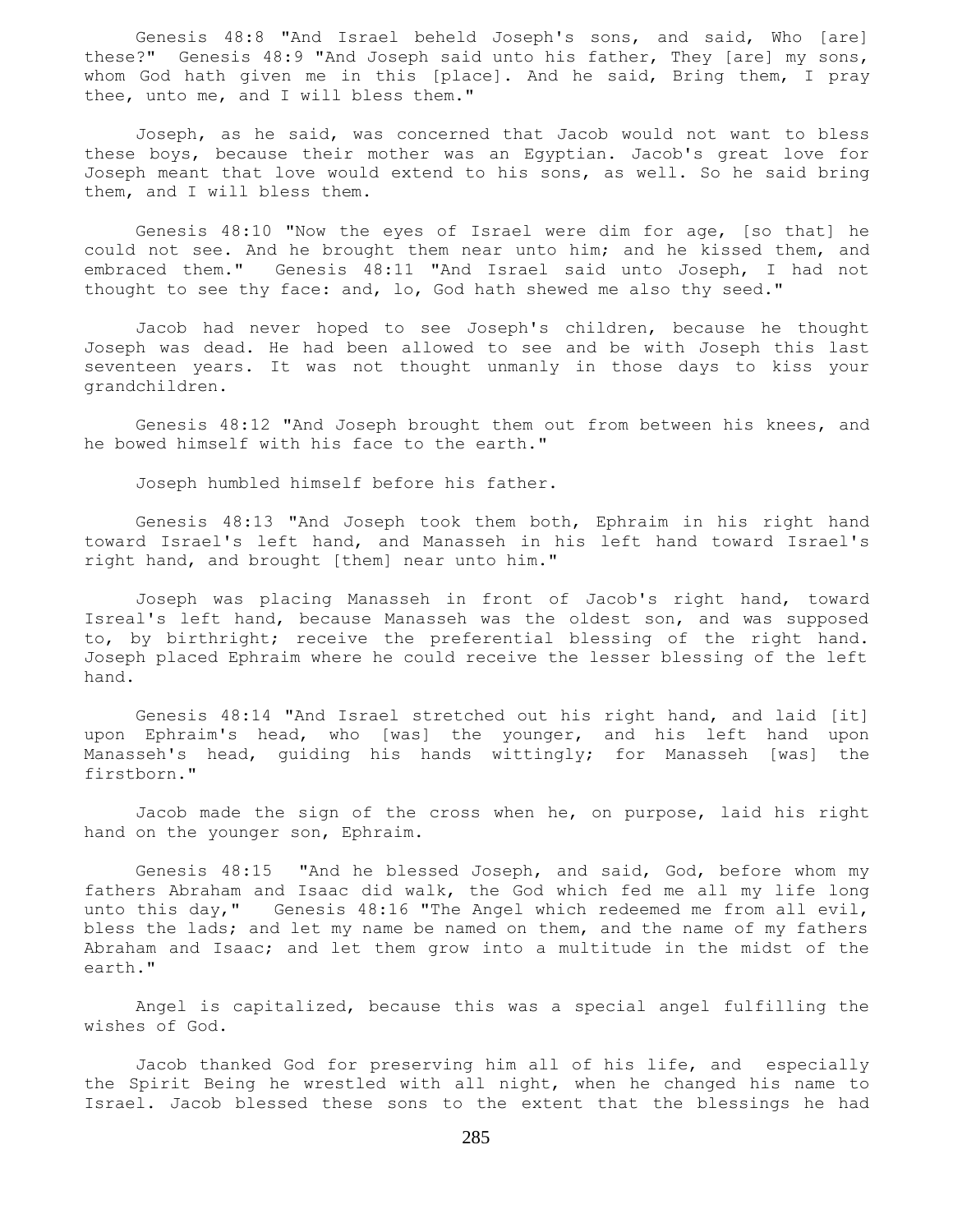received from God, in its fullness, would be in these boys. He literally said, may the grace and salvation I have known be in these boys. Ephraim received the most, a double blessing, since he was on the right hand. He spoke the blessing of Abraham growing into a multitude on these sons.

 Genesis 48:17 "And when Joseph saw that his father laid his right hand upon the head of Ephraim, it displeased him: and he held up his father's hand, to remove it from Ephraim's head unto Manasseh's head." Genesis 48:18 "And Joseph said unto his father, Not so, my father: for this [is] the firstborn; put thy right hand upon his head." Genesis 48:19 "And his father refused, and said, I know [it], my son, I know [it]: he also shall become a people, and he also shall be great: but truly his younger brother shall be greater than he, and his seed shall become a multitude of nations."

 Jacob knew exactly what he was doing. Sometimes, the last shall be first, and this was the case here. I believe that Manasseh was symbolic of physical Israel, and Ephraim was symbolic of spiritual Israel, the Christians.

They both took on the name of Abraham. The spiritual, right hand, was greater than the physical, left hand blessing. Both were saved by belief in, and the grace of, the Lord Jesus Christ. This blessing was not accidental. God guided Jacob's hands. The sign of the cross he made to me, meant that this was the way this blessing would finally come to be.

 Genesis 48:20 "And he blessed them that day, saying, In thee shall Israel bless, saying, God make thee as Ephraim and as Manasseh: and he set Ephraim before Manasseh."

 The spiritual Isreal accepted Jesus more readily than the physical Isreal.

 Genesis 48:21 "And Israel said unto Joseph, Behold, I die: but God shall be with you, and bring you again unto the land of your fathers." Genesis 48:22 "Moreover I have given to thee one portion above thy brethren, which I took out of the hand of the Amorite with my sword and with my bow."

 The twelve tribes of Isreal were spoken of later in the Bible. There will be two of Joseph's sons mentioned, Ephraim and Manasseh. In his last statement, Jacob passed his blessings from God to Joseph and his sons.

 I believe that this is spiritual Isreal and physical Israel, because of the Scripture in Ezekiel 37:16 "Moreover, thou son of man, take thee one stick, and write upon it, For Judah, and for the children of Israel his companions: then take another stick, and write upon it, For Joseph, the stick of Ephraim, and [for] all the house of Israel his companions:"

 This stick of Judah and Ephraim are physical and spiritual Israel.

We will be in chapter 49 in the next lesson.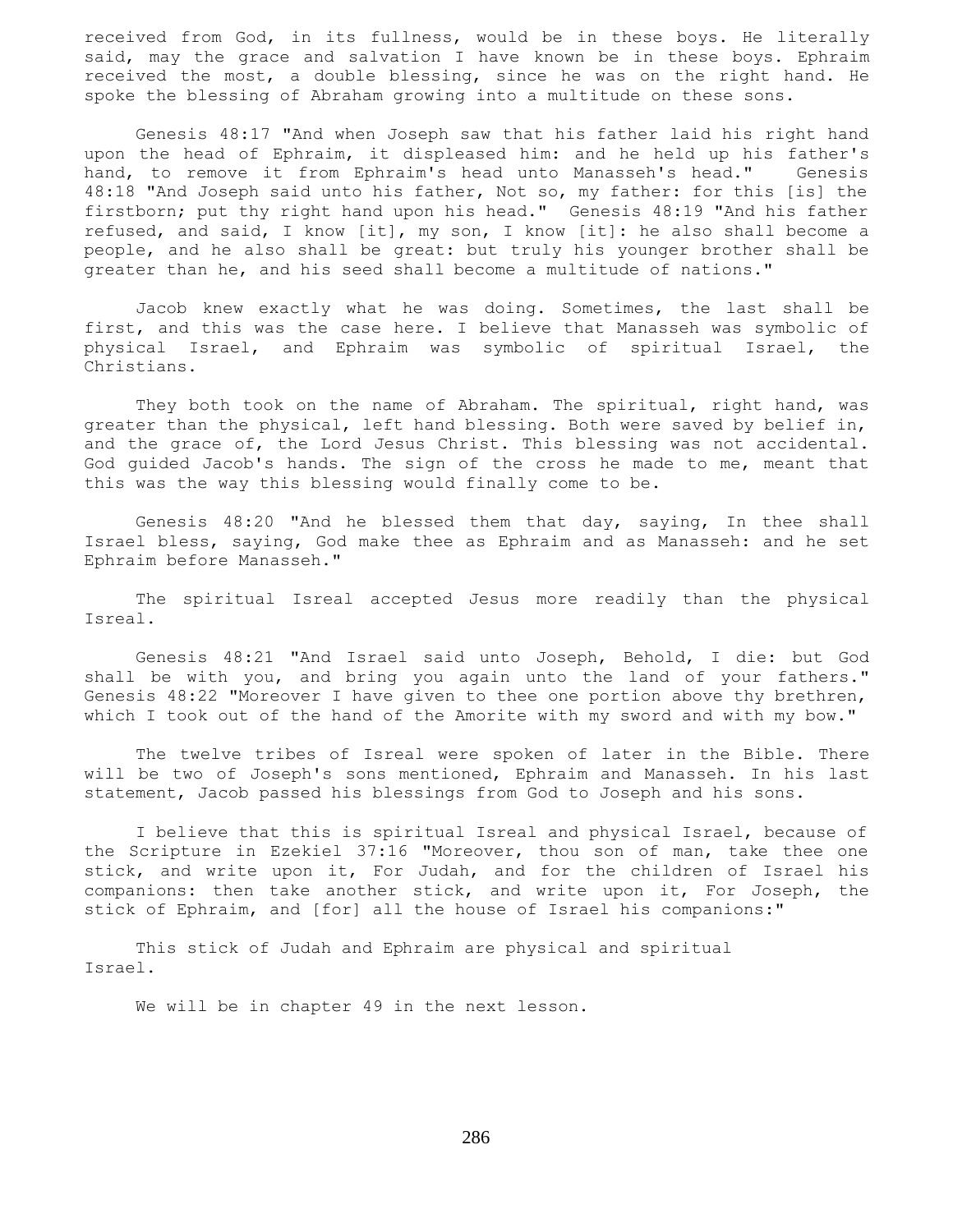|    | 1. When Joseph heard Isreal was sick, who did he take to see his       |
|----|------------------------------------------------------------------------|
|    | father?                                                                |
| 2. | What was a custom of the Hebrews?                                      |
| 3. | What did Isreal do when he heard Joseph was coming?                    |
| 4. | Why did some people believe Joseph was apprehensive?                   |
| 5. | How old were the boys?                                                 |
|    | 6. Jacob told Joseph had appeared to him at Luz?                       |
|    | 7. What had He promised Jacob?                                         |
|    | 8. God Almighty is another name for ?                                  |
|    | 9. What two names did Joseph's sons have?                              |
|    | 10. Where did Jacob bury Rachel?                                       |
|    | 11. "Bethlehem" means what?                                            |
|    | 12. Where does Jacob want to be buried?                                |
|    | 13. What nationality were the boys' mother?                            |
|    | 14. How did Joseph place his sons in front of Israel?                  |
|    | 15. Whose head did Jacob put his right hand on?                        |
|    | 16. What was another word for the right hand blessing?                 |
|    | 17. What sign did Israel make when he put his hand on the boy's heads? |
|    | 18. Why is "Angel" capitalized?                                        |
|    | 19. Ephraim received how much?                                         |
|    | 20. How did Joseph feel about Israel's choice of blessings?            |
|    | 21. What do I believe about Ephraim and Manasseh?                      |
|    | 22. In the 37th chapter of Ezekiel, what do these two sticks mean?     |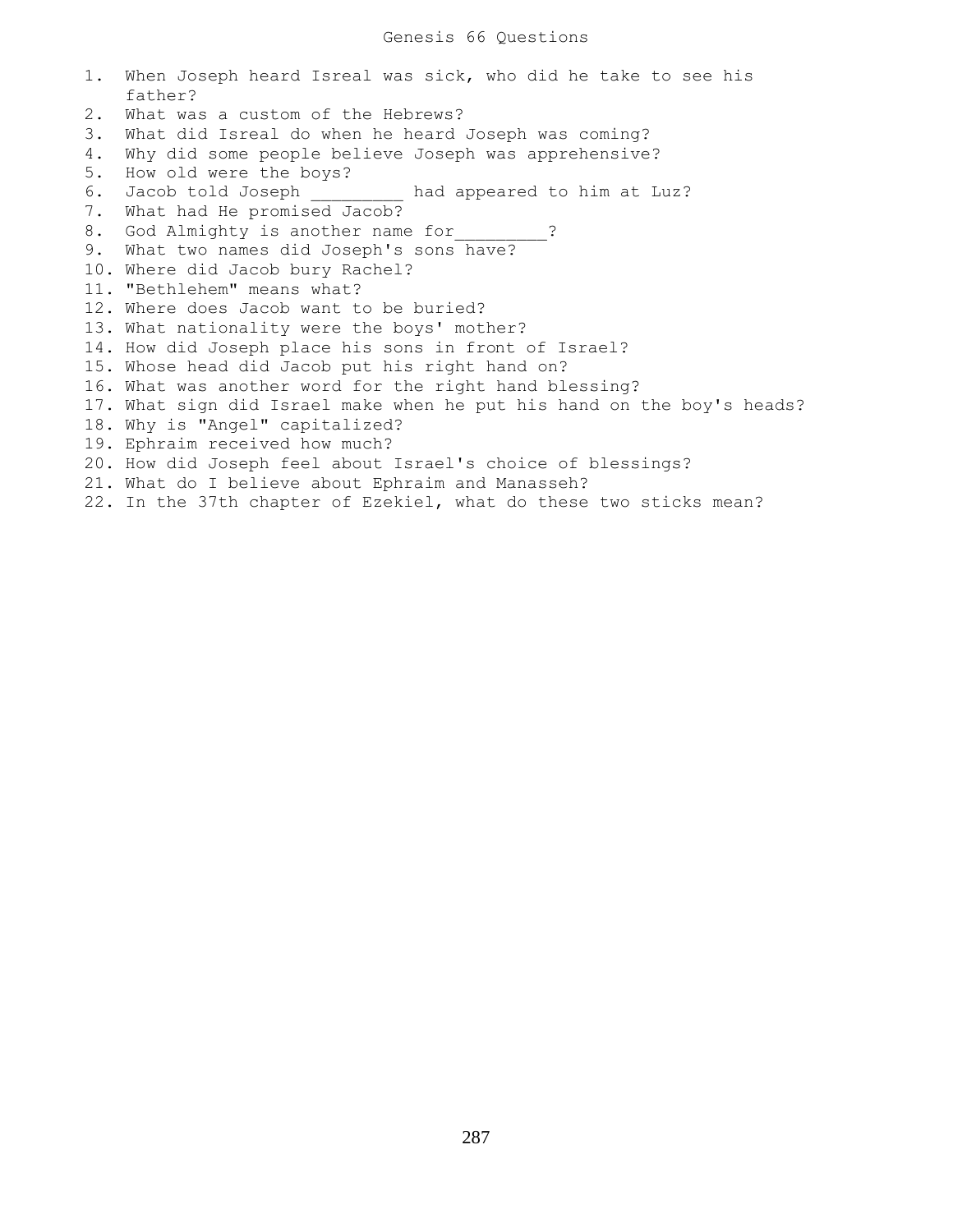We will begin this lesson in Genesis 49:1 "And Jacob called unto his sons, and said, Gather yourselves together, that I may tell you [that] which shall befall youin the last days."

 This is a prophetic Scripture reaching to the last days. The following is a statement to the tribe of each son, and what the future holds.

 Genesis 49:2 "Gather yourselves together, and hear, ye sons of Jacob; and hearken unto Israel your father."

 Isreal was about to speak to his sons for all of eternity, and he told them not only to listen, but to take heed to what was being said.

 Genesis 49:3 "Reuben, thou [art] my firstborn, my might, and the beginning of my strength, the excellency of dignity, and the excellency of power:" Genesis 49:4 "Unstable as water, thou shalt not excel; because thou wentest up to thy father's bed; then defiledst thou [it]: he went up to my couch."

 Here, Jacob was saying to Reuben, your morals were bad. You were wishywashy; you would not prosper, because you did not have your life set on the solid rock of faith. Your eyes were set on fleshly pleasures rather than on the things of God.

 Genesis 49:5 "Simeon and Levi [are] brethren; instruments of cruelty [are in] their habitations." Genesis 49:6 "O my soul, come not thou into their secret; unto their assembly, mine honour, be not thou united: for in their anger they slew a man, and in their selfwill they digged down a wall." Genesis 49:7 "Cursed [be] their anger, for [it was] fierce; and their wrath, for it was cruel: I will divide them in Jacob, and scatter them in Israel."

 This harsh reprimand of Simeon and Levi was because of the cruel way they avenged their sister, Dinah. They used, circumcision, their covenant with God, to kill their enemies. This brought shame and disgrace to the house of Israel. Jacob had to go somewhere else to live to keep the neighboring tribes from attacking. Jacob was living in peace with these people, and these two sons brought unrest, and made Israel become a stench to the people around. He was telling them that they would be divided, and not be a great tribe for this, their sin, the killing unmercifully of the Shechemites.

 Genesis 49:8 "Judah, thou [art he] whom thy brethren shall praise: thy hand [shall be] in the neck of thine enemies; thy father's children shall bow down before thee." Genesis 49:9 "Judah [is] a lion's whelp: from the prey, my son, thou art gone up: he stooped down, he couched as a lion, and as an old lion; who shall rouse him up?" Genesis 49:10 "The sceptre shall not depart from Judah, nor a lawgiver from between his feet, until Shiloh come; and unto him [shall] the gathering of the people [be]."

 Of course we know that Jesus is the Lion of the tribe of Judah. The statement above saying........Thine hand being on the neck of his enemy....., was, probably, referring to the victories of David the King. Perhaps Solomon was, also, mentioned in that brief statement. We do know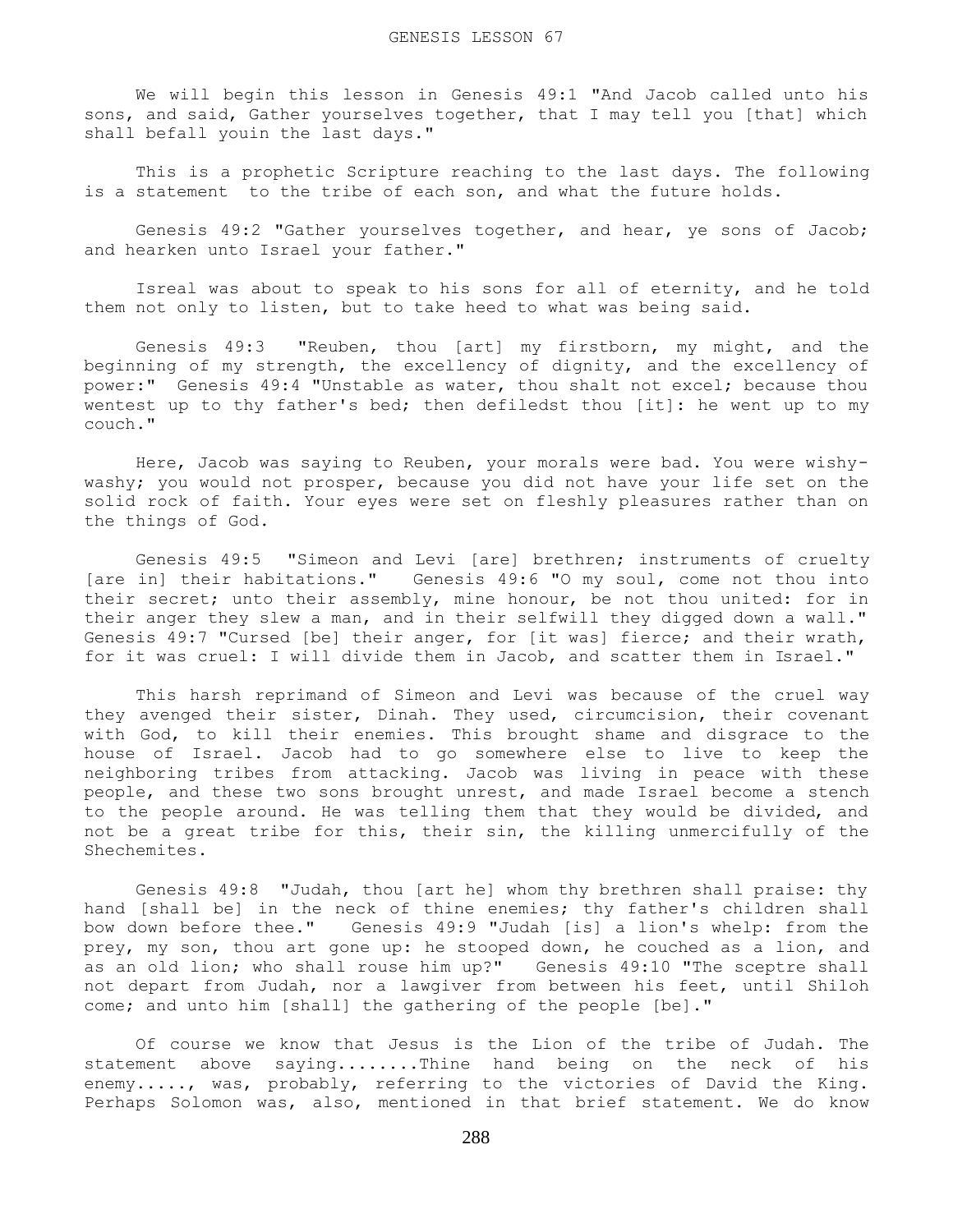that lawgivers were from this tribe. They were not diminished, until the grace given came in Jesus Christ our Lord. We do know that the gathering, spoken of here, is the gathering together unto Jesus.

These next verses were still about Judah and his descendants' future.

 Genesis 49:11 "Binding his foal unto the vine, and his ass's colt unto the choice vine; he washed his garments in wine, and his clothes in the blood of grapes:" Genesis 49:12 "His eyes [shall be] red with wine, and his teeth white with milk."

 All of this has to do with the blood of Jesus which was shed and remembered through the wine. In all this, we need to see Christ through the blessings of Judah. Our lives with Christ are eternal, just as the blessings of Judah was everlasting.

 So many shadows of Jesus are in the above. He is the Lion of the tribe of Judah He is the true Conqueror (over death) He will draw all men unto Him. Every word is really speaking of Jesus.

 Genesis 49:13 "Zebulun shall dwell at the haven of the sea; and he [shall be] for an haven of ships; and his border [shall be] unto Zidon."

 This was more Physical than spiritual with Zebulon. It just marked his territory.

 Genesis 49:14 "Issachar [is] a strong ass couching down between two burdens:" Genesis 49:15 "And he saw that rest [was] good, and the land that [it was] pleasant; and bowed his shoulder to bear, and became a servant unto tribute."

 Issachar, it seems, was lazy and would work for others all his life. He seemed to just drop into obscurity.

 Genesis 49:16 "Dan shall judge his people, as one of the tribes of Israel. Genesis 49:17 "Dan shall be a serpent by the way, an adder in the path, that biteth the horse heels, so that his rider shall fall backward."

 Dan's tribe had some very interesting facts about them. About the time of Samson, he was in the position of leadership. Samson was of the tribe of Dan. Dan's descendents were the first to fall into idolatry and were not even mentioned in the twelve tribes in Revelation. Some people speculate, because his tribe was not mentioned in Revelation, that the antichrist might be from his people. It is just supposition. No one knows for sure. At any rate, this statement, his father made of him, was not a good one.

Genesis 49:18 "I have waited for thy salvation, O LORD."

It seems to be just a cry of Jacob for rest in Jesus.

 Genesis 49:19 "Gad, a troop shall overcome him: but he shall overcome at the last."

He was a warlike tribe.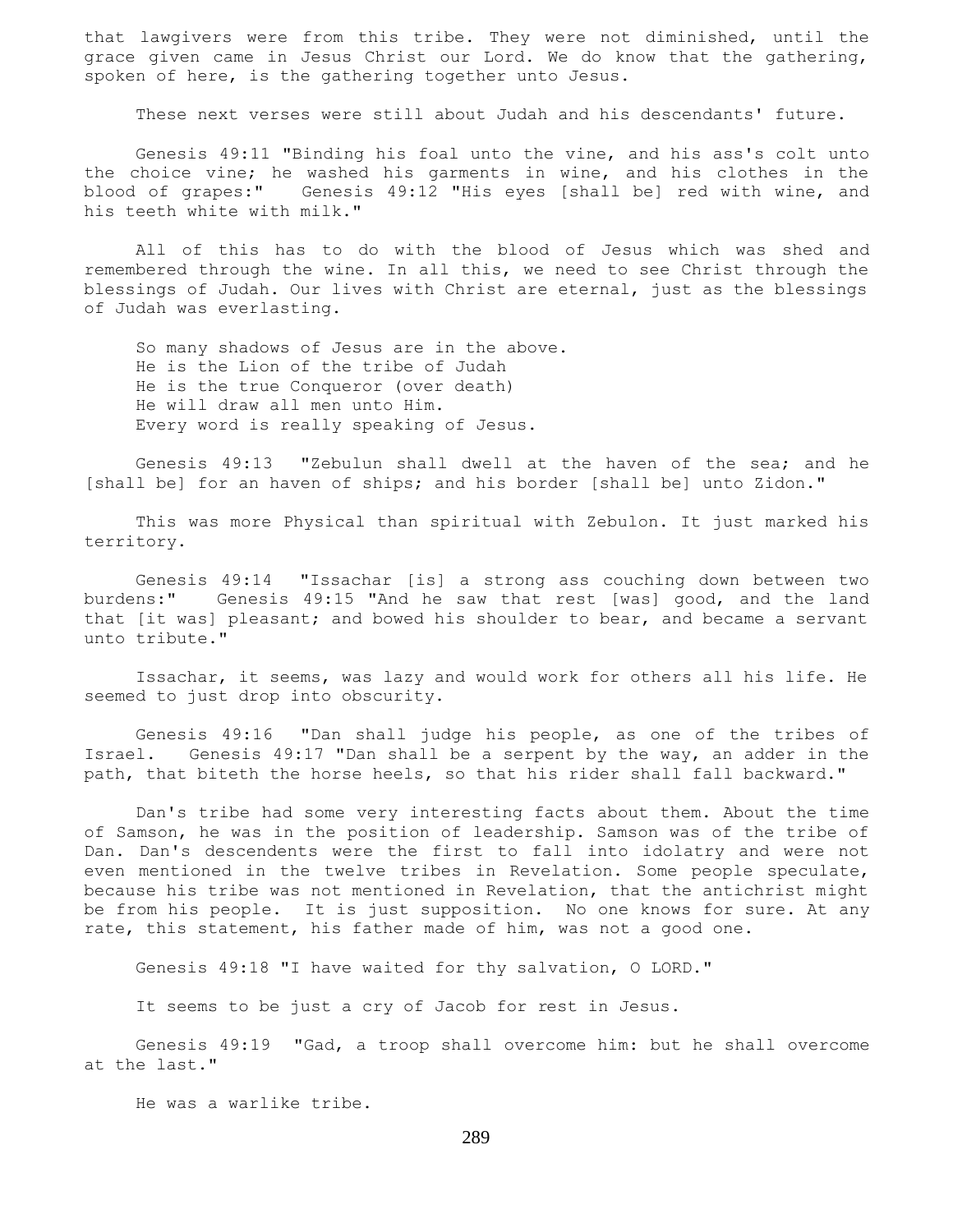Genesis 49:20 "Out of Asher his bread [shall be] fat, and he shall yield royal dainties."

It seems this land would produce plentifully.

 Genesis 49:21 "Naphtali [is] a hind let loose: he giveth goodly words." Genesis 49:22 "Joseph [is] a fruitful bough, [even] a fruitful bough by a well; [whose] branches run over the wall:" Genesis 49:23 "The archers have sorely grieved him, and shot [at him], and hated him:" Genesis 49:24 "But his bow abode in strength, and the arms of his hands were made strong by the hands of the mighty [God] of Jacob; (from thence [is] the shepherd, the stone of Israel:)" Genesis 49:25 "[Even] by the God of thy father, who shall help thee; and by the Almighty, who shall bless thee with blessings of heaven above, blessings of the deep that lieth under, blessings of the breasts, and of the womb:" Genesis 49:26 "The blessings of thy father have prevailed above the blessings of my progenitors unto the utmost bound of the everlasting hills: they shall be on the head of Joseph, and on the crown of the head of him that was separate from his brethren."

 Joseph had already withstood terrible sorrows that would have broken a normal man. God was with him.

 God preserved him in Potiphar's house. God preserved him in the dungeon. God prepared a way for him to become ruler in a strange land.

 Jacob was speaking a blessing forever on Joseph and his descendents. This fruitful bough could be looking back at the famine in the land of Egypt, and how God miraculously provided for Joseph.

 It also, was looking to the future for the blessings of God would shower on Ephraim, and Manasseh, and their descendents. His strong arms meant that he was made ruler. The shepherd was one who cared for the flock, and surely Joseph was that. Everything that Joseph did would be blessed of God. He would have overflowing crops and rain when he needed it. The elements would cooperate with him, as well. The blessings which Jacob spoke on Joseph far surpassed even what Jacob had received from Abraham and Isaac. God alone, chooses who can handle greatness, and he had chosen Joseph from these twelve sons.

 Genesis 49:27 "Benjamin shall ravin [as] a wolf: in the morning he shall devour the prey, and at night he shall divide the spoil."

 This spoken of Benjamin tells us that he would be a mighty warrior, and that he would win the battles and bring the spoils of war home.

 Genesis 49:28 "All these [are] the twelve tribes of Israel: and this [is it] that their father spake unto them, and blessed them; every one according to his blessing he blessed them." Genesis 49:29 "And he charged them, and said unto them, I am to be gathered unto my people: bury me with my fathers in the cave that [is] in the field of Ephron the Hittite," Genesis 49:30 "In the cave that [is] in the field of Machpelah, which [is] before Mamre, in the land of Canaan, which Abraham bought with the field of Ephron the Hittite for a possession of a buryingplace." Genesis 49:31 "There they buried Abraham and Sarah his wife; there they buried Isaac and Rebekah his wife; and there I buried Leah.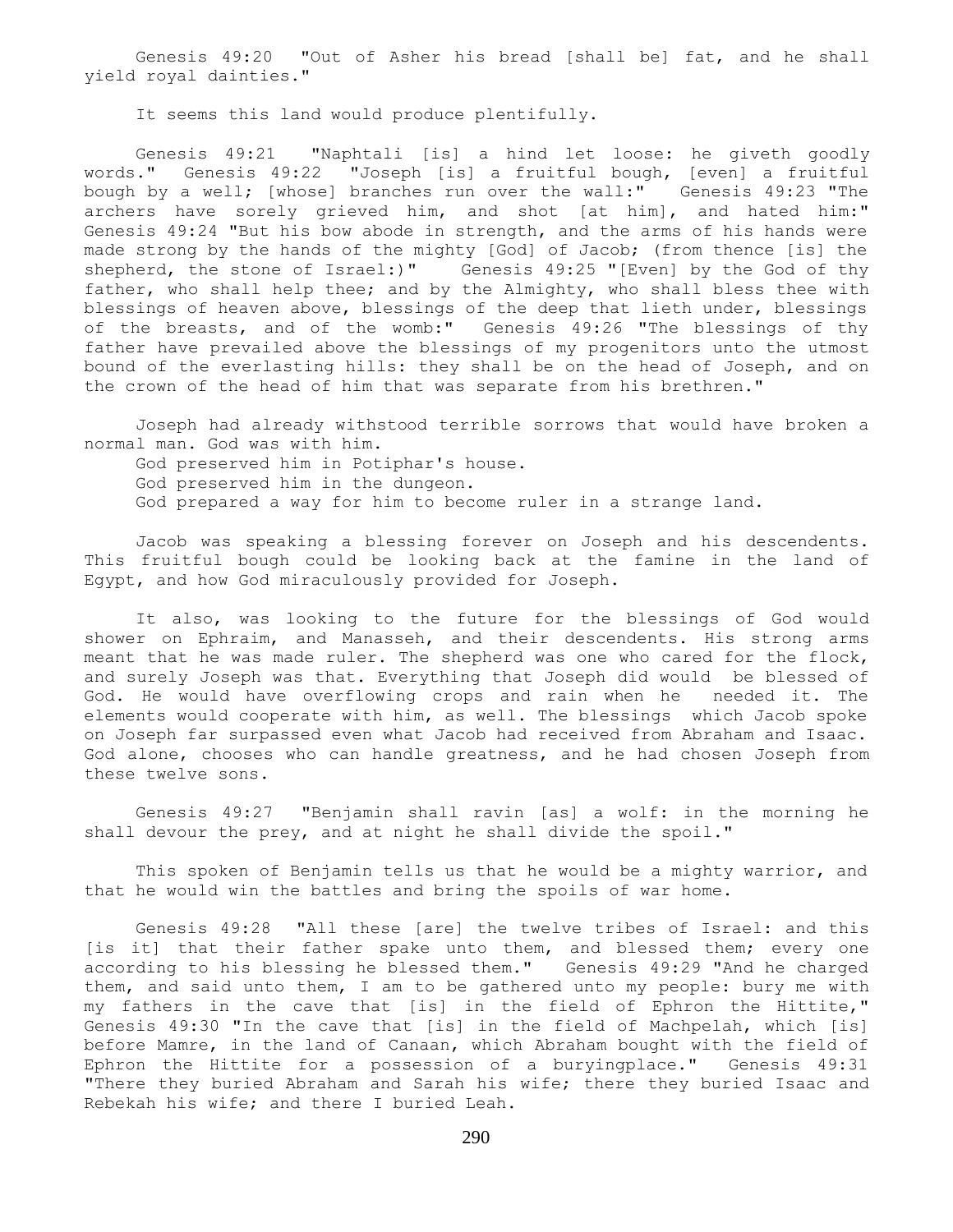Genesis 49:32 "The purchase of the field and of the cave that [is] therein [was] from the children of Heth."

 Jacob wanted to make sure that they knew not to bury him in Egypt, but to bury him with Leah, his wife, and his ancestors. He made them promise to bury him there. The rest of the above verses were so they would know why he wanted to be buried there, and to leave no question where this burial place was. Even today, People know exactly where this burial place is, in Israel.

 Genesis 49:33 "And when Jacob had made an end of commanding his sons, he gathered up his feet into the bed, and yielded up the ghost, and was gathered unto his people."

Jacob died.

We will finish Genesis in the next lesson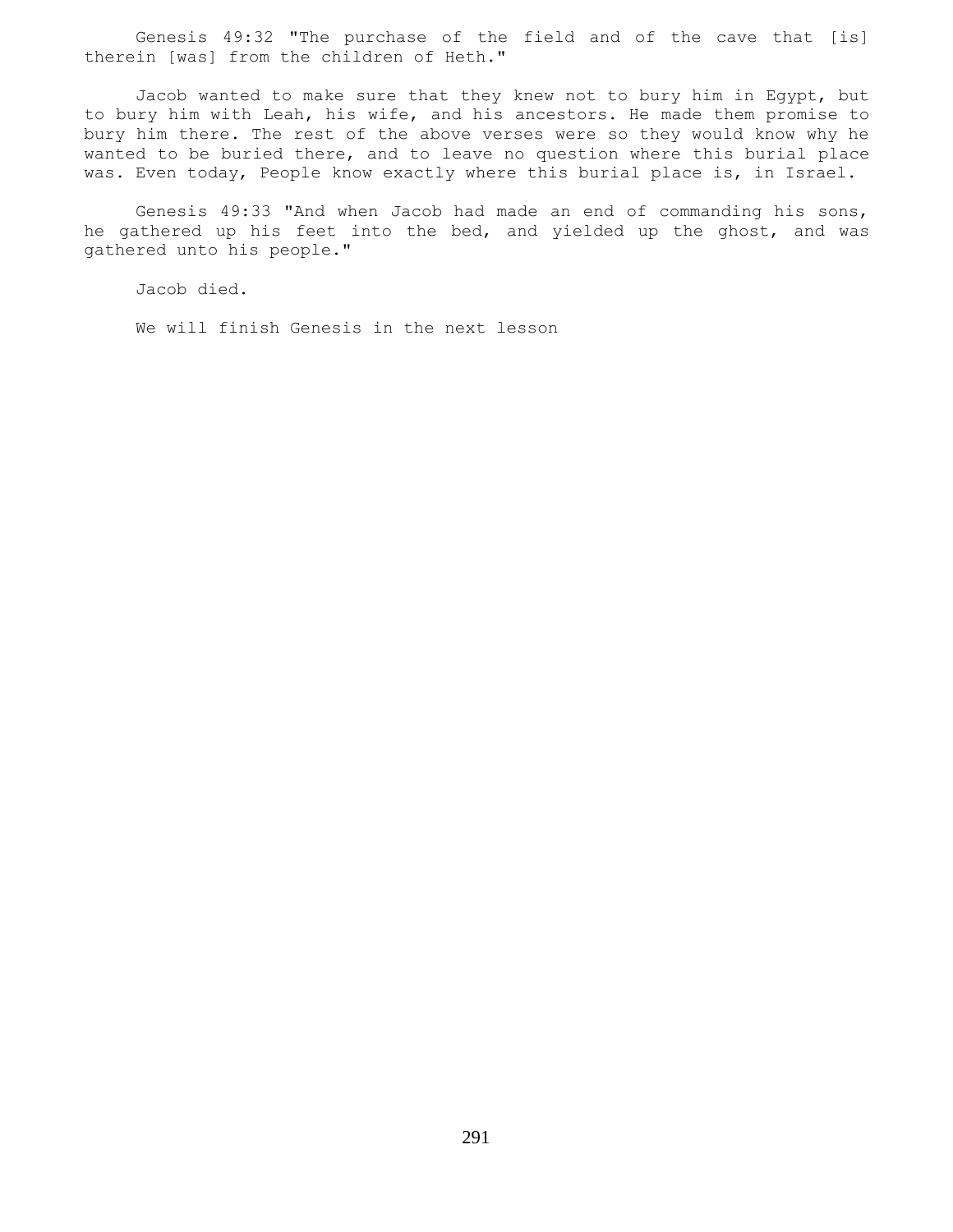## Genesis 67 Questions

1. What Jacob spoke to his sons was for when? 2. When Isreal was speaking to his sons, what must they do? 3. Why did he tell Reuben he will not prosper? 4. Simeon and Levi were called instruments of cruelty, why? 5. What had they caused people around to think of Israel? 6. What would the brethren do to Judah? 7. Who is the Lion of the tribe of Judah? 8. The hand being on the neck refer's to whom? 9. Who will the gathering be to? 10. Who is the true Conqueror? of what? 11. Where shall Zebulun dwell? 12. What were the two things we learn of Issacher here? 13. What famous person was from the tribe of Dan? 14. What book of the Bible was Dan's name omitted from the list of the twelve tribes? 15. What do some believe this indicates? 16. Is there any fact to back this up? 17. What description do we get of Gad's tribe? 18. Of whom was it said, his bread shall be fat? 19. Naphtali was a what? 20. Who got the best blessing of all? 21. Name the ways God preserved him? 22. This fruitful blessing was to extend to what two sons of Joseph? 23. Who alone chose whom He will trust with greatness? 24. What animal was Benjamin compared to? 25. What did this tell us about him? 26. Where did Israel want to be buried?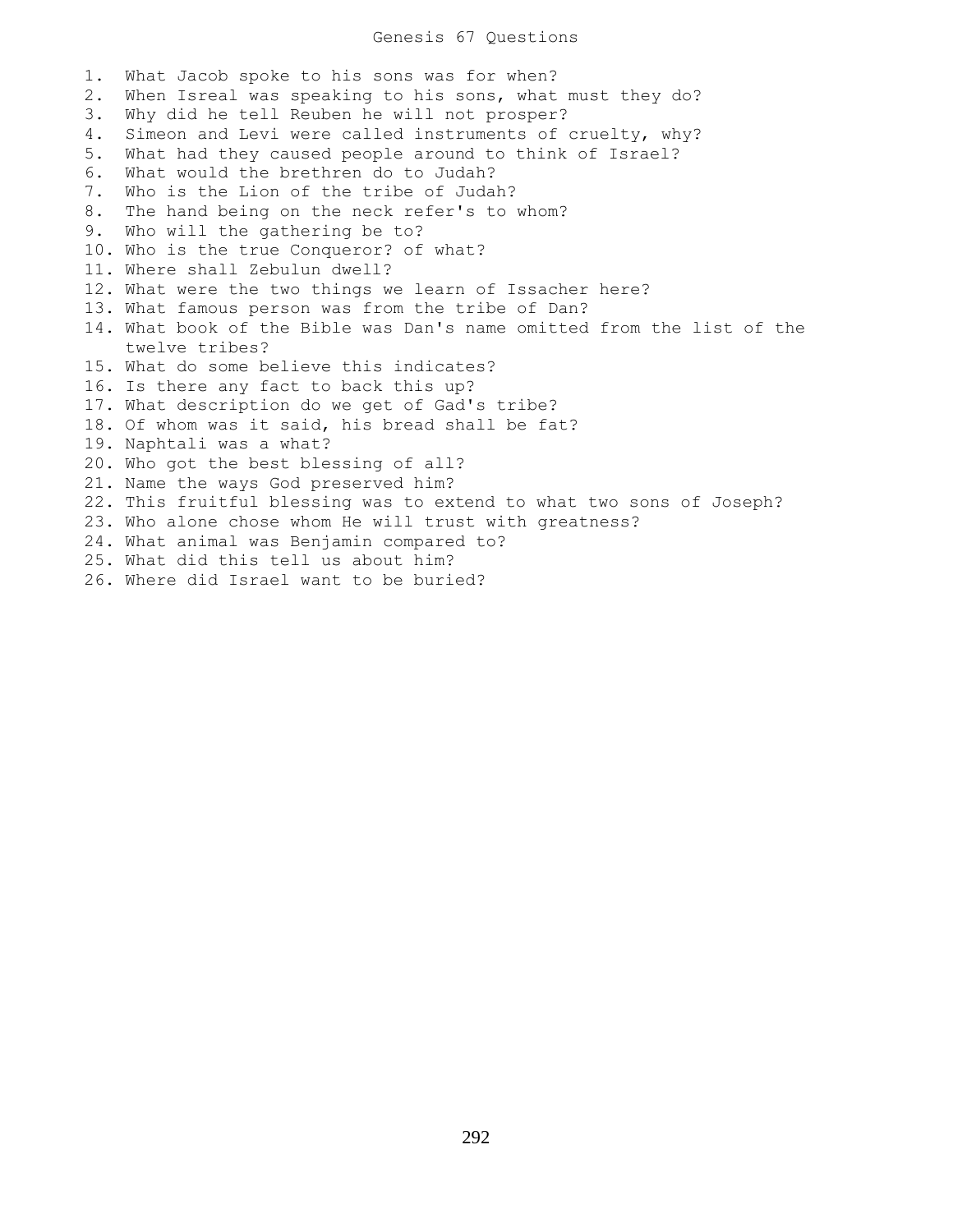This lesson begins in Genesis chapter 50 verse 1 Genesis 50:1 "And Joseph fell upon his father's face, and wept upon him, and kissed him."

 Jacob had just died at the end of chapter 49. Joseph truly loves his father. His emotions were stirred as his father died, and he wept, and kissed him.

 Genesis 50:2 "And Joseph commanded his servants the physicians to embalm his father: and the physicians embalmed Israel." Genesis 50:3 "And forty days were fulfilled for him; for so are fulfilled the days of those which are embalmed: and the Egyptians mourned for him threescore and ten days."

 Hebrews did not, and do not, embalm the dead. This was an Egyptian custom. Joseph was just a lad when he came to Egypt and picked up some of their customs. The dead body would begin to smell the fourth day, if it was not embalmed. It is the law in the U.S., If a person is not embalmed, they must be in the ground in 24 hours. Even today, some Hebrews do not embalm. Since the body does not smell, they mourned for him for 40 days.

 Genesis 50:4 "And when the days of his mourning were past, Joseph spake unto the house of Pharaoh, saying, If now I have found grace in your eyes, speak, I pray you, in the ears of Pharaoh, saying," Genesis 50:5 "My father made me swear, saying, Lo, I die: in my grave which I have digged for me in the land of Canaan, there shalt thou bury me. Now therefore let me go up, I pray thee, and bury my father, and I will come again." Genesis 50:6 "And Pharaoh said, Go up, and bury thy father, according as he made thee swear."

 Here we see that, even though Joseph had been second in command in the land, he was still subject to Pharaoh. He told Pharaoh of swearing to his father that he would bury him in Canaan with his ancestors. Pharaoh trusted Joseph and agreed.

 Genesis 50:7 "And Joseph went up to bury his father: and with him went up all the servants of Pharaoh, the elders of his house, and all the elders of the land of Egypt," Genesis 50:8 "And all the house of Joseph, and his brethren, and his father's house: only their little ones, and their flocks, and their herds, they left in the land of Goshen." Genesis 50:9 "And there went up with him both chariots and horsemen: and it was a very great company."

 This funeral was fit for a king. Heads of state are sometimes awarded this fanfare at their departure. Ordinary people do not get this kind of funeral. Of course, the Egyptians did this for Joseph, whom they loved and respected. The others went for love and respect of Israel. To prove they would return, They left their children with their earthy possession.

 Genesis 50:10 "And they came to the threshingfloor of Atad, which [is] beyond Jordan, and there they mourned with a great and very sore lamentation: and he made a mourning for his father seven days."

293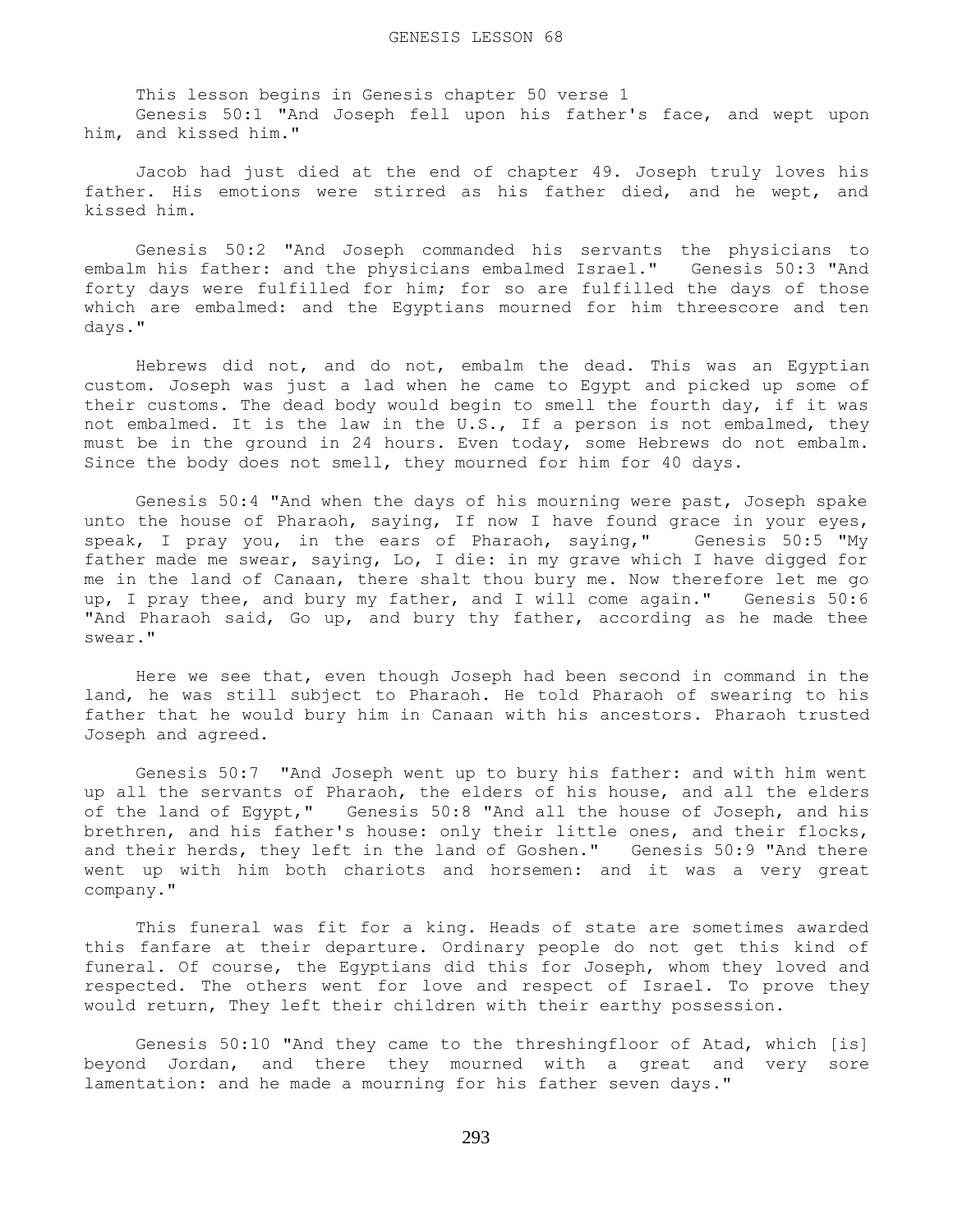We know that "seven" means spiritually complete. This mourning was over. This thershing floor had one large room big enough to hold the mourners.

 Genesis 50:11 "And when the inhabitants of the land, the Canaanites, saw the mourning in the floor of Atad, they said, This [is] a grievous mourning to the Egyptians: wherefore the name of it was called Abel-mizraim, which [is] beyond Jordan."

 "Abelmizriam" means meadow, or mourning. These local people saw so many Egyptians, they assumed the dead person was an Egyptian.

 Genesis 50:12 "And his sons did unto him according as he commanded them:" Genesis 50:13 "For his sons carried him into the land of Canaan, and buried him in the cave of the field of Machpelah, which Abraham bought with the field for a possession of a buryingplace of Ephron the Hittite, before Mamre."

 All of this showed great respect and obedience to the father from Joseph and his brethren.

 Genesis 50:14 "And Joseph returned into Egypt, he, and his brethren, and all that went up with him to bury his father, after he had buried his father." Genesis 50:15 "And when Joseph's brethren saw that their father was dead, they said, Joseph will peradventure hate us, and will certainly requite us all the evil which we did unto him." Genesis 50:16 "And they sent a messenger unto Joseph, saying, Thy father did command before he died, saying," Genesis 50:17 "So shall ye say unto Joseph, Forgive, I pray thee now, the trespass of thy brethren, and their sin; for they did unto thee evil: and now, we pray thee, forgive the trespass of the servants of the God of thy father. And Joseph wept when they spake unto him."

 A guilty conscience can eat you up alive. That was what these brothers were feeling now. They were thinking what they would do, if they were in Joseph's place. They realized that Joseph's heart was tender right now from the loss of his father. They used their father to get forgiveness from Joseph. Joseph's tears here were partly because they do not understand the kind of man he was. He had already forgiven them. They were so afraid, that they sent a substitute, but as we see in the next verse, they decided to go themselves.

 Genesis 50:18 "And his brethren also went and fell down before his face; and they said, Behold, we [be] thy servants." Genesis 50:19 "And Joseph said unto them, Fear not: for [am] I in the place of God?" Genesis 50:20 "But as for you, ye thought evil against me; [but] God meant it unto good, to bring to pass, as [it is] this day, to save much people alive."

 Here, we see Joseph as a type of Christ. Joseph forgave them, even though they did not deserve it, and reassured them that this was God's plan to save many people. Joseph was a savior of these, and many more people's bodies through the famine. Jesus is the Savior of our soul.

 Genesis 50:21 "Now therefore fear ye not: I will nourish you, and your little ones. And he comforted them, and spake kindly unto them."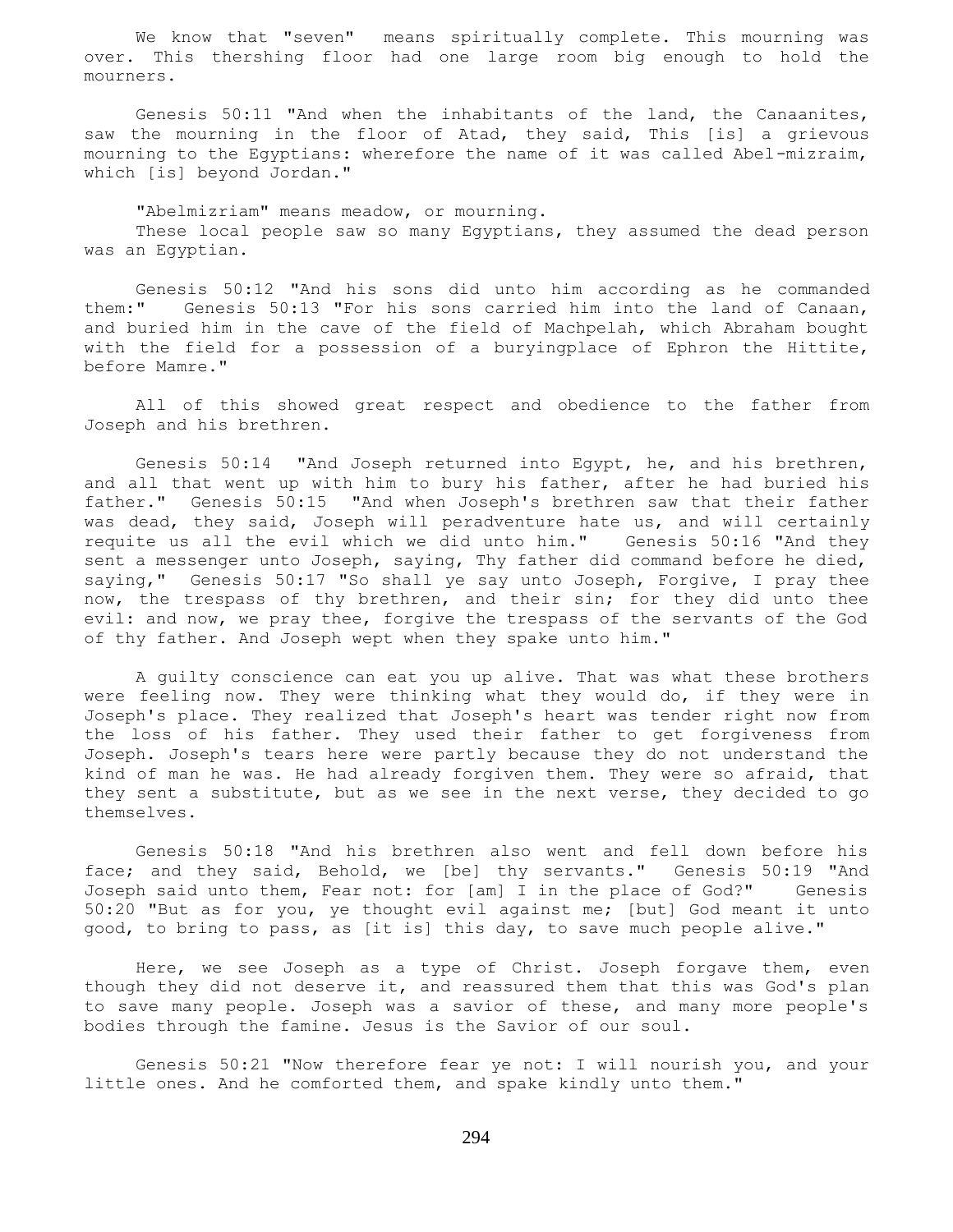This Scripture reminds me of the one in St. John where the Lord tells us "Let not your heart be troubled....." Here, again, we see Joseph as a type of Jesus.

 Genesis 50:22 "And Joseph dwelt in Egypt, he, and his father's house: and Joseph lived an hundred and ten years." Genesis 50:23 "And Joseph saw Ephraim's children of the third [generation]: the children also of Machir the son of Manasseh were brought up upon Joseph's knees."

 This was a statement of peace, happiness, and joy that came to Joseph in his last days. He lived long enough, 110 years to enjoy his great grandchildren. This is somewhat like the fate of the Christians, when we will live with Jesus in heaven.

 Genesis 50:24 "And Joseph said unto his brethren, I die: and God will surely visit you, and bring you out of this land unto the land which he sware to Abraham, to Isaac, and to Jacob."

 God does not lie. He would bring them out and take them to the promised land, but it would be 400 years later, after many hardships in Goshen.

 Genesis 50:25 "And Joseph took an oath of the children of Israel, saying, God will surely visit you, and ye shall carry up my bones from hence."

 Joseph, like his father before him, wanted his final resting place to be with Abraham, Isaac and Jacob. He made his brothers take an oath to take his bones back when they left Egypt.

 Genesis 50:26 "So Joseph died, [being] an hundred and ten years old: and they embalmed him, and he was put in a coffin in Egypt."

 He was embalmed, because it was an Egyptian custom. His coffin would surely be carried to the promised land by the Hebrew's in the Exodus.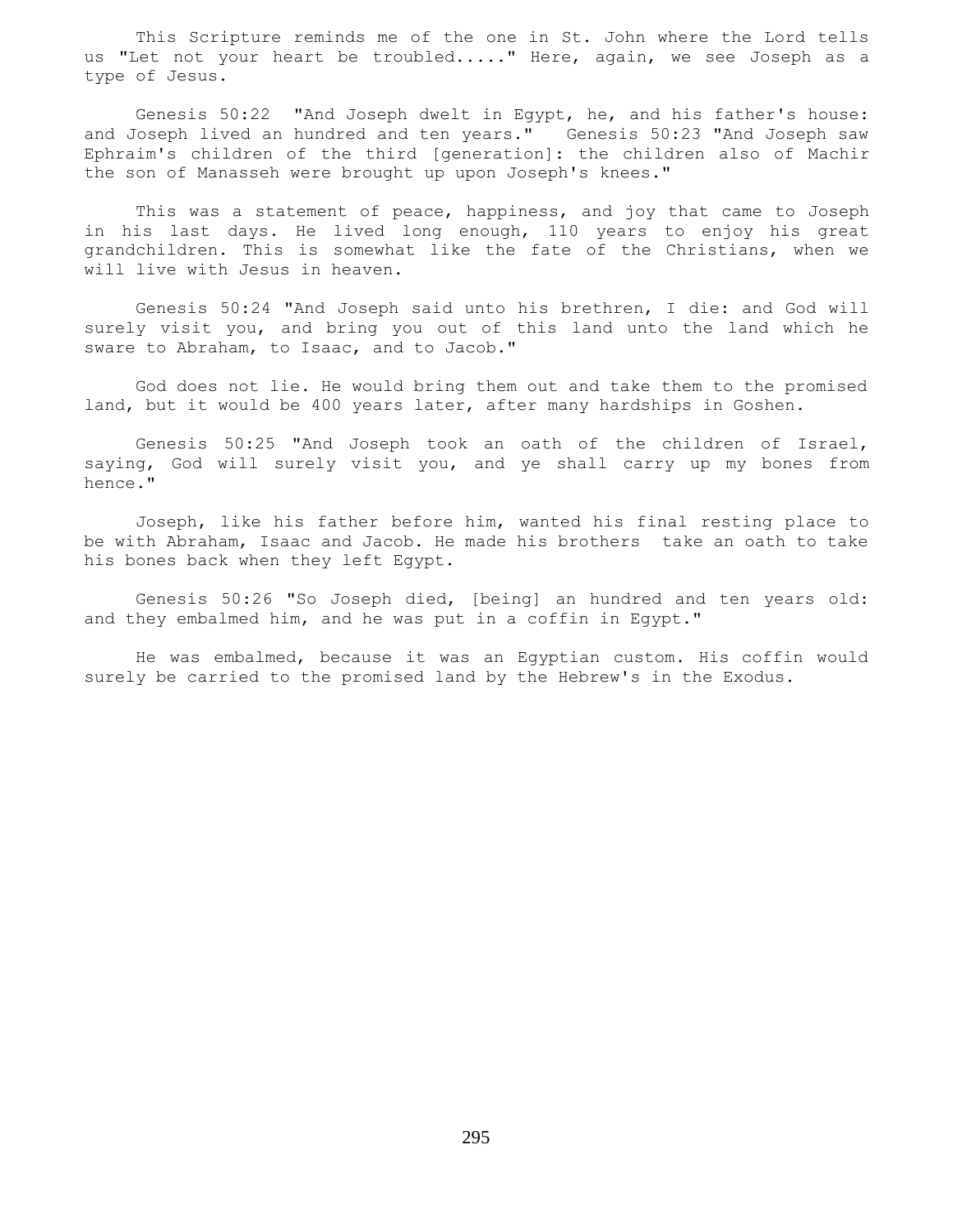1. When Jacob died, what did Joseph do? 2. What did Joseph command his Physicians to do? 3. How many days did they mourn in Egypt? 4. Why did they embalm a Hebrew? 5. Where did Israel want to be buried? 6. Why did Joseph have to ask Pharaoh to be allowed to go? 7. How many went? 8. This funeral was fit for whom? 9. What did Joseph leave behind to assure them that he would be back? 10. Where did they stop and mourn seven days? 11. What did the Canaanites believe? 12. "Abelmizriam" means what? 13. Who had bought this burying place? 14. What did the brothers think Joseph would do to them? 15. When the brothers asked forgiveness, what did Joseph do? 16. Why did God allow this? 17. Compare Joseph and Jesus as saviors. 18. How long did Joseph live? 19. How many generations of Ephraim's children did Joseph see? 20. What three things did Joseph know in his last days? 21. What three men did God promise the Promised Land to? 22. How many years would it be, until they leave Egypt? 23. What did Joseph make his brethren promise to do, when they went to

the holy land?